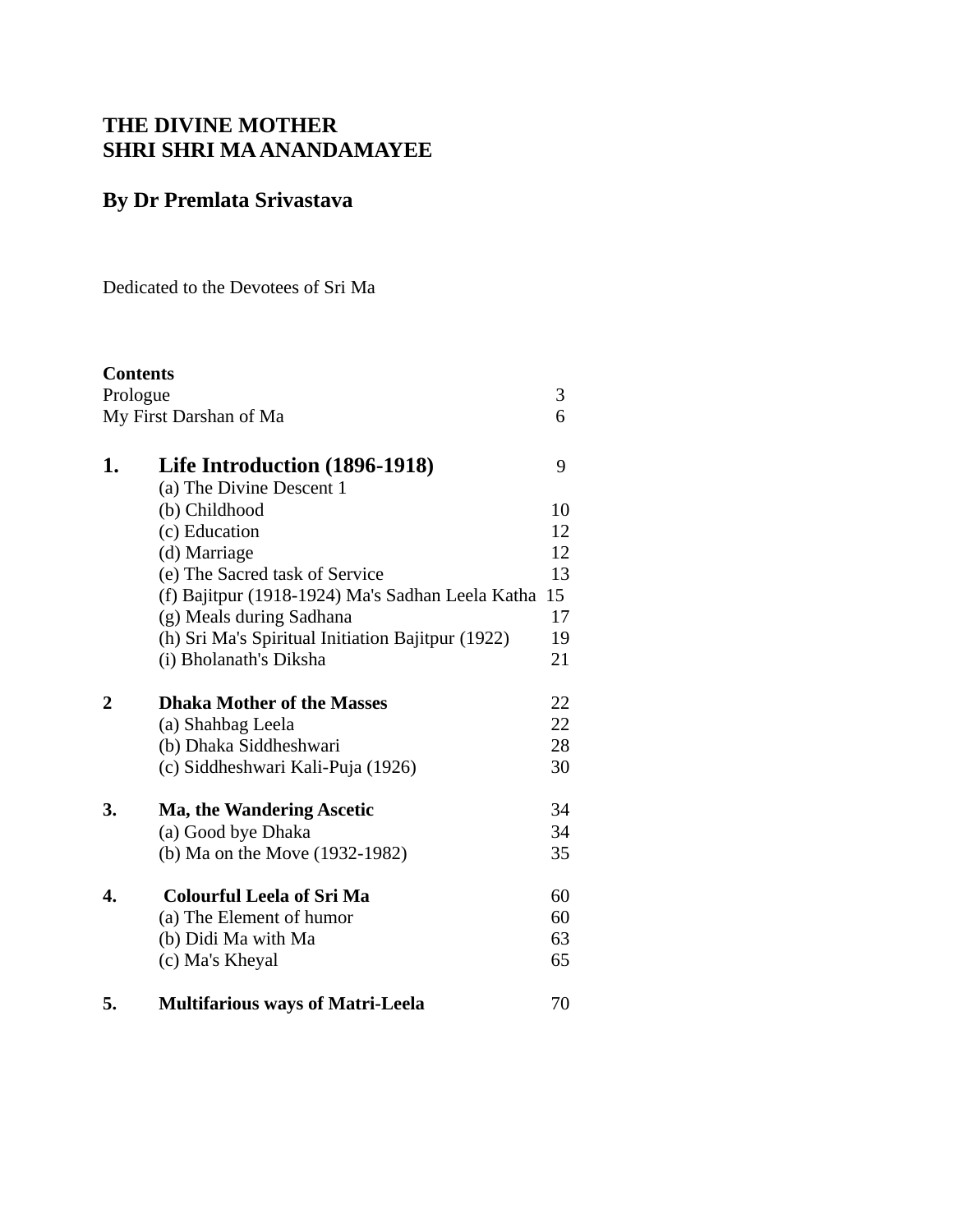| 6.  | <b>Yagnas in Ma's Divine Presence</b><br>(a) Shri Savitri Mahayagna<br>(b) Ati Rudra Mahayagna (Kankhal, Haridwar) | 77<br>77<br>82 |
|-----|--------------------------------------------------------------------------------------------------------------------|----------------|
| 7.  | The Great Kumbha Mela<br>The Physical Association of the Great Living Souls 87                                     | 87             |
| 8.  | In the Company of the Great Spiritual Leaders                                                                      | 93             |
| 9.  | <b>Ma's Main Leela Companions</b>                                                                                  | 114            |
| 10. | <b>The Ashram Festivals</b>                                                                                        | 128            |
| 11. | <b>Ma with Foreign Devotees</b>                                                                                    | 132            |
| 12. | <b>Sri Sri Ma's Teachings</b>                                                                                      | 136            |
|     | Epilogue                                                                                                           | 169            |
|     | Appendix I                                                                                                         | 173            |
|     | Appendix II                                                                                                        | 177            |
|     | Glossary                                                                                                           | 178            |
|     | Bibliography                                                                                                       | 183            |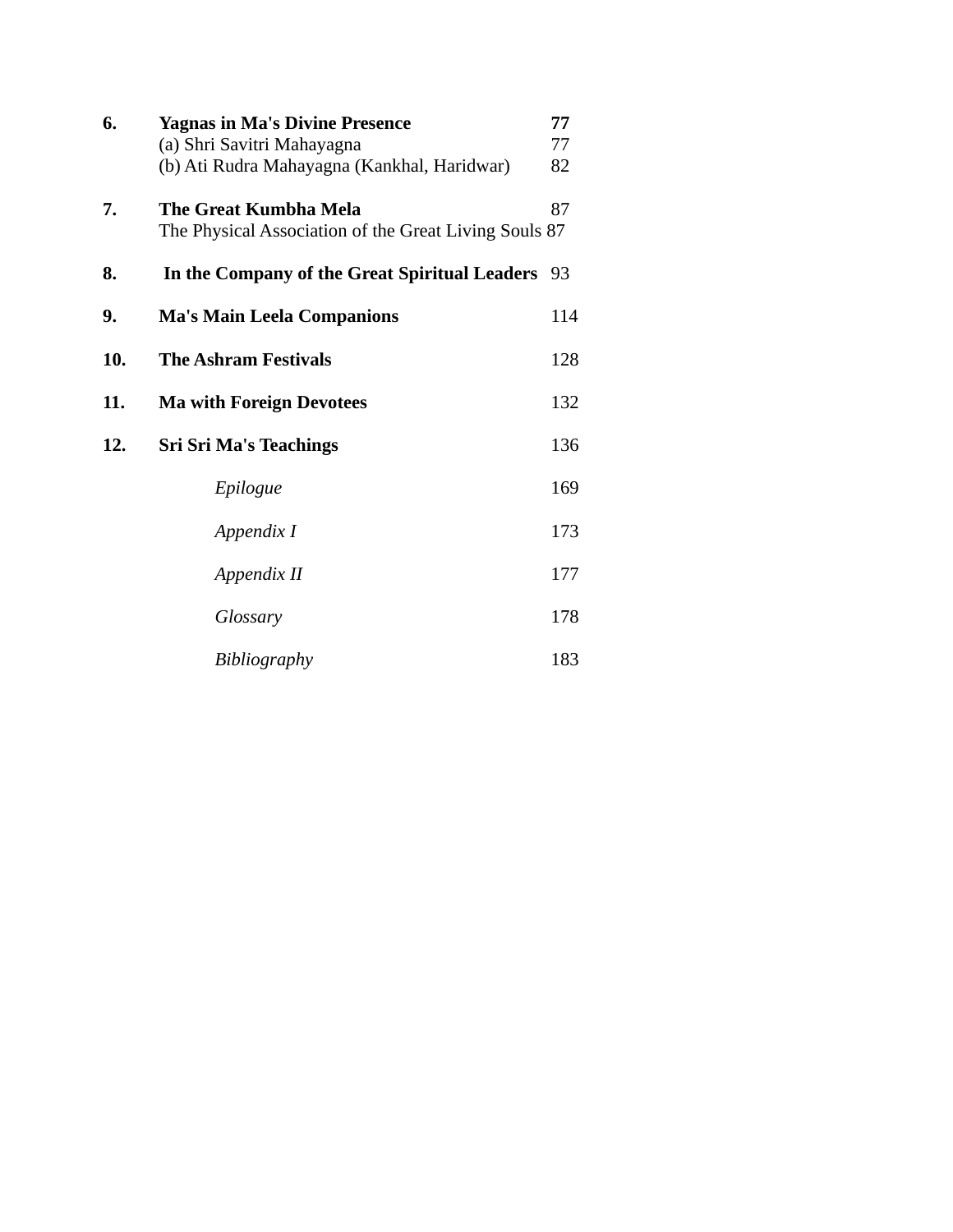The purpose of Ma's descent on this universe has been to enrich and enhance the tradition of spiritual culture with Her divine aura and grace. The innumerable tales of Her Leela will forever remain contemporary to the people of this universe.

Ma Anandmoyi is a name synonymous with Spiritual awakening in the world, she Herself was so completely detached and indifferent like the limitless sky, yet everyone was attracted to Her. And she responded with profound love and respect for all, irrespective of their caste, creed or religion. She considered all, whether human beings, plants trees, birds or animals, weaved into the united whole, exuding the Akhand Bhav.

Waves of happiness ran across the massive crowds that gathered for Ma's darshan. They waited with utmost sincerity and immense perseverance. With Ma's darshan, thousand of those devotees would instantly tune themselves into a new found happiness. This treasury of boundless joy of Ma was open for all. Her divine glance and smiles, and Her infinite flow of pity and compassion attracted anybody and everybody. For one such glance of the Mother, the personification of compassion, people waited for hours together. Ma had a wonderful knack of bringing people closer to Her. Ma befriended people of different, diverse cultures, habits, creeds as if she knew them for ages, "and each of us thought Ma liked and loved me the most". The reason for this feeling is that Ma actually was the soul of all of us.

The ever infectious smile of Ma swept the devotees, who lost their self during such darshans. When Ma laughed, each and every molecule of Her body laughed. As Her whole body stirred during that laughter, people wondered whether such divine exultation is ever possible for a human being!

The words emanating from Sri Ma were captivating. Her words and Her songs electrified the innermost core of the audience in attendance. It was a current of joy and happiness that was generated from the wonderful rendering. Ma's voice reverberated.

Though she always regarded Herself a child, at every moment in Her speech, song, smile, giggle, crackle, laughter, in every posture, in every pause of Her movement, there was an air of infinite, unexplainable sweetness and happiness. One darshan would have prompted the devotee to desire for repeated darshans. She Herself has said "whoever has once been drawn to love this body will never succeed in wiping out its impression despite hundreds of attempts."

No propaganda, no public speeches. Neither did she gave diksha nor made disciples but with every darshan, she gave the devotees a sea of happiness. Her devotees were from every walk of life. From common people to renowned pandits, political leaders, rulers and bureaucrats, doctors, engineers, lawyers etc of all creeds, clans and religions and faiths. They all came whether out of want, curiosity, in distress or anything else and returned with coffers. This was divine peace amid din and chaos.

In Ma's presence, there was always some festivity or the other and the crowd of curious visitors. Massive crowds, but Ma managed them so deftly! It was Ma's attraction which drew people from near and far, time and again for that divine company. There have been several instances in which devotees worshipping, meditating or praying at Ma's feet have gained a kind of power and closeness to Ma.

Ma's enigmatic personality attracted common householders and vedantist pandits, Mahatmas alike. When she spoke about the supreme knowledge and wisdom Her few words sounded like the words of the Vedas. Though she had hardly any formal education, Ma's sayings are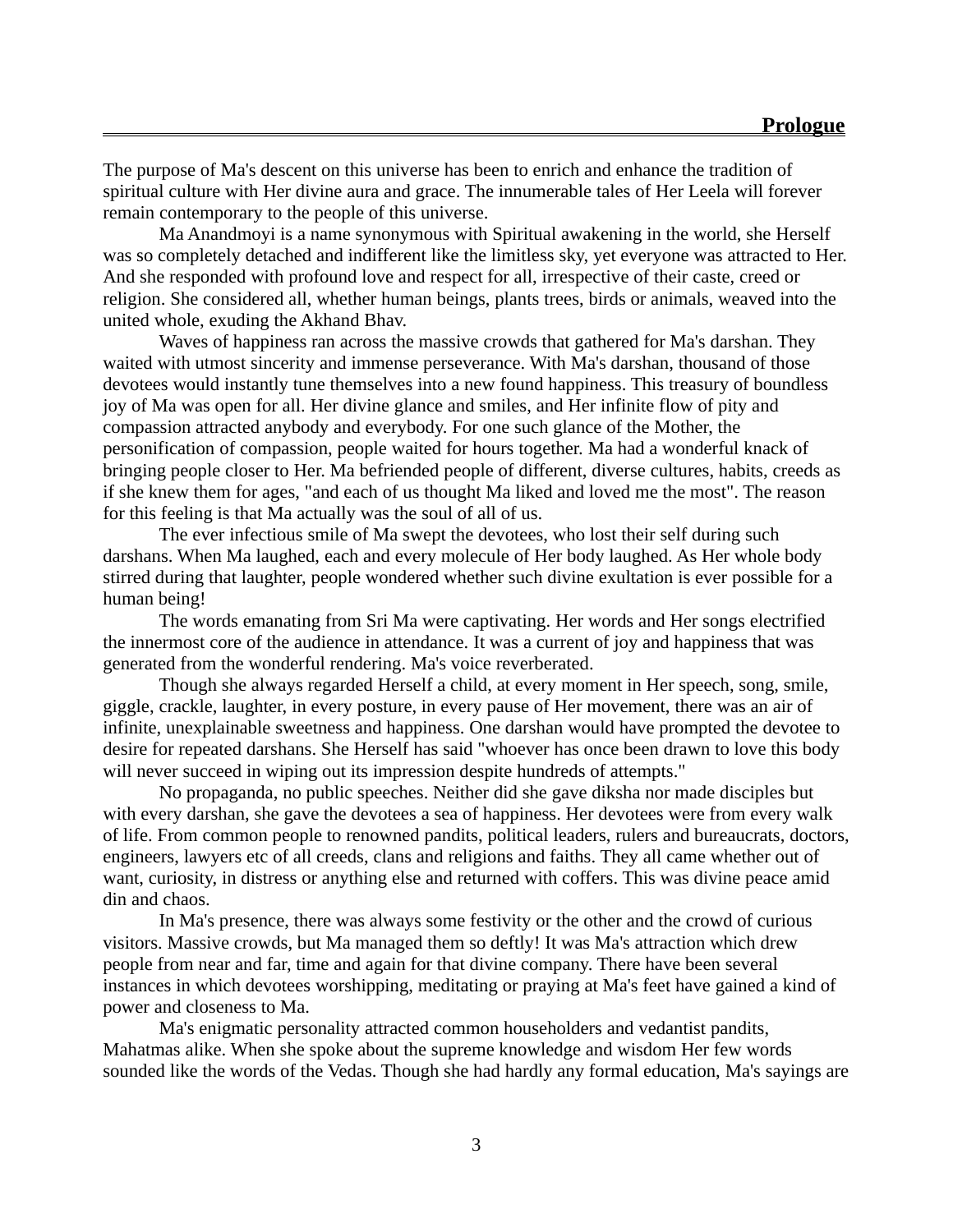found to be exactly as mentioned in the Shastras. Her speech has illuminated the dark alleys of life to guide people to spiritual bliss.

Ma never went for debated solutions, nor did she impose anything on Her devotees. But when she discussed 'Bhakti' she personified it. It was for Her devotees to draw as much as they can from the Mother of the Universe. Someone got profound wisdom, someone else wealth, some other has got the path to stoicism from the divine self. But nobody has returned empty-handed.

Ma had all the pleasures at Her disposal but she was indifferent to them as she was always absorbed in the supreme bliss. An old devotee of Ma, Pannalalji, had once asked Her:

"After the bath in the holy Ganges, people take home the sacred water containers matching their capacity. And I take the water in my curved palms. By the time, I reach home the water trickles out of the gaps in between my fingers. Nothing is left, that's how my condition is, after I leave this place."

Ma quipped : "Baba, but your palms remain wet!"

The comments of revered Mahamahopadhya Gopinath Kaviraj is worth mentioning in this context-

"She is extremely dear to the wistful Sadhak as well as for the dispassionate Sadhak. The one who is lustful, wants the pleasures. He is not attracted towards Ma but Her riches and wealth. Ma too gives him what he wants. She manifests Herself in the form he desires. But the Sadhak who is dispassionate, disturbed and distressed, who doesn't have any lust or desires but wants salvation, Ma relieves that sadhak from the bondage of the world.

Her supernatural divine personality is reflected in Her several bewitching bewildering Leelas.

From the earthly point of view, Sri Sri Ma was an ideal daughter, an ideal wife and then the ideal Mother for thousands of Her devotees. She played the role of a housewife, administrator, friend to mention a few, but ultimately Ma remained Ma, the embodiment of happiness-"Universal Motherhood."

Ma's sympathy, compassion, pity and candour for human beings is unparalleled.

The fact that Ma was present in the ashram was a source of immense pleasure, even without Her darshan. Ma would suddenly come out into public view, laughing and giggling and then the next moment she would vanish. This game of hide and seek by Ma has generated a flow of love in which countless wise men, sadhak, sanyasis, family people, sinners, and afflicted persons have battled to purify themselves.

Ma was after all, the mother of all.

Despite the din and chaos of the crowd of the devotees, Ma spent hours, sitting in the same place. Her face exuding that inexplicable charm and the atmosphere soaked by an infinite happiness. Ma was always present in a unique detached mood.

In all situations, she was firm and composed. All Her manifestations and illuminations were with complete Bhav, in totality. Ma's nature was so benign that everyone who came in contact with Her, considered himself or herself closest to Her. Without hesitation, the devotees offered their utmost at Her divine feet and enriched themselves with Her divine advice.

Whether visiting a king's palace or a commoner's thatched hut, whether alone or amidst a massive crowd, she had, in fact, no inclination for any particular thing. Those who were in Her constant company also, did not know when Ma would leave them.

Ma had no bondage. She could effortlessly shatter Her own empire and go away smiling in a split second, leaving the devotees to mourn Her absence.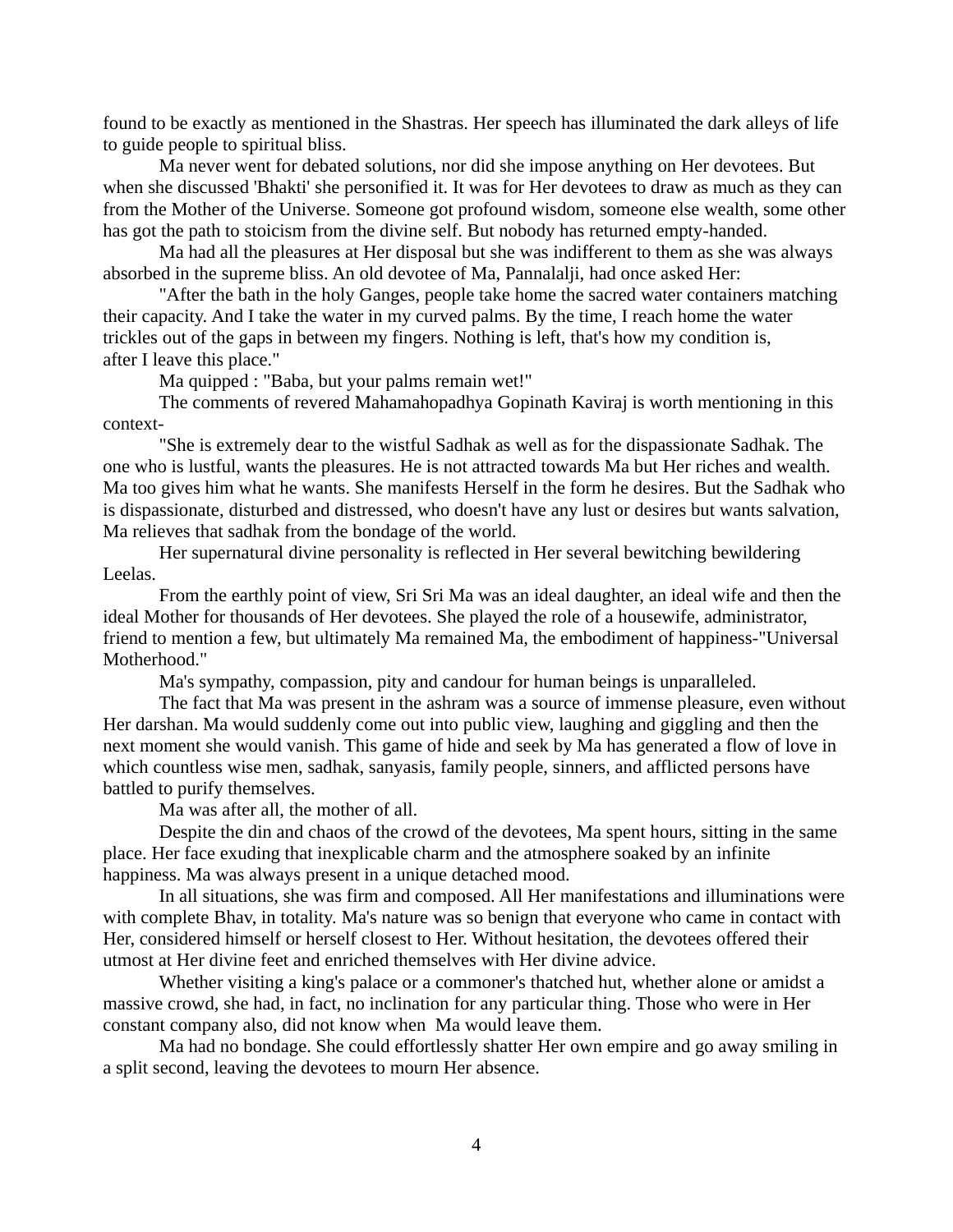It is impossible to compartmentalise Matri-leela. Rather it would be unjust to limit the sphere of Matri-leela which was unique and unlimited. Wherever you take a dip in the holy Ganges, it is after all the 'holy bath'. With this boundless, limitless sphere in mind, I have attempted to pen a few incidents of Matri-Leela. Understanding and testing the divine sport is beyond me. Therefore, I seek pardon in the errors I make in my small effort. My appeal to Ma's devotees is to pardon me from their core of their heart for the mistakes in my small,but sincere attempt.

On several occasions, during Her darshan, Ma used to advise me to write something. She never spoke about the subject, nor did I ask Her. Whenever I had Her darshan, I kept noting them in my diary. For 25 years what I had jotted down, the events of Matrisang, Matri-leela and the divine speech, have come in handy.

I do not know the art of writing. Never in my dreams did I imagine that Ma will prompt me to write this way. But that divine advice has come true. Today, when she is orienting me to write this book, I can feel Her divine grace, compassion and pity.

This book mentions many anecdotes tales and fables which I have either heard directly from Sri Sri Ma or from the many senior devotees, who had the privilege of being in Ma's company for a long time. I have collected all these flowers to make an amateur attempt to put them together into a string, a garland.

I seek pardon once again from the readers for the errors.

Essentially,this book is Ma's prasad. If someone derives happiness out of this book, that will make me immensely happy. Jai Ma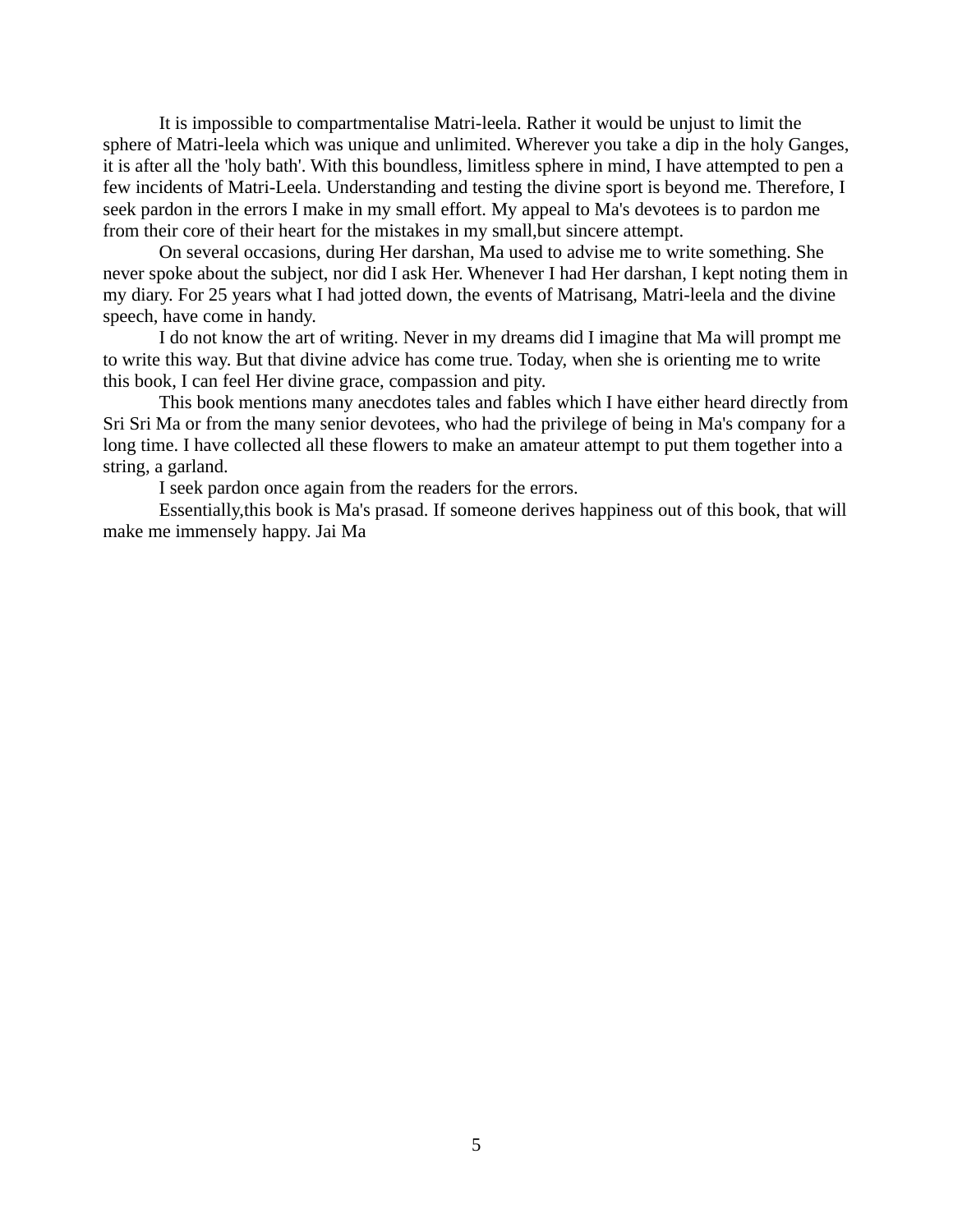It is difficult to say when I met Ma for the first time. I can emphatically say it was an eternal relationship. Could anybody get Her love and affection without Her divine wish?

The earliest darshan of Ma that I can distinctly recall was in the last week of November 1958, when I was studying medicine in Lucknow Medical College. During the Kalipuja festivities Ma had come to the Late Rameshwar Sahay's house in Lucknow and I had accompanied my parents to that place.

In 1941-42, when I was barely three years old, my parents used to take me along to meet a Mataji on the banks of river Gomti. A description of that period is found in 'Ma Anandamoyee' (a book based on Didi's diary) and it suggests Ma had stayed for a week at Sitalprasad Dharmashala in Lucknow.

The scene is still alive in my memory. The Dharmashala on Gomti's banks, which survives even today, used to be frequented by my parents in the evenings when Ma would be sitting in spotless white robes on the sprawling terrace. My father would hand me over a garland of white jasmine flowers he bought on the way, and ask me to place it at Ma's feet. Only this much do I remember after all these years.

She was seated on the dais. Her charming face exuding a kind of divine happiness. I felt like meeting Her at a single breath but who could allow me? That was not to be. The clock struck quarter to nine, the lights, except a faint blue one, were put off. Later I came to know, it was silent prayer time at the Ashram.

The changed mood and ambiance was fascinating. At nine o'clock, the lights were back on. A slow, light music began to play and soon Ma left the place with folded hands. I watched intensely this moving image of love, compassion and kindness. The feeling of a novel experience however wasn't there. Instead, the feeling of familiarity and bondage overcame me. Before returning home, I bought a picture of Ma and Bhaiji's book 'Sad Vani'.

Next day, as Ma was scheduled to leave for Delhi by Lucknow Mail we went to the railway station. Ma could be seen amidst a massive crowd and getting close to Her meant an impossible task. But inspired as I was, I managed my way not only to the compartment but to the coupe in which Ma was travelling. I touched Her in reverence and asked: "Ma, how can one meet God?"

Very sweetly she said and repeated "call Him".

Ma's sweet words rang in my ears as I left the train in silence.

My father, who was watching me from a distance, was delighted that I was able to reach Her. Patting me he said: "we could not move past the crowd but were glad to see you talking to Ma."

My first visit to Ma was with my father's kind efforts. Later it was my mother who took the cue to encourage me.

As a student of Medicine, I knew little about Ma. For nine long years, I hadn't met Her. On a couple of occasions, I had a glimpse of Her from a distance. But memories of the first darshan lingered on and the desire to meet Her again remained as strong as ever.

I came to Delhi in 1966 for a job-related interview with the Indian Railways. From Delhi, I accompanied Nanaji (my maternal Grandpa) to Vrindavan. Nanaji, who went there to have darshan of Bankey Behariji, would generally put up at Swami Sharanandji's Ashram. It was just a coincidence that he left for some work but I stayed there. Here I came to know, Ma was staying in Vrindavan those days and Her Ashram was just next to Swamiji's.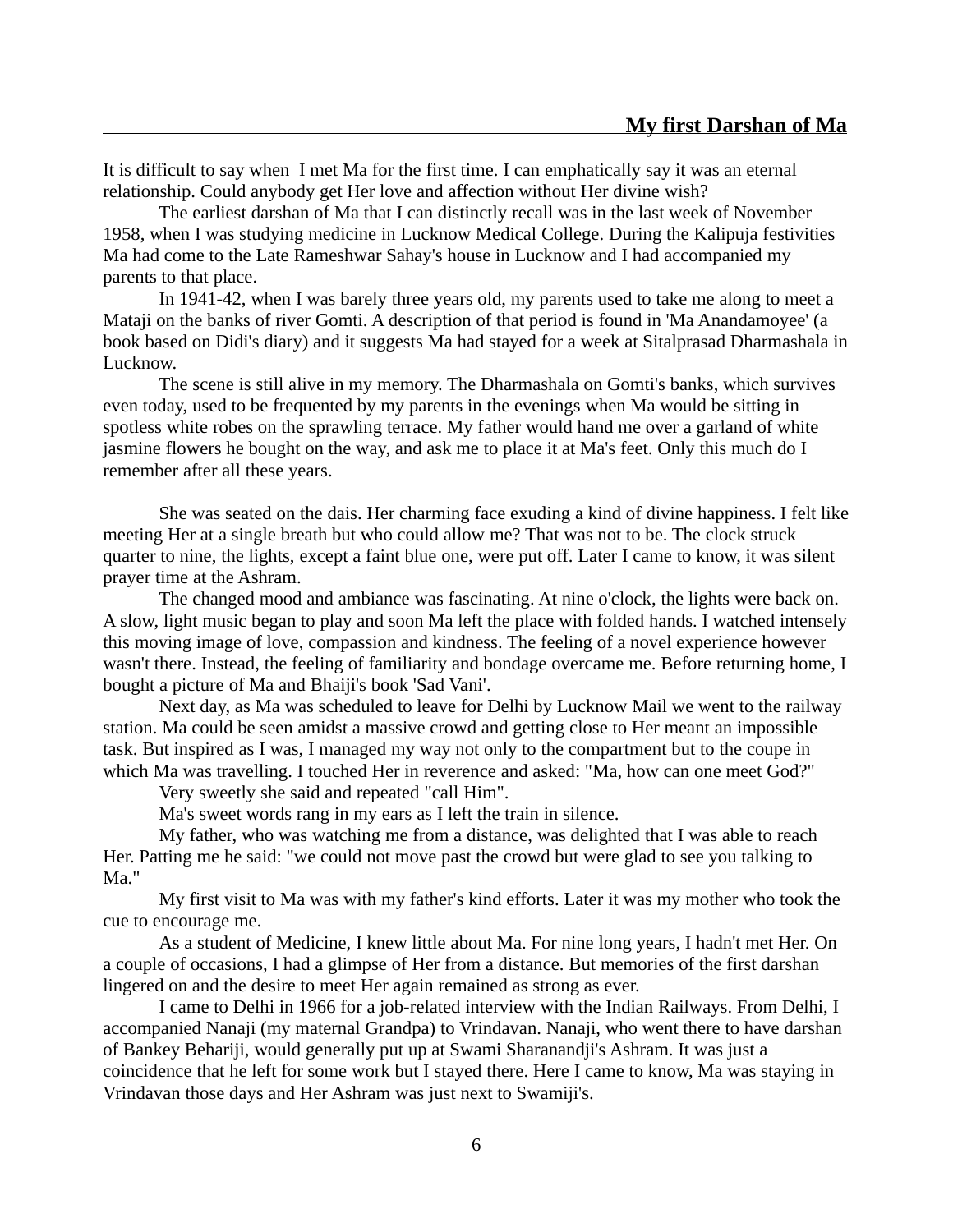In fact, I went through the gate that separated these two Ashrams to meet Ma. It was half past one in the afternoon and was told that Ma was taking rest. Deciding to wait, I sat on a platform surrounded by neem trees. Hardly had I spent sometime before a girl came running to me and said Ma want to meet whoever was sitting under this tree. Delighted, I quickly responded to this unexpected call.

Ma had no knowledge of my academic background. We had never talked about it. But what followed was an introduction to Ma's supreme blessings and divine power.

"Are you a railway doctor?" I said 'No, not yet'.

Dumbfounded, I was quick to realise that the interview in Delhi must have gone in my

favour.

Silently I stayed at Ma's feet for sometime before she spoke again.

"Pray to God."'Call Him'.

"Call Him with your heart and soul."

In a strange coincidence she was saying the same thing to me nine years later.

She gave me a big apple as prasad uttered something divine and blessed me. This was my first chance to spend some time with Her and words are not enough to describe the infinite happiness I derived from it.

I joined the Railways as a doctor at Kashi (Varanasi) in January 1967. It was in Kashi I worked for the next twenty two years before opting for voluntary retirement in January 1989. During these years I was fortunate by Ma's infinite grace to see and meet Her in public and privatethese are the invaluable treasures of my life.

During these years, she filled my cup to the brim, my empty bag with Her tender love and affection, pity and compassion, mercy, sympathy, and kindness and what not. She had not left any corner of my being empty. Can anything in the world be more valuable than Her compassion and love? I say no for an answer.

Despite being in Kashi for the whole of 1967, I hadn't met Ma even once. How could one be so thoughtless and unfortunate? the reasons dawned on me later. But again the call came due to Ma's blessings alone.

In January 1968,1 came to know that Ma had come to Kashi and celebrations were going on at Ma Anandamoyee Ashram. My house and the Ashram were located at two different ends of the city. Nevertheless, the news of Her arrival inspired me once again to seek Her blessings.

I went there in the evening and was moved by the location of the Ashram on the banks of the Bhagirathi. Ma was on the terrace of Kanyapeeth; Satsang was going on and the place was full of Her devotees. My heart was filled with immense happiness when I had Her divine darshan again. Satsang over, Ma got up as well as others including me.

Somebody beckoned me when I was climbing down the stairs. In fact, it was Ma who had called me. I went to Her small room on the second floor.

This time Ma asked me about my work, my family. I told her, my father was no more. He left us for his heavenly abode in 1963. My mother lived with my younger sister in Lucknow or with me at Kashi.

After that day, I frequently visited Ma's Ashram. One day, after Satsang was over, Ma asked me: "How are you?" I went along with her to Her room where Didi was also present.

Ma asked me about my family, occupation all over again and then turned to Didi.

"This young girl is a doctor, unmarried, what do you say, Didi?"

Didi said, "Ma's 'Kheyal is there, what else is required?"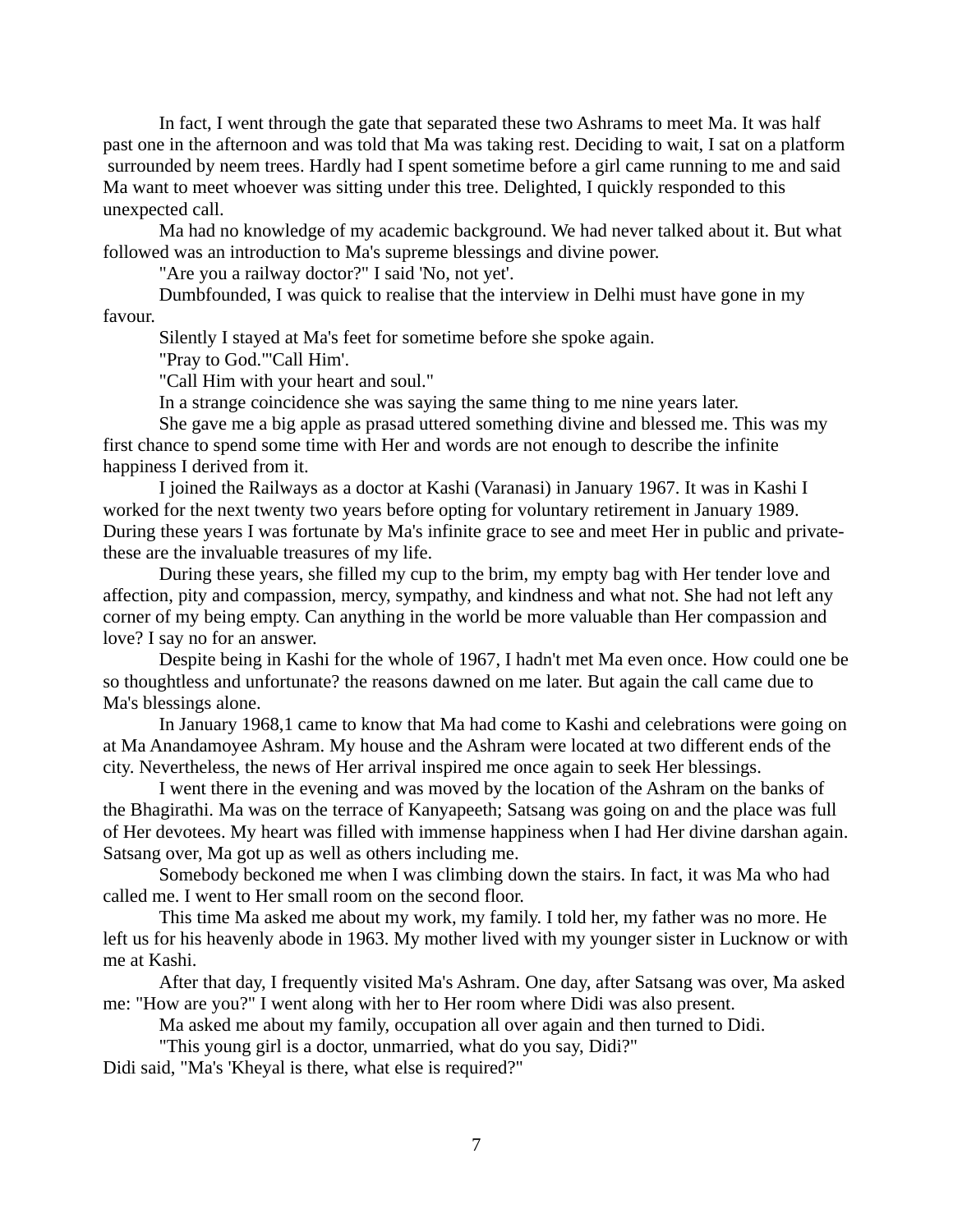Ma asked me whether I had taken 'Diksha' I said "No". Then she said, "tomorrow is an auspicious day: get initiated".

I hadn't made up my mind yet. That's why I put forward my mother's absence in Kashi as an excuse. When I returned home, I found my mother there. She had suddenly come to Kashi.

I told her about the whole episode. She said, "Take Diksha tomorrow itself when Ma has desired it".

So with all Her blessings, compassion and love overflowing in Sri Ma's divine presence I underwent the rituals of spiritual initiation on 18th February 1968. A wonderful experience - and Her blessings continued to shower down but the collecting vessel was upside down....

Jai Ma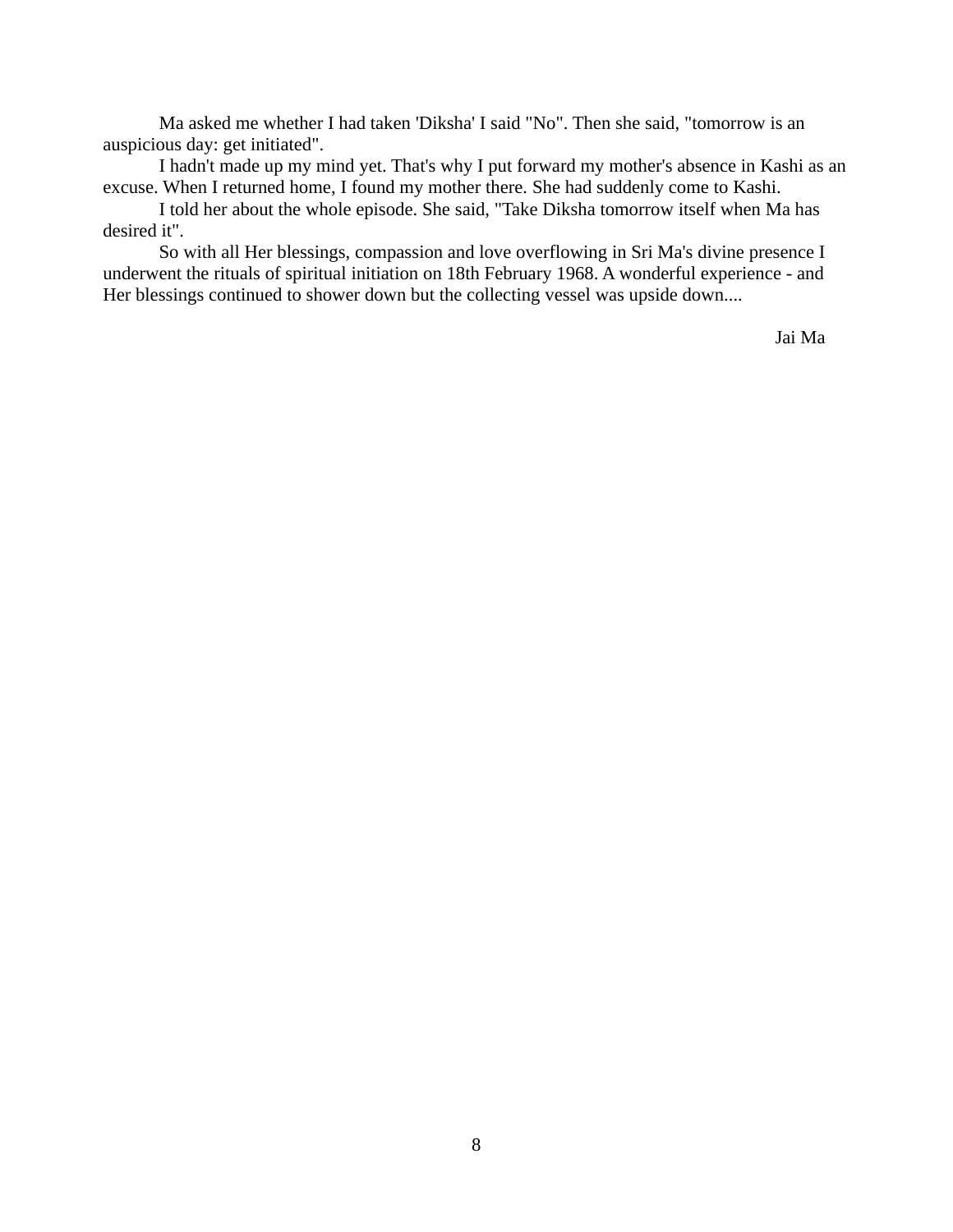# **(a) The Divine Descent**

Kheora, a tiny village in the interior of East Bengal of undivided India (now in Bangladesh) suddenly came into the limelight with the advent of Universal Mother Ma Anandmoyee. She took birth at Kheora, as a human being in a poor brahmin family on 30th April 1896, at about 3 o'clock when the world was fast asleep.

She was the second child of her parents and scared by the death of their first child her deeply religious mother would lay her infant daughter daily below the Tulsi shrub (a kind of basil tree regarded as very pious in Hindu mythology) invoking the blessings of the sacred tulsi on Her. When the infant grew up She Herself used to go and roll down there.

This little child was given the name of Nirmala Sundari Devi by her parents, who is now known to the world as Sri Ma Anandmayee or simply 'Ma'. Henceforth she will be referred here as 'Ma' only.

Ma's father Sri Bipin Behari Bhattacharya was a highly religious man with an ascetic allegiance. The most remarkable feature of his personality was a total apathy to worldly interests. Eye-witnesses say that he had long hair and a shining bearded face full of contentment and an inborn liking for God. He had a beautiful sonorous voice and used to play Ektara (Single string instrument) while singing which lasted hours and hours together and sometimes it would be dawn before this devoted soul finished singing hymns of various schools. People loved to attend his kirtans and songs wherever he sang with his melodious voice.

(Note:Kheora village is now in Distt. Baman Baria in Bangiadesh. In 1927, Ma with Bholanath and her parents went to Kheora. By this time everything was changed so even Didima and Dada Moshai could not find out the place and then Ma showed them and then they also could recollect. With Didi's and Moulvi Prem Copal's efforts this land was purchased for an ashram. On 17th Feb 1984, a delegation of a few devotees went there including myself. We were moved by thehe arty reception given by the Muslims of that village. They beautifully sang a welcome song and said "Ma is our Mother also, our own Mother").

Ma's mother Mokshada Sundari Devi (Didi Ma) was also an extremely pious lady, very religious, calm and serene with an ever smiling face. No one has ever seen her angry. The contentment and patience were her outstanding qualities.

The extreme poverty of theirs never worried her and any guest at anytime was always welcomed by her. She was pure and pristine as a lotus in a pond. Before Ma's descent she had dreams of several Gods and Goddesses who she felt were keen to come to her lap.

Didima continued to have several Gods and Goddesses in her dreams even after Ma was born. Even when she was carrying Ma - she had ill-health. Nevertheless neighbours said she was looking very beautiful and shining. (Note 1)

One day Mokshada Devi lit a lamp at the altar of Tulsi. Suddenly she discovered a marvelous sight of an extremely beautiful Goddess with a wonderful glow like the rising sun standing in front of her instead of Tulsi. A few moments later a fascinating ray had replaced the Goddess. The rays traveled in a circular way and entered the body of Mokshada Sundari. She lost consciousness and fell down at Tulsi Manch.(Note 2).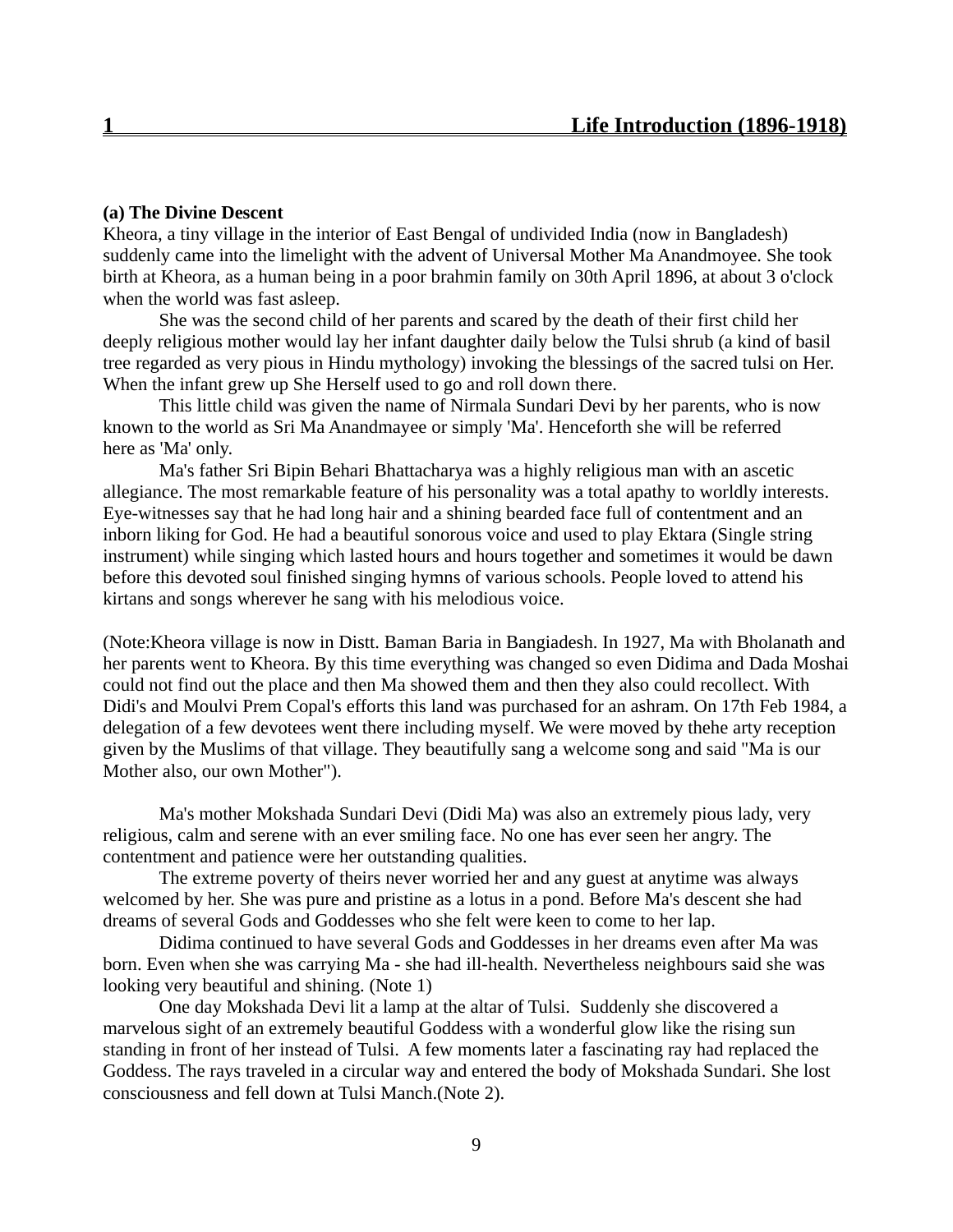It was said by Didi Ma that unlike a normal child neither did Ma cry nor did she make any other noise. Afterwards to this Ma said "Why cry? I was looking at the mango and neem trees through the holes of the thatched hut."

#### **(b) Childhood**

Ma was a witty and a pretty child, ever smiling. Unlike other children, however, she was neither naughty nor fickle-minded. During that age, Ma's leela began, albeit in a low-key manner.

When she was two and a half years old, Ma went to Her maternal Grandma's place. There, Didi Ma took her to a kirtan recital. Kirtans had an effect on Ma's body and soul. Time and again, Didi Ma would notice that the child was losing Her control Then she could not realise that it was ecstasy which overcame the child.

Even during mealtime, Ma's lack of concentration was noticeable. But Her indifferent behaviour at that time was not explainable.

Ma was greatly fascinated by devotional songs and music. The residents of Kheora village used to go round, doing kirtans, during New Year's Eve, and other special occasions. She would run to join them whenever such 'Nagar Kirtans' went by. The Vaishnavites used to visit every home, sing songs in praise of Krishna with their drum and cymbals. Ma would become ecstatic on such occasions.

During her childhood in Kheora once a storm blew a part of the thatched roof off Bipin Behari's house. The storm was dangerous enough to scare everybody but Ma continued to laugh till the next evening when, pointing to the hole, she said to her mother. "Now we can see stars without going into the open. Now, inside and outside have become one and the same."

Ma had an easy independent gait. It was heard from Didi Ma that in childhood Ma would often look at the far off sky without blinking. At times, she would loudly sing and dance with divine grace, jump and laugh and talk to plants and trees. Sometimes she would be lost in Herself; in a playful mood. This sweet little girl would visit the neighbours singing and dancing. Often suddenly, in sharp contrast she would withdraw and turn serious. In what type of rapture She was submerged only She knew.

That even as a child She had no fear was exemplified when one day Ma and other girls, who were Her friends, suddenly saw a herd of cows. While the others ran away instantly, Ma easily befriended the cattle and walked alongside until herdsmen rushed in to move them away.

Ma's devotion for the supreme authority was also evident when at Her maternal grand Ma's place she worshiped small earthen images given to Her as toys.

When Ma was about five, Bipin Behari called Her to do 'Hari Kirtan'.

Ma asked him, "Baba, who is Hari?"

Father said, "Hari, is the name of God".

Ma: "What happens when you sing the name of Hari?"

Father: "Hari Naam Kirtan will bring Him closer."

Ma: "Is Hari too big?"

Father said, "yes, He is very big"

Ma: "Is He big as the field we see?"

To her childlike innocent -queries, Bipin Behari said, "Yes daughter. He is bigger than the field. Call Him, then only you can see how big is He?"

Narrating this episode, Ma said, this is how she was initiated to Hari Naam kirtan by her devoted father.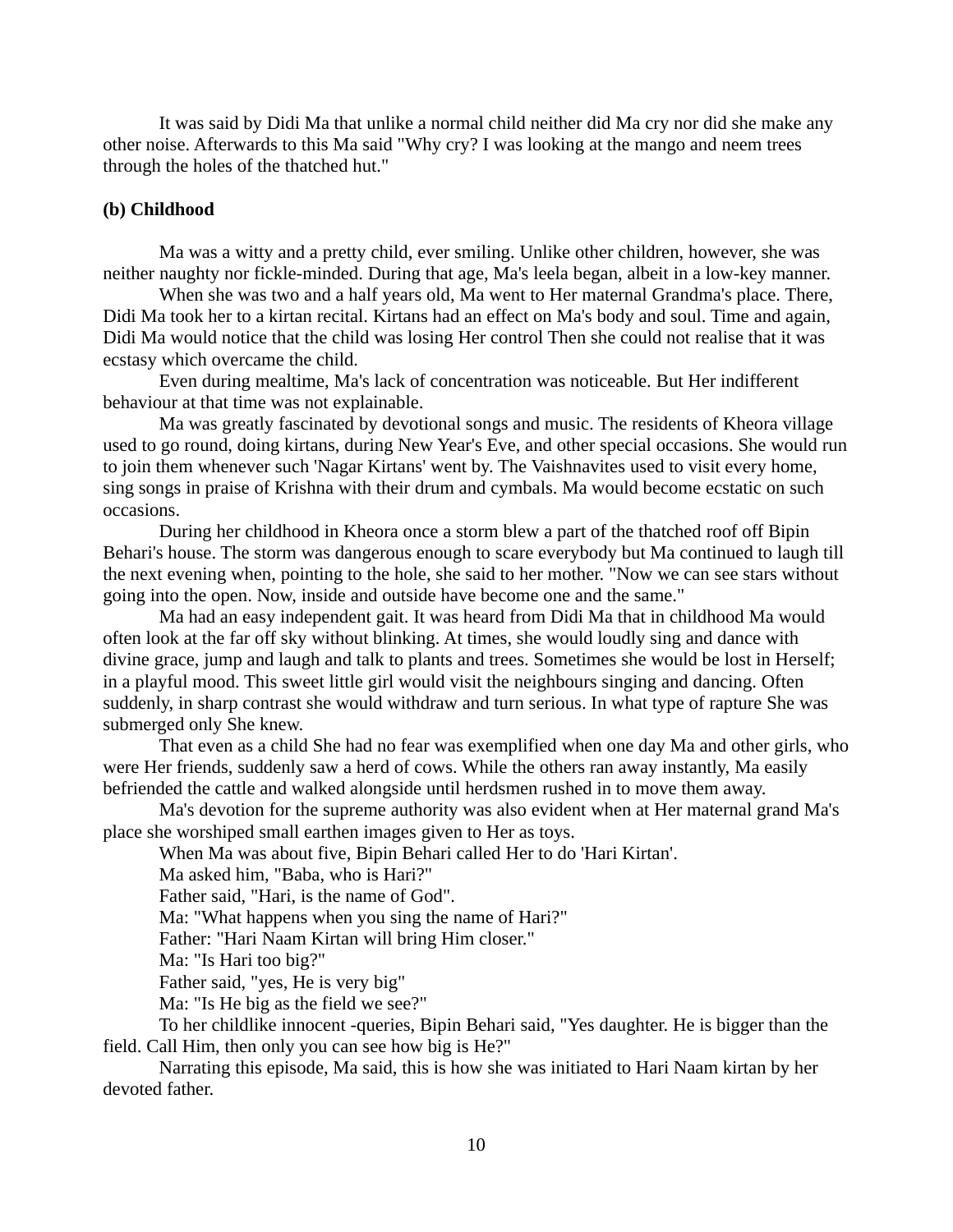Ma's respect for elders and heed for their advice was beyond doubt. Once, an aunt took Her to a fair. At a nearby temple, she asked Ma to wait until she returned. The aunt went to the fair and forgot about it. Only after two three hours did she remember and came back in a hurry. She was astonished to see Ma seating in the same place, as she had asked Her to.

Once Ma went to her Badi Ma's (aunt) place, near their house for getting 'Mattha' which was used to be churned from milk on a daily basis. When she was very small, She would go to the aunt's home, holding a utensil close to her chest. Ostensibly, she went there to collect butter and Mattha. One day, when she went there, the aunt cried out, "I have only started just now and you are already here!"

The aunt suddenly noticed the utensil, being used for the process, had a hole through which all the curd was draining out. She was astonished by this development. She gave Ma whatever was left in the pan. After this incident, Badi Ma would call Ma to give Her Her share even if she was late.

Her childhood games were unique. She would draw a circle around it with the big toe of the same foot while keeping the other foot suspended in air. Then She would dance by rotating Herself in similar fashion. Didi Ma used to be scared of Her dancing in this manner. Ma's other friends were not able to repeat Her feat.(Note 3).

She used to play with her friends, but she could always detach Herself from the rest. Here She was fully involved, as part of the playing group. Then She was all alone, detached like sand is brushed away from one's body. Her friends knew Ma was honest, would always speak the truth. That's why, whenever they wanted to do something secretly, Ma wouldn't be taken into their confidence. So whenever people wanted to know the facts, they would ask Ma rather than any of Her friends. Ma would not speak a lie even by gestures. "That - Truth is the first step to divine attainment" is Ma's teaching.

Ma's way of wearing a saree was so good that the village women used to cite Her way as a perfect example.

Ma's used to be the center of attention among the children who never felt satisfied in playing without Her being present.

The tale of Ma's childhood cannot be complete without the mention of Her youngest maternal uncle Sharda Charan Vidyasagar (Sona Mama). A very pious and virtuous man, Sona Mama was an acknowledged master of the Vedas. He had a special affinity for the young Ma. Later, Ma has recollected many incidents involving Sona Mama.

When she was about 7 year old, Ma visited her Grandma's, place during Durgapuja. Amidst festivities, people noticed a change in Her mood. She had turned ecstatic and was mumbling something to Herself. Having watched Her in a trance, Sona Mama later asked:

"What were you muttering?"

Ma had no answer to Sona Mama's, apparently frivolous question.

Sona Mama was a saintly person. During the Pujas, he used to worship Ma as Kumari (Virgin Goddess) before performing Durga puja. Likewise some others also used to treat Her as the Virgin Goddess during some puja or the other.

When she was a child, Ma would often be found lost in Her world of dreams during the religious celebrations. When she regained Her normal composure, She would feel shy about Her trances.

Ma's childhood friend and cousin, Sushila Masi, who lost her husband at a very young age, was initiated by Bholanathji and thereafter lived in our Ashram.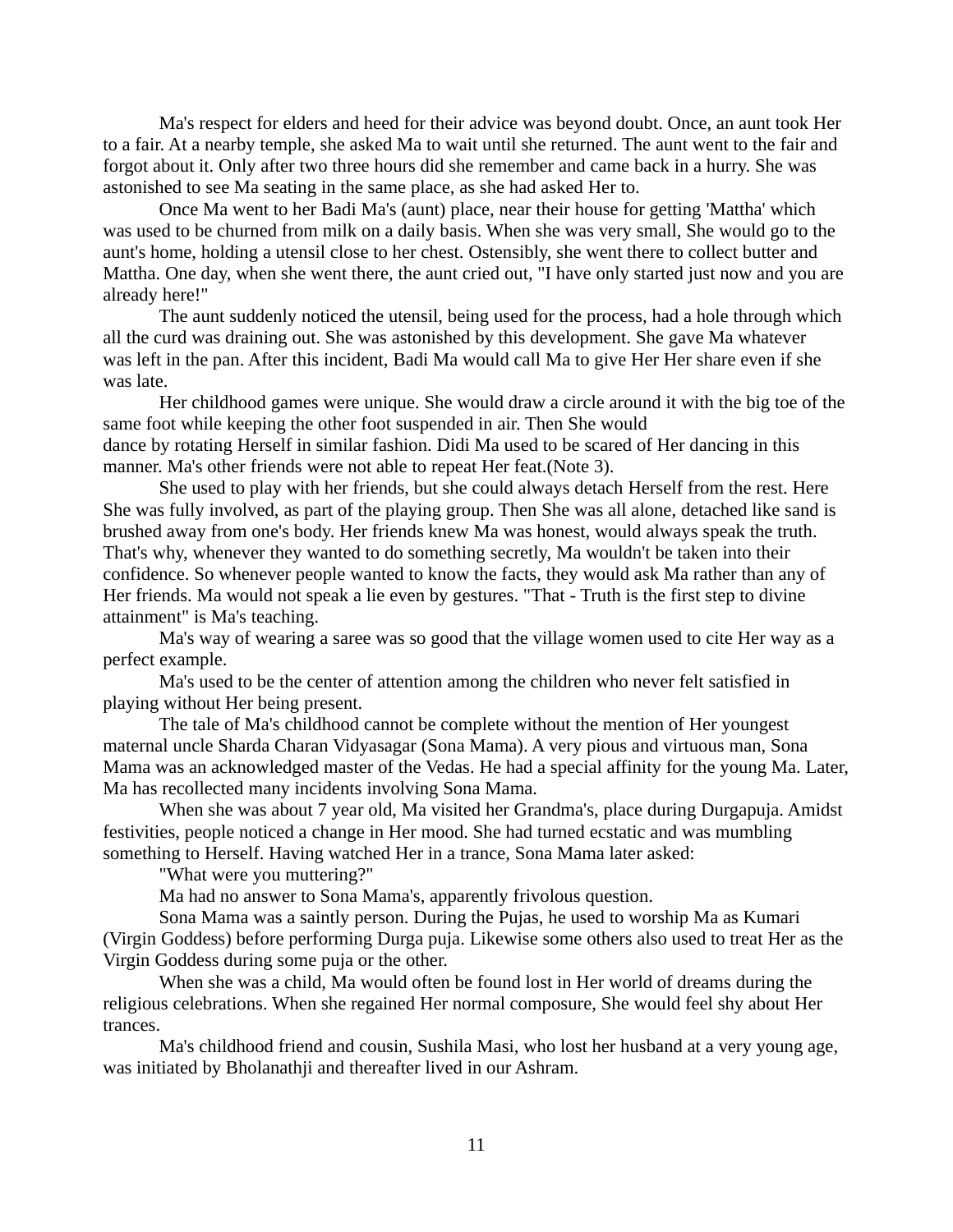One of Thakurma's (Bipin Behari's mother) friends was Chikkan Didi who liked Ma very much. She would often take Ma to her house and ask her to cook meals. Chikkan Didi described Her preparations as ambrosia.

Ma had a friend who at 30, was twenty years older than She was. One day, she asked Ma about the nuances of evening prayers. Smilingly and playfully, the ten-year-old Ma demonstrated the entire ritual before her.

"The body responded on its own" Ma said to Didima later.

Although She never failed in what the elders instructed Her to do, She used to be always a bit detached, often lost in Her own world in the midst of friends and relatives. Such actions invited comments. Some used to consider it as Her innocence, others termed it as dullness and lack of concentration.

Didima always considered Ma simple and straight. One day, Ma went to the pond filled the brass pitcher (given to her by Sona Mama) with water, pulled it up to Her stomach to see Her curved shadow in the pond water. Then she cried aloud to Didima: "You always call me straight, see me now."

# **(c) Ma's Education**

Ma went to school only for a few months in Kheora and Sultanpur (Grandmother's village). She was irregular because she couldn't go to school on Her own. Secondly, Her brothers and sisters were prone to diseases due to which She had to care for them.

Ma went to Kheora's primary school for sometime. There whatever She studied She learnt quickly. Incidentally, the teacher would ask Her only what She knew well. To the teacher, Ma was a bright girl.

In later years though Ma could write in Bengali but whenever someone requested Her to write something Ma would simply put a dot and say this dot encompasses everything. (Bindu mey Sindhu). On Baba Bholanath's request in 1930 Ma wrote in Bengali. English translation of this writing is given at the end of this chapter.

#### **(d) Marriage**

On 7th February 1909 Ma married Ramani Mohan Chakravarty who later become known as Bholanath, also as Pitaji (Father) by the devotees.

About Her marriage She has said "The sentiments with which you marry - no vibrations of that sentiments ever existed in This body."

Ma's conduct as a bride was excellent. In the absence of Her mother-in-law who had passed away, Pramoda Devi, wife of Bholanathji's elder brother Revati Mohan, was in charge of the household affairs. She was a hard task mistress. Ma did all the household chores – from fetching water, cleaning the house, to cooking - with utmost sincerity under Pramoda Devi's supervision. As was the custom for a newly wedded bride, Ma used to keep a part of Her saree over Her face as a veil. Nevertheless, she looked very attractive in the bridal composure. On many an occasion, ladies of Her age in the neighbourhood would share Her work in many different ways.

Sometimes, while cooking, Ma would be in a trance, not realising the food being cooked on the stove was burnt. These incidents at times invited comments from those who never could understand Her deep religious introspection. However, never did She retaliate against such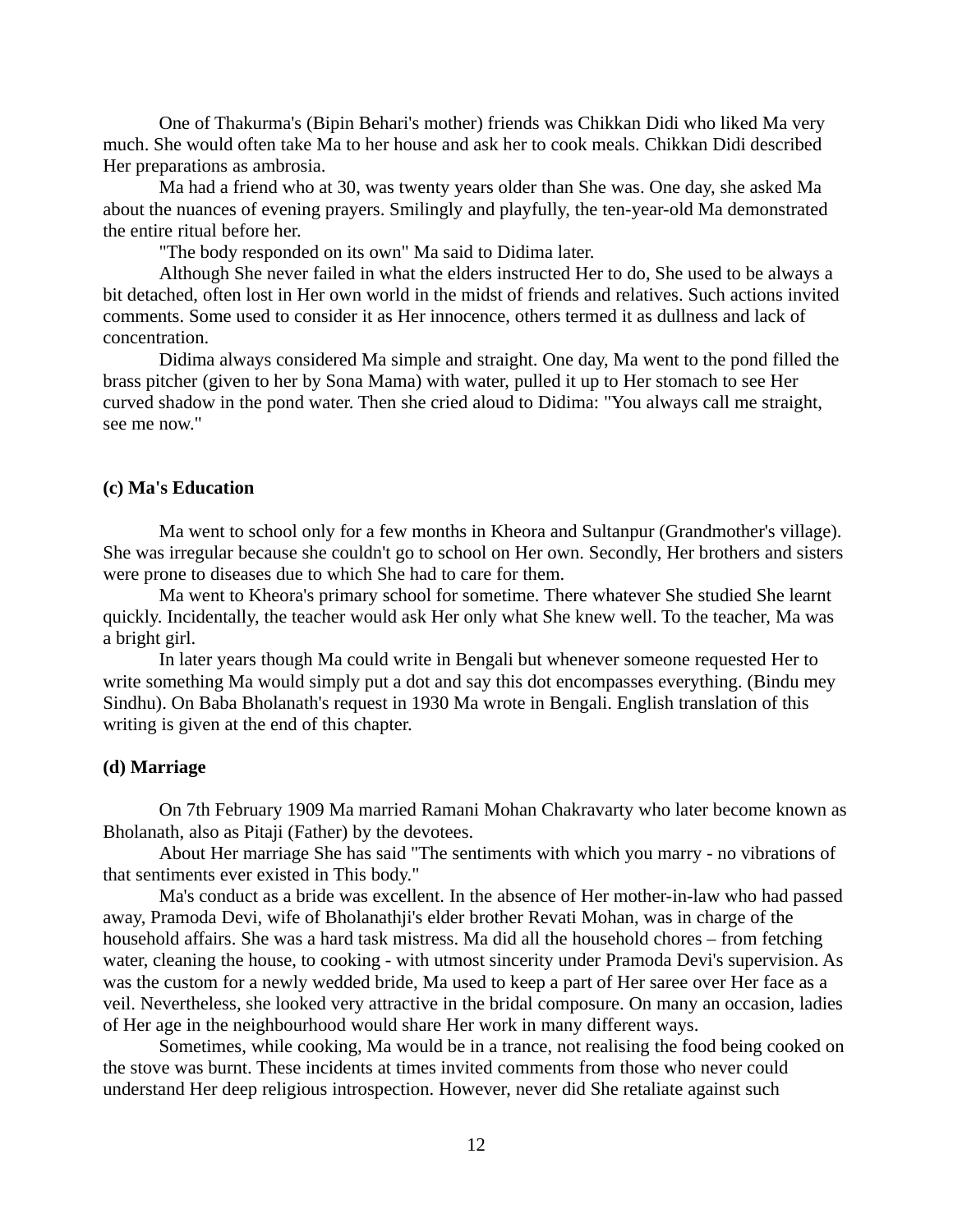comments. Thus, duty, and service to mankind are to be cultivated foremost in a sadhaka - is Ma's teaching. Years later, when Ma was in Calcutta, the sister-in-law Pramoda Devi visited Her. She was surprised by the crowd of Her followers there. During the festivities, one night when most of the people had returned home, Ma herself went to old Pramoda Devi and talked to her for a long time about the old days in their East Bengal dialect. Those present there, were entranced by Ma's excellent sense of humor and memory. Pramoda Devi said, "You won't believe the way She did Her household chores. She never left any scope for me to complain."

Ma has said "no duty can be fulfilled without putting one's heart into it. Service or duty strengthens one's zeal for good work."

Ma has mentioned that "this body has lived with father, mother, husband and all. This body has served the husband so you may call it a wife. It has done all sorts of cooking and also all menial work and scrubbing etc so you can call it a servant. But looking from another stand point this body has served none but God. All served are different manifestations of the Almighty God and this body served them as such. When I prepared food it was done as a ritual, for food cooked was after all meant for God. All Service is service to the Divine. Serve all as God and for the sake of God."

After the death of Revati Mohan in 1914 Ma went to Ashtagram with Bholanath. Ma's life with Bholanath started from here. The wife of Jaishanker Sen, at whose residence they stayed, used to call her 'Mother of Joy'.

In Ma's words—"At the time of marriage this body's mother (Ma used to refer to her like this) had asked her to respect and obey Her husband. Hence She loved and respected Bholanath like she esteemed Her father."

"This body had a relationship with Bholanath which can be likened to the closeness between a father and his daughter."

To Bholanath Ma was a mystery from the very beginning. She saw in him a little child Gopal (Name of Lord Krishna as a child) and inspired in him to take Her as his mother.

Ma broke into laughter recalling that Bholanath initially passed off Her trance and bodily symptoms as childishness. He would emphatically say "It will be all right when you grow up."

Ma said, "It seems I never grew up."

Bholanath had no inkling of his unusual marriage. He thought he married an ordinary village girl. But Ma - instead of leading an ordinary conjugal life, managed Bholanath's shift into the spiritual world with extraordinary care, determination and devotion acting as a friend, philosopher and guide. Even while engaged in domestic duties She would often lose control over Her limbs. Thus the mysterious housewife was a mixture of opposites. Household duties were usually performed by Her to perfection. But She was unpredictable, often prompted by kheyala. He often wondered if She was a Goddess in human form. It is beyond all comprehension that they had a unique relationship based on the spiritual plane.

# **(e) The Sacred Task of Service**

From the early days Ma was pained by people in distress. She always extended Her helping hand to people in need. Hence She was welcomed to every house of Kheora village.

Beside the general upkeep of the house Ma used to make pickle and spin the wheel to make clothes. In 1974 during Ma's birthday celebrations at Agarpara Ashram, Calcutta one lady presented Her with a piece of cloth which Ma had spun years ago and given to this lady. Ma's expertise at embroidery work was excellent, some of Her work reportedly being kept at Her Ashram at Kashi.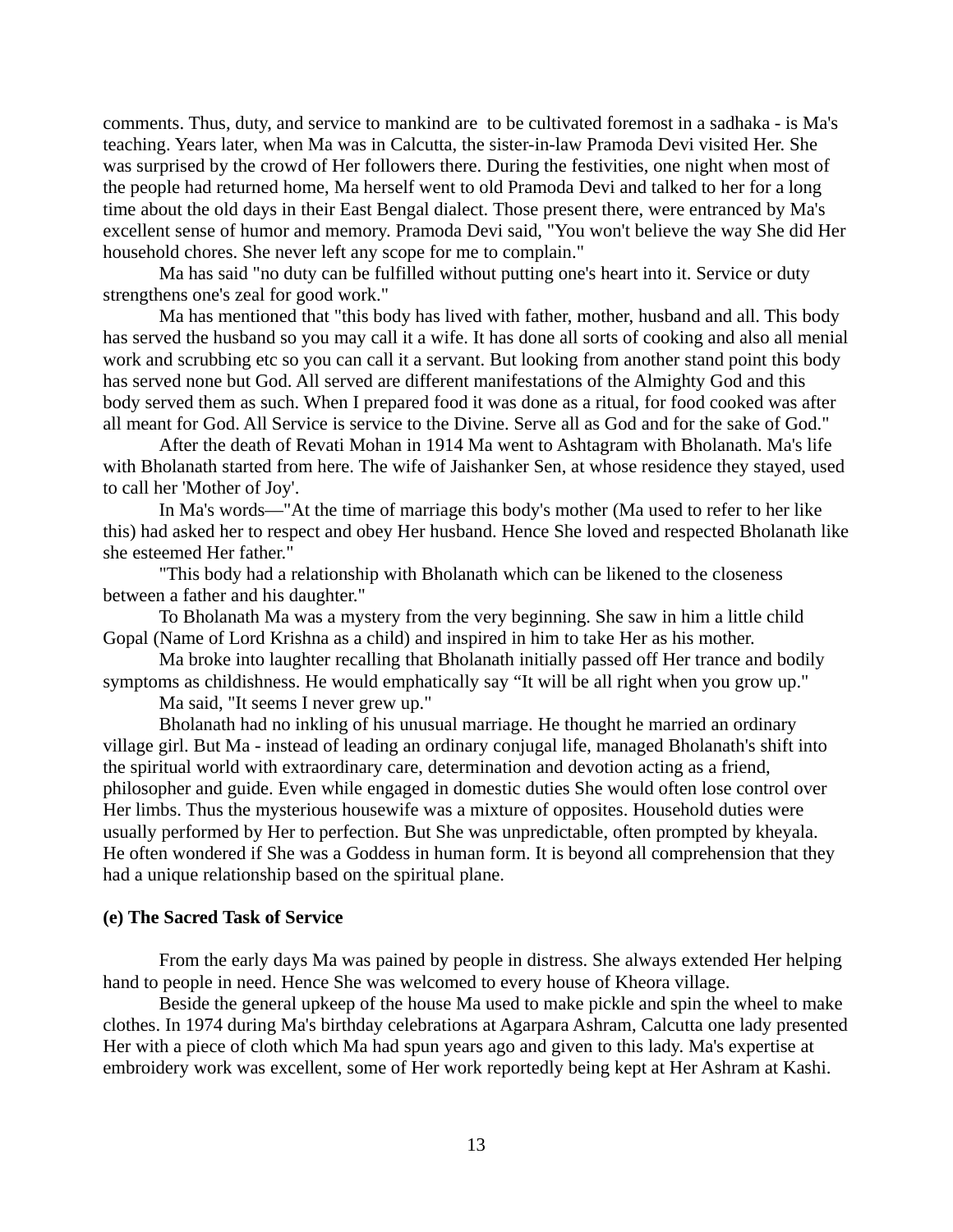Sri Ma has said "Unknowingly, Her respect for Bholanath extended to providing even water and a towel for washing whenever he returned home. Ma's mother said to her, "husband is Her guru." That is why Her body devoted itself to the service of Bholanath "

Bholanath used to be amused by Her obedience and devotion.

When spiritual practices started, duties towards Bholanath were never neglected. Ma would sit for meditation on the floor of the bedroom at night only after finishing the household work. Even that work was done completely engrossed in Her own world, with a feeling of reverence for God. The single aim in all Her work was to do everything in the name of God.

Ma's neatness and competence in the upkeep of the house, preparing for evening prayers, cooking meals, and treating guests was discernible from the very early days.

She cooked delicious food and Bholanath enjoyed treating his guests to the delicacies. Once Ma came to know the guest who would be dining at their place had a distaste for preparations of radish. Invariably, the guest was treated with excellent food prepared by Ma. He was astounded however when told that all the dishes including a sweet dish had radish as the base substance.

One day a Gujarati Sadhu visited Ma's place. She received him reverentially, wiped the seat with the corner of Her saree before offering it. She devotedly treated the Sadhu with an assortment of food. The whole arrangement, reflecting an honest and dedicated service, deeply impressed the Sadhu.

He said, "Today, I had meals at the hands of the 'Mother of the Universe'. I never had such an experience."

Ma's spiritual life was noticed from Her Ashtagram days. Ma had maintained a 'Tulsi Manch' at the house where she lived. The Tulsi altar was so well kept - with Ma regularly worshipping the place - that people, the neighbours too, reverently came there and prayed. The famous kirtan group of Shri Gagan Roy too came for a recital at their place. During the kirtan Ma went into a trance.

The earliest revelations, according to the records, of Ma's bhava samadhi was in kirtan sometimes sung by neighbours and strangers. Ma becoming totally unaware of the surroundings, fully absorbed in something indescribable and would loose body consciousness. In the beginning She tried to keep it a secret but slowly took Bholanath into Her confidence. Here for the first time She went into a trance in public. Bholanath tried his best to bring Her back to this world but failed. Ma remained in that condition for nearly 19 hours. During this period ants had gathered around Her eyes - as She appeared absolutely lifeless.

Referring to the trance later Ma said "As sweat oozes from a human body streams of Joy and Happiness (Anandam) emerged through this body, with a feeling of strange communion with the hymns."

Ma once said 'Hari Kirtan' (which her father used to do as part of his Sadhana, and in which She when a child became his regular companion) was now extended to Naam kirtan at Ashtagram when She lived there."

It was in Ashtagram where not only Hara Kumar Roy called Her 'Ma' but Kshetra Mohan, a friend of Bholanath, prayed by falling at Her feet calling Her "Durga, Durga".

Some people would take Ma's trances as evidence of mental disease, while some others took it as the effect of an evil spirit. So for a cure Bholanath took Her to many saints and exorcists - but without success. Finally Bholanath invited his friend, a physician Dr. Mahesh Nandi, to examine her. Dr Nandi stayed at their place and after thoroughly watching Her for few days opined, "it is not the illness or any disease but Her exalted stage on the path of spirituality. You should not show Her to everybody".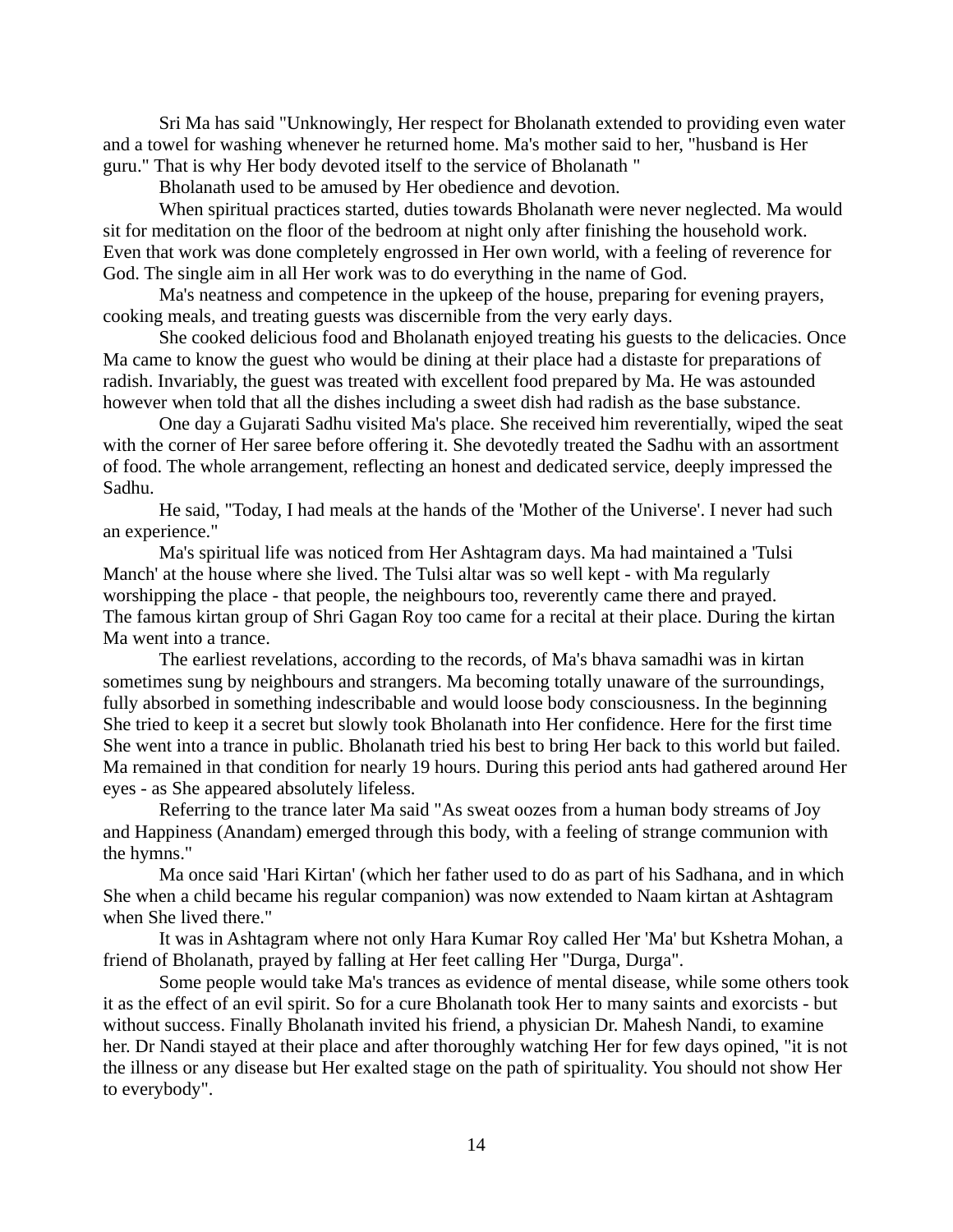# **(f) BAJITPUR (1918-1924) MA's Sadhan Leela Katha.**

The history of Ma's deep religious practices can be understood only by the sayings that have emanated from Her lips on different occasions; in some context or the other I have tried to knit them together.

Bajitpur was the main centre of Her Sadhana where She came with Bholanath in 1918. By and large the sole witness of this wonderful leela of Sadhana in Ma's body was Bholanath together with only a few lucky ones who had glimpses of this leela.

On being asked whether Bholanath understood the happenings, Ma said—"How could he? Until one reaches to that stage."

Ma's Sadhana has been described as Her Leela for two reasons. Firstly, this illustrated Her 'Kheyala' and secondly, this whole drama took place on Her body in its own way automatically, effortlessly and with no intention of Her own. She used to watch in silence, She being only a passive participant, "what a unique unparalleled experience" She has said.

Thus in Ma's case—it is "Realisation of the Self by the Self."

Her days during Sadhana were not divided into morning, evening and night. There was only one prolonged period of indescribable bliss.

Evidence of Sadhana, its ascendance to higher planes for the realisation of the Self or God, have no meaning in Ma's Sadhana-Leela. For Her, Sadhak, Sadhya and Sadhana are one and one only. It is unique in its own way.

In Ma's words—"It is like one reads a book already read or revisits a place once visited. This Sadhana was nothing more than a 'play'. One day while bathing in a pond This body had a 'kheyal' to play the role of a Sadhak, and that is how it all started."

In Ma's words "this body has not followed only one particular line of Sadhana but has covered all the known lines. It has passed through all the different varieties of practices referred to by the sages of ancient times. In order to attain to a particular stage along one of these lines of Sadhana an ordinary individual may have to be born again and again but in the case of This body it was a matter of a few seconds."

During those days Ma had an unusual life style. After finishing Her daily household work with care and concern She would scrupulously clean the surrounding area, then She would go round the place with incense likening the place to a temple. Then she would sit (it used to be night by that time) in the corner of Her room for daily puja without a break. The various Pujas and asanas would start automatically; Bholanath used to watch with awe lying on his bed. And what did he see in the dim light of the room? Ma was sitting inert like a statue and suddenly Her limbs would be in brisk motion. Her body would perform various asanas and mudras in quick succession. Her complexion also changed from time to time. Quite often Her respiration assumed frightening proportions and occasionally it appeared She had fainted. A solitary spectator to all these nerveracking transformations repeated night after night Bholanath knew not what to do?

Ma's image as a forceful religious personality thus began to blossom, just as that of a newly wedded bride gradually went into oblivion.

Watching the effect of Harinaam on Her, one day, Bholanath asked— "why do you chant Hari-Hari" all the time? We are shaktas, this is not proper".

"Then what?" Ma responded back like a child, "should I then repeat "Jai Shiv Shankar Bom Bom Har Har"?"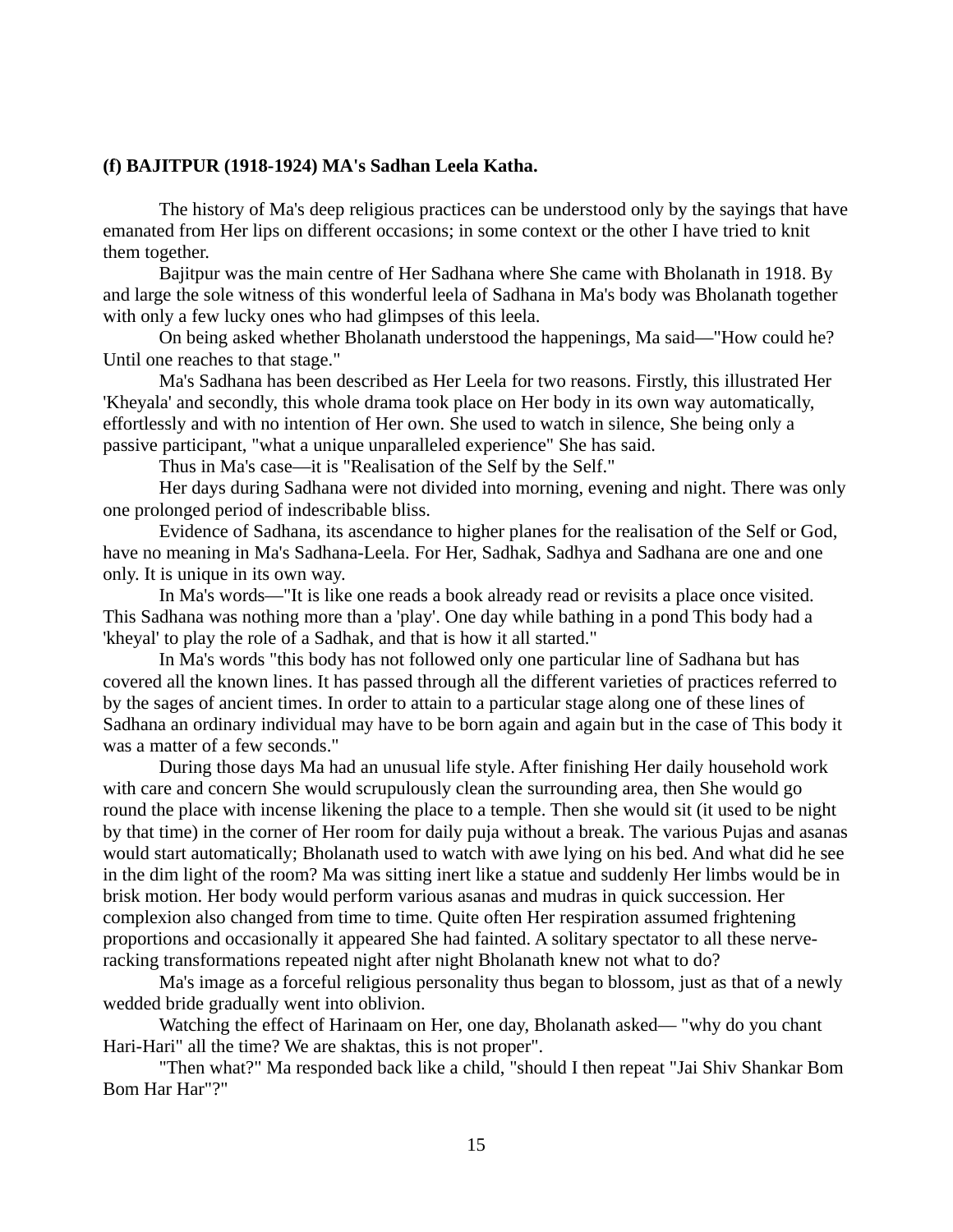"Yes, this is all right", Bholanath said. Ma explained later that She felt the same kind of happiness with the changed call for God as Hari and Har are one and the same."When I prayed with my heart and soul an unparallel indescribable joy descended on This body. The initiation was yet to be done so the effect was due to the repetition of 'Naam' alone."

Narrating the leela of Her Sadhana once She has said "this body has experienced so many varied stages, so diverse and extreme in their nature that words fall short to explain them. In general stages do occur and last in sadhaks, but here it is all different."

She further clarified- "As long as you are in different stages, so long only levels exist. After that it is just like moving in a lift. There you cease to exercise your will power. You only remain a witness of the show."

She said "As seeds are planted and pressed into the soil for saplings to come forth, likewise during Sadhana it is to be kept as a guarded secret otherwise many invisible and indirect hurdles come in the way."

Elaborating on the point Ma said "Secrecy then was absolutely necessary. There are kriyas of Sadhana which are required to be exercised in private. The different forms of Sadhana were not meant for This body but are meant for you all. When you relate your spiritual experiences to Me, I often say that This body had those experiences and that is how it knows what they are. Not only that if anyone discloses to This body a specific line of Sadhana it can describe in minute detail the various stages of that very line."

During those days of Sadhana different Mantras, and seed Mantras used to come out of their own from This body's mouth. Now I hear from you people that in ancient days mantras used to be automatically pronounced by Rishis. How enchanting are these mantras, their form and their meaning and respectively different manifestation through human bodies. Even breathing becomes different with the chanting of different mantras."

Further She said "Even different Asanas and Mudras were performed spontaneously. This body never knew what ananas and mudras were or how they were performed".

Sri A.K. Dutta Gupta has very well recorded Her sayings in this context.

"Sometime I would hear distinctly 'repeat this mantra'; when I got the mantra, a query came to my mind 'whose mantra is this?' At once the reply came. Again 'how does it look?' A form was revealed to me in no time."

"While sitting for yagna fingers would automatically draw the mandal on the floor. No formal arrangement for the puja was made yet this body spontaneously reacted to the rituals."

Ma said "while in the fifth month of Sadhana a time had come when everything around this world appeared to cry and pray, to show them the way to spiritual bliss. They all prayed, even the dry wood. And not only that, even 'exercises' would take the shape of an image and would go, bidding good bye to This body."

She once mentioned that one day when the various effects of Sadhana were evident She had noticed a glow around Her body. The glow was so bright that She could easily walk in pitch dark with its illumination.

"At one time This body was a frail slender frame because of the 'Kheyal'. Like sages do extreme austere meditation, Kricha Sadhana, This body also went through such Sadhana to retain only the skin and bones."

During the period when Ma's body was devoted to Sadhana-Leela it was said that even a scratch on the bark of a tree would cause pain to Her body.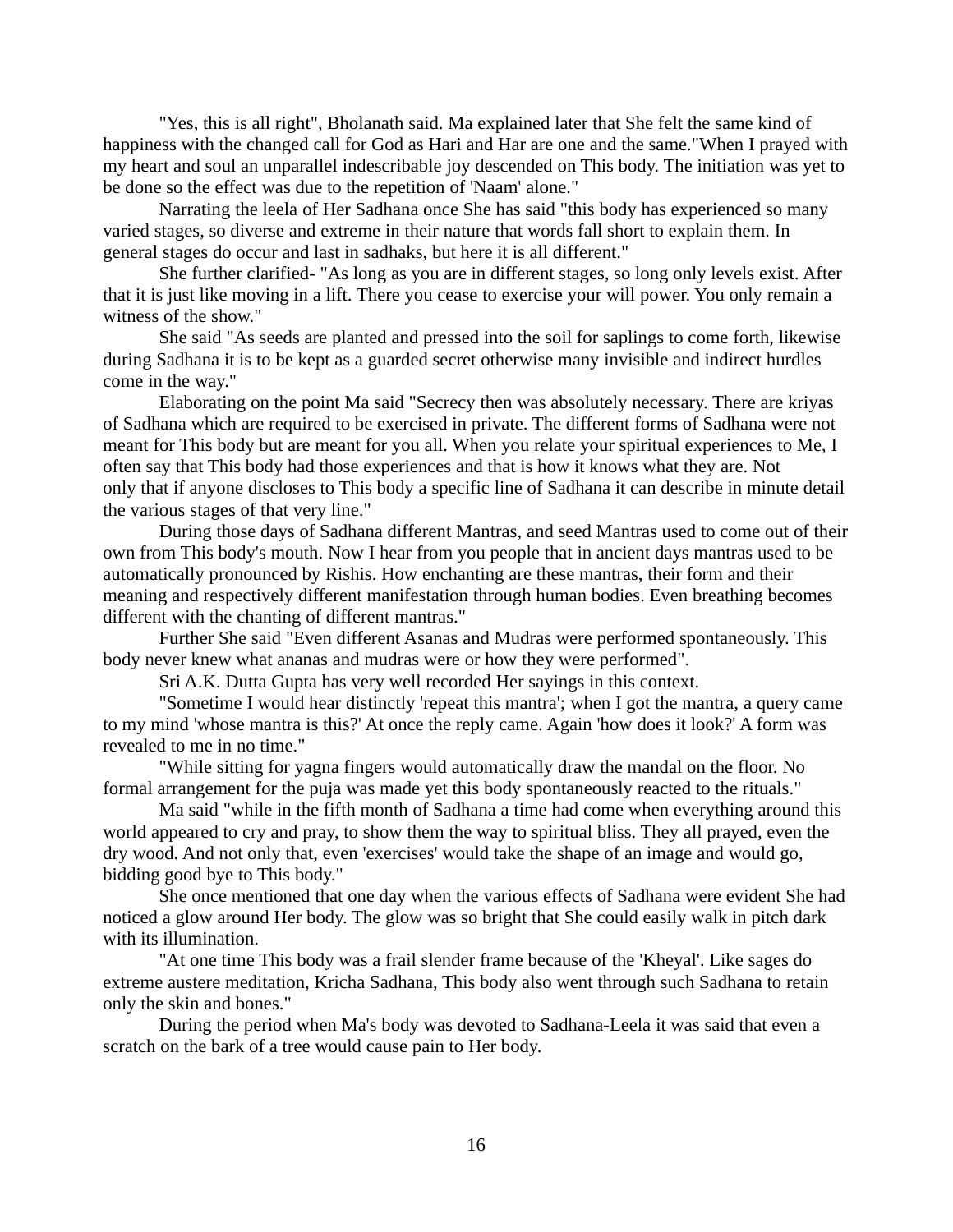"As it happened sometimes people were scared of This body seated with eyes upturned, looking indifferent with tongue protruding, the hands and elbows looking different from each other."

During talks with Mahamahopadhya Pandit Gopinath Kaviraj some illuminating utterances came from Ma.

"Look in the case of a Sadhak there is aspiration towards a goal. But here there is no question of goal or aim. Every artery, vein and nerve, their functioning and vibration are clearly seen just as when somebody in a dark room holds a lamp in his hand and throws light on every object one by one exactly like this. But for the Sadhaka who is still on the path it is impossible to perceive it in this manner. He has to advance, overcoming various kinds of obstacles. Baba, here there is no question of this. Here the artery is Myself, the vein Myself and the observer Myself. Of course when saying 'Myself' it is because some word has to be used".

Someone asked Ma "though you were bestowed with supreme knowledge since birth, the Sadhana Leela came upon you. During that stage in what form did the complete fulfillment of Sadhana take place?

Ma said, "It happened in Dhaka (now capital of Bangladesh) but in what form it happened I am not able to describe now. Completeness or manifestation of it can be said to be the culmination of Sadhana." She paused for a moment and then said—

"There is a stage in Sadhana where answers to any query would come out spontaneously. At that stage, it is possible to speak on any subject with conviction. This body had no formal education, leave alone the method of following or imitating. Baba, you have not taught this little daughter of yours to read or write. What is said therefore is spontaneous and true. It is for you to see and understand the beginning of complete fulfillment and enlightenment."

Asked whether all these stages are mentioned in the scriptures Ma said, "How many of these can be mentioned? Like a timetable only the important ones are noted. If you walk down the road you will find many more things. Scriptures give only the broad indications."

In the month of December 1922 all of a sudden Ma took Mouna (complete silence)- not a normal reticence but a complete abstinence. She would speak to Bholanath or to somebody else when it was absolutely necessary. She would draw a circle with the index finger of Her right hand. Then Mantras would pour out from within and She could then speak. Again after the talks She would pronounce mantras, wipe out the drawn circle and once again She would take up Mouna. However this was not a regular feature.

# **(g) Meals during Sadhana**

'My food is dedicated lives' Ma once said. In Ma's words:"During Sadhana this body had hardly taken a full glass of water. Years passed without taking breakfast or a full meal. No bath, no breakfasts, no meals. Now, for the sake of keeping up the routine to satisfy you people, it is taken."

Ma once explained—

"Once this body lived on three grains of rice daily for 4-5 months. Nobody can live for such a long time on such a meagre diet. It looks like a miracle. But it has been so with This body, because it can be so. The reason for this is that what we eat is not at all necessary for us. The body takes in only the quintessence of the food, the rest is thrown out."

"As a result of Sadhana the body becomes so constituted that though no food is taken physically, it can imbibe from the surroundings whatever is necessary for its subsistence. Secondly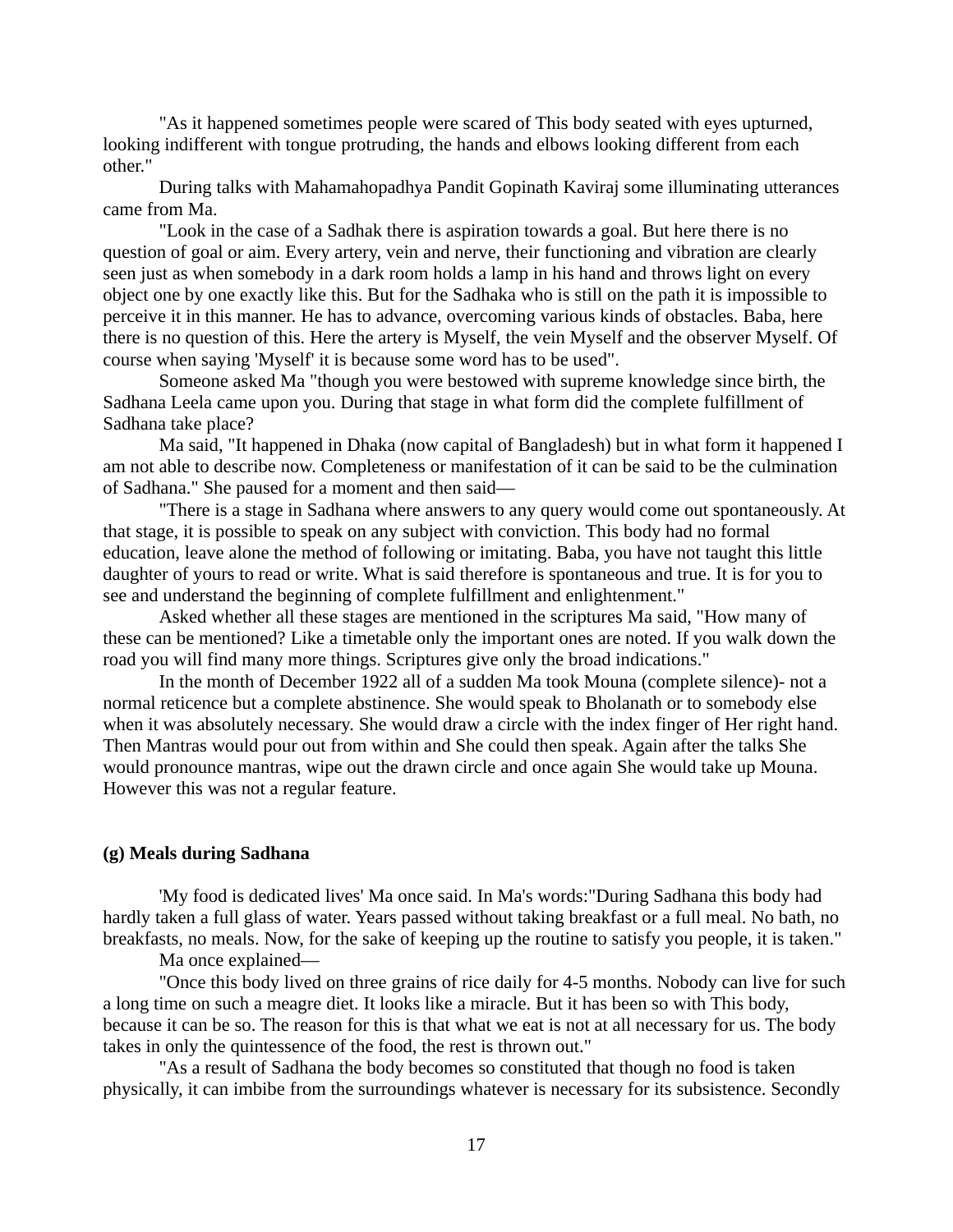one can live on air alone, in everything there are all other things. The properties of other edible things are in the air in some measure. Therefore by taking in air alone we get the essence of other things."

"Again, it may so happen that the body is not taking anything at all, yet it is being maintained unimpaired as in a state of Samadhi. So as a consequence of Sadhana it is quite possible to live without what we call food. In a similar way, Sadhana can effect such a transformation in the body that by virtue of it any part of it can discharge the function of the eye."

In 1924, when Ma came to Dhaka, she used to take three morsels of food with drinking water twice a day. Gradually, she restricted this intake to only on Mondays and Thursdays. On the other five days, she would eat just nine, three or five grains of boiled rice. However, on the persistent requests of Her followers, Ma has at times broken this schedule. Once during Amavasya Pratui—the son of Pramath Nath—dedicated 'Bhog'(a feast) to Ma at Shahbag. Ma accepted it and thus began the practice of dedicating 'Bhog' in the name of 'Ma' during Amavasya by Her followers.

Bholanath's nephew Amulya had just got employment during those days. He arranged special Puja and 'Bhog' out of his first salary. This also became a tradition. Much later, at Kashi Ashram, Ma narrated these incidents and said, "the Pujas and Bhog during Purnima and Amavasya are continuing ever since those days."

In 1924, Bholanath noticed that Ma was not able to feed Herself properly as Her hand would not move up and reach Her mouth – which had to be lowered in the process, creating difficulties for Ma. Bholanath himself decided to feed Her instead. Later, Didi also got this opportunity frequently.

Once Ma had a 'Kheyal'. She would take only three grains of rice for Her meal. If there were four grains, they would automatically come out of Her mouth. For some days, She would eat only as much as one could feed Her in a single breath. That would be Her quota for the next 24 hours, she wouldn't even drink water after that.

During Her stay in Shahbag, for some days, she ate only those fruits which, upon ripening, fell from trees in the adjoining garden, which had mostly Mango and Lichi trees. Incidentally, when She resorted to this practice, it was not the season for these types of fruit. Hence, Ma's wish to skip meals would naturally be fulfilled. She had an uncanny knack of following systems and She made others follow them too.

Many of Her Sadhana Leelas were such extreme changes in Her way of feeding. Sometimes very little intake, total abstention, and also on occasions overeating. Once She abstained from drinking water for 13 days at a stretch, on another occasion, She did the same for 23 days and to the point of not even washing Her mouth with water.

Ma said, "Realising that use of water was being forgotten, This body once again started in a normal way, to bring a balance."

Once, after abstaining from meals for six months, She resumed, eating cooked rice and vegetables meant for 7-8 people.

In 1925, Bholanath's sister came to their place to spend the Christmas holidays. Wishing to prepare kheer for Ma she cooked 20 litres of milk for the dish. On that day Ma was supposed to be fasting. On Bholanath's request, Ma left the fast and lo and behold, She took all the kheer made from 20 litres of milk. Kheer was prepared again and Ma quickly finished that too.

On another occasion, Bhaiji (Late Sri Jyotish Chandra Roy,) quietly supplied ghee and maida to serve Ma with pooris at mealtime. Accepting the food for a few days, Ma suddenly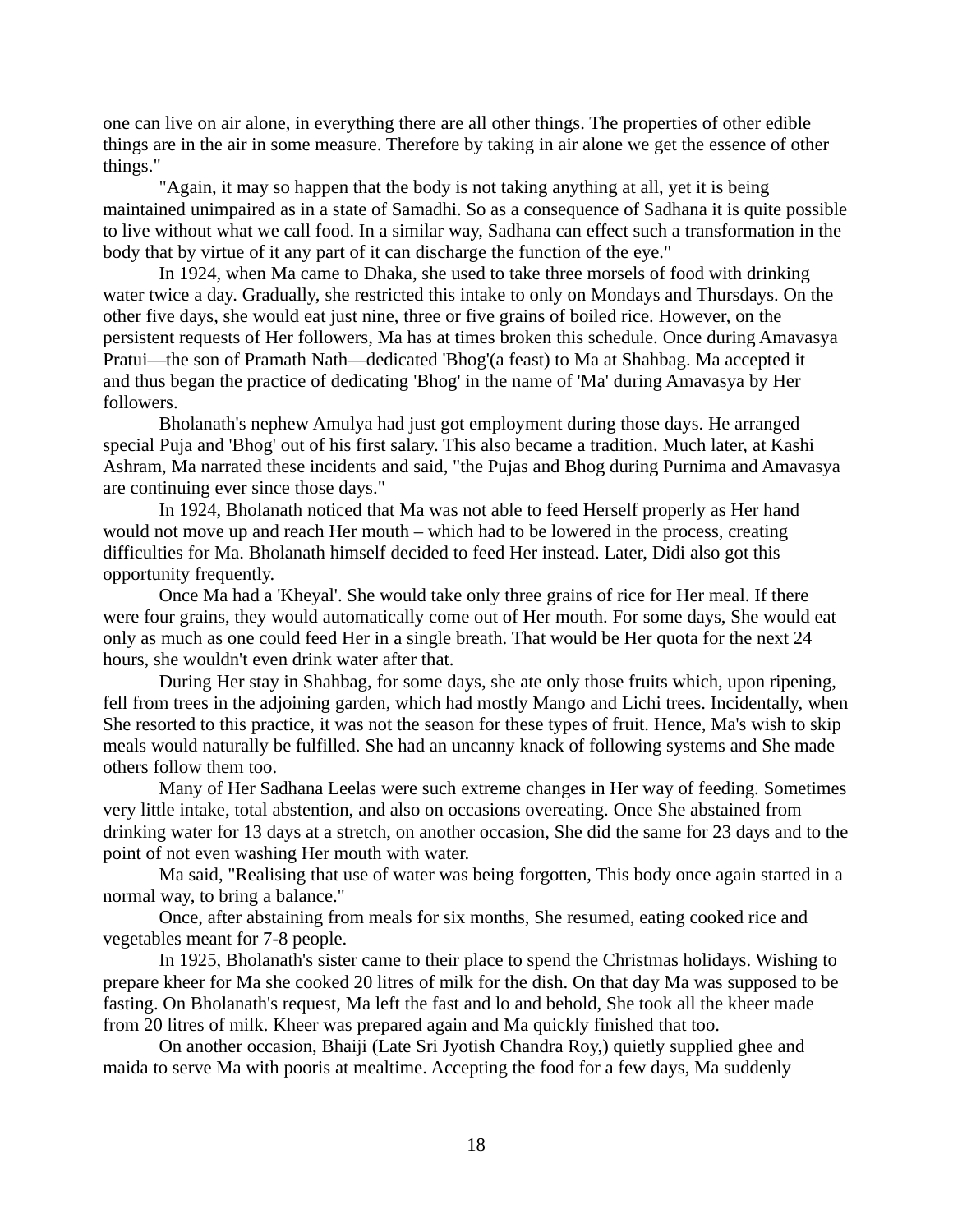changed heart. On that day, She asked pooris to be made from the entire maida and ghee in stock. And in Her charismatic way, Ma ate all the pooris—60 to 70 —and said: "If this body eats this way daily all your money put together will prove insufficient. This body will not go on like this."

Didi used to say, "Ma would unconsciously eat everything including the skin and seeds of fruit unless told in advance."

Usually, Ma had extremely simple and small meals. However, despite this, nobody has even found Her weak or weary.

Ma remembered once that while in Kashi a tiny brass container with its lid was bought. Bholanath would eat the rice cooked in the fire of the Yagna at Shahbag while for Ma, Didima would put a little rice, dal and vegetable in that tiny container and drop it in the big utensil in which rice for Bholanath and others was cooked. Ma would remain on Her fast the whole day. Only after dusk, She would take whatever She wished from that tiny container. This became a routine for several months.

# **(h) Sri Ma's Spiritual Initiation Ceremony (Diksha) Bajitpur 1922**

Sri Ma, Herself recounted Her initiation ceremony at the request of a devotee. May I be pardoned by Sri MA for any error in interpreting and writing about that solemn occasion.

This particular Leela of Sri MA is as incredible as it is astounding.

Diksha is a sacred ritual, requiring Guru, Shisya and Ishta—Beej Mantra. Here MA alone is Guru, Shisya and Ishta.

MA has emphatically mentioned that at no stage was She in need of a Guru or initiation, so what was the meaning of Diksha to Her?

"He who is the Guru, is also the Shishya (disciple)".

On 3rd of August 1922 (Jhulan Purnima or Rakhi Purnima) the spiritual initiation of Sri MA took place between 10-12 at night when She was by Herself. In MA's words—

"On that special Jhulan Purnima day, This body was unusually flaccid from the morning. After finishing the day's household jobs This body sat in a corner of the bedroom at nightfall for daily worship. Asanas and mudras started all by themselves. Requirements for the Puja were not procured from outside. Rather they were brought out from within and arranged in order. Although nobody could have visualised this, there was no doubt about the offerings present. In between all these activities This body was a silent spectator, nothing was done with intent. Guru, in the same way as Gods and Goddesses, appeared out of this body during Puja and faded back into it after the rituals.

After the puja and lighting of the sacred fire, many rituals started spontaneously. The fingers automatically drew a mystic design (yantra) on the floor. This body never before knew what a yantra was and how to draw it. The yantra, thus drawn, conformed to the requirements laid down in the scriptures."

Manifestation of the Beeja Mantra took place within Herself and it welled out from Her lips, and there was a distinct visible impression written by Her fingers inside the already drawn yantra. In Ma's words:

"the ritualistic prayer was also made spontaneously of its own accord. Instead of the repetition of the Name (Naam) a Beeja Mantra now started. Slowly the fingers started responding to 'japa'. Pujas in tune with the japa were performed without ceasing. Several God and Goddesses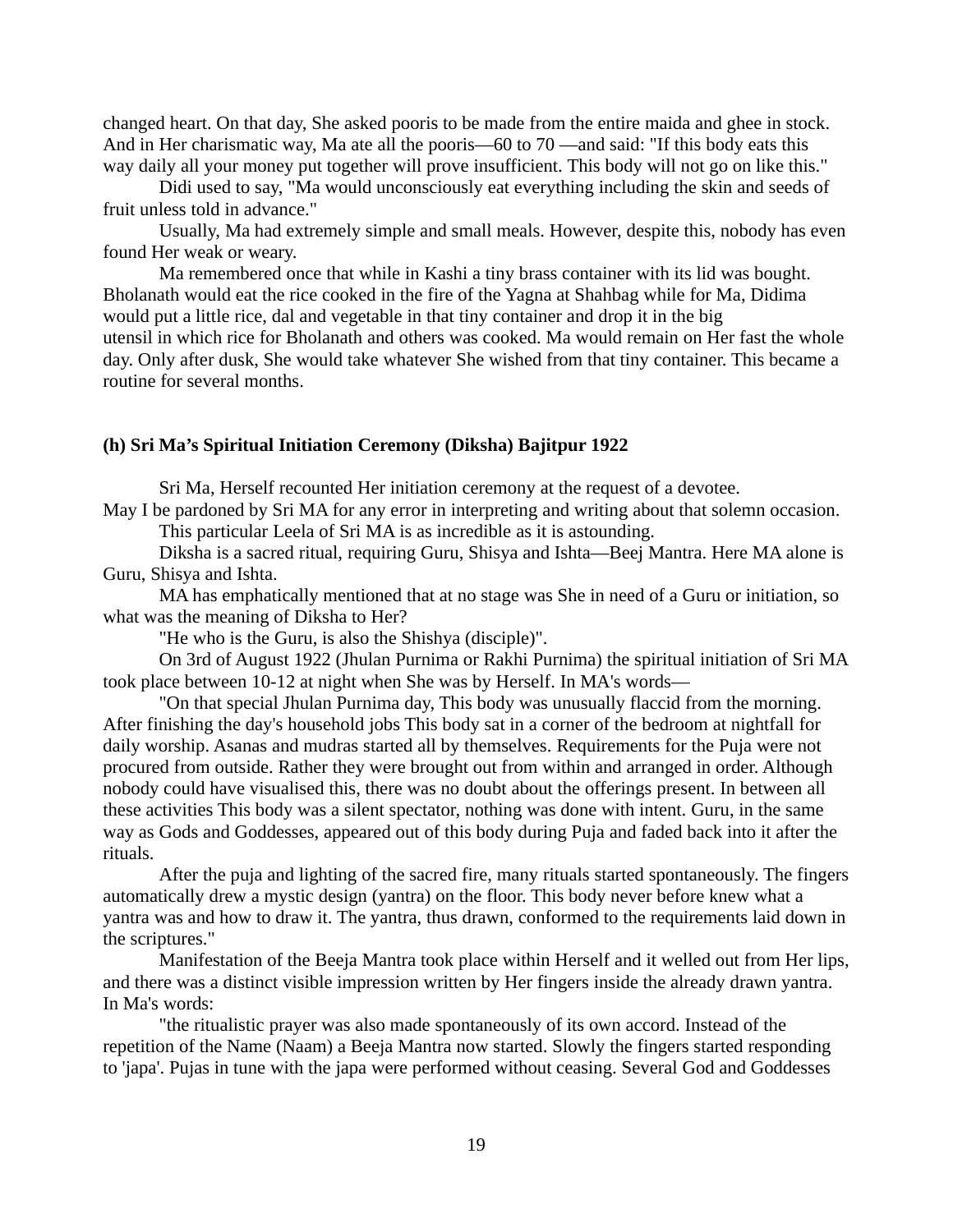were worshipped. They would come out of This body and after the Puja was over, they would again go back inside the body. Specific requirements for specific pujas were offered. Even the Namaskar was done in a specific posture instantaneously. Prayers and mantras were more distinctly pronounced than before."

So after the initiation, the spiritual exercises grew more intense.

Ma's maternal cousin Nishi Babu, who happen to be there, witnessed Her doing Puja and evening prayers in a different style, one day, asked Bholanath why he did not object to Her doing japa like this when She was not yet initiated.

When Ma overheard this comment, she broke Her usual calm and shy composure, and retorted—

"What do you want to say?" And repeated: "What do you want to say?" Nishi Babu: "How can you do these exercises? Have you been initiated:?" Ma: "Yes, I have been". Nishi Babu: "Who are you?" MA: "Purna Brahma Narain". Bholanath asked "Who are you?" Ma: "Maha Devi".

Later Ma explained the two different answers. "Purna Brahma Narain' came out first but as Ma was a lady they had doubts. That was why Purna Brahma Narayani, Mahadevi etc. were pronounced later. There was a reason behind the pronouncement 'Mahadevi'. This body would respond completely to the Gods or Goddesses who were being worshipped. At that time, soul and body were one for puja. That is why 'Mahadevi' was pronounced."

Nishi Babu said: "Where is the proof that you are Purna Brahma Narayan?"

Instead of a clear answer a stream of slokas and Mantras flowed eloquently from Ma's mouth. Ma asked Bholanath to be seated and then touched his 'Brahmatalu' with Her right hand. The moment She touched him, Bholanath uttered "OM" and went into a deep, self-absorbed meditation. He remained in that state for hours together. Bholanath's nephew, Ashu, became visibly scared; Janaki Babu and others requested Ma to bring Bholanath back to his normal self. Ma touched Bholanath's Brahmatalu again and he returned to normal instantly. Bholanath said that during this period he was in a state of supreme bliss.

Nishi Babu asked Ma again whether Ramani Babu was initiated. Ma replied "No. Not yet. It will happen after five months". She predicted even the date, day and time - to the utter disbelief of Nishi babu. It was difficult for Nishi babu to comprehend how Ma, an illiterate village woman, knew about the calculation of time according to the movement of the stars. In fact, he knew little about this and he confessed his ignorance to Her.

Ma asked him to contact Janaki Babu who, She said, would now be fishing in the pond. This was another shock for Nishi Babu, as the pond was not close by. It was out of sight of that place.

Secondly, Janaki Babu was supposed to be at his office at that time. But instead Janaki Babu was there. When Nishi Babu went to him and found out the details of Ma's calculations of Ramani Babu's initiation date, it was found to be correct.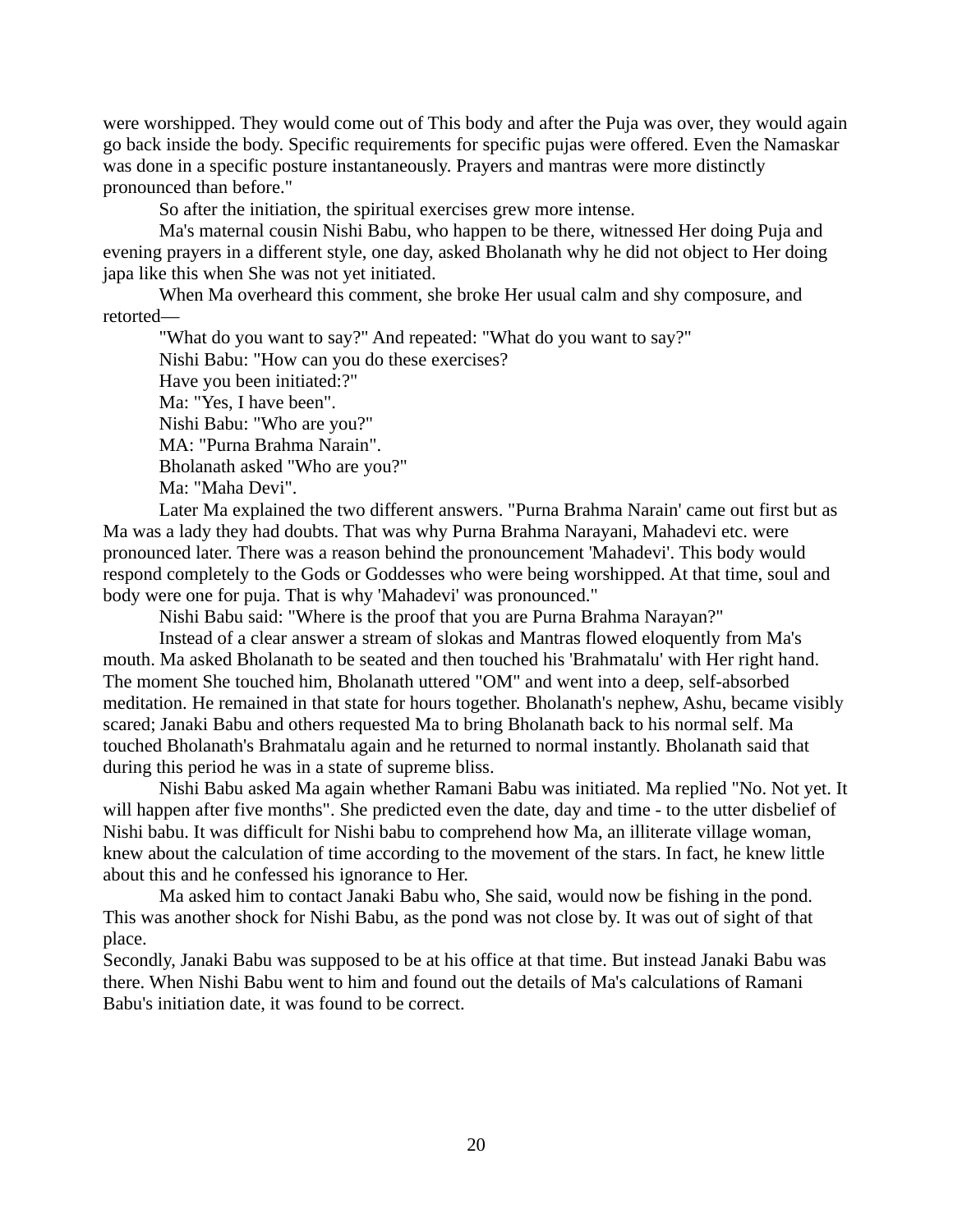# **(i) Bholanath's Diksha**

When Bholanath heard about this, he decided not to take it on that day. He usually took his breakfast before going to the office. On that fateful day, however, he left for his office early without taking his breakfast, fearing he would be held up and compelled to take Diksha.

Meanwhile, the auspicious moment for the initiation ceremony was imminent. Ma sent somebody to bring Bholanath from his office (the Collectorate). At first Bholanath refused. But thinking that Ma might Herself drop in, Bholanath decided to return home.

Ma was taking a stroll at that time and Mantras and stotras were being pronounced by Her. Ma asked Bholanath to bathe. When Bholanath came back after the bath and took his seat a Beeja Mantra came out of Sri Ma's lips. Bholanath, on Ma's instruction, brought his ear close to Ma and he was told to repeat that Mantra. In this manner, Bholanath's Diksha took place at the time Ma had ordained five months back.

In the annals of Matri Leela, this was a unique example of 'Mantra Diksha'. The second example was that of Bhaiji's Diksha with Sanyasa Mantra on the banks of holy Mansarovar at Mount Kailash in 1937.

Notes and References

1. From Introduction 'Sri Sri Ma Anandmayee': 1st part.

2. Ananda Varta, April 1973, p. 100.

3. From the Life of Sri Sri Ma Anandmayee: Part 1, p. 26, Bithika Mukherjee.

4. Matri Darshan—Bhaiji.

5. Most of the childhood Leelas are from 'Swakriya Swarasamrita' by Br Chandan

Bhattacharya: Part I & II.

6. Ananda Varta: Vol. VIII, No. 1, p. 21.

7. Anandmoyee Ma: by Bibupadakirti, P. 19-20.

Ananda Varta: Vol. XXVII, No. 3, p. 222.

- 8. Ananda Varta: Vol VIII,No.l, p. 21.
- 9. Mother as seen by the devotees, P. 121-122.
- 10. Ananda Varta Vol. XI, No. 1, p. 36.
- 11. Mother as seen by the devotees, P. 117-118.

There is one specimen of Ma's writing in Bengali written on 4th Asadh 1337 (1930). She wrote:

"0, thou supreme Being, thou art manifest in all forms — this Universe with all its creations, wife, husband, children, mother, all in one. Man's mind is clouded by worldly ties. But there is no cause for despair. With purity, unflinching faith and burning eagerness go ahead and you will realise your true self." (translated from Bengali)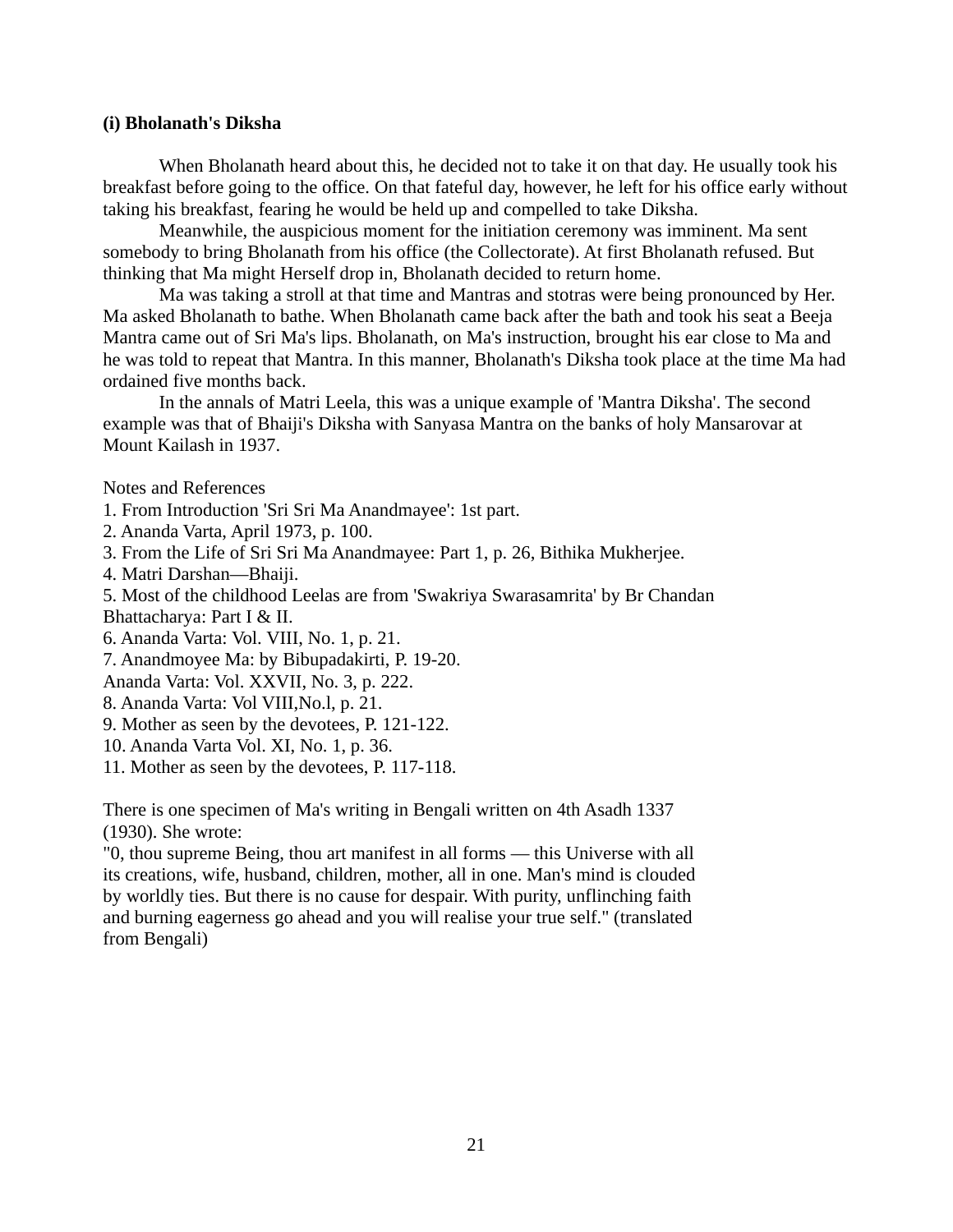# **A. Shahbag Leela: Ma of Shahbagh Dhaka.**

Bholanath was a disappointed man in Dhaka when his mission to get a job in that city failed to materialise. When he decided to return to Bajitpur, Ma intervened. Since She was observing silence those days, through gestures, She indicated to Bholanath to wait for three more days.

How prophetic was Ma's intervention!

Within the next three days Bholanath was appointed the supervisor of the beautiful vast garden of Shahbag, the traditional resort of Nawab Gani Mian of Dhaka. The estate was part of the property of Nawabjadi Pyari Banu. Rai Bahadur Yogesh Chandra Ghosh was a trustee of this estate, and he had heard about Ma and Bholanath from his son-in-law Bhudeb Basu. Pyari Banu later became a devotee of Ma and had many striking experiences of Sri Ma's spiritual power. She and her family were at times miraculously saved by Ma from imminent danger and difficult situations.

On his appointment on 17th April 1924 Bholanath and Ma shifted to a three-room cottage inside Shahbag gardens. Adjacent to their residence, was the famous dance hall of the owners, the future venue for Sri Ma's many divine spiritual leelas.

After their arrival at Shahbag, Ma appeared to be the picture of great serenity and tranquility along with Her usual reserve. Various metaphysical manifestations and spiritual sayings manifested during those days. Ma still abstained from speech, since the time it started in Bajitpur. She remained in 'Samadhi' for most of the time. Hence, Bholanath invited his nephew Ashu, his widowed sister Matori and son, Amulya, to stay with them at Shahbag and manage the household work. Janaki Babu and Bhudeb Babu had also come from Bajitpur to Dhaka. Through these people, and eyewitnesses, word of Ma's super-natural leela spread. Soon well educated and learned established citizens of Dhaka gathered round Her with their families, and remained life-long devotees of Sri Ma.

She was now manifesting Her spiritual power before scores of devout followers, as the Mother of the Universe. This image of Ma was seen so frequently that in no time, She became famous as 'the Mother of Shahbag'.

The garden of Shahbag, located near Ramana's race course, was spread over a huge area. It had all varieties of plants. Ma often used to mention about a Madrasi Mango tree, which did not normally grow in Bengal. The leaves of this particular tree used to release a kind of honey. Once, Ma asked for a bowl to be kept below that tree. Soon, the bowl was full of honey. There used to be a Jackfruit tree in the garden, which produced fruits all through the year. Ma said, people used to liken these trees to a Mahatmas, deeply engrossed in their Sadhana. She would frequently walk about on that side of the garden. She would also frequent the Ramana Kali Mandir, located nearby, where She sat with Bholanath for hours together. She met many subtle corporeal beings at that place, where She told us later, many great Mahatmas lay buried.

Ma has said, "While cooking meals, during the stay in Shahbag, often the landscape of a particular place used to emerge before This body's eyes. It was the view of Dhaka's Siddheshwari Mandir but then This body did not know its location. Neither did Bholanath".

Master Baul Basak, a childhood friend of Bholanath, used to visit them frequently. A devout worshipper of Kali, he spent nights singing hymns in praise of Kali. At Ramana Kali Mandir, Baul Basak had his first 'darshan' of Ma.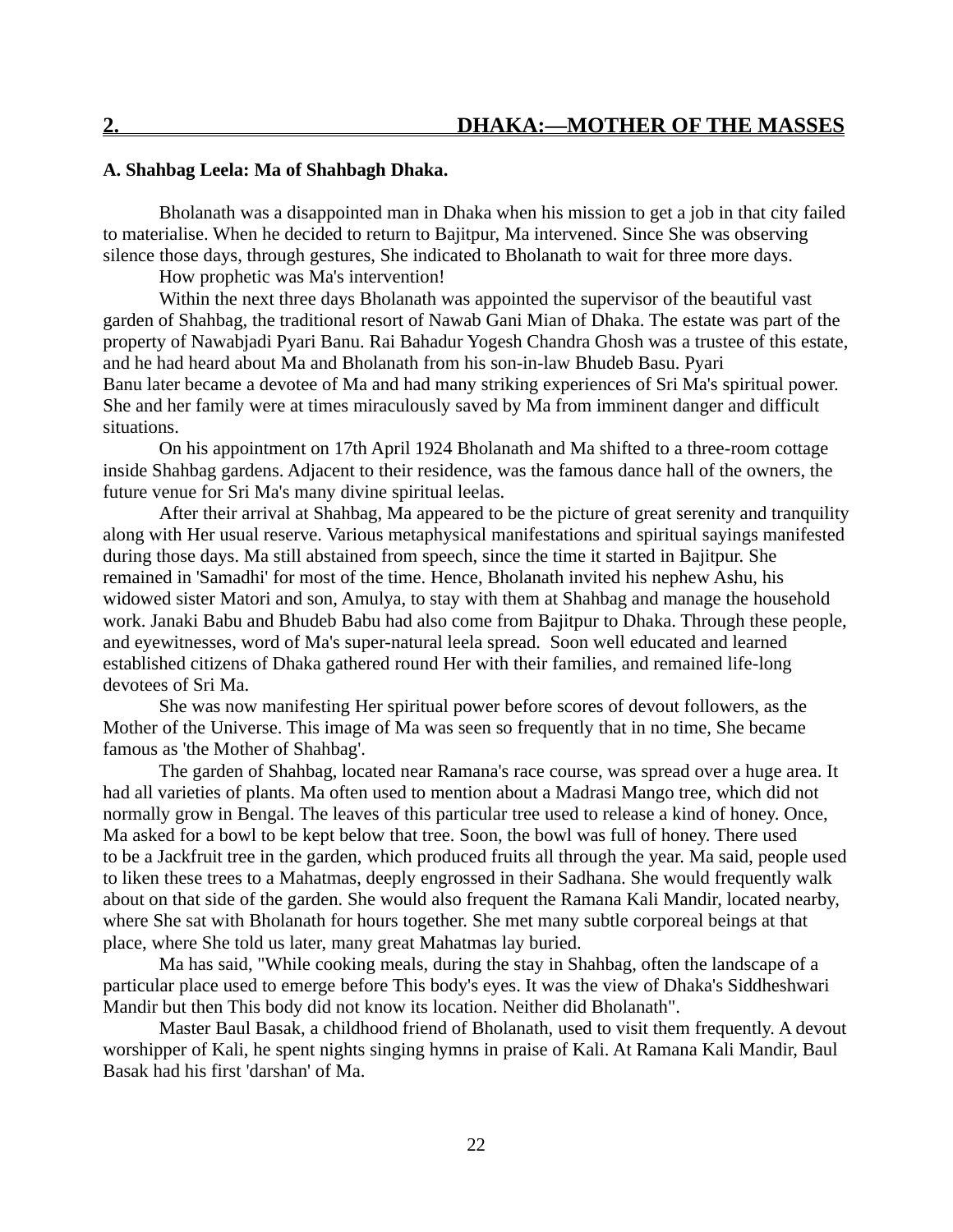It was in December 1924, when Jyotish Chandra Roy (Bhaiji) had his first 'darshan' of Ma at Shahbag. During the first meeting itself with Ma— the embodiment of the Supreme reminded him about his previous birth by saying, "You should always remember that you are a real brahmin. This body had an inseparable connection with you through the string of Bhagavatbhava."

The sole aim of Bhaiji was to bring the devotees, saints, recluses, Mahatmas, the needy and distressed closer to Ma, to enable them to place their respect, trust, and faith in Her. Bhaiji was convinced that Ma's only food for survival in this world of ours, was the selfless propensity, love, and devotion of Her followers.

In December, 1925 or January 1926, Dr. Shashanka Mohan Mukherjee visited Shahbag for Ma's darshan. So overwhelmed was he, that on the next day, he came again, this time with his daughter Adarani Devi (Guru Priya Didi). A retired civil surgeon, Dr Mukherjee had an imposing personality and a military manner. He was a very established name in society. But he parted with all this gradually through a gruelling Sadhana. With the blessings of Ma Dr Mukherjee later became Swami Akhandanand Giri after his spiritual ordeal.

Shri Guru Priya Devi (Didi) later came to stay with Ma, and devoted her life in the service of Ma - in many roles — sister, friend, attendant and so on. Didi became Ma's companion during Her leela on earth from the moment of her first darshan until her poor health no longer permitted this. Didi would always be in the service of Ma and Her devotees. She deserves all praise.

From now on Shahbag was generally seen to be crowded by Her devotees. From common people to the respected and established persons - whoever came in contact with Ma, gave himself to Her service forever.

Ma had a magnetic attraction. Traditionally, the people of Dhaka enjoyed organising Kirtans. The tradition was so strong that later devotees also followed it. They would encircle Her, and dance to the tune of Kirtans, Khol and Kartal. When it came to the climax, Ma would join the followers ecstatically, looking upwards as if looking for someone in the endless blue sky. She would turn Her hands, lift Her body upwards to dance to the tune of the kirtan. The devotees had the feeling of having touched and seen the inaccessible and invisible God.

Bholanath's nephew Ashu, who was staying at Shahbag those days, also enjoyed the kirtans. Sri Ma's stoic disciple Biren Maharaj, who was conspicuous for his resounding voice and capacity to sing kirtans continuously, once said to Ashu "We come from faraway places for Ma's Darshan,and you despite your proximity to Her, continue to be evasive. Come, and take the path of renunciation".

Kirtan recitals were held every evening in Shahbag. Kirtans were also held occasionally during Purnima and Amavasya. Ma said "wherever kirtans are held in great fervour, many spectacular changes do happen there." In the garden of Shahbag where Ma lived, the wood of two Cyprus trees turned into sandalwood. It was not only the aroma of sandalwood which purified the surroundings, the wood had many other properties. Ma's devotees took some branches of these trees to Kashi Ashram. Interestingly the leaves, flowers etc. of the Cyprus tree had remained the same, only the wood had changed.

Ma says, "Whether Hindu or Muslim, or believers of any other religious faith in the world —all are same. They all worship God and seek His blessings. Kirtan and, Namaz are one and the same, indistinguishable from each other."

This is Ma's message to Her children.

The number of Ma's devotees shot up in no time, and Bholanath's job was to manage them. Women devotees usually came in the afternoon, and directly went to have Her darshan. Ma would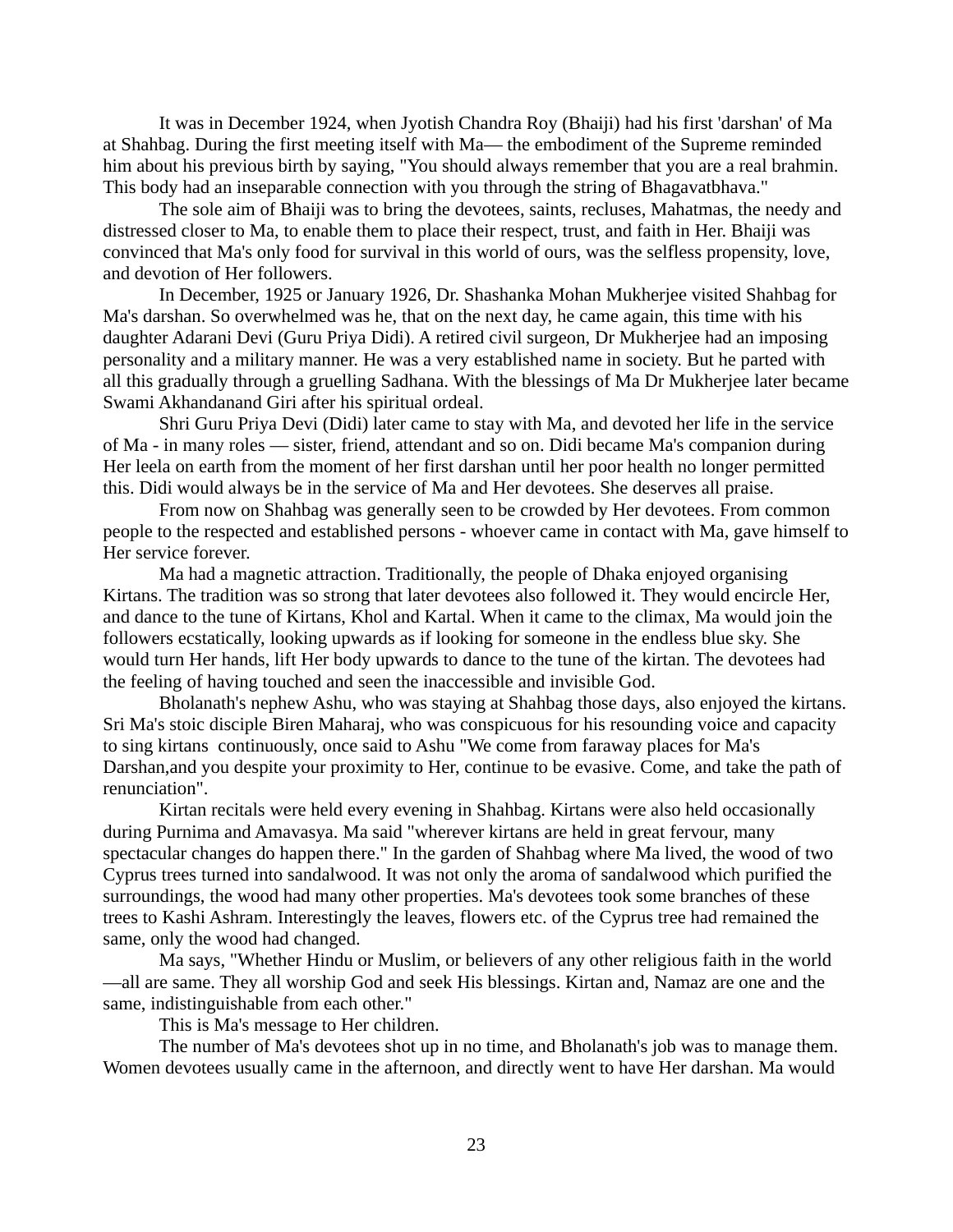welcome them with great care, talk with them about their family etc. Men, however, were in a way screened by Bholanath before getting entry.

In the beginning itself, Ma had warned Bholanath "Before you open the door of your house for the entire world, think twice. Afterwards, you will not be able to stem the tide of humanity". But Bholanath was a warm-hearted person, perhaps, he had an inkling that he would not be able to restrict such a forceful personality to mere domestic chores.

While strolling in Shahbag one day, Ma happened to see a mausoleum there. They were tombs of two Fakirs—Guru and his disciple - who had came from Arabia to Dhaka. Subsequently when their bodies were laid to rest, the Nawab family which respected the Fakirs built the tombs there.

Interestingly, during Her stay in Bajitpur, Ma is said to have enquired about the Arab country, as if Fakir Saheb (the Guru) had visited Bajitpur to invite Her to Shahbag. At Shahbag too, the two met in the non-physical plane.

One day, Kirtan was being held at the dance hall of Shahbag.In the midst of kirtan, in a sudden change of mood, Ma rushed out beckoning Mohammad Zainuddin, a friend of Bhaiji. Ma hurriedly went to that mausoleum and read Namaz in exactly the same way as a devout Muslim would. The Maulavi Saab was astonished to see Her gestures and the distinct and correct pronounciation. That was Thursday, the day lamps were lit there and Batasa, (Sugar puffs) were offered to the tombs. But by mistake this had not happened that day. Therefore, on Ma's request, the Maulav later completed the ritual and offered Batasa to Ma as prasad. Ma opened Her mouth and accepted it from him.

Meanwhile another surprise was in store. During the Durga Puja of 1926 professional photographer Shashi Bhushan Das Gupta came to Shahbag and wanted to take Sri Ma's photograph. But nobody could tell him Ma's whereabouts. At the end of a search Ma was found lying in samadhi in a dark room. Assisted by Bholanath and Bhaiji Ma came outside and the photographer exposed eighteen plates. On developing the plates it was found that surprisingly only a ball of light was visible on 17 plates with no figure Only the last plate showed Ma with a semicircular light on Her forehead and Bhaiji standing at Her back, though Bhaiji had been much out of the range of the camera.

Explaining the above point later Ma said, "When This body was lying in a dark room the whole room was flooded with light radiating from it. When This body was taken out for photographs the whole body was engulfed by a very bright light. This may have spoiled the first few plates. This light began to diminish gradually until it remained concentrated on the forehead only. This body had a kheyala that Jyotish (Bhaiji) was standing behind".

Bholanath's keeness and the devotees requests prompted Ma to do Kalipuja in Shahbag in November 1925, As word spread, the devotees delight knew no bounds. On the Kali puja night, all articles for puja were properly placed before the image of Kali. Ma sat on the mat meant for the Pujari and then quietly lay on the floor. After sometime, She was in a trance, spontaneously pronouncing the mantras, and offering the sacred flowers, Bel leaves and sandal paste both to Herself and Kali's image.

That was an unusual Kalipuja;, many people had a chance on this occasion, to have darshan of Ma as Kali. Naturally, this Kalipuja became a subject of discussion. Soon the mother of Shahbag became famous as Mother of Dhaka.

In 1929 a few internationally acclaimed philosophers who came to Dhaka to attend the National Philosophical Congress, met Ma at Shahbag. The meeting lasted three hours in Bholanath's presence. According to witnesses, questions on almost all aspects of philosophy and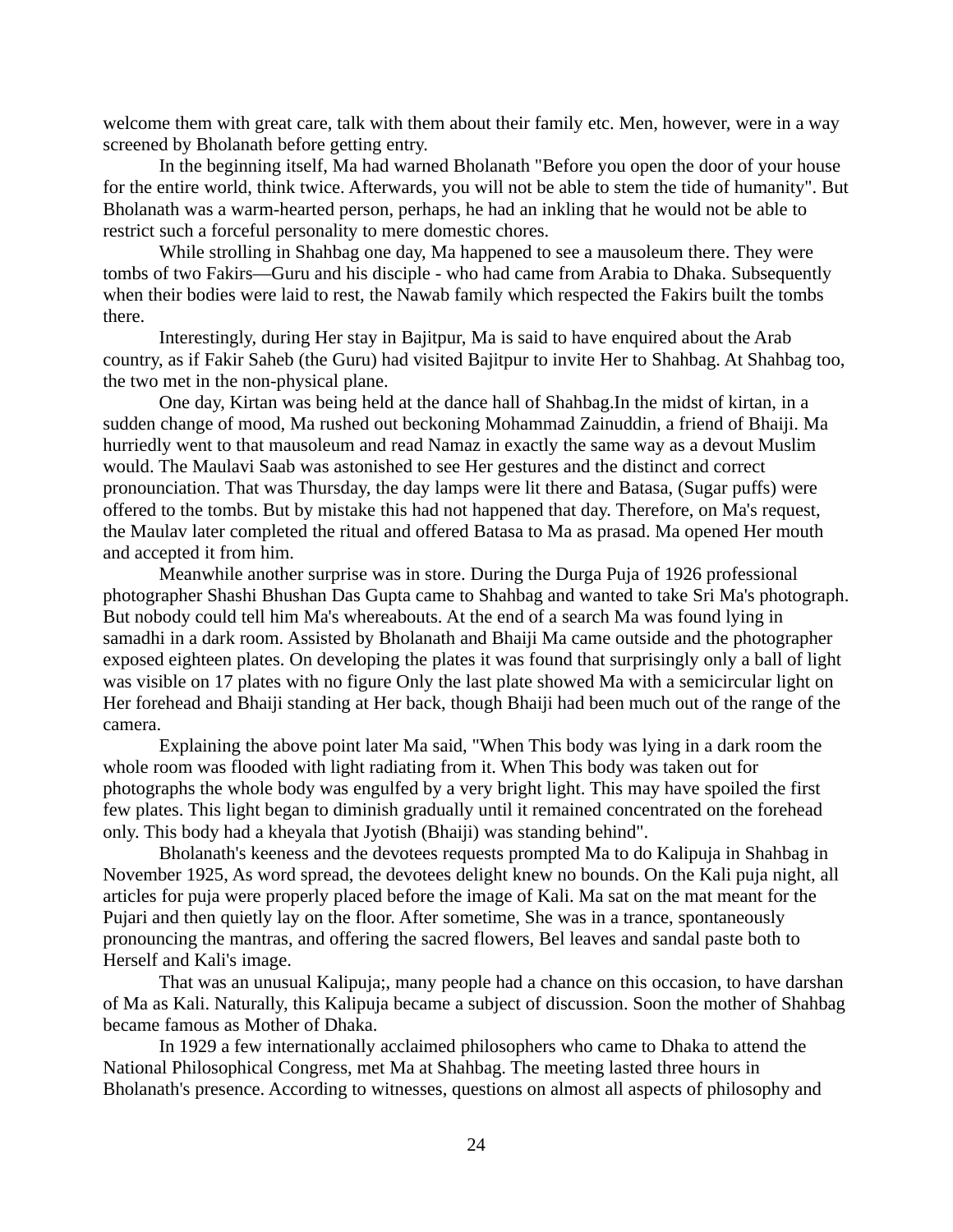religion were promptly answered by Ma without any hesitation. Her answers were to the point, and bore the characteristic of spiritual, independent thought. All those present on that occasion were simply moved by Ma's range of knowledge, the manner and power of expression.

To the question of how She could answer such questions without studying philosophy, Ma has said, "Life is like an epic novel. One who goes into its great depths cannot remain untouched by the facts of science, philosophy and related subjects."

After this successful meeting and discussion, even common people began recognising Ma as an outstanding personality.

#### **"Mahabhav during Kirtans"**

The play of sadhana through kirtan was revealed in Her ever since Her childhood. It was Her father, a natural singer, who taught Her to sing in praise of Hari when She was still a child. But the effects of kirtans on Her body were witnessed from the Ashtagram days.

Recollecting the 'Mahabhav', Ma said, "some carpenters used to live near our house in Ashtagram. They specialised in making boats. They worked during the day and after nightfall, they sang kirtan. A cluster of bamboos obstructed the view of their house. Nevertheless, we could hear their kirtans.

This body would lose all its senses once it heard the kirtans. Even a look in that direction filled this body with immense happiness. There was a boy from the family, who used to visit us. He would dance and sing kirtans when told. In this way, many types of kirtan at many places caused This body to lose all its senses. Initially, efforts were made to conceal this reaction. Later, when ecstasies grew more intense, they couldn't be controlled. Except for Bholanath, no one would suspect these developments." This too was a 'kheyal' of Ma.

Initially, Bholanath was careful to keep the matter secret. When kirtans were held in the courtyard, he would not allow Her to remove Her veil. Ma continued, "completely overwhelmed, This body would be topsy-turvy inside the house. At times This body reacted and responded to ordinary kirtans. However, sometimes the most ritualistic kirtans would fail to effect This body." (Note 2).

When the Gagan Kirtan group sang one day at their place, Ma, sitting on an elevated seat, sank inconspicuously into a trance. Later, the group could not be offered food as it had been polluted by the dog. When Ma did not regain consciousness even the next day, Bholanath invited the same group again to do Kirtan. Hours after the recital began, Ma returned to the material world.

Ma once described Her experience during the kirtan; "This body became as it were, identified with the Kirtan. If anybody has bhava during kirtan that would be of a different type. The reason is that such bhava is mixed with action and so it is tinged with a trace of worldly emotions. But the bhava experienced by this body had nothing to do with any action. The conclusion is that here the world is totally closed off. And the feeling of joy here is to some extent, something unique."

On the request of devotees, on the occasion of Uttarayan Sankranti (26 January 1926) and solar eclipse, Ma presented Herself in the first public kirtan ever. A massive crowd which had gathered on that occasion, had the privilege to watch Ma's body glow with 'Mahabhav'. It is said, the illumination and ecstasy was somewhat similar to what happened in the case of Gouranga Mahaprabhu.

The venue of this kirtan was the ballroom of Shahbag. Bhog-prasad were to be distributed after the kirtans. The recital began at 10 o'clock in the morning. Ma with other ladies was inside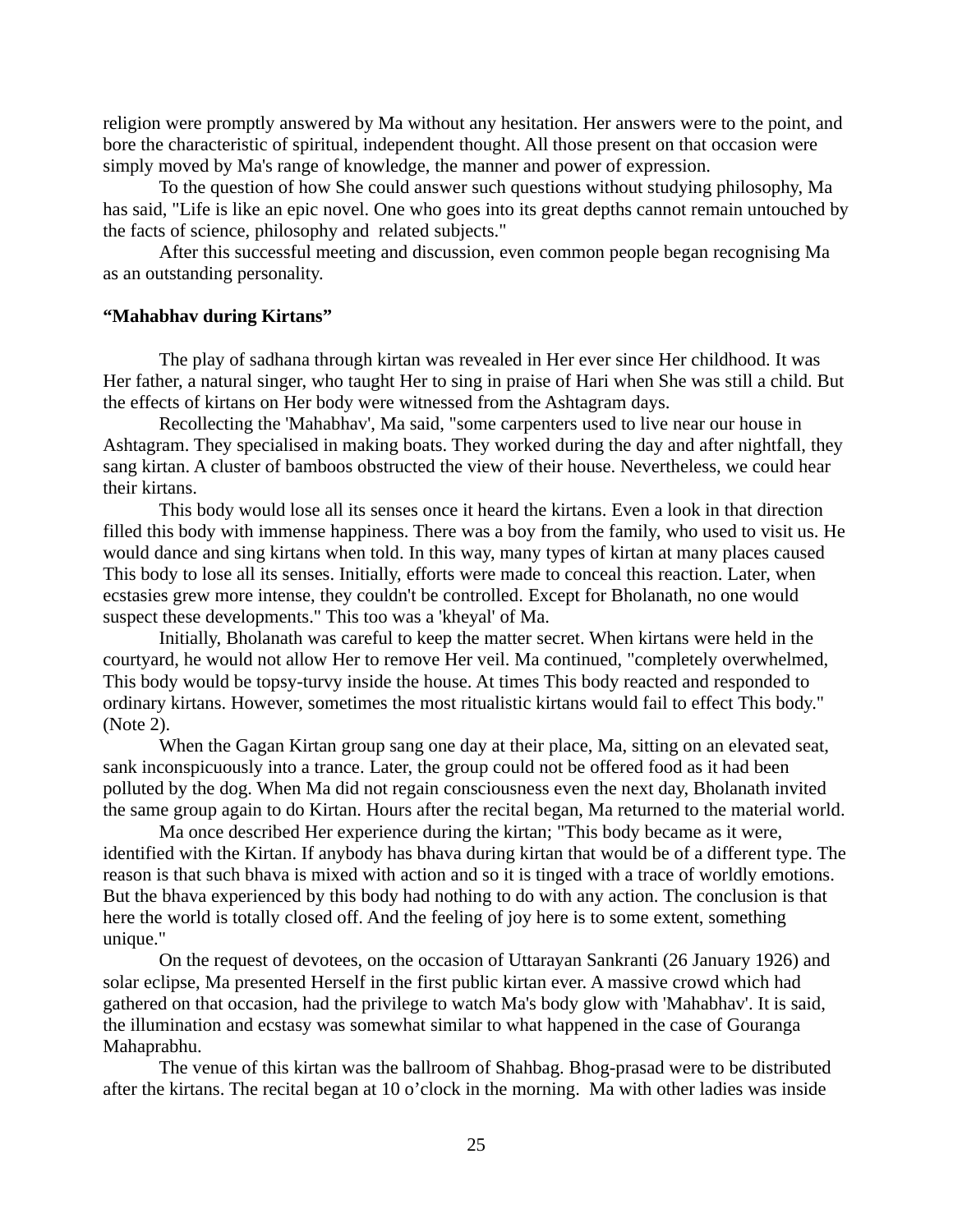Her house, (adjacent to the dancing hall) wherefrom one could hear the melodious tunes of hymns. Suddenly like a gust of wind She came to the dance hall. The continuous devout music had motivated Her, and brought Her to a kind of illumination, happiness and state of ecstasy seen never before. The public was simply amazed to see 'Ma' in that divine composure (Mahabhav).

Kirtan over, Ma Herself distributed the prasad. Bhaiji has written that Her versatility and dexterity in distributing the prasad in a wonderful manner gave one the feeling that 'Mahalakshmi' Herself had come down to earth.(Note 4).

The instruments - Khol, kartal etc - which were played during the kirtan on the day of solar eclipse, were kept at Shahbagh. One day, Ma suggested that they may be used every evening during prayers. Thus the tradition of daily kirtan started with Bholanath, Ashu and Amulya promptly acting on Her suggestion.

Variations in Ma's manifestations during the ecstasies were evident. Sometimes Mantras would be pronounced immaculately. However Ma was not necessarily overwhelmed by every kirtan recital. During such occasions, Ma entered into such divine trances as Mahabhav. Bhaiji's vivid description of Ma on one such an occasion goes like this——

"Suddenly Her (Ma's) body sank down flat to the ground and began to roll on it. Then She slowly rose and stood on Her two big toes. Both hands were raised straight up, Her head slightly tilted to one side and a little backwards, and Her radiant eyes stared with a steady gaze towards the far end of the sky. A little later She began to move in that posture. Her body appeared to be filled with a heavenly presence. She was not at all aware of Her clothes hanging loosely on Her person. No one had the strength to stop Her. Her whole body danced on with measured beats in a most delicate way and reached the place where kirtana was going on; Her body then noiselessly melted down, as it were, on the floor. Led by some mysterious power it rolled on like the dry leaves of a tree moved slowly by a gentle breeze. After sometime while still lying on the floor, very soft sweet musical strains came from Her lips "Hare Murare Madhukaitabhare"—after sometime she was again Her normal self. Her glowing face, Her sweet ineffable looks, Her soft, tender voice brimming over with divine emotion all reminded the assembled crowd of the image of Sri Chaitanya Dev as described in his biographies. All the physical changes observed long, long ago in Sri Chaitanya Dev (1485-1533) manifested themselves again in Her person on that occasion.(See note 5).

# **Sri Sri Ma's Samadhi Bhava**

Apparently Ma's period of Sadhana extended for six years from 1918 to 1924. However as regards Ma's Samadhi Bhava it has happened to Her even before and after this period also. Not that she had Samadhi Bhava during the early years which diminished afterwards. She was always in Sahaj Samadhi. She has explained that "your strong desire to see This body in states of samadhi causes it to manifest at times. With a call of full intensity, This body, reacts and its physical expression will invariably follow."

Even in Her childhood, She went into a trance. For even then Her body loosened when She heard the melodious Kirtans held in the neighbourhood. Didima would shake Her out of what people then thought was slumber or childish pranks. After she passed through the rigours of Sadhana and became obviously ecstatic, then people remembered the unusual events of the past.

In the later years also Ma's Samadhi manifested during Her Birthday celebrations, when Mahatmas requested Her to come to the place of puja. She would go into Samadhi and remain in that state for hours together.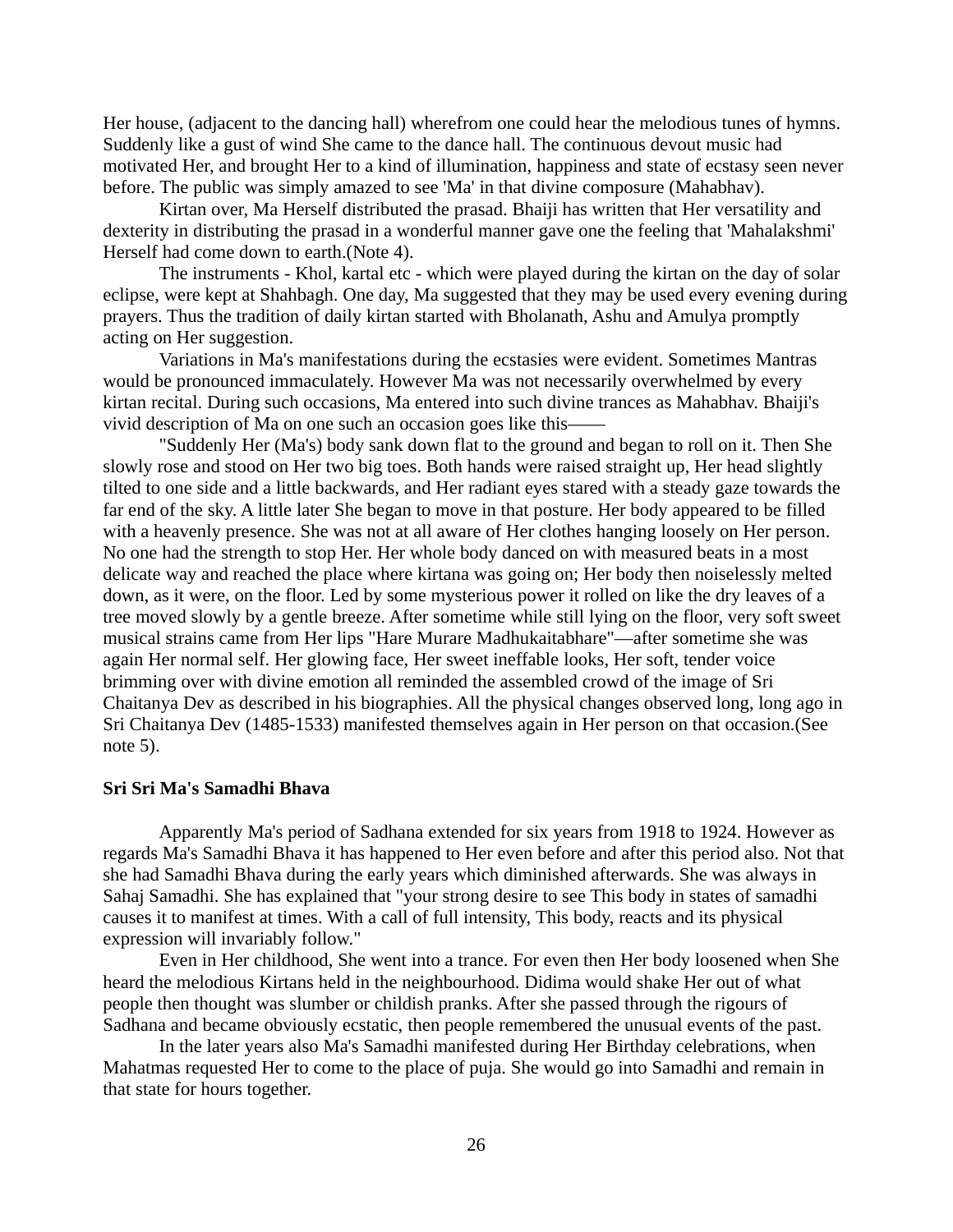In the earlier chapters of Her book Didi has given a detailed and excellent description of Ma's various ecstasies. Didi was amazed to see Her in such states. It is a common knowledge that Arjun was frightened to see Sri Krishna's Virat Swarup and requested Him to be again as his childhood friend. We too like to see Ma in Her familiar motherly state.

Bhaiji has given splendid details of Ma's Samadhi Bhav in his book 'Mother as Revealed to  $Me'$ 

"Like the waning Sun, Ma's normal behaviour and manners transformed slowly, She would gradually turn breathless and speechless. With Her eyes closed, Ma's face would be lit up by a bright auspicious glow, the whole body would cease to move. The pores of Her body emanated a unique radiance. It appeared that Ma was sinking deep into samadhi. This went on for hours...".

When She returned to this world from Her ecstasies, the breathing slowly returned to normal and the body reactivated to regain its normal self.

Ma has described Her experience of Samadhi as follows:

"It is a state beyond all conscious and supra conscious planes—a state of complete immobilisation of all thoughts emotions and activities both physical and mental—a state that transcends all the phases of life here below. What you call Savikalpa Samadhi, is also but a means to reach that final objective, it is only a passing stage in your sadhana."

"Deep concentration on any one of the five elementals of sense—sound, touch, smell, taste, and sight derived chiefly from air, earth, water etc. leads a man to merge his identity into it and as concentration deepens the body, as it were, gradually freezes with it. Then that special object of sense pervades his whole being and his ego gradually dissolves in it and coalesces with one Universal entity. When this condition settles down, the conciousness of One Universal Self too melts away, and what then remains is beyond words, expression and experience.(See note 6.)

Ma explains samadhi as follows:

"The consummation of action and feeling may be called samadhi. It is a state where the question of knowledge and ignorance does not arise. A stage comes when the sadhak realises that he is one with his object of contemplation. From that plane he may again comeback to the ordinary level of self-consciousness. This type of samadhi also must be transcended. The ultimate state, being unparalleled, cannot be explained or expressed in any language. It is solely a matter of direct experience." (See note 7).

When Ma was requested to throw light on Her experience in intense Samadhi, She said:

"When you sit in this room, you look out of the door and windows when they are open, and see many things outside. If they are closed, you cannot see those things. During such experiences, This body too feels that all outlets are closed, all connection with the world is stopped....When you drop a handful of loose soil over the still water in a pond, you see how beautifully it spreads over. This body too enjoys similar feelings on those occasions.(See note8).

She further explained this situation, saying She felt a subtle flow of vitality running through Her body, inducing each and every particle of Her body. "Whatever things this body saw and touched, it felt in oneness with all of them. This body retained no identity of its own in this situation."(See note 9).

# **B. Dhaka Siddheshwari**

While returning from Ramana Kali Mandir with Ma and Bholanath, Baul Basak frequently used to go somewhere else. On Bholanath's query Basak said he frequented Siddheshwari temple. Ma indicated to offer no comment as Bholanath glanced at Her for Her reaction.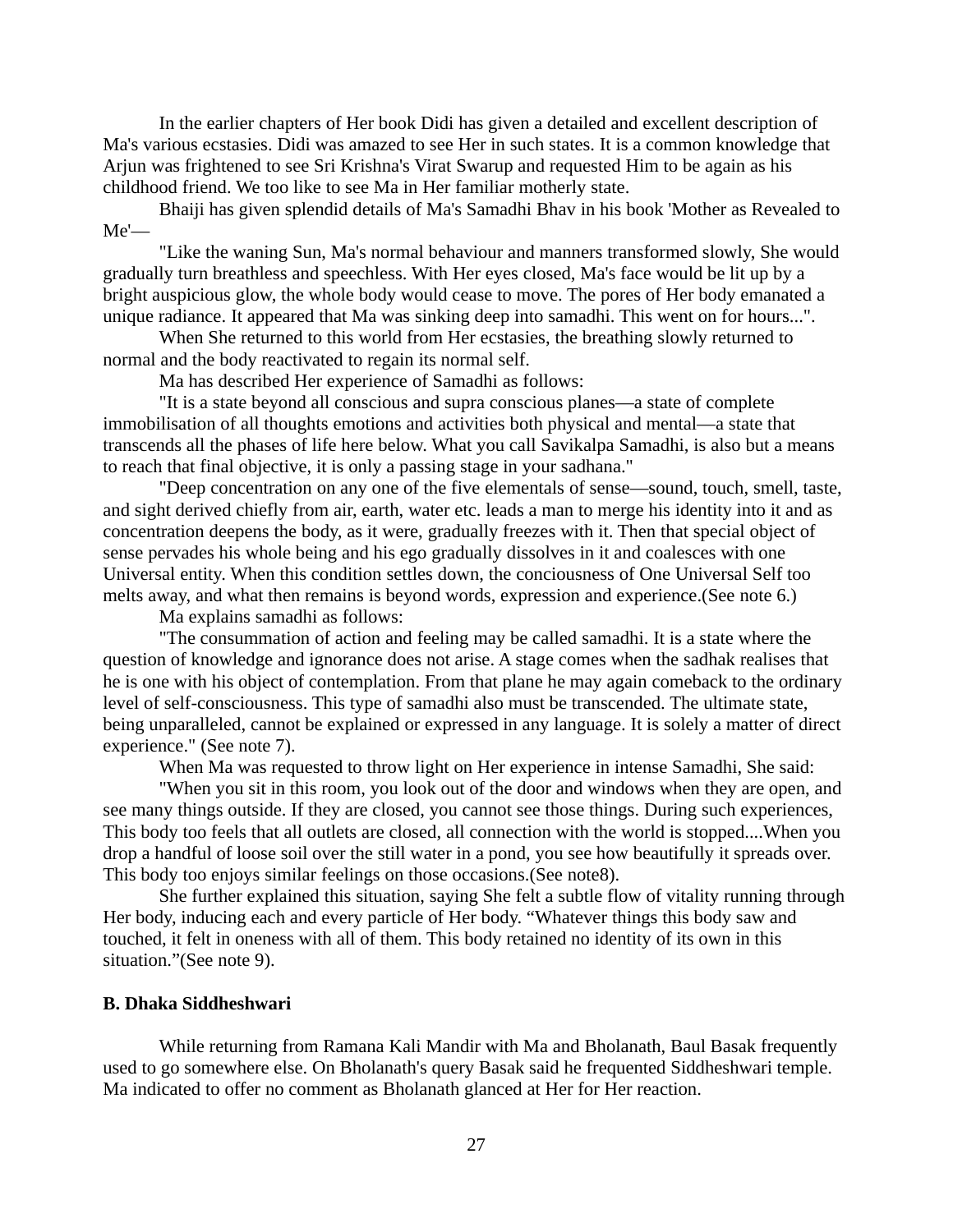One night, Baul took them to Siddheshwari. To reach that place at that time one had to tread rough, uneven roads, to reach the ancient temple, then located far away from the city. A huge Peepal tree lay uprooted in front of the temple, exactly the same landscape as Ma had once envisioned in Bajitpur. On Her visit, Ma touched the tree and after darshan of Siddheshwari Kali, returned with Bholanath.

From that day onwards, Ma frequently visited Siddheshwari. Sometimes Bhog was offered to the deity.

Ma said, "One afternoon This body was packing things for a short journey somewhere, though I knew not the destination. While I was putting together the articles for daily use, Bholanath dropped in and asked me: "What are you doing?"

I said, "Let's go to Siddheshwari."

Bholanath didn't object. So we went to the temple that afternoon. There, I had a kheyal that I would stay for 7-8 days. When I expressed my desire to Bholanath, he said, he would not be able to keep me company because of his duty in Shahbag gardens.

I said, "that's not a problem. Siddheshwari Ma is with this body.""

Bholanath acceded to Ma's request. Ma's father used to stay with Her during daytime while Bholanath used to stay with Her overnight. Happiness knew no bounds as they sojourned at the Siddheshwari temple.

Before dawn, Ma would bathe and enter the temple. And then, She would be there the whole day and night, without drinking a drop of water or eating a morsel of food. Baul Babu, who taught in a local school during daytime, would bring fruits after nightfall for Puja. Baul braved the muddy pathway after rain singing all the way in praise of Godess Kali, to bring those offerings for puja. These were offered to the deity and were later distributed as prasad at midnight to the devotees present at the temple. Initially, Ma Herself used to make the offerings. On occasion, She would offer the Bhog and become ecstatic, either in a sitting posture or lying down. Then suddenly She would stand up and announce (to Siddheshwari) that the Bhogh had been offered and was ready for distribution. There were also occasions when local priests would bring flowers, sandal paste etc. Ma would sometime offer them to Kali, sometimes throw them upon Herself. Pujas were performed in unusual ways, until Ma said to Bholanath:

"I am not able to continue it this way. You have the Mantra (Bholanath was initiated) You offer the Bhog instead."

Ma remained at the Siddheshwari temple for seven days at a stretch. Ma has said later; "when Baul learnt about Ma's sojourn at Siddheshwari for a week, he anticipated some miraculous incident would take place. Therefore, he stationed himself in front of the temple in the evenings as a watchman, like the Nandi, looking for some unusual event to unfold. Six days and nights passed. On the seventh day at daybreak, Ma by Her own kheyal came out of the temple. Baul, who stood guard for the last six nights, was fast asleep. It was drizzling outside, following heavy rains in the night. Bholanath was awake. Ma gestured him to follow Her, and, walked into the forest behind the temple. After walking for a while, they found a clean place. Ma went round this place before squatting down, facing south. Bholanath sat nearby.

The drizzle had stopped. As Ma was sitting, stotras started coming out of Her mouth - this was usually the way She resumed speaking after mouna. She pressed the soil with Her right palm at the place where She was sitting. Incredibly the soil layers gave way under Her palm, then Her entire arm up to the armpit entered the earth. Bholanath got frightened and in a reflex action, he jerked Her arm out of the earth. The moment, he brought Her hand out, a fountain of reddish hot water emerged from the same spot.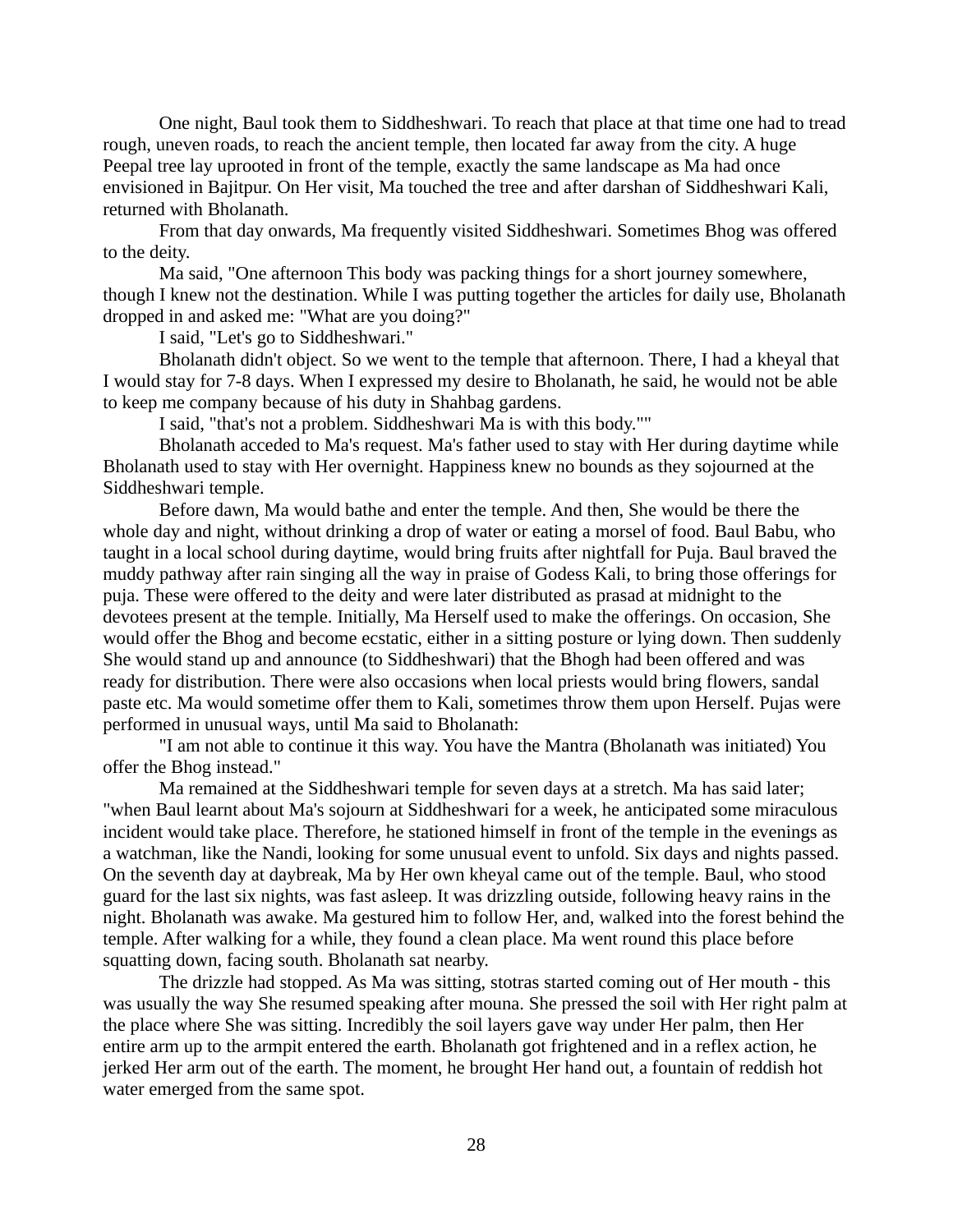This was not rain water. It was hot and red in colour and it stained the white bangles (made of conch-shell, a customary sacred, symbol of marriage). Visibly scared, Bholanath said to Ma, "Let's go away from here."

Ma asked Bholanath to put his hand on the same spot. Together, they covered the spot with some soil and returned to the temple. Baul Babu, upon learning what had happened, cursed himself for falling asleep. Ma requested Baul to protect the spot.

Later bricks were put around the holy spot to make a vedi (altar) of roughly a square-metre, raised half-a-metre above the ground level. That this spot is the real Siddheshwari Peeth, has been deduced from Ma's words.

The discovery of Siddheshwari Peeth was a significant and unusual event, the news of which spread like wild fire soon to become common knowledge. This spot - the Siddheshwari Peeth sthan - came to light through Ma in 1924. It is said that a saint called 'Sumeru Van' had established a Kali temple at this place. In ancient days, many saints, sadhaks etc had meditated there: from Ma's talks it can be inferred that Bholanath was one of them.

In April 1925, a dwelling for Ma on that holy ground, fenced with bamboo sticks, was contemplated. Ma was in favour of an ordinary hut with mud walls. Shashanka Babu took the initiative. In just seven days, it was ready. On the appointed day, amidst kirtan, Ma and Bholanath moved into this hut. As part of the celebrations kirtans were held the entire day and night.

This place became Ma's Adi-Ashram-the first, where in the spring of 1926, Bholanath organised Basanti Puja.

Ma frequently used to sit on the holy vedi in Her Ashram. She would squeeze and reduce Herself and manage even to lie down on that tiny vedi. One day, the devotees were scared to see Her shrunk so much that only the clothes were visible, not Ma's body. However, there was a sigh of relief when they saw, to their amazement, a slight movement of the clothes as Ma's body gradually expanded and finally, She sat up.

In this context, Ma said later:

"As the kites fly with the help of a string, yogis with their respiratory system and embellishment ties, are capable of transforming themselves into the smallest or the most massive beings, and even capable of disappearing altogether."

One day on this holy vedi. Ma appeared to embody the spirit of Joy. This sight of Ma prompted Bhaiji to suggest:— "From today we will call Her Ma Anandamoyi."

Bholanath seconded the proposal.

Bholanath and then Shashanka Mohan and Didi had deeply meditated at this holy place, which on occasions was the venue of deep religious gatherings. Answers to many of the unsolved points in those discussions were provided by Ma. One day, during the course of such a meeting, Ma said:

"Whoever has come here, should get ready. So far, nothing has happened. Digging with a spade has just begun. An unknown amount of suffering will have to be endured, many storms will have to be faced. With these blows the one destined to wither, will fall and the one destined to survive, will stay on. There is no room here for petty quarrels and jealousies."

One day, Ma looked at the devotees present and said:

"I am seeing that everything is one and the same. The One, who is embodiment of the soul, the embodiment of knowledge and wisdom; how can there be two? There is only one soul, encompassing the whole universe."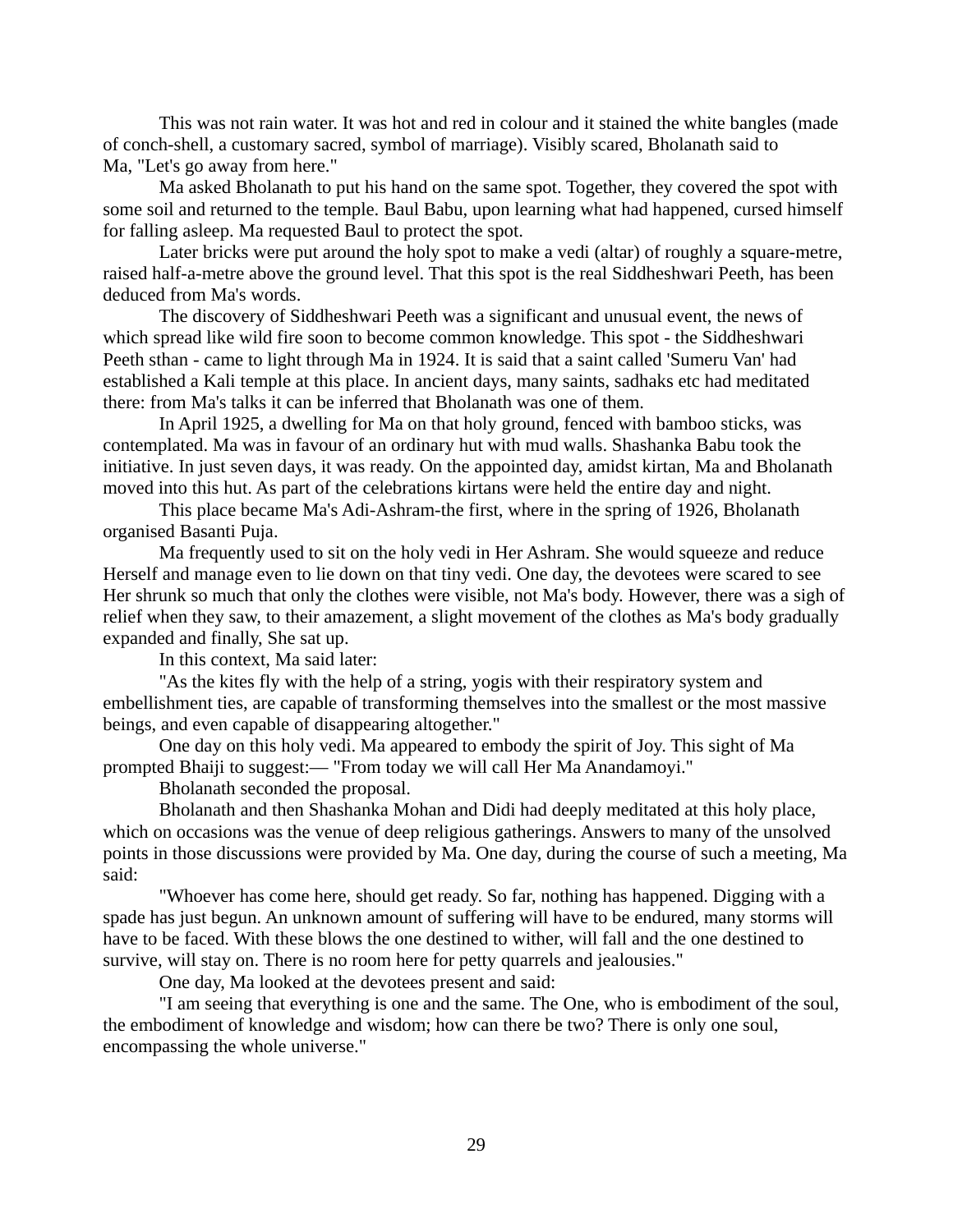### **Siddheshwari Kalipuja (1926)**

One day, while going somewhere with Bholanath, Ma had the vision of an image of Kali, walking 18 foot up in the ethereal sky. She was eager to come to the lap of Ma. A garland of Hibiscus flowers lay on Her neck. But there was no image of Mahadev under Her feet. Ma said nothing, but lifted Her left arm in the direction of Kali.

It was time for Deepavali when devotees expressed their desire to celebrate Kalipuja. Bholanath asked Ma for Her permission. Ma didn't reply but Bholanath sensed Ma's reaction was positive. As it was just the night before the Kalipuja, and all the image makers would have sold all the images, from where could the image be procured? What will be its size? These were natural questions that one would be faced with, the night before the Kalipuja. Perhaps, due to Ma's kheyal, Bholanath had known that Ma raised Her hand twice that day and so he decided to measure Ma's height in a sitting posture - Ma was then in Samadhi. Somehow, they managed to get Her to sit. Raising Her hands, Bholanath measured the height of two arm's lengths.

It was 11 o'clock at night. Even at that time they found an image of exactly the same size with an image-maker, who had made only 12 images. Eleven of them were made to order. He made the twelfth himself. When Ma saw the image She said, "this was the colour of the image I had seen." Instead of the usual black, it was dark bluish black.

This Kalipuja was performed with great fervour. The lucky and privileged devotees had a glimpse of Ma as Goddess Kali during this occasion.

The time for the final invocation was imminent. Ma was in samadhi but at the right moment, She gestured with Her hand to proceed no further. The fire was kept burning. After sometime, when She returned from Her samadhi, She piously touched the fire. She advised that the sacred fire should be carefully protected. By thus not finally extinguishing the fire did She not initiate the future Savitri Mahayagna? Perhaps; only Ma knows.

Niranjan's wife Binodini brought all the offerings to be made during the immersion of the image of Kali. After the darshan of Kali, Binodini humbly cried to Ma that she could not bear to see this image immersed.

Ma said, "when this kind of thought has come to your mind, it appears that this image wants to stay with us. Let it be kept properly and regular puja be arranged."

This clay-image was shifted from one place to another four times. The fifth and last time, it was moved to the cave of the Ramana Ashram Dhaka. Ma had arranged to offer a garland of Hibiscus flowers to this image daily. Any day it was not offered to the image, Ma would Herself accept it in a miraculous way instead, to maintain the routine.

In 1938, after Ma's birth celebrations, this image was worshiped and thereafter the doors of this Kali Mandir were sealed with cement and bricks as directed by Ma.

Talking about this Kali puja's background, Ma said: "Truly, like an infant jumps onto her mother's lap, the image of Kali jumped to this body's lap. I too, cajoled Her as if she was a child. This was a human body, which was fondling the Brahmamoyi Kali like an infant."

She further said: "This body had seen Kali on the move, without the splendour of Shiva under Her feet. This Kali image had the splendour of the Primodial God (Adya-Shakti). The Kali which came to Ma, was not the awe-inspiring, pitch-black Kali which reigned supreme, philandering on the bosom of Mahakal (an epithet of Shiva), a terribly destructive manifestation. Instead, She was the soft, sweet, dark blue Shyama, traveller in the ethereal. Ma saw Kali without Shiva. Do you know why?

"The kind of feeling and ecstasy you people bring in to This body reacts to that only. These emotions are manifested from inside This body."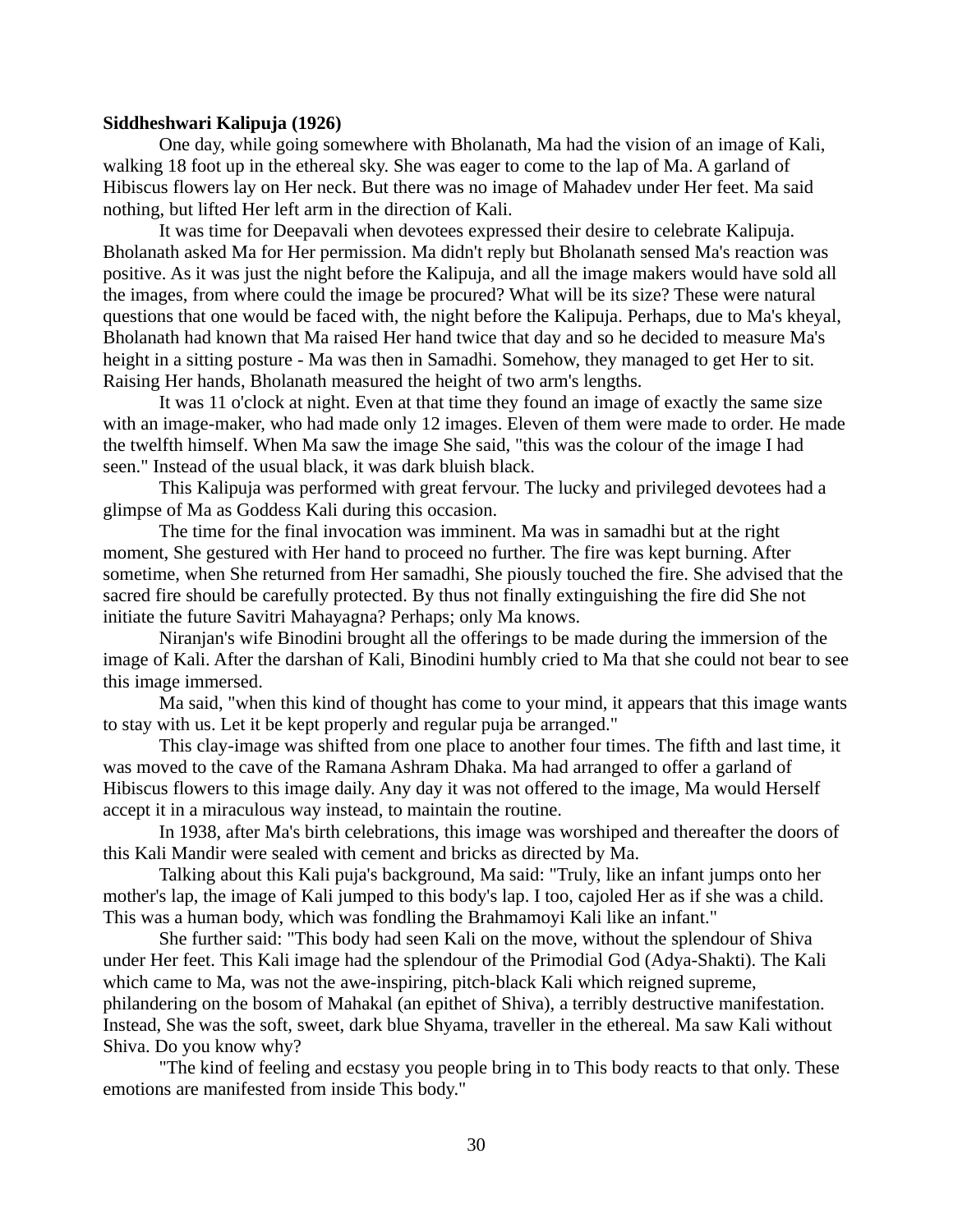The sacred fire of Yagna, lit during the Kalipuja, continued to burn under the directions of Ma, who delegated this responsibility to the Brahmacharis of the Ashram. Ma instructed them that in case of difficulty in keeping this sacred fire burning, they should follow a particular ritual to rekindle the fire. Whenever such a problem arose, the fire God (Agnidev)—himself appeared before Ma. Ma used to tell of the meeting. Later, when working out the exact time, the presence of Agnidev could be confirmed. Thus in Ma's experience, Agnidev always remained burning, there without a break.

Oblations were offered with Kali-Mantra and Gayatri Mantras to keep this sacred fire burning. Ma was worshipped as the living embodiment of this sacrificial fire, along with the Gods and Goddesses who emerged from it.

In May, 1929, when Ma was staying at Uttama Kutir in Dhaka, Bholanath had already decided to dedicate his life to Kirtan and meditation. Besides, two or three people had joined him to spend the rest of their lives under the blessings of Ma. For them, Ma was an ideal, an eternal source of energy, knowledge, wisdom and sacrifice. But how and why?

For 15 days, Ma used to sieve and drink the dirty water of Dhakeshweri pond, the next 15 days she drank the water of tender coconuts.

She would take only as much as three fingers could hold from the food cooked in the Ashram, or fruits from trees inside the Ashram premises. Sometime Ma would take 8-10 morsels with the help of a small spoon, from a handful of puffed rice mixed with water. The devotees would spend day and night together in puja, yagna, kirtan, and reading religious scriptures. She thus showed how one can remain in Bhagavat Bhava all the 24-hours in service of God or Herself.

At times She would not eat anything and considered the oblations offered to the sacred fire were the same as Her taking Her meals. When the fire would die down, Ma would enliven it with the 'Pranagni' of Her body and protect it. At that moment if anybody was found drowsy while doing Japa Ma would wake him up. Her actions reflected a meticulous way of doing things.

During one Amavasya in Shahbag, Ma asked Didi to bring the sacred fire. Playing with the pot of fire in Her hands, She said, "See here. This sacred fire will be utilised in Mahayagnas"

After the establishment of Dhaka Ashram, Agnidev was installed on the premises. Seeing the all pervasive effect of this fire, Ma said:

"Why Savitri Mahayagna alone? We can hold Vishnuyagna, Rudrayagna — many yagnas with this sacred fire."

On some other occasion, She was discussing with Acharya Batuda (Agniswat Shastri) the naming of this sacrificial fire, She suddenly said: "You may wish to call this fire by whatever name, but can we not call it—Vishwaroop?"

Batuda was amazed to hear this statement. He conceded that in the Shastras, (the religious scriptures,) he had read Vishwaroop as one of the names of Agnidev.

At different Ashramas of Shree Ma, especially in Kashi and Kankhal, this sacred fire remains lit, with Havans supported by Gayatri Mantra, being performed daily even today.

During the Kalipuja celebrations of 1929, Shree Ma had a divine kheyal for there to be an idol of Ma Annapurna. As the Kheyal dawned, so its implementation followed, with Bhaiji and other followers taking the initiative to establish an Ashram in Dhaka. Arrangements were also made to install the idol of Ma Annapurna on its premises. First, an idol was made of silver. A year later, at the request of devotees, another idol made of Ashtadatu (combination of eight different metals), replaced the silver idol.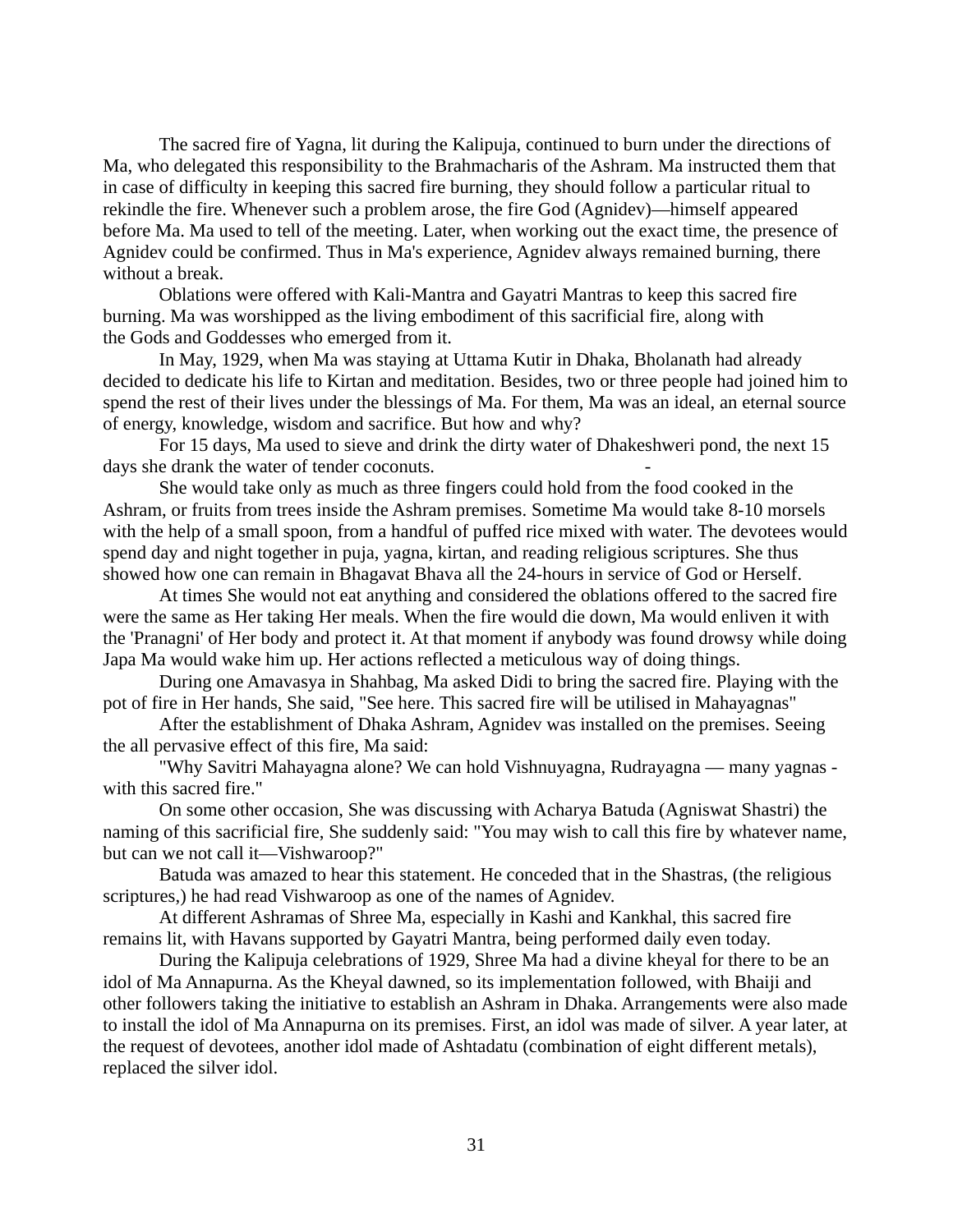The idol was made of Ashtadhatu by the divine Kheyal of Sri Ma. Ma gave all Her gold ornaments, silver utensils etc for the making of this sacred image. Everything was done under Ma's direct supervision. The image was crafted with the best possible mix of the metals to make it most beautiful. Ma herself often visited the sculptor, with Bholanath or Bhaiji, to give instructions.

This is Ma's brief description—

"Devi Annapurna squatting, Her right foot resting on Her left thigh. She should have a bowl in Her left hand. She would distribute food with a spoon with Her right hand. The left hand would have a Trishul, as well as a bag for alms. Annapurna is being asked for alms with both hands outstretched. This is the 'Bhaav'. Slight above and on the left of Annapurna is the image of Kali—in the etheral space; without Shiva being under Her feet. Only the Shiva of Annapurna will remain.

On 2nd May 1929, Ma came with Bholanath to live formally in the newly constructed Ramana Ashram in Dhaka. Construction of the Annapurna temple also began. Bhaiji had the job of organising the Ashram work, which he did with great sense of responsibility. With Sri Ma in his heart, with the support of Her divine power, Bhaiji would easily accomplish the task of building the Ashram. Behind this pious, selfless accomplishment was his willpower and complete devotion to the service of Ma. He would easily befriend and be close to Ma's other devotees whom he regarded as his own people.

In 1932, during the birth celebrations of Sri Ma, at Brahma-Muhurt the idolof Devi Annapurna, and other idols, were consecrated in Ma's divine presence, by none other than Bholanath. They were installed in the newly-constructed temple as "chal murti", (can be moved if necessary).

During this occasion, Tithi Puja of Ma, revolved round Ma Annapurna as the central deity. Baba Bholanath did all the puja rituals. The celebrations continued from 2nd May to 23rd May, 1932 for 21 days at a stretch.

The Pujas, Kirtans, Havans and Prasad distribution went on without any break for 21 days considering Ma and Annapurna as the same. The disciples seated Ma upon the round platform at the Panchavati, and dedicated their love, respect and faith at the feet of Sri Ma. During this period all the Ashram inmates, the Brahmacharis, the householders and those absorbed in meditation were content with the small amount of food that remained after the offering was made to the sacred fire. On the last day, according to the ritual of Annakut, Bhog offering to Ma was made of more than 108 different items.

During this time, the renowned old mahatma Ram Thakur visited Ma. He prostrated before Ma, She stood before him with folded hands. This drew resentment and protests from the followers. When Baba Ram Thakur learnt this, he said "I have prostrated before the person who deserved to be given that respect". The news also reached Ma, who smiled and said "Baba's revered feet are always placed on the head of this girl."

Dhaka's devotees were pained and disturbed when Ma left the city. They met Ram Thakur, then in Dhaka on a visit, and disclosed to him their plight. Ram Thakur explained: "By building a temple of Ma Annapurna, she has instituted Herself forever amongst you. You must see Ma Annapurna as Ma Anandamoyi."

In 1944, on the banks of the Bhagirathi in Kashi, the construction work of a large Ashram began. But circumstances, Ma's Kheyal and the requests of devotees, caused the move of the deity of Ma Annapurna and the other idols to Kashi Ashram. Ma Annapurna had to come to Kashi, the holiest of the holy places in the universe. Upon her arrival a splendid temple on the banks of the holy Ganges was built. Shri Manmohan Ghosh was the main contributor in designing this temple which was built like Dhaka Annapurna Mandir. In 1950, after Deepavali, at the auspicious moment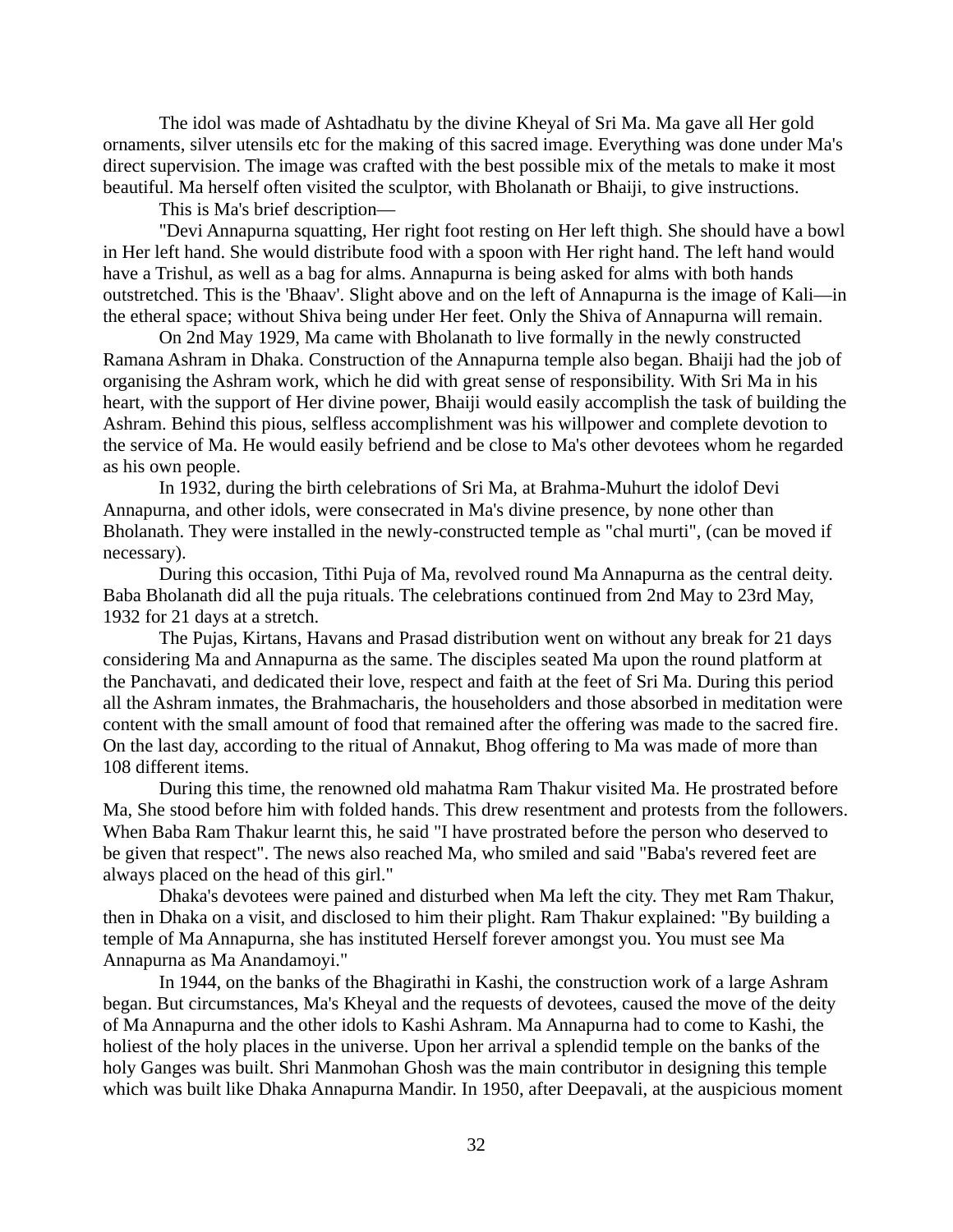of Annakut, Ma Annapurna's idol together with other idols were consecrated once again in the newly built temple.

According to Ma's directions, even today Bhog is regularly offered to Ma Annapurna with a very systematic schedule. Besides special pujas during Purnima, Amavasya, and Annakut with 108 preparations, there is a specific arrangement for Bhog offerings on all the days of the week.

Who is this Kali near Ma-Annapurna?(See note 10). Kali-kal, Mahakaal, the manifestation of terrible destruction, the primordial Goddess of Shakti. To escape from the destructive kaal (time), one has to take refuge in the lap of soft-sweet loving Ma. Was this alone the reason for the descent of Shyama? Who is She, in whose fold even Mahakaal wants to go? Whose power has made Mahakaal the master destroyer of the universe? Therefore, Ma Annapurna is flanked by Mahadev and Ma Kali. Beyond time (or kaal), is infinite happiness and peace. That is why Mantras, Japa, Tapa, and meditation are practised.

Kali is Mahashakti. Kali symbolises beings. Ma Kali wishes to be secure with Parashakti.If we also sacrifice our lust, ambitions and greed, and clean and purify ourselves in dedication at the feet of Ma, we would also be able to get the blessings of Ma as Ma Annapurna.

Notes and References

- 1. Sri Sri Ma Anandmayee Prasanga, VI-Part: Sri A.K. Dutta Gupta.
- 2. Matri Darshan Bhaiji, p. 38.
- 3. Sri Sri Ma Anandmayee Prasanga by Sri A.K. Dutta Gupta, A.V. Vol. 3, p. 88.
- 4. Matri Darshan by Bhaiji, p. 37.
- 5. Mother as Revealed to Me by Bhaiji, p. 36-37.
- 6. Mother as Revealed to Me by Bhaiji, p. 68.
- 7. From the Life of Sri Anandmoyee Ma by Bithika Mukerjee, p. 63.
- 8. Mother as Revealed to Me by Bhaiji, p. 41.
- 9. Matri Darshan by Bhaiji, p. 70.
- 10.Anand Varta Oct. 1987 p. 329.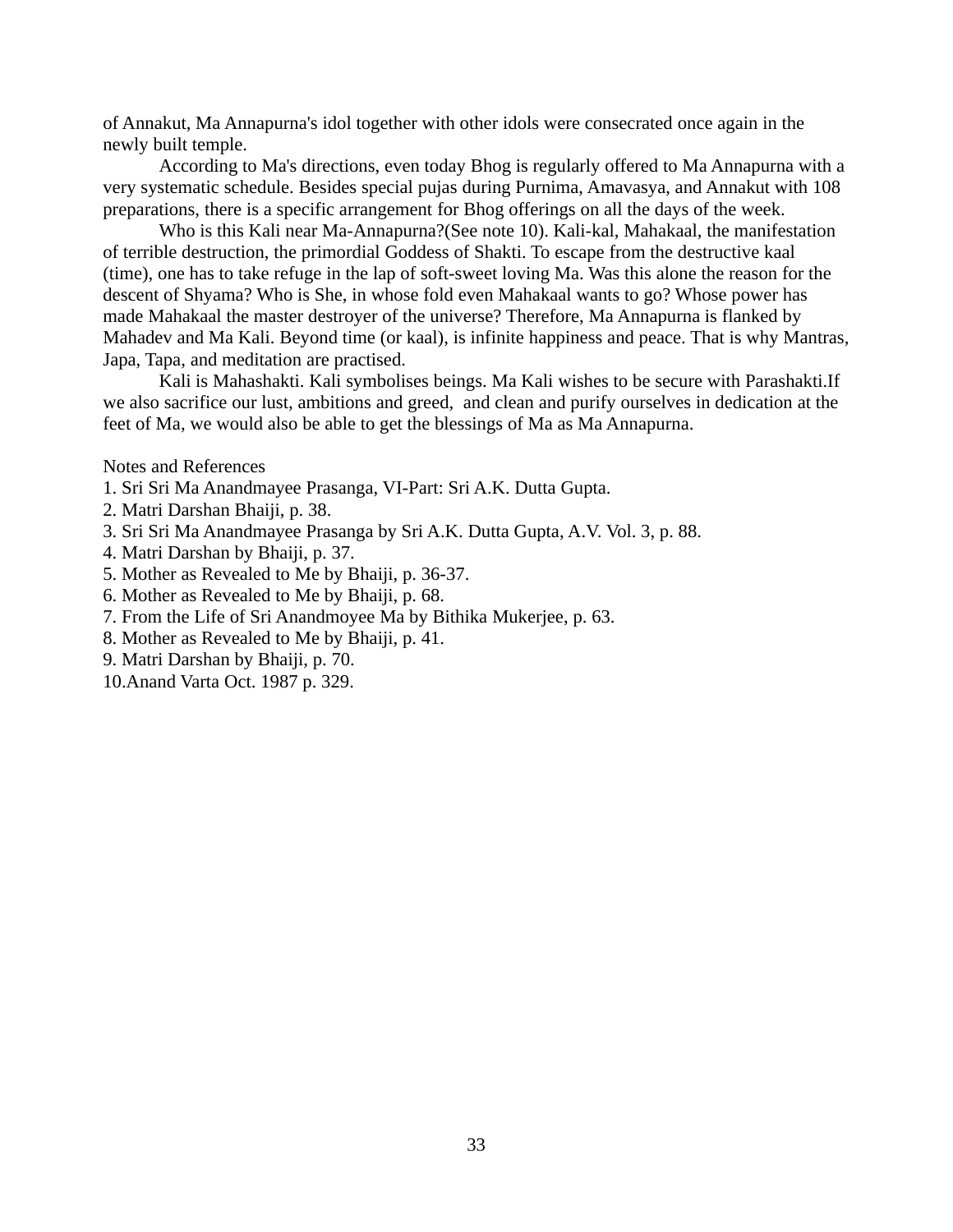# **A. Good-bye Dhaka**

In 1932, there was a gap of 21 days between Ma's birth date and her birth tithi (lunar date). Therefore, celebrations were held for 21 days without a break. A couple of days after the festivities were over, Ma with Bholanath and Didi, had visited an acquaintance. The lady of that house offered some vegetables and lentils to Didi who put them in the folds of her sari. Thereafter, they visited another home and asked for alms. In this manner, they visited many homes and collected so many things that they had to hire another vehicle to transport them to the Ashram. She had asked all the people from whom She took alms, to take Bhogprasad from the Ashram in the afternoon. This Bhog was prepared from the food items received as alms. Thus, by playing the role of mendicant, Ma satisfied everybody and unknowingly prepared to leave the city forever.

In renouncing the comfortable easy way of life at the Dhaka Ashram, She opted to tread the unknown, much more difficult path of a true wandering ascetic.

On the day of Her departure, Ma went to Siddheshwari to touch the deity of Kali and the peepal tree. By evening, She was in a different mood.

It was 11 o'clock in the night. Most of the followers had returned to their respective homes. Bholanath was fast asleep, after the exhausting festivities for the last three weeks. Ma woke him up and took him along to the temple.

After sometime he was seen getting ready to go somewhere. Meanwhile Bhaiji, too, arrived there probably at Ma's call. Ma was seated on the Panchavati platform. She told Did: "Patience is the foundation of Sadhana".

When She saw Didi disturbed, Ma said again:

"Don't be afraid. Allow This body to act according to its kheyal. If you intervene, I would not be able to survive."

Ma turned to others including Shashanka Mohan, who was present there, and said emphatically:

"This body is going out tonight and do not know when I'll return."

Ma asked Bhaiji to accompany Her. Bhaiji was in a dilemma. His duties and responsibilities at home came before his mind. He said to Ma "Let me go home to collect some money".

But Ma said that time was short and Bhaiji would better make a collection at the Ashram. When Bhaiji didn't move at Ma's suggestion, She retorted with conviction: "Can you not do

so?"

With the resolute Ma in front of him, Bhaiji regained his confidence.

"Yes Ma, I can do it if it is your kheyal."

By 11.30 p.m. on Thursday, 2nd June 1932, Ma left the Ashram for the railway station on foot. Many of Her followers wanted to see Her off at the station, but She discouraged them.

On reaching the station, She was asked where She wanted to go. Ma pointed to the train waiting at the platform. Tickets were bought up to the terminus station of the line. They boarded the train to reach Katihar. Whatever little money they had was almost exhausted. By a strange coincidence, a friend of Bhaiji met them. Inspired by Ma's darshan, he arranged for their further travel.

They reached Dehradun from Katihar via Gorakhpur and Lucknow. Dehradun was completely new to them. It was an unknown place, full of unknown people, an entirely different atmosphere, but Ma ecstatically said, "Nothing is unknown."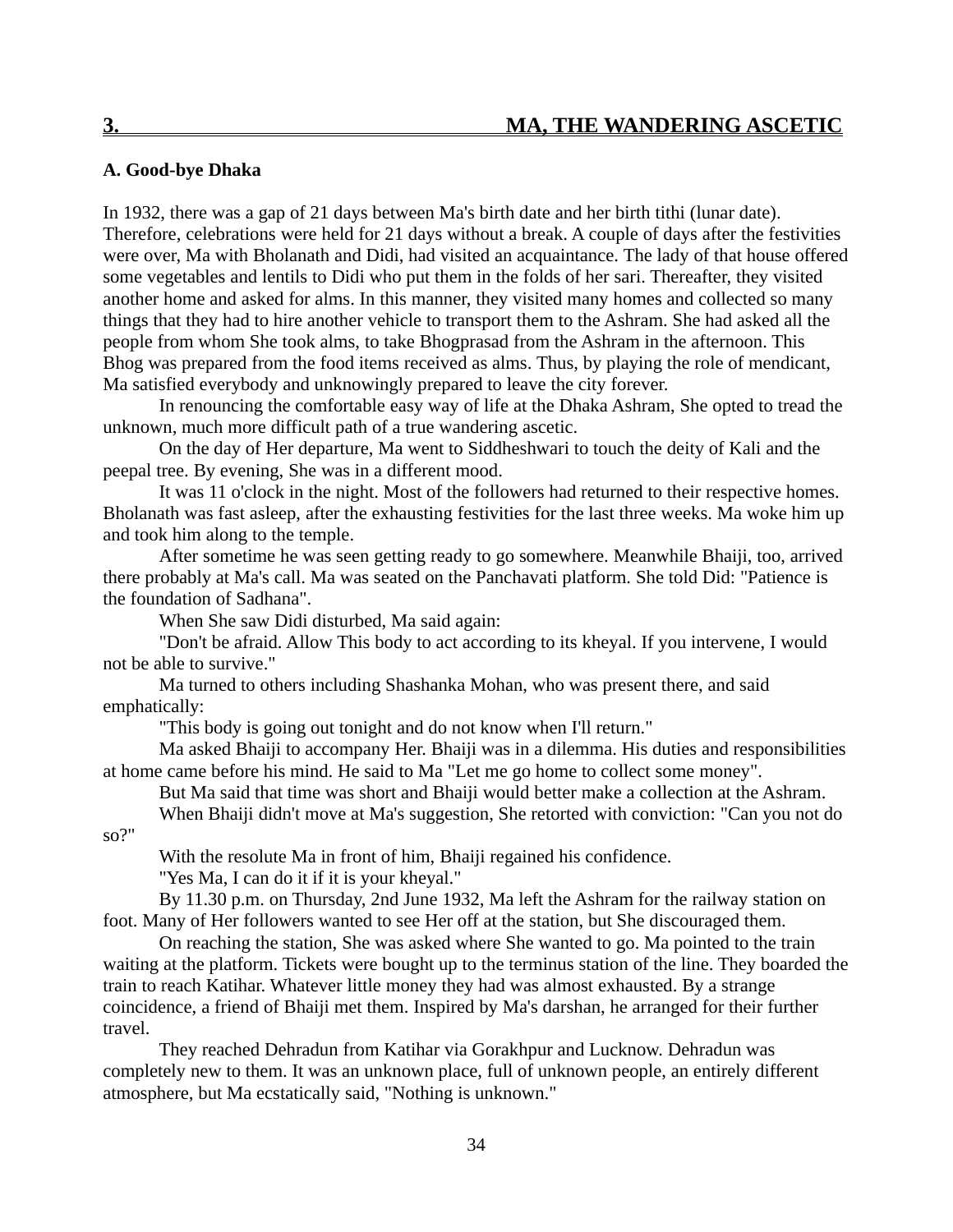They took lodgings at the local kalibari. Subsequently Bholanath and Bhaiji went off to enquire about a remote place and they came to know that Raipur was a village in a remote locale in the middle of the jungle, about 7 km away from the city.

Ma said she could adapt to any place without any problem.

By another coincidence a gentleman, whowas going that way, volunteered to help.

# **B. Ma on the Move (1932-1982)**

At 10 o'clock on Wednesday, 8th June 1932, Ma, Bholanath and Bhaiji took shelter in the damp, cramped room of the inn adjoining an old Shiva temple in Raipur. This temple was on a hillock at the end of the village. The pathway was rough and weathered, and became a stream during the rains. The temple was in the midst of clear ground at one corner of which stood a Mango tree, encircled with a vedi-platform around its base. All this looked withered, ill-kept, and neglected. Later on Ma has pointed out the sanctity of this place and said that many saints meditated at that place in Raipur.

The place however, overlooked the beautiful Shivalik ranges. Bholanath liked this place in the foothills of the Himalayas and began his meditation here. They managed to survive on whatever food Bhaiji brought as alms. Sometimes he was given vegetables, on some other occasions flour. The flour was kneaded on a cleaned stone slab and loaf, then roasted and taken with the juice of boiled vegetables. Thus, Bholanath and Bhaiji had begun the very hard, arduous life of an ascetic.

Only Ma knows why She opted for such difficult living conditions in a forlorn place when She could have had the comforts of Dhaka Ashram at Her disposal. But She demonstrated that control of one's desires and sacrifice is a must on the path of Sadhana.

Ma, who had a retinue of followers at Her service for any little chore, had now taken up the role of a mendicant, begging for alms. Where will She go from here? Nobody could know Her mind. She was either lying in a trance-like state in the temple room or She was taking a stroll outside.

Just as the clouds cannot completely cover the bright sun, likewise, despite this forlorn and remote locale, Ma's magnificence could not be kept in the shade. Word spread in villages that an exquisitely beautiful lady was staying in the temple and most of the time She was lying in Samadhi, Her body illuminating a radiance.

Sevaji (Dr. Sharda Sharma) was among those privileged few who had darshan of Ma at that time. Her body exuded an aura which She covered with Her sari. When she slowly returned from Samadhi, the glow used to diminish to that degree.

Gradually, some people braved the jungle for Ma's darshan. Bhaiji, who could speak English, communicated with the visitors, and replied to their queries. Later, people stopped asking questions. They were simply overwhelmed by the magnificent personality of Ma.

Ma's hair, which had become matted due to negligence for a long time, took the shape of a crown. The local women cut off the matted hair, which was in the shape of a cap, still preserved at the Kashi Ashram. After the haircut, Ma - in white clothes—looked like a young Brahmachari.

In March 1933, Shri Hariram Joshi met Ma. He was, then an Inspector with the U.P. Cooperative Society, and was among those people who moved with VIPs. Hari Ram Bhai was so impressed by Ma that he encouraged whoever he met, to have darshan of Ma.

In his book he has written:

"Ma's body exuded a kind of joy and happiness. The pleasant smile on Her face and Her amiable nature had completely transformed Her personality. It is unbelievable that this level of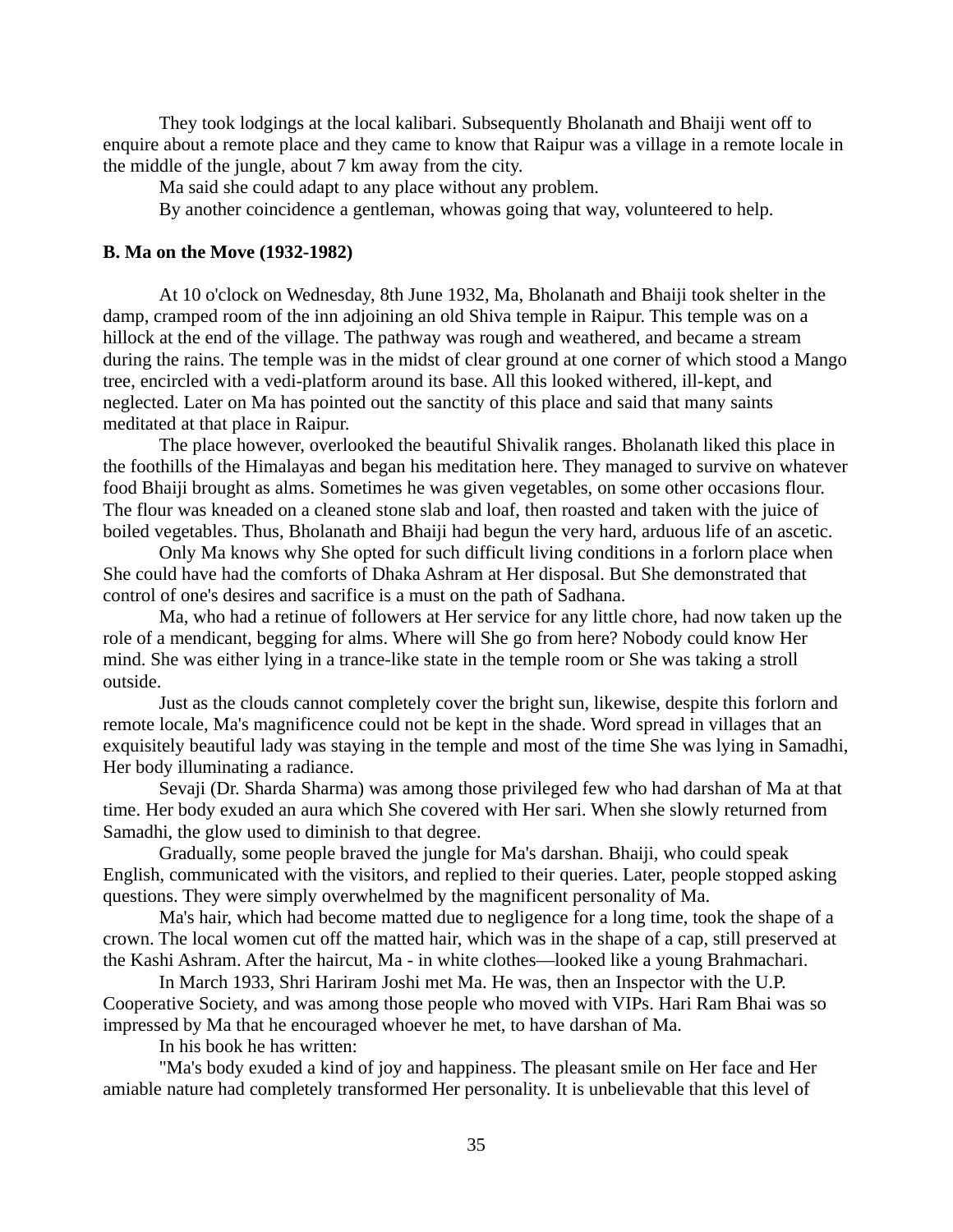contentment, of joy and happiness, as mentioned in the Bhagavad Gita, can be attained by a human being."

Baba Bholanath went to Uttarkashi via Mussorie. In Uttarkashi, he began his most arduous meditation on the banks of the Ganga. Ma, on the other hand, moved to Krishnashram and from there to Manohar Mandir, both in Dehradun and nearby places perhaps at Bholanath's instance.

For almost ten years after She left Dhaka, Ma's Leela was evident in Dehradun and the hilly areas nearby. From here Ma's leela spread to the entire north India.

# **Life in Dehradun (Manohar Mandir).**

Among the ladies who visited the mandir in the morning were Laxmiji and Meeraji, the wives of Kashi Narayan Tankha and Dwarakanath Raina respectively.

Ma's magnetic personality—the charm, ambiance and amiability - attracted them to the veranda of the temple where she was putting up. Ma could speak only Bengali which these ladies did not understand. However, that did not deter them from visiting Ma daily with their families. In this manner, the number of visitors increased. Initially the Kashmiris, then Punjabis, Bengalis people from different provinces came for Ma's darshan.

At the request of Her devotees, Sri Krishna Janmashtami festival, which was a regular feature of Manohar mandir, was attended by Ma that year (1933). Havan was arranged after the puja. The sacred fire for this was specially brought from Vindhyachal Ashram. The place on the verandah where Ma used to sleep earlier was made into a 'Havan Kund' by removing a few stone slabs. Later Ma shifted to one of the rooms in the mandir. Gayatri Havan was performed, so also Kumari and Batuk Puja. For people of this region, this was a novel experience. They were impressed by these rituals.

Gradually, Bhaiji taught the regular visitors the way of praying and kirtans which were in vogue at Ramana Ashram, Dhaka.Thus Dehradun became another Shahbag.

Smt Kamala Nehru, the wife of Pandit Jawaharlal Nehru, was staying in Dehradun during those days. Hariram Bhai who used to visit them regularly, wanted to take Mrs Nehru to Ma. He also wanted a meeting of Mahatma Gandhi with Ma, which, he thought, would pave the way for quick success of Gandhi's movement of non-violence. Thinking in this manner was Hariram Bhai's mistake. For, never did Ma show-any interest in politics despite giving darshan to several national leaders. Among those stalwarts who met Ma were Jawaharlal Nehru, Mahatma Gandhi, Dr. Rajendra Prasad, Sarojini Naidu, M M Malviya, Jamnalal Bajaj, Sardar Patel, Pandit Govind Ballabh Pant and many others.

In July 1933, Kamala Nehru, accompanied by Hariram Bhai, had Ma's first darshan at Anand Square, Dehradun. A pious lady, she was initiated by Swami Saradananda of Ramakrishna Mission. Ma's charming personality attracted her so much that she returned to see Ma again the same day in the evening. She stayed with Ma for a long time before returning home. Ma asked Kamala to visit Her only with her husband's, permission. Once Ma said, "Kamala had infinite love and respect for This body. At the slightest opportunity, she would take This body out for short excursions". Around this time She also organised a Yagna at the Ambika temple, Rajpur, Dehradun. Like the Ashram's female inmates, She wore unstitched clothes, and took part in the yagna with utmost sincerity. For several devotees japa Ahutis were consecrated in this yagayagni. One Ahuti was given after one lakh Japa.

Around this time Ma began the tradition of ten minutes 'Silence' prayer after returning from Rajpur to Dehradun.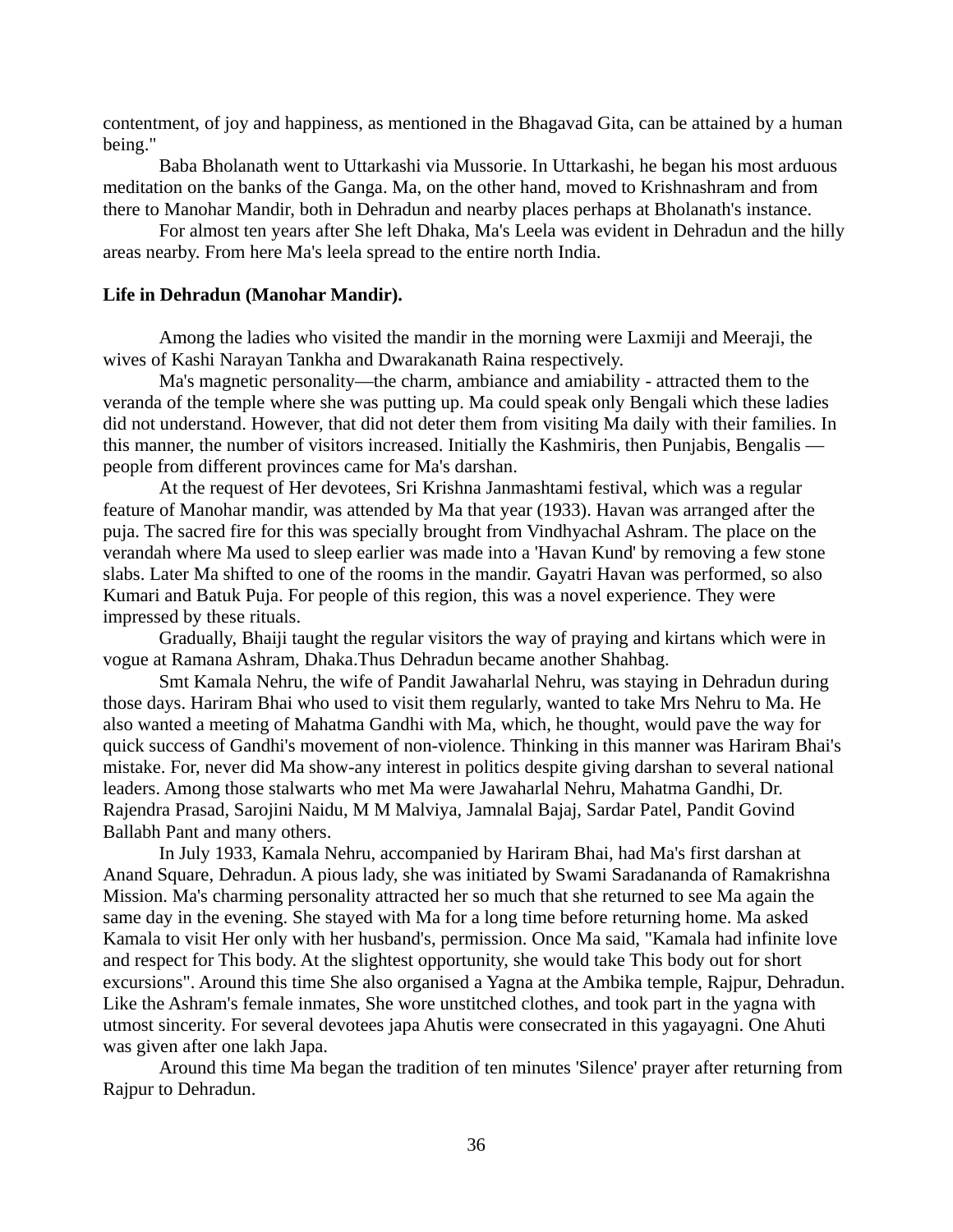Ma with folded hands actually begged devotees for this ten minutes uninterrupted silence daily, throughout their life. Many devotees even in the worst of their lives have followed this routine.

During this time Kamalaji used to visit Ma quite often in the dead of the night. She would sit in meditation beside Ma with full attention, unmindful of the surroundings. She would sleep alongside Ma and would return back home before dawn.

With Ma's attraction and constant meditation, Kamalaji had attained significant spiritual bliss which was evident when at times she went into samadhi. She wanted to give up her social work, inspired by Gandhiji, and come to Ma. But Ma refused her permission.

In October 1935 Kamalaji was recovering at the Bhawali sanitorium when Ma met her. She stayed with Ma for a night in Mussorie when Bholanath and Ma stayed there on their way back from Uttarkashi. Probably, this was Kamalaji's last meeting with Ma.

Kamalaji, after she left for Switzerland to recover from her poor health, kept on writing to Bhaiji to know about Ma's well being.

Once, she wrote:

"I regret to say that you do not write to me often so that I am posted with regular information about Ma. However, I see (visualise) Her at times. Yesterday, I saw Her clad in a broad red-bordered sari."

Bhaiji, who was at Kankhal (Hardwar) those days, wrote back. "It's a fact that the evening, you've mentioned you had seen Her, Ma wore a similar sari, presented by a Bengali devotee."

Kamalaji had a telepathic contact with Ma. This is also evidence of Kamalaji's higher spiritual attainment.

As destined, Kamalaji lived for only three years after her meeting with Ma. Later, her husband Pandit Jawaharlal Nehru came to see Ma on many occasions. Ma, too, had visited Teen Murti House, then the Prime Minister Nehru's residence.

In the later years, many big leaders—including Indira Gandhi - came for Ma's darshan. Indiraji, who had immense love and respect for Ma, used to come whenever she could snatched some time off from her work to visit Ma. At times, her sons Sanjay and Rajiv and their wives accompanied her to Ma's Ashram.

In 1933, the Bengali followers of Dehradun organised Durga Puja in Ma's presence. They invited all non-Bengali devotees to the puja, thereby assembling the devotees of Ram, Krishna, Kali, Durga etc started with Ma as the central figure.

Smt. Laxmi Tankha, a devout follower of Ma, was asked what attraction she saw in Ma when neither could she communicate with Ma (Ma knew only Bengali which Laxmiji didn't) nor she had seen any of Her miracles. Laxmiji's terse reply "Is there any need for miracles in Ma's case? Ma Herself is the greatest miracle to us; what more can anyone want than Her presence? To see Her welcoming smile is more than enough for us."

Dr. Madan Mohan Joshi, brother of Hariram Joshi, was the chief medical officer of Solan (then in the Baghat Kingdom). On Dr. Joshi's persistent request, Ma agreed to visit Solan. It was in March 1934 when Solan was having rains and snowfall, that Ma reached Kalka railway station, and went straight to stay in Salogra cave. This cave, located below the bus stand on the Solan-Simla highway, was so small that Ma could barely sit inside.

When Raja Solan came for Ma's first darshan at this cave, he was astonished by Ma's cheerfulness despite the cramped condition of the cave, with water dripping all over from the ceiling. Raja Saheb saw Ma in a splendid mood as She beckoned him to come inside and suddenly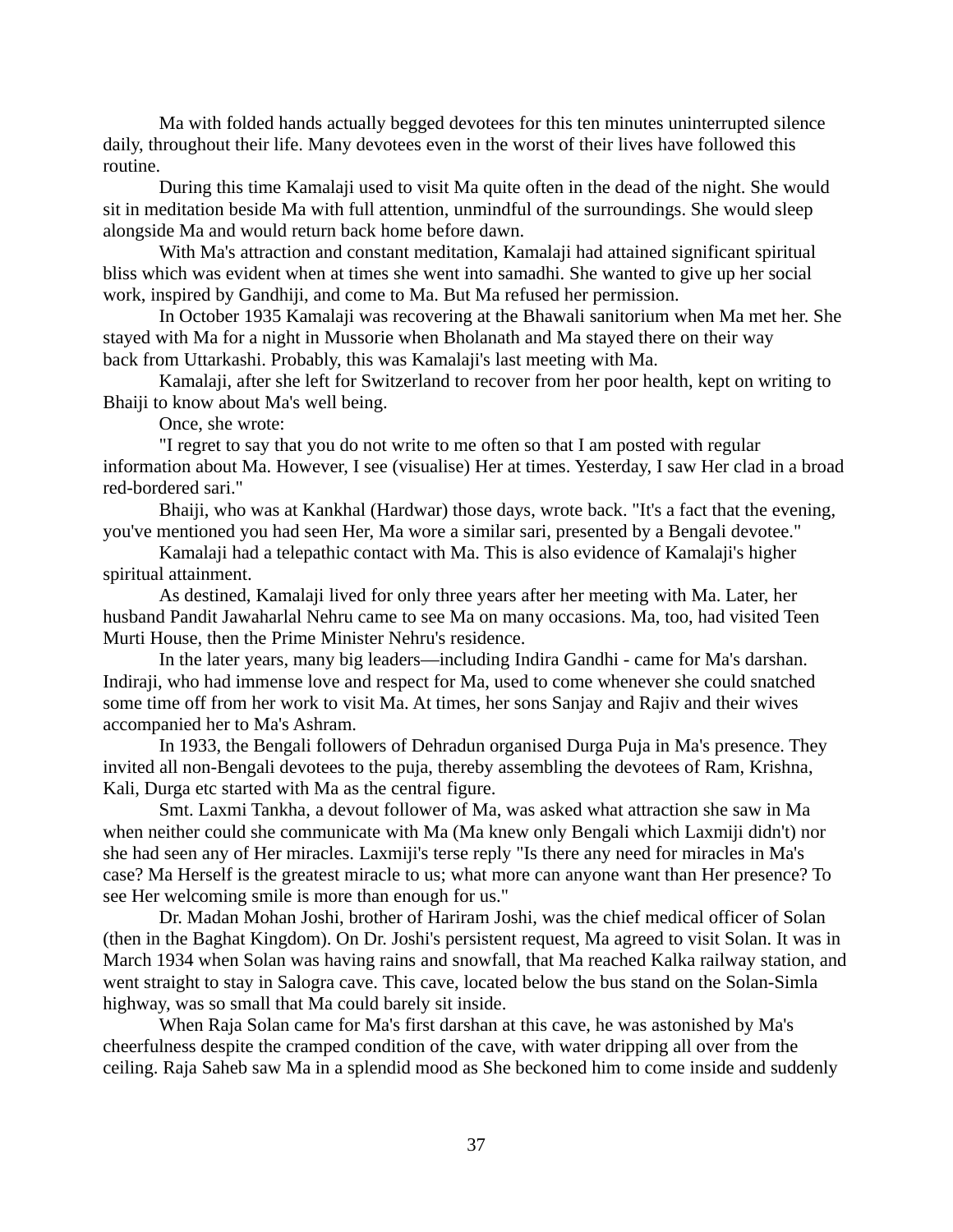She broke into peals of laughter. Yogi Bhai (a name given to him by Ma) was completely overwhelmed by the roaring laughter as it came suddenly out of a person apparently so frail, so innocent, with so many peculiarities to Her nature, in that cave. That was the turning point in Yogiraj's life, the rest of which was spent in Ma's proximity. From that time until his death in 1977, Yogiraj, as christened by Ma, lived like a yogi.

Durga Singh, the Raja of Solan, was a religious minded pious person. No child was born to his wife. As per the custom of Princely states Durga Singh could marry again. But he did not. Instead, he took the path, as shown by Ma, and dedicated much of his resources in service of Ma. He also motivated many royal families to come out of their regal homes and follow the path of spiritual bliss.

Raja Durga Singhji who instituted Ma Anandamoyi Vidya Peeth at Almora, regarded Ma and the Kali of Dakhshineshwar as one and the same.

Since the summer of 1933, Bholanath was absorbed in sadhana at Uttarkashi. The people of Uttarkashi, who showed deep respect for Bholanath, intimated to Ma in 1935 that they were establishing a Kali temple and requested Her presence on the occasion of its consecration ceremony.

This was the beginning of the tradition of festivities at different places in Ma's presence. Ma's devotees from Nainital, Almora, Dehradun, Mussorie etc. played excellent host to Ma's devotees who came from far-off places.

Ma left for the Uttarkashi function in August 1935, along with a group of devotees. The hilly circular track and the beautiful landscape reverberated with the kirtans of Ma's followers. This multi-lingual group included Bengalis, Punjabis, Kashmiris, and people from the hills and plains of Uttar Pradesh. Since the destination was at a high attitude, climbing of the hilly tracks was difficult for many. Some were vomiting, some others complained of breathlessness. Ma kept on cheering them all the way until they all reached Uttarkashi.

The Kali of Uttarkashi was consecrated following full religious rites in the divine presence of Ma. On this occasion, the family priest (Kulguru) of Bholanath was also invited. On returning Laxmi Tankha, who reached Dehradun before Ma and other devotees, had arranged for the group's comfortable stay and return journey.

Ma's devotees saw Baba Bholanath for the first time when he came back to Dehradun via Gangotri. Deeply impressed by his personality, they welcomed Bholanath and started calling him Pitaji (Father).

While returning from Uttarkashi, Ma and Her devotees faced extremely bad weather. With women, old people and children, they came across a hilly stream in its full, rapid flow amid heavy rains. Despite the current, Ma went into the middle of the torrent. Not only did She stand her ground but amidst the rain and frequent lightning, Ma helped everyone in the group, across the river.

This was Ma's Leela, amidst the thunder, rain, and lightning.What a splendid sight was this! Someone has rightly said that Ma's role in that calamity was like the controller of this universe in the act of deliverance from earthly life.

### **Kirtan at Shimla Kali Bari** (*The first Naam yagna in North India)*

After the birth anniversary celebrations of Shri Ma at Kishenpur Ashram, Dehradun in 1936, Ma left for Shimla with some of Her devotees. Being the then summer capital of India, Shimla was then buzzing with lots of activities. There, She went for a walk daily in the morning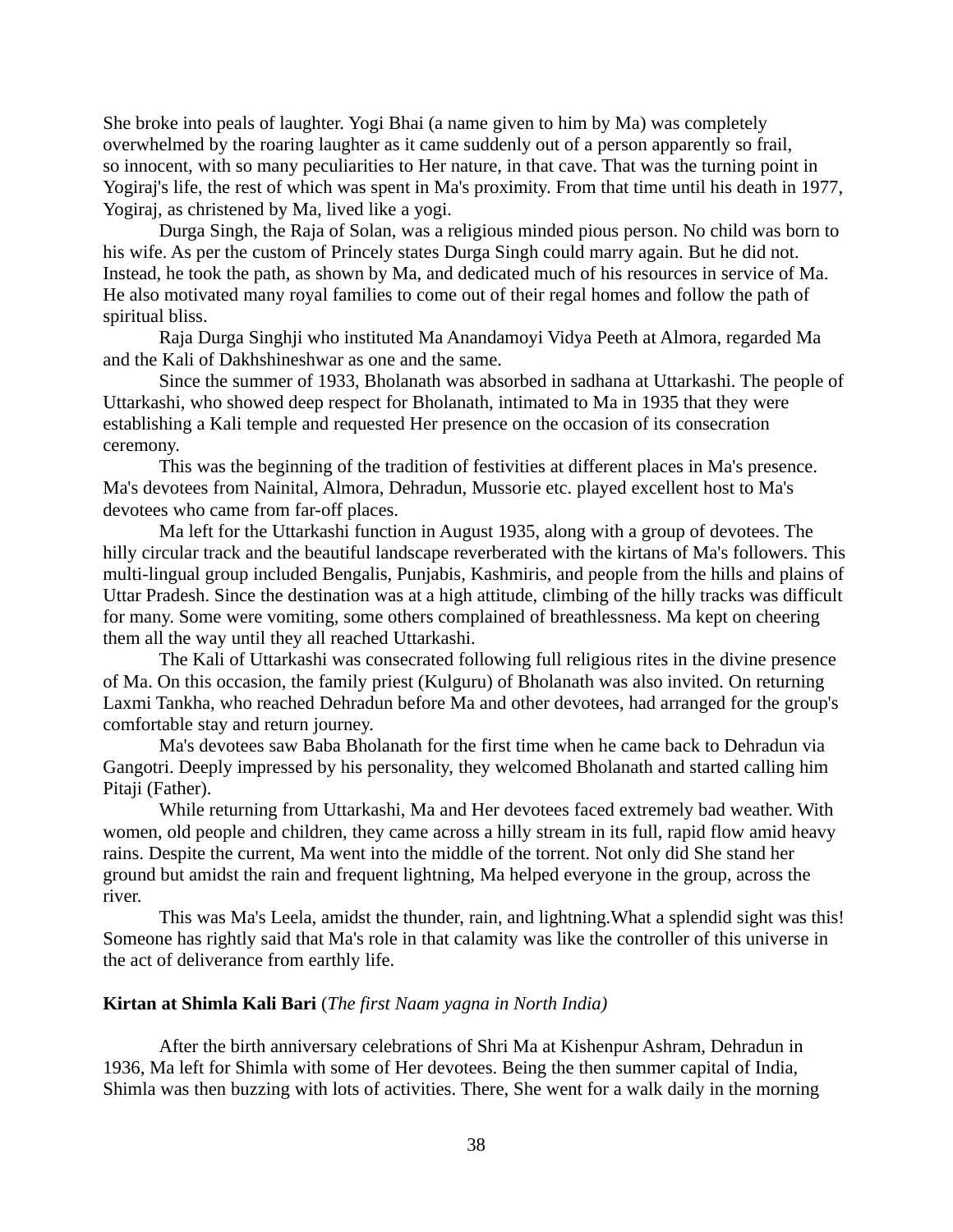and evening, attracting passers-by with Her magnificent charm and composure. There too, a following picked up rapidly particularly among those who were members of the 'Harisabha', organisers of an annual kirtan festival from dawn to dusk. That year 1936, some members of Harisabha proposed to organise the kirtan festival in the presence of Shri Ma and Baba Bholanath.

The arrangements were made in line with the Vaishnava tradition of Chaitanya Mahaprabhu, including a Tulsi manch around which kirtans would be held. The Naam yagna began after the ceremonial purification on June 22. With holy sandal paste mark on the forehead and garlands of flowers around the neck, the devotees danced around the altar to perform the kirtan. Bholanath, who got up at 6 in the morning, was there until the end without drinking a drop of water. As the sound of kirtan reverberated in this hilly place, Ma's body was beginning to show signs of the Mahabhava.

In spite of Shri Ma's best efforts to control it, the Mahabhava burst out suddenly with Her body shining with an aura, and slokas and mantras streaming out of Her mouth.

Most of those present on this occasion were from respected, well-to-do families. It hardly took any time for them to realise that this manifestation of Ma was something extraordinary and they were lucky to be a witness to this event. It was shocking as well as overwhelming for the citizens of Shimla.

It was at the same place on June 27th when Ma organised a kirtan recital for the first time exclusively by the ladies of Shimla.

In this way, the tradition of Naam Kirtan began in Shimla and then the entire North India as some devotees at the Shimla Kirtan,who were from Delhi, returned home to carry on the tradition with other like-minded people.

Ma would often say, "Everything is possible through Japa and Kirtan; this purifies the place, the soul, and also those who listen or do it."

The death of Bhaiji in 1937, and Bholanath in 1938, sent disturbing waves among the devotees. But Ma remained calm, unmoved and unperturbed.

From 1932 to 1982, this fifty years of Matri Leela, was the Leela of unending and uninterrupted religious festivities centred round Ma. Thus she traveled from one corner to another extreme corner of India, at the earnest desire and request of Her devotees, unmindful of Her comforts and convenience. Millions of Indians and hundreds from abroad had Her darshan. Wherever She went She brought joy and happiness to the surroundings. Festivities over Sri Ma, like a bird on the wing, the focus of the crowd, would promptly bid good bye with great sense of humour leaving the devotees sad and melancholic by Her absence.

It was astonishing to see Ma managing big crowds by Herself even when organisers failed to control them. She could very well organise in limited time, space and often resources, big religious festivals and functions in which everybody could participate.

Looking to their own ease and happiness, devotees started constructing new Ashrams to invite Ma to join them for various religious activities. Most of the time Ma would respond to their calls.

Thus a string of Ma's Ashrams started coming up, mostly during the fifties, and surprisingly all of them were born out of some special events.

At present there are 25 ashrams of Sri Ma in India and two in Bangladesh. Ma frequented all of them - not sticking to one place for long. As soon as the place become comfortable Ma would leave, giving the aspirants on the path the lesson of a hard and austere life.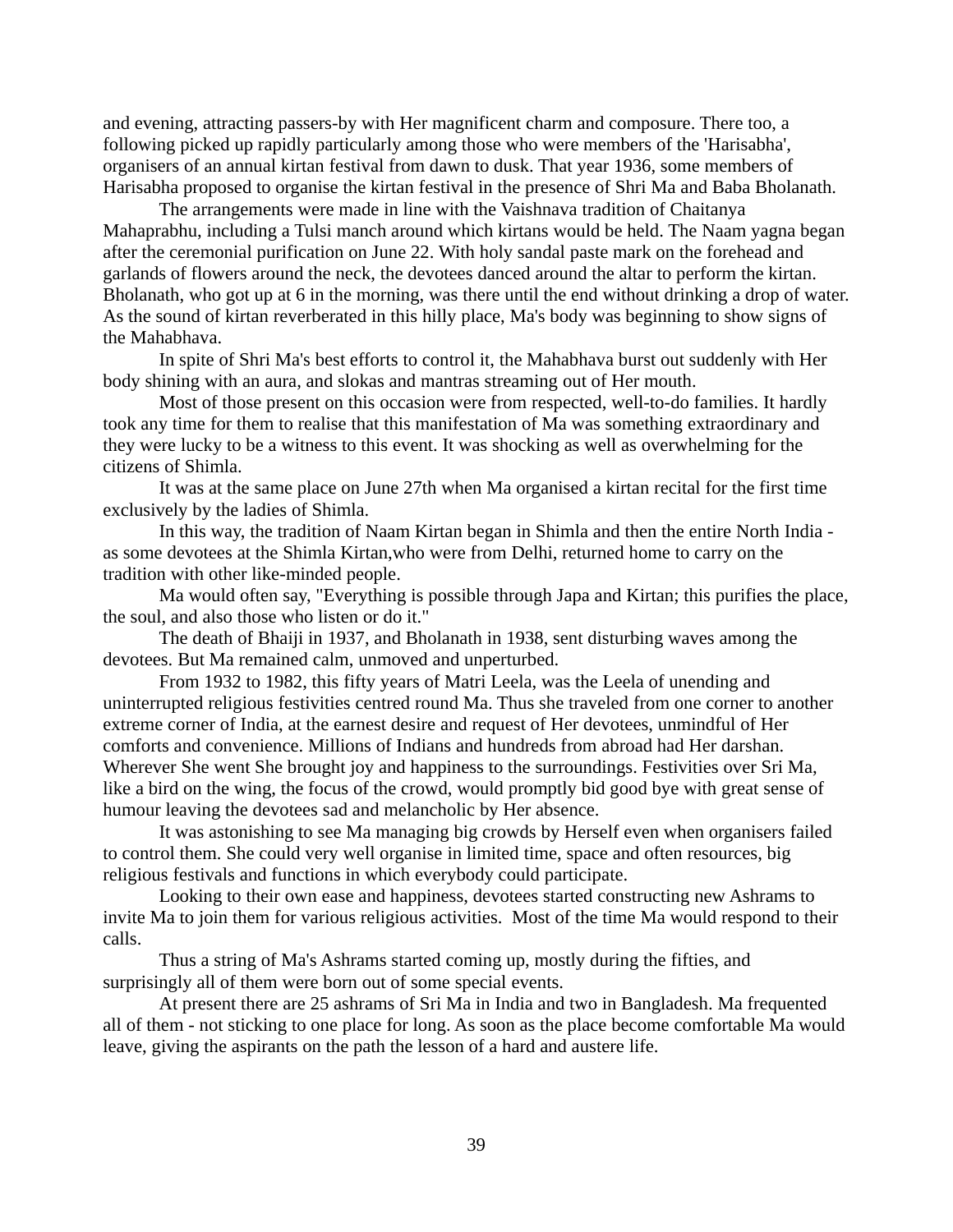The vast amount of travelling by Sri Ma enabled thousands of people to have Her divine darshan - not only mankind but even trees, birds and animals. Here only few of the events from Matri Leela are mentioned—

Once, Ma was travelling by car from Kanpur to Lucknow. On the way, she suddenly commented, whilst passing by a village near Unnao, on what a lovely village it was and how lovely the trees were.

The car had already passed the place by the time Sri Ma had commented. Nevertheless, Didi, who was accompanying Sri Ma, asked for the car to turn back. On reaching the spot, Ma went near two trees, one a Neem tree and the other a Banyan tree beside a pond. She caressed them fondly. She asked for flowers and fruit baskets to be brought from the car, and decorated the trees with them, calling them Hari-Hari. Distributing the fruits to the villagers, who had assembled by then, Sri Ma advised them to perform puja of these trees for their well-being. The trees might have been waiting for ages to have darshan of Ma, which is how they attracted Her attention!

Before visiting Kailash, Ma and Bholanath had gone to Nainital. While resting at a Dharmashala, Ma suddenly suggested they went for a walk. Strolling along the banks of Nainital, Ma decided to return home. On Her way back, they saw a bird fall down from a tree. A devotee placed the fallen bird before Ma who looked at it with great kindness and compassion. The bird too looked at Ma, struggling before becoming calm forever.

While the people in Ma's company wondered about the strange happening, Ma mentioned that the bird's earnest and humble request brought Her there.

In another incident, Ma suddenly started from the Kankhal Ashram for an unknown destination. The devotees who were accompanying Her, knew not where they were going. She went to Calcutta where she took up residence in the garden of a local devotee, on the outskirts of the city, thereby by Her sudden arrival, pleasantly surprising Her devotees in Calcutta . In that garden where she stayed lived a pet deer which was unwell. Ma saw the deer, the animal too looked at Ma keenly. The next day that deer died. Ma asked the host to prepare the samadhi for the deer with all the rituals. Evidently, the deer waited for Ma's darshan till that day.

From now, only occasional events from Matrileela are mentioned.

In the forties, Ma's kheyal took her to the ancient religious city Kashi, (Varanasi). For the next two decades, Kashi remained the centre of Ma's Leela.

Initially Ma lived on a boat on the Ganges, the river that purified the holy city. Didi was looking for a suitable place for Kashi Ashram. Once, when Ma and Didi were relaxing in the waiting room of Lucknow railway station, they saw a map of Varanasi city hanging on the wall. Ma quickly went up on the table and pointing to a spot on the map, said "Look Didi, this is where your Ashram is."

Ma had placed Her finger between the localities of Assi and Bhadaini. Ma's Kheyal and Didi's follow-up took shape in 1942 when land was procured exactly at the same place. In the year 1944 under a tin shed Basanti puja was performed, at the spot where stands the Chandi Mandap of the Ashram today.

On August 16th, 1941, the disciple of Mahatma Gandhi, Jamnalal Bajaj came to Raipur, Dehradun to see Shri Ma. He had come for a day but actually returned only after a fortnight. He was deeply moved by the solemn surroundings of the Ashram and of course, Ma's divine presence. Jamnalal spent hours talking to Ma. He said, he was lucky to get Ma as mother and Mahatma as his father. Planning to build a house near the Ashram, he even bought land.

But Ma was characteristically evasive. "Does one know how long he will carry on? Here, there is no assurance of a single breath."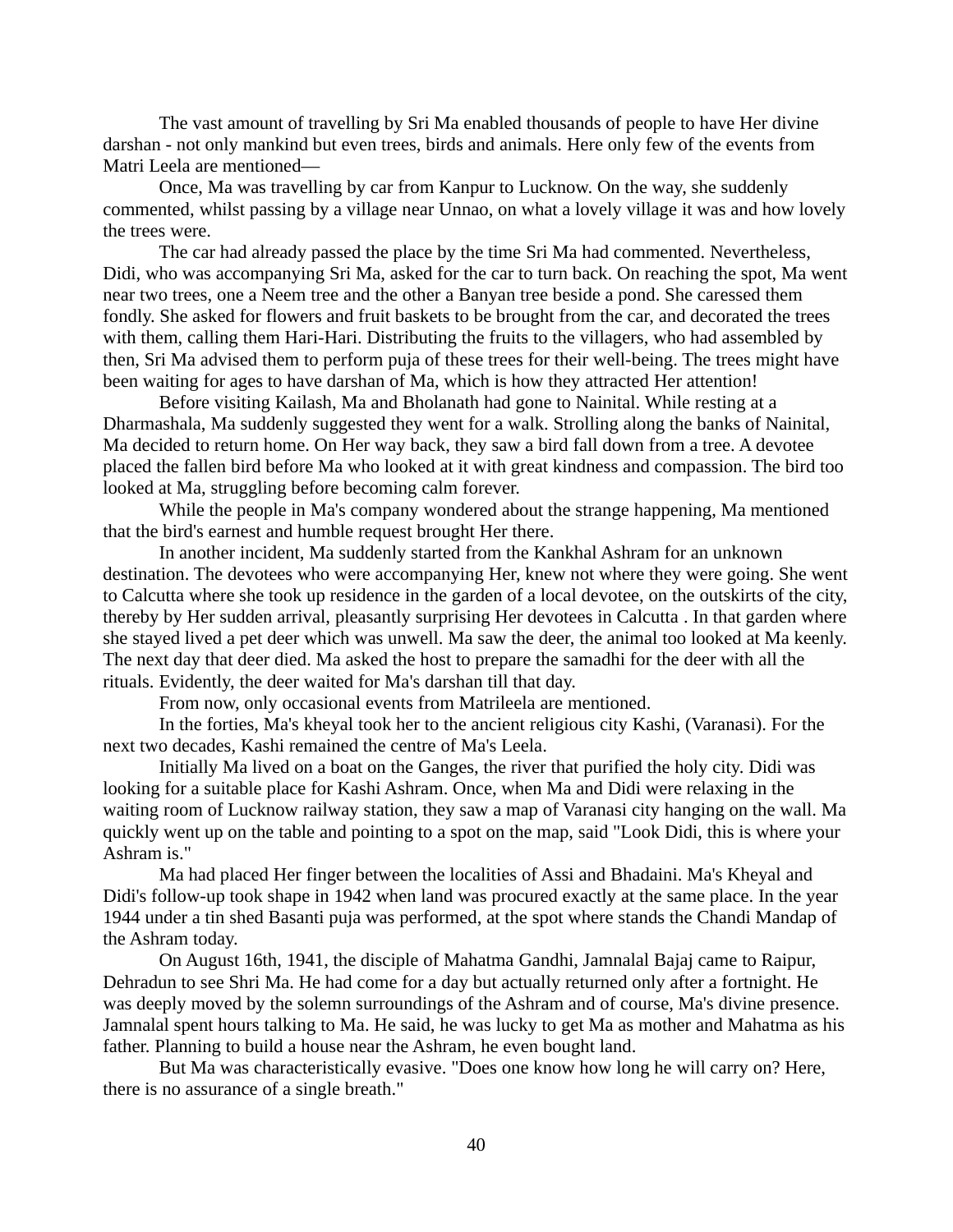On his return from Dehradun, Jamnalal Bhai followed Ma's instructions to live in a hut at a remote place called Gopuri. Abstaining from speech during the entire day, he spent his time in kirtan, bhajan and service of cattle.

On 10th February 1942, that is seven months after he met Ma, Jamnalal Bajaj breathed his last at Wardha, Maharashtra.

The first meeting between Sri Ma and Mahatma Gandhi was on 20th February 1942, at Sevagram. To the Mahatma, Ma said she had seen him before, in Dhaka, from a distance.

Bapu was spinning the wheel when She entered the hut. Ma said to him, "Father your mad daughter has come."

Mahatma replied, "If you were mad, Jamnalal Bajaj wouldn't have been so influenced. He got the peace of life from you in two weeks, which I couldn't give him in 30 years!"

Bapu had heard about Ma from Kamala Nehru. When he addressed Ma as Kamala's Guru, She flatly refused to accept it. Ma said: "Father, this body is nobody's Guru."

Among those present on that occasion in Sevagram were Dr. Rajendra Prasad, Acharya Vinoba Bhave and others. Despite requests from several people, Ma spent only one night in Sevagram.

On 14th January 1947, the occasion of Chaitra Sankranti, Savitri Mahayagna began at Kashi Ashram. During the three years of the yagna, the venue was visited by several saints and Mahatmas, and thousands of Ma's devotees from India and abroad. The Ashram looked as if some fair was being held with continuous religious festivities. During this period, Ma quite often visited Kashi Ashram. Ma Anandamoyi Girls school (Kanyapeeth) was now permanently located at Varanasi. During the Jhoolan Purnima and Janmashtami, the students of this school used to enact plays in Ma's presence. Sometimes, even Ma took part. Meant for only ladies, men were not allowed there without Ma's permission.

During Jhulan festival in the month of August 1952, these girls were playing some drama with Ma in the centre. Ma asked them "If this body arranges tomorrow's Leela, would you like it?" (See note 2). Everybody agreed to it.

Students, teachers, some senior girls of the Ashram - each of them knew their part in the play individually. But one didn't know what the other would do.

The play started at night. At one corner, Didi was absorbed in Shivpuja. At the other corner, Ganga Didi was doing Krishnapuja. Both were sitting straight, fully concentrated in their meditation. As was customary, a swing hung from the ceiling in the middle of the hall. In the southern part of the hall, on a pedestal was the seat of Ma, Didi Ma and Mouni Ma. One girl stood as "Shankaracharya" among her 'disciples' in one place. While little girls performed yogasana at a distance from them.

Ma, as always, was in the green room until she came out as an old lady, wrapped in a white sari. An old devotee, given the job of an announcer, declared, "Tirthavasani Ma, a book is needed there," Ma gave the book as requested.

Main lights were put off. In the dim light, everybody sat in meditation. Ma quickly sat on Her seat. Everybody played the role advised to them. Eyewitnesses claim it was a wonderful event of Ma's Leela.

In this manner, Ma educated and entertained Her pupils through the medium of plays and sports.

During Holi in 1951 Ma was in Vrindavan.(see note 3). After the Rasleela, Ma was returning along with Her devotees when the group were confronted by a beautiful black cow. It came running through the crowd of Her followers; they tried to but could not stop it. Finally, Ma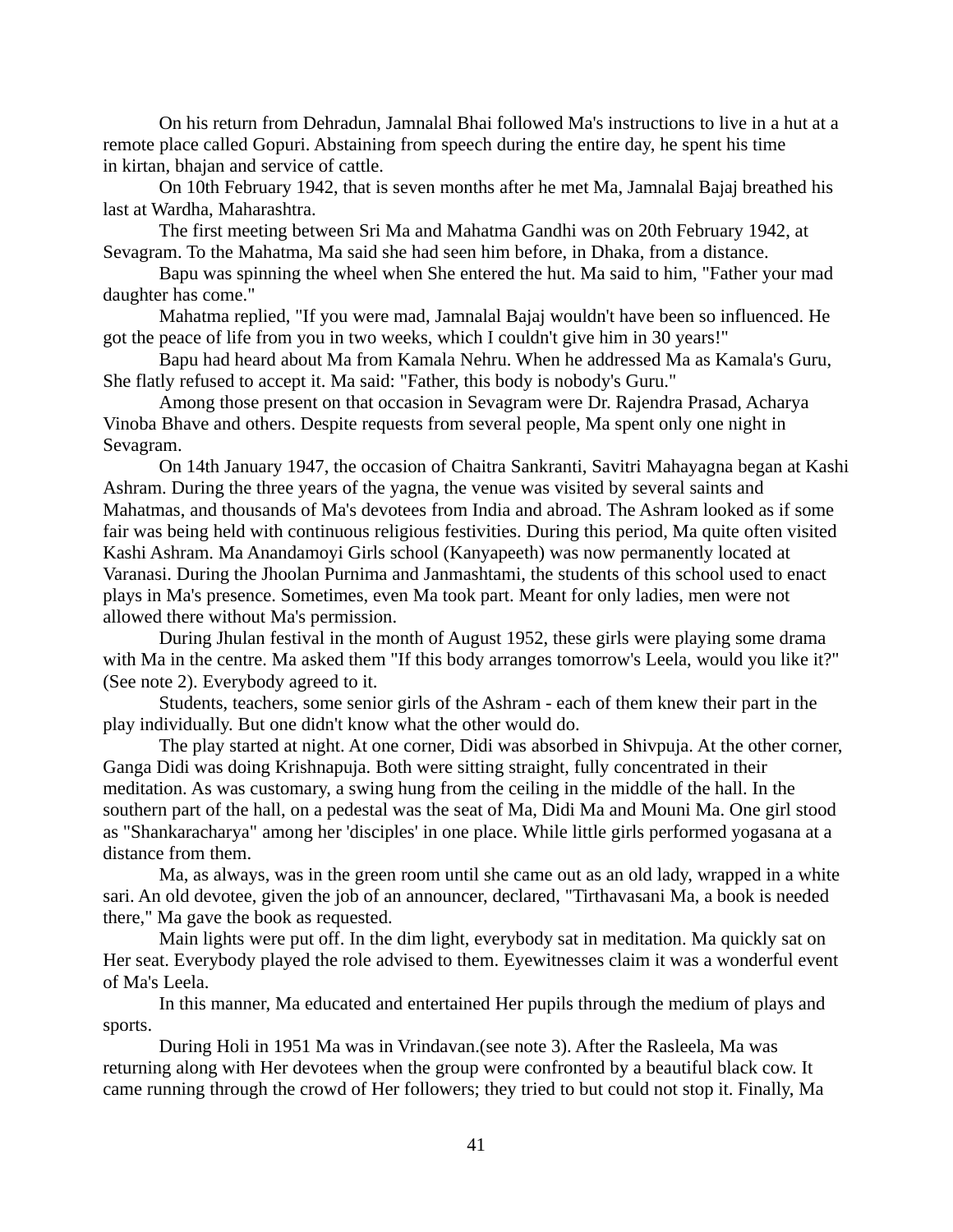went near the cow, caressed it and said, very affectionately. "Mother, we have met now. You may return happily." Strange as it may seem, the cow responded to Ma's words and affection and left the place.

The same year, Ma's birth celebrations were held in different places of Punjab, mainly Ambala. This function was organised at the initiative of Haribaba and Avadhoot Swami Krishnanandaji. In this small township, Ma frolicked in the fields, canals, and trees as She enjoyed fresh air of the countryside.

In 1952, the major celebrations in Punjab were held in Khanna. On the request of Trivenipuri Maharaj, Khanna was chosen as the venue. (The local Sanskrit college in Khanna is due to Triveni Puriji's efforts). But a little before the scheduled celebrations, Khanna Baba Maharaj left this world forever.

The celebrations were very well organised by the disciples of the late Triveni Puriji and Avadhootji. As in Ambala, Ma frequented the fields and the green surroundings. Once, She reached a cluster of houses, which, she was told, housed several Mahatmas. She sat on a platform under a tree nearby, and pointed to the lush green foliage even in the month of May, the peak of Indian summer.

Sri Avadhootji had invited artists from Vrindavan to decorate the podium and place of Puja on the main tithi day. They were expert in making a beautiful house of Jasmine flowers and banana leaves (Phool Bangla) which was prepared for the occasion.

In 1952, Ma went on a tour of South India along with 14 people, which included Haribaba and Sri Avadhootji Maharaj. The tour was organised by Ms Talyarkhan, who had lived at Ramana Maharishi's Ashram. Ma was given a rousing reception everywhere She went during this trip. On this tour, She also had darshan of Shiv in an image of Krishna.

On return, Ma's Kheyal was to institute a Shivlinga. Therefore, in Vrindavan Ashram, first at Shivkuti and later Panchashiv temple it was installed in the mainhall of the Ashram.

On 18th February 1953, Ma reached Vrindavan for the inauguration of the new Ashram and special puja in the Shiv temple. Eight days later the Ashram was formally opened in the presence of several saints. The Ashram of Swami Sharananandji just adjacent to Ma's ashram was also inaugurated on the same day.

28th February was Holi.(See note 4). After the Rasleela, devotees sprayed colour on Ma. In a sudden change of mood, Ma too started playing. The joy of the devotees knew no bounds as Ma threw some colour powder upwards; the colour seemed to stand still in the sky. Someone handed Her a colour spraying gun which Ma used effectively to colour everyone present, as if spraying Her love and compassion on everybody. After playing with Her devotees, Ma went to Pandit Sundarlalji's house and sprayed colour on him.

Panditji said, "I will be impressed if you can manage to spray colour on Haribaba."

Ma's next stop-over, therefore, was Haribaba's residence. Haribaba had kept his door locked from inside. When he heard that Ma had come, Haribaba looked out from his terrace. That was Ma's chance to spray him.

From Haribaba's ashram, Ma went to Swami Akhandanandji's place. She did the same and said smilingly; "Father is a Sannyasi but he is now in Vrindavan."

People around laughed at Ma's comment but She asked for his pardon for this childish behaviour and left for Krishnanandaji's Ashram. She was in no mood to leave anyone out. Accompanied by kirtans and several devotees, She also visited the ashram of Kathia Baba. Thereafter She sprayed colour on cattle, trees, plants; whosoever and whatever came within range. This was Ma's wonderful way of playing the festival of colours.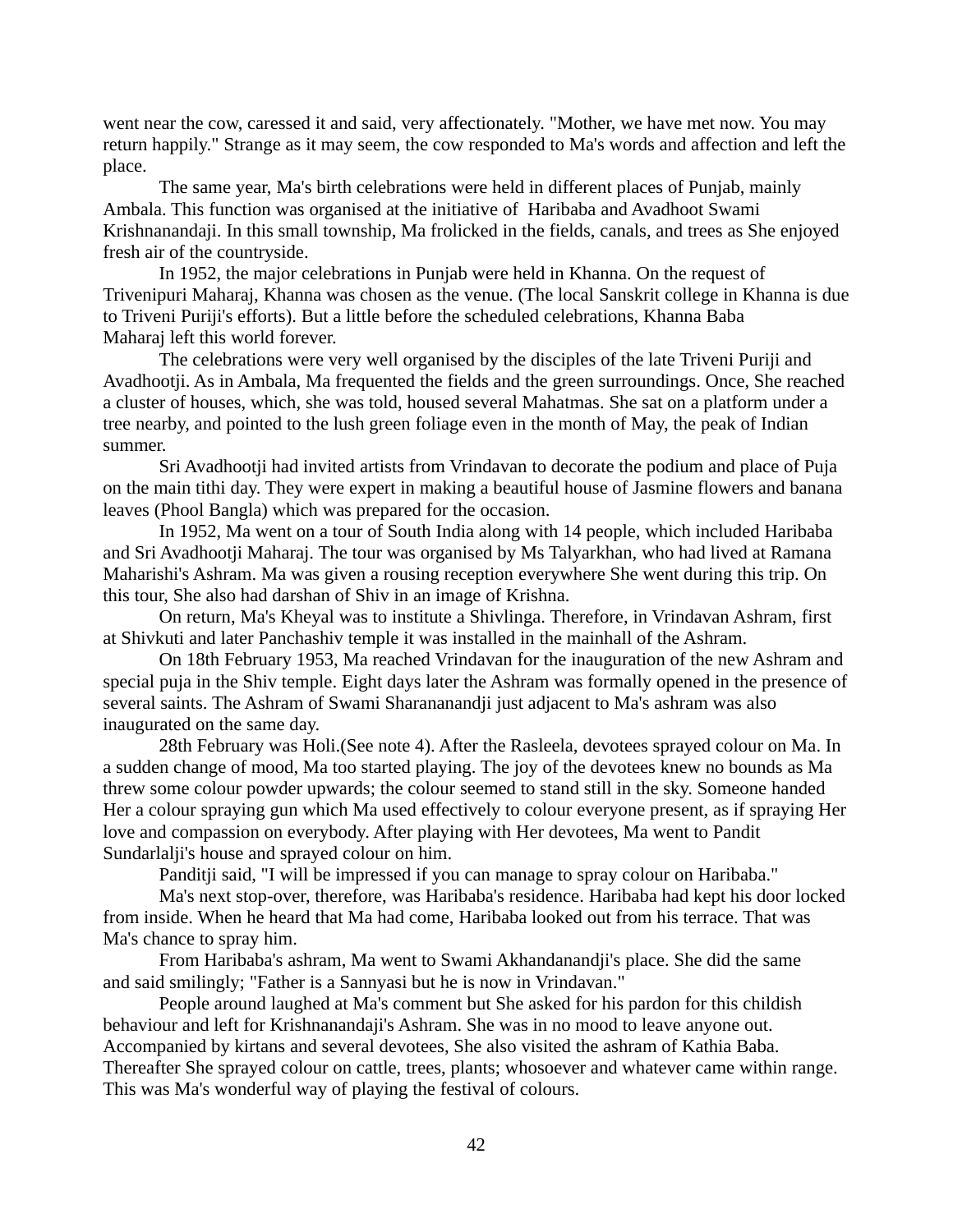One day during satsang. Pandit Sunderlal said:

"Ma, we are all beggars. We beg for your pity and compassion." Ma replied, "And I am the poorest of all who all the time beg you to surrender all your desires, jealousies, lust, vanity, anger etc to God."

Haribaba's disciple Manohar, who was impressed by the splendid sprawling seven acre ashram of Ma at Vrindaban, suggested a temple of Gaur Nitai in that place. Ma's Kheyal took shape and construction work for this temple began in right earnest.

The idol of Gaur-Nitai, made of eight alloys (Ashtadhatu,) was carved by an eminent artist of Calcutta, Nitai Pal. On Holi-Purnima day in 1955 this temple was formally consecrated amidst festivities in the presence of Ma and other Mahatamas.

### **Purna Kumbh at Prayag (1954)**

Sri Ma was camping at Prayag and many festivities were going on. Haribaba had already reached there. One day the Dashanami sect visited the camp, the next day Udasi sect, then Vaishnav sect and so on. Thus there was a celebration each day. The visitors were highly pleased by the manner Ma entertained them—"Excellent, faultless arrangements—" remarked one sadhu. One day Shankracharya of Jyotir Math also visited the camp.

It was 2nd February 1954. The last quarter of the night was a very auspicious time for the holy bath at the sangam. Swamiji (Swami Paramanand of our Ashram) had hired two launches which were to take Ma's devotees to the sangam. Before leaving everybody bowed before Ma. Ma asked them to remember God's name all the time. After they left, Ma went up to the camp gate and after having a look at the swarming crowd remarked "look at the ocean of humanity on the move for one goal on the path of salvation."

Returning, Ma lay down but was in a strange mood which hinted at some kind of impending danger. Suddenly at about 9 o'clock she uttered, "They are under tremendous pressure gasping for breath. What images of death."

After a while the sad news broke of a terrible accident at the site of the Mela.

Ma said- "This body could clearly see the heaps of dead bodies. When the accident occurred this body too felt the pressure and gasped for breath."

To the question whether these deaths were unnatural Ma said-"As per the religious scriptures it is so. But here it is different. Here the holy site of the Kumbh Mela, the Triveni Sangam, the sacred presence of Mahatamas, definitely the souls of the dead are moving on upward. Mahamahopadhyay Gopi Baba said, "I know a true incident in which the dying person's soul left his body for the heavenly abode before death actually occurred. In this case too, I believe that there is no question of an unnatural death as the soul of the dead has made their way to heaven."

In 1954, Ma stayed at the Almora Ashram for almost two and a half months—from April 14 to June 27. Located amidst picturesque surroundings near the temple of Pataldevi, the Almora Ashram has a Shiv Mandir and the samadhi of Bhaiji.

That year, devotees of Ma celebrated Her birth anniversary at Almora. Except marriage, all other functions were held in Ma's presence. Sacred thread ceremony, 25 years of married life, Annaprasan, Bhagavat Saptah and several other religious ceremonies were held. Avadhootji Maharaj had daily reading of Gita and devotees of Haribaba used to enact plays about religious stories.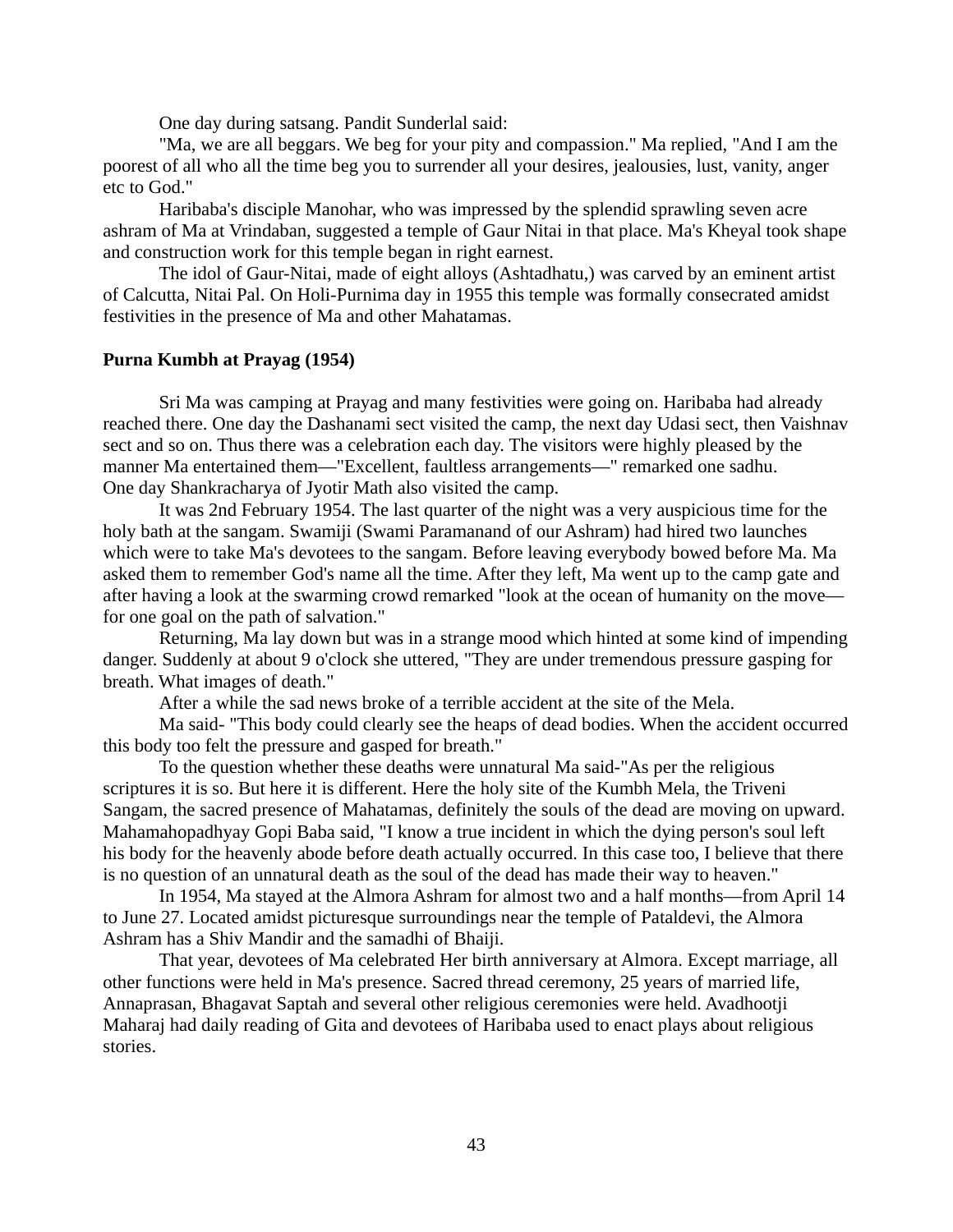People of this hilly region travelled from far-flung areas on foot across the hills to have Ma's darshan. One person walked nine days to reach Ma at Almora ashram. He had cherished the desire to meet Ma Anandamoyi since 1937 when She went for a pilgrimage to Kailash Mansarovar.

On reaching the Ashram, he was expressing doubts to someone as to whether he would have darshan of Ma this time, and just at that moment the doors of Ma's room just opened, and Ma came out, ever-smiling, as if she knew about this gentleman's long cherished desire.

The day before Ma was to leave Almora, hundreds of woman of this area stayed at the Ashram at night and did Kirtan. Ma told them. "I'm always with you. This body doesn't suggest that you sit straight, hold your breath, purify yourself and so on... In whatever circumstances you are, I am ever with you. Be sure about that," She said.

## **Black Gopal of Kashi Ashram**

Whosoever has seen this idol of 'Gopal' would not be able to forget its magnetic attraction.

In 1954 when Ma was in Kashi one of Her devotees disclosed to Her about this idol which was in the possession of a local priest. He told Ma that this idol belonged to someone, who was in Pakistan. The priest was not receiving any money from him for the puja and upkeep. He could not manage on his own. Therefore he had decided to immerse the idol in the holy Ganges.

Ashram immates wished for this image to be installed at Vrindaban ashram which was being set up at that time. Enquiry revealed that the priest wanted money for puja and upkeep of the idol for the last three years. Talks in this regard remained inconclusive.

Later one day, in Dehradun, Ma was resting when she abruptly said: "For just Rs.500, You (God) could not come. Let's see!

On 9th August 1954, on Her arrival at Kashi, Ma was informed that the priest was now ready to give the idol without any conditions. She immediately sent the Ashram brahmachari to bring 'Gopalji' and arranged for the idol's arrival at Kashi Ashram.

During the Jhulan festival the students of the Kanyapeeth used to enact many plays (Leela) with Ma, with Gopalji placed on the swing. With a special puja on Janmashtami, Gopal was installed at Smriti temple, beside the Annapurna temple. A lot of fun started with the arrival of Gopal at Kashi Ashram.

When Ma was in Ranchi during Durgapuja, a devotee came there from Calcutta. She was a devotee of Raman Maharshi, she never did puja of Gopal. In her dream, she saw herself sitting on a terrace facing the Ganges when a boy of blue black complexion came and sat on her lap.

During the Durga Puja at Ranchi, she was startled to find a similarity between the boy in her dream and the picture of Kashi Ashram's black Gopal. Curiosity led her to accompany Ma from Ranchi to Kashi. She was astounded when she saw Gopal's idol at Kashi.

She went to the terrace of Kashi Ashram, and found the locale exactly the same as in her dream. After this incident, she worshipped Gopal in many ways.

During Janmashtami in 1957, Ma was in Dehradun. But She had instructed people to move Gopal from his throne very carefully. Ma asked about Gopal of whoever came from Kashi to Dehradun,

Later Ma mentioned "Gopal came and repeatedly pointed to This body with His small, pinky hands as if he was physically hurt, injured in several parts of his body."

Meanwhile, Ma's body had pain in the neck and arms. Was that related to Gopal's hurt? When Didi asked Ma about it, She did not say anything clearly.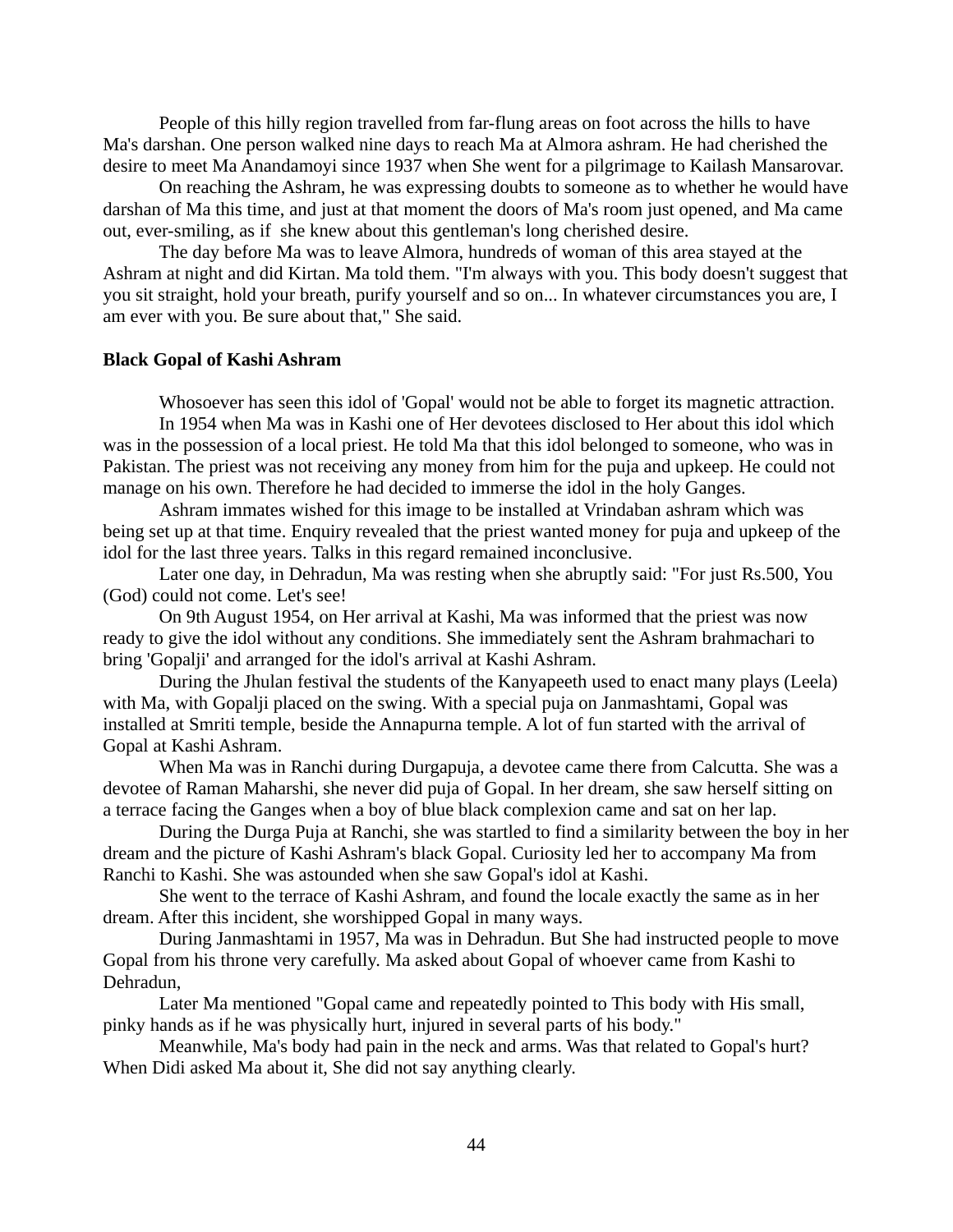She however did say, "Look, how awake Gopal is! When there was talk of sending Him to Vrindavan, the money factor came in the way. But without any hassle, He came to Kashi Ashram on the day of Jhulan Purnima.

Dancing on His small feet He has even pulled the gold chain of one lady devotee. He has asked for a gold crown from another devotee. There are lots of such incidents of Gopal's playful mood.

Some devotee presented a beautiful, bejewelled Sandalwood throne for Gopal. After a customary puja on 12th August 1963 Gopal was placed on this throne.

Sri Ma once said; "When this body was busy in Sadhana at Bajitpur, one Gopal used to keep it company. Is that not the same Gopal? Who knows?"

From August 15 to 19, 1954, the students of the Kanyapeeth celebrated the Jhulan festival with Gopal and Ma. They enacted many plays (Leela).

Two years later, from May 2 to 27, 1956 the devotees of Ma celebrated Her 60th birth anniversay with great enthusiasm, love and respect at Kashi. Mahatamas arrived in Kashi from every nook and corner of the country, not to speak of the number of devotees who dropped in for this big occasion.

The pandal was beautifully decorated. Among the various programmes held during this occasion was Raslila, Ramlila from 8.30 to 11.30 in the morning, followed by Kirtan by Sri Haribaba. Later, Haribaba's group would organise mass reading of the Ramayana prior to the talks by several Mahatamas.

The evening session would begin with Haribaba's Kirtan, the daily routine of total silence from 8.45 P.M. to 9.00 P.M., and then Matri satsang. The last programme attracted the maximum crowd, sometimes even seven to eight thousand people. How amazing!

The night used to be devoted to musical programs by eminent artists before this audience of seven to eight thousand. Sarod player Ali Akbar Khan, the son of Ustad Alauddin Khan, and Sitar player Ravi Shankar were among those who kept the crowd spellbound during the celebrations.

The festivities began with Ram Archa (Special Pooja of Sri Ram) on the verandah of the Chandi mandap from May 2nd and continued for the next 22 days. Shrinath Shastri was the chief priest for the Bhagavat Saptah. Brahmins did 'Chandipath' followed by Rudrabhishek, Shivarchana, Vishnu Yagna etc.

Among these pujas one was most drawn to Sri Ma's Tuladan beautifully arranged as laid down in the scriptures. Eye-witnesses have found this most fascinating and unique. At the end, were Chaturved Path and Basanta Puja. Puja of the major temples in Kashi, Gangapuja, service to lepers, Kumari Puja, Akhand Ramayan path were also done during this occasion. The Akhand Tapa and Kirtan also continued for 26 days without a break.

The festivities ended on May 27 with special Tithi puja. Someone said, "We had only read in Puranas and Mahabharat about Rajsuiya Yagna, but we were lucky to witness it today."

On August 25,1954, Ma entered the newly built Kalkaji ashram in Delhi. The devotees organised Naam Yagna, for the first time in the Ashram premises in the presence of Ma.

The circular-shaped hall in Delhi Ashram has been built keeping in mind the liking of the Delhi devotees for Naam Yagna. This Ashram was the venue for 'Sanyam Saptah Mahavrata' from November 22 to 28, 1957.

Rajgir, a small town 50 miles away from Patna, was once Ma's most preferred spot where She could spend time, away from crowd. At Rajgir, She would frequently get lost in the bamboo jungles at Venuvan. She would sit there alone.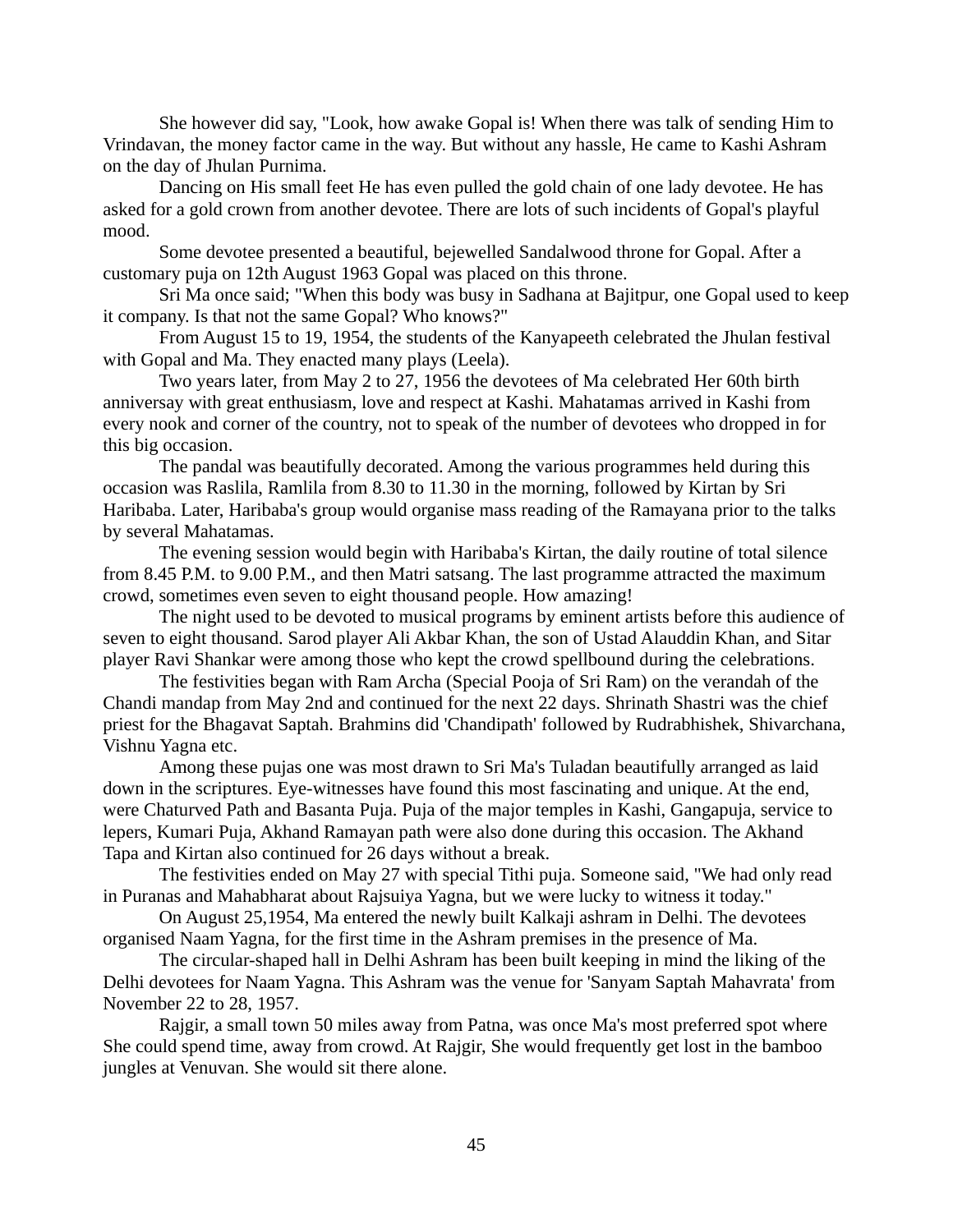It is said that Mahatama Buddha had come to Rajgir after leaving his home forever. At the time of Buddha's Mahanirvana, there were 18 monasteries in Rajgir. It is said, that King Bimbsar, had felicitated him and other bhikkhus and offered them Venuban as a gift.

History tells us that during the monsoons, Buddha lived and preached here on a number of occasions. After Buddha's Mahanirvana, King Bimbsar built a stupa, commemorating his life.

On 5th January 1955, Ma came to the new ashram at Rajgir. This year Ma's birth celebrations were held in Solan from May 4 to 11. At the initiative of Yogibhai, several Mahatmas and devotees and of course Ma, graced the occasion. Ma stayed at Solan from April 24 to July 11. The Guru Purnima festival was also held at Solan.

This year's celebrations were held despite heavy rain with storm and thunder showers on the day of the main Puja. The Raja's men had decorated the pandal only to have it all spoiled by the weather, which pushed the audience under the sheds. Despite all this, however, the fervour of the festivities remained.

Similar situations have risen in the past too. Ma mentioned about Basanti Puja at Siddheswari, Dhaka which too faced torrential rain and storms, so much so that panicky devotees implored Ma to stop the rain. Unperturbed, Ma continued to sing kirtan in Her melodious sweet voice, in the open. Several others joined Her. Those who still held back for fear of spoiling their clothes, were compelled to leave shelter as Ma sprayed water on them. Amidst the heavy rain, kirtan continued with great fervour. Ma then asked everybody to collect the prasad in the corner of their sarees. After taking the prasad, Ma and all the devotees went to bathe in the pond nearby. By the time, they returned from the pond, the rains had stopped. Thus went on the leela. There were other similar instances though the locations were different.

In 1955, the Kalipuja at Ranchi Ashram was held in Ma's presence on November 13. An image of Kali that looked living was installed for the occasion. Nirvananand Brahmachari was doing the consecration pujas, touching Kali's chin and then heart. Ma was sitting close to the image touching it.

After sometime, Ma said, "The pendant of the chain round Kali's image is moving as if pushed by her breath."

In utter disbelief, the priest discovered that the pendant was stuck near the heart by the fresh coat of paint.

On the request of Swami Sukdevanandaji of Paramartha Niketan, Rishikesh (who had attended the 60th birth anniversary celebrations of Ma at Kashi), Ma went to Rishikesh on June 6, 1956. She was given a ceremonial welcome by more than 300 Ashram inmates of Swamiji as well as Shri Avadhootji and Haribaba and their respective followers. It was a memorable event to watch.

Paramartha Niketan, located on the banks of the Ganges, is a huge Ashram with more than three hundred rooms meant for religious minded people who spend their time in Sadhana, Bhajans, Kirtans, and Satsang. From 4 o'clock in the morning to 11 o'clock in the night, with a few hours break in the afternoon, some or other religious activity was going on.

During Her stay in Rishikesh, Ma visited Swami Shivanandaji's ashram one day.

On 29th Aug 56 on the auspicious day of Janmasthami (Lord Krishna's Birthday) it was Ma's Kheyal to weigh Gopal nine times with nine different articles. 1) Tulsi leaves, including one 'Gold Tulsi, 2) Panchamrita 3) Big, White Batasa (made of sugar), 4)Fruits, 5) Ashtadhatu, 6) Basmati rice, 7) Til (a kind of spice), 8)Ghee (clarified butter), and 9) White clothes.

The first seven articles were more than the weight of the Gopal idol. Strangely, at the time of weighing with clothes, the balance did not drop. Ma asked for more white clothes and said, "This awakened Gopal has the old habit of stealing clothes."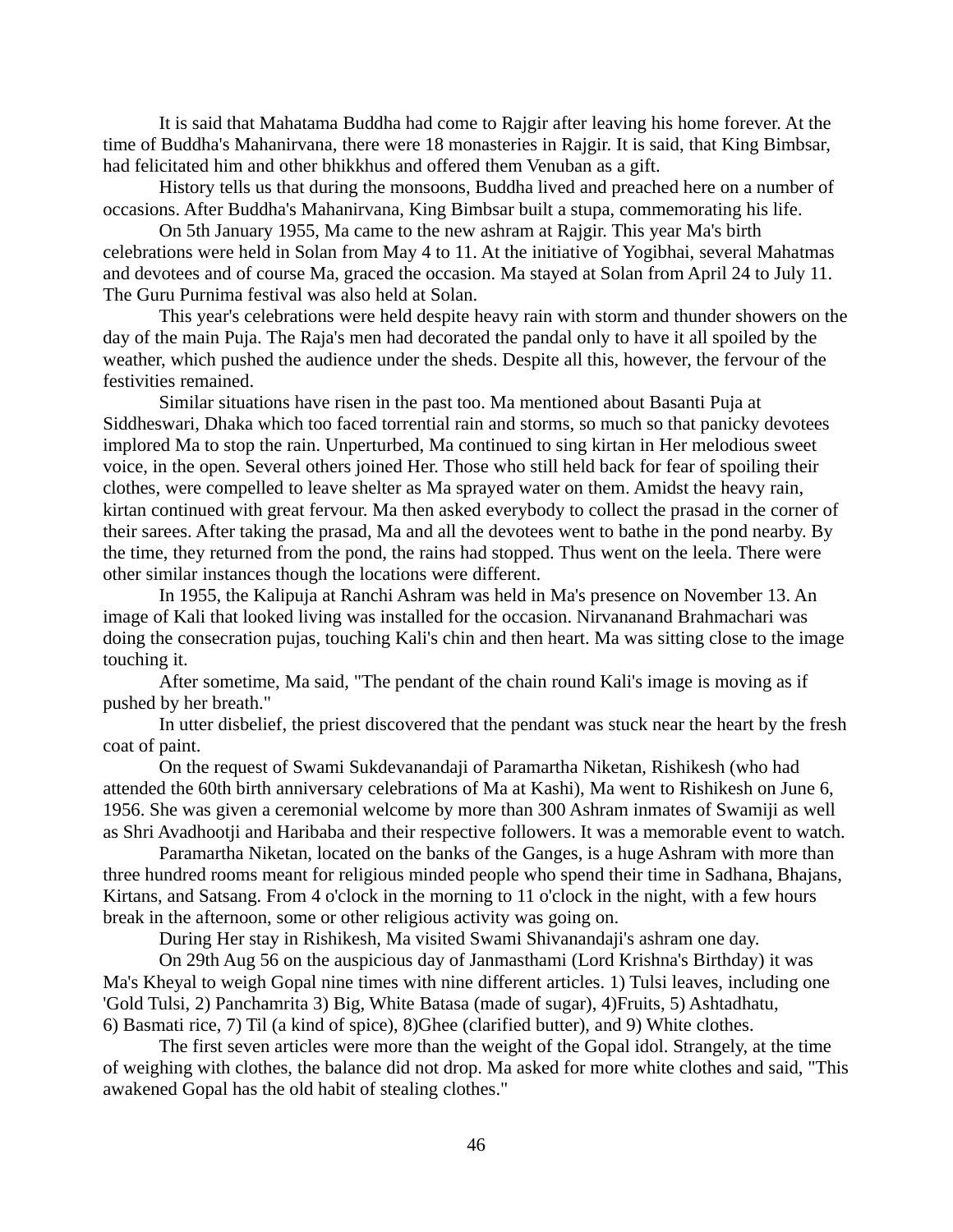It was Ma's Kheyal that this time the weighing should be exact. But neither did She want clothes cut to balance the weight. Instead, pure ghee (clarified butter) which was white too, was used as a substitute. This ghee was sent by a devotee from Shillong. Now both Gopal and clothes with Ghee weighed the same.

Someone asked Ma. "What difference would it have made had the clothes slightly outweighed the idol as with the previous articles?"

Ma said, "Ma balances the weight so that no harm to children may occur."

On April 13,1956 devotees for the first time at Kashi celebrated the sannyas festival of Giriji (Didima).

Akhand (Uninterrupted)—Kirtan started at 4 o'clock in the morning for the next 24 hours. Usha Kirtan, Mangal arti, Guru Bandana, Geeta, Chandi, Upanishad reading and then Guru Puja, arti and Pushpanjali were performed. As usual, Shrimad Bhagavat and Upanishads were read publicly followed by evening arti, kirtans, and bhajans. After the period of silence, there was a discourse on Giriji. All these were organised in the presence of Ma.

Ma left Kashi for Calcutta on 1st October 1956. Many devotees accompanied Her. Suddenly, on the way, Ma had a Kheyal to alight at the station at Gaya . With two or three companions, Ma got down while the rest of the party continued their journey.

From Gaya, Ma went to Bodhgaya. Her company included Narayan Swami, Udasji and Dasu. All of them were having darshan at the temples when they noticed a pleasant aroma of flowers in that area. Ma said: "Buddhadeb has presented himself today through the scent of flowers."

From this place, they went to Vishnu Pad Mandir. It was around midnight and they expected that temple to be closed. However, to their surprise, they found not only the temple open but that the decoration of Vishnupad Padma was in progress.

The Padpadma was covered with white sandal paste and upon that paste layer were drawn a Shankh (Conch), Chakra (circle) Dhvaja (Flag) and Ankush (hook with a long handle)— all auspicious symbols. The bower of Padpadma was covered with Tulsi leaves upon which were placed garlands of white flowers.

Everybody watched this adornment with great delight.

The moment Ma came out of the temple, the priest announced that a gold Shesnag would be decorated and dressed.

They went back inside to see many golden hooded Nags (serpents) were placed around Vishnupadpadma. The Arti followed after which the doors of the temple were closed.

Due to Ma's divine blessing, people were able to watch that spectacle. If the visit had been a little earlier or later they would have been deprived of this magnificent event! But Ma was there at just the right time!

In 1960, 'Sanyam Saptah' was organised from October 21 to 27 at Naimisharanya. According to the programme, a discourse on Brahma Vaivarta Purana was scheduled to be held at the initiative of Yogibhai. But the Purana was not available at the place where Maharishi Vedvyas had composed the 18 puranas.

The Purana was procured and read only after a lot of effort by Avadhootji Maharaj.

It was Ma's Kheyal to establish at this place a temple dedicated to the Puranas. Her Kheyal was fulfilled when a devotee pledged to donate the entire construction cost of the proposed temple.

Ma said, this year the flood has indicated how wide the Gomati could flow. She suggested the Hanuman Tila (hillock's top) as the ideal place for this temple. Needless to say, the spot as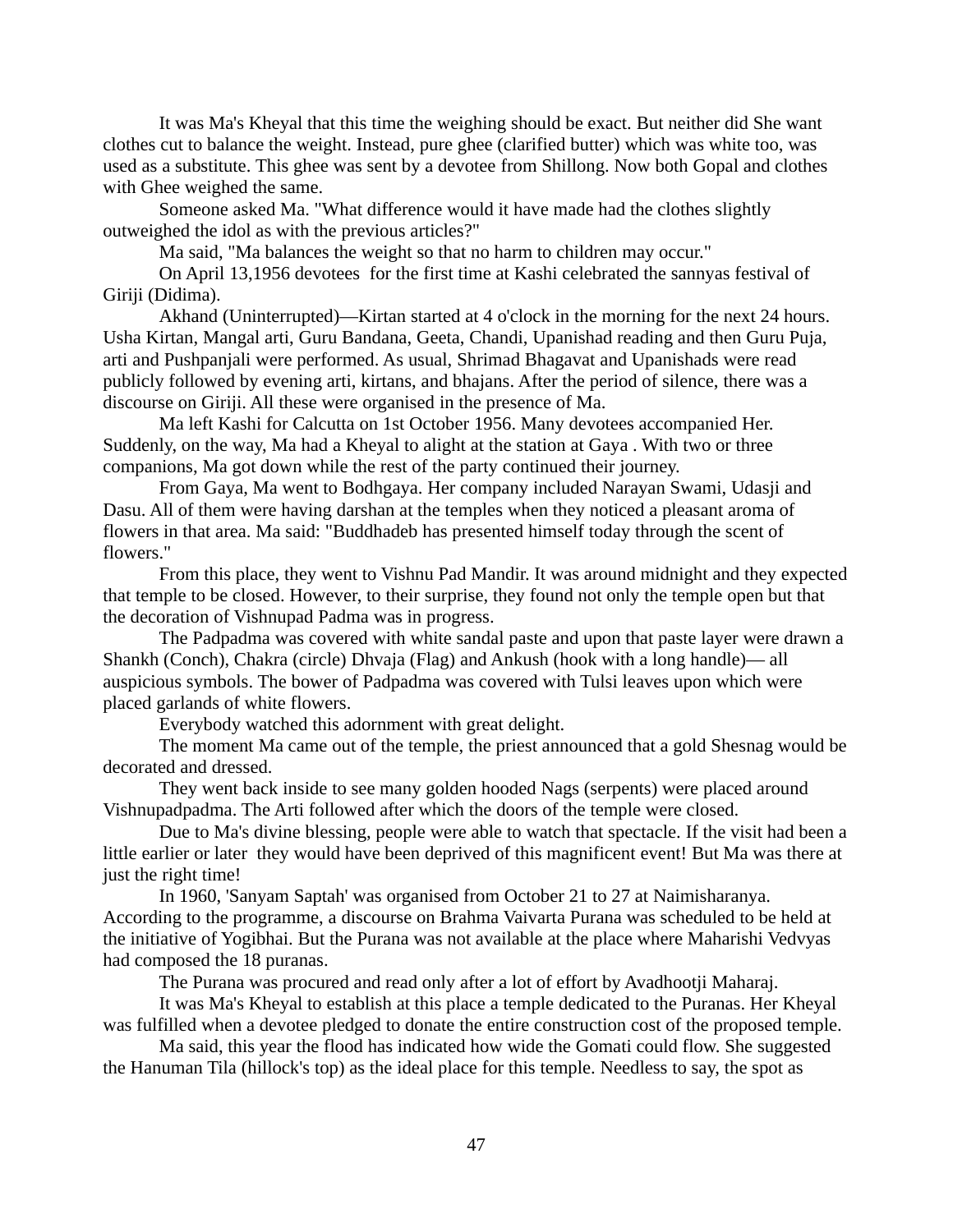suggested by Ma was chosen, and a beautiful temple was built there, which was consecrated in Ma's divine presence in November 1967.

Back to the Sanyam Saptah which was over by Oct 28, 1960. After that, a huge pandal was erected for reading of Shrimad Bhagavat. There were rows to seat 108 pandits who came from all over India. Everyone had a small desk before him, decorated with yellow silk cloth upon which were kept Shrimad Bhagvat and Panchapatra. On the occasion these pandits, attired in yellow clothes, faced the chief speaker, Batuda, whose seat was on a raised platform. The reading was done in Sanskrit for three hours each, morning and evening.

In another pandal a famous Bhagvat exponent, Dandi Swami Vishnuashramji, talked in Hindi both in the morning and evening. Swami Akhandanandaji Saraswati also used to speak briefly on Bhagavat regularly. In this way, Bhagavat's nectar was overflowing there.

After this festival was over Pandit Vishnudatt Mishra was returning home to Kashi. At Balamau railway station, he got down to fetch drinking water. As he was passing by the track, the engine of a goods train hit him and his right arm was separated from his body.

People were shocked to see him in that condition. But they were even more shocked when Panditji picked up his arm and went to the platform. The astonished station master sent him elsewhere immediately as no facilities to treat him were available at the station.

There was no sign of pain on Panditji's face; to people's queries, he said "I was destined to die (Mrityu yoga), but Bhagavat path enabled me to reduce the pain and suffering."

Sri Ma said later: "This kind of wisdom and knowledge he got only through the Bhagavat."

On the occasion of the Haridwar Kumbha Mela, on 13th April 1962, Ma was staying there at Baghat house in Kharkhari. Suddenly in the afternoon She came with Yogi Bhai and Gopi Baba to the ghat. At the nearby cremation ground, the final rites of a dead were being performed. As Ma proceeded to watch the rites, the devotees followed Her.

At the cremation, soldiers and police were present, giving full honours to the dead person. He was a senior officer of the force, who was on duty at the Kumbha Mela when his end came. That person had never met Ma in his life so then how Ma was present at his funeral? Was Ma there to honour this selfless worker?

On January 21,1963, Raibahadur Gujarmal Modi had organised a ten-day satsang programme at Modinagar on the occasion of consecrating the temples of Laxmi Narayan, Durga and Maheshwar. He had invited his Guru, Shri Krishnanand of Gangotri, Ma Anandmoyi and several other Mahatamas and devotees for the occasion. A Raslila troupe came from Vrindavan. Ma and Her group were lodged in the beautiful 'Krishnashram'.

Modi's Guru Krishnanandji was then 100 years old but none could guess it from his quick movements and excellent physique. Guruji always lived in a cold place such as Gangotri without clothing; totally abstaining from speech, he never came down to the plains. He graced this occasion to break the tradition only at the request of Ma and Shri Modi.

On February 3, the festival at Modinagar concluded with day-long Akhand Kirtan that began at sunrise and ended at sunset without break. The last program was Ma's melodious Kirtan which mesmerised the audience of thousands and kept them spell bound.

On February 11, 1963 She was in Jodhpur. At 9.30 p.m. Ma suddenly requested Swami Chinmayananda of our ashram to send a telegram to Narayan Swami at Kankhal Ashram.

"Request Giriji to take care of her health."

As Ma was to meet Giriji in Delhi only two days later what was the need for such a telegram? Nobody could make out until Ma reached Delhi (See note 6).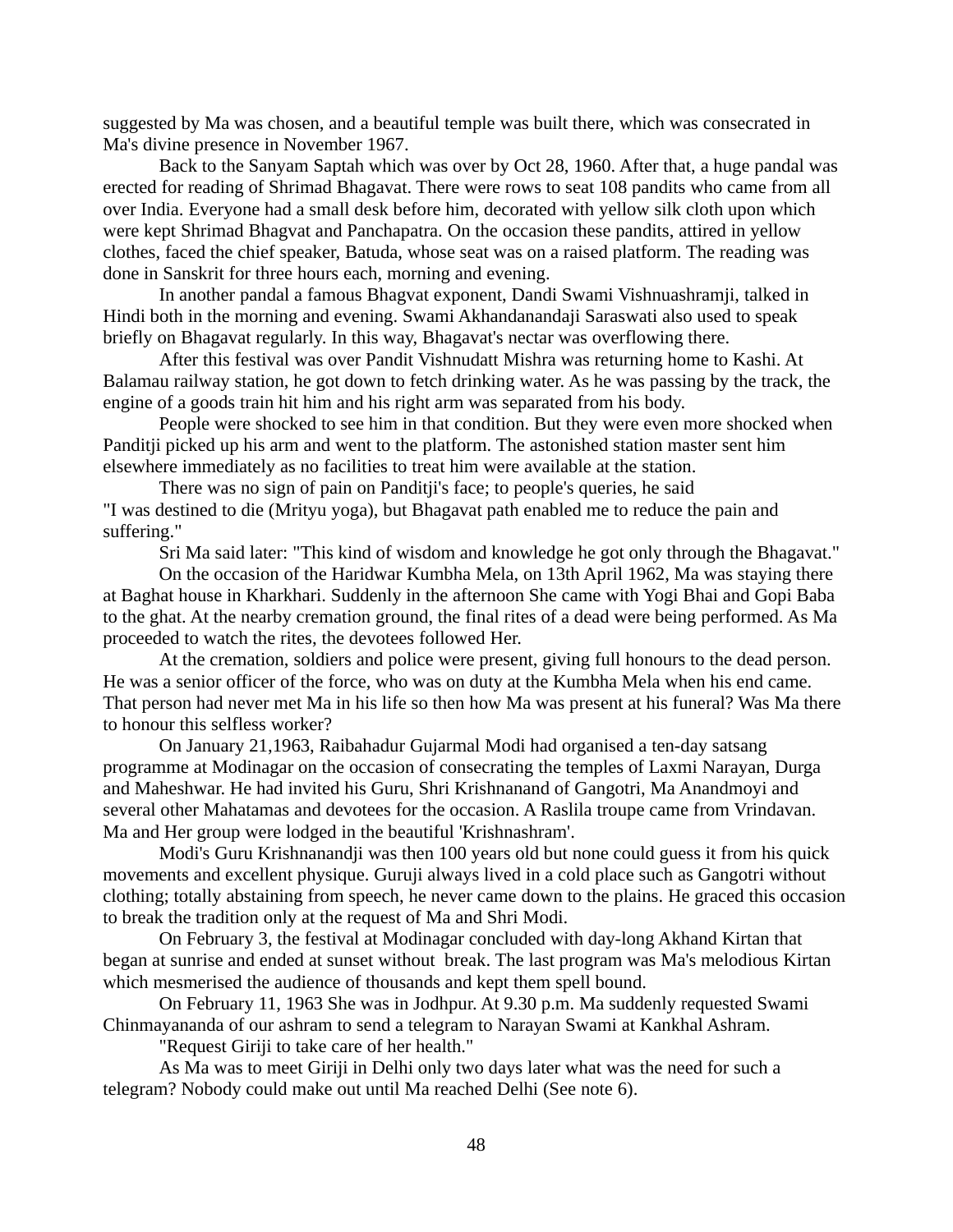On the night of February 10, at 2.30 a.m., Giriji wished to leave her body. She sat in an Asana for the whole night. First, she saw again her previous life, then she had a vision of various other things. In the morning, she left her seat late. Her routine was to go for her bath in the Ganges, have darshan of Daksheshwar Mahadev, then prolonged Japa. Bimaladi, now Swami Dayanand, had accompanied her. She distributed wheat flour and jaggery as alms before returning to the Ashram and sitting in meditation at the Tulsi manch. About this time, Ma was watching her from Jodhpur.

Ma said about the vision: "Giriji was not opening her eyes, her external senses were barely present. After a long time, she slowly opened her eyes. She was absorbed in a very deep meditation."

Eyewitnesses at Kankhal corroborated Ma's words: Giriji had many supernatural or transcendental visions. She saw the steersman of the boat which transported people from this world to the other. They were together in the boat, and she told him that she had already crossed over. She asked him what would happen to those people waiting on the banks for this ferry? Would he help all of them to cross?

Three times the steersman said he would do it.

At that time, she wished that everyone should have their thoughts on God, and none should feel pain and desire and lust. None should go to hell.

Then she saw a kingdom illuminated by an aura. She wondered where her near and dear ones were. God indicated that each was at their respective level. Once again Giriji said, "They should not suffer." The reply came thrice, "They won't suffer."

Giriji had many more visions.

This was a day of Mahabhav. Her message was that salvation would only come when others could also have it. Birds, animals, pests, insects, trees — none should suffer the pain of birth and death.

Until nightfall, such visions continued. After that Didima sat under the Bel tree. Batasas were brought which she herself threw into the air (distributing prasad) and sang Kirtan. The bhav was that through Naam Kirtan and 'Hari Loot', she would not get up again.

It was at this time that Ma said: "Won't you look at me?"

Ma did not move Her eyes from Giriji's. Later Ma said, "This body subtly connected to that of Giriji's. So that she may not be able to leave her body."

It was seen that after this subtle eye-to-eye contact that Giriji regained energy.

In some context, Ma had mentioned the sincere, dedicated Sadhana and bhajan of Didima in her Purbashram. Her husband's indifference to worldly things never perturbed Didima. Her faith in God was absolute and unparalleled.

Seeing the ever growing crowd of devotees, one day Narayan Swami commented—

"Ma, seeing the way new people claim a place in Your lap, it seems that no place will be left for us."

Ma replied: "Vishwanath, Ma Annapurna's lap is not so small. If there is no place in such a wide bosom, then forget about it."

Ma arrived at Raipur Ashram, Dehradun on July 29, 1963. It was this Ashram where She first settled after coming from Dhaka in 1932. The room where She lived years ago, had changed in shape and structure completely.

This time She was here from July 31 to August 5, when the Jhulan festival was celebrated. Among the crowd of devotees, were many foreigners, who came to see Ma from faraway places.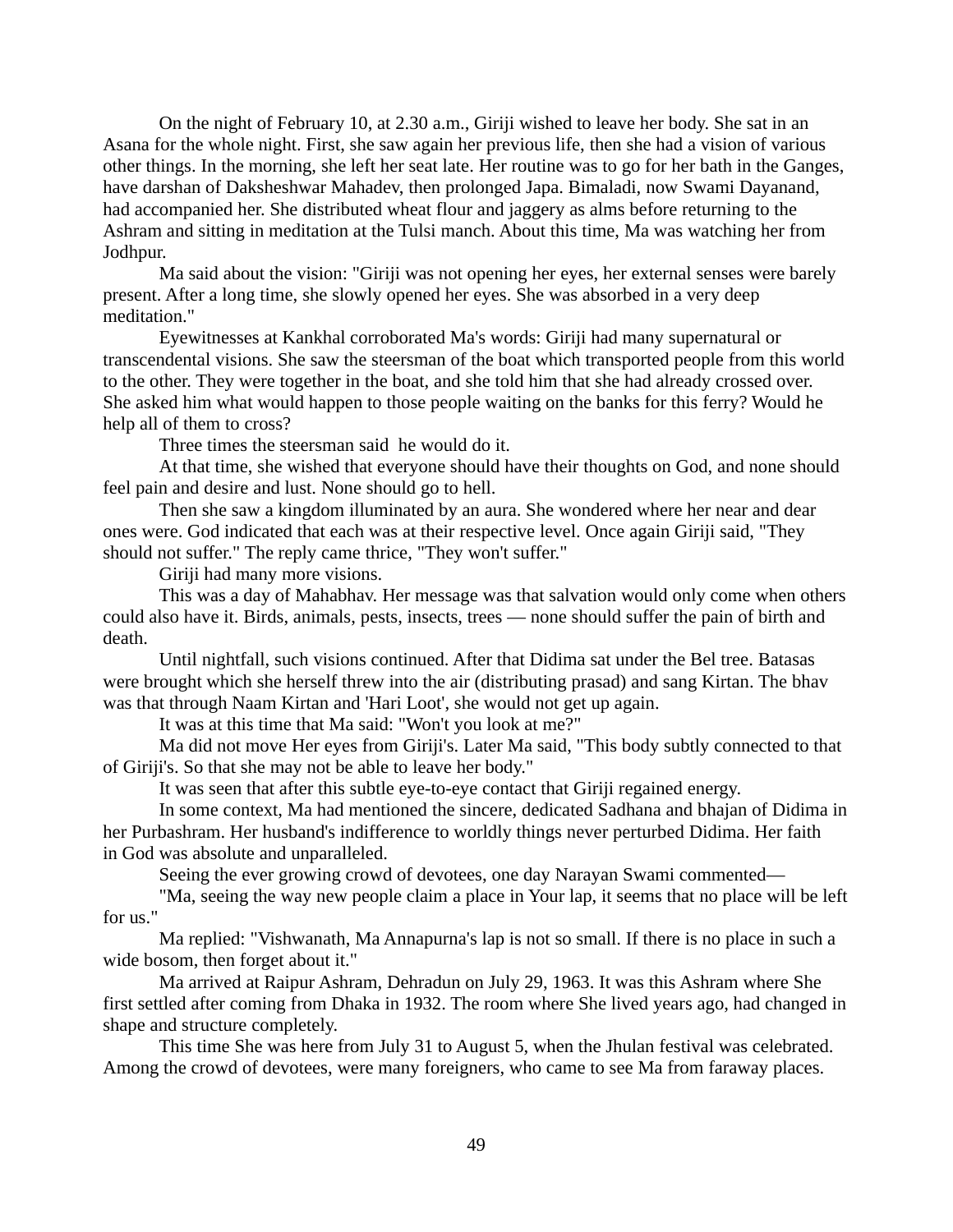Ma returned to Raipur on September 11 and stayed for 15 days. This time crowd was so large that people had to listen to the discourses by standing outside the Ashram premises.

# **Installation of Radha-Krishna at Vrindavan.**

As his late grandmother wished Yogi Bhai, the Raja of Solan, proposed to install an image of the divine couple Radha-Krishna at Vrindavan ashram. Ma agreed to it. The foundation stone for this temple was laid at a place between the Gour Nitai and Shiva temples there, in the presence of Ma.

The Rajmata of Gwalior, Vijayraje Scindia, a regular visiter to Ma, was impressed by the idol of Gour Nitai at Vrindabvan. She ordered an idol of Krishna for her own private temple from Calcutta's image-maker Nitai Pal, who was had sculpted that impressive Gour Nitai.

The image Nitai Pal had sculpted on his own, was indeed fantastic. But instead of the usual 'Tribhangi' mudra, it was Krishna in his dancing stance—the right foot firmly on the ground while dancing on the toes of his left foot. Rajmata didn't find it in tune with the Vaishnavite tradition.

She took it home but two successive deaths—first her husband and then her eldest daughter —led her to part with this idol.

Ma told her: "If you are not keen on keeping this idol, you can give it to this body."

During this course of discussion, Rajmata referred to the Krishna idol as 'Chhaliya' —the deceiver.

During the Durgapuja in 1964 while giving the idol to Ma at Vrindavan, the Rajmata said again: "Ma, this Chhaliya has made my life miserable. I am giving this Chhaliya to you."

The "Chhaliya" title of Krishna was first pronounced by Sri Ma in Her merciful voice with pity when She had seen the loving Krishna in the form of 'Radhapukar', at the hut built by Yogibhai in Solan.

Ma was surprised to hear the same word for Sri Krishna coming from the Rajmata.

On the Mahashtami of Durgapuja, the 'Chhaliya' was placed beside Ma, decorated with flowers, sandal paste, garlands and clothes, and worshipped by the Rajmata. At the time of the puja, Prabhudatt Brahmachariji arrived suddenly with fresh butter and milk. These were considered essential for Krishna puja, but were not available at the time. This too, it seems, Chaliya arranged for Himself.

Ma said, "God, you have made your own arrangements!"

After the puja Rajmata said with deep respect to Ma:

"You are the Radha of our 'Chhaliya'."

This is how this temple of Krishna came to be called Chhaliya Mandir. Rajmata and the Raja of Solan volunteered to bear the construction cost of this temple.

Later Ma said: "She had seen that, at this very place, Krishna sat under a Babool tree on the banks of Yamuna, looking down at the river with his beautiful out-stretched neck."

It is possible that once the Yamuna flowed there. For, when the place was dug up for construction of a plinth, layers and layers of sand were uncovered down to an unusual depth. The cost of building went up for this reason. Ma said the expenditure over the amount pledged, would be borne by Herself.

Vrindavan dham's devotees worship the divine pair together. Therefore, ashtadhatu images of Chaliya's Radha and Yogi Bhai's Radha-Krishna were procured from Calcutta. On September 15 the images were installed at the temples but not before Avadhootji had organised a huge procession on September 7th in which the images were taken round Vrindavan. The procession included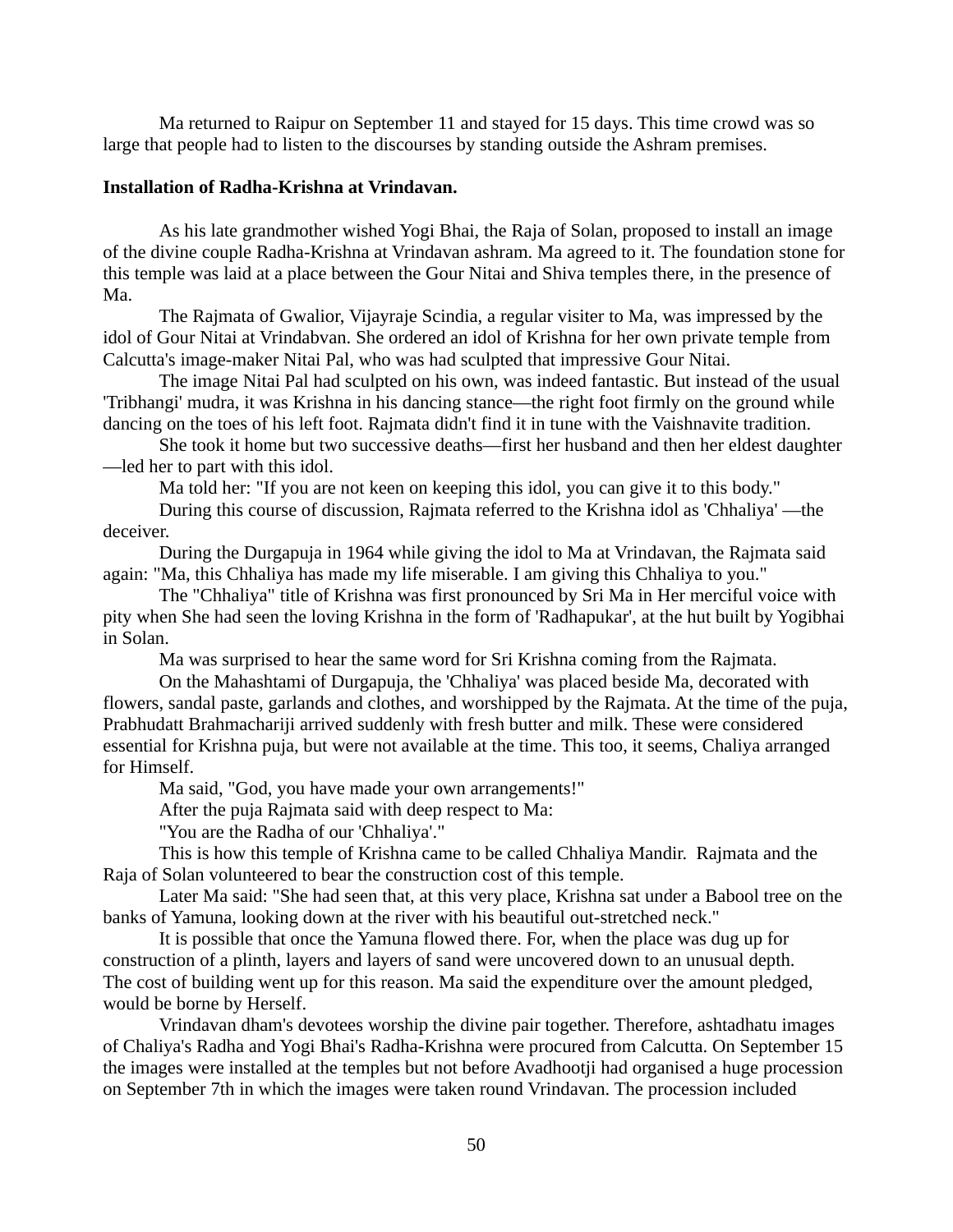horses, elephants, and several floats depicting the life of the divine pair. Ma and Sharananandaji too joined the procession. The next day, Naam Kirtan was arranged at the temple's hall. Ma was in great spirits during these festivities. On the concluding day, it was Ma who began the Kirtan:

"Shri Krishna Chaliya Anand Lal

Braj Ramana Pran Gopal."

In 1967, Jhulan and Janmashtami festivals were organised at the hall of the Vrindavan ashram. Chhaliya Mandir was the venue for daily Raslila (the tradition continues until today).

The Jhulan celebration began on August 16. A swing was hung in front of the Chhaliya temple. During the evening prayers, Ma Herself placed the divine pair (idols) on the swing. One day, eleven swings were put up at the hall. The Radha Krishna of the Raslila party, which enacted the plays, played on each of the eleven swings. It was a memorable scene to watch.

This Janmashtami there were two important pujas on two different nights (27 and 28 August). A Naam kirtan party from Delhi organised the Naam Kirtan on 27th August, Ma appreciated their performance.

On the 2nd of September, the Goswami of Radhaballabh temple, Vrindavan built a beautiful boat-shaped house of flowers (Phool Banela) in front of Chahliya temple. The Goswami, who had seen Chhaliya in a boat cruise in his dream, built this house with flowers and plaintain leaves so wonderfully that it became a piece-de-art. Even the idols of Chhaliya and Krishna were decorated as boatmen with flowers.

It has been observed that whenever errors occurred in any puja Ma's body was hurt. Similarly, at the time of consecration of Mahaprabhu at Vrindavan ashram, a mistake was committed at the time of setting down the idol in its resting place. Ma once again hurt Her toe.

From 14 to 16 April, 1967 Narayan Puja was arranged at the Kankhal ashram in Ma's presence. On 17 April, Ma had a subtle vision that somewhere kirtan with "Bhav Bandhan Mukti Kama" was going on. Part of the prayer was not clear. Ma said gaps that were unclear should be filled with "Sarva Jai Shiv", since Hardwar was Shiva's place. However, Ma later asked for prayer with the name of 'Laxmi-Narayan' whose puja was being performed at that time. Ma Herself became engrossed in this Kirtan singing it for a long time. Then She asked the girls of the ashram to sing the next stanza of this prayer as Akhand Kirtan. Next day the "Sarva Jai Shiv" Kirtan was held in the afternoon. Ma said: "Laxmi Narayan has given this kirtan to this Ashram. It will stay here forever."

During Guru Purnima, 20 July 1967, Ma was in Vrindavan. In the evening, when Satyanarayan Puja was being performed at Nitai Gour mandir Ma suddenly started singing the sacred twelve Akshar Mantra. Compassionate mother with Her own 'Kheyala' showered unsolicited grace on Her children.

On 5 October 1967 the Mahaprabhu Lila at the same place was enacted by a new Raslila party in a very artistic and innovative manner. This was the original show of this troupe which wanted Ma to see the Lila first and Ma obliged them by sitting through it for for five hours. The Lila, based on the divine descent of Mahaprabhu and taken from the book 'Swapna Vilas', was written by Swami Purushottamanandaji, was so well staged that the audience watched it spell bound, many shedding tears.

The Anandajyoti temple at Kashi was inaugurated on 30 April 1968. The special puja was held a day before, at Chandi Mandap. Then Gopalji was brought with great fervour to the temple in a procession. During such festivities, Ma exuded a magnetic charm and aura.

In Kashi, Nandotsav was celebrated on 15 August 1968 in the traditional way following the Janmashtami festival. But the next day, Ma celebrated Nandotsav again with the boatmen and their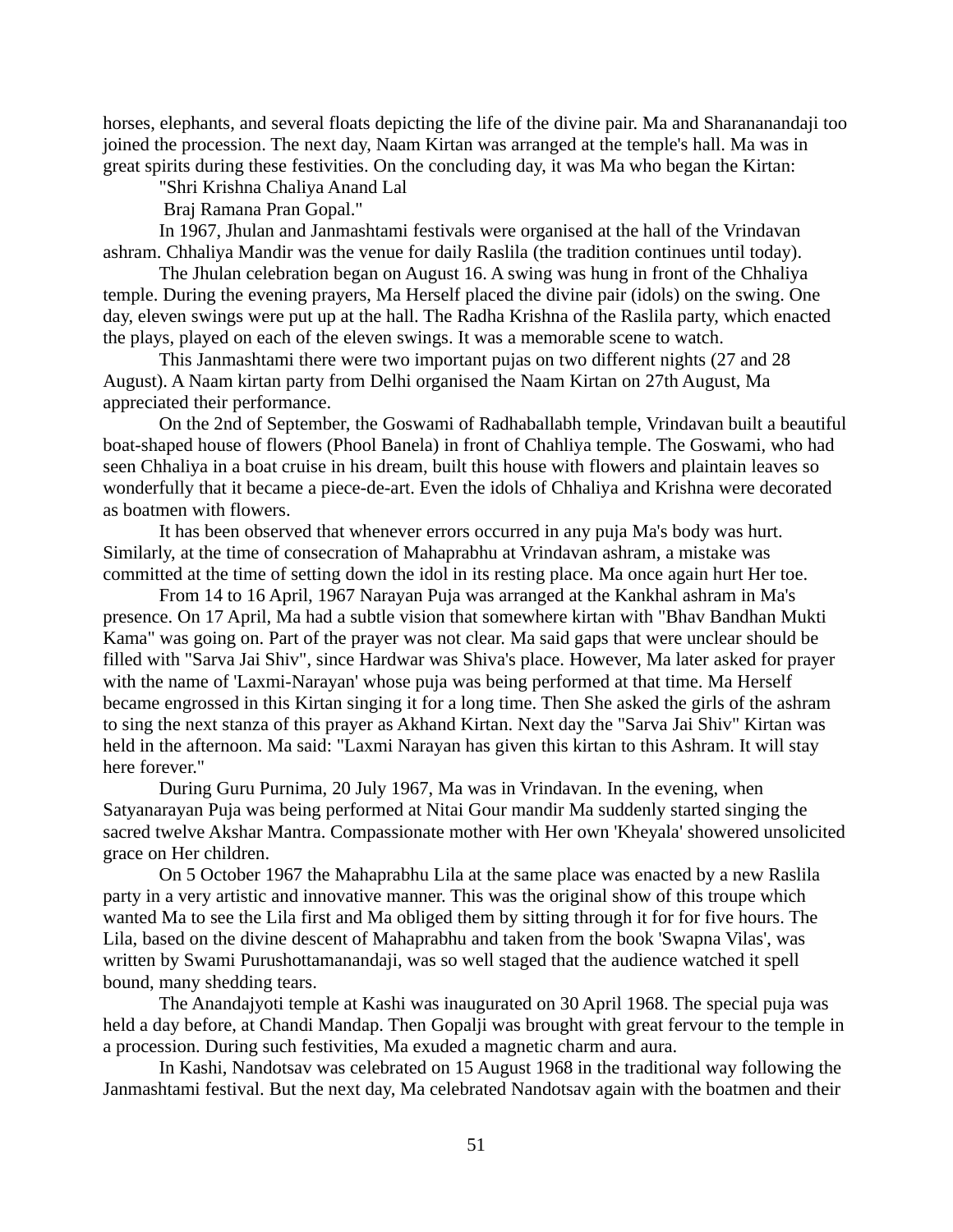families outside the ashram. Her humour, Her laughter and Her agility had to be seen to be believed. With lighting speed, She dropped the curd prasad in the mouths of the devotees all around.

Haribaba's festival was on at the barrage, when Ma reached there. She was given a grand welcome by Haribaba. Also present on the occasion were Swami Sharananandji, Swami Akhandanandaji, Swami Naradanandji, Kapindraji and many more. One day, Ayodha's Pandit Sitaram Sharan Das sang a beautiful prayer about the birth of Ram. After singing the hymn with great devotion, he said with great humility:

"When Ram was born, mother Kaushalya's joy knew no bounds. She distributed all the jewellery She had worn to the people present on the occasion. What are you giving Ma?" he asked.

Ma got up instantly, went over to Sitaramji and with folded hands and a smile on Her face, bent over and said: "This small girl is dedicating Herself."

The audience was stunned by this unique gesture. They presented a lot of things to Sitaramji but he distributed them all. Ma gave him 108 religious books for distribution.

Ma had organised a Bhagavat Paath at Naimisharanya from November 21 to December 5, 1968. The famous exponent on Bhagavat, Swami Akhandanandaji, gave a lucid talk on Bhagavat twice a day with great wisdom. When he delivered the lectures, he appeared to be another Sukhdev before whom the mass audience was like the eighty-eight thousand saints.

The devotees were gratified by the divine presence of Ma, Haribaba and Swami Akhandanandaji at the same place. The combined presence of the trio at this place was like the holy Triveni Sangam. Sri Ma's divine presence was like Bhagirathi flowing, Vaishnav saint Haribaba's satsang flowed like the sacred Yamuna, while Swami Akhandanandaji's discourses were like the undercurrent of the Saraswati.

Thus it looked like a unique Kumbhamela with the congregation of these saints at Naimisharanya.

On this occasion, Ma consecrated two small idols of Sukhdevji and Vyasji through Swami Akhandanandaji. She also instituted Bhagavat through Swamiji in the Sandalwood shrine, placed in the hall of the temple.

On 17th March 1969, Ma was travelling from Naimisharanya to Varanasi. The train was late and thus Ma waited at Hardoi station for a long time. Walking for a while on the platform, She sat down under a tree. She bought all the laddoo's from a sweet seller and distributed them among the passers-by. She distributed lots of fruits in the same way. Then she started singing hymns in praise of Ram, Shiv, Durga, Krishna etc. She also requested the crowd gathered around Her, to pray. In this quiet way Ma showered grace by giving them God's name to repeat in life.

During the Chaitra Navaratri—Basantipuja, Ma was in Kashi. The puja began on 24 March, 1969 and all through, Ma was in an unusual bhav. She remained present even during Mangalarati, which was unusually interesting. On Ramnavami, Ma marked all Her devotee's foreheads with the auspicious turmeric paste and then sang for an hour, moving Her body sideways and lifting both hands above Her head.

Meanwhile, Ma brought Haribaba from Delhi to Kashi Ashram despite his ill-health. Ma arranged for Baba's lodging on the third floor of the Gopal mandir and said: "Baba has done as this body had wished. Now Baba may please do as he wishes too."

On the third morning after his arrival in Kashi, Haribaba's condition turned serious. Baba's followers took Ma to Baba. Baba's departure seemed imminent. Ma, therefore, placed a picture of Gour Nitai (Baba was a devotee of Mahaprabhu) over the chest of the bed-ridden Haribaba. All this time, 'Shri Ram Jai Ram Jai Jai Ram' kirtan was going on on the 2nd floor of the Gopal mandir.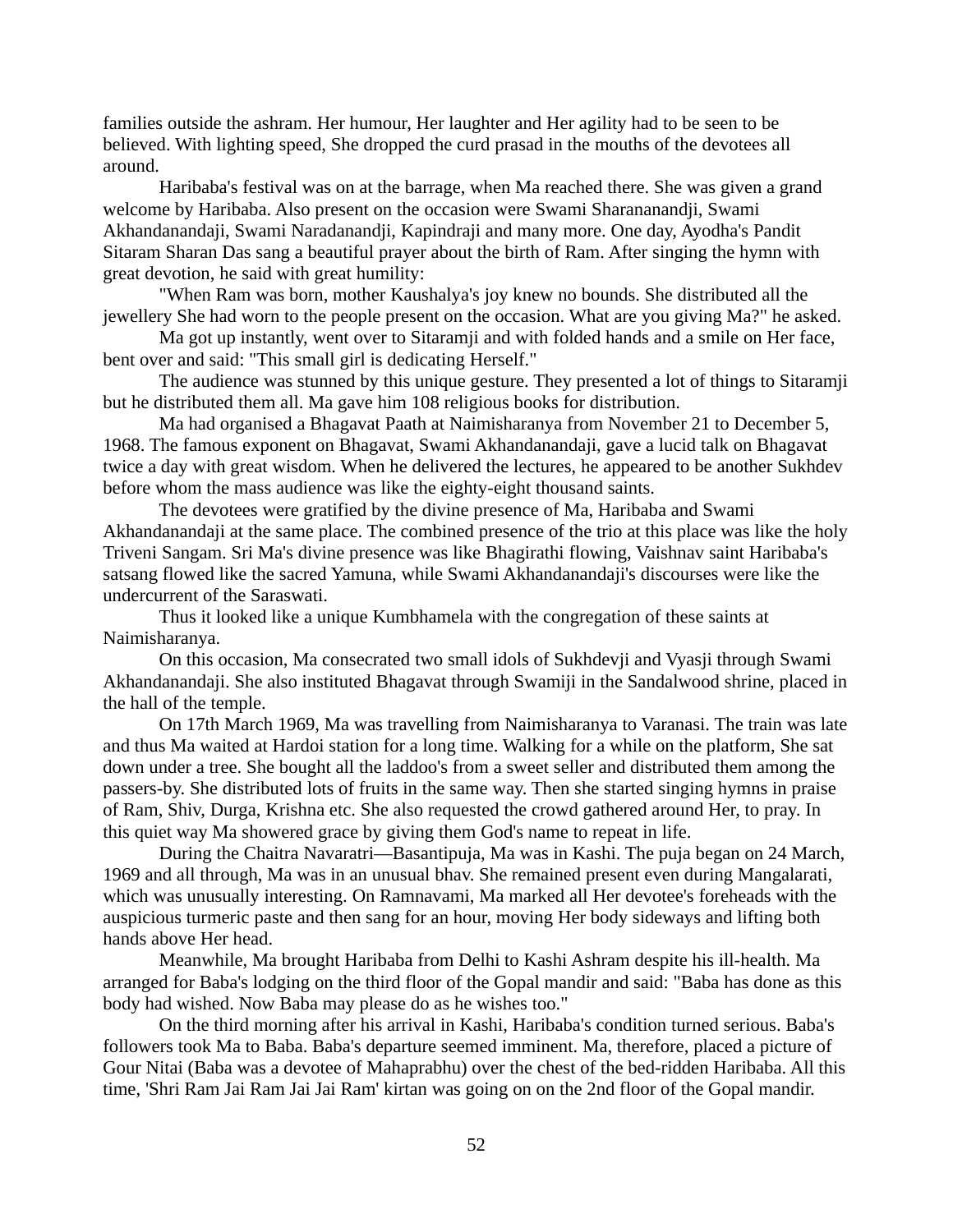Around 2 o'clock in the night, Baba opened his eyes for the last time, saw Ma beside him and breathed his last. In this way, he died (see note 7) the way he wanted, in Ma's presence. That was 3rd January 1970. Haribaba left his mortal coil at the age of 84 yrs.

He played a very significant role in Matri Leela during the last 25 years of his association with Ma. For thousands of his devotees, Haribaba was the personification of Hari.

It was Haribabaji's heart-felt desire to have a similar Pakshik Bhagvat exposition (half of lunar month) at Kashi (the most suitable site with a religious and cultural heritage) as in Naimisharanya in 1968 given by revered Swami Akhandanandaji.

Elaborate arrangements were in full swing for this very important function. In the middle, on 3 January 1970 Haribaba left his mortal body but the program remained unchanged.

Organised at the instance of Ma, a large lecture series was held at Kashi Ashram from February 21, to March 7. The main reading, in Sanskrit, was done by Batuda in the basement (Garbhagraha) of the Gopal temple. Batuda, after the preliminary puja, began in the divine presence of Ma and Swami Akhandanandaji. A manuscript of the Shrimad Bhagavat, covered with sari cloth and placed on a sandalwood stool, was taken from this temple, to the pandal in a procession with great fanfare, accompanied by kirtan sung by the ladies. It is said that when Sri Krishna left this world, he placed His image into the Bhagavat - which is why the Bhagavat is revered and worshipped as Krishna.

The beautiful pandal, erected in the grounds of Sri Sri Ma Anandamoyi hospital, had two platforms. Swamiji, along with Ma, Didima and other Mahatamas, sat on one platform, while the other was kept for an image of Radha-Krishna on one side with room for other Sadhus, Mahatamas and Sannyasis to sit. The huge pandal, had room for thousands, ladies on one side and men on the other. The people of Varanasi were impressed by this beautiful structure. The interior of the pandal was of folded white and orange coloured cloth. The entrance was flanked by statues of two Brahmacharis in their yellow dhotis, as if welcoming the guests throughout. Above the entrance, was placed an image of Saint Vyas, positioned as if showering his blessings on all.

Swamiji delivered his lectures daily for two and a half hours each in the morning and afternoon. The audience was mesmerised by his touching stories during the lectures.

During these festivities Ma continued to be in a very special mood. She told Swamiji that on the first day She saw Haribaba sitting close by. Swamiji too had similar feelings.

When in the Bhagavat Sri Krishna's birth celebrations came about, a huge quantity of Prasad was distributed in the pandal, under the direct supervision of Ma. The 'Pakshik Parayan' of Shrimad Bhagavat was over on 7 March 1970. Swamiji again came to meet Ma three days later when She was in the hall of the Gopal temple, busy making some arrangements. Later it became apparent that Ma knew about Swamiji's coming though Swamiji did not send any information in advance; that was why She was busy making arrangements for the guest. Swamiji, was presented with sweets and fruit in no time by Ma. It all happened so fast that Swamiji was highly impressed and said, 'Ma you really are the Mother.'

On 4th April 1970, Ma was going to Kankhal from Kashi. As the train was running late, it had yet to reach Varanasi station. Strolling along the platform, Ma suddenly picked up a tiny tonga from a wooden toy seller, at the station and exclaimed: "Look, how, beautiful it is." She gave it to Gouri Nath Shastriji telling him 'to pace up riding that tonga.' Then She picked up a beautiful earthen image which She presented to the Kanyapeeth representative. She was in a special mood. She picked up an earthen pomegranate which was again a wonderful piece of art. Ma asked the shopkeeper, "Will you give that to me? I don't have money. I am asking for it for free. Will you give it?" The shopkeeper said, "You take all"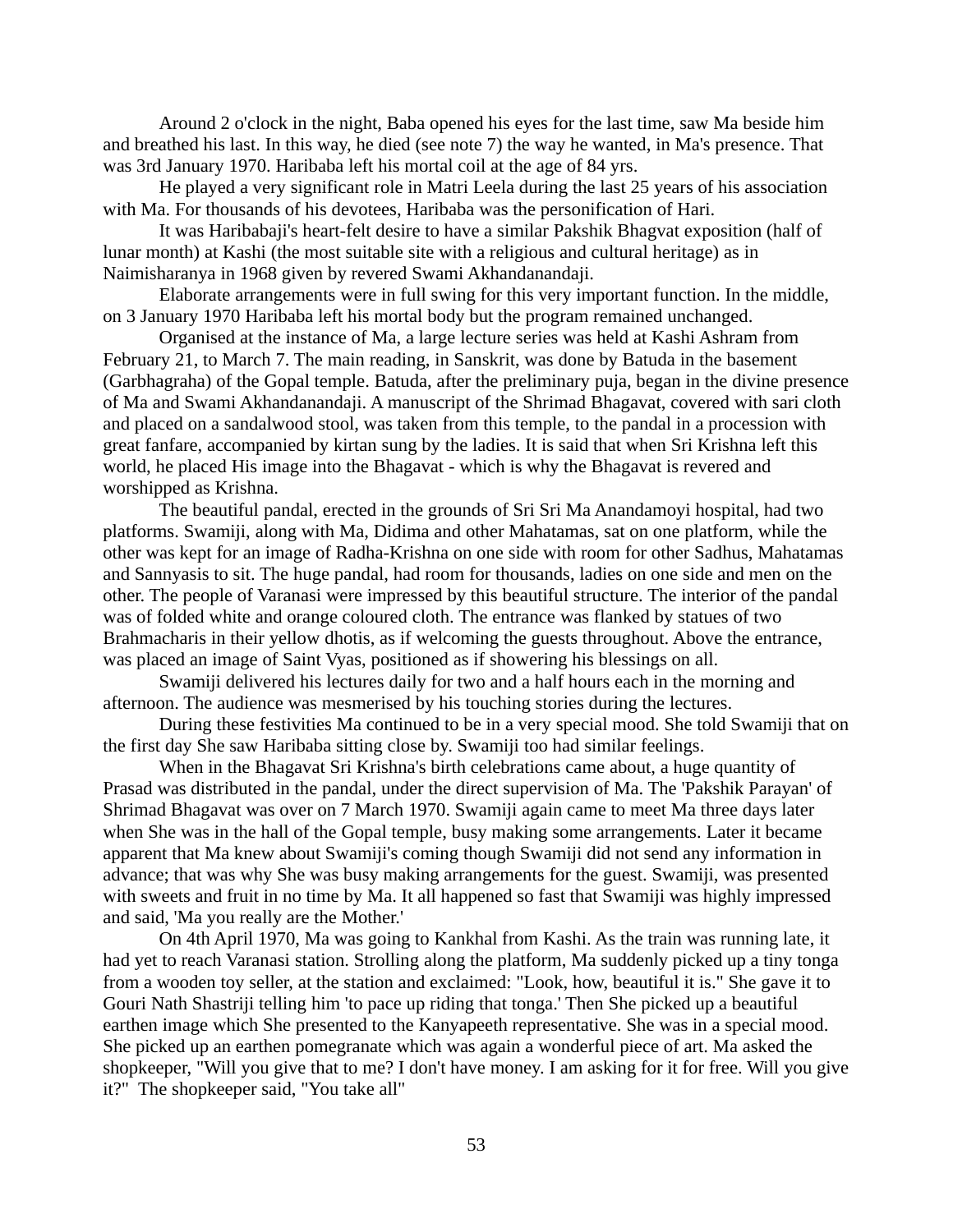Ma said; "No I want only this. Present it to me with your own hands."

He did as suggested and touched Her feet. Ma then asked Patolda (an old devotee) to pay him and went to a fruit vendor. She picked up oranges from this vendor one after another and threw them to the crowd. As she counted 80 of them in this process, a huge crowd of curious onlookers had gathered around Her. Then She stopped and went back to Her usual stroll. The train came and She left for Kankhal.

Ma reached Haridwar on 29th July. 'Bhagavat Saptah' was arranged from August 3 to 10 at the Jaipuaria Bhawan, Ramghat. Ma's devotees as well as Didima shifted to Hardwar. Ma used to be in Hardwar the whole day but returned to Kankhal for her night's rest. The Kankhal Ashram, named Shanti Niketan, belonged to Nitai Basumallick until 31 July, the day he donated it to Matri Sangha in memory of his parents. On 7 August Ma and Didima ceremoniously entered the Ashram.

On 8th August, after the birth celebrations of Krishna, Ma and many others saw a different Didima in the evening. Her face exuded a different glow. That night Ma had no Kheyal to return to Kankhal. At 1.30 a.m., in Ma's divine presence, Didima left her body forever. The samadhi was installed at Kankhal ashram, which had been inaugurated only a day before her passing away. After a long and gruelling itinerary with several functions, while returning to Kashi via Kanpur, Ma stayed at Naimisharanya for a few days solitary rest. Here Ma was in splendid mood. She freely roamed about, rested in the open terrace in private, the sunlight bathing Her. She looked so carefree here like a school child on his vacation. It was pleasant to see Ma calm despite the stress of many functions, journeys, and Didima's passing away.

On October 20, 1971 Ma was on Her way to Vrindavan from Delhi by car, and others accompanying followed in a jeep. Midway the jeep developed some mechanical defect and so Ma also stopped there. While a message was sent to Vrindavan to arrange for more transport, Ma strolled around. Noticing Ma, the women folk of a hamlet nearby offered Her a seat. Ma started singing 'Ram' and 'Narayan' kirtan. It was time for lunch and so Ma asked for food to be prepared there for all. The poor villagers managed to arrange things and Ma joined them in cooking.

Thus it turned out to be a good picnic in Ma's company without a planned program. Ma Herself served the food and also the fruits they were carrying to each and everyone present there. The poor villagers had the benefit of Her divine presence and, though reluctantly, accepted money from Ma.

Whatever the circumstances Ma showered Her grace to ensure that people around Her felt happy. Men, animals, birds, plants, and even invisible creatures were all Her own.

A Sadhu in Shimla is said to have heard Ma's voice saying, "This body will come to liberate you at the right moment when your end comes."

The Sadhu awaiting Moksha (Nirvana) cried as he approached the end of his life "Ma, you told me to come, but now, it is time for me to go." Just at that same moment Ma appeared. With all Her grace She touched Sadhu's Brahmatalu and liberated him from the bonds of life and death. How fortunate was he!

Such incidents are innumerable.

On September 30, 1971 at Sri Vishnu Ashramji's persistent invitation Ma reached Suktal near Muzzafarnagar. He had sought Her presence and blessings at a Bhagavat Parayan organised at Suktal by Swami Akhandanandaji. At Shuktal She was given a warm welcome by the assembled crowd of devotees, sadhus and seers. She always did Her best to fulfill the wishes of sadhus and Mahatmas.

After the days program She would go around the ashram. On October 1, She had to return to Dehradun to be present there for Lakshmi Puja to be held there two days later.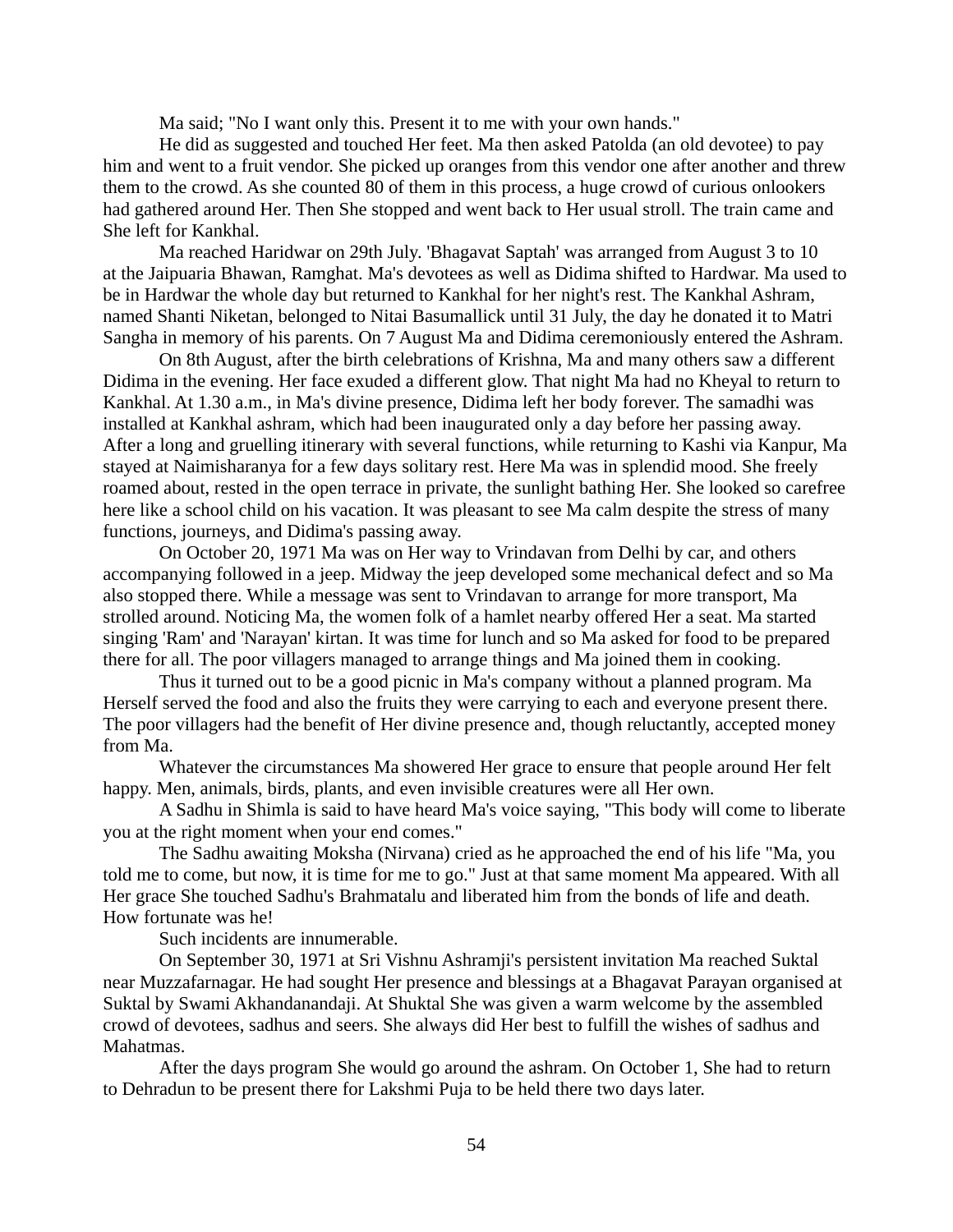In 1972, Ma's Anniversary celebrations were held at the New Delhi Ashram. The highlights were vocal recitals of the famous Calcutta singer Sri Dhananjay Bhattacharya among other musicians, and the dramatic presentation on the life of Chaitanya Mahaprabhu by the 'Nadernibhai' troupe of Howrah. The program, which included Leela from his Sannyasa and redemption of the outcastes, was very touching and it continued for three hours on two consecutive nights. Ma not only remained seated all through but at the conclusion went to the dais to pay Her obeisance.

Truly Ma appeared before everyone who remembered Her. Her actions were part of Her divine whole.

On 30 March, Ma went to Kurukshetra. She was given a hearty welcome there by Sri Gulzarilal Nanda, and a sea of humanity—eager to have a glimpse of Ma. After the satsang, Ma was taken to Sthaneshwar Shivmandir (it is said, Sri Krishna worshipped here before the Great War of the Mahabharat). There was a stool as a seat for Ma, and the arrangements for Puja. Ma beckoned Brahmachari Bhaskarananda to perform the puja. But then She Herself sprinkled holy water, applied the sandal paste, put Bilva leaves and finally rested Her head on the ancient Shivalinga. She was in a splendid mood that day.

From this temple, She was taken to Jyotishwar, where Krishna is said to have expounded the Gita. This was reiterated by Adiguru Shankaracharya. The whole Gita is read daily at this place even today.

'Samyam Saptah' was organised at Vrindavan from Nov. 3 to 10 1973. As on previous occasions, Mahatamas and saints delivered lectures, during the program. Swami Akhandanandaji spoke on the Upanishads in the early part of this week. Later, he fell ill. Among the speakers, were Swami Brahmanandaji, Vidyanandaji, Sharanandaji Chidanandaji and many others.

During Matri Satsang, Ma one day begged with folded hands full of compassion and love. She said; "Give me alms. Devote a certain time in 24 hours exclusively to God. Let it be dedicated to God. 'I am at your mercy, God. Shower on me your compassion, show me the way to reach you' .... Remember this at a definite time every day." None knows, how many of us were able to understand Ma's instructions, but certainly everybody was moved by Ma's gesture.

A marble stone image of Didima was being sculpted at Jaipur. For this reason, Ma returned to Jaipur on 3 Feb, 1972. Ma withstood the cold winter to help the sculptor for hours every day. Those present were simply overwhelmed by the sight of Ma Herself giving final touches to the image of Didima. By 8 February, the image took final shape; it began to look exactly like Didima.

On 11 April, several religious functions were held on the occasion of consecrating the image of Shri Muktananda Giriji (Didima) at Kankhal. On 25 April, on the day of Akshay Tritiya, another image of Didima was consecrated at Varanasi. This image, fondled for hours by Ma before the consecration, looks as if it has a soul too.

One day, the priest of Kashi Vishwanath temple visited Ma. He gave Her the holy sandal paste and marmelos leaves. Ma was overwhelmed. With the utmost care, She applied that sandal paste on Her face and forehead. She offered one holy marmelos leaf with sandal paste for distribution among those present while She carefully put the other marmelos leaf with sandal paste in a cloth and tucked it in the corner of Her saree, touching it to Her forehead with reverence. Here Ma was demonstrating as a teacher—stressing that this was the Prasad of Mahadev, the God of Gods.

Naimisharanya, said to be untouched by kaliyug, is an ancient sacred place, miles away from human settlements. This place is left uncared for, though thousands of Saints and Sadhus meditated here and the Puranas were written at this very place.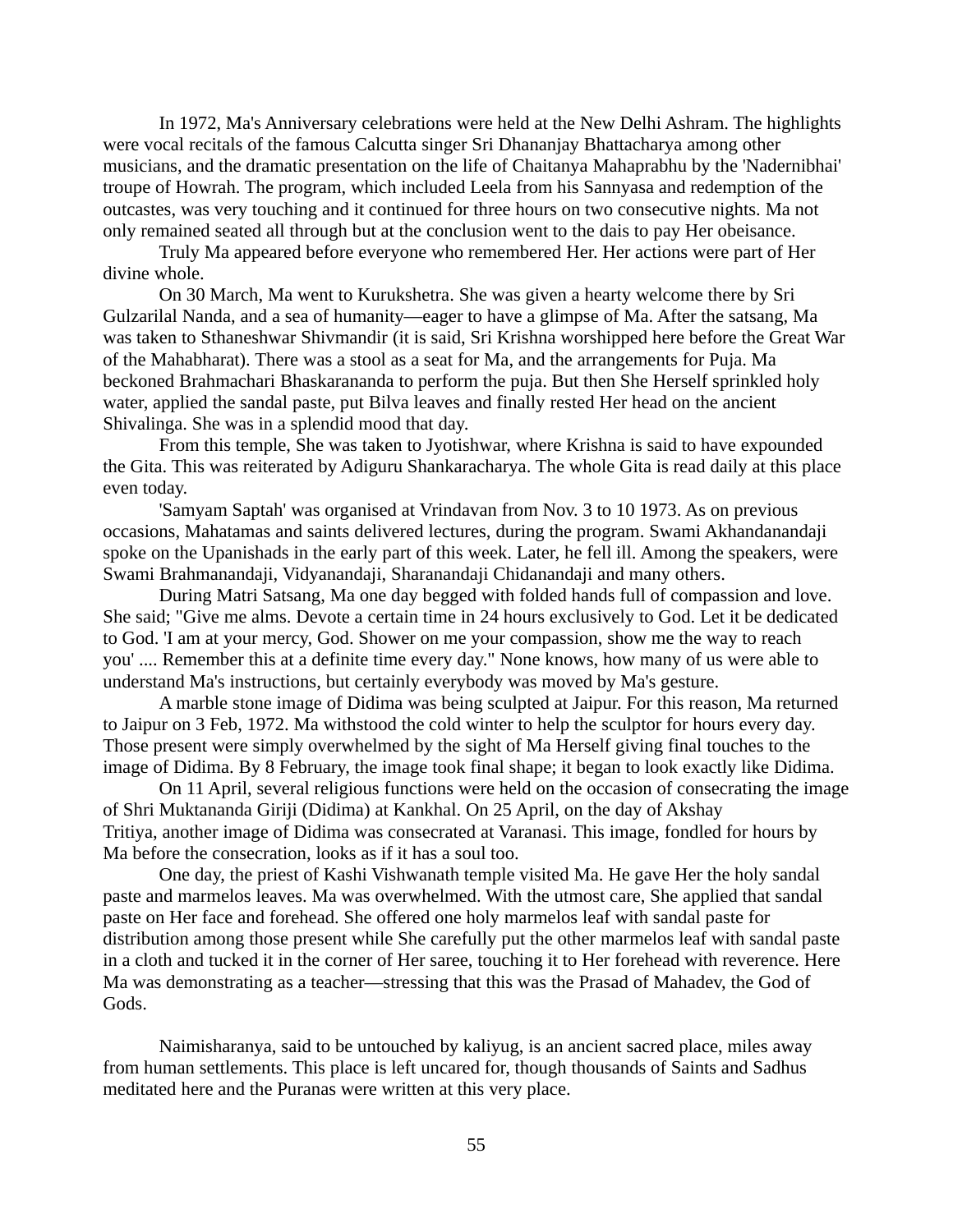Swami Gangeshwarananda, of Udasini Monastery, visited Sri Ma. Despite his total blindness he has devoted his entire life to resurrecting the Vedas and spreading their message . He has compiled the four Vedas together in huge volumes, weighing 40 pounds each. This book was installed at many religious places in India and abroad.

On February 4, 1973 the Vedas were consecrated at the Puran temple of the Ashram at Naimisharanya. Ma Herself waited for this auspicious ceremony since 31 January. Under Ma's guidance, arrangements for the puja were done. Swami Gangeshwarananda arrived at the Ashram on February 3. The next morning 'the Veda God' was taken to the ancient Vyas seat from where a procession took went round the whole place. Inmates of Ma's ashram, the Brahmachari's of Shri Naradananda Swami's ashram and several pandits of Naimisharanya joined this procession. Ma sang kirtan on the way, "Jai Veda Mata,"

Swami Gangeshwarananda sang in praise of the Vedas. A platform, built at the Puran temple, was the spot where the Ved God was installed finally by Brahmachari Nirvanananda with an elaborate puja, supported by reading of the Vedas by Pandits.

On 23 March 1973, Maharashtra's well known saint Shri Tanpureji Maharaj arrived at Varanasi with his troupe of Kirtan performers. He told Ma about the famine in his state due to scanty rainfall in the last two years. He also requested Her to donate 100 bags of wheat to the affected people.

Ma was then sitting in the hall of Gopal temple. She replied to Tanpureji: "Gopalji will see it done!" In no time, money was collected from those present. But it was found to be enough for only 50 bags of wheat. Suddenly Ma remembered that almost two years ago She had advised Her devotees to skip one meal a week or month. The money thus saved, could be distributed to the needy people.

Sri Ram Panjwaniji who used to keep the accounts of these savings coincidentally was there. When he was asked about it, Rambhai agreed to make the payment for rest of the 50 bags out of those savings. Thus Tanpure Baba's request was met.

On 14 May 1975, celebrations for consecrating the image of Puran Purush Dev near the Puran temple began in right earnest. After the ceremonial bath, the image was taken round Naimisharanya in a procession with non-stop Kirtan. The procession stopped at the Vyas seat. Many Mahatamas and devotees of Ma graced the occasion. In recent months, Ma had been inviting whoever She came across, to these celebrations.

On this occasion, Ma distributed a copy of Puran Swarup (a Hindi book), a picture of Puran Purush and a handkerchief to everyone who attended the celebrations. The procession concluded with the image being installed at the temple. The 'aarti' was held with the lighting of 125,000 wicks in earthen pots. Imagine the illumination in the divine presence of Sri Ma on that solemn evening. It was an unforgettable scene.

The ashtadhatu image of Puran Purush installed at Naimisharanya is from the picture inscribed at the Sanga Ved Vidyalaya in Varanasi, where all the Gods and Goddesses of learning have been painted on the school walls, thanks to the research and efforts of Pandit Rajrajeshwar Shastri.

During the evening, Ma Herself started kirtan - "Shri Guru sharanam Namo Namo, Puran Purush Sharanam Namo Namo."

In 1975, Ma's devotees in Calcutta, requested that Her birth celebrations be held in that city. Ma acceded to this request and reached Calcutta on 20 May. A beautiful, pandal, erected in front of the guest house of Calcutta ashram, was big enough to accommodate thousands of people. Every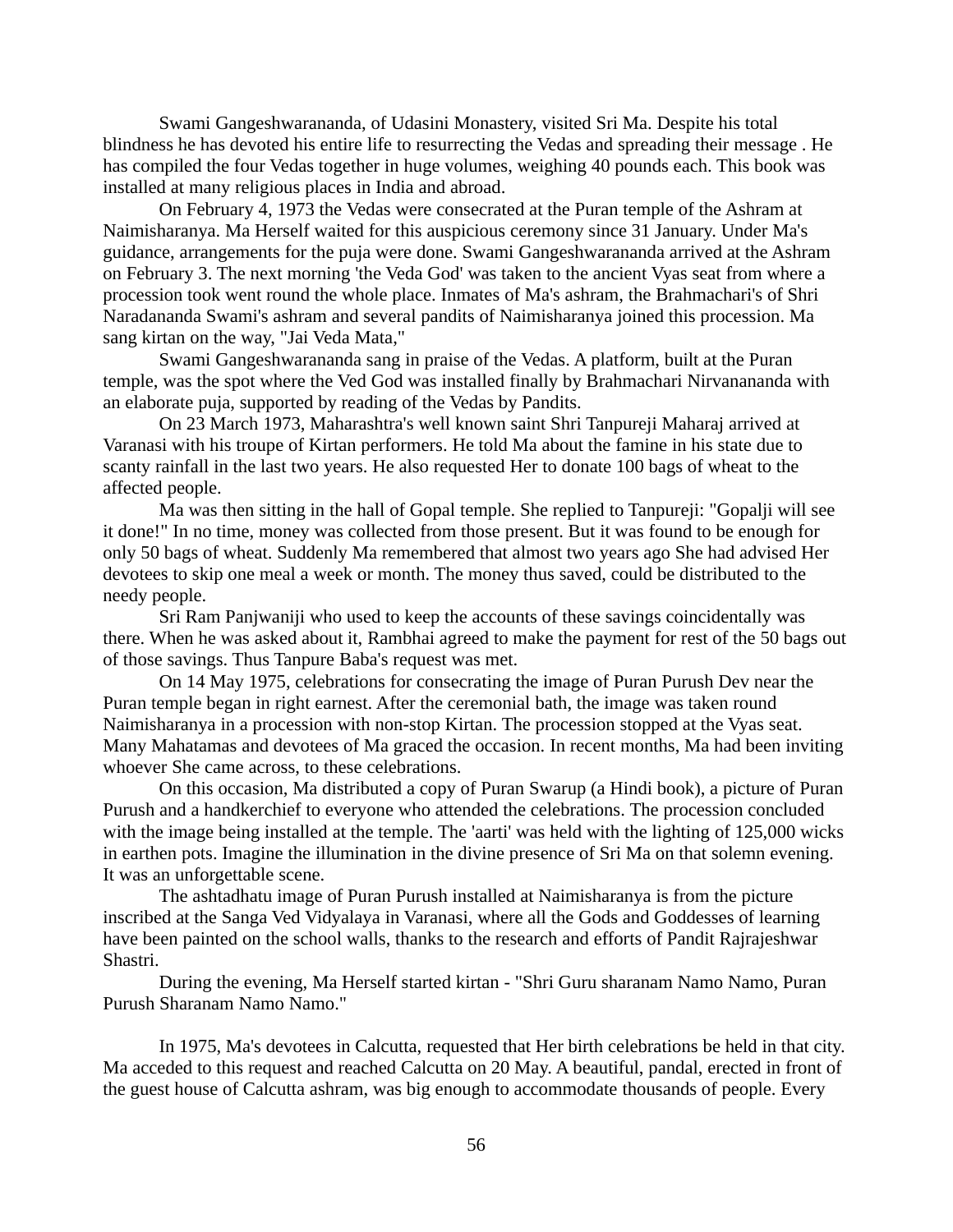evening, renowned Bengali artists, including Baul singers, presented wonderful programs during these celebrations. One evening, the famous Children's Little Theatre presented an excellent play based on the Ramayana. On another evening, another group enacted the Leelas of Ramkrishna Paramhansa. Every day the climax was 'Matri Satsang'.

The devotees of Calcutta have a different way of expressing their gratitude. They laid so many garlands at Ma's feet that one day, Ma stood up amidst the heap of those garland's and then lay down on them. A wonderful sight to witness.

The crowd in Calcutta was massive, there was no end to this ocean of humanity. Amidst this stream of followers, Ma was busy day in and day out - not for a day or two but for months together. Is this not a miracle? It all began before the consecration of the Purana Purush statue. During the celebrations in Calcutta on 22 May, storms accompanied by thunder showers was a bad omen. The huge pandal shook as the storm blew, suddenly Ma appeared on the stage at 11.30 p.m. Most of the audience had gone. A crowd of about 150 people who were still around, hurried towards the platform as Ma appeared on the scene.

Ma sat down on the stage and started doing Kirtan "Shri Guru Sharanam Namo Namo and ''Puran Purush Sharanam Namo Namo". She sang for an hour or so and She asked others to continue from when She stopped. Due to Ma's divine participation, the Kirtan recital took on new life. Devotees moved round the Tulsi plants and pictures of Gods, (placed on the stage earlier for 'Pala Kirtan' or the Kirtan series) and started singing the Mahamantra. Ma went away for a while, and returning and sat down on the stage. What a wonderful experience, heart-touching Kirtan in Ma's divine presence, what else could the devotees have asked for? Ma was there till 2 a.m.

On the next day, after the main Tithi puja, the place reverberated with the combined sound of 108 drums (Khol) and Cymbals.

In 1976-77, the birth centenary celebrations of Shri Muktananda Giriji were held at different ashrams throughout the year. At the Samadhi of Didima at Kankhal, special pujas, alms-giving etc were held every Sunday, the birth day of Didima.

As dawn broke on 6 April 1976, Narendranath Brahmachari of Deoghar (Bihar) visited Kankhal ashram with 150 devotees, both ladies and men. Ma welcomed them at the hall, specially decorated for the festivities.

They began reading the prayers from Durga Saptashati at 8 o'clock. Next day, everybody took part in the inaugural puja of Devi Annapurna. And on 8th April, an elaborate puja was performed which continued from early morning to the afternoon. Several Bhogs were dedicated to Devi Annapurna. Ma sat on a chair outside the Ashram hall and distributed custard, a Bhog prasad, with a spoon to everyone who came to Her; impeccably gracious, compassionate, she just looked like Ma Annapurna distributing 'Anna' to Her children.

On 20 April 1976, Father Yellomio Leslie came to meet Ma at the ashram on his way from Japan to Europe. Father Leslie had devoted all his life to studying meditation ever since he miraculously escaped from the Hiroshima bomb in 1945. Inspired by the power and faith in religion Father Leslie had founded the World Peace Cathedral in Japan.

From 27 June to 6 July 1976, reading and puja of Devi Bhagavat was organised at the Panchavati near Kalyanvan, at the request of Raja behan and her husband (Mr. and Mrs. Khaitan, old devotees of Ma). Dehradun's Pandit Satyanarayan Shastri explained the teachings of the Bhagavat in Hindi. Readings in Sanskrit were done separately. At the request of former Royal couple of Nabha, a Ramayana discourse was arranged at Delhi ashram from 27 July 1976. The famous Ramayan expert Sant Chhote Lal of Kashi who graced the occasion, rendered his lectures in Hindi for six hours daily. His way of speaking kept the audience spellbound.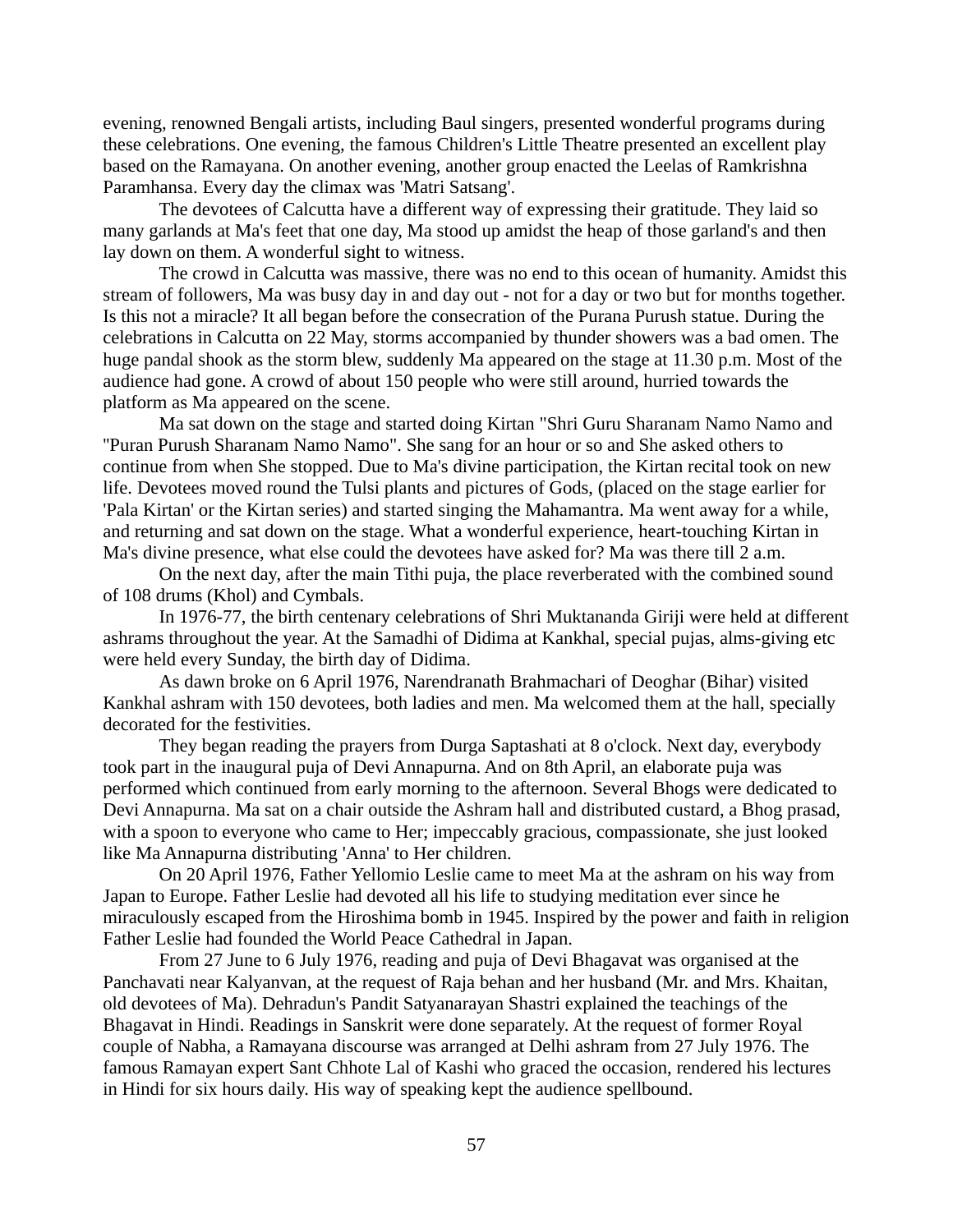The same year, Durga puja was celebrated with great fanfare at Delhi Ashram in Ma's divine presence. A massive turn-out, from the far corners of India and even abroad, including Mahatamas, made it a grand event.

At Ma's request, Gopal Swarup Pathak delivered lectures on the Upanishads. On another day.Pandit Kamalapati Tripathi spoke on the Ramayan. Professor Tripurari Chakraborty of Calcutta University gave daily lectures on Shakti puja. Several cultural functions were held, including a dance by Uma Sharma on Durga Leela.

On 27 April 1977, well-known pandits of Kashi laid the foundation stone of the school of Vedic and Puran Studies, at Naimisharanya- amidst chanting of Vedic Mantras.

The banks of Narmada are considered an ideal place for Sadhana. Several sages in ancient times have meditated here. Vyas, the author of Mahabharat, did his Sadhana at this place, now known as Vyas Tirth (holy place). Balananda Brahmachari of Deoghar and his Guru too lived here during their gruelling Sadhana. The rounded stones of the Narmada are considered Shivalingas. Most of the Shivalingas installed at various ashrams of Sri Ma are from the Narmada.

Badrikashram, on the banks of Narmada, was the venue for 'Sanyam Mahavrata' from 19 to 25 Nov 1977. A pandal was erected on the river banks. The wind grew stronger by the third day of function. The pandal appeared to be collapsing. Ma noticed this and immediately after the meditation hour, instructed one Brahmacharini to observe mouna for two hours. She also selected others who would do the same by turns. She advised another Brahmacharini to observe a more difficult regime for 24 hours.

The reason behind this came to light later.

Ma knew that if it rained heavily along with strong winds, the place would become completely chaotic and a disaster would ensue. She made those arrangements to stop the impending disaster in that area. The next day news broke that a severe cyclonic storm had devastated the Andhra coast. Bound for Gujarat, the storm, however, faded away."

In 1980, Ma's devotee Khaitan family organised a Rudra Yagna at Dehradun. It was here that the idea was developed by some of the Brahmacharini's of the ashram, of organising a grand Rudra Mahayagna at Kankhal ashram the next year.

This special Ati Rudra Mahayagna, was in a way, the last major function in Ma's Leela. Thousands came to attend this yagna from far away places. Ever since preparations began for the Mahayagna, Ma had been inviting people. Those who witnessed this great example of spiritual intensity, were privileged, and came to realise the power and extent of this Mahayagna.

It started on 6 May 1981. Among several saints, heads of several monasteries and dignitaries, who attended this Mahayagna, was the Shankaracharya of Shringeri Peeth. After the Mahayagna ended on 16 May, Ma's birth celebrations were held at the same venue till 22 May.

After a gap of several years, Ma participated in Holi celebrations at Vrindavan in 1982. She then decided to visit Tripura's capital Agartala. The former Maharaja of Tripura had been waiting to consecrate the temple, he had built, in Ma's divine presence. Ma arrived in Agartala on 30 March 1982 with a marble image of Goddess Saraswati and a 'Narmadeswar' Shivalinga. She said: "This body would not stay here. That's why I have brought the Goddess of learning to occupy this temple ...and Tripura Shiva Mahadev will give darshan from the verandah".

The idols were installed in Ma's divine presence on 31 May. The turnout was so great on this occasion that it became unmanageable. Ma was somehow escorted out of the huge crowd, who were waiting for Ma's darshan.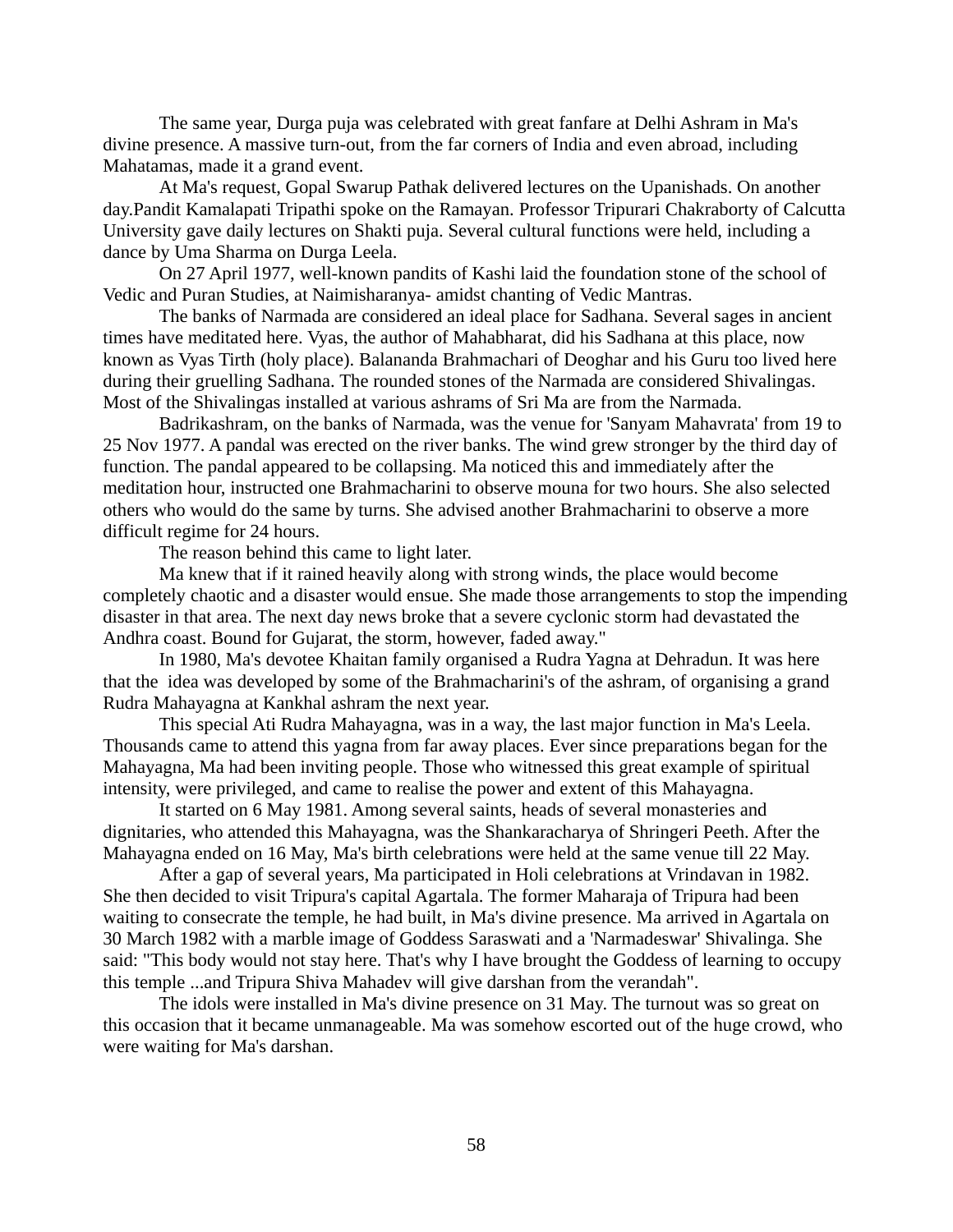From Agartala, Ma came to Calcutta. Didima's image was installed at Calcutta ashram on April 4. Considering Her convenience, Ma was lodged in Bhasa village, 20 km away. Nevertheless, She came daily to Agarpara ashram, to fulfill the desires of Her devotees.

In 1982, Ma's birth celebrations were held at Kankhal. Ma was not keeping well. Therefore, the devotees celebrated this function half-heartedly. However, nobody thought it to be more than mere illness. Her body used to manifest Her Kheyal. In Didi's book, there are details of Ma's phases of ill health.

Devotees were hoping that Ma's kheyal would bring Her back to normal health. But Ma said "This body has no illness, what all of you see is happening is due to the pull of the Avyakta (Unmanifest)."

None could invoke Her Kheyal and Ma left Her mortal coil in the evening of 27th August 1982 at Kishanpur Ashram, Dehradun.

Many a times Ma has mentioned—

"God, himself appears as the Guru. He has to be invoked with full faith. Just as a Vigraha is not a stone so also the Guru is not a human being. Can a human being ever be a Guru? Guru is Jagad Guru. He is one who diverts man from the path of mortality to Immortality. Once the Guru has accepted a disciple he will never leave him until God-Experience has been achieved. The question of leaving does not arise. The Guru resides within, so long as the inner Guru has not been revealed nothing can be achieved. If one calls him Guru it has nothing to do with the body that is transitory."

Ma's gracious immortal saying—

"Be prepared with a spotlessly clean heart and mind to install the Eternally beautiful on the lotus seat of your heart then only you will find the whole universe divinely beautiful." May Ma shower Her blessings on each one of us.

Notes and References

1. From the Life of Sri Anandmayi Ma, part-ii p. 17, Bithika Mukerjee.

2. I am always with you—Br. Atmananda.

3. Ananda Varta, May 1961, p. 47.

4. Sri Sri Ma Anandmayee, part-xiv, p. 113, Gurupriya Devi.

5. 5ri Sri Ma Anandmayee, part-xvi, p. 155, Gurupriya Devi.

6. Ananda Varta, Oct. 1970, p. 188.

Most of the incidents mentioned are from the Matri-Leela section of different volumes of Ananda Varta, from different volumes of Gurupriya Didi's book and from my personal diary.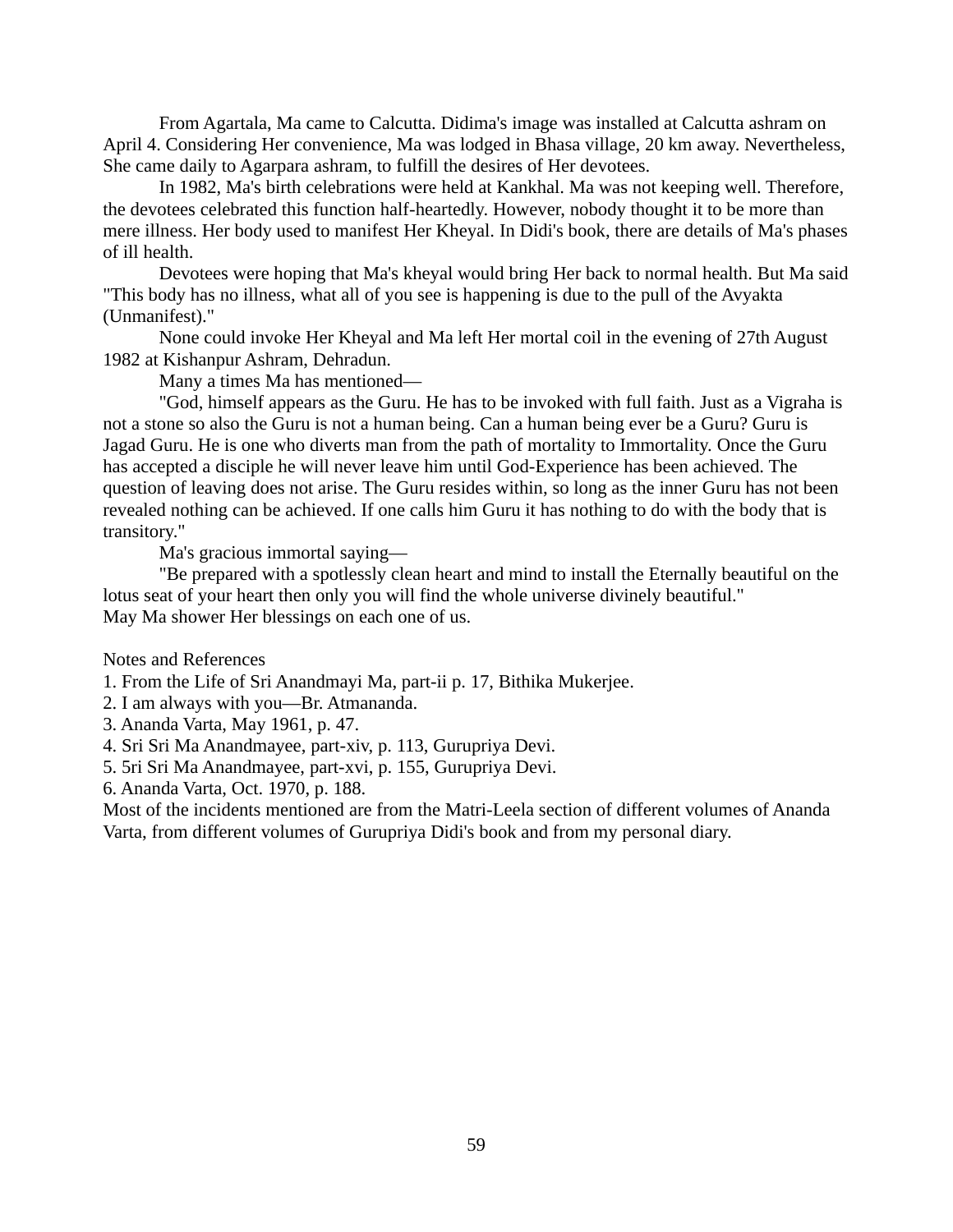# **The Element of Humour**

By nature, Ma was amiable and humorous. There have been several occasions in Matri Leela when Ma has entertained people, through Her sense of humour, sporting nature and witty, intelligent conversation. Her child like innocence, politeness and playful mood has charmed people alike.

Even during routine work, Ma's way of talking has always reflected an unusual power that kept the audience spellbound. When She was asked about this, Ma replied: "Whether unusual or not, everything is for you only. This body is always the same."

She further said "All this is a sort of play, you like to be playful, that's why you are able to attract this body even in humour and fun. Had this body been serious, calm and quiet, you would have preferred to keep your distance. Learn to play beautifully the play of Anandam. Then you will reach the ultimate."

It is said that when Ma was young She used to love playing with cowries (seashells) with Her friends. After Her marriage, She gave up playing this game as Bholanathji didn't like it. She could have played the game, when She went to Her parents' home at Vidyakut. Since Bholanath was not present, She could have easily played with them, but Ma respected the wishes of Her husband and didn't play the game, She was so fond of.

She used to play a lot of other games with children — Sprint, Kabaddi, Hide-and-seek, long jump etc. sometimes as a spectator, on other occasions as a participant . Ma's Leela has been fascinating.

When she lived in Cox Bazar, in Bangladesh now, Ma had introduced the game of 'Sacchidananda'among the children. After school, the children would pick up cowries from the seashore. They would form two teams, one led by Bholanath the other by Ma. Drawing a circle on the ground, they would sit not separately but alternately; one player of 'A' team would sit followed by one from 'B' team, then again one from 'A' team and so on. One child would start the game by throwing 7 cowries in the air. When they fell to the ground, if three of the cowries were found face up, then it was 'Sat', if five then it was 'Chit' and if all seven cowries were found facing up then it was 'Anandam': The children used to play this game the whole day. The winning team would sing kirtan while the losing team would do Japa. (This is only a brief sketch of this game. There were many more rules that Ma had made.)

An example of Ma's sense of humour and wit was the event at Vindyachal ashram.(Note 1).

A devout couple had brought shawls for Baba Bholanath and Ma from Varanasi. Wrapping Herself in that shawl, Ma laughingly said to Bholanath.

"Your shawl is shorter than mine."

The couple was not ready to accept this fact since they had bought two equal sized shawls from the same shop. On their insistence, the lengths of the shawls were measured.

Ma turned out to be correct as Bholanath's shawl was found to be two inches shorter than Ma's.

Sri Ma knows everything. Playfully, She proved this. Does it really make an impact on our dull grey matter?

There are innumerable such instances - a few are mentioned here.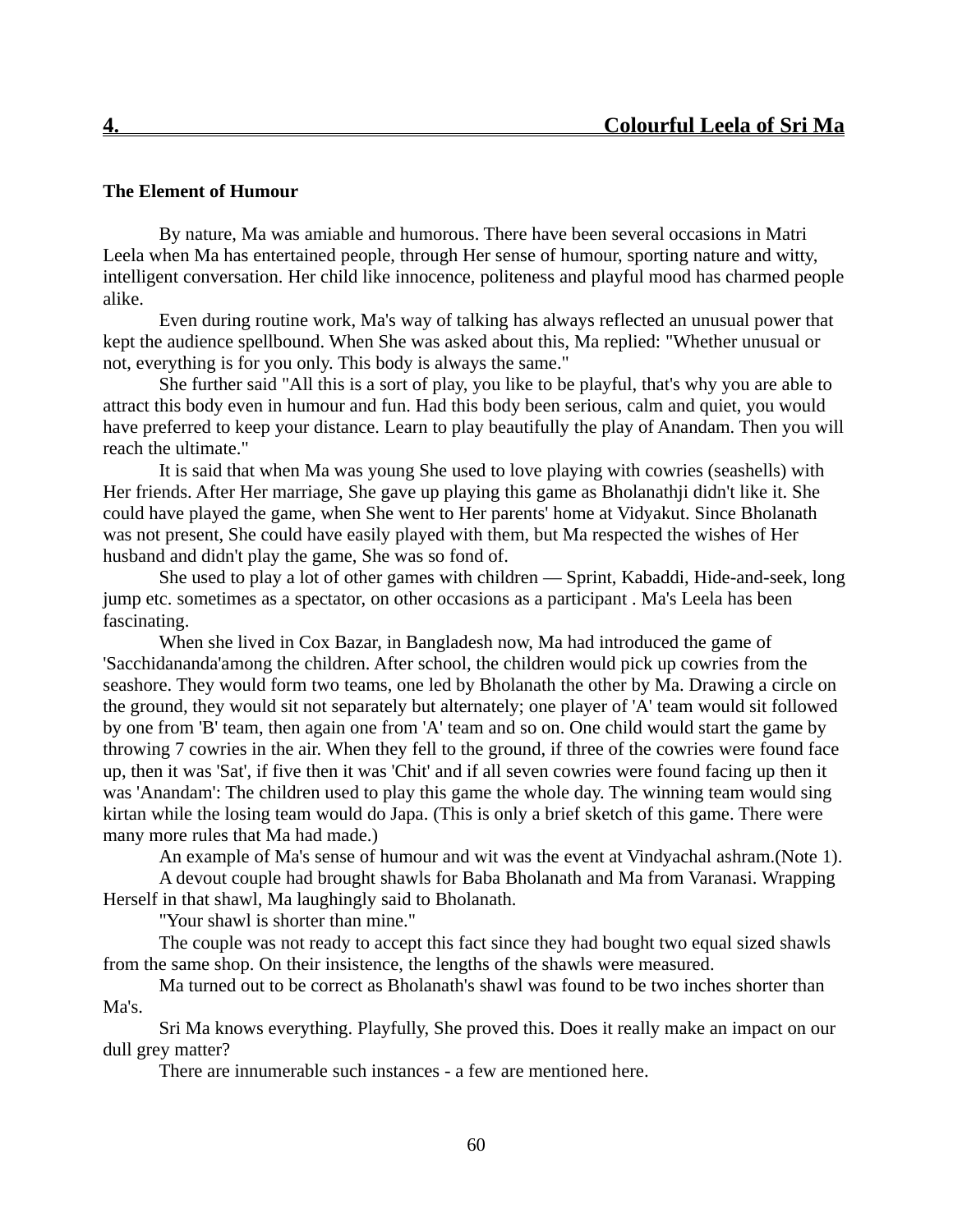Ma always tried to reach Haribaba's Satsang in time. Satsang was to begin at 8 o'clock in the morning. Someone was around to tell Her the time to leave for Satsang but Maharatanji (Mrs. Jaspal - devotees will better remember her as mother of late Billooji of our ashram) gestured to him to keep quiet so that Ma would eat something before leaving for Haribaba's satsang.

After having Her breakfast, Ma asked the time. It was one minute to 8 o'clock. One minute but the distance from Ma's ashram to Haribaba's ashram was a ten minute walk. Knowing that the delay was due to Maharatanji, She mildly scolded her.

"Even after staying with this body," She said, "you have not understood This body's ways." Other devotees enjoyed the easy, light way of Ma's making a point.

But Ma said, "Allow me to be serious."

Returning from Satsang, Ma said to Maharatan:

"I've scolded you. You should punish me now."

"The punishment, "she said, "is that I will sleep with you tonight."

This suggests the kind of respect and esteem Her devotees gave to Ma, the Divine Mother. Didi has told of a very old incident.

Once Ma, Didi and others reached Shimla Kalibari around dusk. Kirtan was being held in the hall. Ma decided to go inside alone, using a part of Her saree to veil Her face. Asking Her company to stand outside, She went straight in and upstairs and sat on the only chair vacant.

Seeing an awkwardly veiled woman whose face nobody could see, a part of audience became curious. The ladies thought perhaps this was a man disguised as a woman. A lady sitting beside Ma pushed Her when Ma had leaned towards her.

Curiosity turned into suspicion. Some people came close to Ma. When they recognised Her, they were delighted. Even the kirtan group got inspired in their recital when they too spotted Ma. She signed to all to keep quiet as the kirtan was on.

On another occasion, Ma was travelling by train in the North-East. At some station, a few children got into the compartment Ma was travelling in. Soon Ma befriended them. The children were enjoying Ma's company. Ma asked them. "Will you do what I suggest?"

When the children responded positively Ma told them.

"Get up in the morning, wash your face and mouth, and then write down the name of God you like in a note book, as many times as your age. Pray before and after writing the names. When the book is full, immerse it in a flowing river."

The children were delighted and readily accepted the idea. Two boys in this group, were Muslim. When they asked whether they can write 'Allah' in the note book, Ma said "Yes. Why not?" Ma called the young ones "my friends" and asked them to remember the following five points:

1. Always speak the truth.

2. Obey your parents and elders.

3. Study seriously.

4. Pray to God every morning that you wish to become a good person. Before going to bed, pray that He pardons you for your misdoings. .

5. When you fulfill the first four then you can do mischief.

Ma joyously used to tell children about the last point.

Ma used to involve the children, who came to Her, in various sports and plays. She involved the girls in plays on Ramayan, Mahabharat, Krishnaleela, and the lives of several Mahatamas. She Herself used to direct these plays. She would come onto the stage, playing some role, and the viewers would not be able to recognise Her. During Jhulan festivities, the Kanyapeeth girls at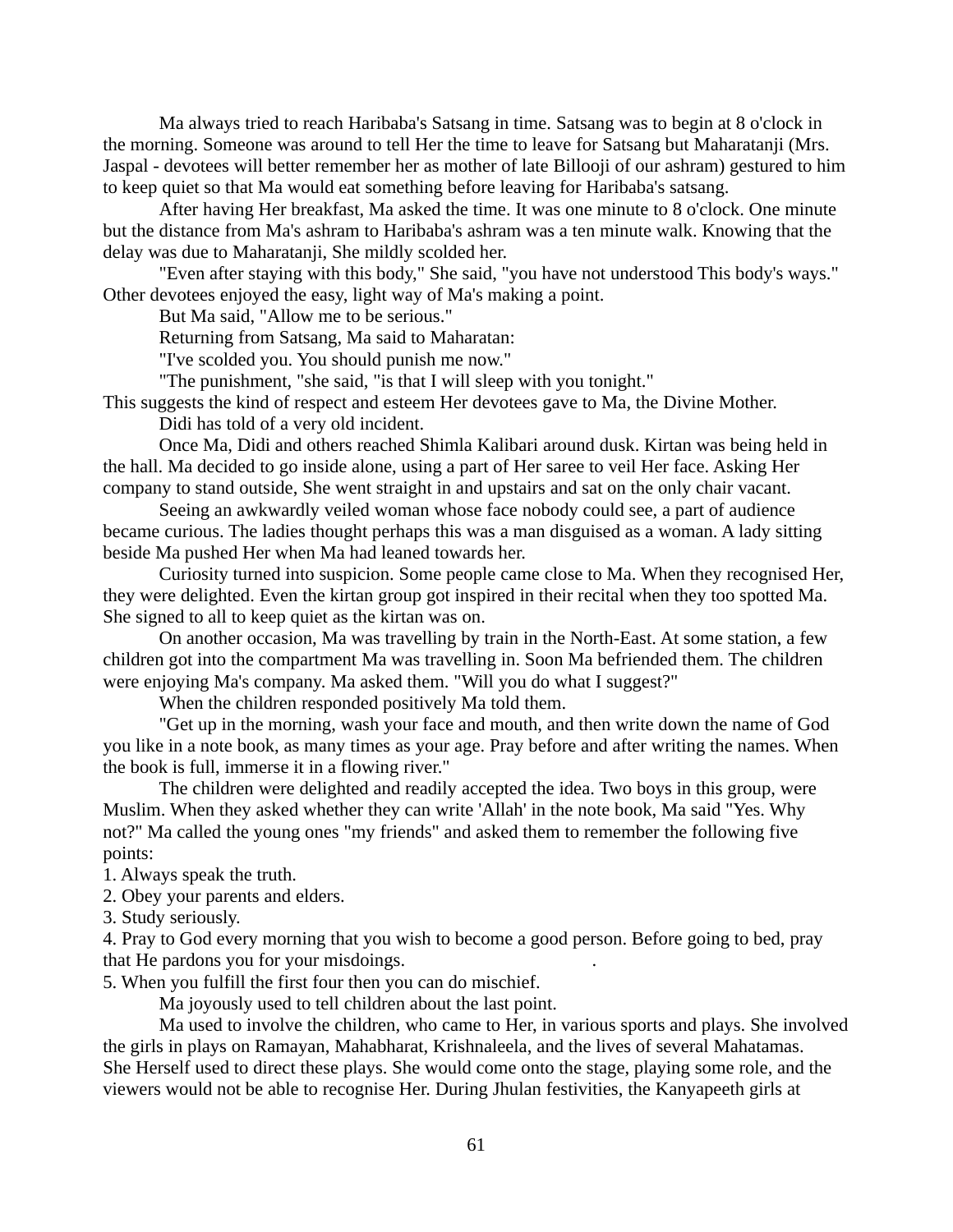Varanasi Ashram used to host many such leelas. Ma never liked any sort of make-up. Without that, She was able to create the impact with normal dressing of the characters. Plays were staged in Bangla, Hindi and Sanskrit. The history of Kanyapeeth is replete with such splendid Leelas.

Ma's message to the Brahmacharinis:

"Don't visit the cinema, theatre or any other form of visual entertainment. Centre your activities around God in your Leelas and enjoy them. They are not meant for getting public appreciation."

On one such Jhulan and Janmasthami (note 3), the festival ended with gaiety and fanfare. On the day of Nandotsav, it was Ma's Kheyal to stage a play involving senior girls of the ashram.

Ma Herself sported a sky coloured saree which She later covered with a huge lion skin. One girl was dressed as Radha Rani. Other girls became Radha Rani's friends. On the stage was seen Radha Rani with her friends, lamenting the absence of her lover Krishna weeping in silence again and again. Enter Chadmayogini Ma draped Herself with a lion-skin, blowing a Conch shell. Ma kept the conch close to Her mouth, but somebody else blew it back screen. She loitered on the stage, the face glowing and kept on saying 'I am hungry'.

At the other end of the stage Radha Rani asked her friends, who is blowing the conch?" Perhaps my Krishna has come! One of her friends then escorted Chadmayogini to Radha Rani. Knowing the yogini was hungry Radha offered her a variety of eatables. But who will eat? Chadamayogini was in a trance Her lips shivering every now and then. The friends asked each other 'Who is She? Some one suggested that She was Yogeshwar Shiv, another said, He is a Trikaal yogi. They then decided to ask Her 'where is our Shyam-Krishna?' However, by that time, intelligent Brinda, a mate of Radha Rani recognised Her and announced 'OH! here is our life-mate, our beloved Anandamoyee, the personification of joy and happiness.' In a split second Ma opened Her lion-skin and veil and everybody was charmed by Ma's divine novel appearance.

After this the girls of Kanyapeeth sang the famous song of Nandotsav— "Brahma dances, Shiv dances also dances Indra, at Gokul the milkmen dance getting Sri Govinda".

Ma joined them as Gopeshwar in their celebration of song and dance, the girls encircled Ma and danced. The unforgettable moments of life…

According to Vraj tradition Nandotsav is celebrated on the day following Janamasthmi. The tradition is still followed with great eclat at Kashi and Vrindavan Ashrams.

In the physical presence of Ma playing the role of a milkmaid a lady would come with a long veil covering her face, singing and dancing she will go up to Ma with an earthen pot full of yoghurt on her head. Often Ma would dance with the Gopi. Youngsters playing the role of Gope (Sri Krishna's mates) would also sing and dance with yoghurt pots on top of their heads. Singing and dancing they would suddenly break the earthen pots. And the surroundings would reverberate with roars of laughter, the scene of immense delight.

Ma in a very cheerful mood threw morsels of yoghurt into the mouth of the devotees, who came running to Her specially to get the Prasad this way. Ma's Leela was so pleasant, so wonderful. The dollops spread across the mouth made designs on each face. Everyone giggled and Ma enjoying the devotees' laughter and happiness.

Ma's kindness was not only for human beings but for birds, animals, even the wild animals too. In Kashi the pot used for doing Aarti during Geeta Jayanti Mahotsav is designed like a snake. It is said, years ago during Geeta Jayanti celebrations at Vindhyachal that someone killed a snake. Ma was pained to hear this news. Subsequently, She asked that the pot for Aarti be designed like a snake, so that at the time of Aarti, the snake is remembered by the people. Where else can one find so much compassion?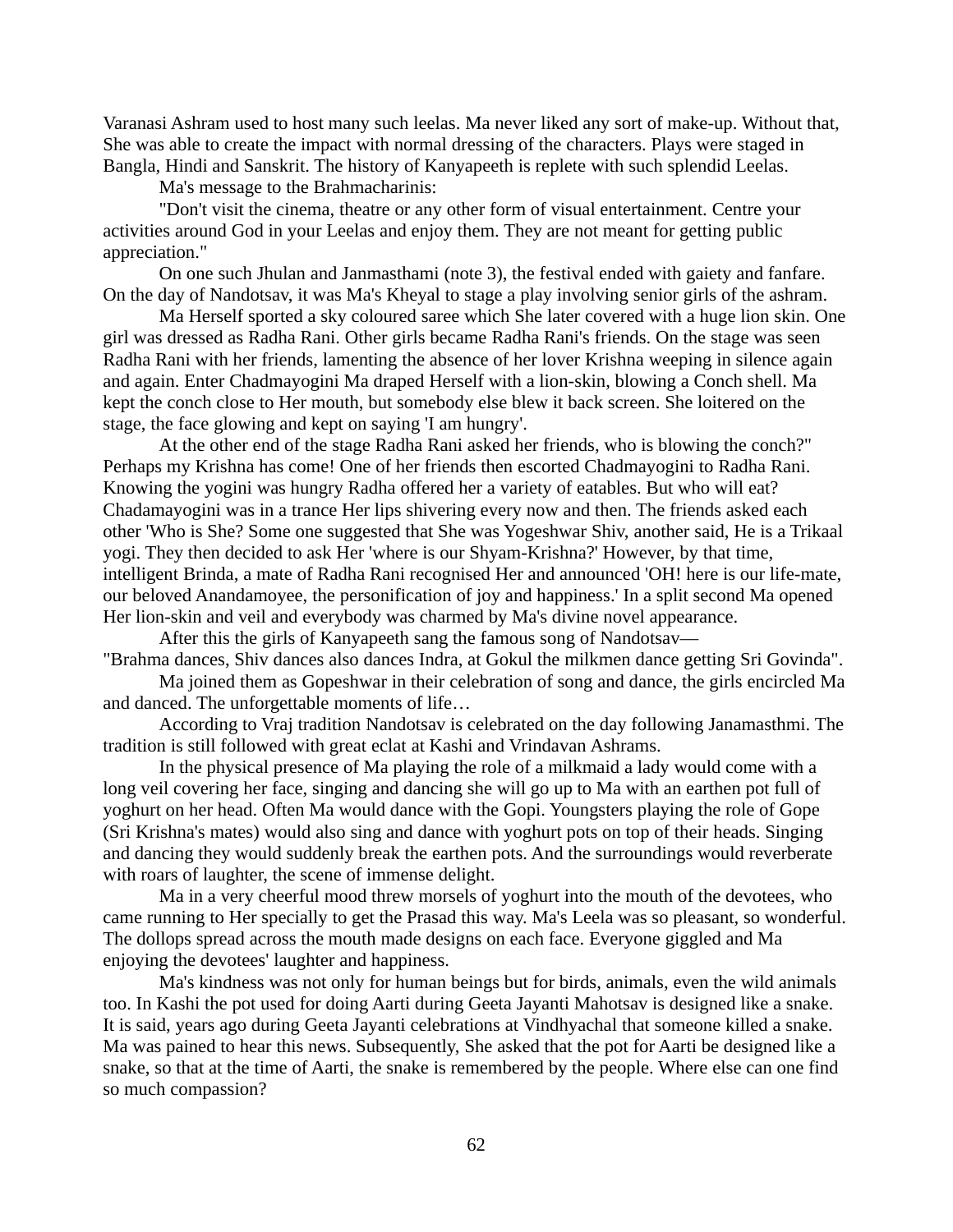Here is another instance of Ma's sweet Leela with Her children. In 1979 during Ma's birth celebration in Bangalore, Ma was sitting in the corner of the stage and a function was going on. A young boy went up to Ma, gave Her a flower and prostrated. Ma pulled him closer and caressed his hair. Thereafter a stream of children, came to Ma one by one and Ma caressing everyone of them, giving Her blessings. In this way, hundreds of children got Ma's blessing that day.

She used to be so happy with things of apparently little importance. It was like the immense happiness a baby gets when she is given a doll.

Once, Durga puja was being organised at Delhi ashram. At evening time, Ma was seated on the podium when a gentleman came up to Her, placed a big 16 kg tin of something and showed it to Her.

Ma was very much pleased. Her eyes brightened. She immediately began distributing what had been brought to Her. They were toffees. It was a pleasure for the devotees to collect toffees from Ma in such a great mood.

In 1982, Ma was in Vrindavan during Holi: She was not keeping well. So it was made known that this time She would not play Holi (gulal). However, devotees would be allowed to pay obeisance to Her by putting colour on Her feet. On Holi morning, Ma put a coloured mark on the forehead of devotees who went to Her for Her blessings. At 10'clock, she was seen on the verandah of Chaliya mandir. She began playing Holi by throwing dry colour powder on the devotees. Then She picked up a water squirter and sprayed coloured water all around. This was an unforgettable scene; the sprayed faces in one direction, and colour being sprayed in another direction. She sprayed the coloured water so quickly and comprehensively that no one was spared. It was perhaps the last major get-together in which the devotees swam with Ma in the ocean of Joy.

#### **Didi Ma with Ma**

The relationship of Ma with Didima was supernatural. Didima used to call her, 'Your Ma', while Ma called her Giriji. Ma held Didima in great esteem.

Before going out of the ashram, Ma always used to touch Didima's feet in great reverence. Once, in a hurry at Kashi ashram She forgot. However, immediately after coming out She remembered the mistake and then and there in the lane She prostrated as if before Didima.

According to eyewitnesses Ma used to do this prostration in a spring-like action. Later, on Didima's insistence, She stopped this tradition.

Calm and quiet, Giriji was always busy in doing puja. When asked 'for whom she is constantly busy in doing Japa, she would reply "for the welfare of her dependents." When devotees came to pay obeisance to her and touch her feet she would bless them by touching the devotee's head with both the hands. She would discuss religious topics with them. But Giriji was most happy in Ma's company. She took sannyasa to be in Her constant company. On devotees repeated queries about Ma's earlier life she disclosed (see Note 4) "Your Ma is the personification of several avataras that you see. She saw the avataras, not as images but full of life, in action."

Ma used to say, "don't talk of all this in My presence". Didima once recounted an incident at Shahbagh.

It was during Kali Puja (1925) which Ma agreed to perform, on Bholanath's request, with difficulty. "First your Ma put vermilion (sindur) on Kali and uttered hymns in praise of Kali, then Started the puja. Gradually, She went into a trance. Asking Bholanath to give Her flowers meant for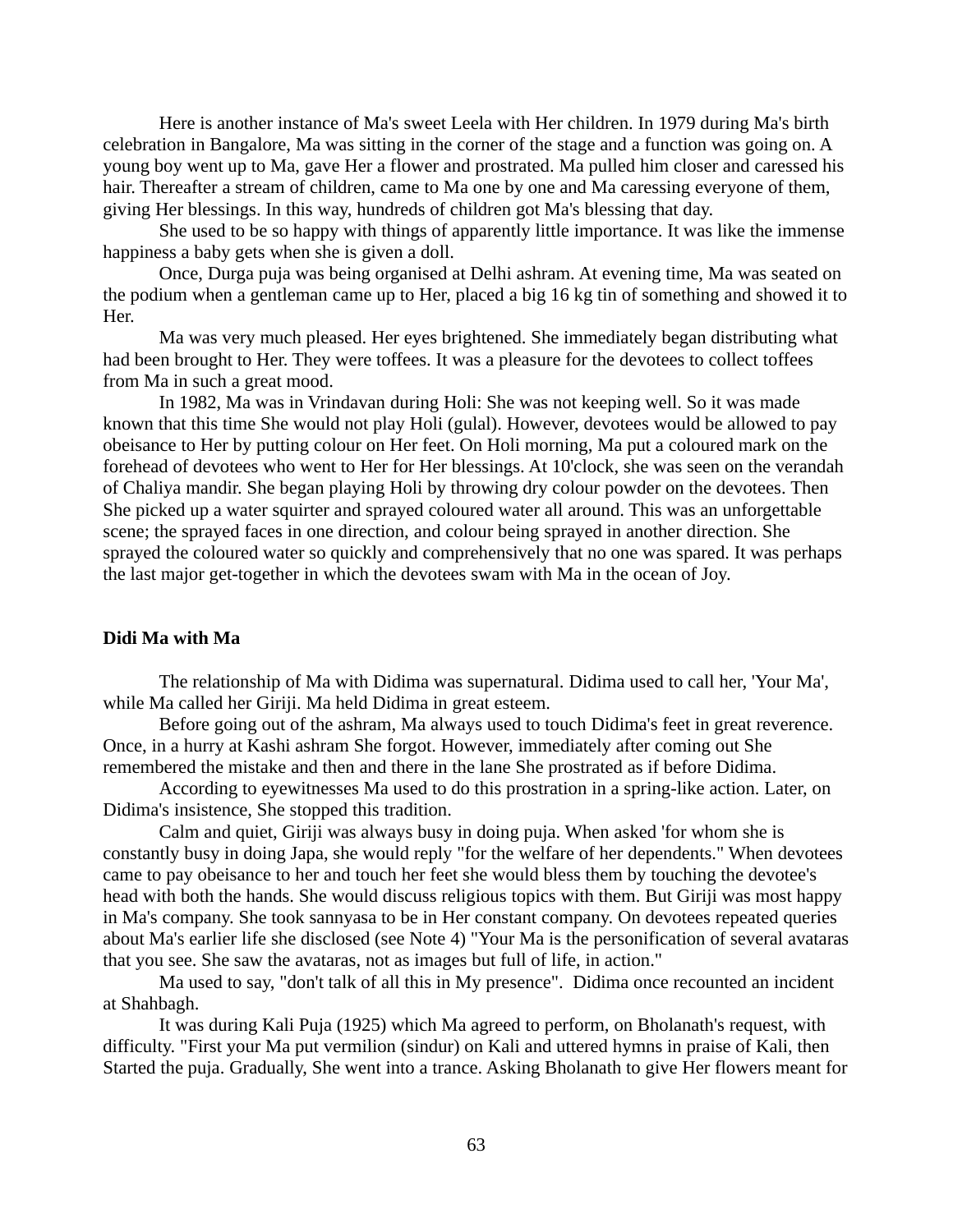puja She tried, but actually could not, offer them to Kali. Then She asked Bholanath to perform the puja. She sat beside the image of Kali.

Before Bholanath took his seat - he saw Ma in a different kind of ecstasy. Ma asked all devotees to close their eyes. Everybody did so except the gardener's wife who was standing out in the garden. Your Ma called her out loud to comply with the request.

When Bholanath sat for puja, we all opened our eyes. We learned the reason why we were told to close our eyes. It was Ma's change in appearance. Clothes fell off, Her face turned bluish like Kali with tongue hanging out. I saw Her and then left the place."

We told Didima that it was said that she intended to touch Her feet just then but changed her mind at the last moment.

Didi Ma said "yes, that is true. But then I thought - how could I give 'Anjali' to my daughter? Therefore, I offered the holy leaves of Bel and flowers to Kali instead. At the time, Bholanath and Ma were having their Prasad after Puja somebody said to me "Ask Ma, to whom She was offering her Anjali?" I said to your Ma—"I intended to offer to you, but did so to Kali instead."

A very interesting incident in Srimad Bhagavat mentions that Sri Krishna showed His mother Yashoda the entire universe in His mouth and as soon as her parental emotions were replaced by Sri Krishna's majestic grandeur He put a veil of ignorance before Yashoda as He was to perform many leelas later. Similarly Didima also left at that moment; Ma was, after all, her own daughter.

On Jhulan festival day (see note 5) at Vindhyachal ashram in 1943, a manifestation of Ma's leela was witnessed. In the afternoon, three virgin girls were worshipped (Kumari puja). After the Aarti when the priest began to touch their feet Ma asked them to bless the priest by putting their hands on his head and wish him well.

Didi was sitting close by. She requested Ma to allow all of them to pay obeisance at Her feet and She would bless them and say something similar. Ma said with a smile to Didi-"What have you started now?"

Prompted by Didi, everybody started paying obeisance at Ma's feet. Taken aback however, Ma readily consented to give Her blessings by putting Her hand on their head. Those who were not present on this occasion were also called. Didi watched this magnificent Leela of Ma with great admiration and said "whenever you start doing something, perfection and beauty blends so splendidly that the delight of the occasion is considerably intensified."

Meanwhile a devotee asked whether Didima too will come to seek Ma's blessings? Ma said "yes, please call her too." Then She muttered "now this body, and Giriji's body will be united into oneness. Yes, it is one and same. See, if Ma could do it.... "

When Didima came to the venue, Ma got down from Her seat, asked Didima to lie down on the ground upside down. Curious devotees looked on as Ma Herself too lay down in the opposite direction, so that Ma's head touched Didima's feet and Didima's head too touched Ma's feet. Lying in that position, Ma said "who blesses whom? Everyone is One only. I pray to Him." She further said, "Only one; it is from one to two, and from two comes one. He is the one who despite limits, is limitless. He is also the one who has no restrictions, but appears to be restricted and without appearing limitless, looks limited."

Watching this bewitching Leela, devotees fell at Ma's feet. For sometime, they all were in a unique and serious mood.

Once, Ma was going away from Vrindavan ashram where Didima was staying. Before leaving the ashram, Ma said to Didima —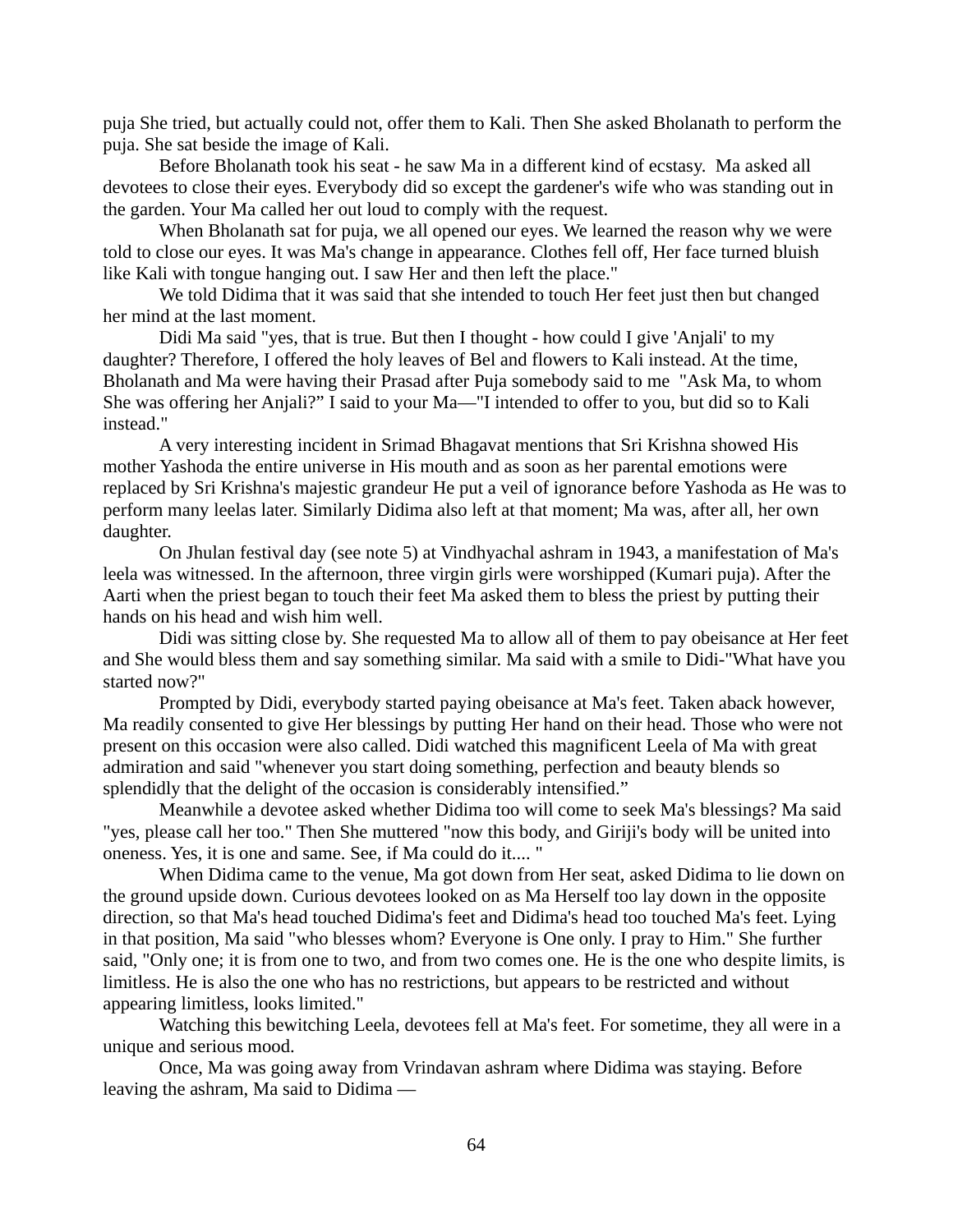"Stay well."

"You too Ma," Didima said, "come back soon."

Ma said, "this body is only due to your blessings. If you keep yourself well and bless it, this body will keep well."

Ma's words filled Didima's eyes with tears. "Namo Narayan, Namo Narayan, Namo Narayan," saying this Ma touched Didima's feet and left.

How intensely beautiful and heart touching was the leela of Ma and Didima!

Once during the 'Rakhipurnima' celebration in Vindhyachal, a lunar eclipse occurred. Therefore, the kirtan recital continued till 3.30 am. Ma had Her Self-initiation at midnight on Jhulan-Purnima (1922) and hence devotees prefer sitting in silence doing Japa during this time. It was still dark at 4.00 a.m., Ma asked Didi "will you not go for a bath in the Holy Ganges?" Didi said "No, I will not go."

Ma quickly came out of Her room. Didi said, "Ma, are you asking whether I should go now for the holy bath? If you ask me, I will go for it."

"I am not asking you to go but I am going for the holy bath," said Ma and went to Didima's room and asked her "Ma, will you come for the holy bath? Didima got up. Ma then put Her head at Didima's feet and said, "I'm taking the holy bath." Ma remained in that position for some time. Didi, Hariramji and Udasji also came in and witnessed this spectacle. Didi promptly said, "Ma, you taught us a good lesson. Now, we will also place our head at your feet and take the symbolic holy bath."

She did it followed by Hariramji and Udasji. When they touched Her feet, Ma said, "please don't do it."

Didi said, "No, we will not listen to this, today."

Everybody touched Her feet, people who were sleeping or doing kirtan were also called in to take Ma's blessings.

## **Ma's'Kheyal'**

Ma's 'Kheyal' is a word very familiar to Sri Ma's family of devotees. It is not the subject of logical analysis but is transcendental, beyond the range of senses. We want to be in Ma's Kheyal but do not realise it even after getting it.

Normally, it can be described as an unexpected and sudden psychic emergence of any action, thought, desire, will, attention, memory or knowledge. Ma describes it in a wider and different meaning pointing Her finger up, meaning the incomprehensible acts of the Supreme. In Ma's case, there is no ego to account for Her acts, thoughts, movements or feelings. It can be described as spontaneous upsurge of will, which is always Divine and therefore free. Explaining it in another way it can be said that the combined effect of desire/knowledge and action of the supreme power joined together is Ma's kheyal. There is nothing in this universe beyond 'Her' Kheyal.

Ma has said, "Do not misunderstand kheyal as desire or wish. Because when there is a wish, its negative (i.e. no wish) aspect is also there. Then an element of desire is also present, initiative is also there with wishing, but when kheyal comes, it is spontaneous and then there is no question of importunate or otherwise.

"This body believes in one thing 'Jo Ho Jaye'. Let whatever things happen, happen, without bothering about the consequences. Who likes it and who does not - opinions do not guide the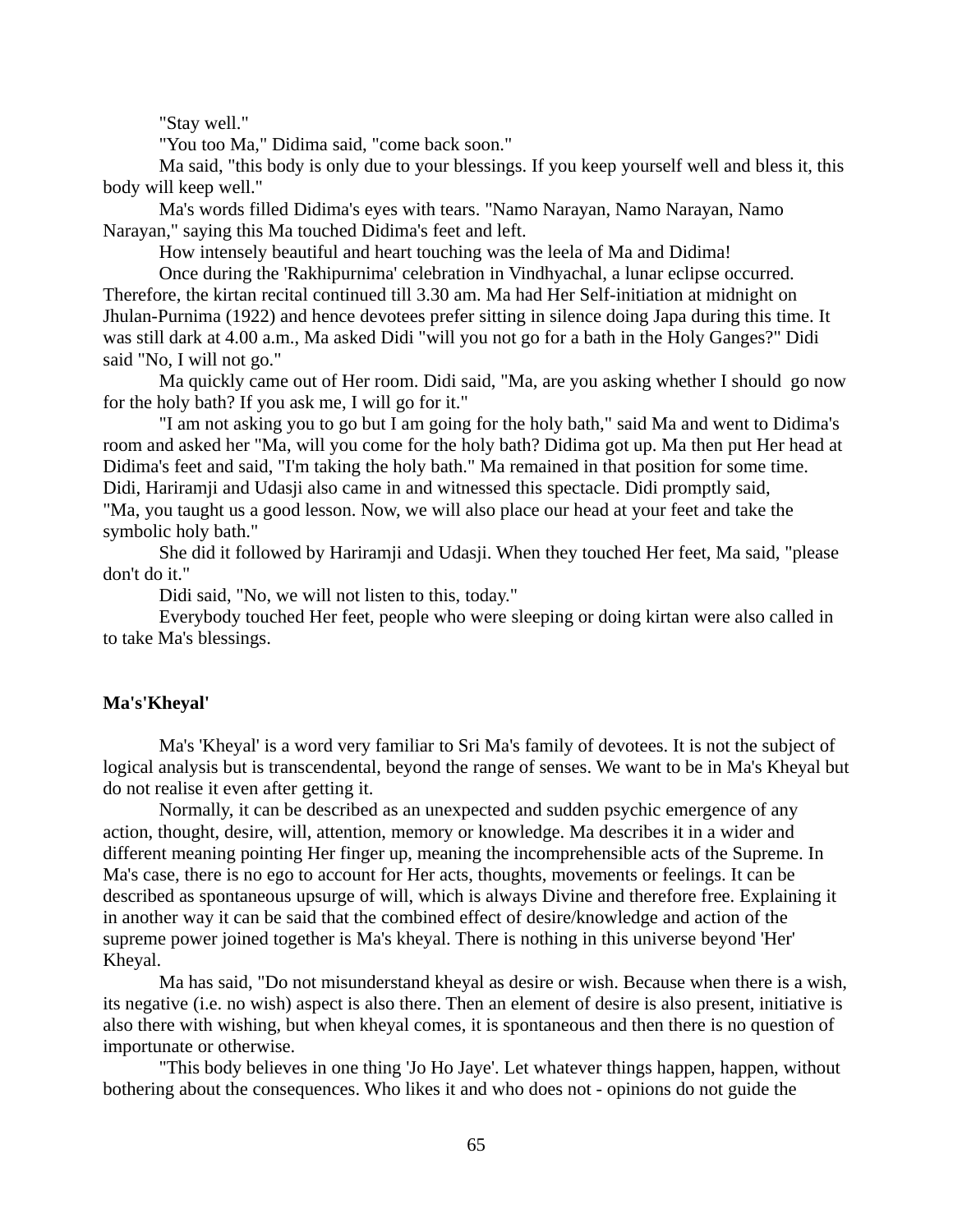movements of this body. It is not necessary that the person that comes in kheyal is close. One who is far away, or one whom this body has never met, can also be included in the 'kheyal'. Kheyal may come at any time and any place, and the result is certain. But this body can't keep a 'kheyal' all the time."

Ma used to talk about two kinds of kheyal, definite and general. When it is definite, specific kheyal, it is bound to happen'. No power can stop it. "This body does not always say what will happen in future, a premonition. Sometimes, this body would agree, for instance, when someone wished to visit Allahabad. This body knows the visit will not be fruitful. Yet, the person's insistence for the visit is respected. If he is told not to go, he will continue thinking probably his work would have been done had he undertaken the visit. So when he actually visits, though it is not fruitful this dilemma is not there. Therefore, kheyal synchronises with your desires. But when the kheyal is definite, then it is bound to happen."

Once, someone asked "Ma: why did you descend as a female and not as a male?"

Ma replied: "It was not so in kheyal. Had it been, this body would have come as a male person."

Ma's kheyal had always been sudden strange and spontaneous without notice or reason, with a deeper meaning and relevance. Several devotees have recounted some strange incidents in their life which have reminded them of Ma's kheyal. A few examples are quoted here.

Once, Ma reached Vindhyachal ashram and in no time She said, "This body's kheyal is to go to Delhi. It was Ma's kheyal —so the journey is for sure.

She took one lady (the mother of Gopal) along and left for Delhi. This lady had never attended to Ma or never been close to Ma. So everybody at Vindhyachal was worried. But there was no change in Ma's kheyal and Gopal's mother accompanied Ma to Delhi perfectly easily. On the way, this lady had fever and a stomach problem. By the time they reached Delhi, it had turned serious. Doctor operated on her to save her life. Now it can be said, due to Ma's Divine kheyal she received back her life. If she had stayed at Vindhyachal she could not have got such prompt medical aid. Ma had a surprise, unexpected meeting in Puri with the veteran aged Vaishnav saint Baba Shyam Das. Mahatama Shyam Das, who was living in the temple city for quite sometime, happened to tell his disciple about his desire to meet Ma. The disciple comforted his Guru by insisting that if, what was said about Ma was true, She would Herself come and give Darshan to Baba. And so it turned out when without any prior intimation, She appeared one day to meet Baba and fullfilled the long cherished desire of the Mahatama.

Did She visit Puri for this reason alone?

On another occasion, Ma was going to Puri from Kharagpur. Waiting for the train along with some of Her followers at the station, She suddenly spotted a middle-aged woman. Clasping the hands of a boy, the woman was rushing in a great hurry.

Ma went a little forward out of Her Kheyal and called her aloud: "Oh mother, where are you going?"

The woman did not respond at first but a repeat call made her stop and look back. She had not met Ma before.

On enquiry, it transpired that the husband of this lady was seriously ill and needed immediate medical attention. But the lady had no means to face the situation. Distraught and confused, she was running from pillar to post in search of help, and at this very moment Sri Ma called her.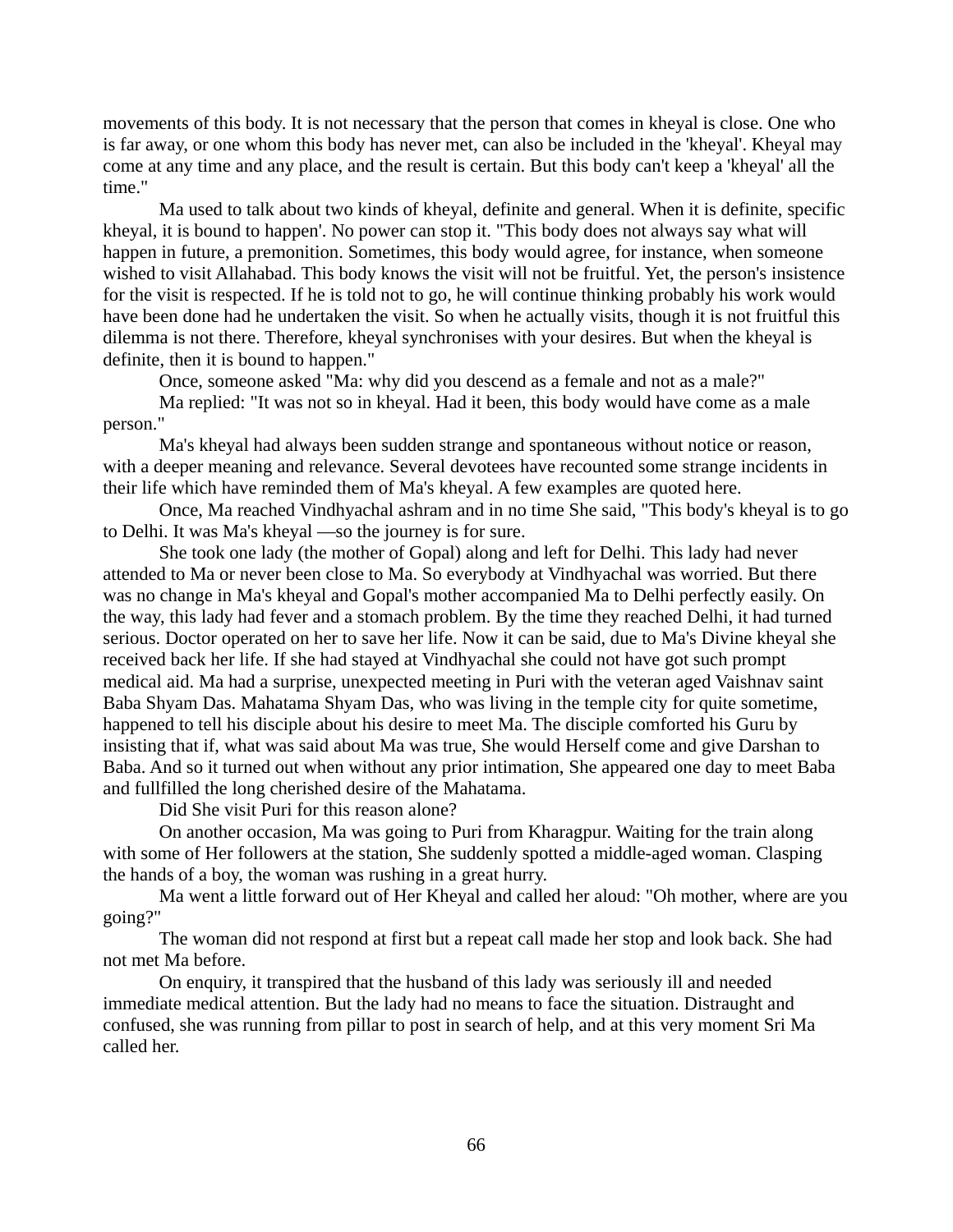It was strange that Dr Anil Maitra, a reputed doctor of a Government hospital in Calcutta, happened to be with Ma at the station. Ma looked at him. Dr. Maitra promptly responded. He gave his address and asked the lady to contact him at the hospital.

What would be a difficult task even with money and recommendation in a metropolis like Calcutta was accomplished within minutes, thanks to the momentous call of Ma.

Not only that, Ma's followers took care to give the lady and her child a good meal and also arranged for their travel to Calcutta.

Moved by the incredible turn of events and her stroke of luck, the lady repeatedly called Ma in reverence. But Ma Anandamoyee was back to Herself, lost in Her world of wandering, unconcerned with the events.

Was this event a coincidence, a miracle or Ma's kheyal? Was it the cup of compassion from the Mother of the Universe to Her child?

Ma has said, "These events sometimes unfold on their own; sometime they are destined. Everything is possible. If the kheyal is strong that it should not be allowed to happen, then it does not. But such a decision is not always taken. More often, it is accepted that people wouldn't believe, things are bound to happen the way they do."

Once, without any prior intimation, Ma landed up at Varanasi. And within two hours of Her arrival, She had veteran Brahmachari Yogeshdada of the ashram initiated by Swami Narayanand Tirth into Sannyas. The sacrament over, Ma wanted the occasion to be photographed.

But there was no photographer in sight. Time was short for calling one for the job. However, it was Ma's kheyal and in no time there appeared a hippy-like foreign tourist with a camera suspended from his shoulders. He was asked to see Ma. He was thrilled to get Ma's Darshan in this way. Only too pleased to oblige Ma, the person perhaps had never dreamt of facing such a situation!

Ma's kheyal is infinite whenever in the world and in whatever situation a person may be, by Ma's kheyal at the very moment he finds himself before Ma. Ma's kheyal is all pervasive. Once, Durga puja was being held at Kashi ashram. Ma was seated in Her appointed place. The Chandi mandap was packed to capacity. People were all having a glimpse of the Divine mother. I was standing close to Ma when I overheard Ma muttering "Bindu, Bindu" (the late Samirnath Mukherjee of Allahabad). After that, Ma as usual, became busy with devotees. But I saw, Binduda (Mr. Mukherjee) making his way through the crowd towards Ma. Such Divine kheyal! Simply unexplainable!

Ma narrated one incident- once She went to see Haribaba who made elaborate arrangements for Her welcome at his ashram at Bandh near Aligarh. An elephant was arranged for Ma to sit on. Haribaba asked his devotees to offer their backs and hands for Ma to help Her climb on the elephant. But Ma did not agree to it. She thought that it would look awkward if Haribaba and the devotees all walked doing the kirtan and She would be sitting on elephant. But Haribaba insisted. Then She had a 'kheyal' and in a split second She promptly climbed up with the helping hands of a disciple. "Normally, it would have been difficult to do. But when the kheyal came, it was bound to happen." Anything is possible if there is the kheyal. Pointing to the palm tree under, which She was sitting, Ma said, "if the kheyal comes, this body can be on top of this tree in no time."

In another incident, when Ma was in Kishenpur ashram, Dehradun, news came that the Swamiji of the local Ramkrishna Mission had left for his heavenly abode and he would be given Samadhi, at 9.30 hours next morning. At that time, only a few devotees were there. Ma asked them to make a garland of the flowers available there. But the flowers collected were not enough for a garland. Ma was told about this. Next morning before leaving the ashram She was strolling near the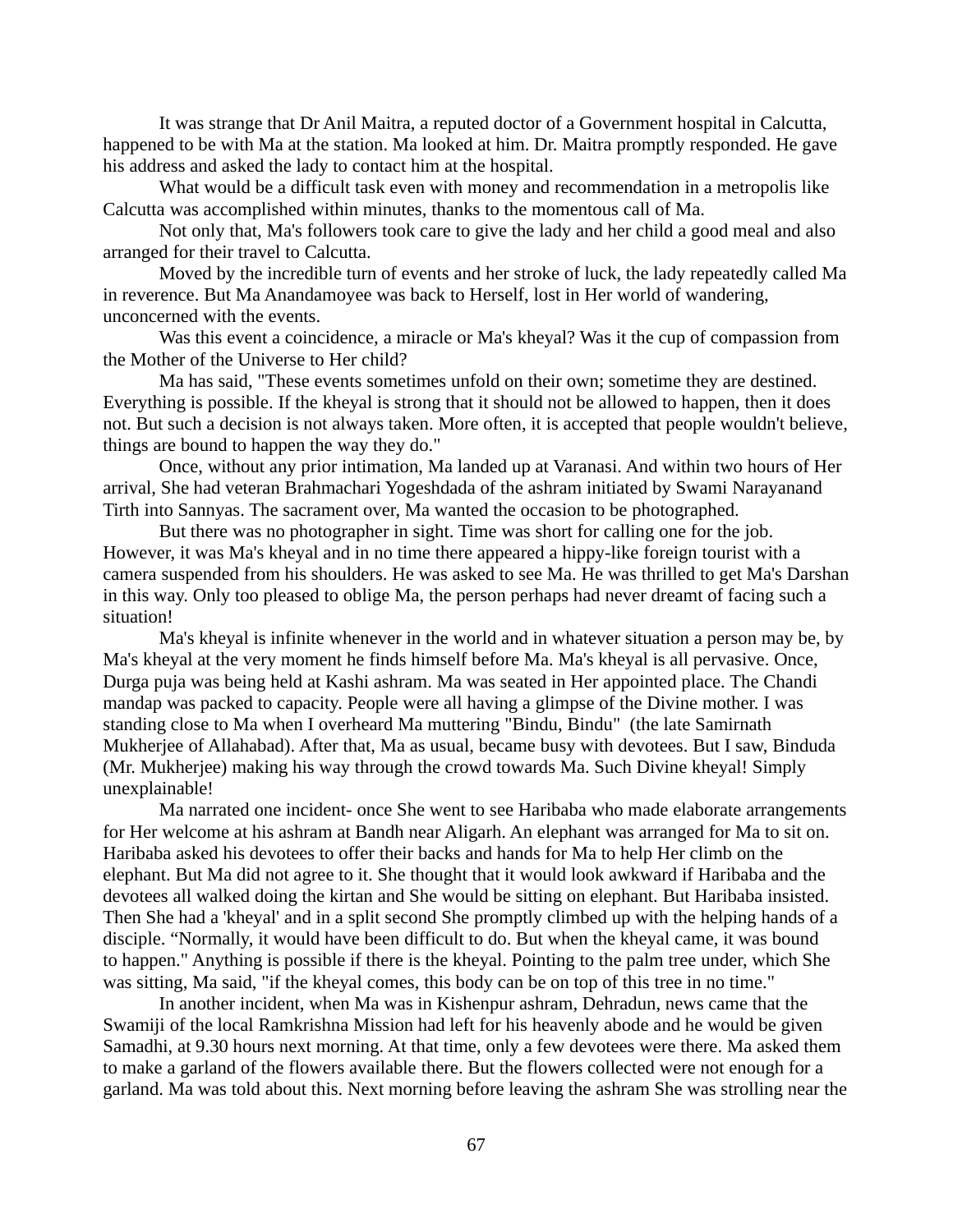ashram gate. Suddenly a car came and stopped in front of the gate. A gentleman came out, with a nice garland of flowers, surely meant for Ma. Ma took the garland from the hands of this gentleman, who had come to meet Ma for the first time on his way from Dehradun to Mussorie.

Ma's kheyal was thus fulfilled and garland was made available in time!

I used to live alone in Kashi with my mother, whose health was failing. Once, someone suggested that we tell Ma about her illness and seek Her advice.

When Ma came to Kashi ashram, one day I mentioned it to Her. Ma gave a very compassionate look at me — the deep, probing sight seemed to clear the darkness of ages — and said, "let the time come then it will be seen."

Many years later, in September 1980, Guripriya Didi was seriously ill at Bombay. So I decided to have my mother stay with the younger sister in Delhi, and go to Bombay to stay with Didi for sometime. We started off well. Suddenly my mother's health deteriorated during the journey. She had to be hospitalised on reaching Delhi. I felt very sad since I was responsible for taking her away from Kashi (it is said that one who dies in Kashi gets liberated). But I cannot imagine the priceless present Ma would give to my mother and to me in this way. I also did not know that Ma had brought Didi from Bombay to Kashi.

At Delhi, I was not alone. Lots of our relatives were at my mother's bedside. She remained in hospital for 4-5 days. Seeing there was no chance of her recovery we took her to Vrindavan by car as if prompted by Ma. When we reached Vrindavan in the evening, we came to know that Ma had also come there from Kashi the same morning. Had we taken my mother to Vrindavan four or five days before, things would have been different. Now, in Ma's presence, excellent arrangements were made for my mother and all those who accompanied her there. Again by Ma's grace and Her kheyal my mother was initiated into sannyas, and renamed Swami Atmananda Giri."

For three days, she lived in the ashram under Ma's Divine kheyal. Amidst the melodious kirtan of Dasu Maharaj, uttering her sannyas mantra, she left for the heavenly abode in an open sky. In this way, Ma's kheyal was fulfilled and her words, "Let the time come, it will be seen" proved providentially true.

In 1975, on the day of Akshay Tritiya, the idol of Puran Purush was consecrated in Ma's divine presence. Many Mahatmas graced this occasion. Ma was in a special mood. She had a kheyal that the Amrita Bhog of Heaven should be offered to Puran Purush. Nobody knew how to prepare it. They had only heard a little about it. Sweet rice was made into Amrita Bhog.

It was decided that matchsticks would not be used for lighting the fire. The fire could not be brought from the yagnikund also by any means, even wood sticks. But the Amrita Bhog was to be cooked by the fire from the yagnakund only. Even Swami Bhaskarananda, who was with Ma, was looking desperately towards Ma to see how to give shape to Ma's novel 'kheyal'.

Then Ma gave the solution. She said, "use the clothes of this body to hold the fire."

What She suggested was done. Amrita was cooked and distributed by Ma Herself.

At nightfall during Aarti 125,000 cotton wicks soaked in pure ghee were lit at the threshold of the Puran-Purush temple. Ma instructed everyone to circumambulate round them.

Ma's kheyal is the perception beyond the range of the senses. The destitution of our own state remains and even under the constant touch of Her kheyal we fail to realise it. Let this life be lived in Ma's kheyal— is my earnest desire.

Notes and References

1. Sri Sri Ma Anandmoyee Prasanga—Amulya Kumar Dutta Gupta.

2. Ananda Varta, Feb 1961, p. 166.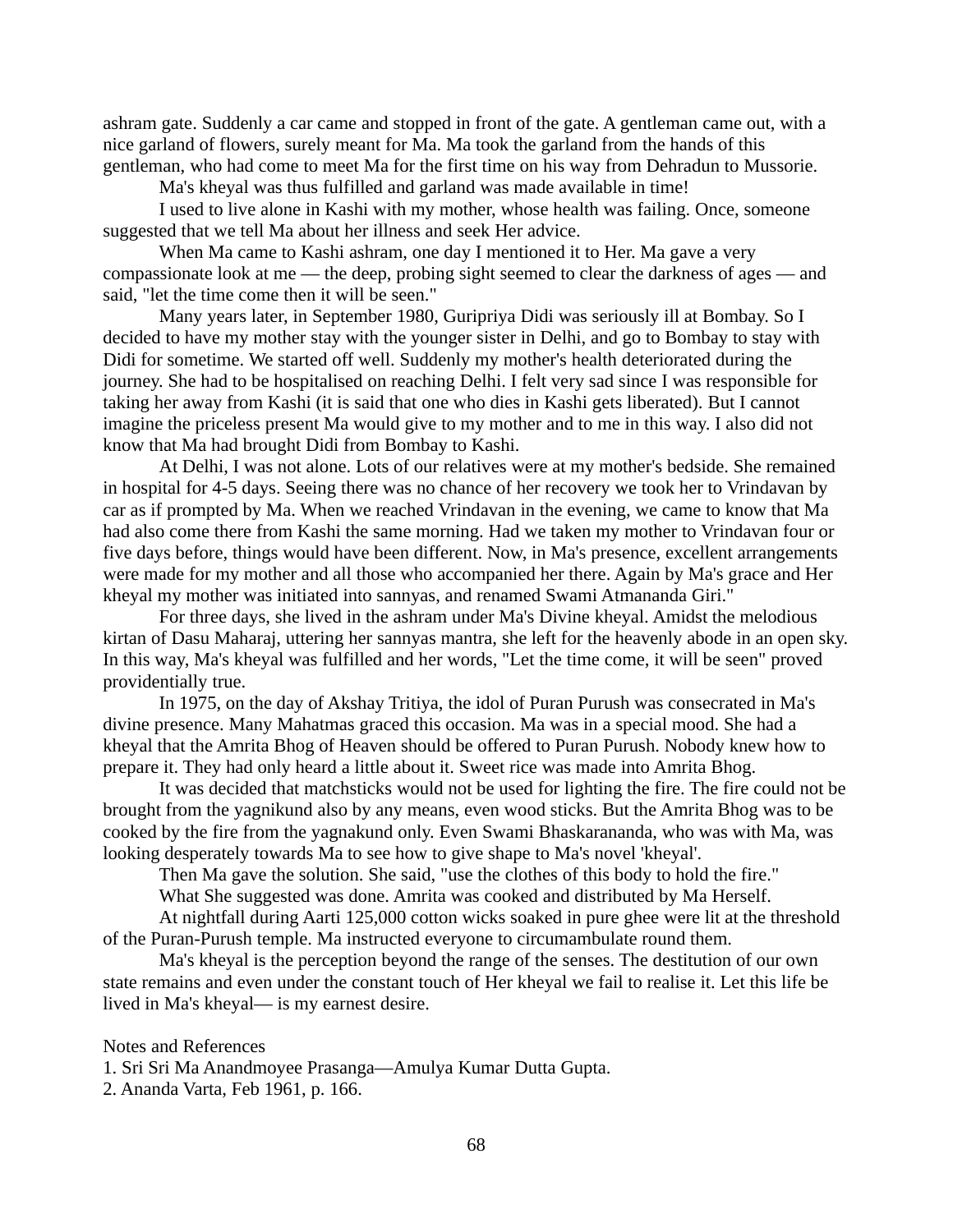- 3. Ananda Varta, Jan 1989, p. 12.
- 4. Ananda Varta, Oct 1990, p. 298.
- 5. Swakriya Swarasamrita, part-II—Br. Chandan Puranacharya.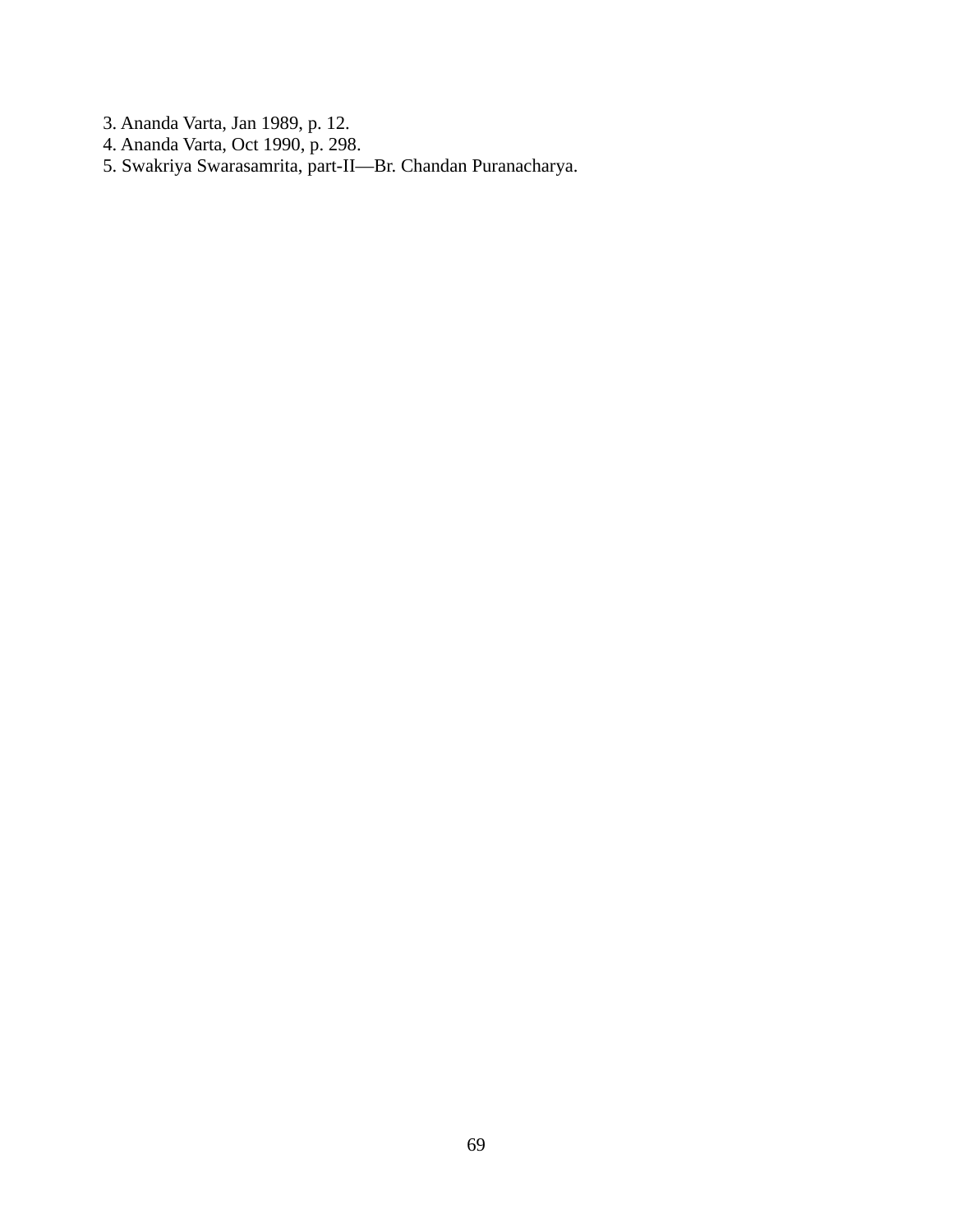There is always a curiosity in the general gathering, about Sri Ma's superhuman qualities and the incidents that focus on these aspects. These qualities were all the time evident in Her zest for life. Her aura of spirituality always put the lesser mortals on the path to peace and spirituality and gave new meaning to life.

Sri Ma's Advaita philosophy encompassed a plethora of mood and sentiments in Her association with the Almighty. If Her superhuman qualities were seen sometimes it was an overflow of Her majestic superhuman actions happening normally all the time through Her divine presence. Sometimes it so happened to inspire Her devotees or to guide them to better and pure thinking.

Ma said (see note 1) that while progressing in the way of Sadhana it is but natural to attain Divine powers. The results of such experiences are awe-inspiring. If such divine powers are exhibited with sole intention of self-glorification, then it is dangerous for the aspirant, as powers are lost by misuse. But if still one proceeds further in one's Sadhana as the ego melts away so also the attitude of self glorification goes away, and at this stage the question of the downfall of the Sadhaka does not arise. The stage can be assessed by seeing the situation.

When asked how She could cure diseases Ma said (see note 2), "There had never been an attempt to display these powers. Nothing deliberate. Sometimes mere touch, glance or just giving a flower or anything else would cure but at other times, even if one tried it would not happen. When this body became a Sadhak all this has happened."

Further She said "Many such divine powers were displayed, many a time unknowingly or without prior thought, sometimes with a mix of the feeling of knowing and not knowing. It just so happened spontaneously, automatically, as many a times a mere touch had cured the disease before so it could be cured again. With this thought the patient if touched would be cured. At other times the patient was touched with knowledge that he would be cured by that. Now these divine powers have gone. A person who expects this body to be supernormal always in its dealings will be disappointed. This little girl acts according to Her 'Kheyal'."

Once Bholanath was repeatedly requesting a cure for one person. The man came himself. At that time Kirtan was going on. He was asked to roll on the floor which he could not do; nobody even helped him. The patient died returning home. So if God is unwilling, no one can help."

"It happened many a times that there was no introduction, and no one even asked for the internal communion, which is with all, and it worked."

There were incidents when Ma would leave behind a cloth or something else or Ma would inflict wounds on Herself and the patient would be cured (see note 3.)

There are endless incidents of worldly achievements by Sri Ma's grace.

About fortune predictions Ma once said it involved many factors and so there are different types of fortune tellers. Some are spontaneous while some bring in an element of doubt. Some may try to develop their skill for forecasting, but cannot and without it, their will power makes blunders. But those who look at the future as divinity, do not err. Careful pondering can help to fathom situations, bringing out the abilities of the exponents.

Ma once told how a lady visited Her. As is customary Ma welcomed her and was about to apply vermilion on the lady's forehead. The lady retorted "apply vermilion only if you think I will never be a widow". Then Ma told her that it would not be proper. In this way from that time She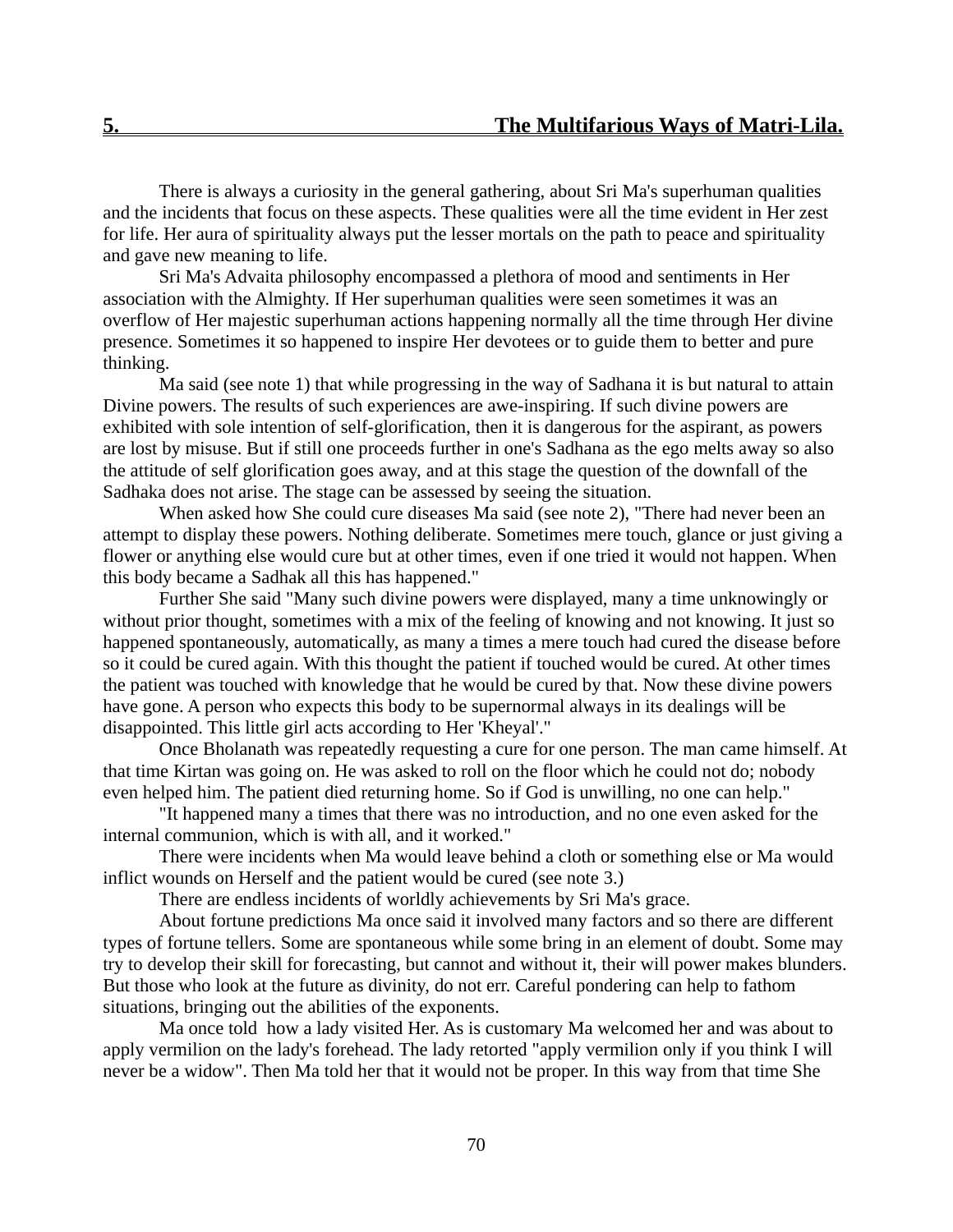would not apply sindoor to a woman whose widowhood She could foresee. Imagine the plight of that unfortunate woman who would have to live in sorrow even before fate had brought it about. The lady who made the remark was now convinced of Ma's logic. Obviously it takes a lot of courage to accept the vagaries of fate and so nobody would like to know their destiny."

Sri Ma's staunch devotees Bhaiji and Didi in their respective books have vividly discussed Her various superhuman powers. Almost all Her devotees recount incidents that are astonishing.

The anguished call of a devotee never goes without a response from the merciful Ma whose benign look is ever focused on the welfare of all. Maybe sometimes we fail to perceive it. A youth visited Ma to ask Her views on Man's service to God. He was first sent to Baba Bholanath. But Baba's answers did not satisfy the youth. Then he was asked to go to Bhaiji. At that time many needy people used to see Bhaiji for getting a job. The youth was not in need of a job, hence he did not see him. So he offered Pranams to Ma and left the place disappointed. Ma sent him a green coconut full of water. The youth refused to accept it. On being told by Bholanath that the coconut was symbolic of Ma's blessings, the youth still politely declined it saying he did not desire worldly well-being or prosperity. At the devotee's query he said he had not yet finished his daily Sandhya-Puja and if he took it back home he would be forced to tell all that had happened. The youth left without accepting it.(See note 4).

After his departure, Ma asked that the green Coconut (daab) be cut open. This was done and surprisingly there was not a drop of water inside. The devotees concluded that as he had spurned the blessings of Sri Ma, She had attracted the entire coconut water subtly. How unfortunate the youth must have beee to ignore Ma's blessings.

As the Kalki Puran says "The Lord (Sri Hari) does not give to others, nor do His devotees ask for anything but the mutual love and association that is enduring and unending."

Ma was in Vrindavan. Accompanied by Pushpa Didi and Dr. Panna Lal, She visited Hari Baba's Ashram. Rasleela was in progress there. The day's theme was Radha's dream in which for the first time she saw Sri Krishna. She was yet to see Him in person or even hear about Him. The divine presence in the dream kindled the love in her for Sri Krishan. She was lost in His thought. Seeing her in this state her friend, Chitralekha started drawing the portraits of several men. As soon as she saw Sri Krishna's portrait she cried "He is the man!" That was for the first time she heard the name 'Sri Krishna'. At once she became one with her lord. His name resonating through her body and soul. Sri Radha's exalted emotional expressions were enacted through Ras-Leela that day.

While the episode of Ras-Leela was being enacted, Pushpa Didi noticed Ma's lips trembling. Her face radiating, became flushed and red. Only after some time did Ma become normal. Ma went to Shri Haribaba and said "She is not feeling well and would like to go". Hari Baba touched Her hand and found it was ice-cold. Dr. Pannalala too noticed this change. Ma later said "today This body somehow could control the changes, as suddenly the Kheyal came that here big Advaita Sadhu's are sitting and no such thing should happen here. Only then this body returned to normal."

In 1955 Shri Narsimha Chatterji was then the District Magistrate of Mirzapur.(See note 5) Ma was at Vindhyachal Ashram. Shri Chatterji went to pay Her a visit. It looked as if She was waiting for him. Immediately She took him to the western veranda of the ashram and pointing to a site below (20ft x 16ft) Ma said, "underneath are lying innumerable idols of gods and goddesses who are stifled and should be taken out. Can you do something?" "Yes" he said. Labourers were pressed into excavation work. It was an arduous task. Removing huge stones was strenuous and as the work went on the labourers were restless and thought their efforts would go to waste. But Shri Chatterji had full faith in Ma's words. He ordered that the work be continued and soon one by one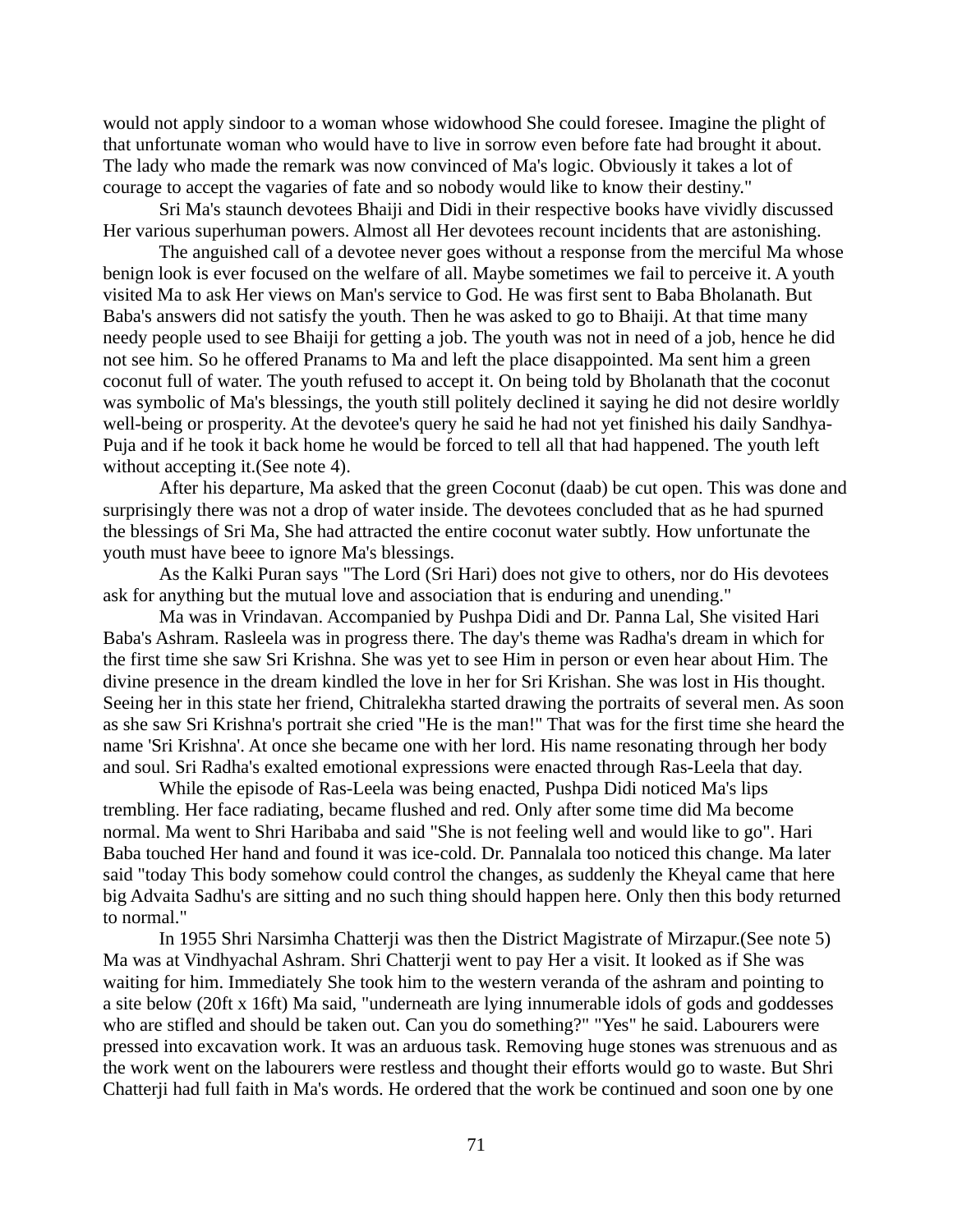about 200 idols, (some of them 10 to 12 mounds) were discovered. The news of the excavation spread like wild fire. People from far off places, including national and international geologists, historians, press reporters and curious onlookers thronged the site to witness Ma's miracle. Ma watched the scene casually.

One evening at Vrindavan ashram in 1955 Ma was taking a stroll when a body in human form emerged out of a stone and paid obeisance to Ma. With clasped hands Ma stood still and calm. Soon the body disappeared. A devotee, Deen Bandhu Parikh who witnessed the scene, asked Ma about the person. What transpired between them is not known. But Deen Bandhu built a cottage in that place and pledged his life in the service of God leaving the material world.

There is another old incident when both Bholanath and Bhaiji were alive. Ma accompanied Bholanath on his annual visit to Tarapith, the temporal seat of Tara Devi where another famous devotee Bama Khapa practised Tantrik Sadhana.

It was a cold winter night, around 3 o'clock. Ma suddenly got up and started walking this way and that way until She stopped at someone's courtyard. Some devotees followed Her. Ma squatted on the cold ground and starting singing "Harinam" (Hymns). At that late hour on a cold winter night, how blissfully melodious those hymns would have been from the lips of the compassionate Universal Mother - it can only be imagined!

Probably woken up by Her singing, a man with a lamp in hand came out of a nearby hut. He did not utter a word and returned back to the hut. In a couple of minutes two or three persons brought a middle-aged man from the hut, physically lifting him. The man was paralytic and had been immobile for some years. He was made to sit on the ground near Ma. Soon, this man, who had lost his speech, started crying 'Ma, Ma, Ma' and joined Ma in singing hymns. After he sang for some time, Ma asked him to go home. Lo and behold! The man, who was totally paralysed for years, started walking all by himself and returned to his hut.(See note 6).

In 1951 Ma's birthday was being celebrated in Punjab at Hoshiarpur, Jallandhar, Ambala and other places. During its conclusion Ma requested Avadhootji to arrange for the meals for the poor and needy. He arranged the function at Ambala's leper asylum and took Ma there. Among the ashram's lepers was a brahmin well-versed in the Vedas who recited from the holy scriptures. Avadhootji remarked to Ma, such an enlightened brahmin was cursed by the deadly disease. Ma had a 'kheyal'; She embraced the leper brahmin and held both his mangled hands. Days after the incident, Avdhootji wrote from the Punjab about the published reports of how the poor brahmin leper was completely cured after Ma had touched him.(See note7).

On a Ramanavami day at Kashi ashram Ma was distributing oranges to those assembled. Everyone present got one fruit, the women with children got two oranges. More and more people came along to have oranges from Ma's blessed hands and She gave them to everyone. Only what was surprising was that Ma gave hundreds of them from only two small baskets. Such miracles were part of Ma's nature. There was a similar incident in 1971 at the Prayag Kumbha. A devotee brought some fruits (Ber) and offered them to Ma at the camp. Ma asked them to be distributed to all. Everyone got his share though those assembled far outnumbered the fruits in the basket.

A lady once presented a basket full of fruits. Ma asked a devotee to distribute them. The devotee thought there were not enough for those present and wanted the fruits to be cut into pieces for a fair distribution. But Ma said there was no need to do so. The devotee followed Her instruction. At the end there was one fruit left and two people to share it. Ma commented "He is only one, think of only one." And suddenly the lady who brought the fruits pointed out that She was given two fruits. Now Ma said "you know now where the one that was missing was". So, again everyone got one fruit.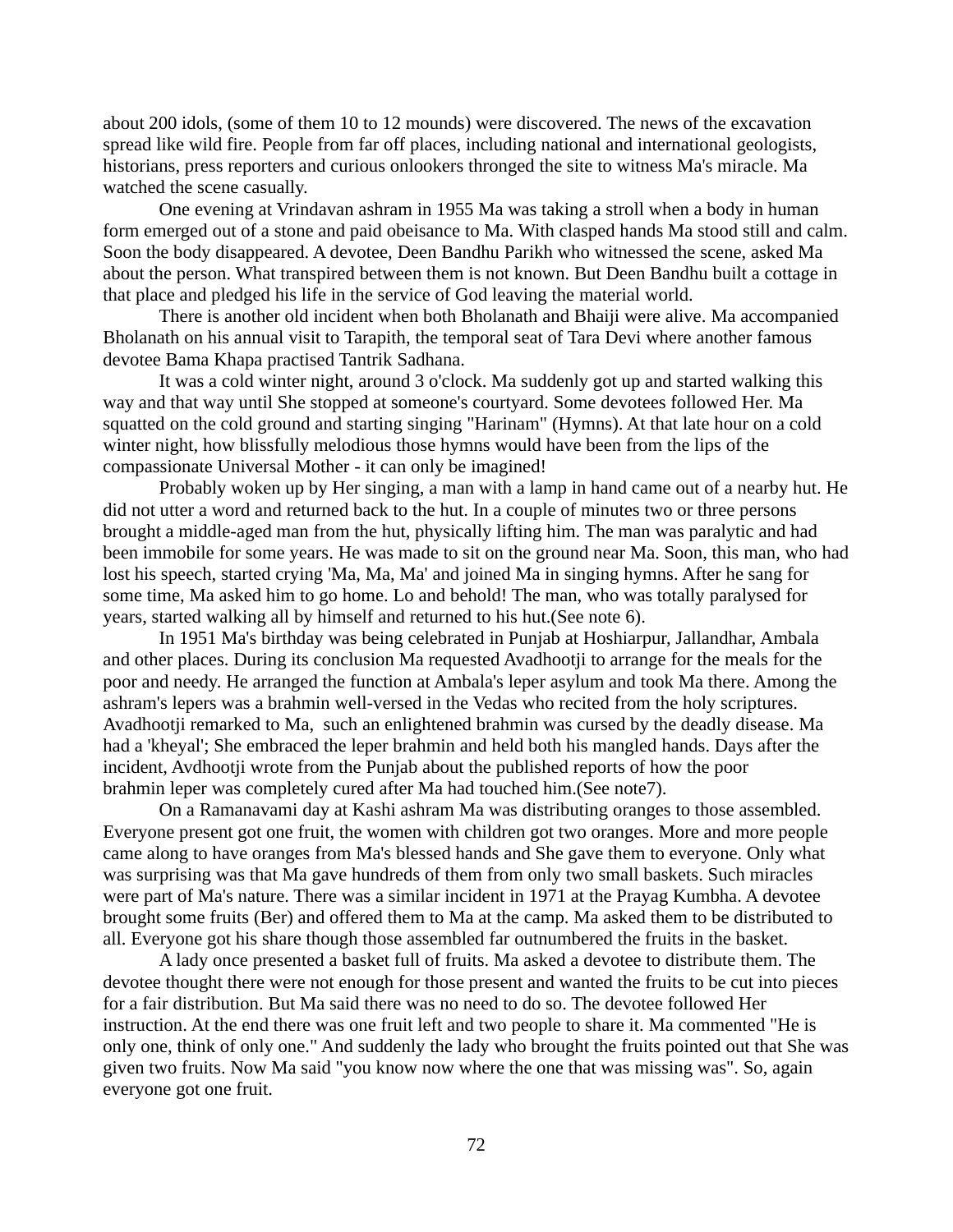Ma was to proceed to Vindhyachal from Kashi by train. But someone arranged a car and Ma delayed the departure. Meanwhile, she was informed that at a nearby Jain Dharmashala, a Jain Sadhu Brahmachari was breathing his last. "Come, let's go to see him, quick", said Ma. On reaching there Ma saw the Sadhu and asked Didi to put Ganges water into his mouth. She then asked for the quilt covering him to be removed. There was a cloth tied around his waist Ma Herself untied the knot and touched his 'umbilical cord'. Then came the end. Indeed, he must have been a great soul to be fortunate to have Ma's divine presence before his end. Was it not that by untying that knot Ma had disentangled the soul from the cycle of rebirths? And maybe She delayed Her journey to Vindhyachal only for this task. If She had taken the train, She would not have been there.

It is said that the sight and touch of Ma had the effect of enlightening many a sinful soul, on the path to salvation.

A 20 year old youth at Sri Ma's ashram was proving to be a big nuisance through his bad behaviour. Everybody complained about it and all ashramites were unanimous that he should be turned out. After listening to everyone Ma gravely said, "If nobody wants him here then he needs Me most. Can a sick child be left alone or discarded? Will it do any good to him or to the world? How can he be left deserted in the world?"

The inmates were moved by Ma's sense of deep love and had nothing to say in reply. The youth remained in the ashram and grew up as an esteemed devotee.

Vasantapanchami of 1947 was being celebrated at Vrindavan. Haribaba's disciple Manohar, who was always ridiculed for being an idler, gave Ma Rs. 3, which he had earned by his day long labour, for Bhog. Tahri (rice cooked in ghee with vegetables) was prepared in a small vessel and Manohar pleaded with Ma to distribute it Herself. Oriyababa announced it was Lord Jagannath's prasad. And, as Ma said later, "this request passed like an electric current and this body started distributing Bhog Prasad moving involuntarily."

The mouth of the small vessel containing the Bhog Prasad was partly covered with a handkerchief and was held by a devotee. Everybody present came running to Ma to get a spoonful of that Mahaprasad from Ma's hands. Sri Haribabaji's hands were not clean, so he opened his mouth and Ma dropped prasad into it. Haribaba also wanted to reciprocate but could not do so as his hands were not clean.

Later when Didi was going to feed Ma, She suddenly remembered that Haribaba wanted to put prasad into Her mouth but he could not do so. She hurriedly went to the kitchen where the vessel was kept for cleaning. Only one glowing particle was sticking to the vessel. Ma went to Haribabaji with the Prasad vessel and asked him to put that single glowing grain into Her mouth and said later, "That grain of rice was like a beacon of light. Baba had desired that not a grain of that Mahaprasad be wasted."

Dr. J.K. Sen had built an annex of two rooms specially for Ma at his residence at 48, Hanuman Road, New Delhi. So, Ma's devotees had a place in the city where they could gather and seek Her blessings. Various functions were held at this place and from time to time Ma was seen here in Her glorious moods.

It was here in 1948 that Ma's birthday was being celebrated. Saints and Seers had assembled and people would throng for the Satsang held thrice a day. Once during a morning satsang, a man looking insane and wearing a strange costume entered the place. First he went to the ladies side and shouted that all women should cover their heads. No one paid heed to his order. Then he went to Ma and told her the same thing. Ma complied and signalled the ladies present to follow Her. The intruder, with a triumphant smile, went to the men's enclosure and sat there. After some time he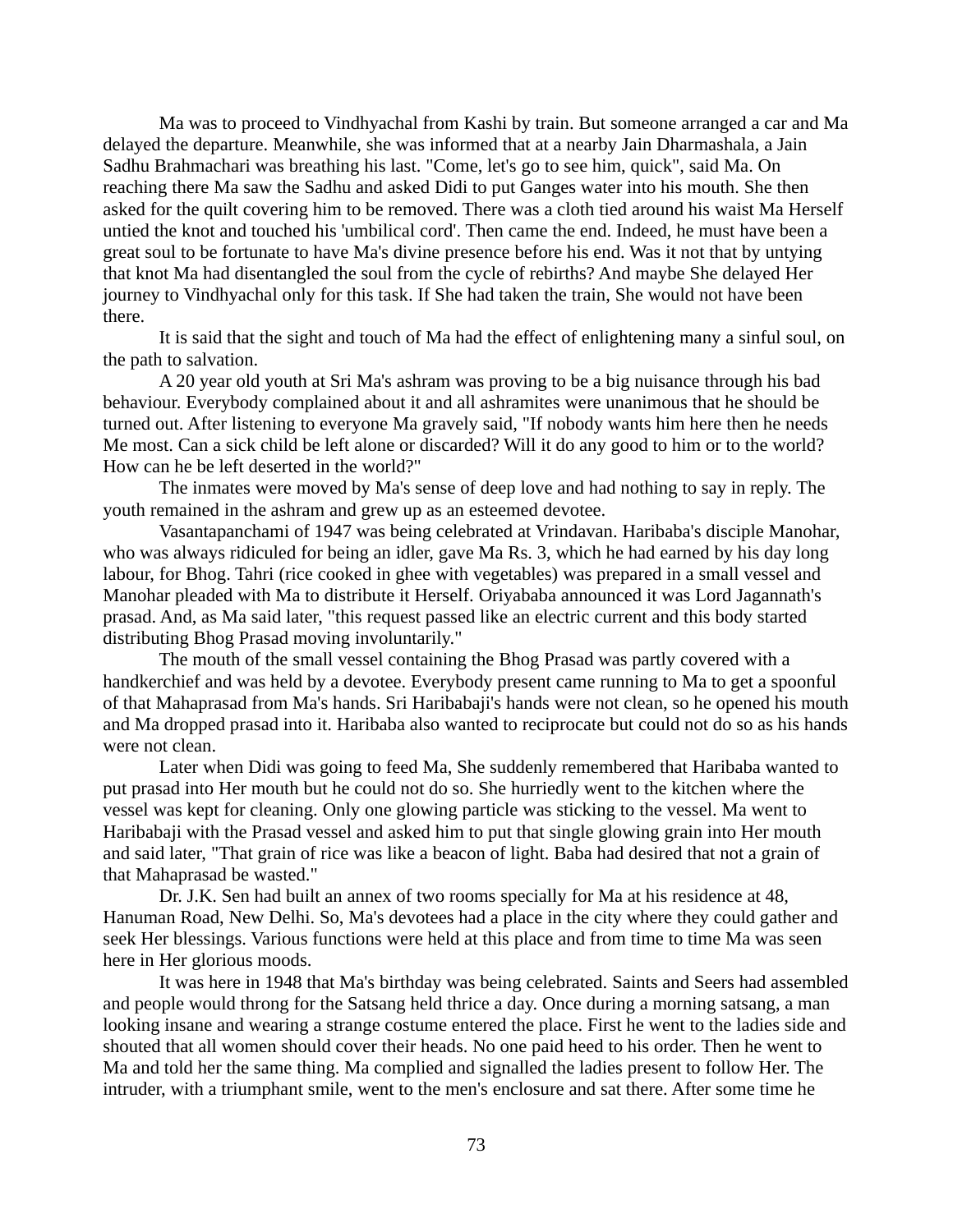shouted that he was leaving. Ma sent him an orange. But the deranged person reacted angrily and threw the fruit, aiming at Ma and hurting Her. This created a flutter in the crowd assembled but Ma sat unperturbed.

However two of Her devotees grabbed the deranged person and dragged him out, one of the devotees even hitting him. Later Ma called the two, disapproving of their act, and said "you cannot stop anyone from coming to This body. And you had no right to hit him. If that man wanted to return my offering, he was free to do so." She told those two devotees to atone for their violent act by keeping a fast the next day. The one who hit was told not even to drink water for the whole day. And the following day, the man who hit Ma with the orange, attended the satsang. On that day he was well dressed and looked totally normal. That streak of madness had disappeared. He sat through the satsang, later met Ma and on Her request stayed on for lunch. Ma said afterwards: "His act of hurting this body shocked the man so much that it restored him to sanity and normality". Ma would always say: "if you are angry, be so with this body then you will not be able to keep it up for long."

If someone cries for Ma in desperation, Ma would reach that person without fail.

Some 40 years ago, at Kashi, Ma was attending a satsang in a school building. Everyone was engrossed in the kirtan when Ma suddenly got up and walked out to the gate. Two devotees followed Her. As she reached the gate, She saw another devotee disembarking from his car. Ma asked him, "Will you drop us at the railway station?" The devotee drove Her to the station. There She asked for train tickets to Sarnath. She was told there was no train for Sarnath until the next day. But Ma insisted the tickets were purchased. In a few moments a train arrived and Ma along with the two devotees boarded it. She ignored the devotees' pleadings that it was a mail train and would not stop at Sarnath. The train did stop just before Sarnath at a signal and Ma with her attendants got down. Neither She nor the two following Her knew the way to Biria Dharmashala where Ma wanted to go but Ma kept walking. On reaching there Ma straight away went to a room where an old and ardent devotee, a distressed widow Maharatanji, was found. The poor lady was crying and calling out to Ma. On seeing Ma in person, Maharatan could not control her tears. They were tears of joy, of prayers being heard. She had been wrongly informed that Ma would be at Sarnath. On reaching there she was told Ma was not scheduled to visit there. The crestfallen devotee found herself in a helpless situation as the train had left and there seemed no way to reach Ma. Totally upset she started crying in despair. When Ma arrived before her She said "Now stop crying, I am here". Was it telepathy that brought Ma to respond to that anguished call?

#### **In Association with the Invisible Souls.**

Various Gods and Goddesses, invisible souls of long departed Sadhus and Seers and other souls were in communion with Ma. Sometimes She would acknowledge them outwardly or at other times communicate with them and deal with them in the same way as She would with Her other devotees. She had Her own ways of communication even with plants, birds, and other creatures.

Ma said "the happenings of the invisible world can be reflected in the living world also. The body which you see here also reaches to the other invisible world. If this is a dream, then everything in the world is a dream. They come to This body as you all, and sit as you people and their presence can be felt by touch also. They spend hours together as there is no time limit for them.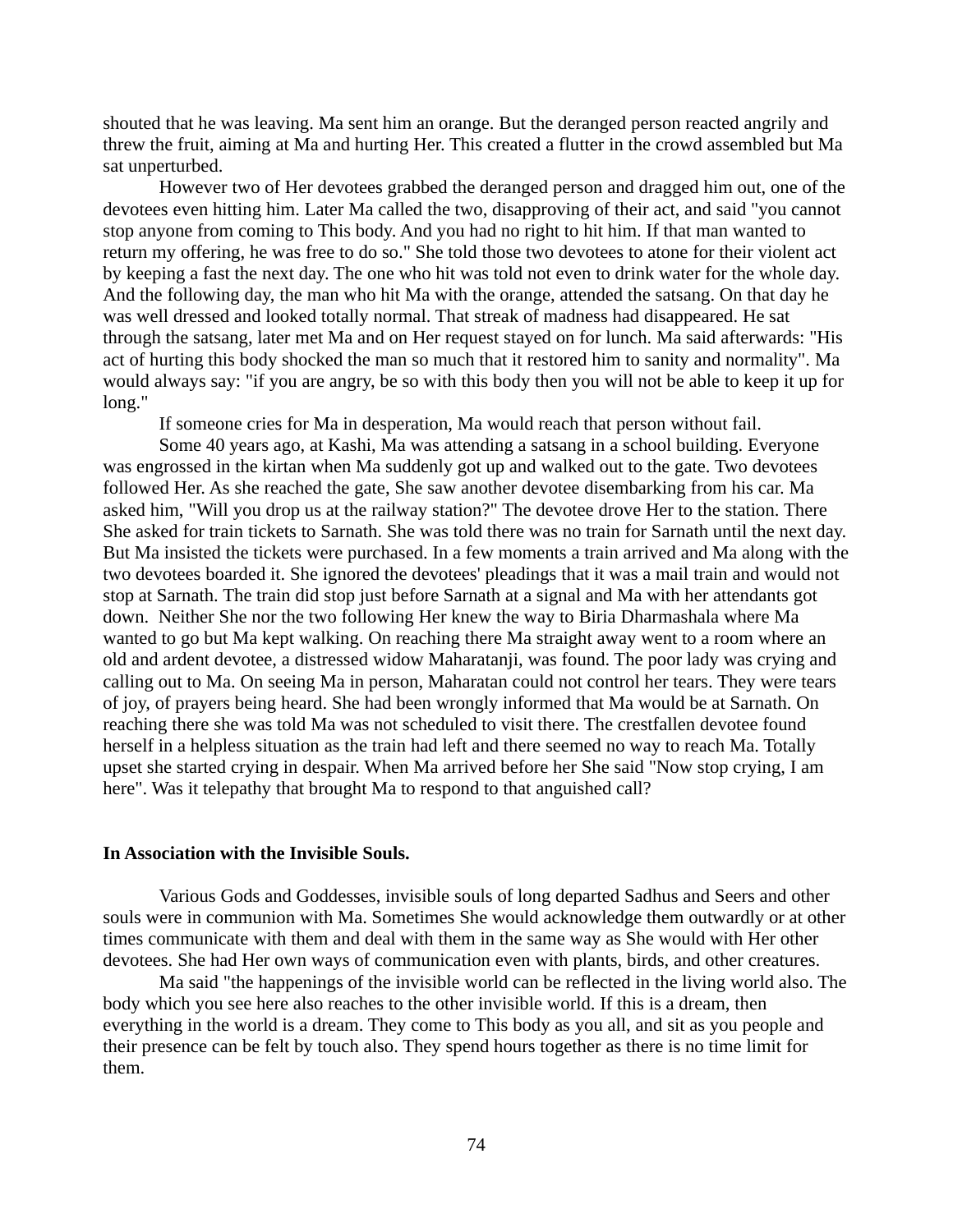Once, while resting in the Vrindavan Ashram, Ma said She could not sleep. She said "this body's ears are buzzing with the sound of drums and cymbals. They are (pointing to subtle bodies) singing and dancing encircling this body." When the construction work of the Kashi Ashram was in progress, two Shiv Lingas were found during the digging. Both Shiv Lingas were to be consecrated on the auspicious day of the coming Akshya Tritya. Before this day subtle bodies gathered around Ma rejoicing by singing and dancing around Her as Shiva.

Ma once said the departed souls usually appear only on necessary occasions. She said "often these formless souls ask for something you people ask for, so the rest and sleep does not come in the way as it appears, but unlike you people they are not so restless all the time, neither do they counter-argue. If the discussions are going on smoothly, you can take it for granted that the spirits are participating and cooperating. They are as much a reality as you all around this body."

In response to their prayers for spiritual initiation Ma would sometimes advise offering in their names into the Ganges the sanctified leaves of tulsi or bilwa with the mantra written on it with sandal paste.

On being asked by Didi about the shapes of these invisible souls Ma replied "some like living beings have hands and legs while the presence of others, can just be felt by their touch, utterance, smell or in other ways. You may not believe this as you can't see them because you live on a different plane. After years of perseverance doctors have invented the microscope to see invisible things. So also it can be understood likewise. Sometimes you may see This body here, but at the same time It can go to another world also in another form."

Soon after the completion of the Savitri Mahayagya at Kashi in January 1950, one night everyone was fast asleep. Around 1 a.m. Ma got up and went outside. Didi and a few others followed Ma. They returned after some time. Ma asked if they could hear anything. Ma informed them that invisible souls were performing a yagna on the banks of the Ganges and had invited Her. Many times one could sense the smell of incense while no one was burning it. Many invisible souls help in different ways.

In the summer of 1957 Ma was indisposed at the Dehradun Ashram. Hearing this Gopi Baba from Kashi, Yogi Bhai from Solan, Haribaba and Avadhootji from Vrindavan, all reached Dehradun. One night when Ma's condition had worsened, it is said that Yogi Tailang Swami who left his body some sixty years ago, descended and squatted by Ma's bedside. Spirits of many great departed souls visited Ma that night and prayed for Her recovery. It is said Ma started recovering from that night.

Gurupurnima of 1958 was celebrated at Solan. As recounted by Ma later, the soul of Bholanath's brother, the late Rewati Mohan stood in the way that Ma was to pass. As She approached, She involuntarily uttered the Mahamantra (Hare Krishna Hare Krishna, Krishna Krishna Hare Hare, Hare Ram Hare Ram, Ram Ram Hare Hare). The soul had waited for 40 long years to hear this holy mantra from Sri Ma's lips. Who knows when, where and in what way Ma will shower Her blessings on somebody!

Yogibhai and his wife, Rani Shashiprabha, had a desire to build a cottage at a solitary place on the hilltop of one of the idyllic hills of Shimla, and dedicate it to Ma Anandomayi. But before they could realise and fulfill their wish, Rani Shashiprabha died in March 1948 at the young age of 45. Yogibhai who had now taken the path of celibacy and service, strived to fulfill his wife's cherished desire and built an imposing structure and invited Ma to grace it.

While staying there, one morning around 8 o'clock when Ma was alone in Her cottage in a serene, sad, sweet anguished voice She was singing "come my beloved Chaliya, Banwari." The mellifluous tone was enriched by the agony of separation. The undulations of the voice were akin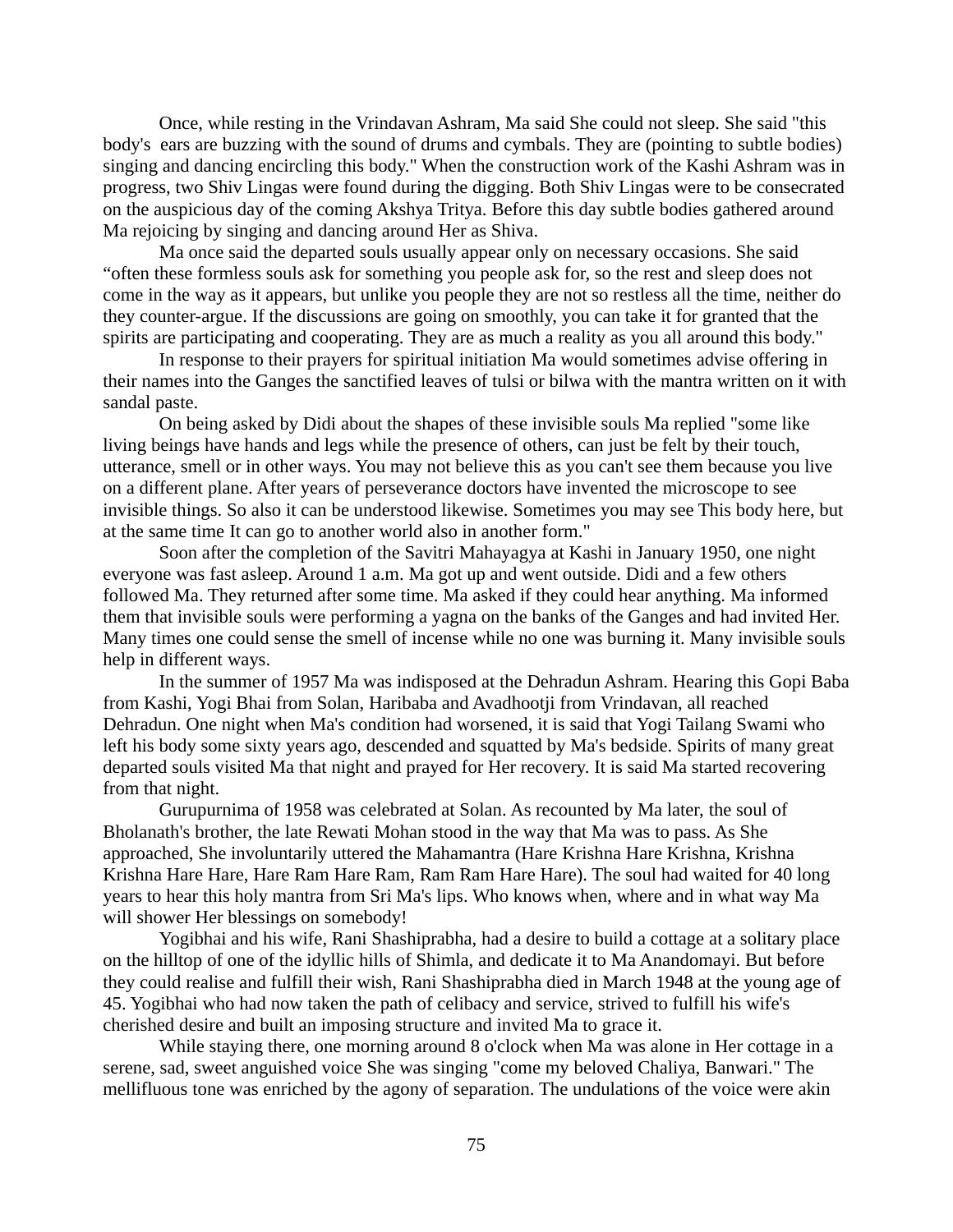to crystal clear water freezing into ice and again melting away into formless water. It was a voice that could enchant any human being and the tune was movingly heart-rendering. The words of the song were each like a ray of light dancing around the Holy Mother. The sentiments were piercing each and every molecule around Her in search of the Lord. Ma at once realised that it was a divine voice whose ephemeral melody would soon evaporate in the din of this material world, and let it be preserved before it could be heard no more. With Ma's kheyal Didi came, understood Her and called Vibuda to hear and memorise that voice and tune. It was like chasing a mirage. With great effort. Vibuda somehow managed to catch the tune but was stopped by Ma from rendering it in public. Vibuda later mentioned that, whenever he sang that tune his throat would choke and he would be moved to tears.

Ma said it was the anguished call of Radha away from crowds and commotion. Radha in solitude had expressed her love for Krishna being separated through this soul rendering song.

In 1958, in a rare display of yogic skill Ma transported Herself bodily, along with Her bed and things in Her immediate vicinity, into the invisible. This happened at Solan where Her birth anniversary celebrations had just ended. Yogibhai had made excellent arrangements. After lunch Ma was having a siesta. Ma later said, "if any of you had entered this body's room in the afternoon, you would not have found it there. This body with the bed was away."

That Ma's soul travelling into the netherworld, though Her body remained here, was known by now. But the Solan incident was the first occasion, when She bodily moved into the invisible world. But Ma said it was not a wonder, "if a small thing can disappear, a big one too can travel in the same way. Everything that was touching moved along with This body."

A parallel happening can be found in Srimad Bhagwat's 10th chapter wherein Chitralekha by her yogic power transports Aniruddha, grandson of Lord Krishna, to princess Usha, daughter of Banraja. So the fact that Mother Divine who was a Maha Yogini, could do it, is no wonder!

Such incidents of Ma's interaction with occult world are innumerable.

## **References**

1. Shri Shri Ma Anandamayi by Amulya Kumar Duttagupta.

- 2. Shri Shri Ma Anandamayi by Amulya Kumar Duttagupta.
- 3. Matri Darshan by Bhaiji, p. 107.
- 4. Ananda Varta, April 1970, p. 83.
- 5. Ananda Varta, January 1972, p. 58.
- 6. Puratan Smriti by Swami Narayanand Tirtha.
- 7. Shri Shri Ma Anandamayi by A.K. Duttagupta.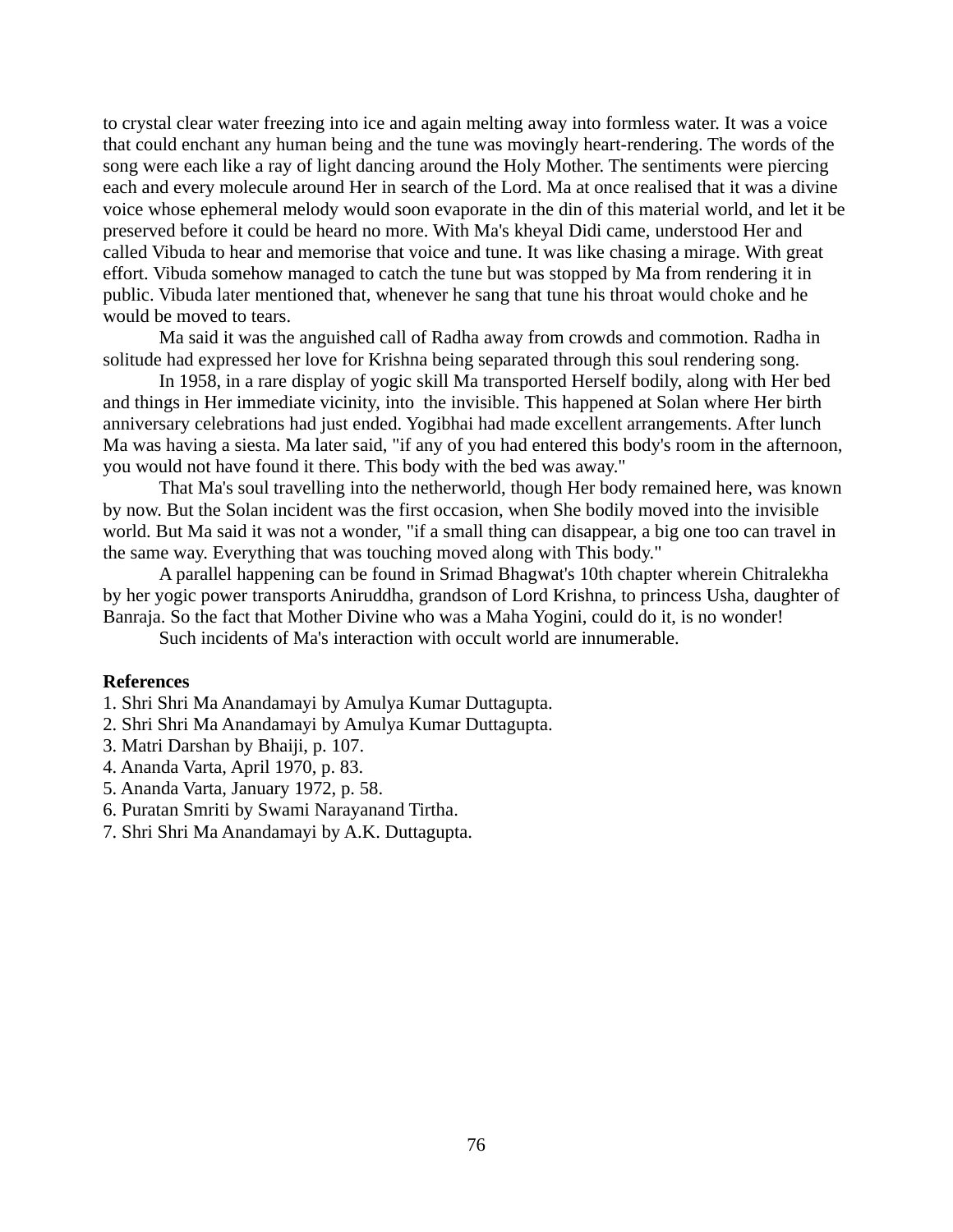Ma organised two Mahayagnas, strictly in compliance with the principles laid down in the religious scriptures. The first was Savitri Mahayagna in Kashi from 14-1-1947 to 14-1-1950. The second was Atirudra Mahayagna in Kankhal ashram from May 6 to 15 1981.

## **Shri Savitri Mahayagna (see note 1)**

This massive Mahayagna, which ran for three years at a stretch, was met with utter disbelief by many people. Shri Trivenipuri of Punjab, and Debigiriji of Uttarkashi, were so impressed that they said "There has never been a Mahayagna like this one, and there will never be."

Such a massive function was smoothly organised due to the inspiration and kheyal of the Divine Mother. Didi took the main initiative with the support of thousands of devotees.

It is difficult to tell whose brainchild this Mahayagna was. Once, when Ma was staying in Vindhyachal ashram, one Mahadev Malviya proposed to Her to do this Mahayagna. Ma told him, "it will be done if Yagneswar wants it". Interestingly, Malviya met Ma there for the first time and Ma asked Didi to note his address and the date of the meeting.

In Kashi too, many devotees requested Ma for a yagna. There were many coincidences. In 1926, as part of the Kalipuja at Shahbag, Dhaka, a Havan was performed. This fire was carefully kept burning, with all scriptural instructions given by Ma to the Ashram Brahmacharis. At that time Ma with Her own 'kheyala' said "this fire will be used in a huge yagna."

Didi says in her book, 'she had all this in her mind and this coupled with the insistence of Sri Ma's devotees, generated agreement to this approach. Arrangements for this Mahayagna started almost automatically.'

Manmohan Ghosh (steward of Dhaka University), who had come on vacation from Dhaka to Kashi ashram, was put in charge of constructing the yagna-kund, the sacred fire pit. By Ma's kheyal, this fireplace was to be set up in the centre of the Ashram's courtyard. When Ma asked him to find the central place, he requested Ma Herself to indicate the holy spot. One day, strolling in the Ashram courtyard, Ma halted at one spot and beckoned to Manmohan Ghosh. He later measured it and found it really to be the centre of the Ashram premises. In this context, Ma said 'when the land for this Ashram was procured this body had seen many formless Mahatmas doing Kirtan and dancing at this very place, encircling this body'.

As directed by learned pandits, Manmohan Ghosh constructed an excellent yagna kunda, the perfection of which has been mentioned by Ma many times later.

In this context, it is worth mentioning another interesting incident in Vindhyachal which has a bearing on the Mahayagna in some form or the other.

There was a huge mango tree near this ashram. It used to be the venue for Satsang occasionally, and Ma would go there with Her devotees and sit under the tree. One day, when She was strolling by this tree, Swami Prabhuddhanandaji picked up some tender mangoes and said, "make some pickle from these mangoes for Ma. I too would like to have some as Prasad."

Ma said, "It will be so when a sage has picked up the mangoes." Then She looked at the tree intensely. Was this tree too some Mahapurush?

When Didi went with Ma to Vindhyachal after some time, this tree was found fallen to the ground. The tree's trunk which had become hollow, could not bear the weight of this huge tree.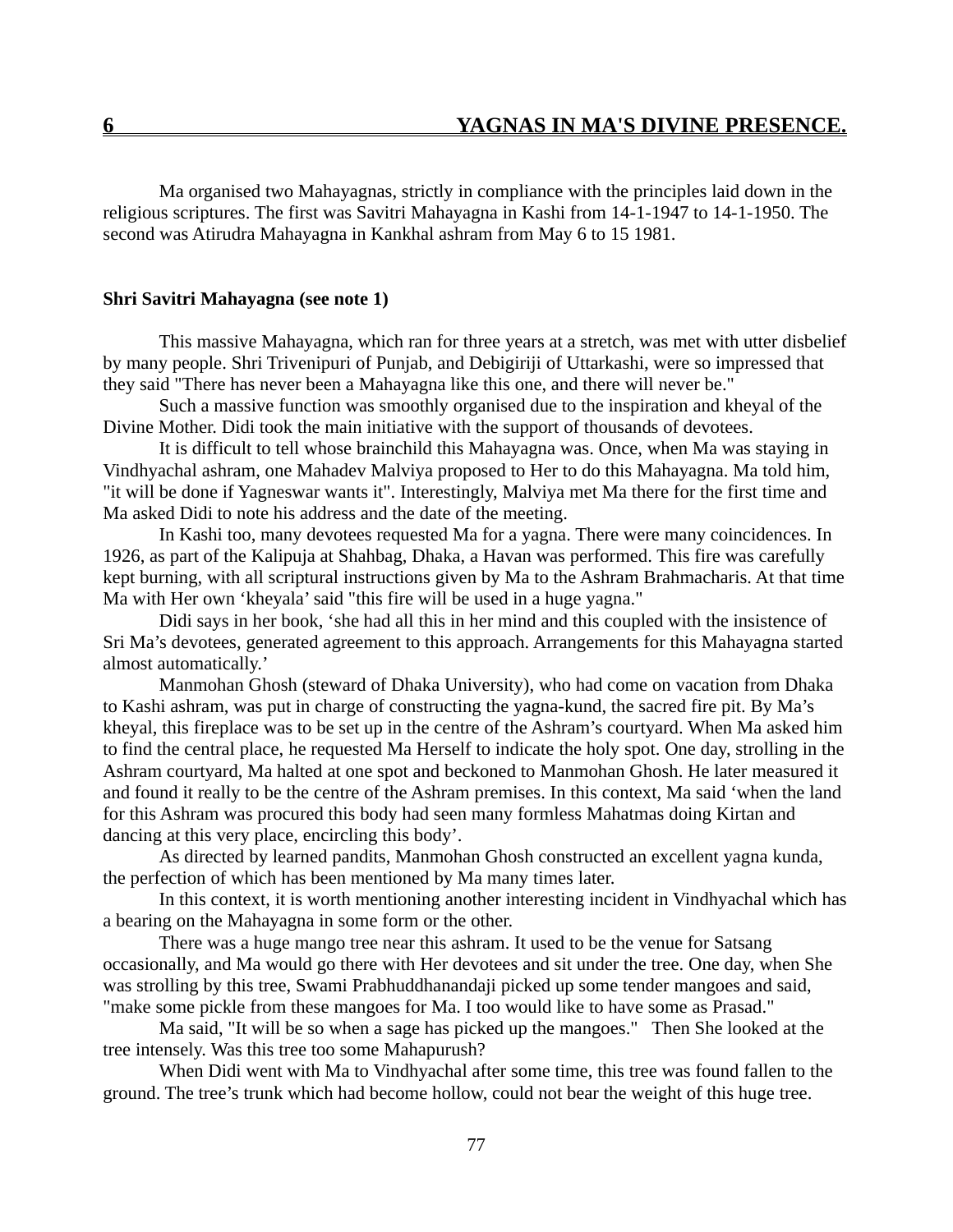Like the soul of Mahatmas leave the body through the Brahmarandhra, so it appears the soul of this tree too had made its way out similarly. This tree was like a Mahatma, who stood on one leg in meditation. The Sadhana was complete when Ma's divine sight fell on it.

Ma asked the wood logs of this tree to be preserved. Years later, the same logs were the first to be used to light the fire of Savitri Mahayagna.

The major expenditure for this Mahayagna was to obtain wooden logs which would keep the holy fire going for nearly 1100 days! One gentleman volunteered to supply all wood from his jungle of Palash trees. Actually, he could offer only one truck load of logs as the jungle became the subject of a dispute and was subsequently sub judice. However, his bold support earlier at the time of planning had made a tremendous impact on the organisers.

The starting date was fixed as 14th January 1947. When Ma was asked how many offerings were to be made to the holy fire, Ma said, "one crore offerings." It was a phenomenal figure indeed. But any change was out of the question since it was Ma's words.

Ma had told Didi, "You have taken a plunge into the ocean. Do you know how much guts it requires?"

Didi had replied, "My only faith and confidence are your divine feet."

Shri Agniswat Shastri (Batuda) was chosen as the Acharya for this Mahayagna. While Narayan Swami (Nepalda) was made the person (Jajman) on whose behalf the Mahayagna would be done. Brahmachari Kamalakanta and Sadanand were the priests.

The rule was that any number of priests could be inducted. But once inducted their number could not be reduced.

Ma instructed that the yagna should be started with one or three persons. But She reiterated that religious customs should be followed and the yagna done with full devotion and concentration.

The postmaster of Dhaka had sent 5 kilos of clarified butter, made of cow milk for Sri Ma's use. Ma asked that the yagna be started using this ghee. Thus another problem was solved for the time being.

In this manner, preparations for the start of Mahayagna were completed. The holy fire of the 1926 Shabbag Kalipuja, which was still kept burning, was arranged to be brought to Kashi from Dhaka.

Though Ma had said long ago that the holy fire of the 1926 Kalipuja should be used in some Mahayagna, She would never impose anything on anybody.

When Batuda was asked about the fire, he said that in accordance with the scriptures, clintwood was to be used to light the holy fire. Disclosing the history of the Shahbag fire, Ma asked him whether this could be used to start the yagna.

Batuda kept quiet. Ma further asked whether both fires could be used together to start the yagna. Batuda understood Ma's wish. But he himself was in favour of clintwood.

Meanwhile Kamalakant, keen to learn the trick of starting fire from clintwood friction, bought clintwood on his own from the market. When he saw clintwood, Batuda decided to light the fire with the help of it.

The yagna was to start early the next morning. Batuda requested Ma to be present at that time.

The place was being prepared until one o'clock, being decorated with flowers, silk flags, paper bunting etc. in various ways. Since the clintwood was slightly damp, Batuda and Kamalakanta left it to dry over a warm chuiha (oven), the coal from which was already removed. The chulha appeared to be just warm enough to dry the damp clintwood.

At 4.30 am Ma came to Batuda and asked him what had happened.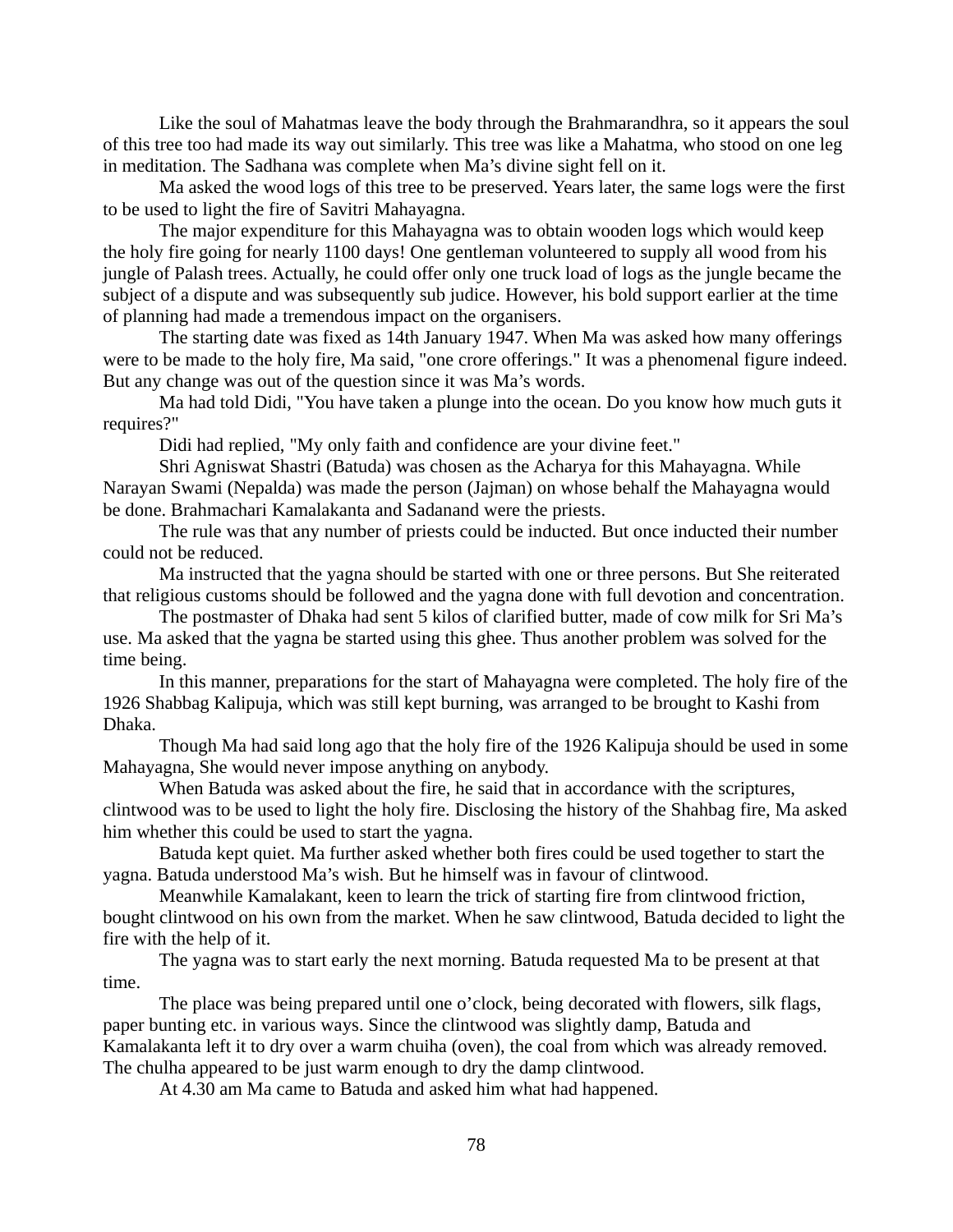The smoke from the oven had polluted the sanctity of the clintwood which now could not be used for such an auspicious occasion.

Ma said to Kamalakanta, "You have tried and seen the result. What Yagneswar desired has happened."

Ma said again, "Have you ever imagined that the holy fire, which had been preserved for 20 long years, would burn in this manner on the banks of the holy Ganges in Kashi?"

Ma's advice was sought for making the vow (sankalp). Didi made it and saying: "This Mahayagna is being organised in honour of the creator of this Universe, human beings, pests and insects, trees and creepers, birds and animals etc. for the peace and calm of the whole Universe."

After the consecration of the Yagnakund, the holy fire of the 1926 Kalipuja was brought in a copper vessel and installed in the yagnakund. The wood of the mango tree was used to light the holy fire. Thus began the long cherished Mahayagna. The priests were chosen from the Brahmin Brahmachari students of the Vidyapeeth. These boys were a great service to the Mahayagna. It appears that Yagneswar prepared them for this occasion. Each priest had to repeat Gayatri mantra as many times as they offered 'Ahutis' (oblations) during their stint at the Mahayagna. This went on daily. At every Purnima and Amavasya the yagnakund was redecorated with flags and flowers and special Ahutis were given. On these two days, pujas were done for the platform, the holy fire as well as Gods and Goddesses. The Havan material, used for the oblations to the fire, included barley, sesame (til), rice, sugar, clarified butter, dry fruits, and some incense. These materials were cleaned and sorted out as stated in the scriptures before being given for Ahuti.

Gradually, as the number of Ahutis increased so the collection and cleaning etc. of Havan material become a big and organised activity. Due to Ma's divine blessings many religious men and women volunteered themselves for this work. It was an interesting sight to see.

The collection of so much clarified butter (Ghee) in such difficult days was a tough job. Again, with Ma's divine blessings, an unexpected supply came from places like Pabna, Ahmedabad, Bombay. Among those who helped a lot were Mukund Bhai and Kanti Bhai Munshaw. Later Kanti Bhai even opened a dairy to see the Mahayagna got a constant supply of Ghee.

Before the Mahayagna, efforts were made to trace the Mirzapur Brahmin who had made the first proposal for such a yagna. Searching for him proved futile.

According to Batuda, as part of this Mahayagna, it was essential to invite Brahmins for food. For one crore of Ahuti, the ritual was to offer a meals to 10,000 brahmins. On a smaller scale, the minimum number of brahmins to be offered food was 1000.

From May 1948, Ma arranged to invite one brahmin every day for food

Just as three priests began the Yagna with only five kgs of ghee and yet the supply continued, so Ma's divine blessings allowed 11,000 Brahmins to have their meal during this Mahayanga. This too had begun with just one Brahmin. How great is Ma's Leela!

Ma says, "Truthfully God always fulfills the true resolve."

Ma always says: "Whatever happens is for good."

For the 'Brahmin feast', people of all classes and creeds who had not seen, heard of or met Ma came forward with their contribution. This amply proved Ma's saying 'that all homes are one and the same.'

During the rainy season, one hundred Brahmins were invited for a feast. This continued later in batches of 50, 100 and 200 regularly. Meanwhile, it became known that the Government had imposed restrictions on public feasting. However, due to Swami Parmanandaji's foresight and Ma's blessings this tradition continued uninterrupted.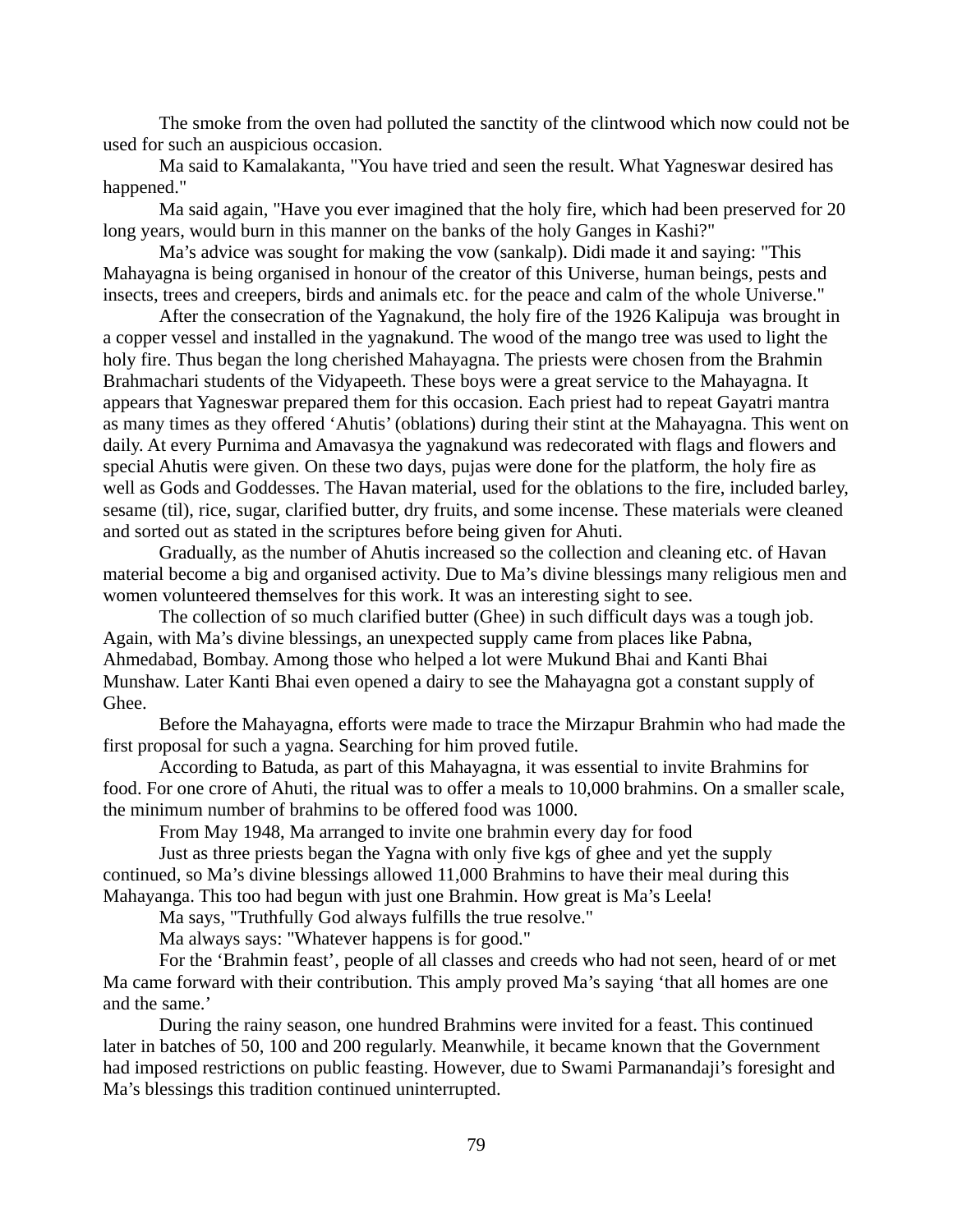Once Ma mentioned that Kashi had Brahmins from all regions of India and asked if it was possible to invite them all. So Brahmins of Bengal, Maharashtra, Madras, Gujarat, Punjab, Kashmir, Nepal, Orissa and even the hilly areas of the North were invited for the feast in batches. Maharashtrian, Gujarati and Madrasi Brahmins used to cook their meal themselves, from the raw material supplied by the Yagna organisers.

The feast for Maharashtrian Brahmins used to be very interesting. The food used to be placed before each of them on plantain leaves, along with incense sticks. Sporting a silk cap, with a sandal-paste mark on the forehead and garland of flowers around the neck, the Brahmins used to pronounce the various Vedic Mantras in batches. All four vedas were recited one by one, by the different groups among them for an hour. It was a sight to witness.

Before the 'Purnahuti' began there was the arrival of saints at the Ashram. Haribaba, Trivenipuriji and Avadhootji of the Punjab, Uttarkashi's Debigiriji, Krishanandaji of Bombay, Sharanandaji, Chakrapaniji, Akhandanandaji, Prahhudatt Brahmachariji, Gopal Thakur, Pandit Sundar Lal and many others, all were invited for this occasion.

On the eve of the Mahatma's arrival, the Ashram was decorated with colourful flags, which were also carried in their hands by the brahmacharis during Kirtan on Ashram premises. The Mahatmas were given a hearty welcome by the Ashram inmates. Ma Herself received Haribabaji, Tribenipuriji, Swami Akhandanandaji, Sharnanandji and others. Haribabaji prostrated before Ma. She too placed Haribaba's palm on Her head as gesture of blessing.

Acharya Batuda read 'Swasti' in the presence of these Mahatmas in the Ashram hall.

Uttarkashi's Debigiriji, who braved bad weather to attend the function, was delighted to see Ma's leela. He said, "In these days when a quarter of a kilo of sugar is a rare commodity, it is indeed a pleasant surprise to find the heap of laddoos (sweets) here. It is the charm and delight of Ma's Leela."

After Haribaba and Akhandanandji's arrival, reading of fortnightly Bhagvat was organised, besides, reading of the Geeta and several other religious scriptures. Avadhootji's lecture on the vedas went on simultaneously. During the evenings, famous musicians and singers gave recitals. Dawn used to break with the melody of the Shehnai. Amidst all this, Naam Kirtan and Nagar Kirtan were also arranged with separate participation by men and women. 108 Kumaris (Virgins) were given a public feast. Besides, Kumari Puja and the puja of Kashi's major temples was also done.

A Public feast was also organised for the 'Dandi' and Paramhans seers.

On Ma's instructions, ten kilos of rice, and a corresponding quantity of dahl, vegetables etc. were all cooked and presented to eleven monkeys on eleven plates with all the paraphernalia.

One day crows were also fed putting rice, pulses and vegetables mixed together on a big plate. Beyond our physical sight who accepted this, only Ma knows? On another day, the Ganga and a cow were worshipped. According to the rituals, 50 kilos of milk was offered to the Ganges in mid-stream after the full ritualistic puja of Ma Ganga.

# **Purnahuti**

With the arrival of Mahatmas thousands of devotees from far and near started coming to participate on this auspicious occasion. Arrangements for their stay in the ashram and nearby places was done by Ma Herself. Whatever She did, was in regal style. All the Mahatmas and the devotees were presented with customary clothes, which most of them wore on the day of the Purnahuti.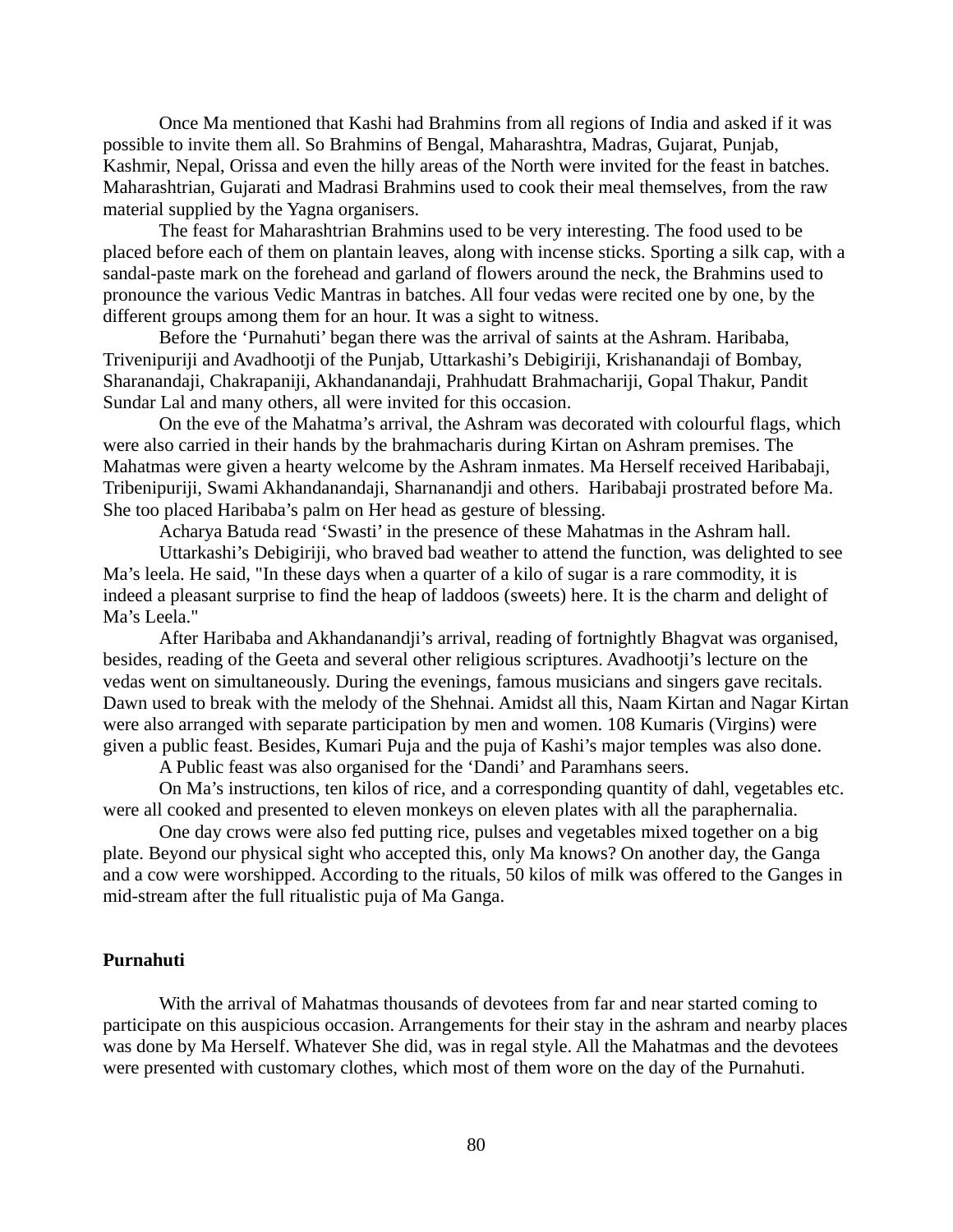So many people were coming and going, prasad was distributed to more than 1000 people at one go but everything went in order, smoothly and without any disturbance. Ma sometimes said, "He is the only One, the forms may be many."

Ma said, "If you look at it from the activity point of view, this is also a kind of Yagna. Work or activity itself is Yagna. The idea of work comes from your mind. When efforts are made to translate it into action that is called 'Ahuti'. What result you get after your activity, it can be called, is the result of Yagna... In this way, the universe is hosting Yagnas without respite.

"A lot of work is done to fulfill the individual's wishes; they are called 'Sakam' Yagna. When something is done for the benefit of the whole universe then it is called Mahayagna. Completion of this task is Purnahuti and manifestation of Yagneswar, the advent of God."

On the eve of Purnahuti, after the Satsang was over, the ashram was redecorated with flags and flowers and sprinkled with the Holy Ganges water. The Ashram turned into a garden of flowers with specific seating arrangements for Mahatmas and devotees. The articles to be offered were brought into the Yagnashala by the north gate.

Purnahuti was started on 14 January 1950, amidst the fluttering of flags; the biggest one was in the centre, with a string of silver bells attached to it. There were four platforms on the four sides, with awnings placed over them. All this made the place of the Yagna a fascinating sight.

All the Gods and Goddesses were worshipped. Before the Prunahuti, Ma asked for the brass spray which someone had presented to Her long ago. She also asked for Ganges water and milk. Batuda was astounded to see the spray at the place of the Yagna. However, so busy was he with the puja that he failed to see flames leaping up to the big flag. It was Ma's presence of mind which averted what could have been a major accident. However, when the flames were brought under control with the spray of milk combined with Ganges water, as the religious scriptures mention, an astonished Batuda fell at the feet of Ma and said, "Ma this is the correct procedure which you followed. I totally forgot this as well as the articles for offering which you had correctly asked to be brought from the Northern gate."

Batuda was all praise for Ma's knowledge of the religious rules.

"According to Ma's instructions, the Brahmacharis held a Benarasi saree around the Holy fireplace, as if Gayatri Devi at the Yagnakund was wearing this saree. During the Purnahuti, the sandalwood and ghee put in the holy fire, encouraged the flames. According to an eye witness, the Fire God leapt at the saree and accepted it in a flash. After this offering, a coconut filled with ghee, with a silver leaf attached and covered with red cloth, was offered amidst the chanting of Vedic mantras. After that 16 kilos of cow's ghee, was offered slowly to the Fire God. After the Purnahuti, Kumari, dressed in silk, jewellery, and flowers, was specially worshipped. Then Bhog of 50 kg rice with the corresponding amount of dal and vegetables was offered to Gayatri Devi. Ma Herself distributed this Bhog prasad later.

On Ma's instructions when the flames were leaping up, a flame from that fire was preserved to be subsequently consecrated in the Havan temple the same day.

After the Mahayagna, kirtan around the city in a procession was arranged. Swami Sharanananda, Batuda, Narayan Swami and Swami Paramananda and Ma went together. Other Mahatmas occupied other vehicles. Haribaba walked along with the scores of devotees in that procession. From the Ashram, the 1000-Strong Kirtan group proceeded to Kashi's famous Dashashwa-medh ghat and returned in three hours. When returning Ma's head was decked with flower petals.

At the end She said "the great Yagneshwar, Oh the Lord of the Universe, give salvation to the people of this grief stricken world."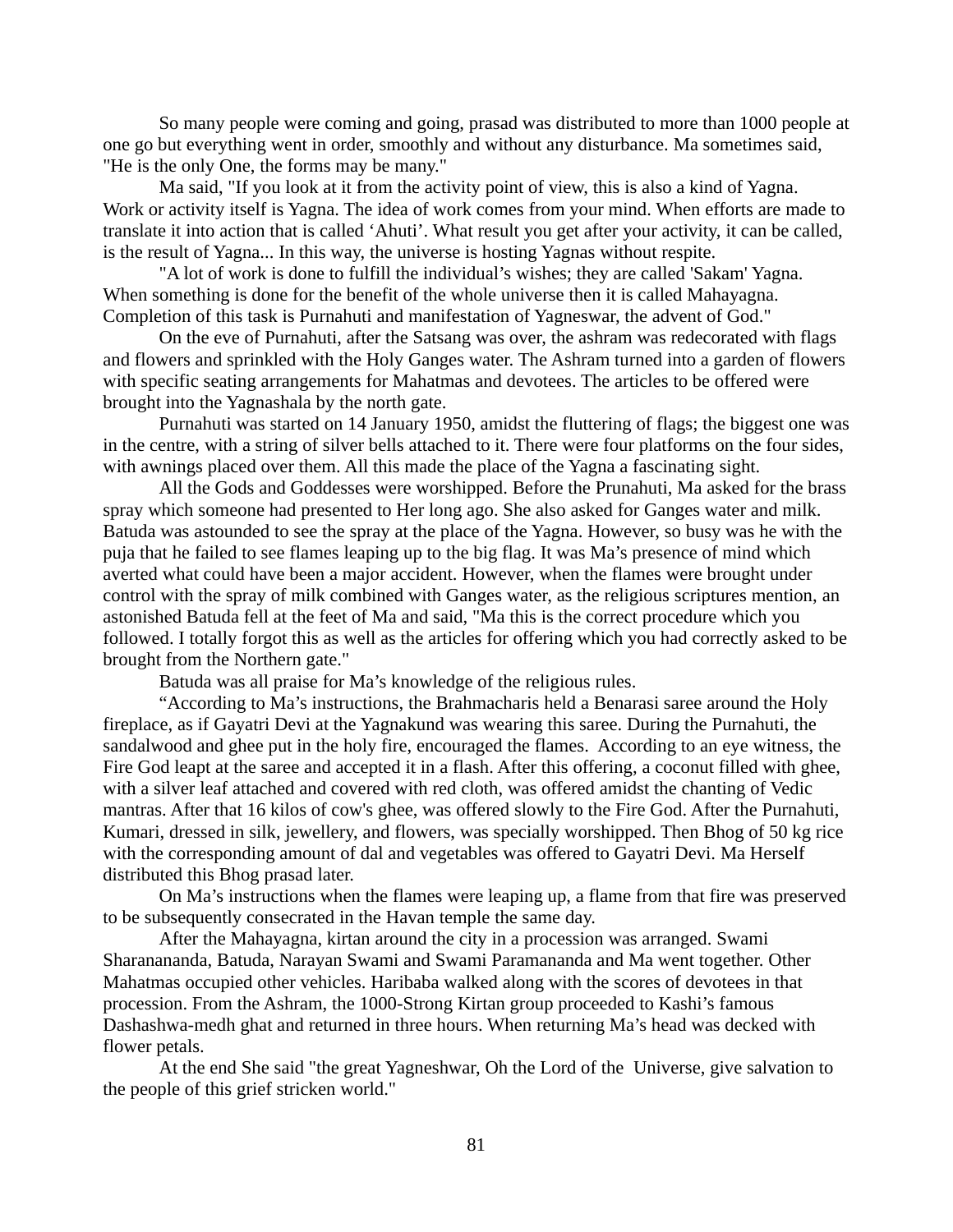## **A Word About This Yagna**

Ma was in Kashi in December 1980 as the preparations for Atirudra Mahayagna were going on. On 10 December 1980, Ma reflected on the Mahayagna:

"Is it an easy task to organise such a massive yagna? Yagnas of this magnitude and greatness have neither happened before nor will it happen in future." Three lakhs of Rupees were spent in a single month, thanks to the donation from Kanti Bhai Munhaw. Water used to be boiled in a vessel big enough to seat three adults. Tea leaves used to be put in that... (imagine the gigantic scale). The students of Benares Hindu University used to say, "let's have free tea from there." Everyone who visited the place was treated with equal care. Everyday food used to be cooked for 500 saints. But the volunteers never felt difficulty in accomplishing their tasks. One would wash the feet, another would apply the sandal paste, and a third was engaged in garlanding the saints. Another group was standing by to distribute the Prasad. God had prepared the students of the Vidyapeeth for this service. Nirmai (Swami Nirmalananda of our Ashram) gave the Ahuti. Birjananda Swamiji, (also of our Ashram) used to ring a bell regularly, so that sleep would not overtake those who were giving Ahutis, amidst the chanting of mantras. Meanwhile Yogi Bhai donated the cost of meals for 1000 Brahmins. Kanti Bhai opened a dairy in Ahmedabad for cows Ghee. He sent regular supplies by rail, road, and even by air. The queue of visitors for darshan used to stretch one mile from the Ashram. There were so many vegetables stored that the ceiling of the room could not be properly seen.

How beautifully Ma recollected the events. She said "Oh, see what the Madrasi Brahmins are putting in their cooked rice? Moving closer, this body saw them putting ghee in the rice."

#### **Atirudra Mahayagna-(Kankhal Haridwar).**

This Mahayagna started in the presence of Divine Mother at the Kankhal Ashram on Wednesday, the Akshay Tritiya (6 May 1981 of the Georgian Calendar). This too demanded a massive organisation which was accomplished with Ma's infinite blessings.

Ma's devotees prayed to Her for this Mahayagna and Ma gave them a patient hearing. This was the foundation of the Mahayagna which, therefore, was destined to be a grand success.

In the last week of May 1980, the Khetan family had organised an Atirudra Yagna at Dehradun. With Ma's blessings, on this occasion several brahmacharinis participating in that yagna, felt like organising another Mahayagna on similar lines. Their feeling was supported by Ma's Kheyal.

In December 1980, Ma came to Varanasi along with many of Her devotees. During this visit, She accepted Pandit Vamdevji Mishra as the principal priest and Pandit Mishra began the preparations in right earnest.

Wherever Ma went during the intervening period, She spread word of the Mahayagna and invited people for the occasion. Hundreds of thousands poured into Kankhal for this massive Mahayagna. Ma's touch reflected on everything the Kankhal Ashram arranged.

The Yagnabhumi (soil) was consecrated in March, 1981. Gradually, a huge Yagnashala, rectangular in shape with gates on all sides, was built on the location strictly in accordance with the scriptures. Three layers of straw were used for the roof. A bamboo barricade, a foot away from the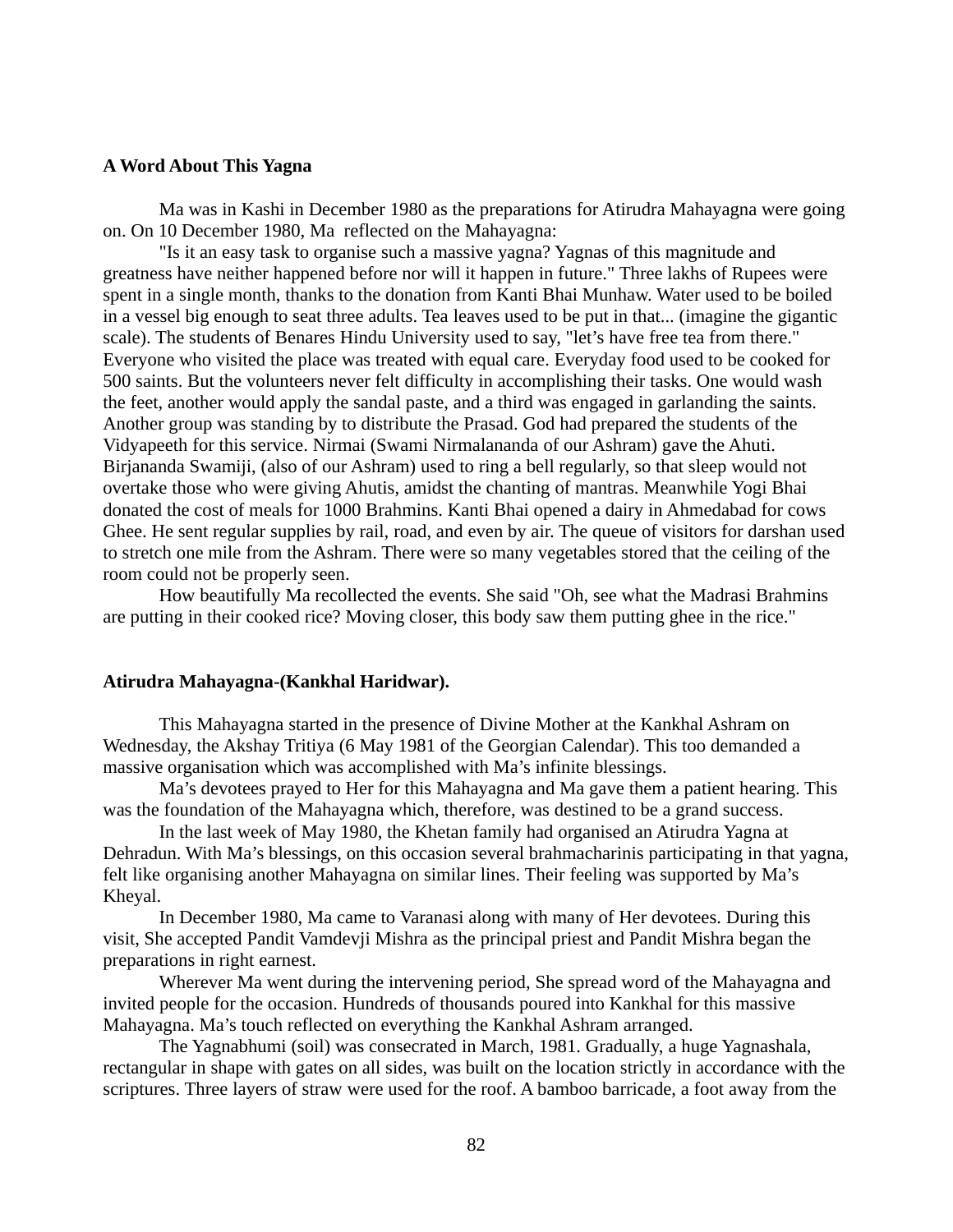walls of this Yagnashala, was also erected to prevent the public polluting the sanctum. The sanctity had to be maintained above all else. The mandap turned out to be a piece of art.

The first program of the Mahayagna was the acceptance (Varan) of the Pandits, Brahmachari Bhaskarananda of the Ashram was chosen as the host, and another Brahmachari as his assistant.

On the day, 135 Brahmins took their bath in the holy Ganges and returned to the Yagnashala dressed in yellow attire. The chief priest, other Brahmin priests and the hosts were received. Among these Brahmins, were mostly teachers from Benares Hindu University and wellknown Pandits of Kashi. Pt. Narayan Mishra was among them. An expert on Vedas, he was invited to play the role of "Sarbadrashta" the guide in all matters. He could not make it due to unavoidable circumstances. The Brahmacharis involved in puja work, felt Ma could be the most appropriate replacement. There could not be a better choice. Ma is the guide for Her followers. In matters as of life and death, in material as well as corporal matters, Her command is all-encompassing, Her reach is infinite.

Inside, the Yagna mandap, the scene was different. There were 11 holy fire-pits installed and 11 brass vessels, filled with ghee, with a hole at the bottom, were placed above these fireplaces to supply sacred fuel to the fire. The vessels, hung with brass chains, looked like golden vessels. On the four sides of this mandap, were four platforms, with awnings over them. At the northern end of the mandap was the main platform, erected facing east, with a large awning over it. The platform had beautiful thin screens on its sides, which were lifted at the time of the Mahayagna. Upon this platform was placed a huge picture of Shiv-Parvati. The puja articles were arranged before this picture. In the centre was placed a gold image of Shankar, resting on a silver throne.

Close to this platform were the seats for Ma and other Mahatmas. Beside this place, a fire was lit with the help of clintwood (Arani Mantilan). The structure of the mandap was supported by pillars, painted in different colours and beautifully decorated with flowers. Pictures of Gods were hung on these pillars.

The seat of the Acharya 'The chief Priest', was near the south gate facing north. Once the acharya and other priests for the yagna took their respective positions, the yagna started amidst chanting of ved mantras.

First of all along with chanting of the Mantras, barley grains and water were sprinkled around the yagna Mandap to sanctify it. After this a Brahmin went up on the roof and hoisted a huge yellow colored silken flag onto the top of the vessel. So now the yagnasala was looking extremely beautiful. The four vedas were read on four different sides, while an earthen pitcher (Ghat) was placed on the platform (vedi) and worshipped.

The sun was setting in Kankhal, the sky had turned crimson red. A cool breeze from the Holy Ganges touched one's body and soul, in the calm and quiet atmosphere. The function ended this day with Puja and Aarti.

The Havan started the next day with 135 Brahmins in yellow robes entering the yagnashala after a bath in the Ganges.

The holy fire, lit by clintwood was subsequently placed in eleven fire pits (yagni kund). Pure ghee from the hanging brass vessels dripped down. The priests offered a variety of spices, barley, gram, dry fruit, puffed sugar balls, flowers, holy wood-apple leaves, fresh fruit, clothes and other food grains. Every day one of these was offered collectively to the Holy fire. For instance, 1008 flowers were offered one day, on another day 1008 wood apple leaves were presented amidst chanting of veda-mantras. It was a bewitching sight as 135 Brahmins who were together involved in the Mahayagna sitting before the flames of the holy fire in 11 kundas with the sound of 'Swaha',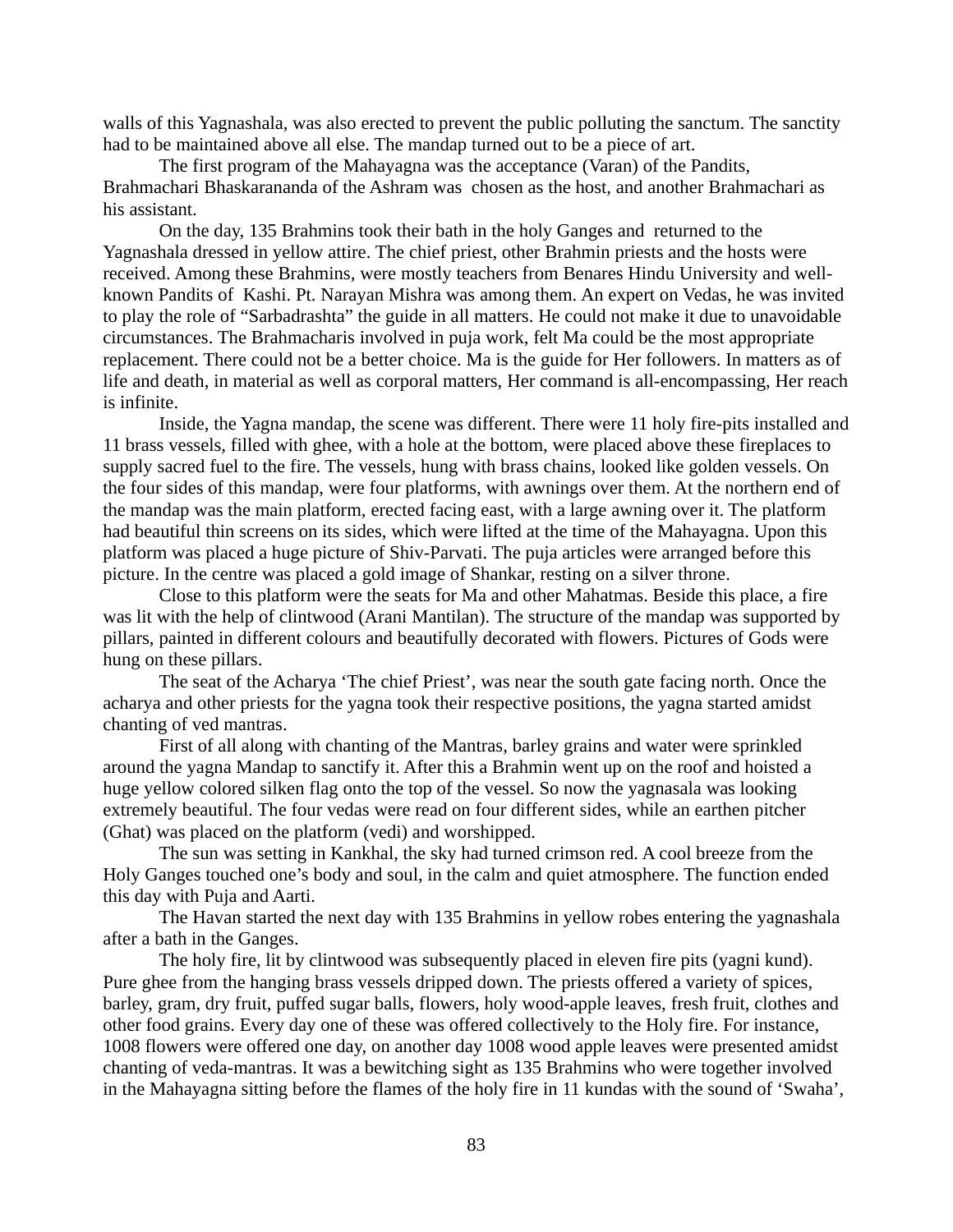the chanting of mantras perfectly blended with the flames to produce an etheral effect in which the head automatically bowed in reverence to the Ati-Rudra Bhagwan.

The effect of this Mahayagna was felt as general public circumambulated the mandap from outside. These rounds during the Atirudra Mahayagna are considered very auspicious. Different numbers of rounds are said to produce different results. 108 rounds, which many people did, without break, was considered to be best. These rounds continued round the clock, and even after the conclusion of the Mahayagna. Ma had said that the circumambulations around the mandap should be done praying with folded hands, without touching anyone for 108, 54, 11 or 7 times – as convenient. The best time with Ma and Mahatmas used to be inside the mandap or during the nights, undisturbed.

Oblations (Ahutis) were done in two sessions. The first session ended by noon. The second began at three in the afternoon. During the break, the Brahmin priests had a meal of fruit, rested and discussed religious scriptures.

From the first evening of the Havan, the manifestation of Rudradev's descent was evident. Clouds enveloped the sky, it was suddenly dark. Storm and thunder showers followed soon. Amidst the deafening sound of storm and lighting, the chanting of mantra's continued unabated.

What a sight was this indeed! The flames of the holy fires illuminated the atmosphere. Their glow created a delightful ambiance. The soul was purified by this sight; the bad weather was, therefore, no obstacle to witnessing such moments of a lifetime.

This manifestation of Rudradev's continued to a lesser extent for a few more evenings. When the showers became very heavy, sometimes there had to be a break in the Ahuti's.

There are always obstacles to every good work. Perhaps the violent weather was able to make the occasion even more breath-taking. But there was no stopping this Mahayagna.

It is said that vanity prevented Daksharaja from inviting Yagneswar Mahadev to his Yagna, which was then destroyed by the wrath of Sati, furious at the insult to her husband. Several pundits have suggested that after that abortive yagna, no big yagna took place here. Daksha's yagna was to insult Rudradev; but this one was done to please him. Thus its success was beyond doubt.

Religious minded people came to Kankhal from far off places. Excellent arrangements were made for their food and lodging. As part of the Yagna, 200 more Brahmins were fed each day besides the Brahmin priests for yagna. They were not only fed daily, but presented with 'dakshina', as well.

One of these mornings, Sri Ma was resting in Her room. The senior girls of the ashram dressed Her up as Bhagavan Shankar. The personification of Shiv, at this time was as if Rudradev himself had descended at Kankhal. It was a moving sight when scores of devotees, began chanting 'Har Har Mahadev'. It was accompanied by feverish kirtan, puja, and prayers to Shiva. All the time Ma sat in the typical posture of Shiva in meditation.

Many renowned saints, seers and Mahants graced the occasion by their presence, the prominent among them were Swami Vishnu Ashramji, Mahant Girdhar Narain Puriji, Kailash Peethadishwar, Swami Vidyanand, Swami Chidanandaji, Swami Brahmanand, Swami Prakashanand, and many others..

One day, 108 little Brahmin girls, dressed in Rajasthani lehanga and choli, were worshipped.

After this Kumari puja, they were offered food and taken round the mandap. As part of this Mahayagna, 108 'Dandi' seers were presented with food, clothes, and 'dakshina'. Shri 108 Dandi Swami Vishnu Ashramji himself supervised this alms-giving function and took alms from the yagna priests at the end of the exercise.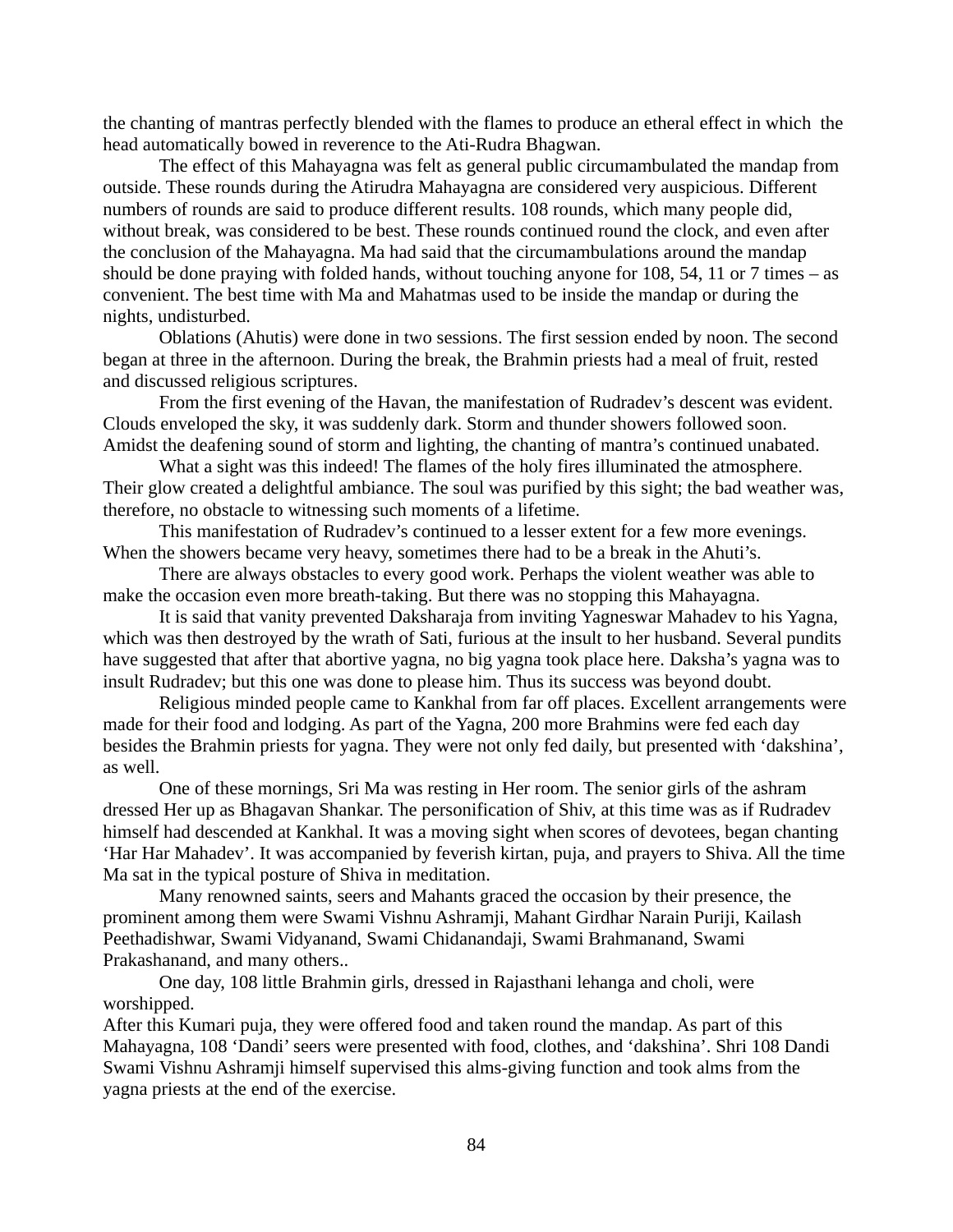In Ma's divine presence, one day all the other Ashram heads and Mahants of Kankhal were invited. They were seated at Satsang Bhavan in a row, on a specially raised platform. The saints were presented with various things by Swami Paramananda on behalf of Sri Sri Ma.

Invitations were sent everywhere for this Mahayagna. Dwarka Peeth's Shankarcharya agreed to come. The Shankaracharya of Shringeri Pith expressed his inability to attend. Instead, he sent two of his disciples as his representatives. Preparations were going on for the reception of Dwaraka Pith Shankaracharya. A new room was constructed for his lodging.

On 12th morning, a large group of Mahants and the Chief of the Sangh went to receive Shankaracharya at the railway station. He was brought to the Kankhal Ashram in a great, fascinating procession. Several people walked with silver sticks in front, followed by an elephant and horses with riders holding sticks. Then there was a band in attendance. Behind them was an open car, decked with flowers, carrying Sri Shankaracharya. He was the personification of peace and tranquility.

The Shankaracharya was taken directly to the Jagatguru Shankaracharya temple in Satsang Bhavan where Shri Ma Herself received him. Prostrating before the idol of Adi-Shankaracharya, and accepting Ma's cordial reception, Dwaraka Pith Shankaracharya took his seat.

After the Aarti, he was taken to the well-kept room, recently constructed for his stay at Kankhal. When he returned to Satsang Bhavan again, his route was flanked by little girls with auspicious brass vessels, decorated with coconuts and mango leaves, on their heads, welcoming the arrival. Shankaracharya was delighted to see the unique reception.

The Shankaracharya spoke at Satsang Bhavan before taking a round of the Yagnashala. At the mandap, he was moved by Pandit Vamdev Mishra's chanting of veda mantras. Thereafter, he visited yagna mandaps daily during both the sessions. Swami Vidyanandaji, of Kailashpith, too graced the occasion.

Gradually, the number of Ahutis was reduced. Finally, the day came when Ahutis were to be complete. All the offerings were brought to the main platform in the yagna mandap. With the divine blessings of Rajrajeshwari Ma, fine offerings were made. Several kilos of rice, pulses, household utensils, clothes, jewellery, cosmetics as well as furniture were included in the offerings. There were more than 1000 dakshinas. Clothes, food and money were arranged for each individual Brahmin participant. Eight specially decorated cows were brought outside the mandap and worshipped, to be presented on the occasion as Godan.

The time came for Purnahuti. Beside the presence of Sri Shankaracharya, and other Mahatmas, Swami Akhandanandji also arrived for this holiest of holy work. Brahmachari Bhaskarananda gave the Purnahuti, after Ma touched it. The Holy fire rose on the occasion to accept this Purnahuti as the place reverberated with the auspicious ringing of bells, blow of conchshells, drums and musical instruments as well as the chanting of Veda mantras. Smoke from the holy fire billowed out as if carrying the message of peace, the success of this Mahayagna, to Infinity. The whole place glowed with a kind of aura, the ambiance of which outshone the outwardly extravagance of yagna. The ultimate realisation was the presence of the 'Paramatma', as this yagna was meant for His appeasement and pleasure.

A massive procession followed with a huge festoon "Atirudra Mahayagna", held by two persons upfront. Behind them were flag holding students of Anandamoyi Vidyalaya, Jalandhar, a band, and Ashram kirtan. A well-decorated large procession followed with an open car, decked with flowers, in which the Shankaracharya was seated. Behind him, was Ma under a white umbrella, in a white chariot, followed by hundreds of Brahmacharinis, some of them doing kirtan. There were also several cars with devotees. Many devotees walked behind Ma's chariot in reverence. The sun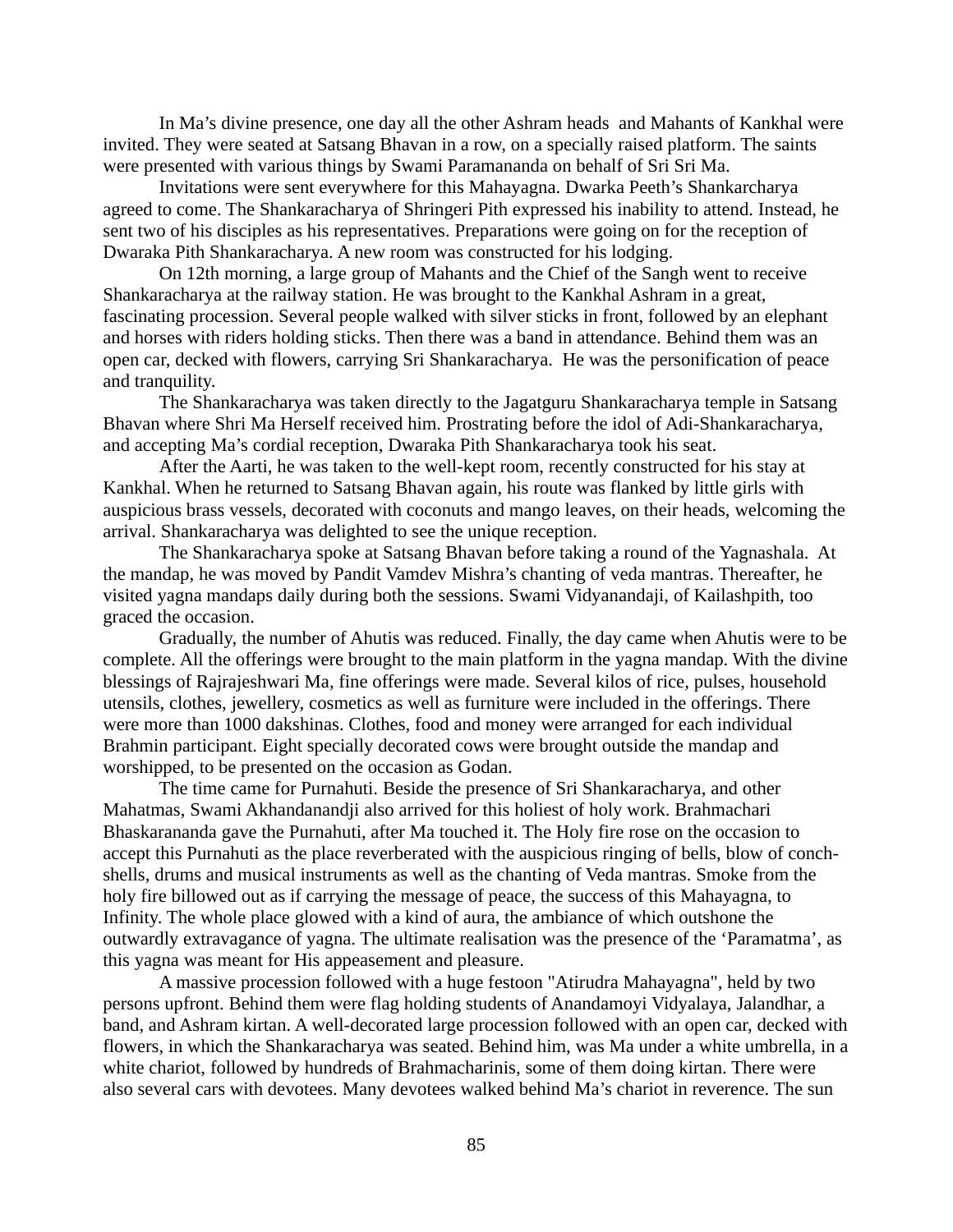God was bright. But the devotees were not bothered by the heat. Nor were the scores of people of Haridwar who sang and danced all the way up to Har-Ki-Pauri, the culminating point of this procession.

At Har-Ki-Pauri, the sacred earthen vessels of this Mahayagna were consigned to the Holy Ganges to conclude the Purnahuti.

During the Yagna, on Ma's instruction, all the girls lit earthen lamps and sang in praise 'Oh God. Atirudra Mahayagna, illuminate our soul with your light.'

The success of Atirudra Mahayagna became the subject of discussion everywhere. With its completion, the wrath of Sati was over. The message of world peace spread far and wide. From Sri Ma, came the following words:

"This type of Yagna used to be held in Satyayuga. One can witness such yagnas only after good deeds of several lives."

# **References**

1. Text from Gurupriya Didi's Book' Akhanda-Mahayagna.

2. Anand Varta Jan 1982 p. 15, from an article courtesy of Br. Guneeta.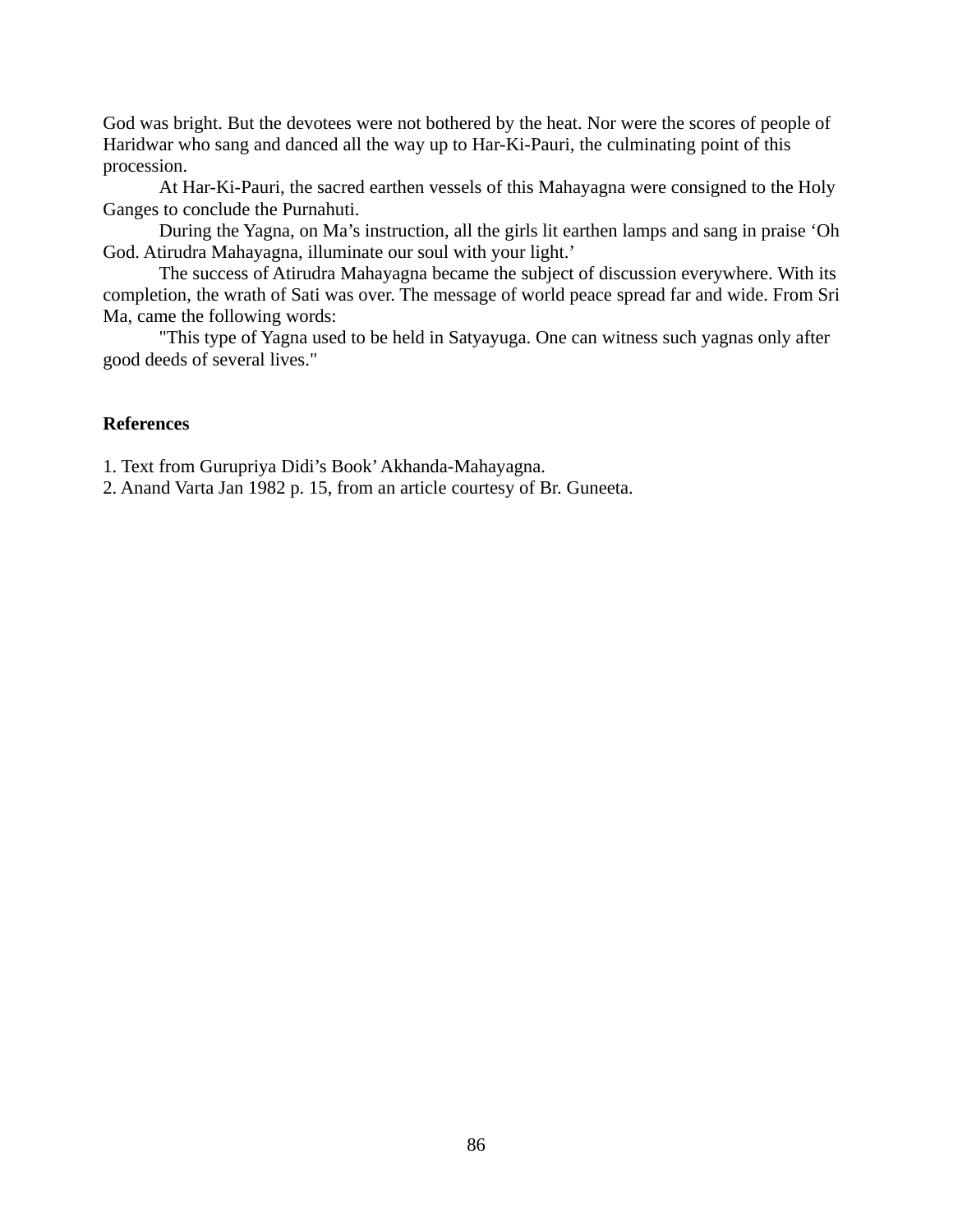## **The Physical Association of the Great Living Souls**

This is perhaps the biggest religious and cultural festival held in India. On the occasion, lakhs of people from all walks and corners of the country congregate with the desire for satsang, yagna, sacrifice, donations and a holy bath.

Ma has said, "This kumbha parva (function) is the supreme emblem of religion. So many people attempt through different means, different ways, to reach the kumbha, with the single aim of a holy bath. The sole aim is to embrace the united whole under this (umbrella of kumbha) canopy of supreme religion. For this sole reason, so many people have come together at one place. One has never heard about a similar event anywhere else in the world. People come here with so much profound respect and reverence, braving all odds to reach their destination, the kumbha." On this occasion there is a big gathering of spiritual leaders of all classes, learned scholars, saints and seers.

Kumbha is that particular time, the very special moment in Hindu religion, which is determined by the conjugation of specific stars and planets in the sky. Usually it happens every 12 years. Kumbha's history is related in the Puranas and Vedas. It is said that during the Great churning of the Ocean, a pitcher (kumbha) full of Nectar appeared with 14 precious jewels. The Gods and Demons fought for this pitcher of Nectar. During the brawl, the pitcher spilled and some nectar dropped at Prayag, Haridwar, Ujjain and Nasik. The Kumbha Mela is held only at these places.

God Brahma has said in Atharveda about kumbha:

"O my people, my creations, I present you with the four kumbha venues at Haridwar, Prayag, Ujjain and Nasik for getting both the pleasures of this world and the next."

Kumbha represents an auspicious occasion. It symbolizes the supreme.

The kumbha water, symbolises Brahma's all-pervading presence. That's why it is so holy and evokes so much happiness.

During the 1976 kumbha at Prayag, the following words spontaneously came from Sri Ma: "Brahmamoy Kumbha Jal, Anandamoy Kumbha Jal."

Ma Herself sang kirtan with these words in praise of the holy Kumbha.

Prayag's kumbha is considered the holiest and the most fruitful because Prayag is the greatest of the pilgrimage centres - Tirth-Raj. Here there is the confluence of the three great rivers - the silver coloured Bhagirathi, the grey Yamuna and the subterranian Saraswati.

Whether the kumbha is at Prayag or not, the banks of Bhagirathi becomes covered with tents or straw huts in the month of Magha (Jan-Feb). In the shivering cold scores of religious men and women, come here to meditate, and do japa, puja and have satsang. Several camps of saints and mahatmas are established for round-the-clock Ramlilas, Raslilas etc. The Mela venue looks like a small township.

It is not known when the Kumbha Mela started. History says Emperor Harshavardhan used to donate all his belongings during the Kumbha, and later begged for even his clothes from his sister. The Chinese historian Hu-N-Sung has mentioned about this great Kumbha Mela in his memoirs written in 7th century A.D.

Adi Guru Shankaracharya (9th century A.D.) has beautifully described the Kumbha Mela as a great meeting point of the wise religious heads, and proclaimers, who held serious discussions, lectures and seminars on various religious issues. Today also Kumbha Mela remains the venue, the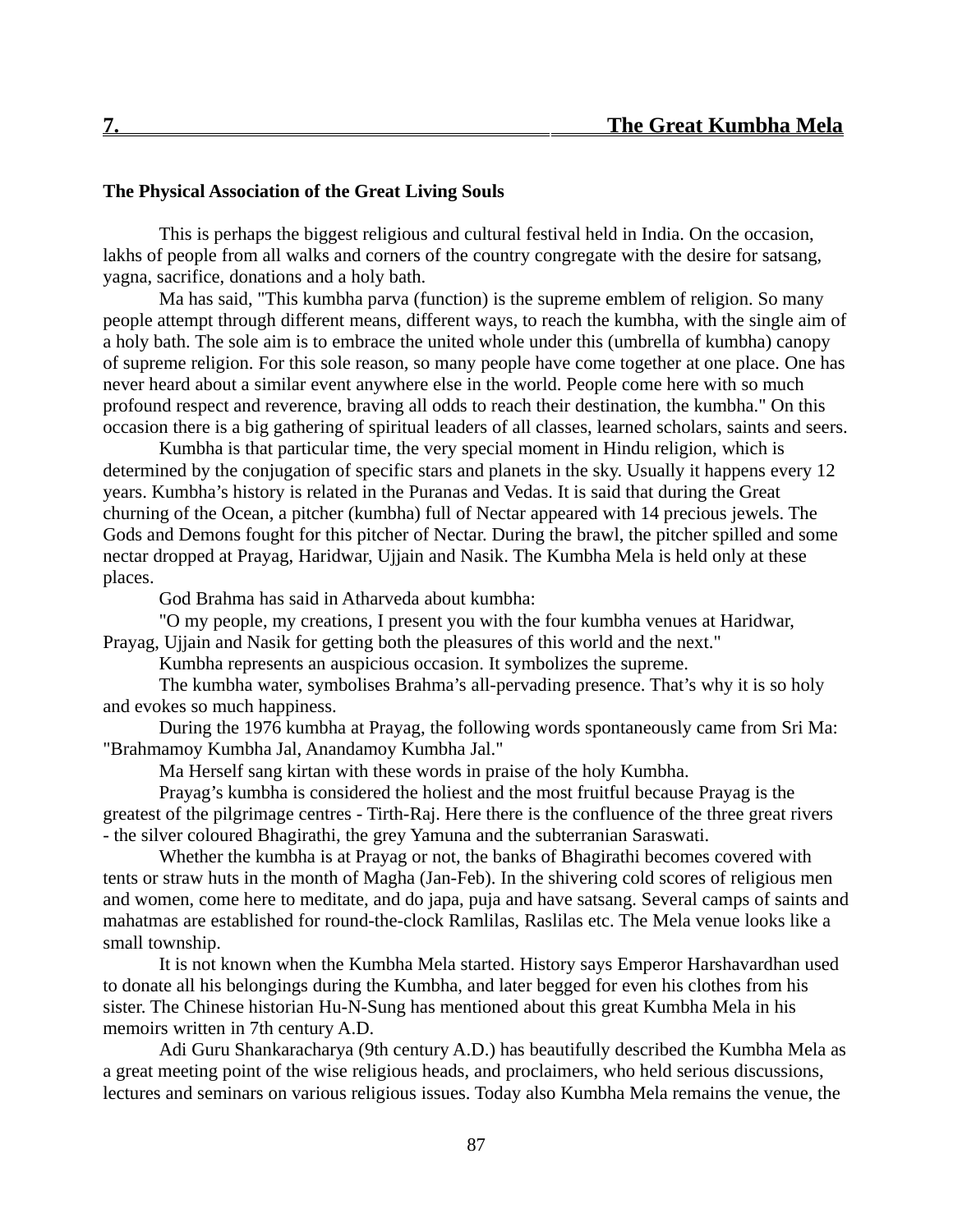meeting point for such discourses by great religious people, the Mahatmas. Devotees enjoy proximity of so many Mahatmas at a single venue.

According to the Vedas, the holy bath at the kumbha absolves, one of his sins and misdeeds of several lives. It mentions that three baths at the kumbha are holier than 1000 Ashwamedh yagnas. It is said the fruits of observing the rigorous discipline of Kalpavas for ten years can be achieved by just taking three holy dips during Kumbha festival.

The tradition during the kumbha is for processions of different Mahatma's groups to go for the holy bath at the Triveni, the holy confluence of the three rivers. This also happens during the Haridwar Kumbha. For this tradition, the time and place of bathing is planned and devotees flank the route for hours to have darshan of the Mahatmas.

Sri Ma too used to be taken in such processions. In 1962, at the Haridwar Kumbha, the Niranjani Akhara took Ma in a silver throne, for the bath. That was 14 April, the Mahabipush Sankranti day.

In 1977, when Niranjani Akhara invited Ma and Her party for their bathing programs, it was decided that for the first and last bath during the Kumbha, Ma would be taken to Nirvani Akhara while for the holy bath on 'Mouni Amavasya', She would be taken is a procession to the Niranjani Akhara's bathing programme. This became a tradition afterwards.

In 1958, Bindu, the son of Ma's long time follower late Nirajnath Mukherjee, made a beautiful two roomed cottage for Ma's stay in his Allahabad garden. During the Prayag Kumbha, from 13 January to 3 February 1960, Ma split Her stay between this place and the camp on the banks of the Ganges. Until the Ardha Kumbha (every 6 years) of 1982, whenever Ma came to Allahabad she stayed at both the camp and this residence in Mukherjee's garden.

The speciality of the 1960 Kumbha at Prayag was that on all the three important bathing dates, January 14 (Sankranti), January 28 (Mouni Amavasya) and February 1 (the last day). Ma took a complete bath at Triveni. On several occasions earlier, She had only sprinkled the holy Triveni water on Her instead of bathing.

Ma said on this occasion that when in 1948, at the Ardha Kumbha, She went for her bath with Swami Mohananandaji of Baijnath Dham and Shri Gopal Thakur, the three sacred rivers presented themselves before Ma as virgins and invited Her to bathe.

Ma's arrival at the 1977 Prayag Kumbha was greeted with an excellent function arranged by Mahant Giridhar Narayan Puri and his Nirvani Akhara. Seated on a high, silver throne, in a procession, Ma was preceded by a palanquin in which the Narayan Shila was kept. Ma's old devotee Tushar Kanti Ghosh, the editor and proprietor of the Bengali Daily Yugantar, wrote very well about Ma's arrival in the Kumbha Nagar - "on the auspicious occasion of the Purna Kumbha at Prayag, the most beautiful Divine Universal Mother Sri Sri Ma Anandmoyee along with Her devotees has reached the sacred Kumbha township."

During the Prayag Kumbha, the processions for bathing started as early as 3 o'clock. It was much before dawn, the sky sometime overcast, sometime clear with twinkling stars, and biting cold-but Ma's devotees were ready with yellow handkerchiefs on their heads (a present from Ma) in the queue for the procession. Dressed all in white Ma travelled with them in a flower-bedecked palanquin as if golden Saraswati Herself was in their company. Devotees were delighted by this sight of Sri Ma. It appeared the embodiment of Sanatan Dharma itself, as Goddess in human form being adored by thousands, was moving to the Sangam site. Words are not enough to describe such memorable moments.

The Mela camps had several programs which included Satsang of Mahatmas, Gita, Chandi path (reading), Kirtan, Ramayan recitation etc. The chiefs of several Akharas and Mahatmas graced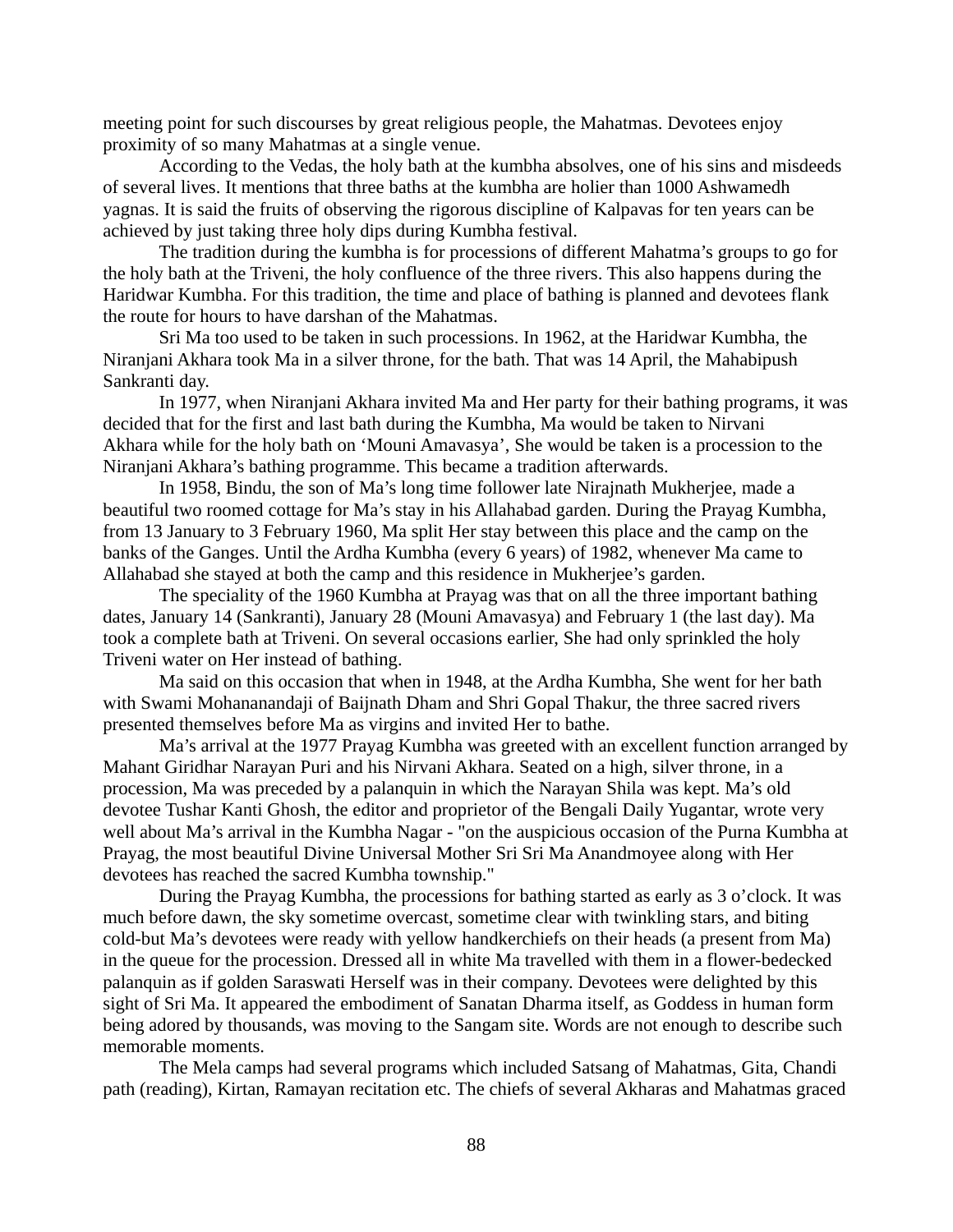these functions and gave religious discourses. Needless to say, such functions were packed with Kumbha pilgrims from common people to distinguished citizens like senior bureaucrats, Governors and Ministers. On becoming the Prime Minister, for the first time, on 25 January 1966, Smt. Indira Gandhi immediately came to the Kumbha camp at Prayag for Ma's darshan. She came to the Prayag Mela camp once again in 1977 (22 Jan) for Ma's darshan, along with Rajiv, Sonia, and their children.

Excerpts from Mela Satsang (see note 1) (5 Feb 1948). About a quarter to ten, one Jain Mahatma came for Ma's darshan at the Kumbha Mela camp. Within fifteen minutes, Ma arrived at the Satsang mandap. The Jain Mahatma touched Ma's feet.

Ma asked him, "When did you leave your home?"

Jain Mahatma: "Long ago, when I was a child."

Ma: "Did you leave your house to visit the Home?"

Jain Mahatma couldn't read between the lines of Ma's question.

He said, "No, Ma. I didn't leave my house to visit Home."

When one of Ma's devotees made the meaning clear that Ma meant the other Home as the Real Home, the Jain Mahatma laughed and enjoyed Ma's cryptic clue.

After this, Ma went out with Her devotees for darshan of the Mahatmas.

The holy book Ramcharita-Manas has vivid descriptions of Ram meeting different seers during his sojourn in the forests (vanavas). Fortunate were those who witnessed such rare events. Fortunate also were those who saw Ma meeting the Mahatmas. It is due to Ma's blessings alone that one can witness such rare moments.

One evening, at the Satsang, one devotee asked Ma, "I do not know how to do satsang. Please tell me."

| Ma:     | "If you know or understand, then there is no need for Satsang."                            |
|---------|--------------------------------------------------------------------------------------------|
|         | "How to do satsang?" the gentleman asked                                                   |
| Ma:     | "Is that a problem? Go and sit under a tree."                                              |
| Devotee | "I don't follow what you mean by going and sitting under a tree."                          |
| Ma:     | "Go and sit where saints and seers give discourses, and please follow them. Your           |
|         | queries can be solved by the Mahatmas. For instance, you get shade when you sit            |
|         | under a tree. If the tree bears fruit, you get the fruit too. Similarly, if you sit at the |
|         | feet of Mahatmas, you are bestowed with peace and happiness."                              |

Sri Ma referred smilingly to another incident. She had once asked a devotee to drink the juice of 'Trifala.' After some time, that fellow reported back to Ma, "I had that water, now I have developed a cold." Sri Ma said, "This body had said, not the juice of the fruit but the juice Trifala 'Satwa, Rajo, Tamo'. (The three primary natural qualities of creatures). The real juice, the extract is beyond this." This devotee had actually asked Ma how to get peace, Ma had asked him to drink the juice of Trifala.

| Q.     | "What is the use of Trifala?"                                            |
|--------|--------------------------------------------------------------------------|
| Ma:    | "The one which is beyond the three qualities is the real Trifala juice." |
| $Q$ .: | "How to get this real juice?"                                            |
| Ma:    | "With the blessings of the Guru."                                        |
| Q.     | "With blessings I did not follow this."                                  |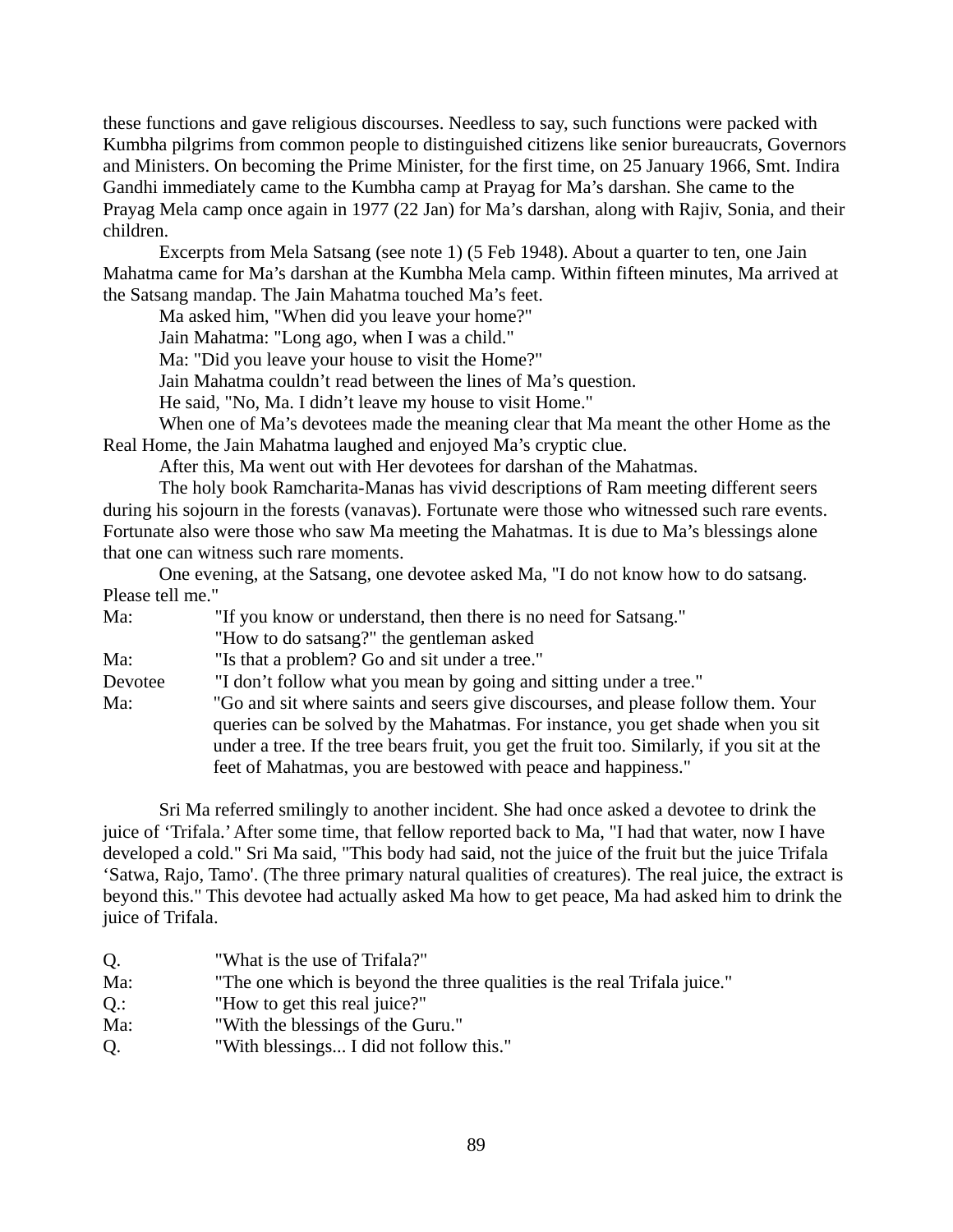| Ma:    | "Someone came to this body and asked whether this body is asking one to take a                                                                                        |
|--------|-----------------------------------------------------------------------------------------------------------------------------------------------------------------------|
|        | human being as a Guru? This body said, 'why human beings? First learn to be                                                                                           |
|        | disciples. When the soil is ready, the Guru will sow the seeds."                                                                                                      |
| $Q$ .: | "How to become a real dedicated disciple?"                                                                                                                            |
| Ma:    | "How was Arjun a disciple of Sri Krishna? In the Bhagvad Gita, Krishna has                                                                                            |
|        | beautifully described a disciple."                                                                                                                                    |
|        | Gopal Thakur:"Without his disciples, what will the Guru do?"                                                                                                          |
| Ma:    | "When the Guru is talking his disciple automatically comes into the picture. In the                                                                                   |
|        | absence of the teacher, how can a child learn things? Until a child goes to school,                                                                                   |
|        | how can he be called a student?"                                                                                                                                      |
| Q.     | "It's difficult to find a Guru. In school teachers keep changing. But it is said, once                                                                                |
|        | you have chosen a Guru, it is a life-long Guru - shishya relationship. The Guru can't                                                                                 |
|        | be changed."                                                                                                                                                          |
| Ma:    |                                                                                                                                                                       |
|        | "Unlike the change of teachers in a school, the Guru does not change. When a<br>disciple pines for a Guru, it doesn't take much time before he discovers his Guru. At |
|        |                                                                                                                                                                       |
|        | this time, the disciple is all the time thinking about his Guru, his behaviour reflects                                                                               |
|        | the urgency of his need. The Guru is everywhere. He is outside as well as within                                                                                      |
|        | yourself."                                                                                                                                                            |
| Q.     | "What is to be done when one's 'Diksha-Guru' (one who initiates) passes away?"                                                                                        |
| Ma:    | "It is a misconception that the Diksha Guru has passed away. His body leaves the                                                                                      |
|        | world, but his soul remains with you in an eternal bond which is never severed. You                                                                                   |
|        | do not have the (God) vision, you can not therefore perceive his presence. He is                                                                                      |
|        | always there if you have the power to see Him. When you meditate deeply, you can                                                                                      |
|        | even see your Guru. Without the Guru, there is none else. Your guru is the Guru of                                                                                    |
|        | this world."                                                                                                                                                          |
| Q.     | "Ma, you have said that Guru is outside as well as within."                                                                                                           |
| Ma:    | "Inside, outside, the Guru is one and the same. Guru helps in wiping out the                                                                                          |
|        | ignorance of several lives. When the omnipresent Bhagavan destroys the dark side of                                                                                   |
|        | your life, doesn't He exist in you? Don't you know this when you read religious                                                                                       |
|        | scriptures? How did God save Parikshit in Uttara's womb? Do not ever think that He                                                                                    |
|        | is not in you. He is inside as well as outside, omnipresent. Guru is the                                                                                              |
|        | personification of God. Who else can be the Guru? When a post-graduate teaches the                                                                                    |
|        | alphabet to the children, does he forget his post-graduation studies? God is one                                                                                      |
|        | forms are different. Can Guru ever be a human? Guru is God. No one else can take                                                                                      |
|        | the position of the Guru. To think of the Guru as a human being is a great sin."                                                                                      |
| Q.     | It is easier to consider the image of God as God but it is very difficult to accept a                                                                                 |
|        | human being as a Guru and worship him."                                                                                                                               |
| Ma:    | "You are asking for easy things like a trader. Until you accept God in any of his                                                                                     |
|        | forms, God will elude you; who is there in each and every form? It is God who is                                                                                      |
|        | everywhere. Like Hanuman said, 'through self realisation I am not a separate entity                                                                                   |
|        | from Ram, we are one and same. From another point of view, I am a part of Sri Ram,                                                                                    |
|        | who is complete. From a third view, I am the disciple of Sri Ram, my Guru. If you                                                                                     |
|        | get God by any means you get everything. The Guru is at a much higher level; at                                                                                       |
|        | your present level you can only see what you are seeing now. This is not your fault.                                                                                  |
|        | That's why this body is advising you to spend more time under the Banyan tree, in                                                                                     |
|        | the company of Mahatmas. The more you sit there, the sooner your ignorance will                                                                                       |
|        |                                                                                                                                                                       |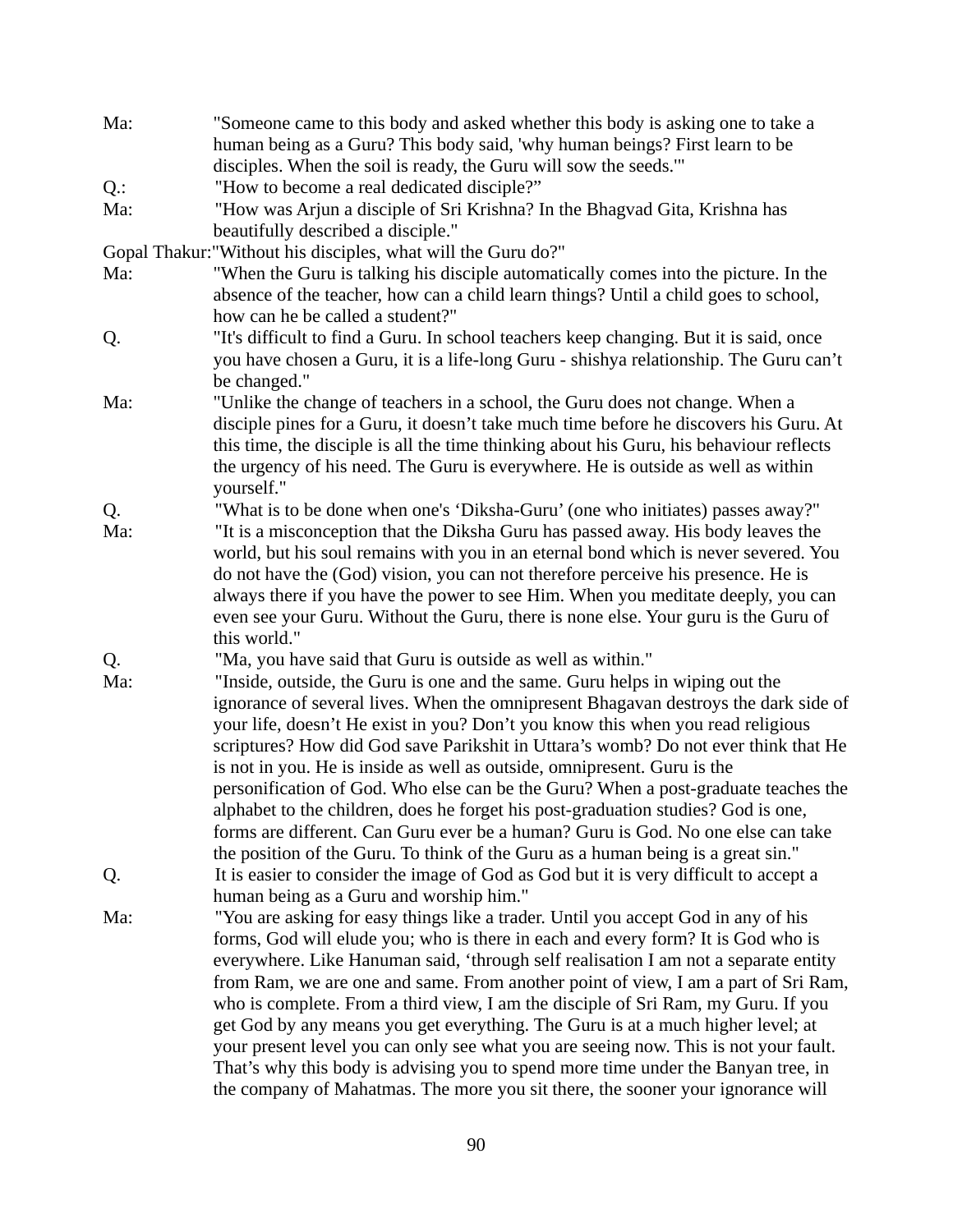|     | become clarified. If Bhagavan's compassionate grace falls upon you, you might get   |
|-----|-------------------------------------------------------------------------------------|
|     | His vision."                                                                        |
| Q.  | Sometime ago, there was a discussion about the meaning of Triveni?                  |
| Ma: | The confluence of the rivers Ganga and Yamuna is Triveni.                           |
| Q.  | But Saraswati can not be seen flowing?                                              |
| Ma: | Father, when you have darshan of the real Triveni, you understand all. It's like    |
|     | Rasogolla (a Bengali sweet, made of fresh cheese) the taste of which you won't      |
|     | understand until you have tasted them. Try to keep the sweet name of God as misri   |
|     | inside your mouth all the time.                                                     |
| Q.  | One Mahatma once vowed to have darshan of Saraswati. He went to a 'Kunda' and       |
|     | began his meditation. His rigorous meditation resulted in darshan of the white flow |
|     | of Saraswati in the river Yamuna. However, please explain to us about Triveni in    |
|     | detail.                                                                             |
| Ma: | The Mahatmas and you know what is written in religious books and scriptures.        |

Shri Ma turned to Gopal Thakur, who was present there, and requested him to speak about Triveni. While this discussion was going on, Swami Sharanananda arrived at the mandap. Ma stood up and welcomed Swamiji, saying "Namo Narayan, Namo Narayan, Namo Narayan." Swami Sharananda was accompanied by Swami Chakrapaniji Maharaj. Sri Ma was delighted to see both the Mahatmas.

| Ma: | Father, who is Yamuna, who is Ganga and what is Triveni—all these questions are       |
|-----|---------------------------------------------------------------------------------------|
|     | being deliberated here. This body's Kheyal was that it would be wonderful if you      |
|     | came at this time. And actually both Mahapurushs have arrived.                        |
|     | Chakrapaniji: Mother, my answer will be dry and terse.                                |
| Ma: | This body will listen to Father's dry reply—very good indeed. Don't tell others, tell |
|     | this body only.                                                                       |

The Satsang, however, was now over and this discussion was resumed later. Acharya Chakrapaniji said the water of Yamunaji is not natural. It is actually the outcome of Shri Krishna and Radha's love and affection. The flow of Ganges is also very sacred. Ma said, "The sacred water of Ganges, is known as Brahmavari (a stream of Brahma)." She further said, "Triveni means triple power—a bath in Triveni frees one from his worldly bondage." Saraswati's manifestation is mentioned in Sri Devi Bhagavat. According to the Purana, Saraswati belongs to Golok Dham (Heavenly abode). To normal sight, the Ganga, Yarnuna and Saraswati are all rivers. From another vision, they are the embodiments of Bhagavan."

In 1982, Prayag was the venue for Ardha Kumbha. Sri Ma, who was not keeping well, was taking rest at Vindhyachal. At the request of several Mahatmas, who pleaded that Her coming to the Kumbha was necessary as She was the light of Kumbha, Ma conceded to the Mahatmas request. It was an unforgettable sight—the arrival of Sri Ma at this Kumbha Mela. A sea of motionless humanity watched Her arrival, flanking the route of the procession, with utmost sincerity, reverence and love, it looked as if Saraswati herself appeared moving slowly amidst the flow of the Ganga and Yamuna as they moved towards the Sangam.

During Her stay at the Camp site either Ma visited the Camps of different Akharas and Saints or She invited them to Her camp. She was always in a great spiritual mood, the mood in which one could see anything from its proper perspective. The various Akharas, Saints and Seers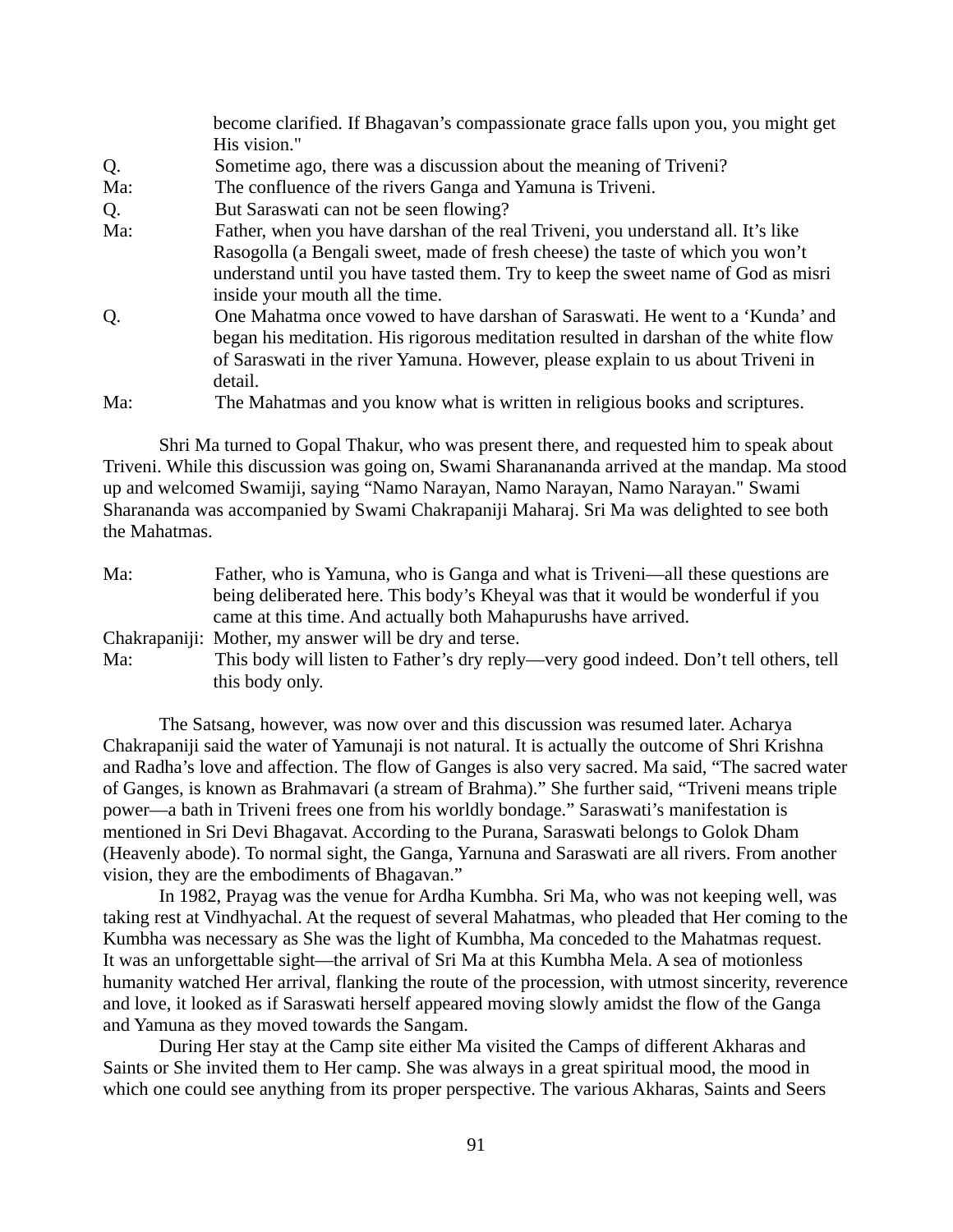may have had differences in opinion amongst themselves, but Sri Ma perceived the different faiths and the opinions of the various sects in their essence and spirit, and amicably solved their differences. The misunderstandings among several Akharas too were resolved when they came to Ma. She never cut down one's faith in order to establish Her own, and respected all faiths in their entirety. She has frequently said "All the religions are true in themselves." It is a fact that this difference of opinion could only be solved and united by someone at a very high spiritual level and Sri Ma did that. Eminent authorities of the Hindu religion and other religions too, have acknowledged Ma's sayings to be Scriptural Truth.

It is interesting to note that during the Kumbha Mela so many Mahatmas, Abbots, spiritual heads all together respected and welcomed Ma in their ritualistic tradition. That is history now.

## **Notes and References**

1. Ananda Varta; July 1973: p. 75, excerpts from Swami Bhagvatananda Giri's writing.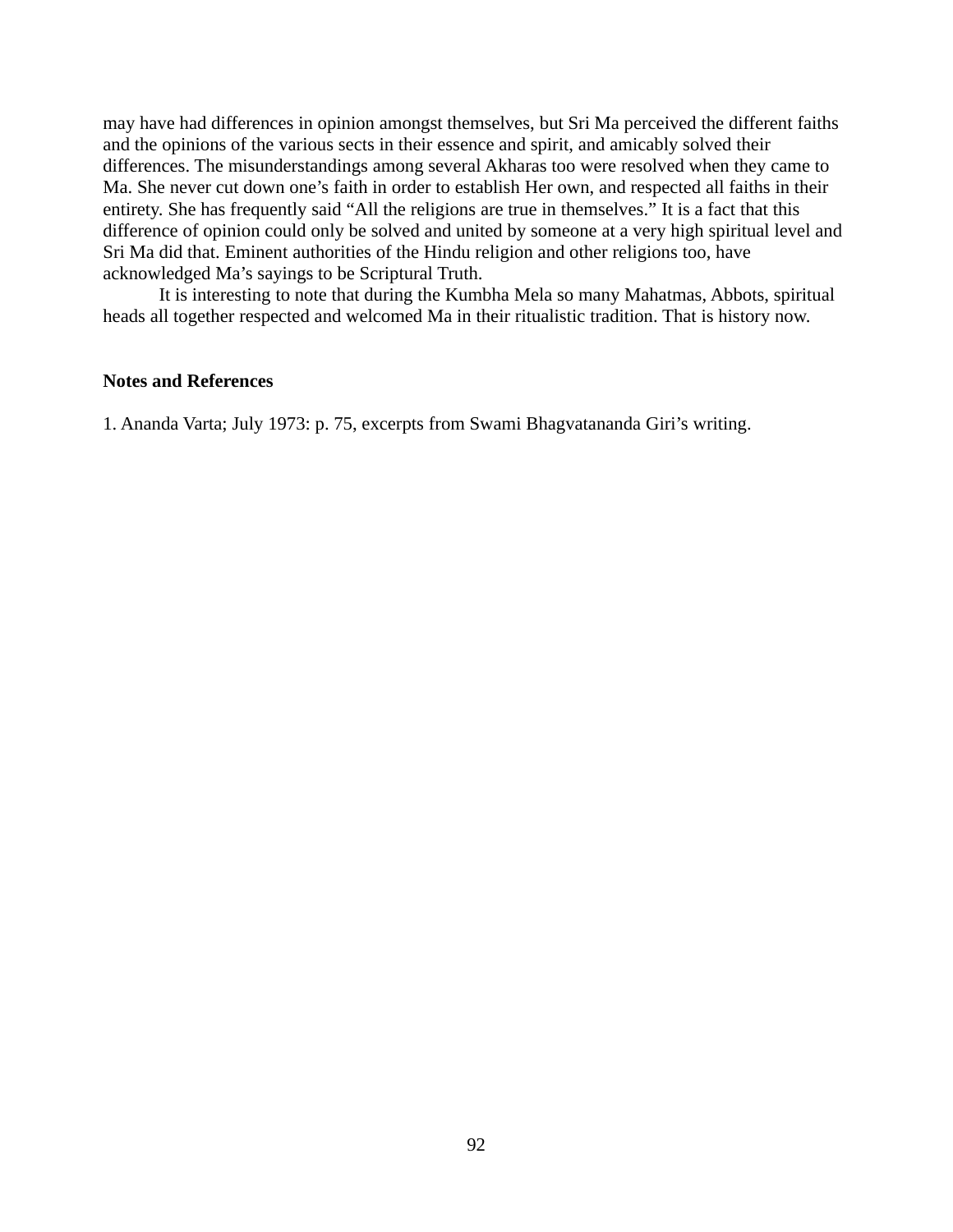Ma has met almost all the contemporary Mahatmas of Her time. From Her Dhaka days till 1982 many seers, Mahatmas, philosophers, Sadhaks of all types had Ma's darshan.

Sometimes Ma used to invite them to Ashram functions, and they spoke and deliberated on various religious topics. Ma's devotees became enlightened by these discourses. Ma Herself seemed to enjoy such occasions, as She said 'the little girl of yours has come for darshan of Pitaji (father)". These meetings were a real treat to watch.

Prominent among those who met Ma were Swami Balanand Brahmachari, Swamis Mangal Giriji, Devi Giriji, Tapovan Maharaj, Triveni Puriji, Shanker Chaitanya Bharati, Prabhu Dutt Brahmachariji, Krishnanand Avadhoot, Oriya Baba, Hari Baba, Sharnanandji, Swami Akhandanandji, Swami Vishnu Ashram, Govind Prakashji, Swami Chidanandji, Swatantra Nandji, Mahant Girdhar Narain Puriji, Swami Vidyanandji, Brahmanandji, Prakashanandji, Geeta Bharatiji and many more others.

Ma had deep respect for all of them. She would leave Her seat, to welcome them with folded hands. If anybody was slow in giving them an Asana She Herself would offer Her own. She might even sit on the bare floor. Again at the time of their departure, She would sometimes even escort them with folded hands. She was the personification of kindness, compassion and selfless love and affection.

The lives of Mahatmas cannot be spanned or fathomed. I have attempted in all humility to recount the meetings of some Mahatmas with Sri Ma.

#### **Balananda Brahmachari.**

In 1926, when Sri Ma went to Deoghar, She met Balananda Brahmachari, a well-known saint of the Indian subcontinent. When he saw Ma, Balanandaji said "Earlier, you had given me darshan in the subtle body, now you have come physically. I welcome your advent to this world with great reverence."

The disciple of Balananda, Dr. Nalini Kanta Brahama, who was present on the occasion, has later written that, "they used to discuss spiritual aspects daily for hours together. Sri Ma went into a trance during Kirtan. Eyewitnesses say this was an unbelievable sight in which Ma sang and danced, keeping the weight of Her body on Her toes. She danced all over the big platform. The dazzling dance was likened to Kali's dance all over the universe. While dancing, mantras and slokas came out spontaneously from Her mouth."

Ma's first visit to Kashi was in 1928. Her arrival became the talk of this ancient town. Accompanied by Bholanath, Shashanka Babu, and Didi among others, Ma stayed at the farm house of Shashanka Babu's brother. As long as She stayed at Benares, this house looked like a festival venue. From dawn to late in the night, a stream of followers visited Ma including Govt. officials, saints, Mahatmas and ordinary people. Some only came to pay obeisance, others came to solve their problems or out of sheer curiosity. Most of the time Ma remained in a trance. Whenever She regained Her usual self, Sri Ma would get involved in Kirtan or Satsang. All the time, an aura brightened Her face.

There, for the first time She became publicly involved in discussions on religious subjects with many well known preachers and teachers of Kashi.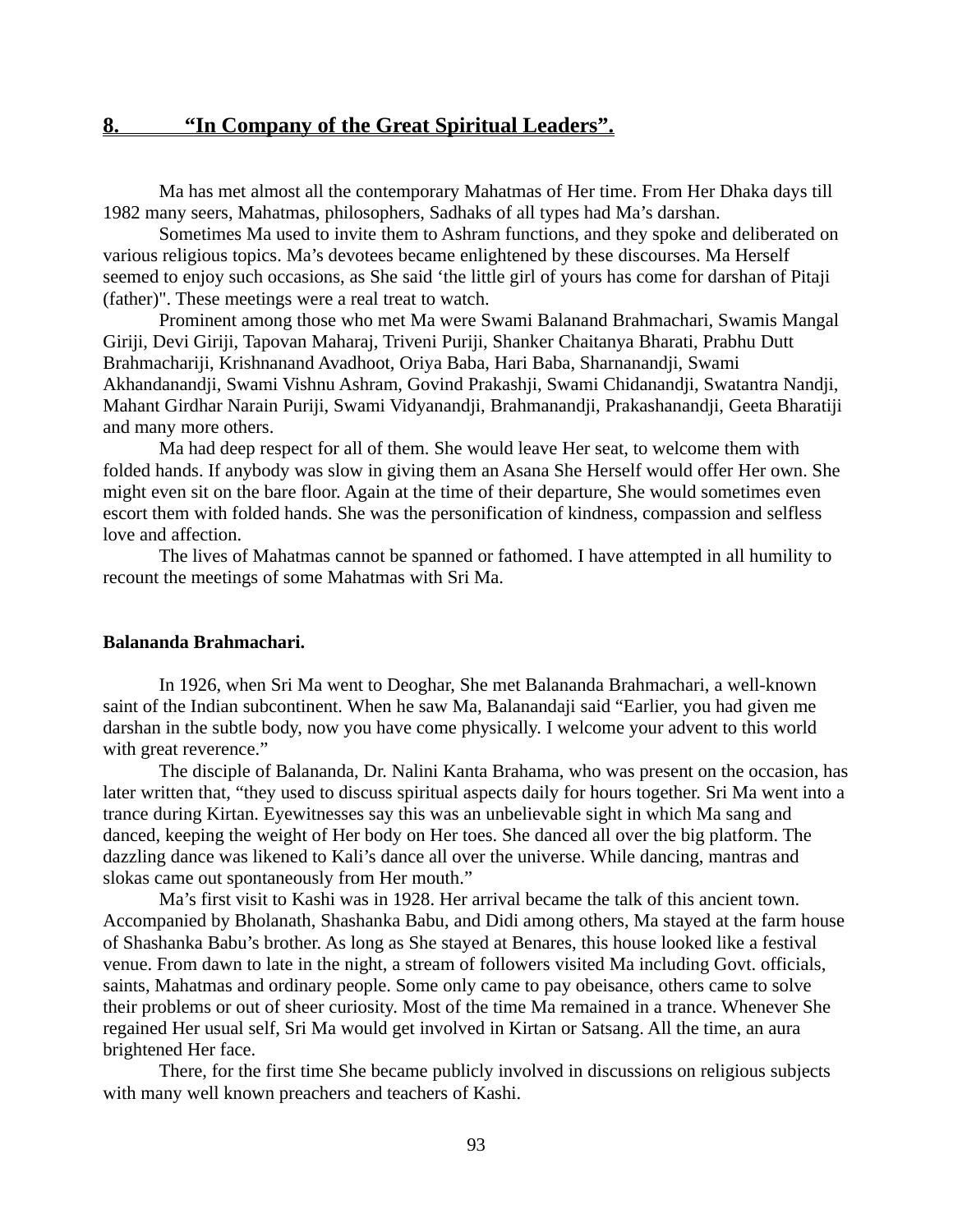Shri Padmanabha Vidyavinod was a famous religious authority and a sharp critic. His standard was so high that it was very difficult to get his appreciation. When Shri Vidyavinod saw Ma, he realised that Sri Ma was a mahatma of the highest order and recommended Her darshan to Shri Gopinath Kaviraj, telling him that the sight of Ma in samadhi was wonderful.

Pt. Gopinathji, a philosopher and pandit, too was moved by Ma's darshan. He had his first darshan was on 6 Sep.1928. He returned to see Ma again, this time accompanied by Swami Shankaranandaji. At that time, Ma was in Samadhi. After she came out of samadhi, Her face was shining with an aura, and her speech was unclear. Swamiji asked Her, "Who am I, Ma?"

Ma replied in Her semi-trance state, "You? you and me are the same." Ma's reply was very emphatic and far-reaching as if the knowledge of the Vedas had itself taken Ma's form and manifested Itself. Kavirajji was astounded to see Her in this state.

### **Mahamahopadhya-Pandit Gopinath Kaviraj**

Gopinathji was born on Septmeber 7, 1887 in East Bengal, five months after his father's death.

He become a well-known teacher-philosopher, and authority on Hindu religions. A linguist and philologist, he himself became a sort of institution.

In 1914, he became the chief of the Saraswati Bhavan library. Appreciating his talent Raj Rajeshwar Shastri has written that he had read one lakh books, and manuscripts from this library and he remembered everything up until his death.

He was the Principal of the State Sanskrit College in Varanasi until 1937. After his retirement, he was requested by various universities to join them but Gopinathji preferred to continue his studies of Tantra literature and Sanskrit on his own.

Inspired by the supernatural attainments of Swami Bishuddhanandaji, Pandit Gopinath took diksha from him at the former's ashram at Hanuman Ghat on January 21, 1918.

Research into religious studies and darshan of Mahatmas were his preoccupations. Unmindful of the caste, creed, sect and Ashrams of different saints and renowned followers of different lines of Sadhana, he remained in their company to know their ways of sadhana in proximity. He himself felt the truth of Yoga darshan. He was witness to some unbelievable feats of his Guru through Yoga Sadhana and the use of sun science.

He once asked his Guru, "How do these outstanding people, the authorities on Yoga, relate to Sadhana? What do we get from these exercises?"

Swamiji asked him to have faith in Yoga Sadhana. Guided by his Guru, Pandit Gopinath actually experienced the manifestations and power of the Mantras.

His Guru told him that the power of a mantra was greater than all the electrical power of the whole world. He found the description of Kedar Malakar about the heavenly abode just as it was mentioned in the Shastras. He had faith in such things, saying so only after convincing himself about it.

Pandit Gopinathji's knowledge had no bounds. At the first darshan of Ma, Gopinathji considered himself to be Her son. Ma, too, considered him like father. His respect for Ma was most profound. Gopinathji once suggested to another devotee of Ma, "go on calling Ma-Ma, you will reach the destination."

Pandit Gopinath was always very forthcoming, whoever came to him, Indian or foreigner, Tantrik or Vedic, archaeologist, writer, yogi, saint, ascetic or atheist—they were all treated well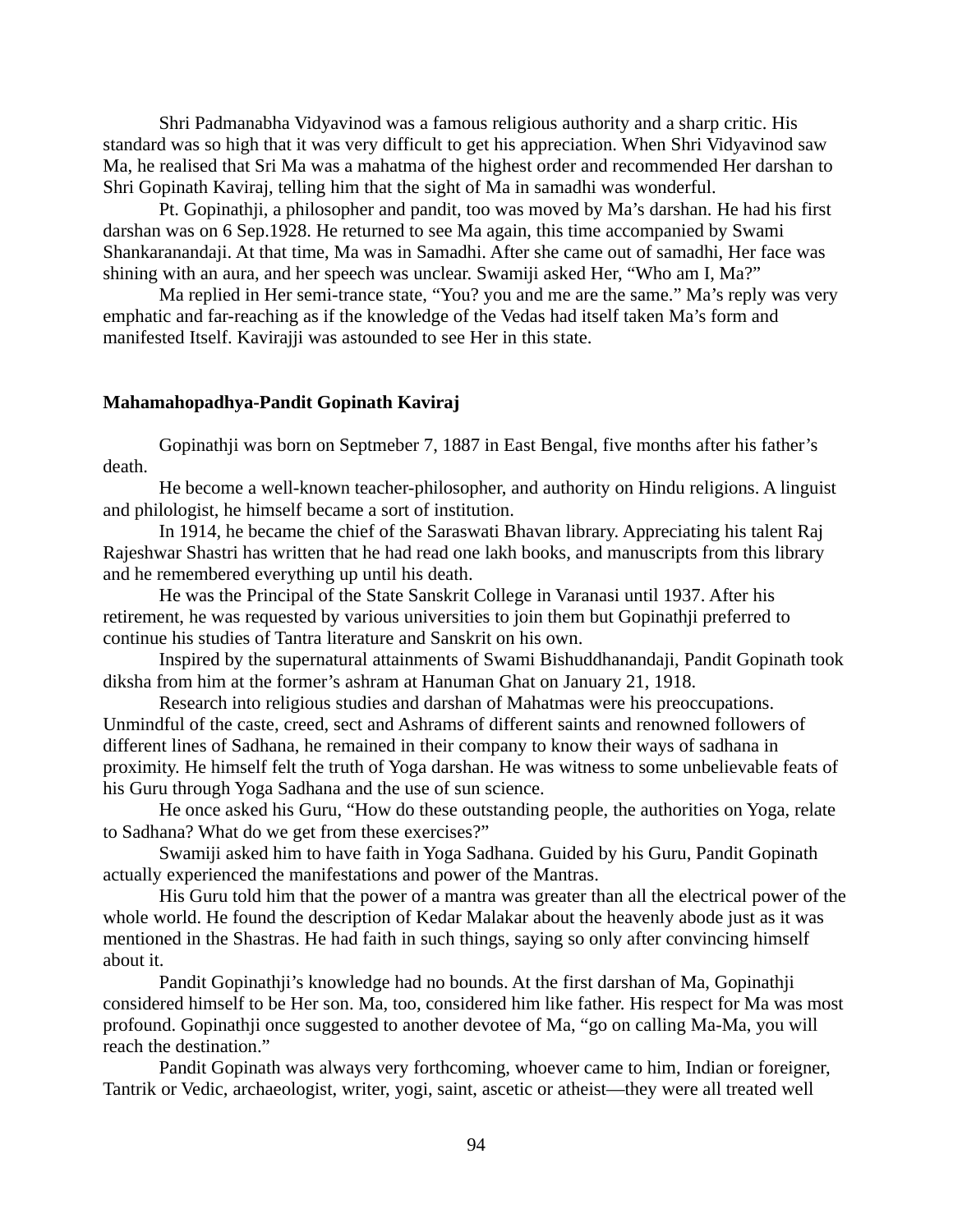with the proper logical analysis applied to the topic under discussion. When Panditji would start speaking people would listen with rapt attention.

Kavirajji used to consider the sadhak and yogi to be different. He used to say, the aim of a Sadhak is to solve his own problems and worries and gain happiness. On the other hand, the aim of a yogi is to substitute worries and problems of others with love and happiness"

Gopi Baba was considered an authority in Tantra Shastra. He had understood the various theories of the mysterious Tantric scriptures up to the point of practical experience. With this multifaceted personality he had knowledge of all three aspects of Sadhana tantra, Mantra and yantra. Neither were literature and philosophy foreign to him. Author of several books on Indian spiritual life and culture, Yoga and Tantra, he is known the world over for his contributions to that field.

This great son of Sri Ma had also been a guide in the Sadhana of many of Ma's devotees. He had been the foremost exponent of Sri Ma's principles. He had written an analytical book 'Amarvani', based on excerpts of Sri Ma's talks on different topics. Pandit Gopinathji had written extensively on Sri Ma.

Acknowledging his talent, the Imperial Govt of India in 1934 had honoured him with the title "Mahamahopadhya". Later, in 1964 the Govt of India conferred on him the 'Padmavibhushan', the second highest civilian award, only after the Bharat Ratna. He was editor of "Anandavarta" (quaterly journal) for 24 years, from 1968 till his death on June 12, 1978. Gopi Baba lived in Ma Anandamayi Ashram in Kashi, under the tutelage of Sri Ma.

### **Swami Vishuddhanandji.**

A great yogi he had the honour of being Pandit Gopinath Kavirajji's Guru. Sometime in 1935, Dr. Gopinath Kaviraj took Ma, Didima, Hariram Bhai and Didi to his Guru at the Vishuddhananda ashram at Varanasi. Ma said to Baba that Her companions wanted to see some of Baba's miracles.

Baba Vishuddhanand had a range of lenses. He picked up one of them and took out his handkerchief. Through this glass, he reflected the sun's rays to different corners of the kerchief and said, now smell it. "You will each get the aroma you like the most." And astonishingly, Baba's words were true!

Baba then plucked some leaves from a croton plant, made a paste of it, reflected sunlight through a glass, and it turned into a glass ball!

Swamiji was a great Yogi, who lived for a considerable period in Tibet. He was capable of teaching this sun science to whoever lived with him for some time.

Soon after this meeting with Ma, in 1937 he left his mortal shell.

When Ma used to live with Bhaiji and other disciples on the banks of Ganges at Rishikesh, around 1932-1935, She often went for a walk in front of the various huts of saints and seers living there. Sometime She visited them and attended their satsangs. The Mahatmas, accorded Her a hearty reception and even discussed various religious issues with Her.

Among these Mahatmas was Purnananda Swami who used to send his disciple to find out about Ma's well-being at regular intervals. He also visited Ma and discussed various topics and asked Ma about the 'Kriyas'. Later, he used to praise Ma to Bhaiji. On occasions he used to send Ma sweets, made of milk. One day, he sent one of his disciples to Ma with the question: "What do you see in your dreams?"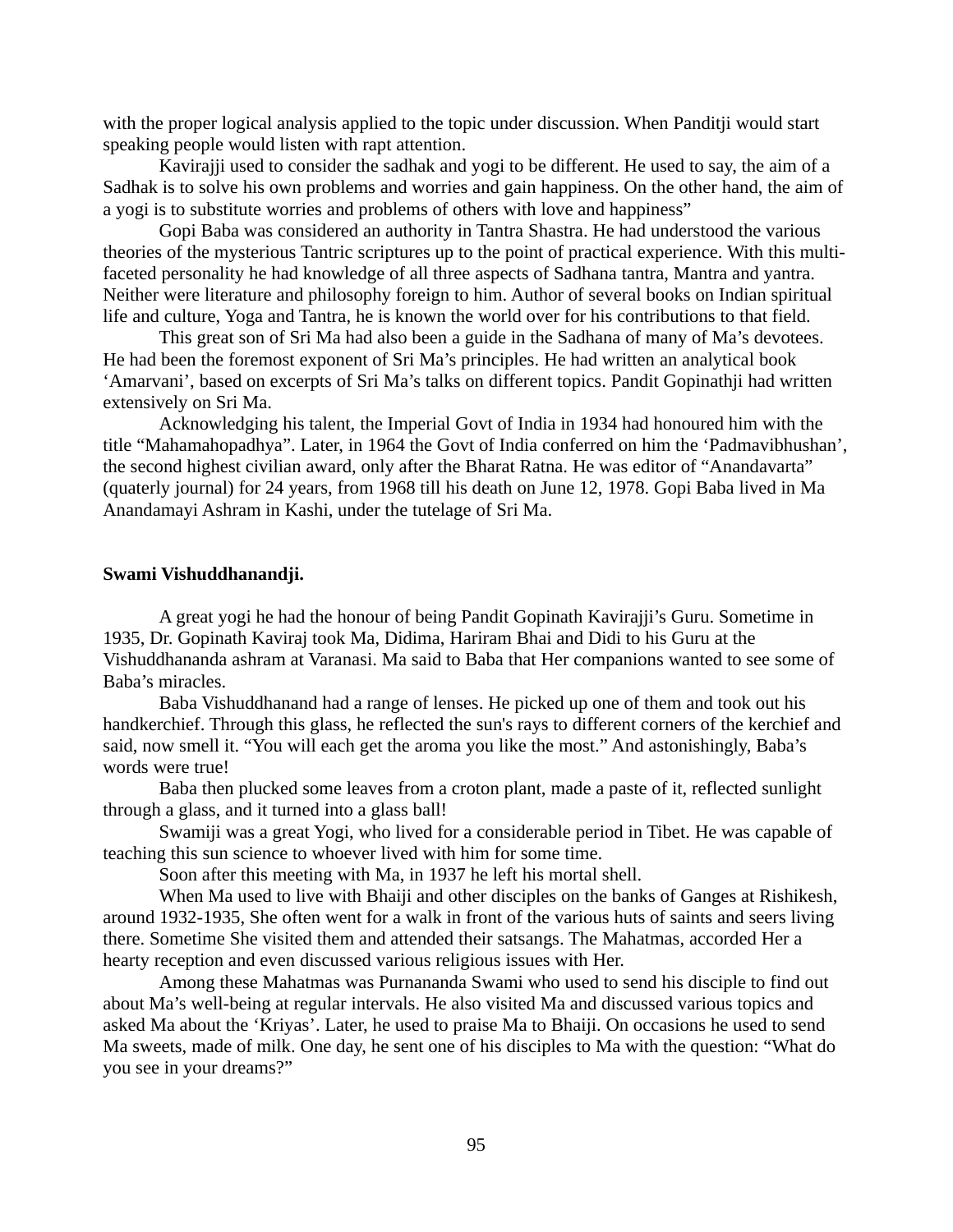Ma replied. "Has Baba not asked you to ask me this? Well tell Baba that dream is where sleep occurs. When sleep does not occur the question of dreaming does not arise. This world is like a dream in the waking state." Swamiji was very happy to get this reply.

## **Swami Triveni Puriji.**

The Guru of Swami Krishnanand Avadhootji, Shri Triveni Puriji was a famous saint, based in Khanna, Punjab. Highly respected, Triveni Puriji was a seer of the highest order, who had memorised the entire Guru Granth Sahib. Ma met Triveni Puriji through Swami Avadhootji.

Once, at the initiative of Avadhootji, Ma's birth celebrations were held at several places in Punjab. Ma, accompanied by many Mahatmas, visited those venues of the celebrations which concluded at Ambala. Triveni Puriji also gave Ma company during this festivity.

On another occasion, Triveni Puriji came to Kishenpur Ashram, Dehradun where he attended the satsang at Haribaba's ashram daily. There he used to give darshan to a stream of visitors. Like Mahatma Ram Thakur, he also had the knack of extracting a religious meaning out of the most ordinary words.

Sri Ma said, "This bent of mind comes through endless search for truth and benevolence."

Triveni Puriji gave a cardamom as prasad with his blessings to whoever came to pay obeisance to him. One day, his stock of cardamoms was finished. Hence, he asked one of his disciples, Shri Chetan Pun, to fetch a kilo of cardamoms. Almost at this time, someone came from Sri Ma with one and a quarter kilos of cardamoms. Baba said, "I asked for cardamoms and 'Antaryamini' (one who knows another's mind) Ma has fulfilled my wishes. Baba had great regard for Sri Ma.

In 1949 the New Delhi ashram was the venue for an Akhand Naamyagna. It was forenoon when devotees were absorbed in Kirtan with great fervour around the stage in Ma's company. Triveni Puriji entered the hall, and seeing Ma in ecstasy, paid obeisance to Her with folded hands. Streams of tears flowed from his eyes. Those present around were moved by Baba's mute gesture.

Several Mahatmas attended the Purnahuti of the Savitri Mahayagna in January 1950 at Kashi ashram. Triveni Puri was among them. Ma would always receive the seers with great respect and care. For Triveni Puriji, Ma made matchless reception arrangements. She Herself went to receive him; there was a great fanfare, with a band and Kirtan sung with great fervour. As Baba entered the ashram, rose petals were showered from the roof tops by the Ashram girls, by Ma's instructions. The kirtan and shower of rose petals, moved Triveni Puriji.

Triven Puriji was a highly respected saint. Once, one person who came to pay obeisance to him, asked, "Please bless me with the kind of peace which Ma personifies."

Baba replied, "If I could get an iota of Ma's peace, my mission would be fulfilled."

### **Swami Krishnananda Avadhootji**

Swami Avadhootji was a Vedantist, who met Ma for the first time in the 1940s. Very much impressed by Her darshan, Avodhootji remained in Ma's compay until his death at Ma's Vrindavan Ashram where he stayed for a long time.

Avadhootji graced almost all the celebrations at Ma's ashram. His contribution towards the consecration of Vrindravan temple, and installation of the images is immeasurable.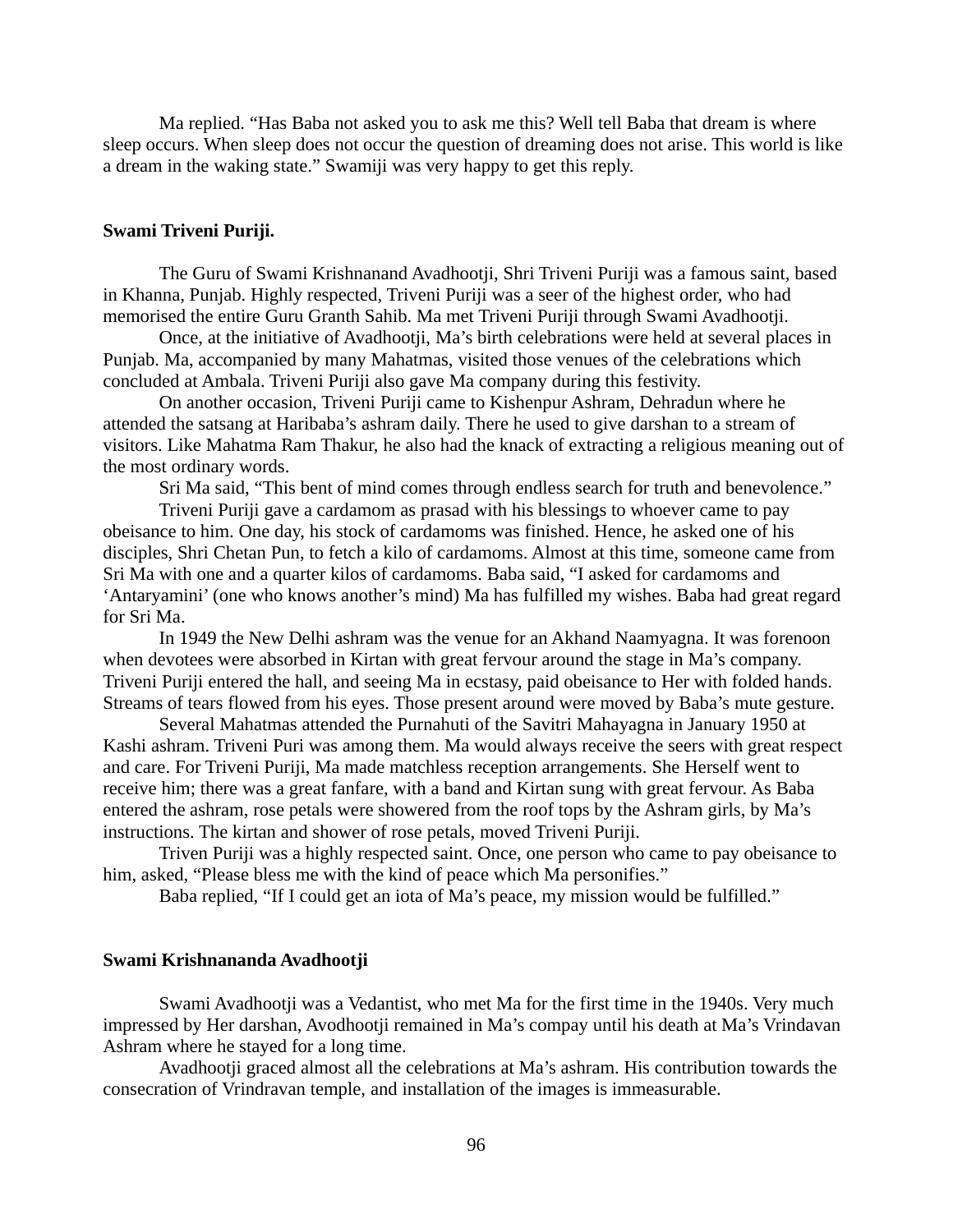Once during a lecture series, Avadhooji said "When a Sadhak attains an impartial view, he can realise the truth in every cell. He attains this level after the elimination of attachment and jealousy".

In this context he mentioned that once Sridama is said to have asked Krishna for his picture as Krishna's absence was unbearable for him. Chitra who was known to be a good artist, was called. Chitra told Yashoda that she wanted to see her lala (dearest child). She had not seen him before.

So Krishna came and posed. Such was Krishna's posture that Chitra's heart was drowned in Eternal love. She could not draw the picture, every time she tried to sketch, the lines were swept by her tears. Because of this strange experience of love and happiness she prayed to Saraswati to draw this picture for her. Saraswati expressed her inability. Instead she asked her to pray for Krishna's blessings. She took the advice, and soon an extremely beautiful picture was drawn. Both Lala (Krishna) and Yashoda were delighted. Yashoda asked Chitra what she expected by way of remuneration.

Chitra asked for Krishna, and Yashoda fell unconscious. Then Krishna told her "Yashoda would be hurt if he was taken away." He promised to remain in her company as the same personality for ever.

After narrating this incident, Shri Avodhootiji exhorted all devotees of Ma to surrender themselves before Sri Ma. (see note 4).

The tradition of Sri Ma's birth celebration is the outcome of Sri Avadhootji's immense regard, love and devotion for Sri Ma.

He once saw Ma sitting on a lion. Then he suggested to Didi that throne of similar design should be carved. Most of the devotees including Didi, were against this idea but at the initiative of one Mahatma, a fabulous throne fitted on the back of a lion was made out of eight different metals. This throne, now kept at Kankhal ashram, was not used by Ma. Despite repeated requests of Avadhootiji, Ma preferred to sit on its steps rather than on the throne.

In 1952, when Triveni Puriji met Ma during Shivaratri at Haridwar, he was hale and hearty. He requested that in May 1953 Ma's birth celebrations be held in Punjab. However within a few weeks of the beginning of the celebrations, he departed for his heavenly abode. Avadhootji, who constructed a temple on the samadhi of his Guru, held akhand kirtan throughout Ma's birth celebrations. He was the person behind this great show. Ma praised his tremendous efforts in organising such grand and joyous celebrations.

#### **Swami Shankar Chaitanya Bharati**

Kashi's famous saint Shankar Chaitanya Bharati was better known as Chaitanya Giri. Preferring to remain aloof, he lived at Lalita Devi Math. He was a renowned scholar and wrote many religious books. He lived a secluded life, and never used to meet women. He had not even met Ma, despite living in Kashi. He had restricted his disciples to just a few, who closely served their Guru.

One day when this devotee of Bhagawati Tripur Sundari was meditating in the temple, Bhagavati herself asked him to meet Ma Anandamoyi, who was Her personification.

Shankar Chaitanya Bharatiji came to see Sri Ma during Her 60th birth anniversary celebrations at Kashi. As Shankar Bharatiji's boat touched the Ashram Ghat, he was escorted with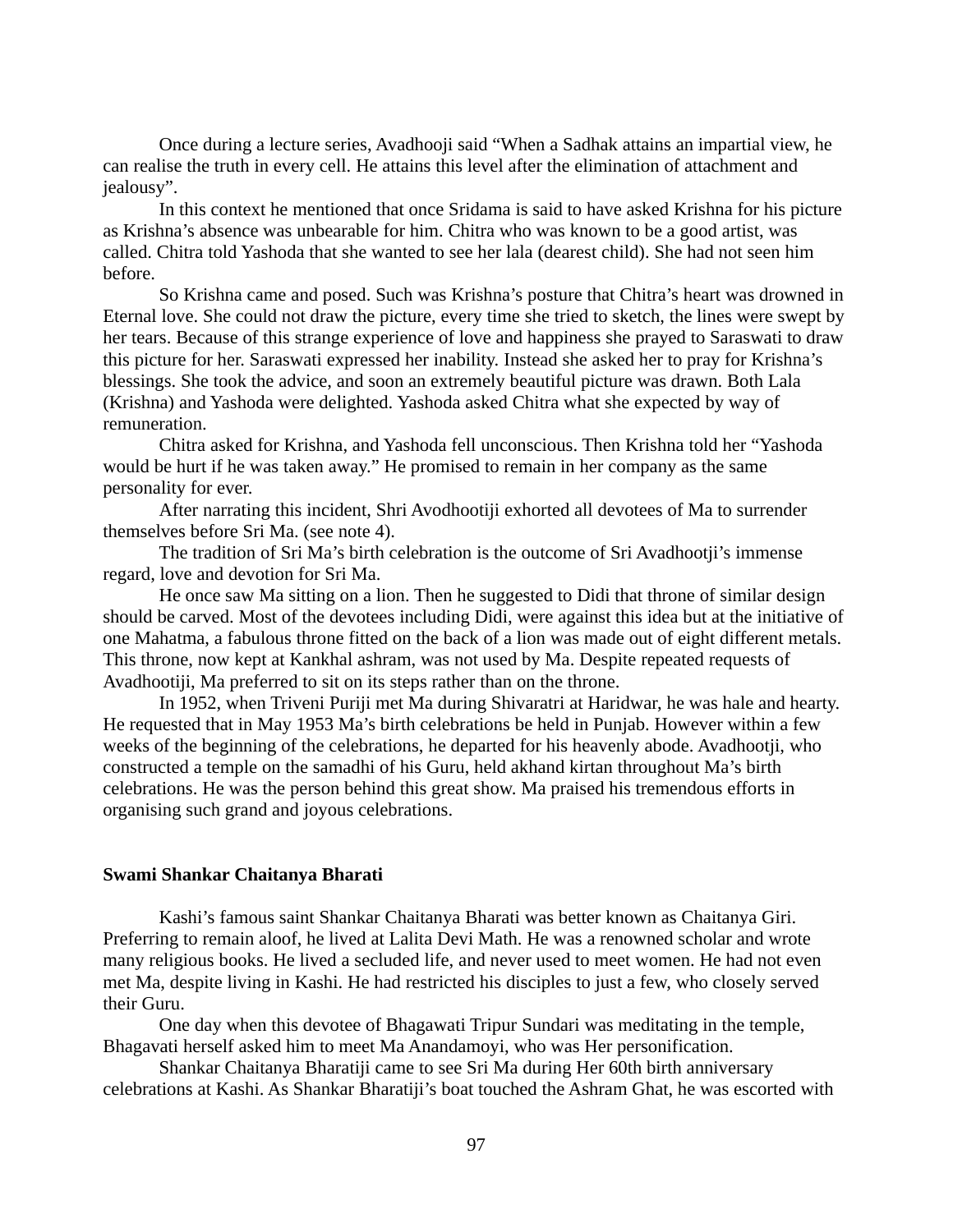great reverence to Ma on the podium. He prostrated before Sri Ma uttering a hymn in praise of Mahadevi, and was moved as if he were getting God's darshan in reality. He presented Her with a huge, beautiful garland that touched Ma's feet. Someone asked him who is Ma? Shankar Bharati replied, "Chaitanya Chidananda". During this occasion, he participated in the Satsang with Sri Ma and Gopibaba for two hours. He returned to Ma, thereafter, frequently for religious discourses and discussions.

A very trusted devotee of Ma later told me that actually Shankar Bharatiji had Sri Ma's darshan earlier also. Only Ma and Shankar Bharatiji were present at that occasion. Ma later confirmed this meeting. It was Shankar Bharatiji who named the Diamond Jubilee Celebration as '60th Birth Anniversary Festival'. During the festivities, Shankar Bharatiji once came to the Ashram and discussed several religious questions like manliness, and the relation between powers and compassion. Shankar Bharati, in his lucid speech, said that distinct compassion and kindness is manliness.

In an article published in 'Anandavarta' Swami Brahmanandaji had written (Note 5) that once Pannalalji asked Bharatiji about Ma's real form. His reply was that Ma is Chidananda personified.

Once a Brahmachari, who attended to Bharatiji and received alms for his Guru also, had gone to his village for some reason. Thus, Bharatiji went without food for a few days.

Then one day, Bharatiji came to the Vishwanath temple and Annapurna temple during his early morning visit to these places, and said "he was living in their place. Was he not entitled to even his 'bhiksha'?" It was akin to how Bhagavan Shankaracharya asked for alms from Ma Annapurna.

Bharatiji proceeded from this place to Lalita Ghat.

During those days Sri Ma was in Kashi. That particular day, Ma sent a brahmachari to Lalita Ghat for Bharatiji. The brahmachari returned with news about Bharatiji. Thereafter, Sri Ma immediately arranged for care and regular meals for this great Mahatma.

The following is a unique incident involving the two great souls.

Swamiji became very weak, suffering from blood dysentery. He could take only vegetable soup. Kashi's famous physician Dr. Gopal Das Gupta, an ardent devotee of Ma, was treating him while Ma arranged for his meals and other things with Swamiji's consent. This arrangement continued for almost eight years until Swamiji left for his heavenly abode on 14h June 1957.

## **Swami Devi Giriji**

Swami Devi Giriji was a famous seer of Uttar Kashi. Swami Paramanandaji of our Ashram described his religious discourses as simply splendid. He had a wonderful voice, coupled with lucidity of speech and excellent pronunciation of Sanskrit. During his sadhana in Uttar Kashi, Swamiji frequently visited him for his guidance on Kathopanishad.

According to Swamiji, Devi Giriji had memorised the entire Tulsi Ramayan and his prayers to Lord Shiva were unmatched by any other devotee at Uttar Kashi.

Swami Devi Giriji visited Ma in 1948 at Kashi Ashram. During his visit, the Ashram was the venue for the Savitri Mahayagna. Both Devi Giriji and Sri Ma had religious discussions for several hours. One night while Kirtan was being held in the presence of Baba, Ma Herself started singing.

"Raghupati Raghave Raja Ram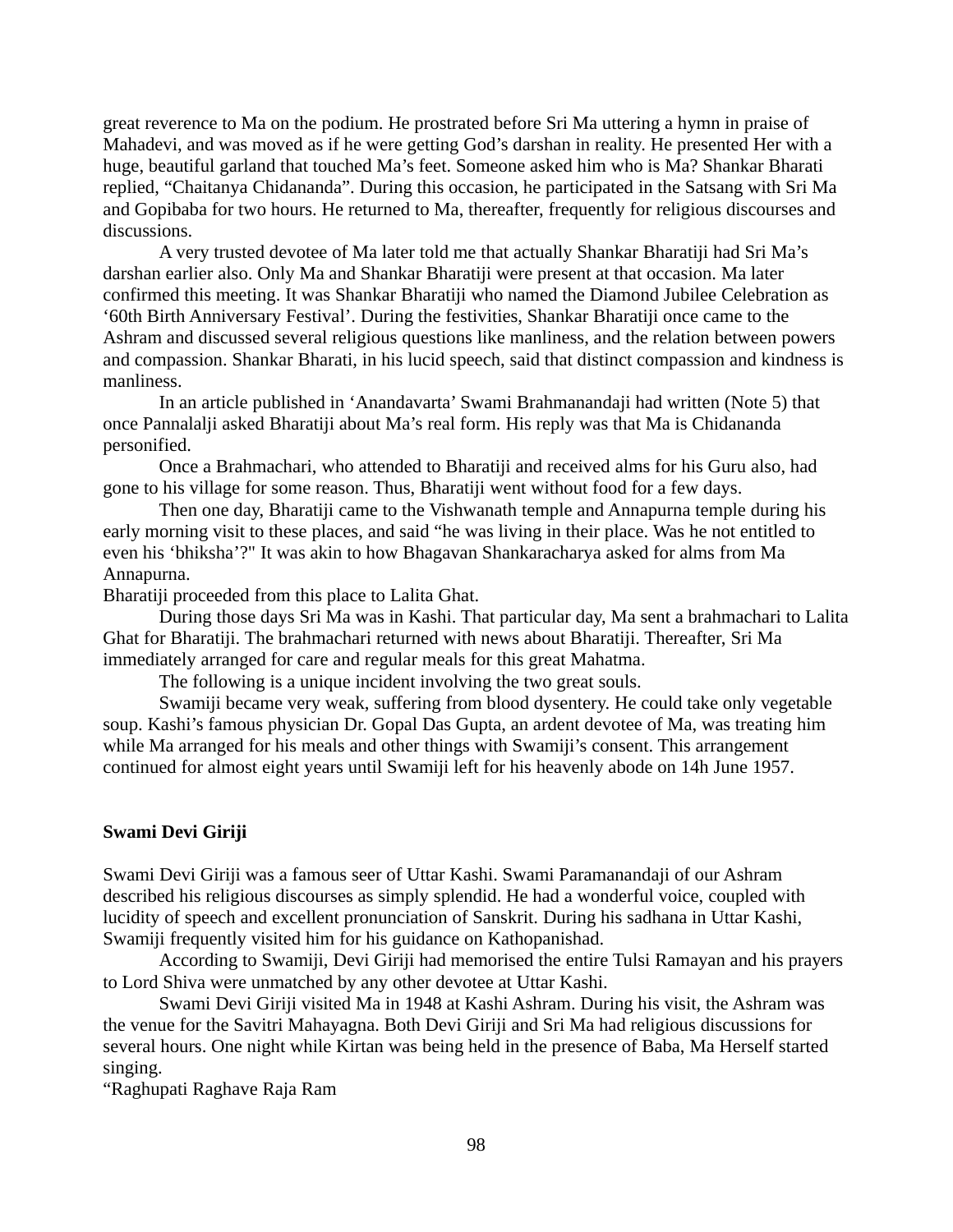Jayati Jayati Jai Sitaram"

What an auspicious occasion was that! In presence of Devi Giriji and the rippling sound of the Ganges flowing by the Ashram, the night must have been wonderful with Ma Herself singing..... What a thrill to imagine that moment! In the midst of Her song, suddenly Baba said, "Ma, you are Happiness personified."

Baba left his worldly body in October 1950.

The old, dignified saint Swami Gyanananda lived in Kashi. Founder of Bharat Dharma Mandal, Swamiji was on his deathbed when he told his doctor Gopal Das that his last wish was to meet Ma. Dr. Das hurriedly went to Ma's Ashram but Ma was not there. He was very much upset thinking perhaps the old man may not survive to have Sri Ma's darshan. After two hours. Ma returned and just on seeing Dr. Das Gupta she said— "Pitaji, I went to see Gyanananda Baba."

Dr. Das Gupta was stunned, how could Ma know about Swamiji's wish?" Ma said She had the kheyal while She was in Vindhyachal.

[Dr. Gopal Das Gupta was an outstanding person. A competent doctor he had a flourishing practice, the earnings from which he distributed among the poor and needy. Dr. Das Gupta used to be very affectionate towards Ma. He would cry while talking about Ma and make the listeners too cry. At times, he disclosed his troubles to Ma in private.]

#### **Swami Maheshwaranandji**

Swamiji was a regular visitor to Sri Ma. He was an excellent speaker. Once he said "For the attainment of knowledge of truth patience is needed. Truth is infinite. God is all truth, knowledge and infinite. That is why in the Sanyam Saptah the Kirtan "Satyam Gyanam, Anantam Brahma" is sung. So, keeping the sense organs under control, aspire for the real nectar. So all human beings should try to get settled in the bliss of supreme knowledge."

Swamiji was listened to with rapt attention during the Sanyam Saptah.

On another day, Swamiji said, "One must pray daily. First prayer, then Japa. When the mind and soul is purified by Japa then Sadhana should be done. Sadhana should be intense so that your body and soul should be assimilated into the united whole".

Once he explained Krishan Leela saying "Shri Krishna enters the house of a Gopi, when she complains then the cleverest of the clever, Krishna says 'Oh, I entered here in confusion, actually dear consort, this whole world is full of confusion.' So if there was no confusion the world would have been extremely peaceful."

"Sri Krishna is the spiritual essence of all. It is the principle of Vedanta that through ignorance one feels the world and through knowledge one gets liberated from the world. Take the world that delights you as ever changing and fast moving. Get out of this delusion, sit calmly and be in touch with the Supreme. Then this world will not create doubts in you, and then there will be no confusion."

"Happiness is of two types. One is outward happiness. But the real happiness lies within. Outward happiness and its manifestation should be pacified and turned inward."

"From Sri Krishna, out of the din, chaos and a bitter battle, came the Gita. Arjun was told to be a Yogi.' He was duty bound. He had God within him. He had to seek the company of a Mahapurush."

"Samadhi attained with the control of breath is 'Jad-Samadhi' and that after supreme knowledge and bhakti is Chaitanya Samadhi. There is another called 'Sahaj Samadhi' as seen in Sri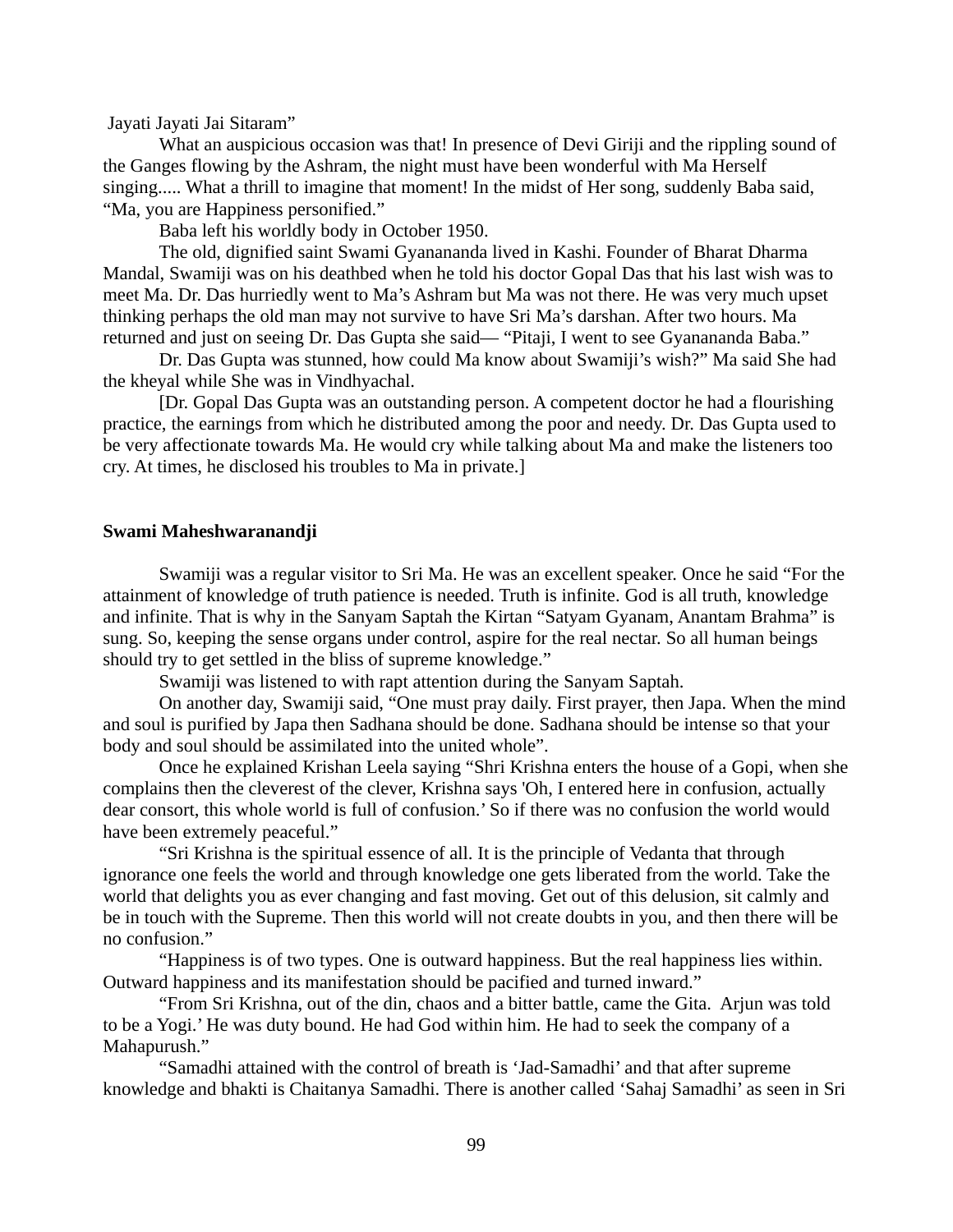Ma; it is spontaneous. Here it is not necessary to close your eyes. Here you can see God everywhere with open eyes. Knowledge is for knowing a thing while Bhakti is total acceptance."

#### **Shri Gopal Thakur**

During the winter of 1944, Shri Gopal Thakur came with his family, friends and devotees for Sri Ma's darshan at the Vindhyachal Ashram, responding to Ma's invitation. Shri Thakur spent five days in Ma's company and performed the Geeta Jayanti festival for the first time. On the first four days of this function, Puja and the main reading of Bhagavad Gita were held in the morning. Gopal Thakur elucidated the Gita himself after dark. On the fifth day Shri Thakur said prayers with his melodious voice and completed the Mahapuja of 'Parthasarathi Govinda'.

Shri Gopal Thakur was disciple of Shri Satyadev Thakur, the founder of 'Sadhana Samar Sampradai'. His devotees felt subdued by his lively way of worship. Before the Mahapuja, the life spirit of Gita Jayanti, Gopal Thakur used to shower basketful of flowers over Sri Ma with great reverence. He became so much engrossed in Puja that sometimes he would laugh and then often cry. Thakur had great love for flowers. Once, for this reason different flowers were cultivated in the ashram garden during winter. On the Geeta Jayanti day, Ma touched each one of them that had been beautifully collected in different baskets and said, "Dedicate yourself to the feet of God." She enjoyed doing this like a baby who becomes happy after doing something new.

Shri Gopal Thakur made it a ritual that on the conclusion of Gita Jayanti, Ma would sing. It became an annual function. In the stillness of the silent, solemn night, the sweet melodious voice from the Divine Mother's lips can just be imagined. How fortunate were those who have enjoyed those rare moments.

Shri Thakur's favourite welcome song was—

"Oh, God My beloved,

today you must come and sit with us."

(Aao Amar Praner Thakur, Aaj tomake astehobe, Basate hobey)

After the Puja of Shrimad Bhagvat, Shri Thakur held a 'Gita Yagna' on the terrace. After pronouncing every Sloka, he gave an offering to the fire. It was dusk by the time the Yagna was over. Then Thakur used to explain the niceties of the Gita, keeping the audience spell-bound. The Gita Jayanti festival concluded with Ma's songs.

Once, after the festival, Shri Thakur asked devotees present to sing in groups of four or five. "Sing songs of happiness", he said. But actually the songs sung turned out to be melancholic. The last one was particularly so.

"Whoever, like me, wants you

keeps company with sorrow."

As Shri Thakur had said he wanted cheerful songs not those ones, he turned to Ma saying "Ma, why don't you ask Vibhu to sing." Ma replied, "yes I too had this kheyal..."

Vibhuda later recounted that he had lacked confidence when asked to sing. Then suddenly he had remembered that a lyric in praise of Sri Ma was written only the previous day. He ran into his room and returned with a piece of paper on which the song was written. He sang:

"Ma has come. Happiness now has no bounds The soul is filled with it. We, Her sons, are on Her lap.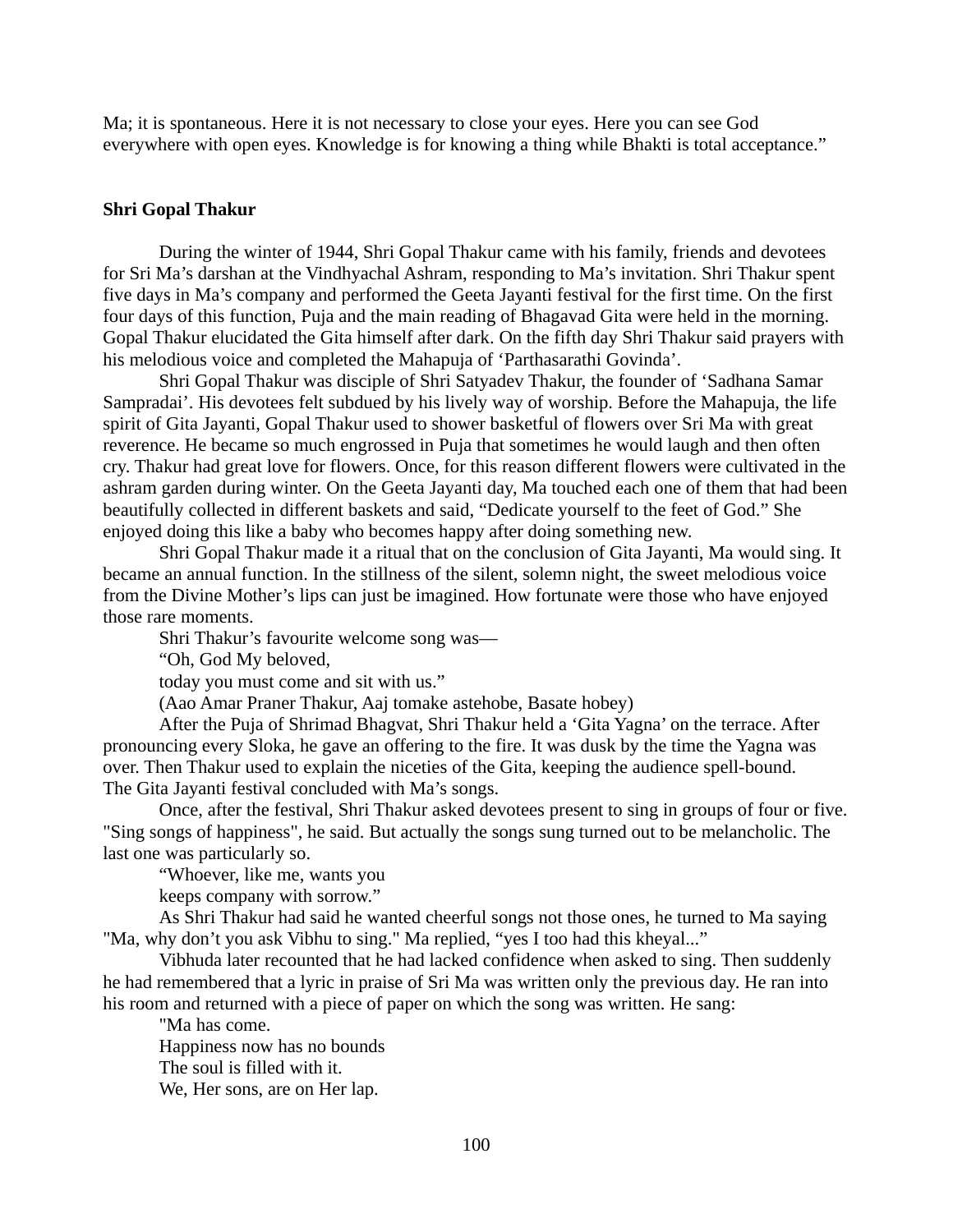Moving ahead in delight We have no fear, no poverty. Who will go to the ever-smiling Ma, She has opened Her lap to wipe away our sorrow."

Gopal Thakur went into ecstatic mood on hearing this song. As he acknowledged the singer and the song, someone from the audience came and hugged Vibhuda.

Shri Thakur asked his daughter Kalyani to write down the song. Ma too asked the girls to copy the words.

Every year, Gopal Thakur used to organise Durga Puja at his Allahabad Ashram. He used to invite Ma for this occasion. Pouring down on Her a basket full of Hibiscus flowers, he used to cry aloud in a trance.

He once said: 'Ma, you have come to watch your own Puja!" Gopal Thakur used to laugh and cry at times. Whoever has seen him performing Puja, would simply wonder at his total involvement.

During one Durgapuja, Thakur felt that the image had no life and looked like an image of just clay. He disclosed this to Ma, who came and touched each part of the idol. It was done behind the screen, away from public gaze. After She touched the image, Ma asked Thakur to place his ear near the heart of the Devi. Thakur did this and was stunned to hear the heartbeats. Next moment, he fell at the feet of Sri Ma, almost fainting.

### **Baba Sitaram Das Omkarnath**

A great saint and a sincere loving son of Ma, Sitaram Baba visited Ma many times. He also sent his disciples to Ma regularly. Whenever Baba came, he would always be chanting stotras. Baba had a great following, with 61 ashrams all over India, but when he was before Ma, he came with childlike innocence. As long as he could walk, he would come and go back with his face towards Ma, prayers flowing from his mouth.

Baba regarded Ma as Adyashakti (a form of Durga). Once he said in Satsang, "Durga appear on the horizon when the time comes". Then winking at Ma he further said, "No question of appearing, Durga has already appeared."

When he heard that Ma was not well and had no Kheyal to get better he rushed on 2nd July 1982 to Dehradun ashram, where Ma was resting. He prayed to Her to get well. After Sri Ma's passing away from this world he also left his body after only a few months.

### **Shri Chaitanya Giriji**

Shri 108 Swami Chaitanya Giriji Maharaj met Sri Ma during the nineteen fifties.

Born in a Saraswat Brahmin family in Hoshiarpur district of Punjab, he attained the degree of Shastri even before he became a saint. Later he studied Ayurveda, Astrology. Tantra and several other subjects in detail. He did his sadhana as a Brahmachari and attained perfection in many siddhis.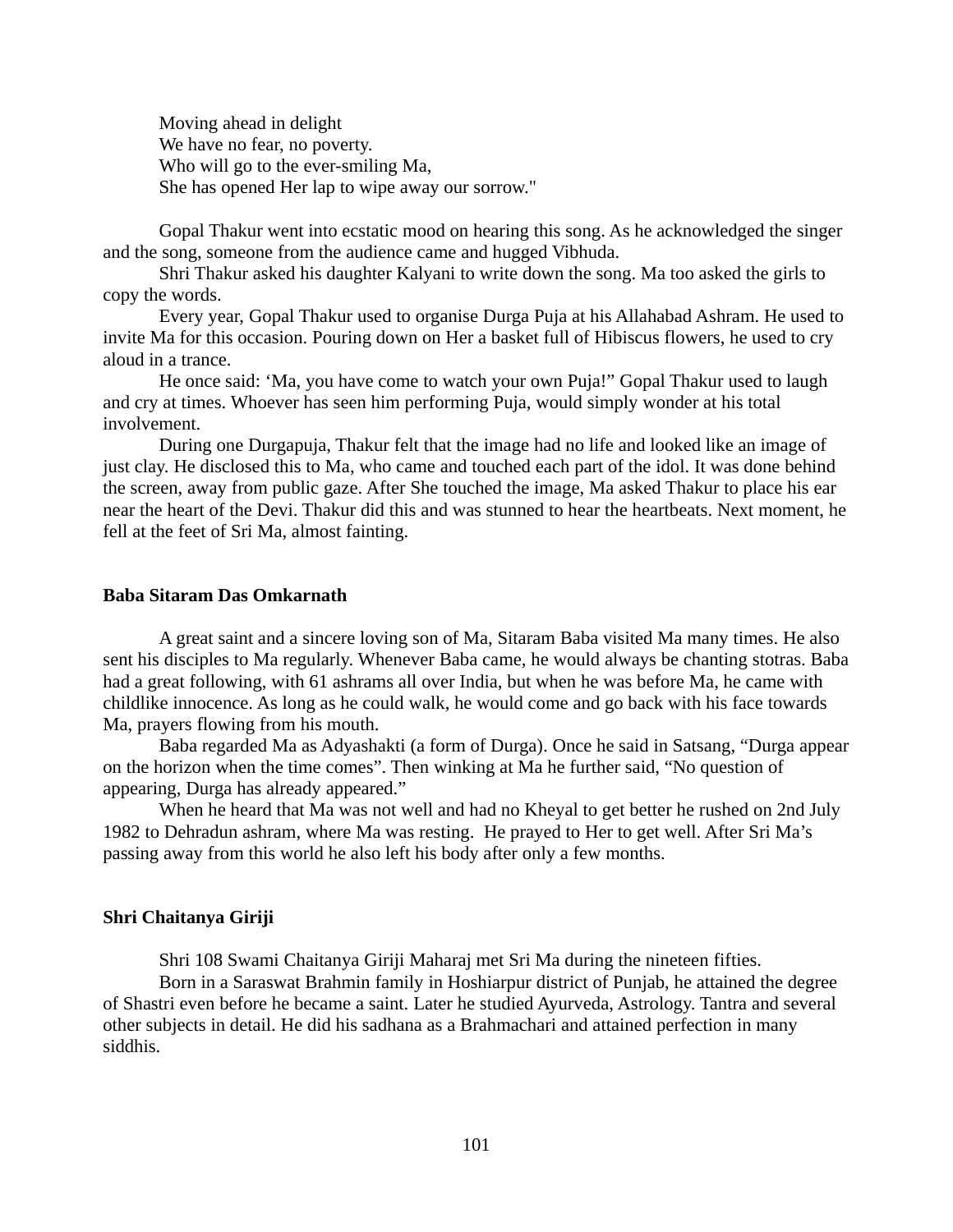Once on the the banks of Narmada, he had put up for the night in a dilapidated building, where another Mahatma was sleeping. His snoring interrupted Giriji's Bhajan. Giriji woke him up and asked him to sing along with him.

"Whose bhajan do you want me to sing?" The Mahatma asked Giriji. 'Ram' Giriji said. The Mahatma then asked Giriji to hear his heart beats. Behold! Giriji heard "Ram, Ram" wherever he put his ear on the Mahatma's body.

Giriji met Swami Vishnudevananda at Kailash Ashram. The latter was a great scholar who tested the learning of Giriji before initiating him as his disciple. Soon, he placed Giriji in charge of Kailash Ashram and left the place quietly.

Giriji's presence at the Sanyam Saptah was something the ashram inmates and Ma's other disciples looked forward to. He also graced Durga Puja and Ma's birthday celebrations many times.

Giriji breathed his last in October 1972 but not before handing over the charge of Kailash Ashram to Swami Vidyananda Giriji Vedanta Sarvadarshanacharya. Ma's devotees would eagerly wait to hear Swami Vidyanandji's lucid talks on Vedanta.

### **Swami Sharananandaji**

It was a treat to watch Ma meeting Swami Sharananandaji, the famous Bhakta-saint of Vrindavan. On many occasions, Swamiji left Vrindavan to attend functions at Ma's ashrams. When Ma came to Vrindavan they met almost daily.

Earlier, Satsang festivities were held at Oriya Baba's Ashram, where Oriya Baba, Hari Baba, Swami Akhandanandaji, Swami Sharananandji and many other Mahatmas took part. After 1954, when Ma's ashram was set up, satsang began to be orgainsed at Ma's ashram too.

Swamiji's discourses were simple, straight and full of humor and compassion. During one discourse Swamiji said the body is in control when one abstains from food. The soul and mind are closely connected. The soul is purified by taking a little pure food during Ekadashi (the 4th day before full Moon). One has to control all eleven senses. You can't attain fulfillment through power. You attain it by admitting it. Admitting Him as your own."

He said, "Desire makes you subservient. Necessity makes one independent. Everybody's necessity is the same. What troubles you is desire, what upsets you is necessity."

"To get closer to God is very easy, and the God is the most necessary thing. You can get God if you have faith and a respect for Him."

"When the association is perfect then the remembrance is also perfect, and when the remembrance is perfect then the love will be perfect. Have faith and reliance in whom we believe, then love for Him develops automatically. Then heart, mind and senses get lost in that. The love is with the lover. It is not knowing and accepting, it is accepting and then one knows by itself. The so far only-heard-of God now becomes a fact, a Truth before your eyes and He also becomes your own. The thing you get with labour and which makes you feel tired is the world, and that obtained without labour is God. It is the fruit of satsang that life blooms with peace, sacrifice, and love."

"Sanata dharma professes that everybody can get peace, liberation and bhakti. Yoga gives peace, knowledge, perfection and love, boundless pleasure. With the pleasure of both likes and dislikes comes spiritual love. But it never gets fulfilled. In every human being there are three forces — action, desire, and knowledge. When they are equalised the Guru showers his blessings.

Swamiji used to visit Behariji regularly. Someone asked him one day, "You are not able to see, then why do you visit Behariji? Swamiji replied cheerfully, "Brother He sees everything."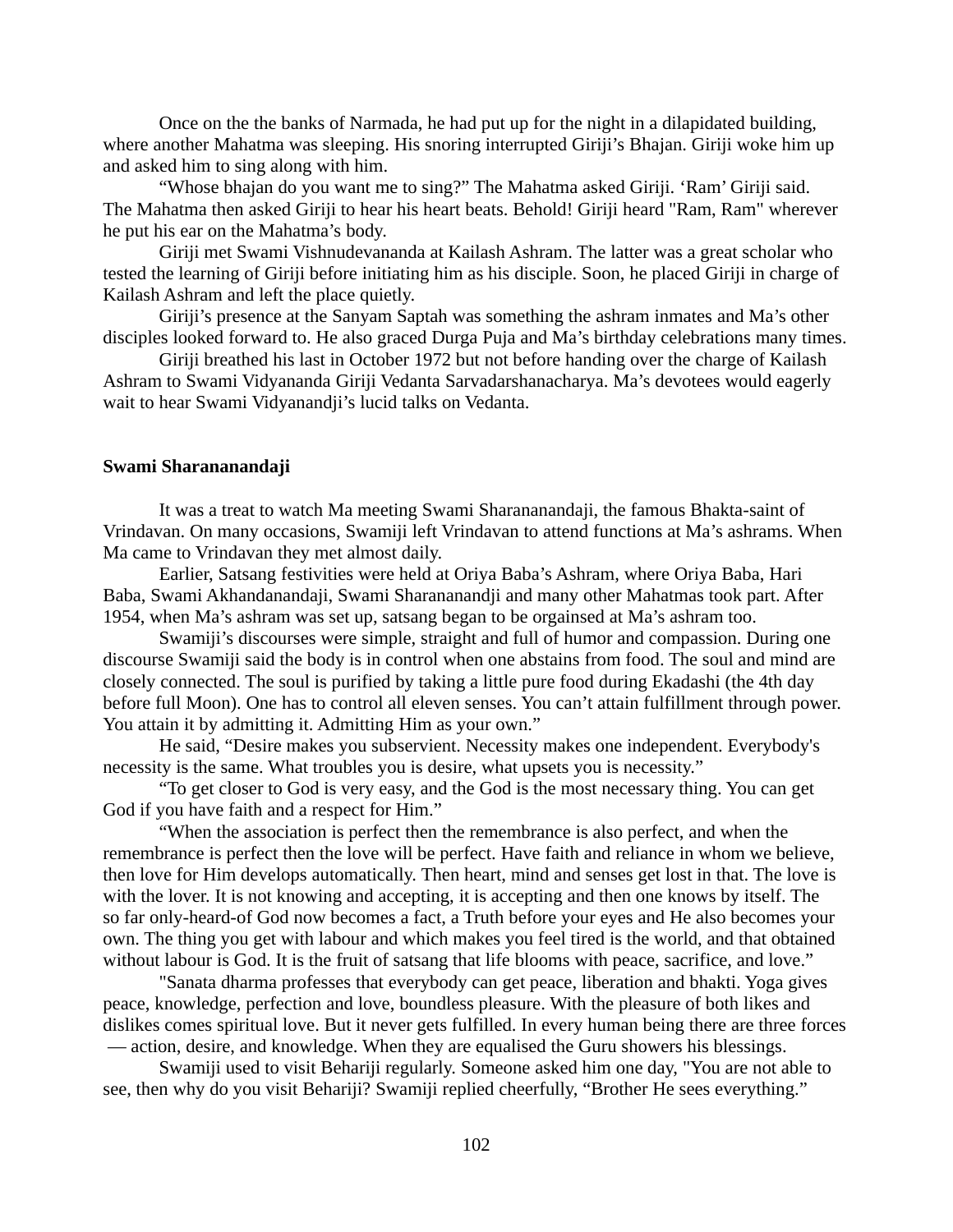## **Swami Vishnu Ashramji**

Suktal's Dandi Swami has visited Ma several times. He still takes time off to visit the ashram. He has read Srimad Bhagavat on many occasions in week long functions.

He invited Ma and Her devotees for Sanyam Saptah at Suktal, located on the banks of Ganges near Muzafarnagar (U.P.).

It is said that at this very place Mahatma Sukdev had shown Raja Parikshit the path of Nirvana by telling him the Srimad Bhagavat. The place gradually became famous as a pilgrim centre.

Unlike many other Mahatmas, Swamiji spoke in simple straight language, punctuated with excellent examples and instances. During one Satsang, he said, "Born on truth, religion lives in kindness, compassion and sacrifice. It is destroyed by anger. Two types of people live even above the heavenly abode - one who pardons others instead of taking revenge and the other who gives alms despite being poor.

Swami Vishnu Ashramji described Ramnaam's greatness in his inimitable way. "Ramnaam", he says, "has come out of the great churning of the Vedas. Shiva does not keep nectar in his mouth, he keeps Ramnaam instead. With Ramnaam one is able to overcome lust, anger etc."

Shri Ram asked Hanumanji, "I am very happy with you, what do you want?"

Hanumanji replied, "I am not just satisfied by taking Ramnaam all the time. I would like to live on the earth repeating your name."

Once during a discourse, Swamiji said, "For he who is in oneness with his Guru or Bhagvan, the Truth lights up his soul. It is by the mercy of God alone that one comes into close proximity with God. 'I am yours, take me into your refuge'. Thinking of the world you are aloof. You belong only to Bhagavan. In the world think I am nobody and nobody is mine. God is mine and I am of God. This is all."

### **Swami Kalyandevji.**

Swami Kalyandevji has been one of Suktal's highly respected Mahatmas, who was known for his devotion and sacrifice. Swamiji had the chance of meeting Sri Ma twice when the latter visited Suktal during the Sanyam Saptah. In fact it was he, who organised a grand reception at Muzaffarnagar railway station from where Ma was taken to Suktal.

A very competent organiser, he was a person behind the institution of the temple of Sukdevji in the midst of a forest. He was also a saint with the least needs. He used little clothing even in winter. Fresh carrots and radishes was all he would eat and he never required even a hut to live in.

It was said that even before 1961, he had met Ma discreetly during some festivals.

### **Oriya Baba.**

Oriya Baba came into contact with Ma through Hari Baba in the nineteen forties. An ascetic with a deep knowledge of religious scriptures he was appreciated most for his reclusiveness,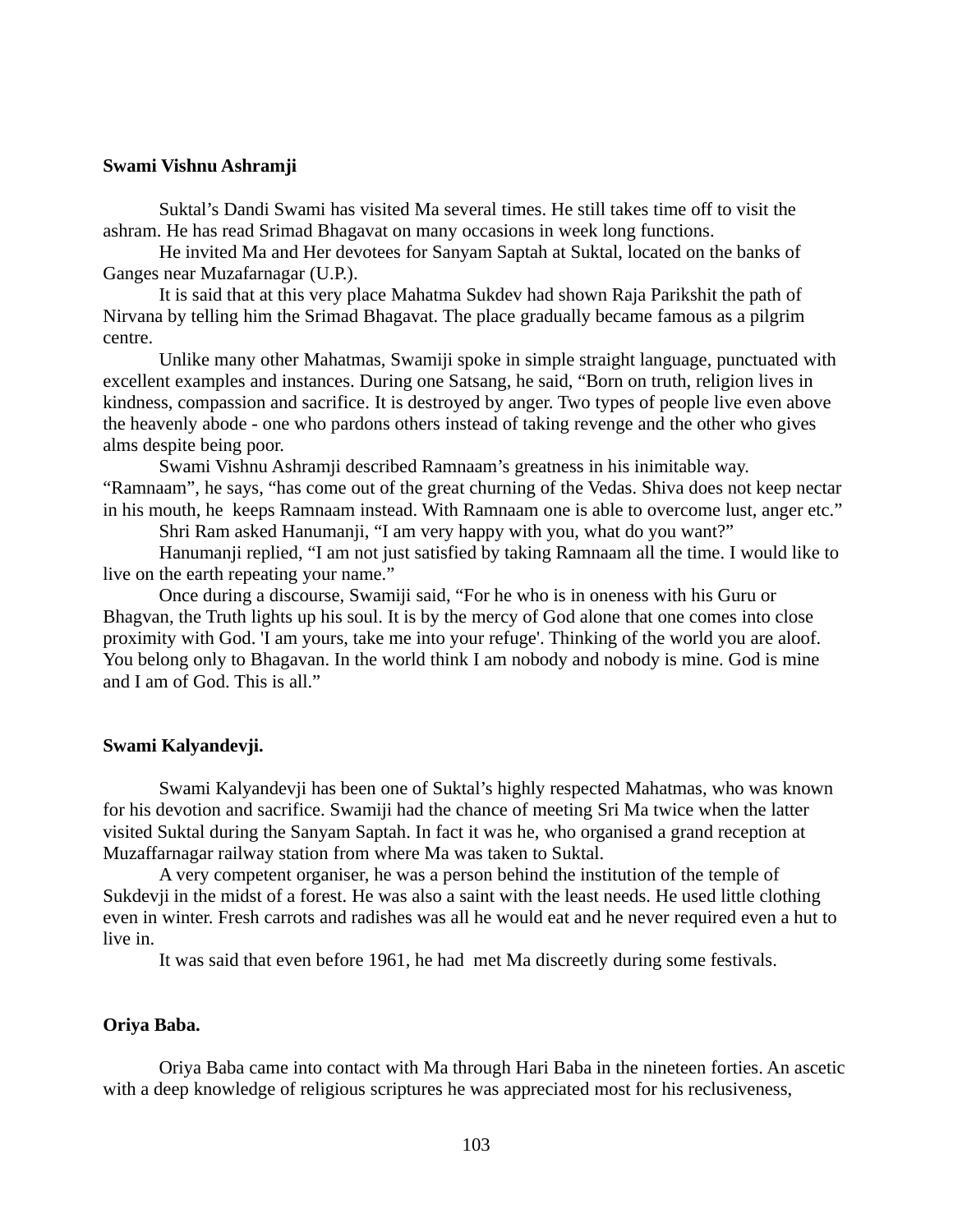endurance and sacrifice. The first meeting between Oriya Baba and Haribaba took place at Karnvas in 1915. Hari Baba and Oriya Baba came to be known as very close friends, like Gour—Nitai and Ram Shiv though in their lifestyle they were totally different from each other. Oriya Baba was a monotheist while Hari Baba was a devout worshipper. Oriya Baba was a moody Fakir who never bothered about the time of day. Hari Baba was very particular about time.

Even then they were so close to each other that Oriya Baba once said," When we meet we feel the same pleasure as when peacocks dance on seeing rain clouds."

Oriya Baba was 9 years older than Hari Baba. When he went for Hari Baba's functions, the festivities came to a climax in his divine presence. Once, he did not come for one such function because he was unwell and according to his own practice, he was supposed to walk the whole distance. Nevertheless, Hari Baba and Sri Ma went in a car to fetch him. He could not turn down Ma's request and went along with them to attend the function. On this occasion, both Oriya Baba and Ma came closer to each other.

After that the whole of Khadar district and the adjoining area was vibrating with an overflow of Hari Baba's kirtan and Baba's devotees too followed it. Some more serious Saints and scholars raised objections to this, and also Hari Baba's way of starting Kirtan by pronouncing 'Om'. They said that it was contrary to the scriptures for a common man to pronounce 'Om' in that way.

However, Baba remained unperturbed and continued his style of Kirtan without any change. Oriya Baba supported him vociferously, saying he considered Haribaba's words to be more auspicious and pure than even Slokas from the Vedas.

Hari Baba used to set out the Asana for Oriya Baba while he was reading scriptures or doing kirtana and likewise Oriya Baba did the same.

It was a pleasure for Oriya Baba to feed others. He used to say "eating good food is the joy of the soul; offering it is the joy of the creator".

During various different functions Baba used to be in charge of this area. Once the venue was Ardha Kumbh at Prayag, on the banks of holy Ganges near Triveni, scores of Mahatmas had gathered. It was a sight to witness people on pilgrimage. The satsang of Oriya Baba radiated brilliantly.

The Akhand Naam Sankirtan Mahayagna of Prabhudutt Brahmachariji was in its final stages. Brahmachariji asked Oriya Baba to take charge of the food store as "you have realised Goddess Annapurna." He had only a few hundred rupees left in the office (see note 9).

Baba smiled and provided for the grand festivities as if Ma Annapurna herself had opened Her food store. A few hundred rupees would not have been enough for even a single breakfast.

Once, in the Vrindavan Ashram of Oriya Baba festivities went on for days. People from several villages, who attended the festival, were given excellent food all day and night. One day, several Mahatmas including Ma and Oriya Baba were sitting on the dais during a Satsang. Suddenly Baba sprang up, hugged Ma and with tearful eyes, said, "Ma I could not recognise you."

The end came for Oriya Baba in a bizarre incident. During a function when he was seated on the dais, one of his disciples turned violent and beat him to death. The sudden incident fuelled other devotees to beat this disciple to death on the same spot. Much later, confiding to Her disciples, Ma said it is difficult to say why that disciple took such a step. This disciple lived in Oriya Baba's Ashram. He was a devotee of both Oriya Baba and Hari Baba, especially Hari Baba, because he was once heard singing in praise of Hari Baba as Mahapurush.

Hari Baba's troupe which played several leelas, one day used a particular theme: there was a priest in charge of a Shiv-Parvati temple. He was a devout pujari who worshipped the idols daily.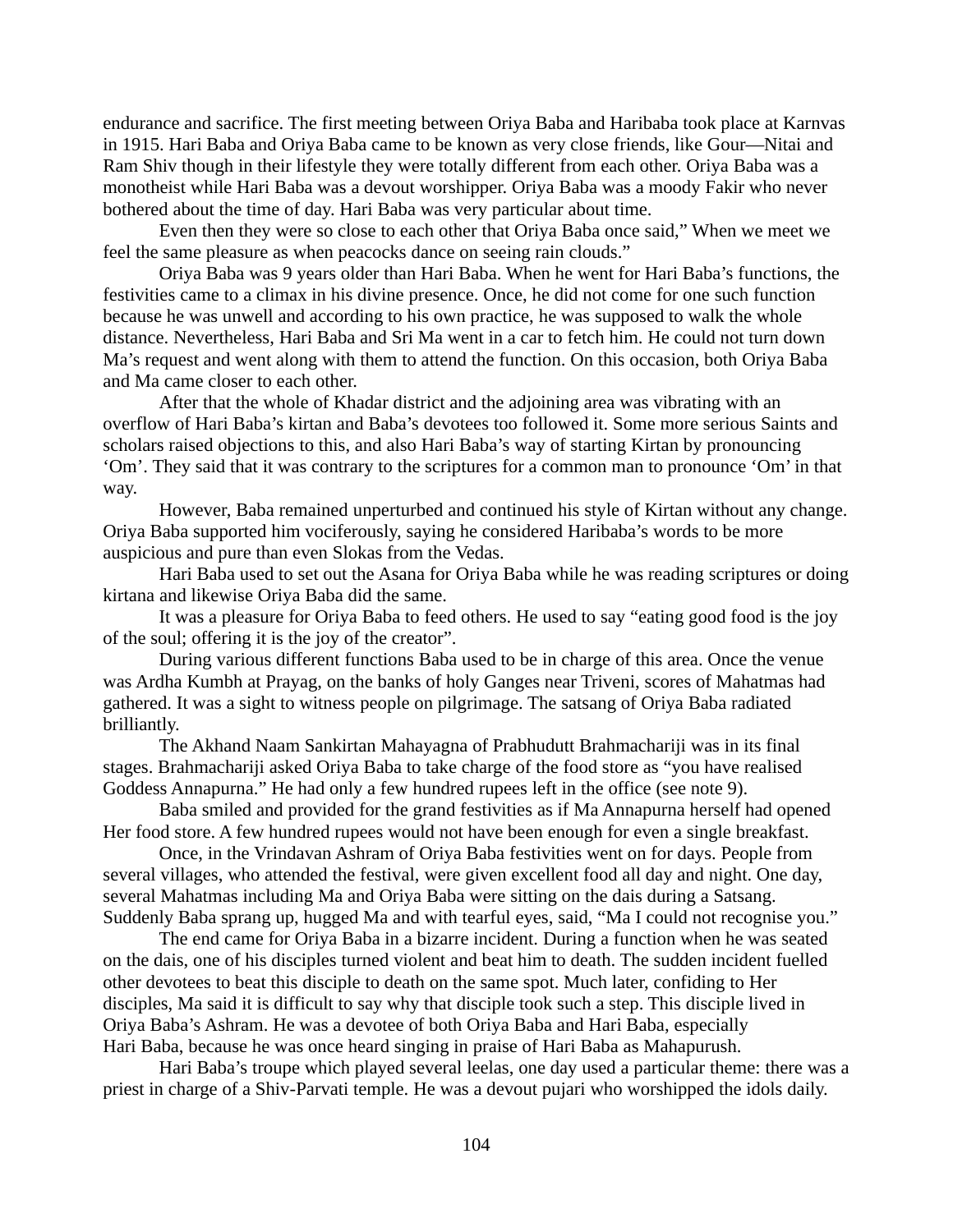One day, he decided to ask for something in return. He picked up a stick and beat the Shiva idol. For three days he did the same and he got what he wanted.

Ma said that devotee who beat Oriya Baba to death, might have had similar sentiments. As the man considered Oriya Baba as Shiva personified, perhaps he also thought if he hit him hard his desire would be fulfilled. But there was no way of confirming it since that person was also killed at the same time (see note7).

## **Prabhudutt Brahmachariji**

It was Prabhudattji of Jhusi, Prayag who during his travel to north India, was among the first Mahatmas to meet Sri Ma at Sahastradhara, Dehradun. Prabhudattji who was very much influenced later introduced Hari Baba to Her.

"I went to meet Her out of curiosity. She was speaking, and interrupting Her speech asked me whether She was right or not."

"Father, am I right?" She would ask me as if She knew me for a long time, though I was meeting Her for the first time." He has written that an element of ego in him was melted with this open-hearted encounter.

It was Prabhudutt Brahmachari who first placed Sri Ma among the Mahatmas on the dais during a function. Brahmachariji is credited with bringing Ma into the fold of Mahatmas and seers.

For almost 50 years, Ma and Brahmachariji remained in touch with each other. The relationship flowed like the holy Bhagirathi.

Prabhuduttji has written, "At my foolishness, Ma only laughs and laughs. She laughs during someone's birth, She laughs during someone's death. Whether it is sorrow or joy, She continues to laugh. Her laugh reverberates throughout the entire Universe. She fills this mundane world with Her laughter."

Once, Ma invited Baba to Vindhyachal Ashram. Several dishes were prepared. Ma Herself presented them to Baba and Baba went on eating. He has written that "I am not able to recollect if I have eaten such delicious food ever in my life. On that day, I wanted to win by finishing all the dishes and it did so happen. She lost, I won, but the victory was like the child winning when his father lifts him ahead and says, "you have beaten me, you have won." Ma still remembers the incident and even today asks Khukuni (Didi) to prepare a lot of food when I am invited to eat there."

Once in Kashi, during Ekadashi, Baba was scheduled to visit Her. Ma had a lot of food prepared from fresh fruit and vegetables. A big pumpkin was boiled, its core emptied and then the halves were put together with dishes beautifully decorated inside.

When Baba sat to eat, this pumpkin was placed before him. Ma laughed and said, "Father, open it and see". Baba understood there was some mystery behind Ma's request. When he opened it, he found several dishes inside it. He was delighted by this Leela of Ma.

Baba and Ma were involved at times in serious religious discussions. The complicated theories of Yoga was one topic on which Ma spoke and Baba said "you are already a Siddha Mahayogini."

Ma replied that nothing was beyond Her knowledge and that all the yoga asanas had spontaneously enacted in Her body.

Ma had complete knowledge of everything. Whoever had a problem Ma solved it.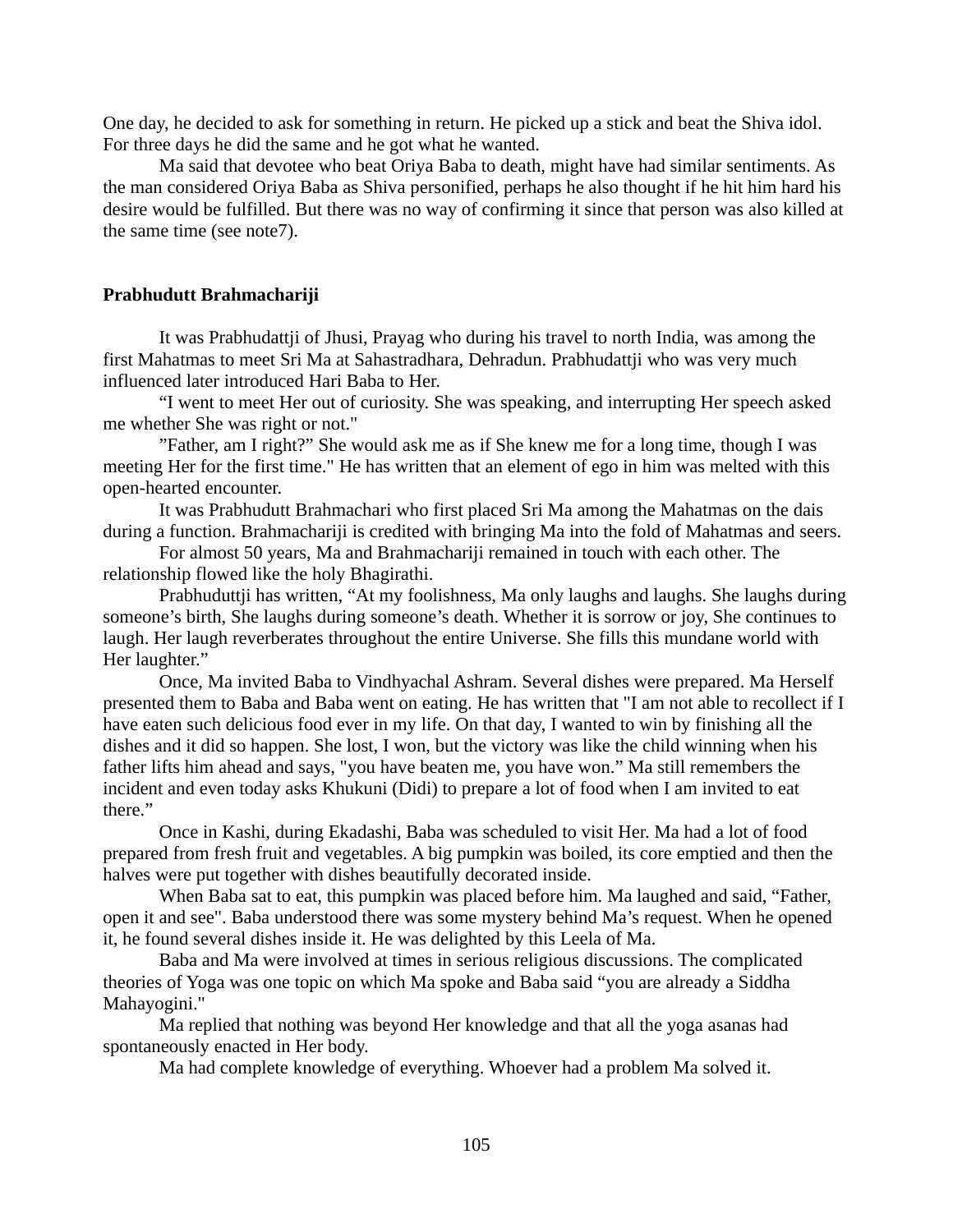Brahmachariji has said, "Ma can hardly read a book. But She can teach eminent writers. She does not know any foreign language. But several foreigners come to Her and return enlightened. She cannot write, but She can inspire one to write about knowledge and wisdom. She respects all, She gives pleasure, distributes love and happiness. That's why she is Anandamoyi Ma. Ma, give me alms of love, make this undevout soul devout."

In 1943-44, Baba organised a Bhagavat Saptah at Sahestradhara, Dehradun. Ma, Haribaba, Avadhootji and many others graced that occasion. Several, spoke. When Brahmachariji asked Ma to say something, Ma came out with a burst of laughter. That was no ordinary laughter. No human being could laugh that way, thought the visiting saints and seers. After many requests Sri Ma said, "To talk only of Hari is worthwhile the rest is vain and painful" (Hari Katha hi Katha, aur Sab Vratha Vyatha).

In March 1944, Brahmachariji organised a huge Kirtan recital at Prayag. Ma went there, and several Mahatmas, a kirtan group from Navadweep too came there. During the closing ceremony of this function, a storm swept across the pandal. At that crucial time Ma asked a priest to put some holy water around the fire. None could follow why this was being done. It began raining heavily, then the sacred fire set the pandal alight and it began to spread dangerously. Amidst all this, Ma stayed near the yagnashala and returned only after the Ramayan path was over, it was potentially a catastrophic incident, a disaster which put the many people, who thronged the place, in danger. But surprisingly, not a single person died even though all the shamianas were turned upside down by that dangerous storm and the fire that followed.

Sometimes Shri Ma visited Brahmachariji without notice, He would be delighted like a child to see Her and present Her the fruit and vegetables from his ashram garden.

Once, Prabhudattji, and Chakrapaniji went to Vindyachal when Sri Ma was there. The other mahatmas also liked the Ashram very much because of its tranquil atmosphere. The inmates of the Ashram took great care of the visitors. Before their return, the Mahatmas, said they were overwhelmed by the care and behaviour of the hosts. "This kind of care is not possible from a human being - Ma is really our Mother."

Vindhyachal provided the perfect retreat for Sri Ma. She frequently came to this place from Varanasi or Allahabad for a short rest. Vindhyachal, traditionally the ideal spot for Sadhana, was the venue for Kalipuja in October 1944 when Sri Ma was present. On the second day of the Puja was 'Annakut' which Prabhudatt Brahmachari was scheduled to perform. Everything was arranged in order. Several dishes were cooked in huge quantities, for this offering. Prabbudattaji was surprised to see the elaborate arrangements. He could not believe this was possible in this remote place. Prabhudattji therafter, offered the Bhog to Ma Kali in Ma's presence and later it was distributed as Prasad to the devotees present.

Brahmachariji was a talented writer who wrote more than 108 volumes of 'Bhagavati Katha', which contains Srimad Bhagavat, Gita, Upanishad and Purana tales with a lucid explanation. Besides this popular series, he also wrote Chaitanya Chanitavali in Hindi in five parts.

In 1982, when Ma visited Kashi ashram for the last time, Prabhudattji came to see Her. Ma was not keeping well. Nevertheless She arranged for Baba's food. It was always Baba who insisted that he would eat only in the presence of Ma. He said, 'Ma you would also feel like eating something when you see me, eating?"

Brahmachariji left his mortal coil on 11th March 1980 at his newly constructed ashram in New Delhi.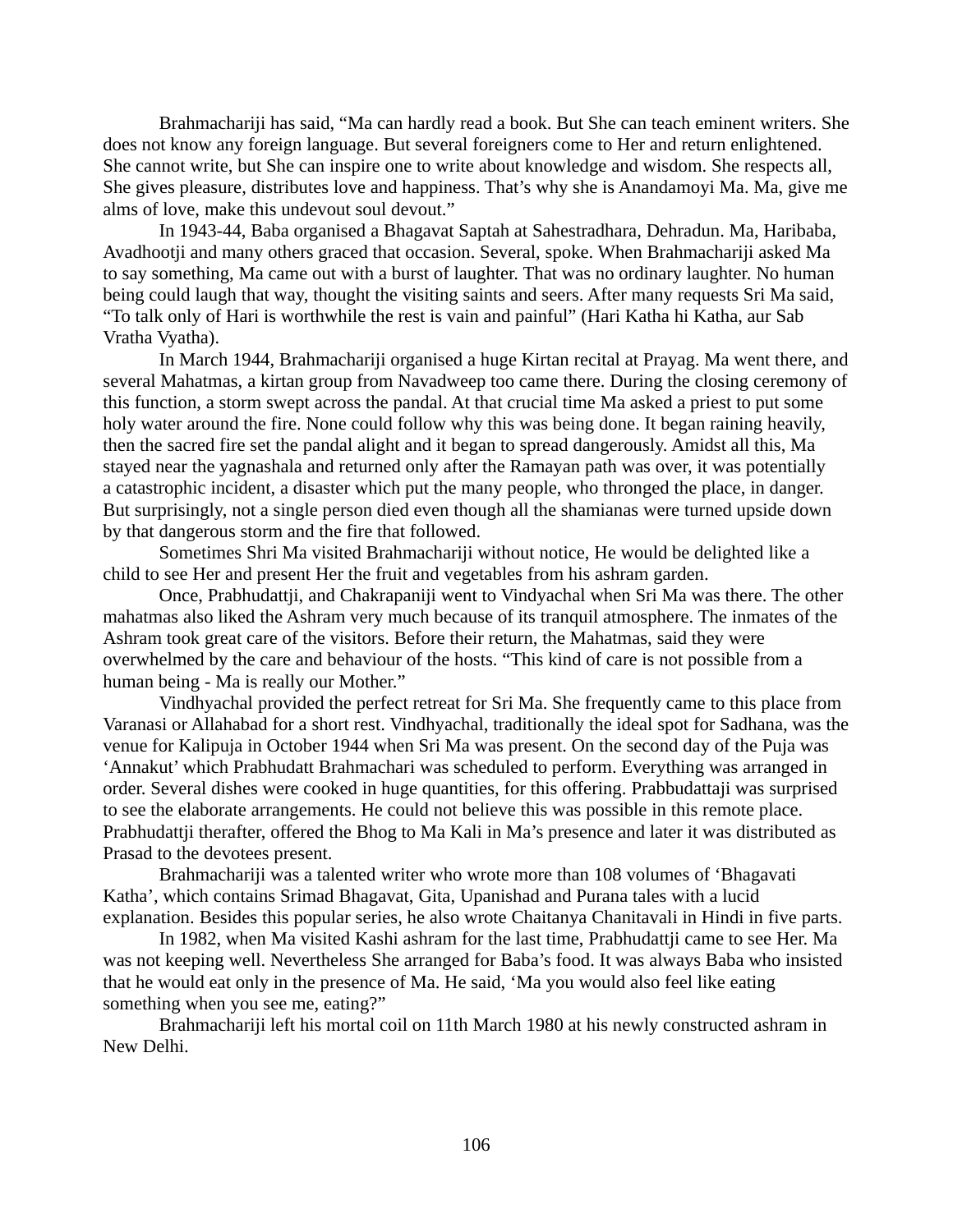# **Hari Baba:**

He was born in a respected highly educated Sikh family of Gandhabal village (District Hoshiarpur, Punjab) on the Holi Purnima of 1885. His passion from his childhood was meditation. He was studying in the Punjab Medical college when his family insisted that he get married. He straightaway came to Hoshiarpur and devoted his life and time in the service of his Guru, Swami Sachidanandaji. He stood for hours, fanning his Guru. His devotion to his Guru was praiseworthy. That quality was in evidence much later when he stood for hours during the Rasleelas and other leelas to fan the various idols. He never used to sit during these occasions. He said he saw neither Ram nor Krishna during the fanning, he saw only his Guru instead.

Due to his stoicism, he wanted to take 'Vidwat sannyasa'. He meditated hard for six years at Prayag before going to the Punjab frontier for Sadhana and Bhajan. After taking sannyas, he studied the Vedas and related scriptures in depth.

Haribaba never wasted a moment in this life. He woke up at 2-3 o'clock, much before dawn. When he went for his morning walk, people used to set their watches. He had a good sense of humor. Once Baba was going somewhere across the river. He was accompanied by some 20 people. When he boarded a boat, the boatman said, he would not take any fare from him and his company. He only asked Baba to point out those who were going along with him.

Baba replied, "My dear, I am alone. There is nobody with me."

Haribaba travelled a lot and met new people and Mahatmas. In 1915 when he was roaming as an ascetic through Anup Nagar, Haribaba met Oriyababa. The meeting gradually turned into a great relationship. Similarly in 1922, the traveller Baba reached Ganwa village on the banks of Ganges in Badaun district of Uttar Pradesh. Making this a centre, he spread Harinam in the surrounding areas.

These areas were low-lying, and therefore prone to flooding every year. He was deeply moved by the plight of the villagers due to the losses caused by the floods. The 'Karmayogi' then decided to construct a dam there. It was a herculean task. Repeating Harinam all the time Haribaba himself together with villagers took up the challenge. They piled up maunds of earth to construct a 24 mile long dam across the Ganga without any Government assistance and in just six months. By doing so, he saved the lands of hundreds of families.

Haribaba's Ashram is located on this dam which has been the venue for several celebrations. For thousands of people of 'Bandh dham', it is Haribaba personified.

Attending the Maharashtrian Sankirtan Mandat's function at Wardha Hanuman Garhi was a turning point in Hari Baba's life. It was at this function he manifested eight pure moods of Bhaktiras. From this moment, Hari Baba remained intoxicated with Bhaktiras and began his quest for this. He read the literature of Chaitanya Mahaprabhu and visited the sites of his leelas. Chaitanya became the God for Hari Baba who preached His name throughout the rest of his life. At the time he was taken for granted as the foremost representative of Chaitanya Dev in heralding God's name.

Once Hari Baba recounted his experience— "I was a confirmed vedantist earlier. I always preached and studied Vedanta. Once I went to Wardha where I attended a wonderful Kirtan recital at a Maharashtrian Mahatmas's ashram. When I was listening to this Kirtan, an unique 'Bhagavat Prem' came to me from within. And that was the end of my knowledge of Vedanta."

Hari Baba was a rare soul whose pure and ideal character was difficult to emulate. He was regarded as an Avatar of Raghunathji, Chaitanya Mahaprabhu, Mahabir and some even regarded him as a Siddha Yogi."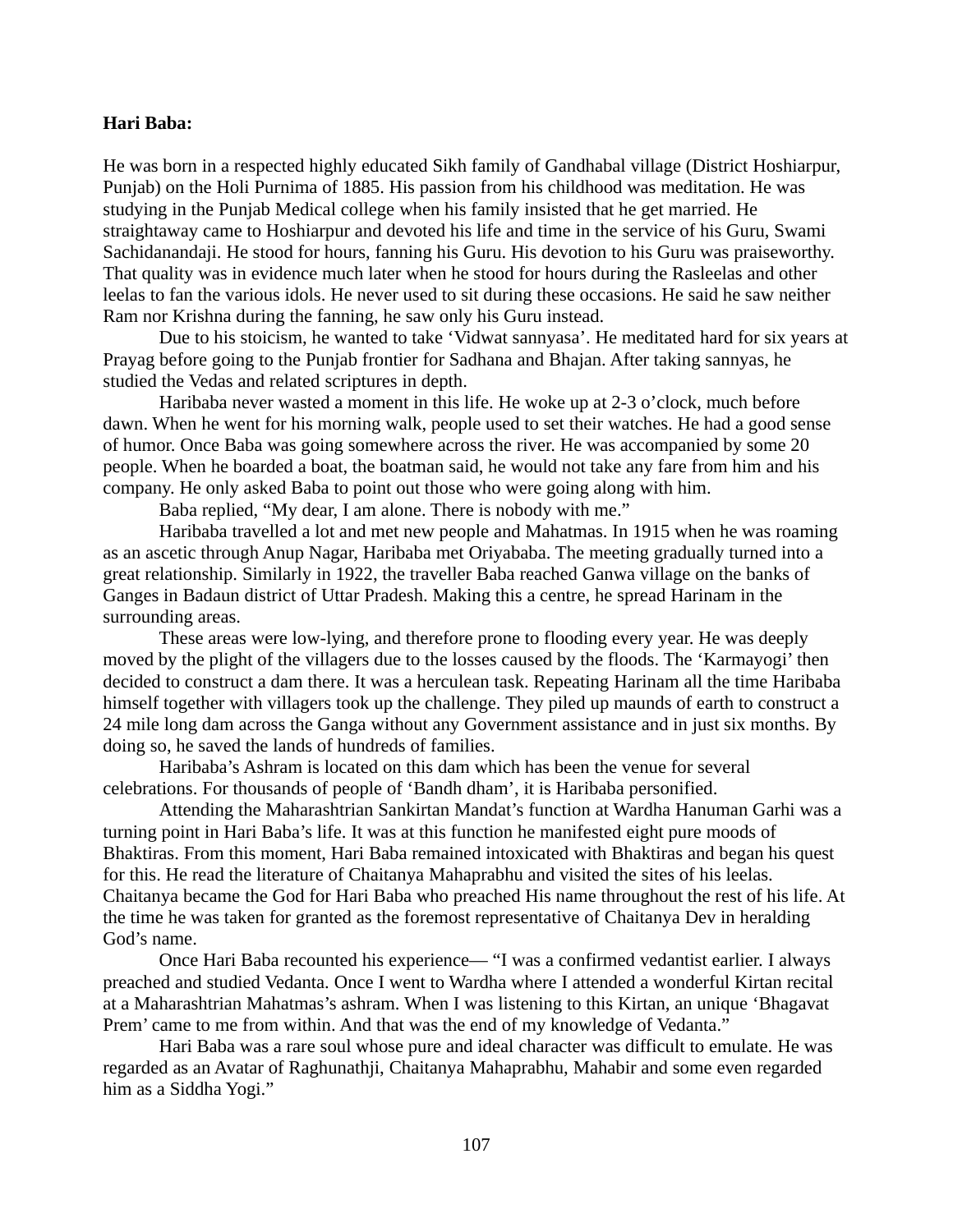After meeting Sri Ma in 1944 at Dehradun, they gradually came closer. On Baba's request the Holi festival became Hari Baba's festival. Ma's functions were now better organised.

One day Haribaba was coming to Ma's ashram at Dehradun. On Ma's direction, Vibhuda and others stood at the Ashram gate with musical instruments. The moment Baba arrived, they began chanting kirtan. Baba reached Ma and prostrated. Ma too did the same. It was a rare treat to watch these meetings of great personalities.

Hari Baba and Avadhootji accompanied Ma to several place on North and South Indian tours. Wherever he stayed, he continued with his satsang as usual. He used to do Kirtan with a big gong in his hand, all the time on the move. After becoming ill, he was compelled to do Kirtan in a sitting posture.

Ma has said many times "Compared to what Hari Baba has done for This body little has been done by this ashram for him. You can not imagine the variety of ways he will welcome this body, make arrangements for this body to sit in a car, or on elephant back; he will walk on foot with a Kirtan party facing this body. He used to invite this body for a month-long program of Kirtan, satsang Rasleeta etc. at Bandh Ashram during Holi festival, together with other saints and seers. Prabhuduttji's happiness knew no bounds. All these Babas took this body to Mahatmas, saints and Pandits, otherwise this body was staying in one place."

When Hari Baba read the scriptures, particularly at the time of reading "Matridarshan' or Didi's book, he would ask questions to Ma. She would reply, recounting very old incidents. These satsangs were unique. Ma said, "you will hear the way you beat the drum". Baba was a perfect drummer. When in Dehradun Baba stayed at Kalyanvan. He called it 'Vaikuntha', the abode of God. At nightfall, he and his disciples read the Hanuman Chalisa (Prayer) loudly while dancing to the rhthym of the reading. Haribaba's fair complexion, grey hair and the yellow band on his forehead heightened the charm of his personality as well as the environment.

At Vrindavan, during Jhulan Purnima at his ashram, Haribaba himself seated This daughter on the swing. Nobody can believe that someone else can sit on the swing at Vrindavan dham that was meant for the Deity. But Baba would not bother about this, he would accomplish what he decided to do.

That is why This body says it is Pitaji who brought this body into the society of saints. He took this body to several Vaishnav centres and introduced it to the Mahatamas. Though the initial response to this female body was guarded, later all Mahants and Ashram Heads gladly invited this body to their temples and ashrams."

In the summer of 1947, Ma was in Kishenpur Ashram Dehradun. Haribaba too was there in Kalyanvan with his followers. One young couple came to Ma with their 4-year old child, Ramlal, who was then seriously affected by typhoid and pneumonia. One day during satsang, the child's mother came rushing to Ma's feet and cried aloud, "Ma you must save this child. You will have to, Ma."

Ma looked at Haribaba who instantly arranged for Kirtan Japa and Durgapath etc. Haribaba himself did Durgapath. The Kirtan mandali made frequent rounds of the place where the child lay. When Baba was doing so much Ma was bound to have Her Kheyal. She arranged for regular, uninterrupted Japa and on the 14th Day, between 1.45 a.m. and 2.15 a.m. asked Didi to touch the body of this patient and do japa. Ma had visualised something during this time. By Baba's effort, and Ma's Kheyal the child left the ashram after he had recovered. Now he is an Engineer working in California.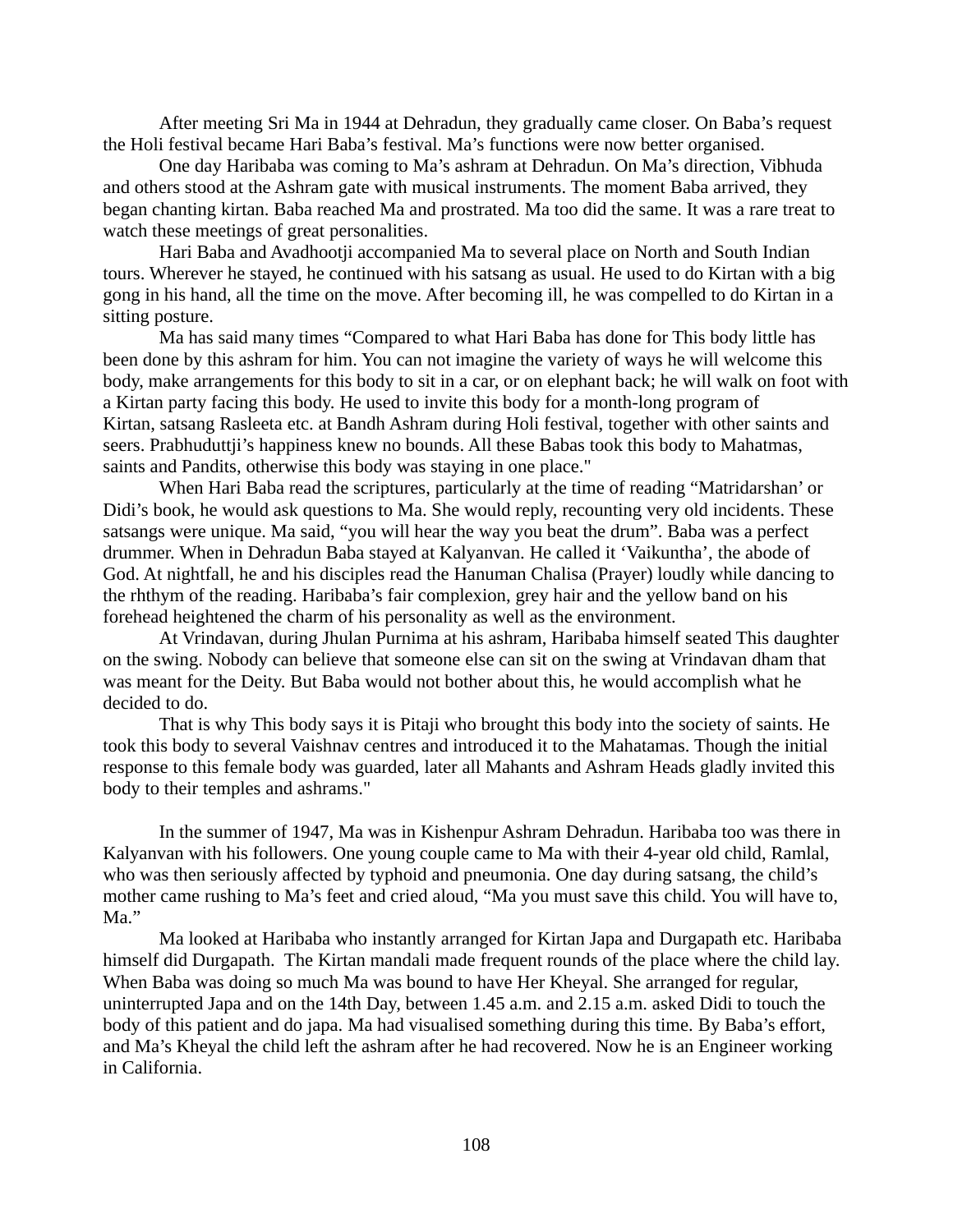On March 22, 1948, festivities were going on Haribaba's ashram on the dam. Returning from Haribaba's satsang, Ma called three Brahmacharis privately and asked them to stage a Leela before Haribaba and Oriya Baba.

"Two of you dress as pilgrims visiting Kedar-Badri. As if going to Kedarnath, reach Oriya Baba and worship him as Kedarnath. Tell the audience he is really Shiva and then pointing to the ladies and call them Mother Bhagavati. Similarly, as if going to Badrinath, go to Haribaba and worship him as Badrivishal. This is how the leela, on Ma's direction, was played out before them. Once, Baba was in Dehradum. Several devotees of his had come there from the dam-ashram. The following day was Guru Purnima. Haribaba after consulting Ma, said "to plant the Panchavati in Her new ashram the place needs to be cleaned. My people know the job well. We will, therefore start the work after the morning Kirtan." Baba asked Didi to arrange for tools etc.

Next morning, Baba started as planned and told his disciples "today is Guru Purnima, even if you loose your life in serving Ma, do not stop the work."

Amidst heavy rains, they worked up to 12 noon when Baba asked them to do kirtan and celebrate Guru Purnima. With Baba's direction the disciples were ready for Kirtan, which went on without break for two hours. The downpour reduced and the disciples saw Ma and Her followers at a distance, smiling at them.

One day, Haribaba read the 'Chaitanya Charitramrita'. He was translating instantly from the original Bengali publication. He said the stage of a Bhakta is much higher than the stage of union. Mahaprabhu's Leela was for 48 years out of which he spent 24 years in that rare special mood (Prem Bhava). In the last 12 years, he was in 'Madhurya Ras' (pleasant mood). Only the lovers, the Gopis — have access to Bhagavan's Prem Bhava. Not even Brahma, Vishnu, and Kailashpati can reach there."

Haribaba used to enjoy Mahaprabhu leela, and Rasleela. Swami Puroshottamanandji had written a book 'Swapna vilas' on Mahaprabhu's Leela. On 5 October 1967, he presented the scripts to Ma and Haribaba. Similarly, Swami Premananda wrote the Gouranga Leela in 14 years and showed it to Baba and Ma. This Leela was played so well that various onlookers including saints and seers could not stop their tears.

Once Haribaba was in the Jhusi ashram of Prabhudattji. Prabhudattji wrote to Didi that Haribaba was himself supervising the cleaning work before Ma's arrival. In fact, he was asking the disciples why they were working so indifferently and why they did not show respect and faith, since Ma was coming."

Brahmachariji has written, "Faith and respect are not commodities. When Ma was asked to give, She laughs at this demand saying, "I am your little daughter."

During satsang discussions on religions topics were held. Once, Baba told of an incident: There was a thief who had a change of heart after meeting a Mahatma. The Mahatma initiated him, telling him that he had a new life from that moment onward. He should not continue that profession. Sometime later, the thief was taken to the king who asked him whether he had stolen some things. The thief who had now turned over a new leaf said, "No sir, not in this life." In those days, hot iron balls were placed on the palm of such suspects. If they were found to be cold after that, the person was thought to be innocent. The same was done with this man too. What faith he had in his Guru's words—the ball cooled down, and so he was found not guilty.

Haribaba said, "Ma does not belong to creation, She belongs to the creators. She had no previous birth nor would She be born again.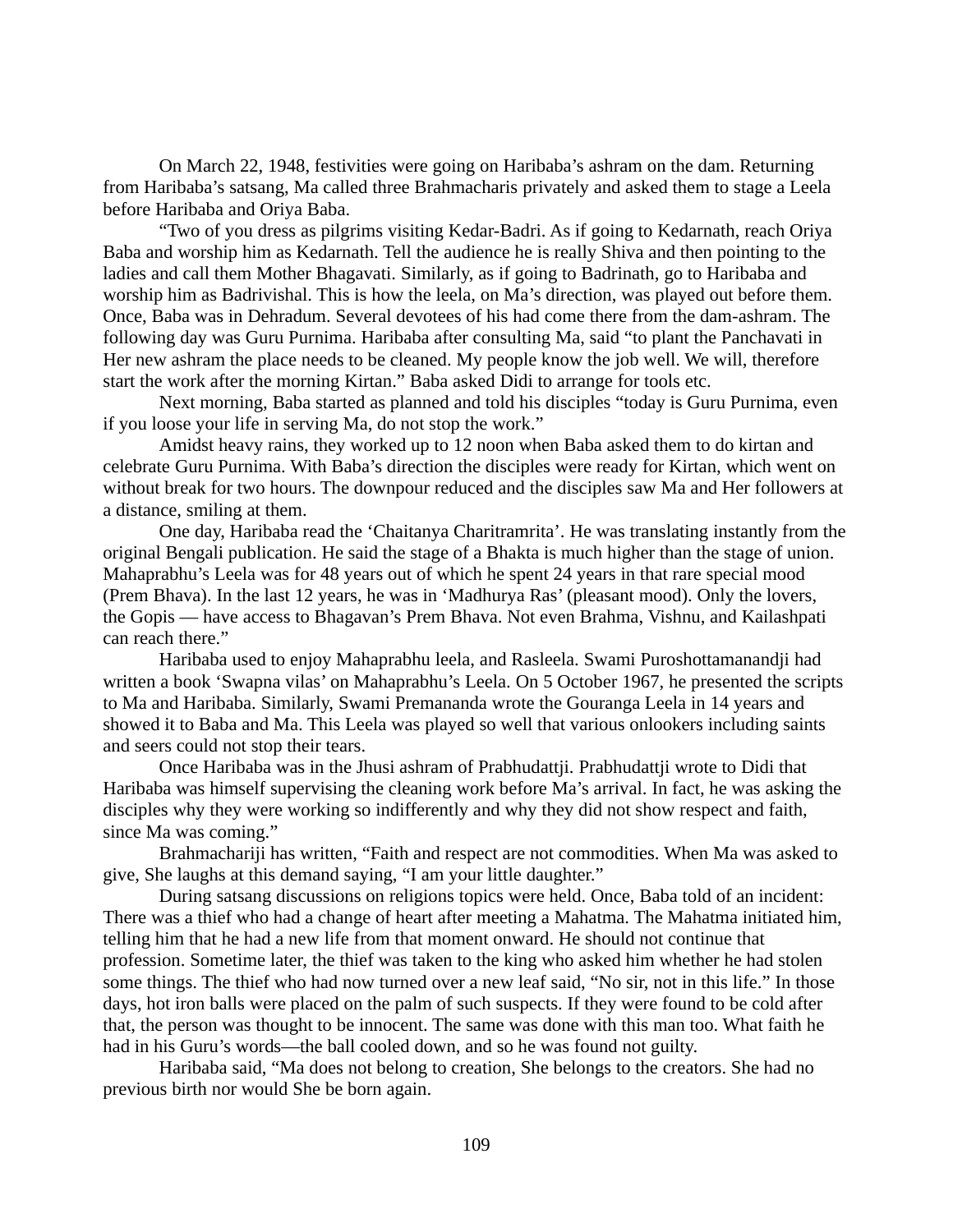Haribaba was asked why She had taken a body.

Haribaba replied that She took that form for the welfare of humanity. She lived with Her husband as his daughter. She was self-initiated. All the sadhana exercises (Kriyas) took place automatically in Her body. She is the personification of Divine grace.

The last 25 years Haribaba spent mainly in Vrindavan or Kalyanvan, Dehradun - mostly in touch with Ma. He left his mortal coil in the presence of Ma at Kashi ashram on 3 January 1970.

# **Swami Akhandananda Saraswati.**

Swamiji the renowend scholar of the Srimad Bhagavat, too came in touch with Ma around the time that Haribaba knew Her. He met Ma at Haribaba's Bandh-Ashram festival.

Swamiji, inspired by Oriya Baba took initiation from Shankarcharya Sri 1008 Brahmananand Saraswati. He was an excellent speaker on Srimad Bhagavat. Krishna Leelas and Brajleela flowed from his mouth in his own lucid style. When he was just 10 years old, he took the seat of an Acarya and first explained the Srimad Bhagavat. The function was organised by his grandfather who formally seated him to speak.

Sri Ma organised the Bhagavat Saptah and 'Pakshik Bhagavat' (fifteen days) on several occasions. In 1950 during the Purnahuti of the Savitri Mahayagna, at Kashi Ashram, Swamiji graced the occasion and spoke on Srimad Bhagavat. Those days, the crowd swelled so much that no space was left on the bank and the eager listeners would anchor their boats nearby and listen with rapt attention from the boat.

Once such a large Srimad Bhagvat function was organised at Kashi Ashram from 21 Jan. to 6 Feb. 1970. A huge pandal was erected in the compound of Sri Ma's hospital. Thousands of people attended Baba's discourses. At other times also whenever Baba visited Ma, he was requested to speak.

In one of his lectures, Swamiji said, "One must work with total involvement and full devotion". He gave an example.

Among the Sikh Gurus, one had a son and a disciple. The Guru asked both of them to construct two separate platforms. When they did so, the Guru asked them to destroy and rebuild them as they were not up to his expectations.

The same exercise continued for days, as after the platforms were built, the Guru asked them to rebuild it again as it was not up to the mark. Then the son lost his patience, and told the Guru. "I can not make a better platform, please ask me to do some other work". The disciple however, continued to build and rebuild according to the Guru's directions.

One day his Guru asked him 'What's the matter? All you are doing is making a platform" The disciple said, "I derive pleasure by following your orders. Building and destroying is my job, giving orders is yours." Guru was delighted to hear this. After his death, his disciple and not the son, took his place.

Swamiji said, "one must get pleasure from doing his duty whether he is a sadhak, a learned man, or a family man; everyone must do his work".

Ma said about Swamiji "Swamiji is illuminated by the power of knowledge from within. The significance of his life was authentic knowledge and absolute faith in God, belief in the Vedas and sacrifice for others."

In 1968 during a Srimad Bhagvat Parayan at Naimisharanya, Swamiji said to Ma "this Puran temple is ready. We must install the image of Puranapurush here." Ma instantly agreed to this proposal.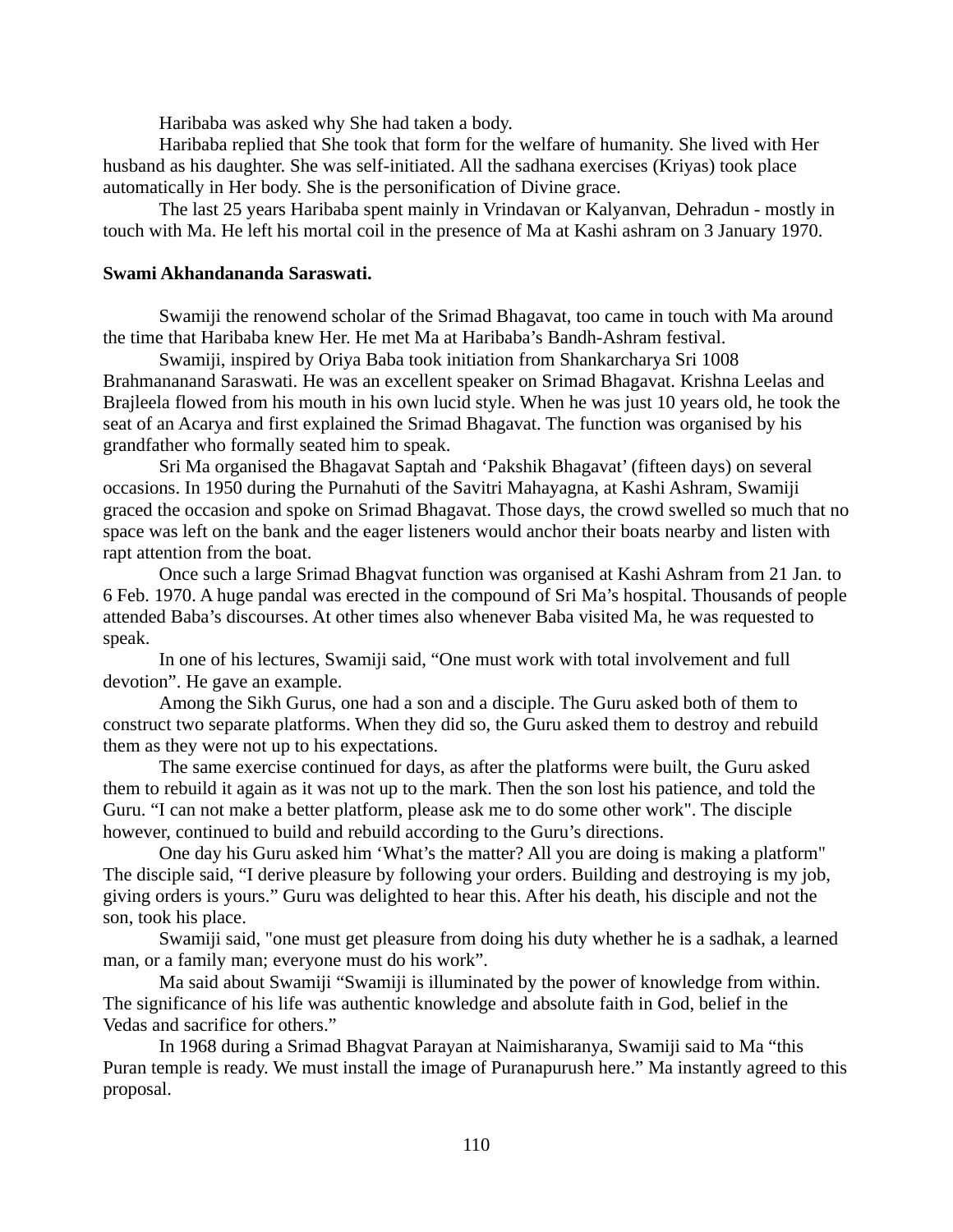The image of Puranpurush was sculpted with the picture from Rajrajeshwar Shastri, who obtained this from his father - who used to worship it daily. Swamiji saw this picture and later published it in his magazine"Chintamoni". The idol of 'Puran Purush' installed at Naimisharanya Ashram is based on this very picture. The image was consecrated in the presence of Sri Ma and other Mahatamas.

Swami Akhandanandaji, credited with writing many acclaimed publications, lived in Vrindavan during the latter part of his life. He visited Kankhal ashram during the Atirudra Mahayagna in 1981 May. On 19 November 1987, he left his mortal coil.

# **Swami Swatantranandaji**

Swamji perhaps met Ma for the first time during the nineteen fifties. Thereafter, he attended several functions organised by Sri Ma. According to him Ma's reply to queries were reflections of Acharya Shankar's monotheism. And Ma's simple words carry more meaning and weight than the scriptures on monotheism.

Swamiji has written that (note 33) "Ma is so wise as She is absent-minded about Her physical well being. If someone asks Her to eat She would do so. But She would not eat Herself. When asked why She would reply 'All hands are mine, is it not so? This is Ma's supreme bhav and reflects Ma's perfect knowledge of Advaita philosophy." This apathy towards worldly interests and Her knowledge combined showed Her supreme stoicism.

Whether She is deep in a forest or some remote place Her arrival would bring scores of people for Her darshan. In no time She would become very friendly and when She left that place the atmosphere there would become gloomy. Her personality had the power to transform the entire environment for the general good. But She had several Yogic powers which Mahatmas get only through samadhi. But She was born with these powers.

# **Swami Naradanandaji**

Naimasharanya's famous seer Sri 1008 Swami Naradananda has met Ma many times. He made significant contributions in the Sanyam Saptah held at Naimishranya in 1960.

He once spoke about Ma's attributes:

- 1) There is no difference between Ma and God.
- 2) Ma's darshan once is equivalent to 24 lakhs of Japa.
- 3) We are all children of Ma.

Swamiji's disciple Swami Vivekanandji regularly attended the festivities at Kankhal ashram.

# **Rehana Behan.**

The famous muslim saint Rehana Tayyabji, who was a great devotee of Sri Krishna, also met Ma on many occasions. Born with a great fascination for Krishna, she cancelled her marriage to a Muslim gentleman who objected to her devotion to Krishna, a Hindu God.

A companion of Mahatma Gandhi, she spent much of her life in Sadhana and Bhajan. She met Ma in the nineteen fifties.

On 16 Sept 1961, she met Ma at Delhi ashram and disclosed that she got a call from within to do Maha Mritunjai japa for Sri Nehruji and his daughter Indira.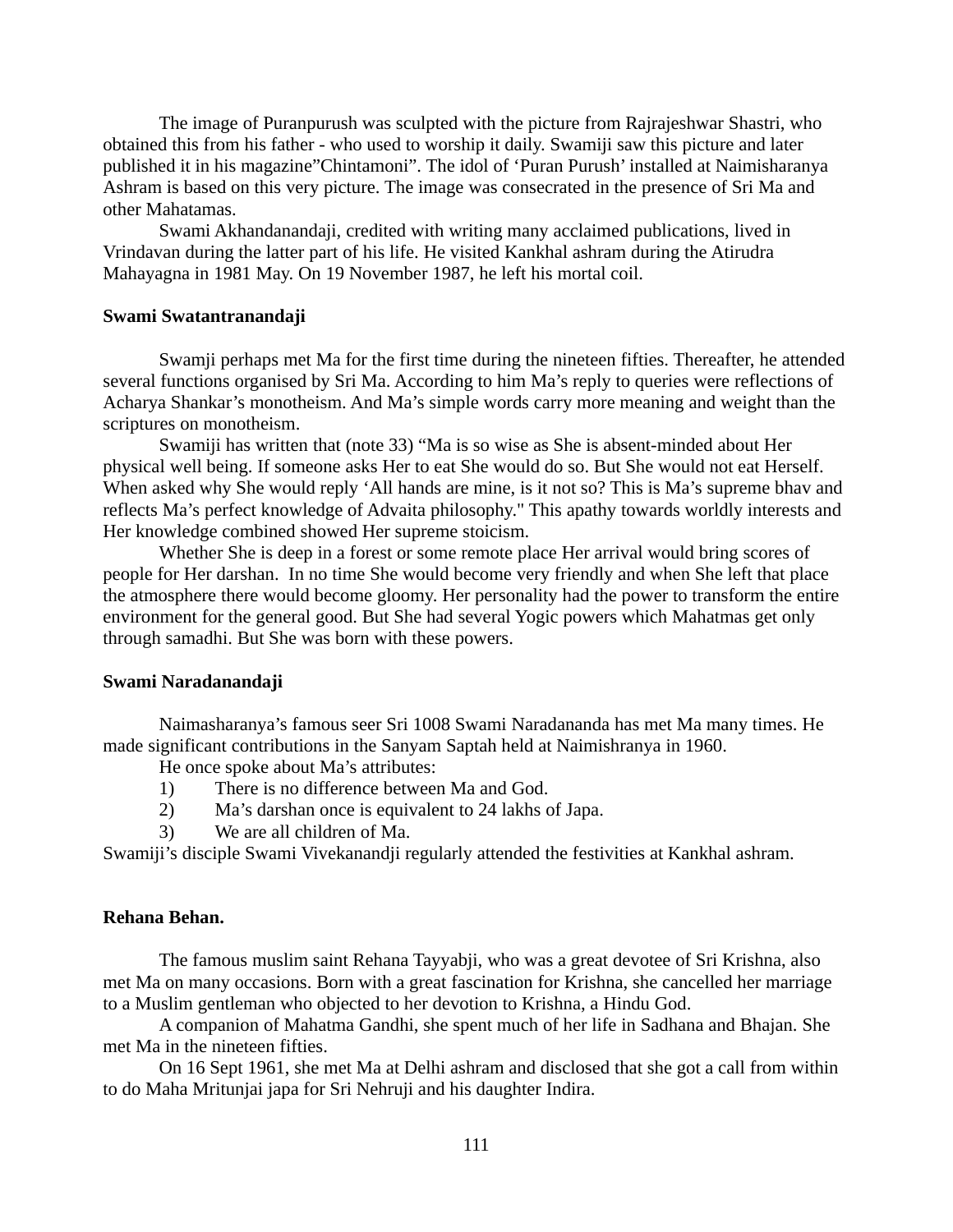Whenever she visited Ma, she showered lot of love and affection on her. Once, Ma presented her with a Tulsi garland and Namavali wrapper.

Author of the famous book, "The Heart of Gopi", she was a good singer, and could also bring out the music of a flute by tuning her voice.

Once Ma insisted that she would listen to her song together with the flute music from her throat. She responded with an excellent song punctuated by flute music. Once Rehana Behan came to meet Ma during Holi in Delhi Ashram and the two playing Holi was a memorable occasion.

#### **Swami Chidanandaji**

Swami Chidanandaji, whose Guru is Swami Shivanandaji was visiting Sri Ma for many years. A monk of rare qualities he still enlightens the audience in his simple style, singing hymns in between. Once during samyam saptah he said that "the first boon from God to you is a rare gift of human life, then the second favour is to make you inquisitive - you all are aspirants that is why you are here - and the third most important compassionate gift is darshan of saints and seers, meeting them and attending satsang. Life should have only one aim and ambition and that is Self Realisation. To reach that goal there are several ways, be it by broad roads, foot paths or royal roads. Individuals choose the way they feel most suitable to them. Foreign devotees anxiously wait for his lectures as he also explains in English.

#### **Mahant Girdhar Narainpuriji**

Mahantji was associated with Sri Ma and Her devotees for the last several decades. His contribution to Sri Ma's Leela is significant. The Kankhal Ashram is a living example of his excellent rapport with devotees. In spite of his indifferent health now he still comes and blesses Sri Ma's devotees.

#### **Swami Brahmanand**

He had his first darshana of Ma in 1948 at Oriya Baba's Ashram. In one of his writings he has mentioned that "three great mahatmas assembled there during Ras Leela; Oriya Baba, Haribaba, and Ma."

After that meeting, Swamiji became a regular visitor. He also organised Samyam Saptah at Surat Giri bungalow, Kankhal and Bhimpura. Once he said "God, looks after everything but not the direct welfare of people. If that were the case, all living beings would have been content and happy. Actually, it is the faith and belief in God which does good. When one has the knowledge and remains in association with the supreme power, self realisation, then good things happen to him. Narayan himself awakened Arjun, but he did not do it directly. It was done through Bhagvad Gita.

#### **Swami Vidyanandji**

Swamiji met Ma during the Sanyam Saptah organised at Kashi in November 1958. He was then a teacher at the Dakshinamurti Sanskrit college. Thereafter he kept coming to Ma regularly. On 21st July 1969, he was chosen as the head of Kailash Ashram. Three years later, in 1972,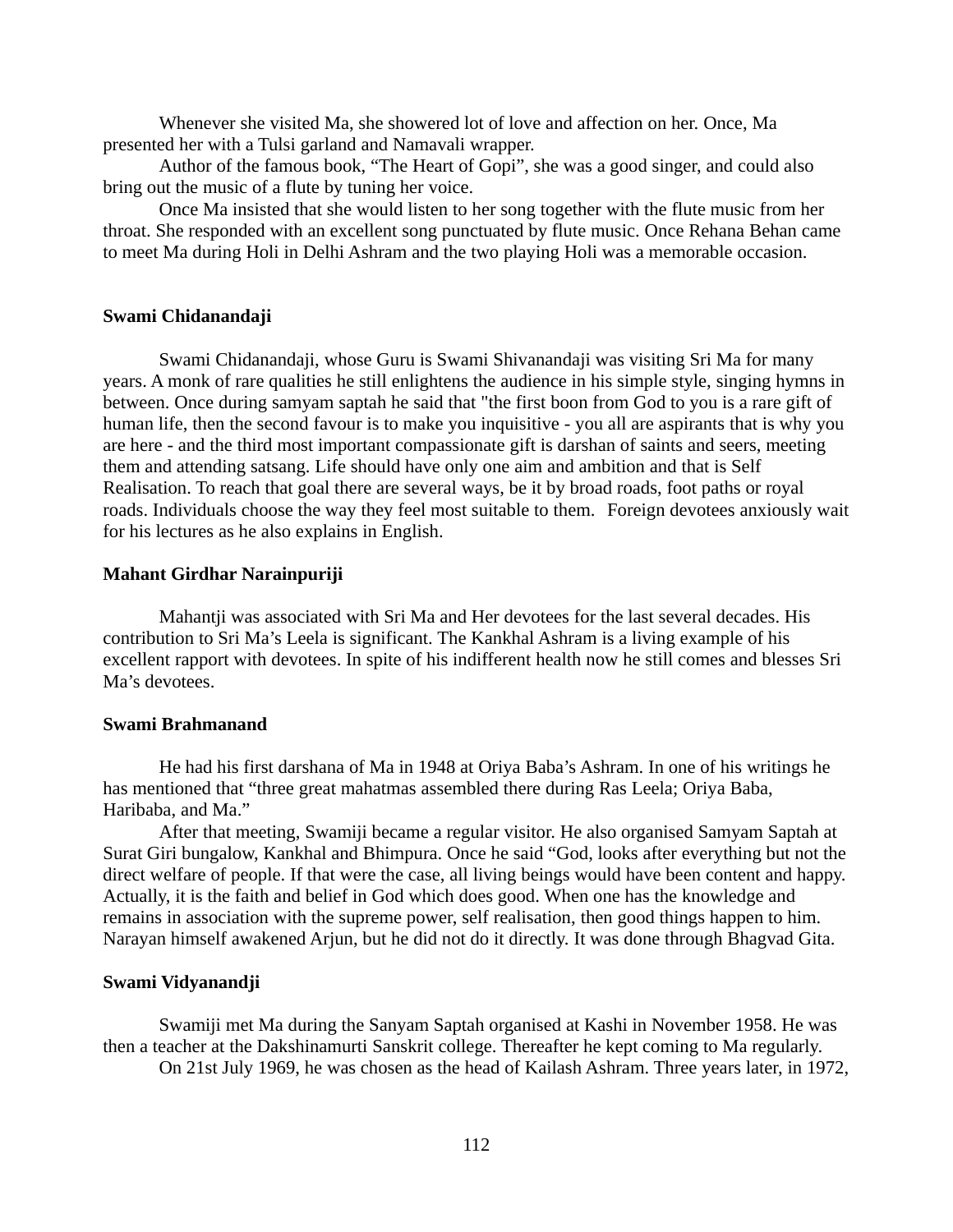Delhi Ashram organised Ma's birth celebrations which he attended, and he obtained permission to organise the next year's function at Kailash Ashram, Uttar Kashi.

An authority on Vedanta, his discourses on the subject are much sought after by Ma's devotees who are still enlightened by him. During one satsang he said "The Soul is the personification of the Supreme Being. Everybody acknowledges the existence of the soul. Someone regards soul as the momentary unconciousness, someone as sense of perception."

# **Geeta Bharatiji**

Geeta Bharatiji of Hariharanand Ashram, met Ma several times. She was especially invited by Sri Ma to the 1981 Sanyam Saptah. She spoke beautifully on all the eighteen chapters of the Srimad Bhagvat Gita and Kundalini.

Daya Mata, the chairman of the Self Realisation Fellowship was a regular visitor to Ma, with her other colleagues. Her Guru, Swami Yogananda, had met Ma in the thirties, which he later described in his book entitled "Autobiography of a Yogi."

Several more Mahatmas have met Ma and still grace functions at different Ashrams of Sri Ma. But this is just a glimpse of the great saints and seers associating with Ma. So many things are yet to be written and so many things are beyond my capacity to write. The extensive description of Ma's association with these saints, and glimpses of their satsang and lectures, may come out if the job is taken up properly. May I be forgiven for any wrong representation on my part when writing their wonderful lives.

# References

- 1. Ananda Varta p.75.
- 2. Sri Sri Ma Ananda Moyee Gurupriya Devi
- 3. Anand Varta April 1969 p.138
- 4. Anand Varta April 1969 p.72
- 5. Sir Sri Ma Anandmoyee Gurupriya Devi p.122
- 6. Anand Varta Oct. 1969 p.173
- 7. Anand Varta April 1973 p.143
- 8. Anand Varta Oct. 1968 p.248
- 9. Book Hari Babaji Pandit Lalta Prasad p.63
- 10. Anand Varta Jan 1923 p.7
- 11. Anand Varta April 1980 p.40
- 12. Anand Varta August 1961 p.91
- 13. Anand Varta Jan. 1992 p.50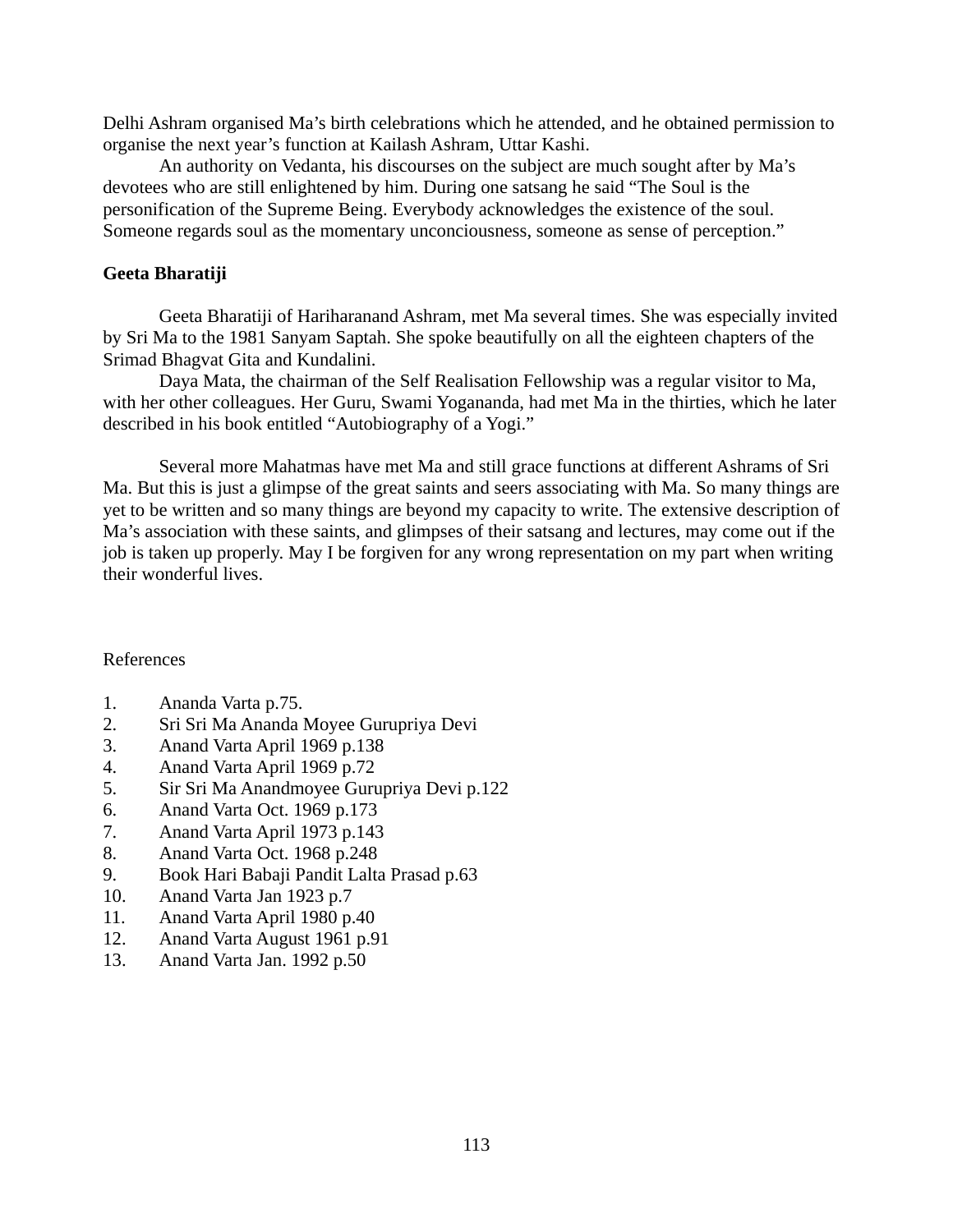# **Baba Bholanath (Late Ramani Mohan Chakravarty)**

In this world he has the credit of being the husband of Sri Ma. His character is especially praiseworthy and astonishing. He is the main receptacle to receive and unfold the Leela of the descent of Mahashakti onto this earth. Being the chief companion of Sri Ma in all the Universe, his ideas, and way of conducting himself were of the highest.

In Bajitpur, he was the eyewitness of Ma's Sadhana Leela, the leelas that stunned as well as delighted him. He never questioned these actions but his interest grew. With time as Sri Ma's powers became public talk and a crowd of the curious swelled at their home Bholanath remained unperturbed and calm. Contrary to the prevalent system of 'Purdah' (veil) he brought people face to face with Her, carefully managing them as they turned into devotees, and later disciples.

Bholanath faced objections from his own relatives and friends. But never did he stop Ma in Her leela. Occasionally, being a human being, he got excited over certain trivial matters - when Ma Herself would beautifully manage the situation. At times he got worried when Ma went into samadhi for long hours. He would then do kirtan and japa to bring Her back to worldly consciousness. At that time nobody was allowed to touch Ma's body without Baba's permission. He was definitely an outstanding soul with a character full of dynamism. In 1922, Bholanath became Her formal disciple. He remained Her faithful guardian until the last (1938).

As the number of devotees swelled, so their life-style changed. This change was very ably managed by Bholanath, who gave each turn of life a definite shape. In between if She would travel incognito, either he himself would accompany Her or he would send some respectable person with Her.

Ma was his spiritual Guru on the one hand, and a loving, obedient wife on the other. It was Ma's kheyal that Bholanath rarely intervened in Her way of doing things. But if that did happen, Ma would convince him of Her own way of doing things.

Sometimes, Ma would employ unique ways of putting forward Her ideas and suggestions.

At times, adamant like a child, Bholanath would stick to what was in his mind. He had a very helpful nature and Ma never went against his wishes.

Here is one example — they were invited to some devotee's place for puja, and Bholanath wanted a goat sacrifice after the puja. However the devotee was not inclined to this idea. But since Bholanath had said it, the sacrificial animal was brought. The devotee disclosed his feelings to Ma who asked him to wait and see.

They took the goat to the Kali temple for sacrifice. On reaching there, they came to know through the priest that it was 'Sudi Dashami', a day on which no animal could be sacrificed. The next day, Bholanath completely forgot about it.

Now what did Ma do at the time the goat was being taken to the temple? She merely raised Herself from Her reclining position.

During the Dhaka Religious Congress, in 1927, many delegates came to Ma for serious philosophical discussions. Aware of Ma's samadhi and Her divine experiences, the delegates were stunned to hear such quick, simple and straight answers from Ma who could hardly read or write.

Bholanath started his sadhana in a shack near the Siddheshwari Kali temple, while Ma lived in the only room in the Ashram premises to help him in his sadhana. She had restricted the meetings with devotees to ten minutes each, for his sake. For two months, Bholanath's sadhana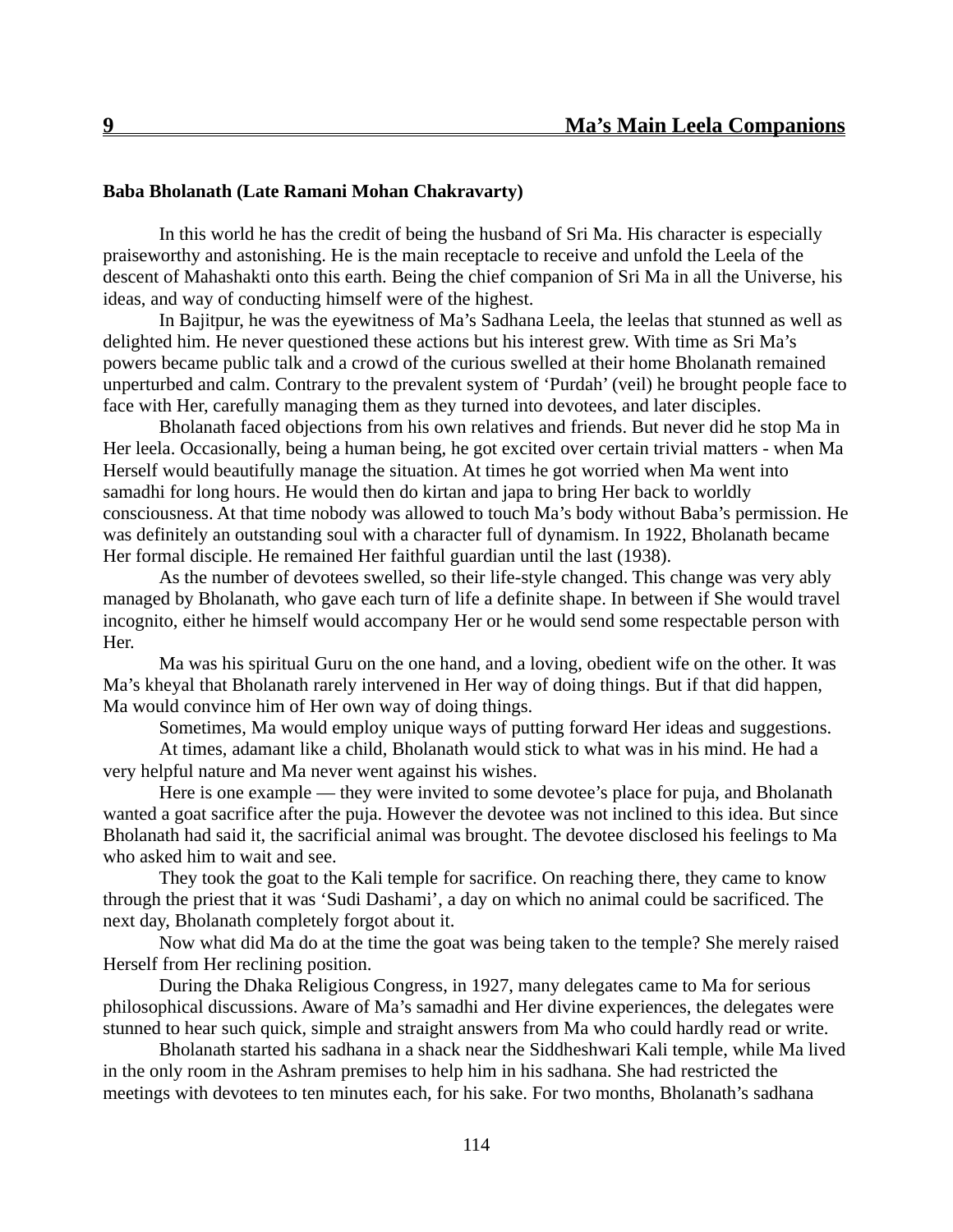continued, during which time he went through several spiritual exercises and moods. During this period, he initiated many Ashram Brahmacharis and others.

From 1930, he himself started doing Kalipuja at Ramana ashram - where he also established a beautiful Panchavati. In Ma's presence, he planted a Banyan, Asoka, Neem, emblic myrobalan and peepul tree there and got a 'Beej Mantra' for planting each tree.

When he was doing his sadhana at Siddheshvari, he had seen the headless image of Kali. When he disclosed this to Ma, She suggested he should visit Tarapeeth and continue his sadhana. Bholanath went there and put up in the veranda of the temple. There, despite flies and mosquitoes, Bholanath did his sadhana for several days at a stretch without leaving his seat even once. It was in Tarapeeth, that he stopped his habit of chewing tobacco. In just seven days he attained a very high state of spiritual bliss.

Bholanath noticed that Tara Ma's jewellery was taken off in the night, and again in the morning She was redecorated with it. Now he remembered the headless figure of Kali which he had seen resembled Tara Ma.

After the Ramana ashram was opened in 1929, daily functions were held with Ma being the focus. In three years, She attracted a massive following. Yet, without the slightest hesitation She left Dhaka in 1932. She left all — Her established Ashram, thousands of followers, all facilities — for an unknown destination! Evidently She had little difficulty in coping with extreme situations. They went to Raipur, Dehradun which was liked very much by Bholanath. Nobody was known there, nor could they speak the local language to make acquaintances. Hence, Bholanathji quickly renewed his sadhana. Perhaps this may he one of the reasons Ma left Dhaka.

Bholanath went on a pilgrimage to Gangotri and other places and then stopped at Uttarkashi for his sadhana. He lived there on an open veranda facing the north flowing Ganges. Here he practiced severe austerities in his food during the two years of his very serious meditation. Ma came once in that period to see him. He attained to spiritual heights.

The people of Uttarkashi loved and adored Bholanath, who had gradually transformed into a different personality. With Ma's blessings, Bholanath's sadhana was accomplished with the installation of a Kali image at Uttarkashi (1935) where he did his rigorous meditation. Ma and Her followers were also present on the occasion.

Bholanath enjoyed Naam kirtan very much. He would spend ten-twelve hours without getting tired and even without drinking water. In Shahbag, Ma's father, playing the Do-tara led a kirtan group in some splendid recitals. When he got tired, Bholanath could not restrain himself and would take over so that kirtan went on without a break with new words and changes in the tune. He sang loudly, his voice reverberating in the surroundings.

In 1938 it was the turn of Hardwar to host the Kumbha Mela. Ma and Bholanath were put up in the bungalow of Dr. Pant. In the early morning, Bholanath and party would start their kirtan with sandal paste on the forehead and garland round the neck. After holding it for a while in the bungalow's courtyard and in the presence of Ma, they would go out into the streets of this holy city doing 'Nagar Kirtan'. Many passers-by joined him in what turned out to be three hour moving recitals.

The main Kumbha bath was on 14 April 1938. On that day, when Bholanath and his disciples went to the Brahmakunda for the holy bath, Naga Sannyasis present there bathed him with great care and devotion. Only they would know what they saw in Bholanath, but some of the special spiritual exercises that Bholanath did there remained a secret during his lifetime.

While Ma returned to Dehradun after the holy bath, Bholanath stayed there for ten more days. He returned to Dehradun on 24 April with high fever and a stomach ache. Soon the symptoms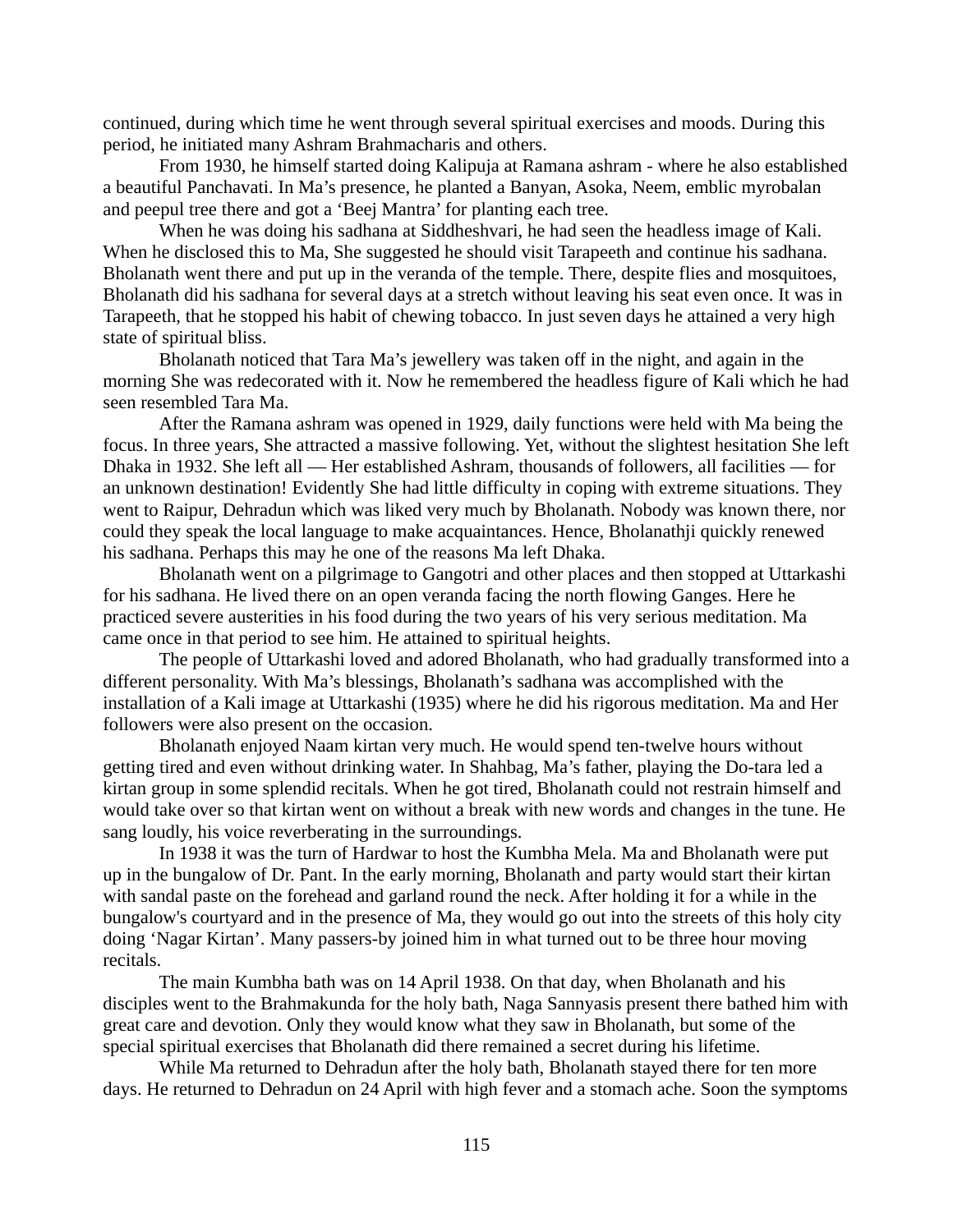of small pox appeared and he became seriously ill. Ma took upon Herself the entire care of Bholanath which confused even the doctors attending on him. During this time, Bholanath started calling Her Ma, Ma, like a child.

Ma said, "Somehow proper care was being taken... Why does it happen, do you know? Everything is the same, the disease, the patient, and the medicine. One must not think about consequences of the patient when nursing him. The care should be aimed towards the satisfaction, and contentment of the patient. That's why everything happened spontaneously when it was required."

Affected by small pox, there was great pain in Bholanath's body. Ma asked him, whether the suffering was too much. He nodded in the affirmative but could not speak. With great care, She appeared to caress his body but actually she did some 'kriyas'. She asked him again how he was feeling then? Bholanath indicated there was no pain, he was now very happy. In the evening, Bholanath was shivering. So Ma covered his body with his new saffron coloured clothes.

Sometime back, when the taking of sannyas by Bholanath was discussed, Baba said to Ma, "I have considered you as my Mother, but I cannot make this feeling public. When I will take Sannyas, the first alms I will ask from you will be calling you Ma in public."

Ma asked him, "Do you remember the sannyas mantra?" "Yes", he said. The mantras were being uttered within Bholanath.

Ultimately, realising Ma's real form, Bholanath addressed Her as 'Ma' and attained Nirvana. At that moment of his 'Mahanirvana', Ma's palm was placed on his 'Brahma randhra'. Bholanath left his mortal coil, pronouncing the sannyas mantra amidst kirtan recital at the Kishenpur ashram on 7 May 1938.

After the death of Bholanath, Ma disclosed, "For long, Bholanath had a bent of mind towards sannyas. He wanted to take 'dandi' sannyas from some big saint of the 'Tirth' order". When he said this to Ma, She supported and asked him to go ahead with his plan.

Bholanath, however, became angry at Ma's response. He hoped Ma would go against his wish to take sannyas. If the situation had been one of a family, then it would have been normal. But here it was different. Ma further said, "At Kailash Mansarovar the sannyas mantra came out of This body and continued for the next day also. This body saw Bholanath taking a bath at Manasarovar and said, 'if you wish, you can take the sannyas mantra coming out of This body'. Bholanath said he knew better mantras to pronounce. His words were partly true because he had taken down several mantras from sannyasis while at Uttarkashi.

This body told him, what it felt had to be said. It is up to him to follow the suggestions or not. After some time, Bholanath was seen repeating the same mantras coming out of Sri Ma's lips.

On the previous night before the Hardwar Kumbha this body had a kheyal that She should remind Bholanath about the sannyas mantra. Next day, Bholanath returned from his bath and said, he had done everything needed.

So Bholanath's sannyas at Manasarovar remained a secret in his lifetime and came to be known only after his death. He was given the name of Tibatanand Tirtha.

# **Bhaiji (Jyotish Chandra Roy).**

Bhaiji has the pride of place among Ma's lakhs of devotees. Almost all devotees agree that Bhaiji was the greatest devotee of Ma. None could comprehend Ma's kheyal and 'Bhava' so well as Bhaiji.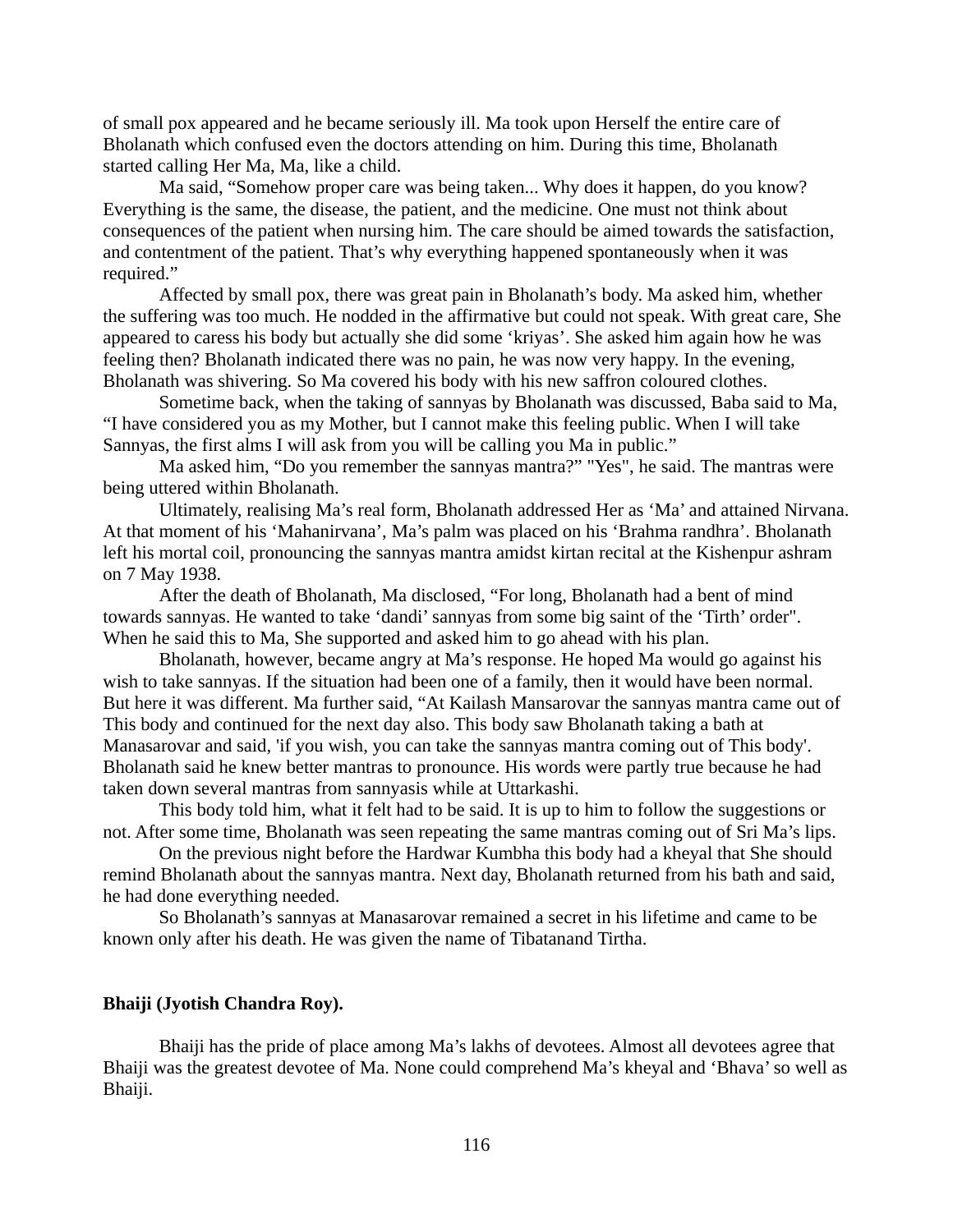This Mahatma was born in 1880 in East Bengal. At the age of 28, he was initiated by the family priest in 'shakti' mantra. In the quest for the incarnation of Shakti, he travelled to several pilgrim centres, met several seers and Mahatmas but his wish to meet Shakti, Ma, the saviour of all, remained unfulfilled.

Bhaiji came to Dhaka in 1918 in connection with his job. In late 1924, he came to know about Ma who lived in a cottage at the garden of Shahbag. He was told that She abstained from speech for several days, then She would do some yogasanas and speak for a while. In the month of December, Bhaiji had his first darshan of Ma and instantly realised that whom he was looking for all these days, was before him.

In his diary Bhaiji has mentioned, "On one fine dawn I went to Shahbag and had Ma's darshan, courtesy of Bholanathji. Her calm composure and look of a housewife left an indelible mark."

Father of a son and a daughter, Bhaiji lived with his wife and children in Dhaka and worked as personal assistant to the Director of Agriculture in the Imperial Govt.

As was customary in those days, Ma used to veil Her face with part of Her saree. Therefore, Bhaiji was hesitant to have Her darshan. He thought until She removed Her veil and called him as Her son, how could he enshrine Her feet in his heart?

Almost a year passed before Bhaiji returned to Ma. In between, he kept himself informed about Her. He also read a lot and wrote a book 'Sadhana' on religion, duty and good deeds. He sent one copy to Ma.

Ma wished to see the author. Bhaiji came and read the entire book before Ma and Bholanathji.

Ma said, "After the period of retirement, my speech is not yet clear. But speech is now coming out on its own — the book is well written. Try to emulate it with pure thoughts."

Bhaiji felt as if he was a child before his parents. After this meeting Bhaiji became a regular visitor to Shahbag. On 4 January 1927, Bhaiji became seriously ill. Doctors diagnosed tuberculosis. Ma's kindness and compassion were showered on him in many different ways. Bholanath prayed to Ma for Bhaiji's well being. He brought the patient to Ma's lap and said, "Now, take care of your son."

Bhaiji recovered, it was almost a rebirth for him. For a long period in between, Ma did not give him darshan. Bhaiji said, "The pain of separation healed the pain of my disease".

In this context Ma has said, "The feeling of restlessness inside is the soul of all puja and worship. The Mahashakti flows within and in endeavours lies the seed of creation, stability and destruction."

Within a year, there was in Bhaiji a noticeable change in mood and behaviour. Doctor's attending to him in Calcutta after a detailed check-up advised him to take rest and a change. Accordingly, Bhaiji spent sometime in Chunar, near Vindhyachal in Uttar Pradesh. While resting there in the month of October 1927, Bhaiji sent a parcel for Ma's devotees in Dhaka from Chunar. The enclosed letter requested that the parcel be opened with reverence, since the packet contained something auspicious, which could be worshipped in Ma's absence. It turned out to be Ma's footprints on a marble slab which Bhaiji had collected during his stay at Chunar.

These footprints were being worshipped initially at the Ramana ashram, Dhaka and subsequently at Kashi ashram.

It is reported that Ma had said emphatically, "nothing will happen to Bhaiji in the next six to eight years." With these words in mind, Bhaiji's confidence was renewed and he rejoined his office duties. On the first day of his return, Bholanath and Ma accompanied him.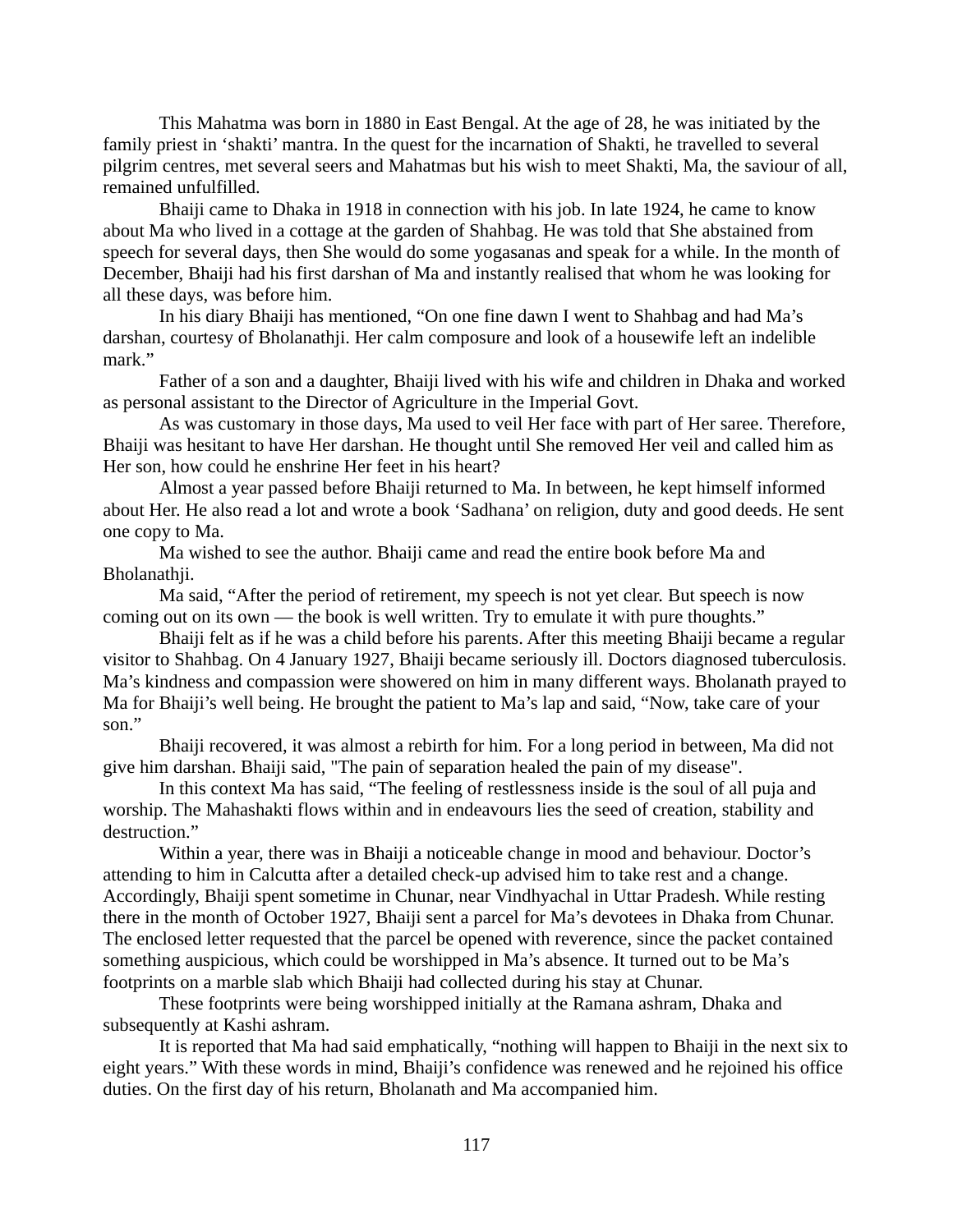Mr. Finley, Bhaiji's manager, asked him "How could you recover from that dreadful disease?"

Bhaiji promptly replied, "It's by the grace of Mataji, who lives at Ramana ashram. Though doctors did their best Her kindness, compassion and care for me all through decided things in my favour".

Mr. Finley said, "Yes, in our country too, such things do happen".

Once he got back to his office job, Bhaiji gradually completed his duty as a family man. He married off his daughter soon.

Baba Bholanath liked Bhaiji very much. He had so much faith and confidence in Bhaiji that many times when Ma travelled to unknown destinations, he asked Bhaiji to escort Her.

During the early days, Bhaiji's devotion to Ma resulted in the composition of a song, "The song of a mad man" (Pagler Geet.) Ma listened to the song and said, "The universe is full of ecstasy, all creation mirrors it. If you can enlighten yourself with all that, you'll realise the Leelas everywhere in the universe are all the same. People look for contentment, in the absence of this 'Bhav' and remain unaware of the real truth of life."

Bhaiji wrote many such songs in praise of Ma and presented a compilation by the name of "Sri Charano Mein," dedicating to Her.

One day while Ma was sitting on Siddeshwari seat with several devotees around, Ma suddenly asked Bhaiji to sing the song of a mad man. With so many people around, Bhaiji hesitated. Ma laughed and said, "he has written only the song, he couldn't be a mad man." Ma's words pierced the the most vulnerable part of Bhaiji. Then he sang the song, whole-heartedly.

When the number of devotees in Dhaka swelled, Bhaiji organised daily kirtan. At Ramana ashram, stotras which came out of Sri Ma's lips were sung in stanzas. In 1931, during a similar recital, Ma interrupted it and said that the stotra was incomplete. Was there any alternative version?

By Sri Ma's inner impetus one night at 3 o'clock, Bhaiji woke up and spontaneously composed the song, 'Jai Hriday Basini'. Ever since, this song is sung daily in Ma's ashram. Ma's devotees are well aware of this heart-touching song.

Once Bhaiji asked Ma, "Ma who are you?" Ma laughed and said, "This body is always the same. What it was in the past is still the same and will remain in the future too. This body is present in whatever form the devotees would like to see. Why don't you think that This body is the outcome of your prayers. You people wanted and got This body. Only this much knowledge is essential. But you must all know that This body has not come into being to bear fruits of the past. You must understand that this body is an assemblance of different ecstasies."

From 26 Jan 1927, Bhaiji started the tradition of kirtan every Saturday. The kirtan prayed to Hari as much as Ma. Later, during daily kirtan recitals, Bhaiji made it a ritual to sing songs in praise of Ma. "This was the beginning of Bhaiji's proximity to the God incarnate, Sri Ma. All this began in Shahbag.

In his book, Matri Darshan, Bhaiji has written, "after Kamalakanta joined us, I asked him to use 'Ma' naam in the kirtan, because I thought, if we were dedicated to Her, 'Ma' naam would add to the beauty of the recital, to other saints also as Ma is the original syllable spoken by every human being all over the world daily. Therefore, kirtans as prayer to Ma should be a natural and easy exercise for Sadhana."

Earlier, one day Bhaiji had gone to Shahbag with his friend Niranjan. Both were serious types who did not much like kirtan. Ma asked those who had missed the evening kirtan to do it now. Suddenly, Ma said "today is Saturday, why not do kirtan together overnight". Niranjan, participated in the kirtan for a while and then left. Only Bhaiji was left and he spent the whole night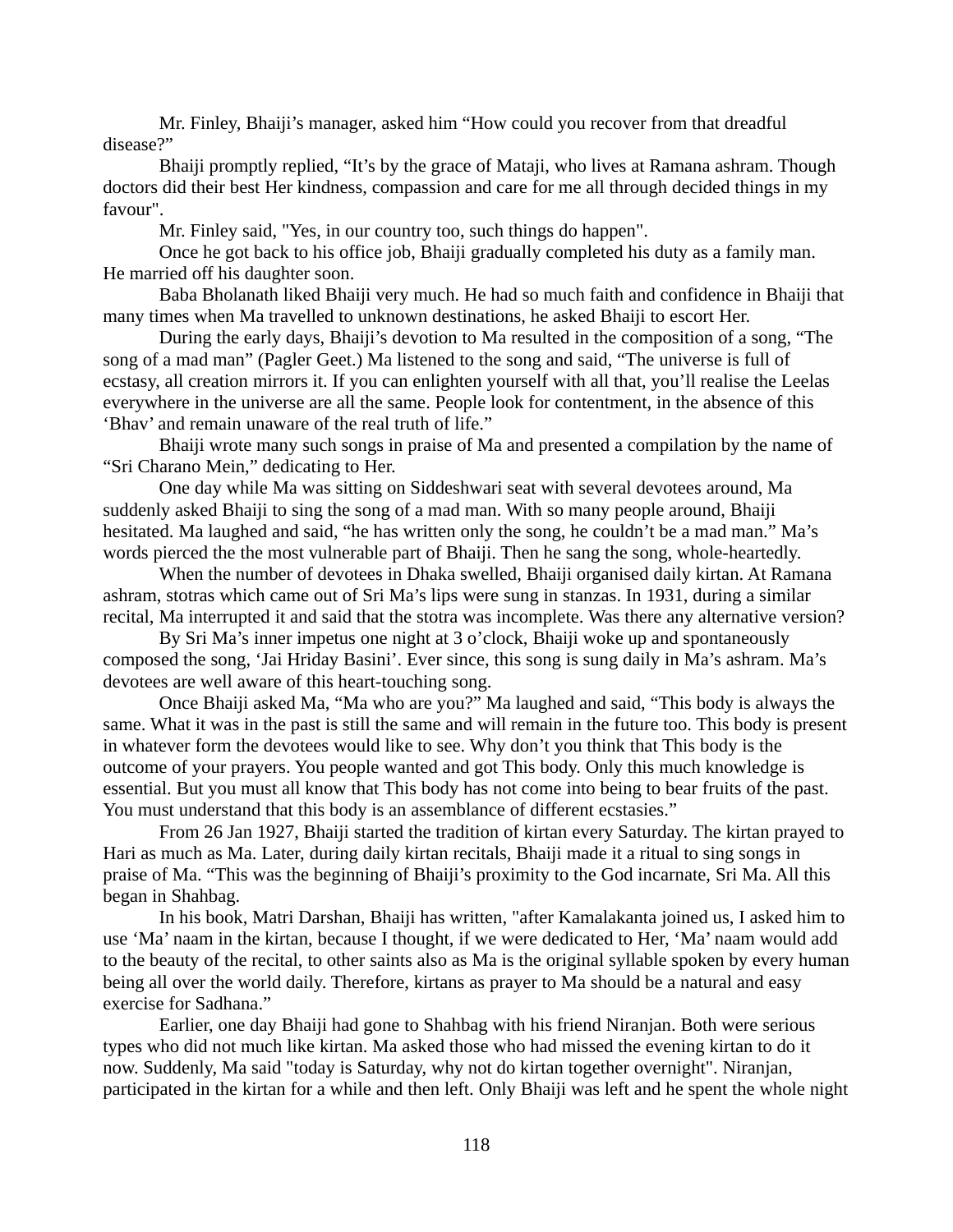in kirtan recital. During the early hours, Ma sang beautifully 'Hari, Hari, Hari bol'. Bhaiji was moved by this experience and realised kirtan was no less efficacious than any other type of sadhana.

Ma had given Bhaiji Her gold chain, for him to wear it as the sacred thread across his heart. Through this, many changes occurred in Bhaiji's life. He started cooking his own meals and cultivated the habits of a pious Brahmin. After receiving the gold chain, Bhaiji desired to wear the actual sacred thread. Wearing this, he started doing daily puja with the help of a Brahmin priest. In all his decisions, thoughts and dreams, Ma was ever present. He has mentioned several related incidents in his book.

In late 1929 for almost three years, Bhaiji used to visit Ma very early in the morning for Her darshan. He woke up before dawn to finish his chores. If he went very early, he would go round Ramana, on he would wait at the step of Ramana Kalibari. At 5 o'clock, he would go to the ashram, and return only at 10-11 o'clock, after spending a lot of time with Sri Ma.

Ma would not speak always as was often Her wont. One day an old devotee commented that he does not come to see Ma, but to see this calf (Bhaiji) who came daily irrespective of rain, cold or shimmering heat, and walked with Ma — he enjoyed watching him.

After he recovered from his illness Bhaiji worked for three years. One day, plucking the petals from a flower, Ma said to Bhaiji, "you have shed a lot of your 'Bhava', but there still remains a lot. When everything is shed, I will remain subtly in you like this flower stem." Six months later, Ma said to Bhaiji, "I can see that your working life as a family man is getting over."

A few months later, Bhaiji seeking a change of place to have some rest, took four months leave. But, on 2 June 1932, at 11.30 in the night Bhaiji left Dhaka with Ma and Baba Bholanath.

When they went and stayed in Raipur village, Dehradun, people in the nearby village thought only Bholanath was the saint who had come there for his sadhana. They thought that Ma was his wife who had accompanied him. They took Bhaiji as an attendant because of his devout service to the couple. Later, when letters with government stamps kept coming to the local Post Office in the name of Bhaiji, they got to know who he really was.

With a piece of cloth (dhoti) covering his loin cloth to the knee, Bhaiji went out, seeking alms. Whatever he received was shared by the three. Once, Bhaiji got only wheat flour, which they mixed with water and drank.

Most of the time their diet consisted of unleavened bread (roti) and vegetable stew. Ma has many times applauded Bhaiji's service during this period.

Once, Ma was going to Uttarkashi with Bhaiji. On the way in Mussorie, students were playing in the school grounds when the bell rang. Within moments, the ground became empty as the students quickly returned to their classes. Looking at the discipline, Ma was thrilled. She said to Bhaiji: "If one attempts a little meditation and participates in religious activities from this age and with this kind of spirit, happiness and discipline, it would be wonderful. It is on the celibacy of childhood that the building of the rest of the three ashramas is founded."

Bhaiji was moved by Ma's words. He thought about an institution where children could study in general as well as progress spiritually. This was the seed idea of what took shape later as the Ma Anandamoyi Vidyapeeth and Kanyapeeth. After the death of Bhaiji, at the initiative of Yogibhai the Anandamoyi Vidyapith started up in Almora. At present it is at the Kankhal Ashram. Similarly, at Didi's initiative the Kanyapeeth was established; this later shifted to Varanasi.

When in Dehradun, Bholanath had introduced Bhaiji as his spiritual son. That's why people started calling him Bhaiji. The name was perhaps given by Hariram Bhai Joshi.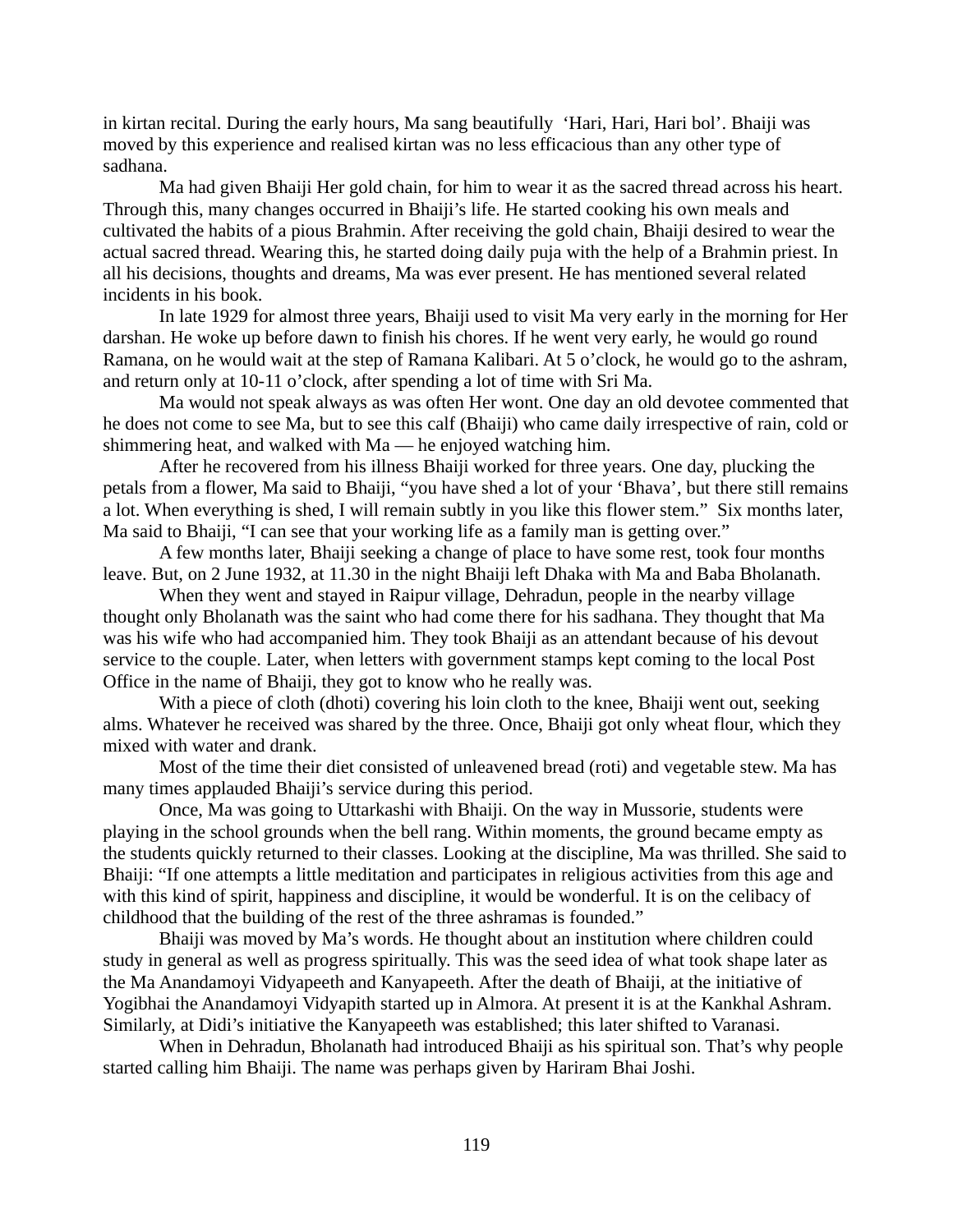Whoever had seen Bhaiji during this time has said that his main purpose was to let as many people have Ma's darshan as possible. He took special efforts to bring the devotees to Ma. However, he himself spent little time with Ma, and he hardly spoke. Standing behind Her, he would intensely look at the God incarnate. Through Bhaiji, many got the chance to serve Ma. Ashram Brahmacharini Billoji in 1934 had the opportunity to plait Ma's hair and take Her out in the former's car. Brahmacharini Udasji was brought by Bhaiji to be for Her personal service. If someone came up with family problems Bhaiji solved them himself, taking care that these household matters did not come in the way of Ma's divine ecstasies. He believed that the devotees would be deprived of the opportunity to see divinity if these matters intervened, though She would not be harmed. As Ma always said, "As you play the drum, so you hear."

Once, a youth came to Ma with some questions. Bhaiji learned that the boy wanted to know the results of his examinations. Bhaiji scribbled something on a piece of paper, handed it over to the boy and asked him to read it only after the results were declared. The boy passed in the second division; he found the writing on the chit said the same.

Bhaiji had accompanied Ma and Bholanath to Dehradun, taking leave from his office for four months. The period over on the return journey, Bhaiji was advised by Ma to break journey at Kashi for darshan of Kashi Vishwanath and for a bath in the Ganges. The bath proved to be near fatal for Bhaiji as he had almost drowned - but a man rescued him.

In Raipur, a strange thing happened. Ma, who was found sitting behind the temple, with Her clothes wet, so much so that a lot of water could be squeezed out of them. At that time, Kamalakant Brahmachari was beside Ma. He noted the date and time.

Later when Bhaiji revisited Raipur and recounted the Kashi mishap, the time and date of this mishap turned out to be exactly the same.

Therefore, thanks to Ma's kheyal, Bhaiji came back twice from the doors of death. First when he had contracted T.B. and secondly in Kashi with the drowning incident. During the very first darshan of Ma, Bhaiji's wife was the main helper in Ma's darshan, who later, however, objected to his frequent visits to Ma. Bhaiji bore all this pain and prayed to Ma, "Ma give her wisdom and peace."

In 1937 before Her birth celebrations, Ma had come to Calcutta. From there She was scheduled to visit Dhaka. She asked Bhaiji's aunt Purnamoyi Devi to accompany Her to Dhaka.

Purnamoyi Devi was the maternal aunt of Bhaiji's wife Manikuntala Devi. When Purnamoyi Devi went to Dhaka, Manikuntala Devi disclosed to Her all her reservations. She also rebuked Sri Ma for drawing Bhaiji away from his family. Purnamoyi Devi could not comprehend all this. The place where she stayed, had an atmosphere of unfavourable opinions.

When she went to Ma, the latter told her in a closed room. "Ma, I have brought you here for a very special purpose. It cannot be done without your help. Jyotish (Bhaiji) had mentioned that there is no better cook than his wife. She makes wonderful sandesh with a smell of lemon and also several other dishes. Jyotish is not keeping well. He will go from here in a few days. You somehow try to get his wife to invite him to take meals at home. Neither Jyotish nor his wife should know the idea came from This body.

Stay there and use your intelligence for this purpose. Purnamoyi felt at sea. The lady who is upset when her husband's name is mentioned, and comes out with all sorts of words — it was impossible!

But it was Ma's directive and with Ma's blessing, the impossible can happen. When she was invited by Manikuntala Devi, for a meal Purnamoyi Devi said she would not eat anything as she was not well. When Bhaiji's wife insisted, the aunt said, "I come to your house after so many years,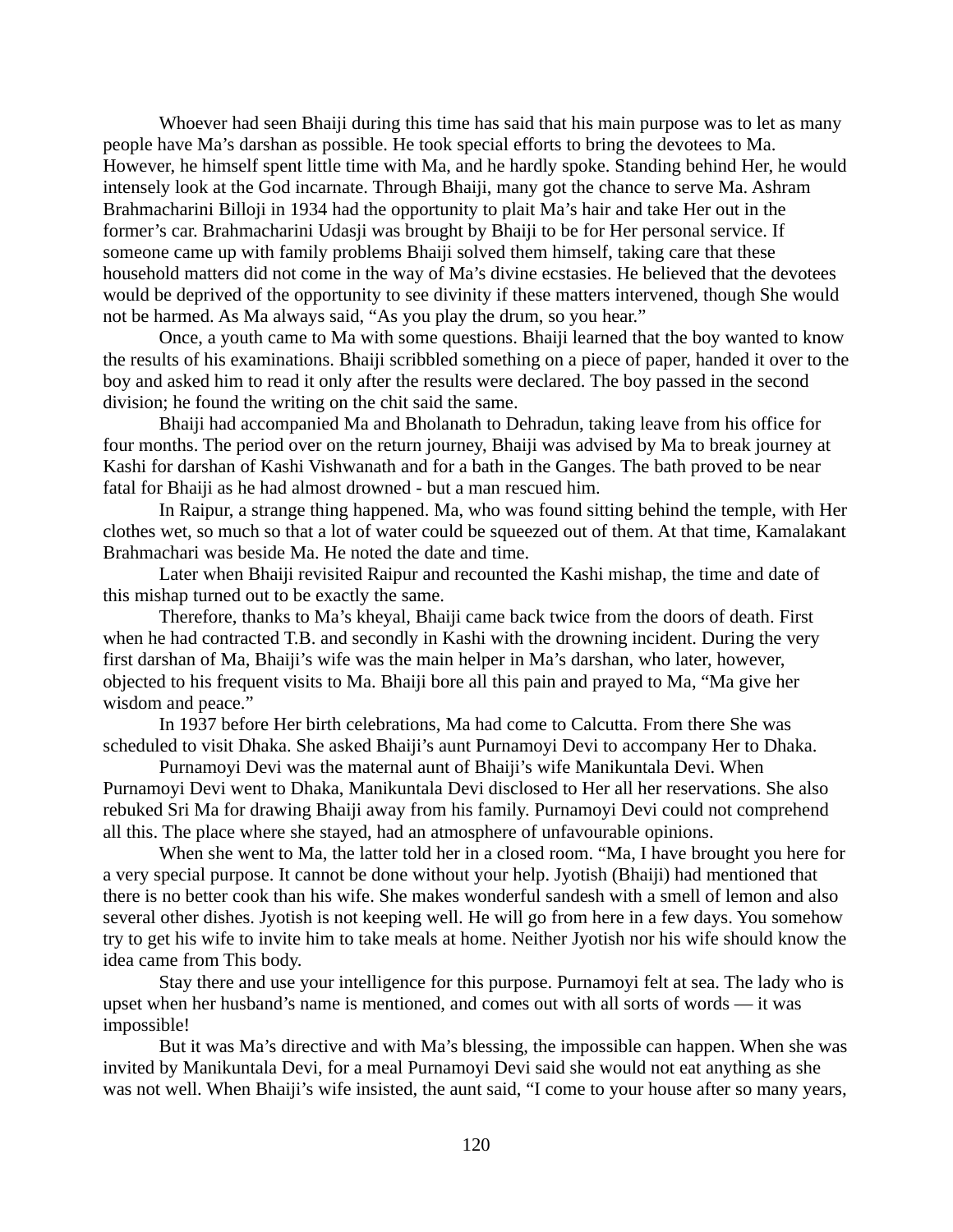saw that Jyotish does not come home and and that you too cannot tolerate even to hear his name. Jyotish left his home to become a sanyasi — all this has disturbed me a lot."

Bhaiji's wife said, "It's all my fate. But you will not eat and there is no question about it?" Then the aunt replied "All right, I will eat, but you must do what I suggest."

When Bhaiji's wife promised her, the aunt asked her to invite Jyotish and feed him with the dish that he liked so much. Manikuntala Devi was stunned at this suggestion. She asked, "Will he come if I invite him?"

The aunt said that she would convince him to.

Finally as Ma had said, Bhaiji's wife prepared wonderful dishes to feed Jyotish in the presence of Purnamoyi Devi. In spite of whatever animosity she had, Bhaiji's wife was very happy to serve her husband once again and for the last time.

Soon after, Bhaiji went from Dhaka to Calcutta, from there to Dehradun and Mount Kailash. On the return journey he left his mortal coil at Almora.

'Karunamoyi' Ma was aware of this last visit of Bhaiji to Dhaka. That's why she brought the aunt Purnamoyi Devi to facilitate the parting meeting between Jyotish and his wife.

# **Pilgrimage to Mansarovar: Bhaiji's Mahaprayan**

For some time, Bholanath had been keen on arranging this pilgrimage. Finally on 10 June 1937, Ma and Her group began their journey from Almora. They reached Kailash via Verinag, Askot, Dharchula, and Garbiang. At Garbiang, a Bhutia lady, Rumadevi, who was connected with the Ramkrishna Ashram, met Ma. She only arranged for the passage from Garbiang to Kailash. She accompanied Ma on Her return journey to spent the rest of her life with Her. She lived mainly at Kishenpur ashram, Dehradun where she breathed her last.

The fifth Part of Didi's book "Sri Sri Anandamoyi" (in Hindi) has details of this pilgrimage to Mansarovar.

On the return journey, Bhaiji fell ill. He was brought to Almora where local doctors attended to him, but without any improvement. On the way, when he fell ill, Bhaiji expressed his concern to Ma, "Khukuni (Didi) looks after the cooking. She also takes care of you. How will she manage alone?"

Ma assured him that she Herself would manage and get the job done by others.

During this hour of grief and uncertainty, when others were sad and worried about Bhaiji's illness, Ma took upon Herself the responsibility of organising what needed to be done. All devotees, particularly Bholanath and Hariram Joshi, cried helplessly. But there was no improvement in Bhaiji's health.

On 17 August 1937, the day of Shravan Shukla Panchami, at 3 o'clock in the afternoon, Bhaiji slowly pronounced 'Ma, Ma' took his sannyas mantra and breathed his last. Before the end came, he told Hariram Bhai and Didi, "You and Ma are the same, Me and Father (Bholanath) are the same. We are all the same."

The most ideal devotee of Ma left a void amongst the devotees which could not be filled.

Ma who had abstained from speech for some time, now asked the others to arrange for his samadhi. "He has already taken sannyas," She said.

Ma then described Bhaiji's sannyas: "Bholanath and Jyotish were the first to reach Mansarovar. This body stayed back to wait for Akhandananda Baba. On our reaching, we heard that after bathing, Jyotish left his clothes in the water, caught hold of Bholanath's feet and said, 'Baba, I wish to become an Avadhoot Sannyasi here and go away. Baba bid me good-bye'. He took off his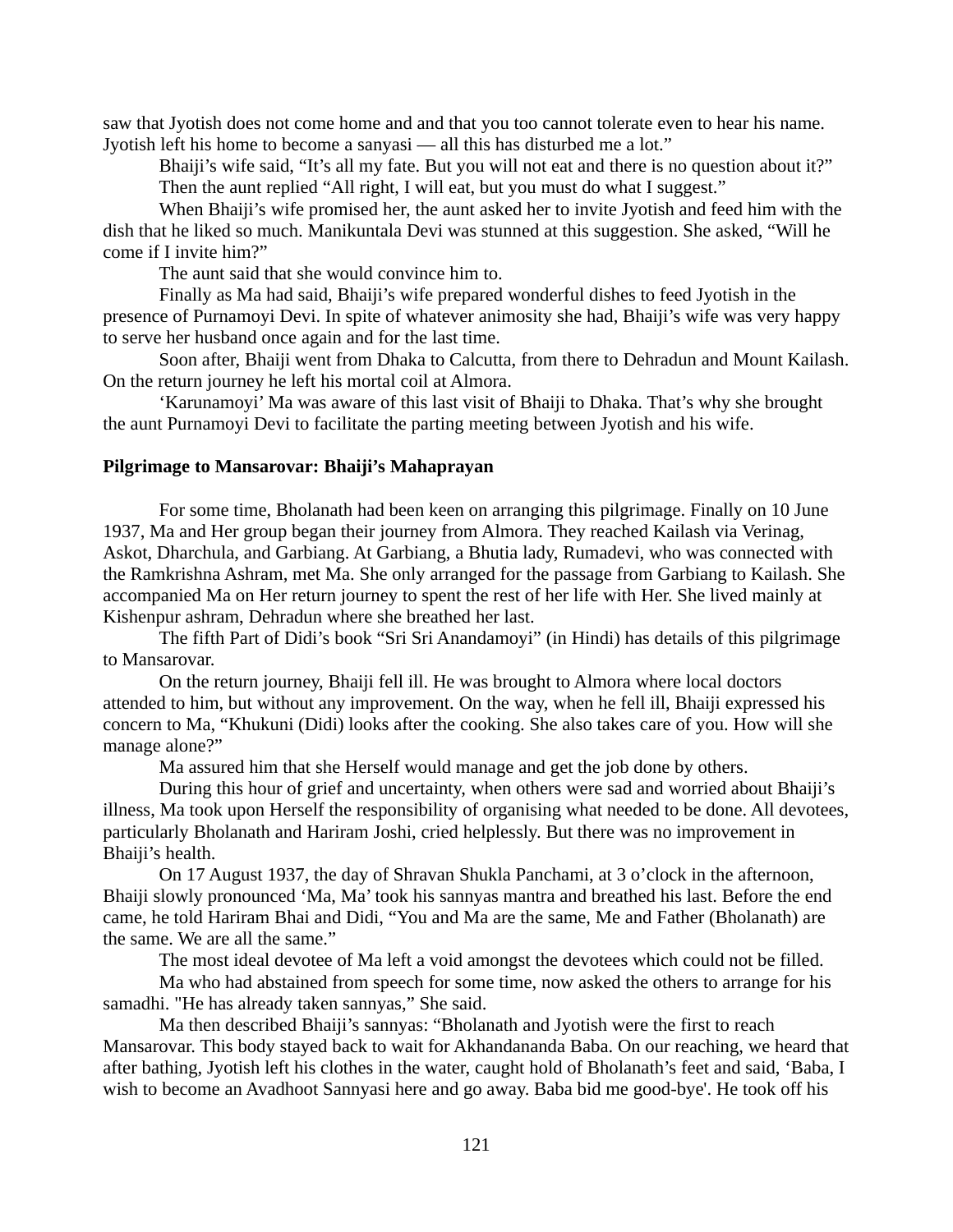sacred thread and placed it at the feet of Bholanath, who was stunned at the sudden transformation of Bhaiji, and said, "what are you doing? Your Ma has not come yet. Come on, put your clothes on".

This body was strolling near Mansarovar, mantras were coming out spontaneously. This body saw Jyotish too strolling behind. He came running, fell at my feet and said, 'This is the sannyas mantra, Ma, I have got it'. He was in an ecstatic mood. Remaining at my feet for some time, he took off his thread and gold chain and started pronouncing the mantras. He was advised to continue wearing the sacred thread and gold chain.

During this time, he did some spiritual exercises on the bank of the holy lake Mansarovar.

That day while walking together, Jyotish said, 'Can I abstain from speech from now on with your permission? This body said that it was not advisable during the journey. But when he expressed such a mood, this body christened him "Mounananda Parbat" (The mountain of silence)".

From that day onward, sannyas mantra and his total emotional renunciation continued with him during his illness. Everybody has now been told about it, since the time has come. Before the end, he was absolved of responsibility by taking off the sacred thread and gold chain."

In that moment of sorrow, on Ma's advice, Hariram Joshi and other devotees chose a spot near Patal Devi temple in Almora for Bhaiji's Samadhi. Now a Shiv mandir stands on that spot which is now part of Anandamoyi ashram. This is also the place where at the initiativeof Yogibhai the Ma Anandamoyi Vidyapith was established.

# **Shri Shri Muktananda Giriji Maharaj: (Didima, Ma's mother)**

Didima is known as Giriji to seers, Mahatmas and disciples. Ma too called her Giriji. Born in Baisakh (April-May), 1877 in East Bengal, she was the eighth child of her parents. Didima's parents called her Mokshada Sundari who was very calm and quiet and loved to spend time alone. Even as a child, she did not like games. Instead, she would stay in the religious environment of her home. As was the tradition in those days, she went to school to study up to the second standard. Her parents died early, therefore further studies were done at home. She could read the Ramayana, Mahabharat and Puranas in Bengali. At times she expressed her spiritual feelings through verses. She recited a number of such verses, which were her own composition.

She was indifferent to her domestic life. Though there were problems a plenty, including that of money, they never reflected in her behaviour. She was always an excellent host, who would give her own food to a guest and still retain the charm of a very satisfied, contented person. This quality of kindness and compassion was the dominant part of her character. Ma's father, the late Bipin Behari Bhattacharya, frequently left home because of his passion for tapasya. He was brought back home by relatives and friends. Even during those situations, Didima never lost her composure, her patience. However much financial trouble she was in, Didima never made complaint.

Giriji hailed from the Shiva Shakta Sampradai. Durga Puja and Kali pujas were regularly held at her home. There was a Narayan Shila there too, which is now being worshipped by Brahmacharini Chandan Bhattacharya at Kankhal ashram.

From her childhood, Didima took interest in puja and its related exercises. She also had darshan of God in her dreams. She had a special fascination for Narayana and was very much fond of the name of Narayana. She once had darshan of Lord Gopal who asked her to "offer Batasa Bhog worth one paisa". Since then Didima regularly offered Batasa Bhog to Thakur.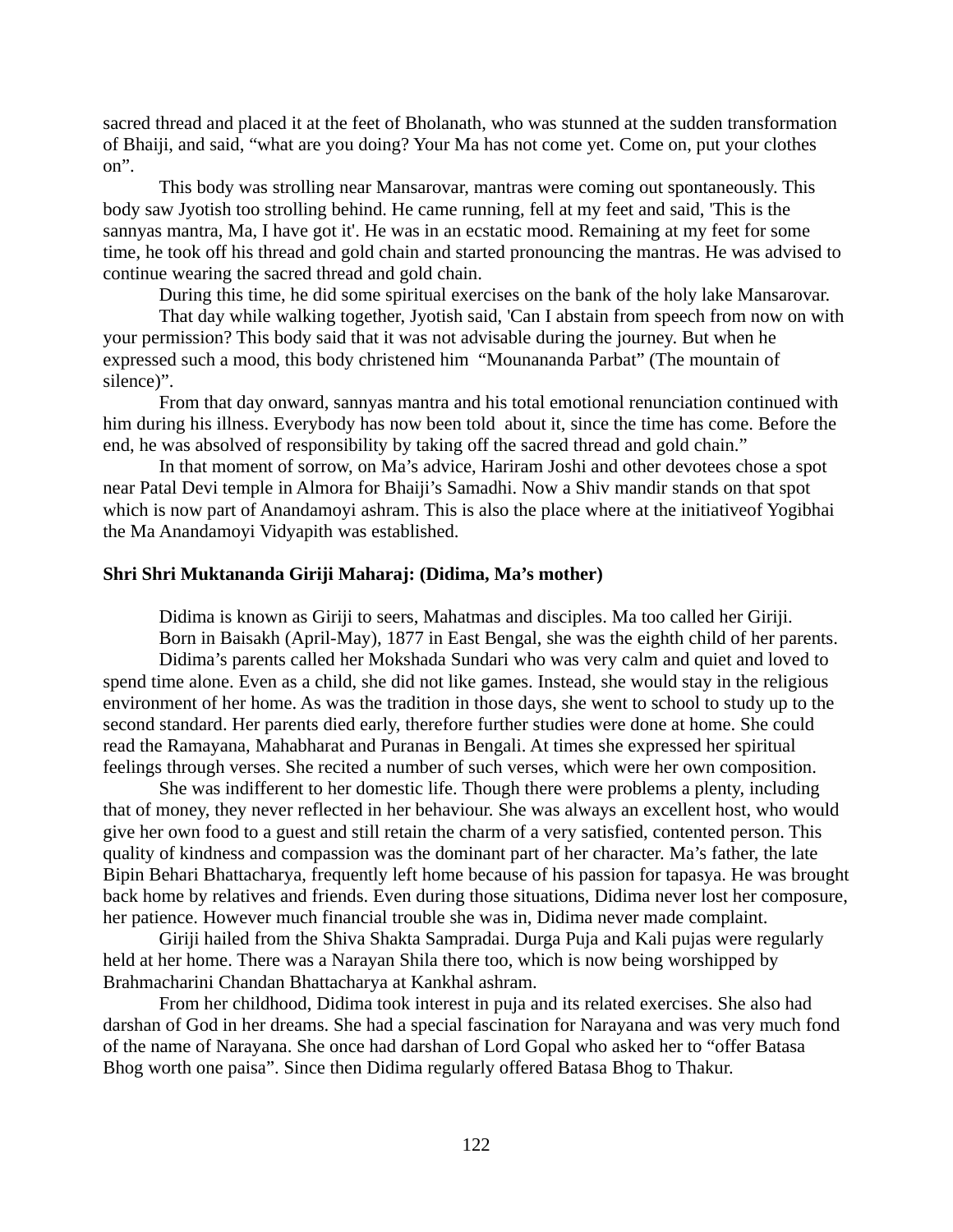Didima first had her Mantra initiation in a dream. She did the japa of this mantra for several years. In 1905 she was formally initiated by the family priest Shri Kalikrishna Vidya Vinod. Didima always carried with her the picture of her family priest as her first Guru, and also that of her sannyas Guru.

Nobody has ever seen Didima angry. Nothing could antagonise her. Once Ma said, 'Dear Ma, what do you have in your brain that never looses its balance." Didima laughed at this tribute.

On another occasion, Ma spoke about her patience and perseverance, "She is mother earth."

Didima had infinite compassion for her devotees. One day, when she was very old, Didima was found to be reading the Hindi alphabets. To a devotee's query why she was bothering to read them at that age, Didima said, "I myself want to read the several letters in Hindi which I get from my disciples, and reply to them suitably."

Her service and perseverance, love and affection particularly for the helpless, poor and needy was unparalleled. Whoever came in contact with her, was overwhelmed by her innocence and proper behaviour. Ma did not initiate her disciples in the customary way. It was Didima who in turn, became the Guru for innumerable devotees. At times, the devotees barely had a chance to touch Ma's feet; they were happy touching Didima's feet, and Didima too spread her arms in a gesture of blessing for the devotees.

Didima drew the devotees close to her, irrespective of their position, stature and intelligence. She did Japa non-stop. When asked about it, she said this was being done for the welfare of the devotees. Once she had said, "how can I get Nirvana, until others (my devotees) attain it?" What a marvelous thing to say!

In 1936, when Dada Moshai breathed his last and the only son tied the knots Didima expressed her desire to live with Ma. Ma suggested to her to take Sannyas.

Haridwar was the venue of the Kumbha Mela in 1938. Ma had stayed at the Peet Kutir of Dr. Pant. During this Kumbha, Didima was initiated by the well-known Saint Mangalananda Giriji on 13th April, the Maha-Vipush Sankranti. She was named Shri Swami Muktananda Giriji.

Mangalgiri Maharaj did not like the hustle and bustle and the crowds. He preferred tranquil surroundings. For this reason, he did not allow outsiders in his ashram. Ladies were definitely kept outside the ashram's boundaries. But he took Ma there, most respectfully with Her devotees, at a time when she was yet to be recognised by the Sadhu-Samaj. In the same way that a male brahmin is initiated with the Merumantra of sannyas. Mangal Giriji bestowed the same on Didima.

Next morning, when Ma found Didima dressed as a renunciate, Ma said, "You say that you give spiritual advice to all, but you do not advise me. Why? What is good has been said. People have problems in the family daily. How many people manage to get out of that? Now, be absorbed in meditation for the realisation of the self. Nothing will happen until you attain the power of wisdom and realisation of the Supreme Being."

Divine attributes were observed in Didima even when she was young. She really deserved to take sannyas. Those things described in Upanishads about the liberated soul were seen in Didima. She was very calm and quiet. While maintaining her composure for the outside devotees she was absorbed in deep spiritual thoughts. Sometime in 1963 Sri Ma mentioned in some context that uninterrupted japa of Sannyasa Mantra is continuing inside Giriji.

For sometime, she kept poor health. But she always pined for Ma's company.

The Mahaprayan of Muktananda Giriji Maharaj, came on 9th August 1970 on the banks of the holy Bhagirathi in Haridwar. The end came naturally to the 94-year-old Giriji in Ma's divine presence. Didima's Mahasamadhi is at Kankhal ashram.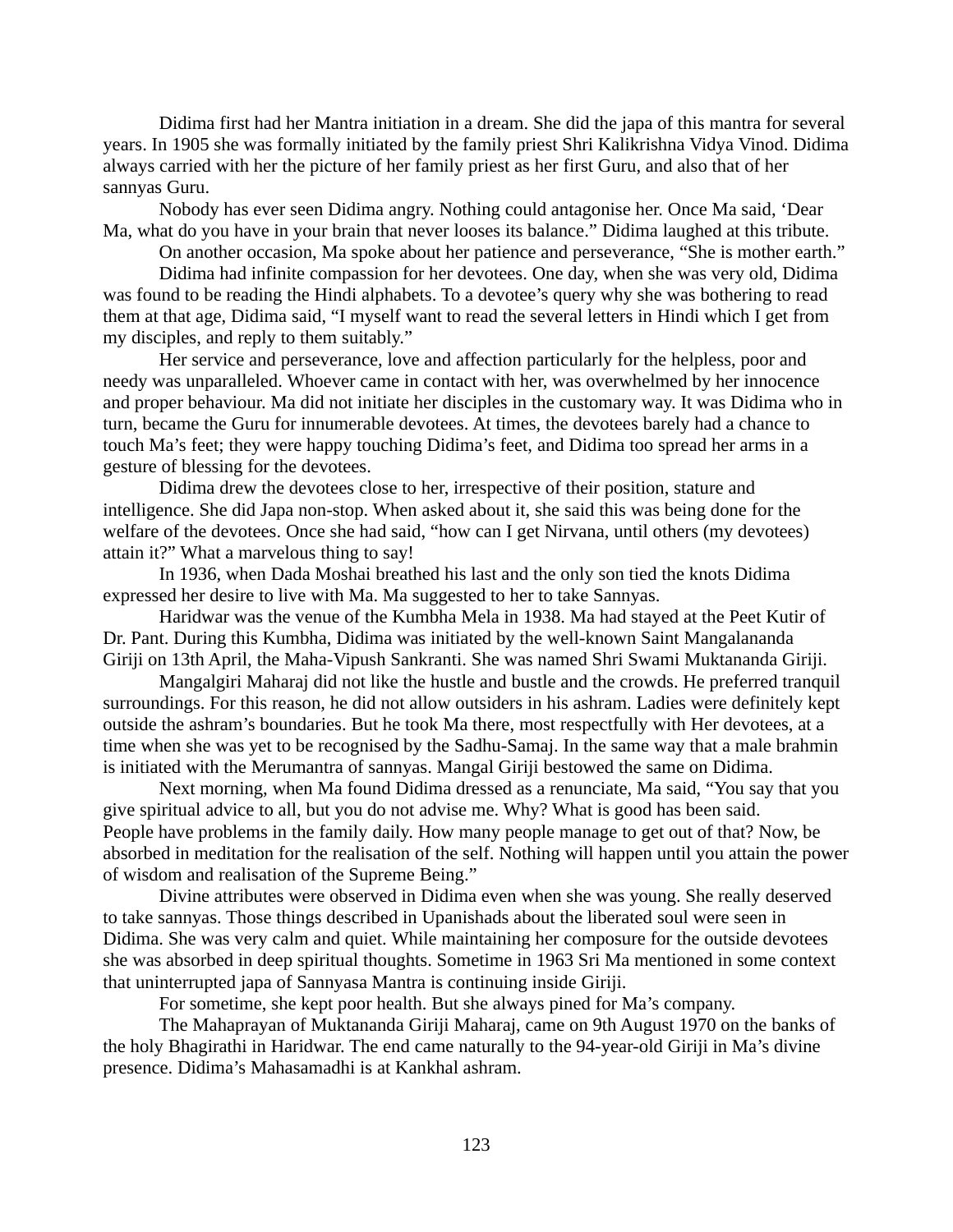# **Gurupriya Didi: (Sri Guru Priya Ananda Giriji)**

The name, Didi, is immortal amongst the family of devotees of Ma. She was born on a Sankranti in the month of February 1899. In spite of being born in a wealthy family, Didi displayed qualities like stoicism, patience, self sacrifice and excellent manners. She was fond of reading religious books, philosophy and literature. For several decades she was Ma's shadow, every moment, everywhere.

Didi first met Ma either in Dec 1925 or Jan 1926 at Shahbag, Dhaka. Didi's mother had died in 1924. Before coming to Shahbag, Shashanka Mohan Mukherjee, her father, had heard stories about Ma from an acquaintance. Therefore when he took Didi for the first Darshan, she felt she had known Ma for a long time. Ma too behaved with her as if they knew each other from time immemorial.

Didi was married off in an established family. But neither did she visit her in-law's house nor did she see the face of her husband.

In this context, Didi has said, 'When I was young, 1 was very introvert. Whenever someone visited us, I used to hide under the cot or behind the cupboard. Even after marriage, I could not be forced to go to my in-laws place. Parents scolded me without effect, and tried to convince me through my friends. I did not change my mind. Finally they resigned themselves to the idea of not sending me to my husband's place. I remained with my parents."

Though very young, she was very strong. She permitted her husband to marry again as she had no inclination for the 'family life'. That family too gradually took Didi as an ideal for the spiritual life and became a regular visitor to Ma.

Didi's father, Dr Shashanta Mohan Mukherjee, had a penchant for tapasya. Subsequent to Ma's darshan, he withdrew himself from general social family life and devoted himself to sadhana. Under the pretext of serving her father, Didi too got a chance to free herself from the bondage of family life, to be in Ma's company. Perfect selfless devotion and service to Ma, the capability to understand Ma's gestures immediately and doing most difficult jobs in the strangest situations were Didi's characteristics.

Didi used to reach Shahbag daily in the morning and left only late at night for Siddheshwari where her father was in deep meditation. This was the turning point in Didi's life as she became the constant company of Ma and her devotional service left no question about her dedication. So intense was Didi's devotion to Ma that during Ma's 'Mahabhava' and Divine leelas Bholanath allowed only Didi to touch Her body. Gradually due to Her ecstatic states Ma was unable to perform the usual household work and Didi took over the responsibility for the routine work in a most natural way.

For her, Ma's word was final and Ma's service her only aim and happiness. The name Dadabhai was most appropriate for her because of her organising capacity. The service of Didi can be described as an austere and rigorous sadhana.

At the time Didi came into Ma's fold, ladies of well-to-do families visiting saints was unheard of. Didi, however, relentlessly broke the tradition and proved that women too, instead of the usual marriage and family life, can very well lead an independent, progressive spiritual life.

Though initially she always went with her father for Ma's darshan, Didi had to face a lot of hostile comments from relative and acquaintances. Thus from her own experience she always felt like establishing a place or institution which would provide suitable facilities for those ladies who do not want to marry and who want to lead a life of a renunciate.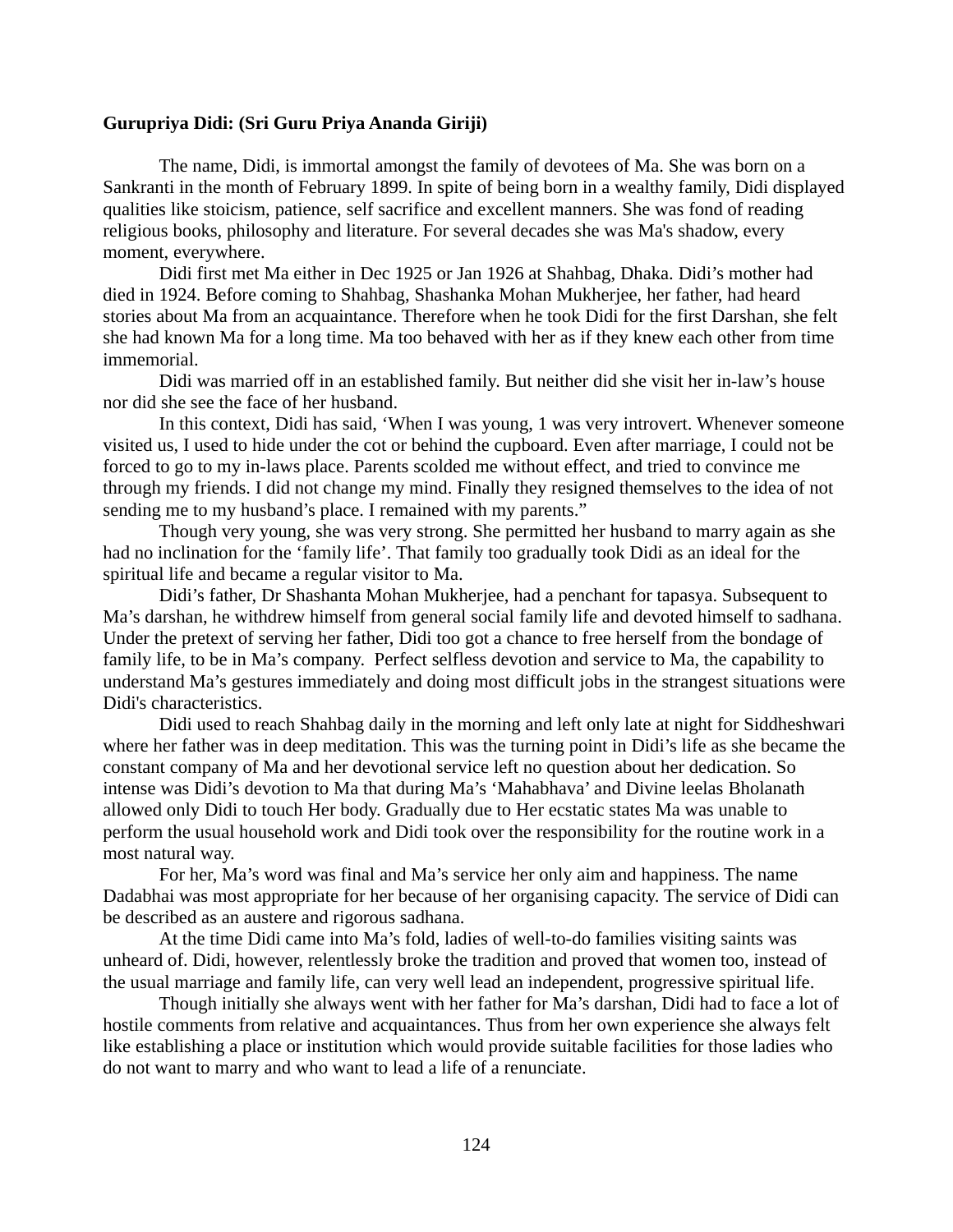Later Didi cut her hair short and became a Brahmacharini, wearing light yellow coloured clothes. Subsequently, other Brahmacharinis in the ashram too took to a similar dress.

First in 1938 she started an institution at Hardwar with two inmates. Later it became the Ma Anandamoyi Kanyapeeth at Kashi. The Kanyapeeth owes its inception and subsequent development to Didi.

The girls of the Kanyapeeth used to call Didi, Dadabhai. This name was given to Didi by the respected 'Mouni' Ma. She said, Didi was no ordinary lady and no man could match her ability. As she fulfilled Ma's kheyal, she was known as Dadabhai.

As time passed, many girls from established families began visiting Ma. They came with their parents to spend their vacations with Sri Ma. Through Didi, Ma made arrangements for them according to the then prevalent customs.

Among the first batch of girls who came close to Ma was Bunidi, Renudi from Allahabad and Kshamadi. Due to Didi's supervision, they had no problem in staying at the ashram.

Ma's family of devotees was growing fast, and so were Didi's responsibilities as caretaker. She would cook Ma's food, attend to Her needs, supervise the ashram work, play host to the visitors and so on. Only failing health prevented her from doing the cooking. So many times Didi was seen feeding the visitors, and her way of doing work in the kitchen was very meticulous. Despite an elephant's memory, she labelled each container to make it easier to find an item.

She had the knack of planning. She did this by keeping notes for the next day's program so eliminating the possibility of forgetting anything. Of course, the primary motive was to serve Ma as perfectly as possible. Whoever went near to Ma would invariably feel Didi's presence.

Later when on Ma's direction, she was compelled to live away from Her, she felt the pain of separation from Ma every moment. In 1932, when Ma was living in Raipur Dehradun, she had asked Shashanka Mohan and her daughter to stay in Vindhyachal. After the sannyas of Shashanka Mohan, Didi remained alone there. Ma had told her, 'when you have worn the sacred thread so as to live the life of a Brahmachari then free yourself from all bondage, and live like a man.'

For four to five months, Didi bore the pain of being separated from Ma, unbearable though it was; after all it was Ma's orders. Therefore, Didi spent most of the time remembering Ma's leela. The first biography on Ma published in twelve volumes was based on her diary alone. Called 'Sri Sri Ma Anandamoyi' it was originally written in Bengali. It was later translated into Hindi in 20 volumes. This publication contains Sri Ma's Leela up to the year 1964. Due to her bad health, she could not remain with Ma all the time. Nevertheless, Ma's devotees are indebted to her for this great contribution. One who has never met Sri Ma and does not know anything about Her, would be greatly enlightened by reading Didi's books.

It was Didi who took upon herself the responsibility of organising the Savitri Maha Yagna (1947-50). She made this herculean task possible by keeping only one thing in mind— 'Ma would get everything done through her.' She is also credited with establishing the various ashrams in India and in Bangladesh (Siddheshwari Dhaka, and Kheora ashram) and the Anandamoyi Seva hospital in Varanasi.

Her Mahanirvana was 16 September, 1980. The setting was most auspicious: the Sri Gopal temple at Varanasi ashram where Naam Kirtan and Srimad Bhagavat Gita slokas echoed in the surroundings. It was here that Brahmacharini Guru Priya Devi laid herself to rest at the feet of her idol.

Ma said, "Didi completed the mission of her life. She revealed herself, and what was in her came to light. Bhaiji left calling 'Ma, Ma', Akhandanandaji left in silence and Didi left looking only to this body. She fulfilled the mission for which she had left her home. Although, she stood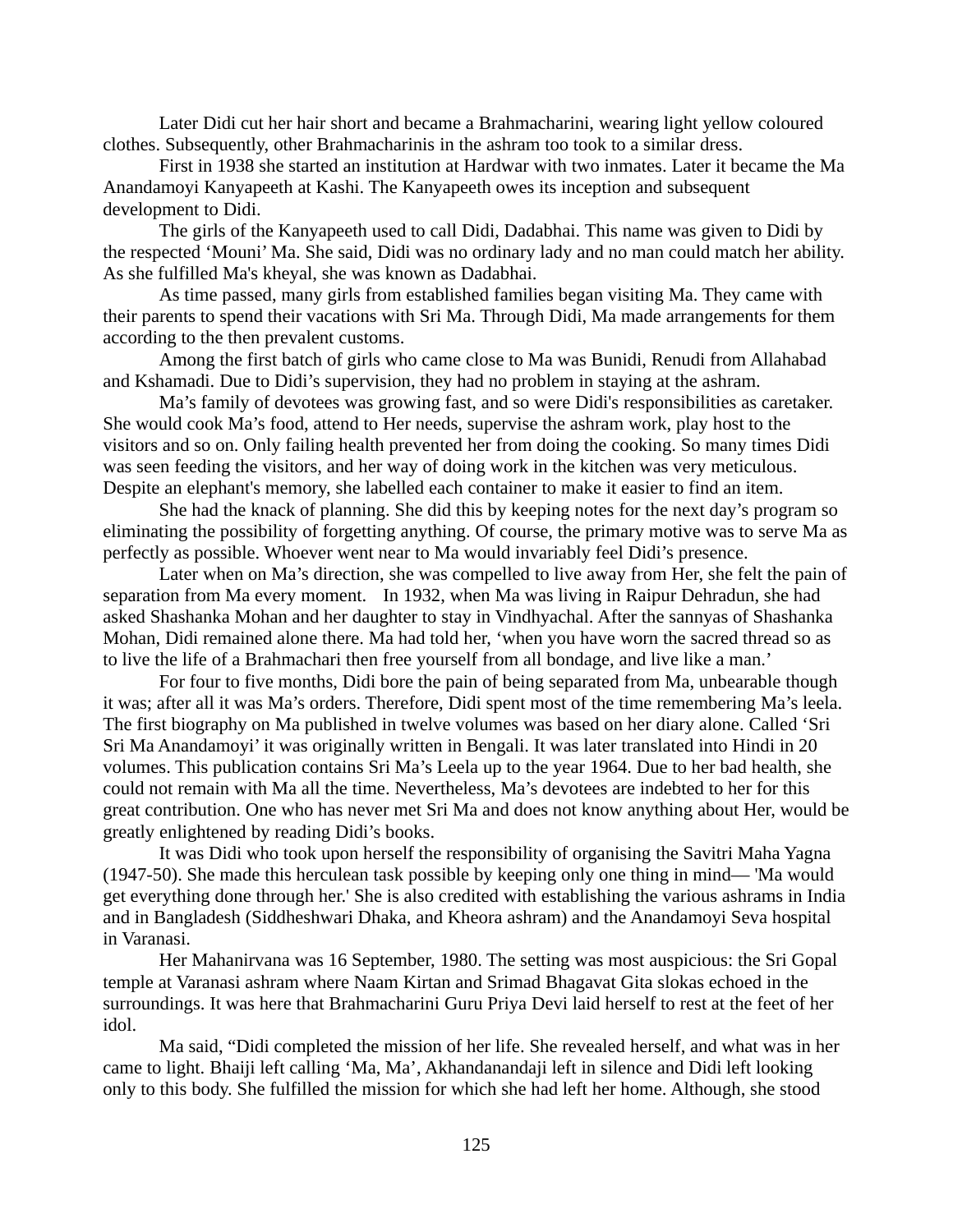firm on her commitment and aim though sickness she lived with a picture of This body and she breathed her last, looking at it. Didi was no ordinary person. She proved it even in her dying moments, departing like a Yogi. She had come to serve this body. Service over, she has bid goodbye."

About Didi's samadhi, Ma had said, 'Didi took sannyas mantra from this body. She used to live near this body. Whatever came out of This body's mouth, Didi understood it promptly and replied that she had understood.' According to a very reliable old devotee of Ma it took place in Kishenpur Ashram, Dehradun. Didi received the sannyas mantra also from Akhandanandaji (her father). Then Ma asked her if she should call her Gurupreet or Guru Priya? Didi preferred Guru Priya, and so she became known as Gurupriya Anand Giri.

# **Swami Paramanandji**

In 1937 a little after Bhaiji's Mahaprayan, Swami Paramanandji arrived for Ma's darshan at Kishenpur ashram.

Swamiji, who was staying at Ramkrishna ashram in the vicinity, was brought to Ma by Bholanath. The moment She saw him She said, "So you have come."

Before coming to Ma, Swamiji did rigorous sadhana for twelve years at places like Gangotri and Uttarkashi. With just one blanket, he twice made it to Kailash Mansarovar. He studied Vedanta under the guidance of the highly respected 1008 Tapovan Maharaj and 1008 Debigiriji. Bholanath met Swamiji during his sadhana at Uttarkashi.

Swamiji had all the qualities of an ideal Sannyasi. One of the most ardent devotees of Ma, he was the main architect of the organisation of Ashram activities. Swamiji was regarded as the 'Hanuman' of Sri Ma. Wherever Ma sent him, Swamiji went and accomplished the job despite whatever difficulties arose.

Swàmiji's personality reflected all those attributes that make a Mahatma out of a human being. Without any attachment and ego, Swamiji never expected anything. He was the personification of perseverance and happiness.

In 1960, Naimsharanya, the venue for a Bhagavat saptah and sanyam saptah, was flooded by the rising Gomti. Everybody thought the festivities would be cancelled. But with Ma's divine blessings, Swamiji made innovative arrangements that stunned everyone.

Again in 1970, against the odds, Swamiji successfully organised the Sanyam saptah on the banks of the Narmada. He was a real 'Karmayogi'. Swamiji was at ease with the kitchen knife, sickle, or even a broom. There was no work which he could not do. The same Swamiji sat with child-like innocence at Ma's feet or was seen discussing Vedanta to one who discussed his queries with him. Ma used to pass queries directed at Her on to Swamiji to reply.

In 1941, five years after Swamiji met Ma, they went to Dhaulchina. Pointing to a spot there, Ma told Swamiji, "while returning from Kailash this body had seen you here in the subtle body just as you look today. Bhaiji departed only after his pilgrimage to Kailash, then you came".

One day Swami Krishnanand Avadhootji had asked Swamiji, "you have done sadhana in the Himalayas for so many years; you have thoroughly studied the Vedas. Then what prompted you to be here with Ma. What have you seen?"

Swamiji replied "I have been in company of several saints and Mahatmas but in none of them have I seen the state of 'Sthithyapragya' described under 'Shankhya yoga' of Srimad Bhagvad Gita. Ma has no desire, no feeling of comfort and discomfort, no anger, fear or animosity, nothing. She is ever in Brahman. I have seen no one else like this - that is why I am so happy here."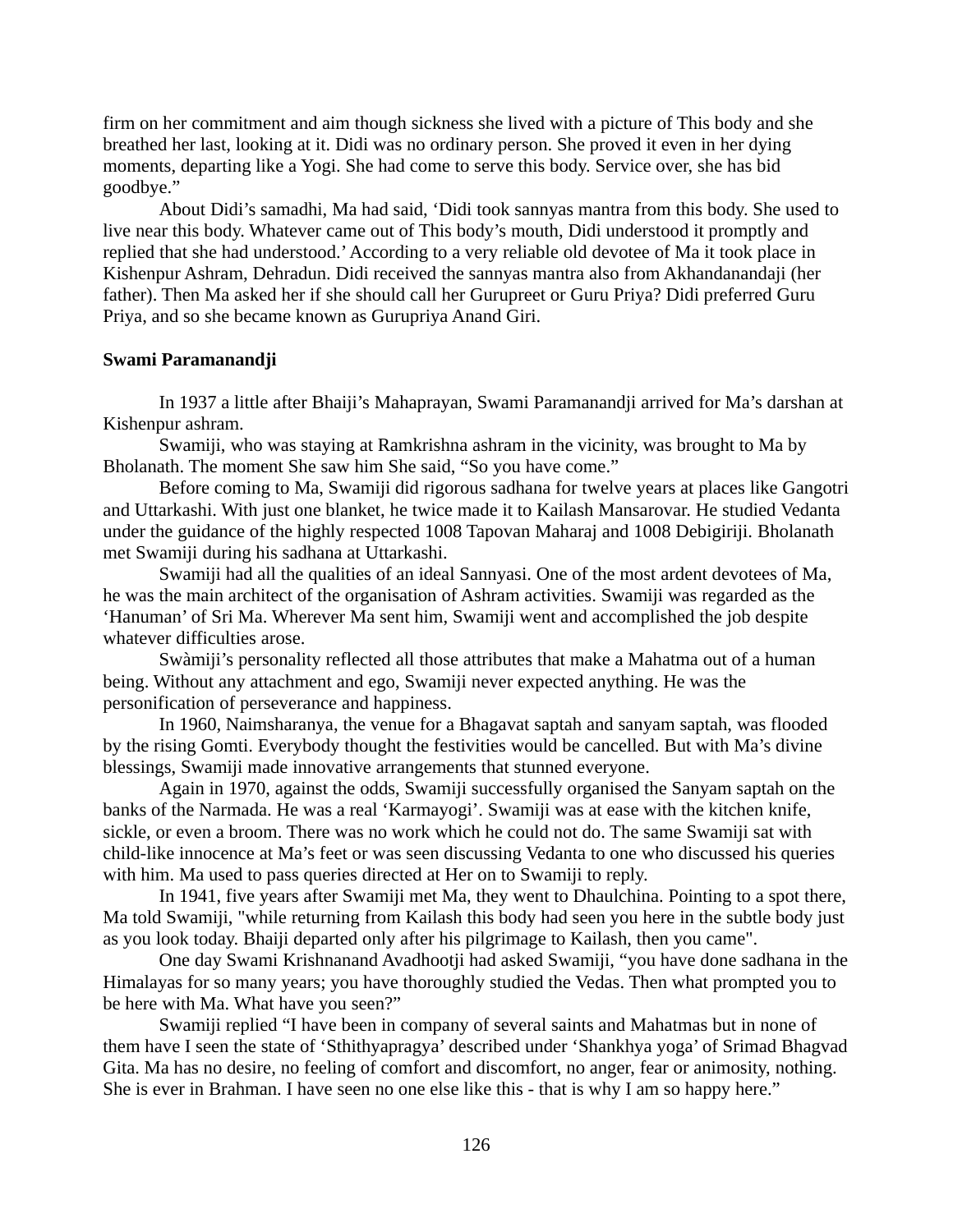From 1940 onwards several ashrams were constructed under his able supervision, and several big festivals were organised by him before Panuda took over. For over four decades he has been an active part of Ma's Leela.

Swamiji attained mahanirvana on 5 March 1984 at Sri Ma's Kankhal Ashram.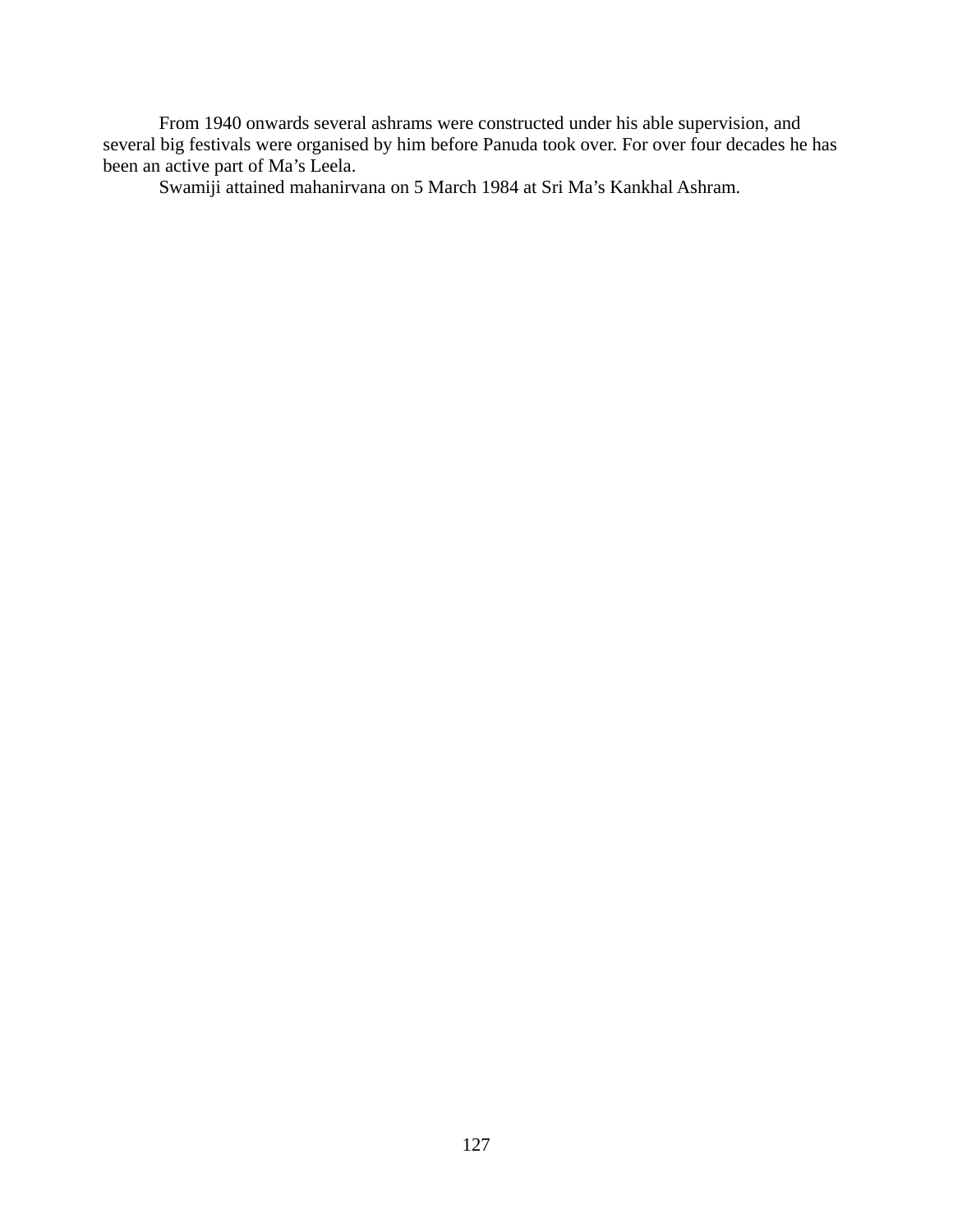According to Sri Ma's advice and suggestions, all major festivals are celebrated at Ma's Ashram, following full religious custom and traditions. Apart from the three major festivals - Ma's birth celebrations, Durga Puja and Sanyam Saptah - Ashram inmates also organise Saraswati puja, Shiv Rathri, Ram Navami, Jhulan, Janmashtami, Laxmi puja, Kalipuja, Akhand Ramayan path, Srimad Bhagavat Saptah, Gita Jayanti etc.

In accordance with the rituals Shiv Rathri is observed with the worshipers fasting without water) for the puja held on the night of Phalguni Krishan Chaturdasi (the night previous to full moon night). At the place of the Puja devotees sit in a circle with a Shiv Linga on a big brass plate well decorated with sandal paste and flowers in the centre. Every devotee has his/her own articles required for individual Puja. Those who are unable to fast until the last quarter of the night complete their puja of all the four quarters in the first sitting.

In the first quarter of that auspicious night, the linga is bathed with milk; in the second quarter with curd; in the third quarter with ghee and in the last quarter, the linga is bathed with honey.

There are different mantras for the puja during the different quarters. Kirtan recitals are also carrying on simultaneously.

During Ma's lifetime, She encouraged all by Her Divine presence. At times, when everybody felt a little sleepy, Ma Herself would start doing kirtan. So melodious was the kirtan that all were absorbed into the fathomless depths of kirtan music.

# **Sanyam Saptah Mahavrata ("***The life of spiritual discipiine")*

Having been initiated by Ma and organised by Sri Sri Ma Anandamoyi Sangha, this annual festival is most popular among devotees. One of the senior Mahatmas described it as a rare and great occasion to get the opportunity to participate in it, as a result of good deeds of several lives.

Many times the devotees requested Ma to suggest ways and means by which they can remember and be in the company of God for most of the time. Ma in reply said —

"Spare sometime from your busy schedule exclusively for God. The family members can confer and decide the time. Start with a few days in a year then make it a few days in a month, then in a week. As you get into its habit increase the time. During this period speak only the truth, do not quarrel, have no loose talk, follow brahmacharya, restrict food to the bare minimum, engage in meditation, observing silence, and read the scriptures. Do your routine work as if you are doing it for God."

Initially one has to restrict oneself by imposing self-discipline. Gradually the restrictions become spontaneous. To attain to a certain stage of Sadhana is possible only through a conservative restricted life style. Self control leads one to the path of Sadhana."

According to Ma "if we are not inclined to get closer to God, we must impose selfdiscipline to awaken that feeling. Like children, who don't want to study, are forced to read and write, they gradually train themselves and slowly get interested and develop a liking for studies. Similarly to remain close to God and to carry on in thought of Him, one has to do certain spiritual exercises. It is essential to spare sometime at least for this. Do it with utmost sincerity and devotion. Perseverance comes only when you get impatient for Him. Light the fire somehow, with Ghee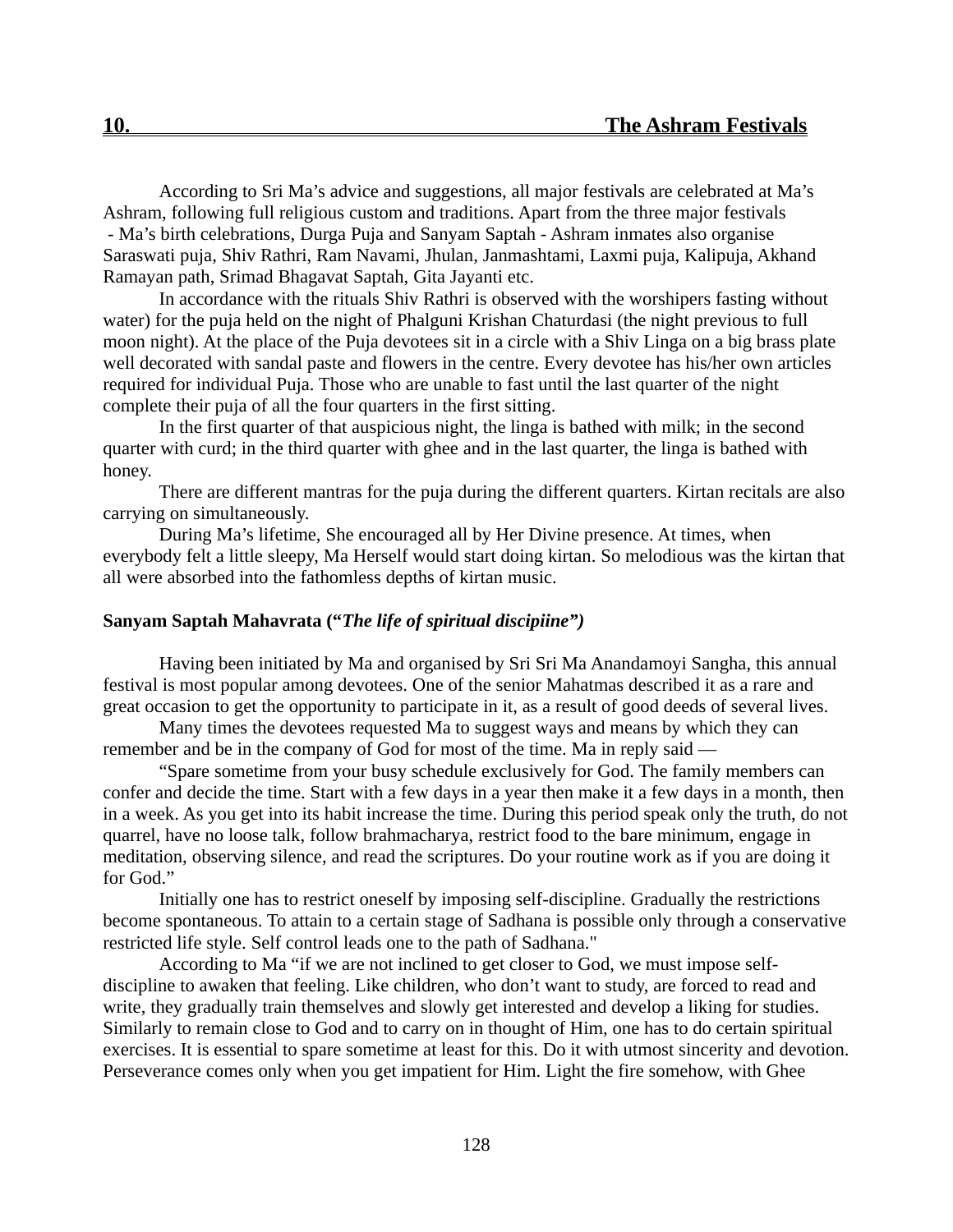(Butter oil) or Sandalwood or grass straw. Once the fire is lit, you can go ahead. Try to choose the deeds that will help your instinct for piety. Choose a goal and aim for it."

Sanyam is not only an act towards perfection. Sri Ma links Sanyam to Sadhana. She says for a purified body and mind - restricted physical movement together with restrictions in diet are essential. This helps in the realisation of the Self.

On the basis of Ma's philosophy the great disciple Yogibhai suggested to Ma the idea of the Sanyam Saptah in Her Divine presence. Ma agreed to the proposal and the devotees got a chance to improve their spiritual excercises. This week-long program was so set that the devotees could get the maximum benefit out of it. Who knows when Ma's divine impetus will light the light of eternity.

From common people to senior officers, rich and established citizens, Rajas and Ranis, big industrialists and business men - all took part alike as "Vratis" following strictly the discipline laid down for Sanyam Saptah by Sri Ma. The schedule laid down equally suits the ashramite as well as all householders. The beginning of the first Sanyam Mahavrata at Kashi Ashram was from 6 August 1952. In Ma's divine presence about two hundred devotees participated as Vratis. They were glad to have Ma amongst them for long hours during meditation, Satsang etc. Various saints and seers also blessed the occasion. Her presence inspired the devotees. Here the practical aspects of Sadhana and worship were seen. It began with some devoted, curious, spiritual and strong-headed followers participating. It is now a much more broadly based and organised function in which not only devotees from India but also from abroad actively participate. Though inaccessible to the senses now, Sri Ma's loving presence is felt more than ever.

As already mentioned several functions are organised during the week-long celebrations. Many Mahatmas, seers and pandits participate. Their presence in itself and their lucid talks enhance the beauty and charm of the function and opportunity for Satsang. How kind and compassionate Ma is for the uplift of mankind.

Over the years during Ma's physical presence the Sanyam Saptahs have been organised at various places on the invitation of Mahatmas to their ashrams. Ramtirtha ashram, Santaram Ashram, Nadiad, Rishikesh, Kurukshetra, Kankhal, Badrikaashram, Bhimpura, are examples. Since Sri Ma left this world, this function is organised annually near Sri Ma's Mahasamadhi at Kankhal Ashram.

At a quarter to eight in the morning Kirtan of "Satyam Gyanam Anantam Brahma" starts once the veda path by a Pandit is over. At 8 o'clock in the morning and 3 o'clock in the afternoon there starts a period of silence and meditation. The surroundings become absolutely still - with Sri Ma (now Ma's portrait) and other Mahatmas on the dais. The devoted worshippers try to go deep in their meditation. During Ma's physical presence, these moments generated a kind of ecstasy difficult to describe. At these moments the worshippers with resolute mind try to have darshan of Ma, the personification of joy and happiness. Ma would slowly move Her divine infinite compassionate look to all the devotees sitting, from one end of the hall to the other. Who can forget those wonderful moments of superb joy. Now Ma is no more with us physically, still the warmth of Her divine presence is felt.

During the Sanyam Saptah Ma said, "the sadhak attempts to control his body, mind and soul with the spiritual exercises. These acts create a path towards enlightenment and Self realisation."

During the first Sanyam Saptah at Kashi one day after the meditation period Ma was found singing in a low tone and unclear voice:

*"Hey Pita Hey Hita Hey Brahmatatwam Hey Pita Hey Hita Hey Brahmabhutam*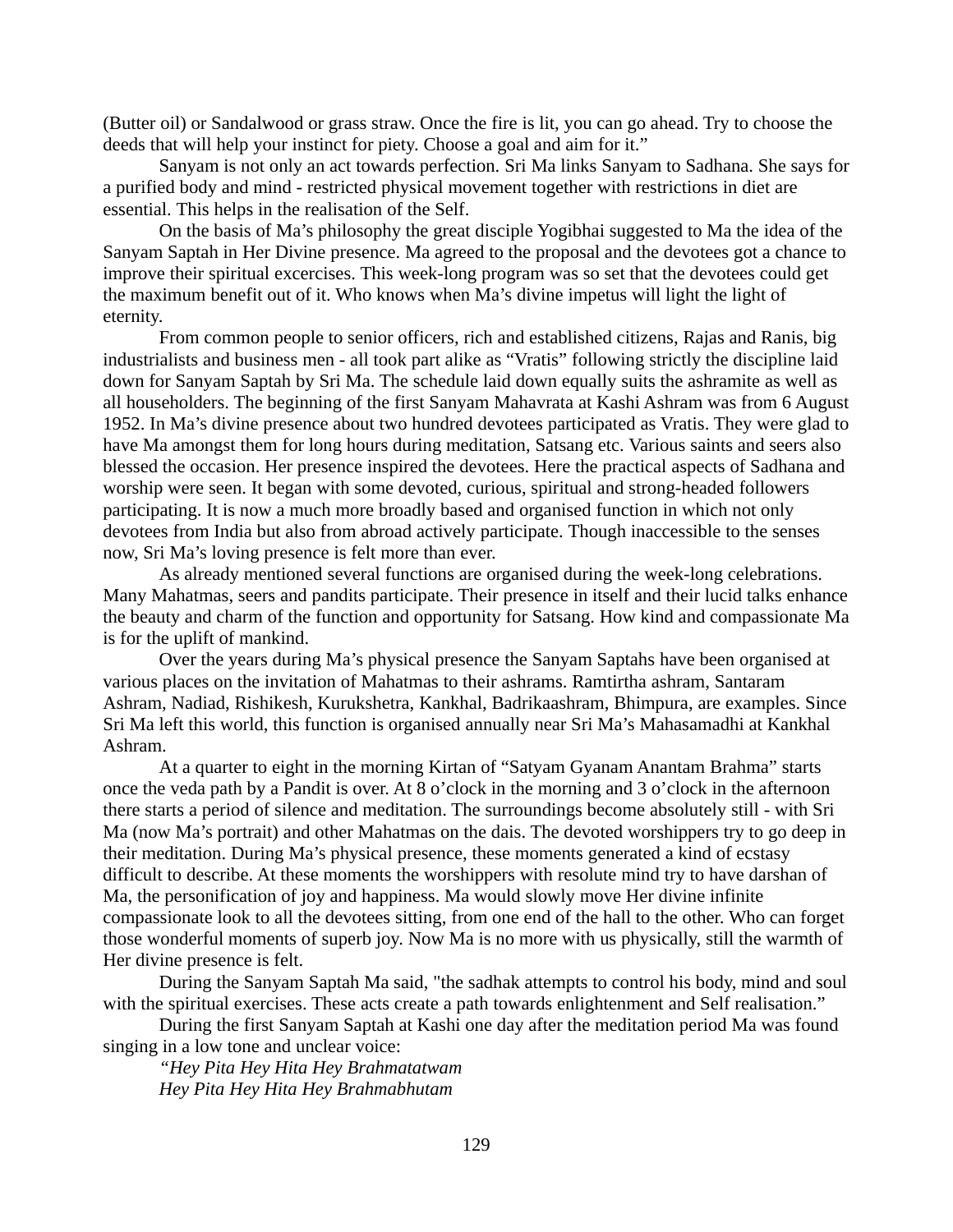#### *Hey Pita Hey Hita Hey Brahma Swarupam*

Later Ma said a boy was singing this tune to her. Since then this stanza is traditionally sung by the ashram Brahmacharinis quietly after the meditation; otherwise this hymn is never sung.

The most memorable event of the whole day's program was the last one of the day 'Matri-Satsang,' which used to be a question and answer session between Ma and devotees, other Mahatmas also participating. Ma narrated anecdotes, old stories or sometimes started Kirtan at the request of Mahatmas and devotees. She had a unique way of talking, with a great sense of humour. Her words sent the devotees into fits of laughter. Obviously, during this time, the crowd packed the pandal.

She often requested the Mahatmas to reply to their questions and then made her own comments, - She would politely say:

"This little girl talks irrelevant things; She was not given an education, Pitaji. So listen to what these learned Mahatmas say". But the crowd still demanded to hear Ma. Why were they so insistent in listening to Ma? Ma was like the sacred light of the earthen lamp which purifies the soul. The difference between Ma's words and bookish knowledge is something like the difference between the sun and the sun of an artist's creation.

So the crowd of devotees enjoyed every bit of Matri-satsang whether they understood the proceedings or not. One day someone asked Ma "Why is your hair so black?"

Ma laughed at the question, the crowd laughed too. Then Ma recounted some incidents. Once when in Raipur (1932) Her hair got matted and was removed as if removing a cap. People wanted to purchase this from Bholanath for using in drama, plays etc. but he did not allow that. It is still being kept at Varanasi Ashram. She also narrated how honey dripped from Her hair. She never told anybody about it. It was the people who discovered bees hovering around Her hair and then saw the honey. An old devotee present there got up and said she had been a witness to this incident.

Often She would tell little anecdotes. How nice it was to hear Ma telling stories in Her own simple way like a small child. Ma used to do Kirtan, clapping with Her small hands and moving Her body sideways. Ah! how melodious was Her Kirtan. The surroundings vibrated with Her melody. Those holy and memorable moments....difficult to describe!

The last Sanyam Saptah in Ma's physical presence was held at Kankhal in November 1981. That Anandam which can never be achieved by effort and desire was showered by Sri Ma of Her own as unlimited and unasked for mercy and compassion.

The climax of the Sanyam Vrata is Maha Nisha Dhyan on the last day of Sanyam Vrata. It starts around midnight in pin-drop silence by candle light. After this sacred occasion Ma distributed fruit and blessed the participants. Now other Mahatmas grace the occasion to bless the Vratis.

The final ceremony is completed with a havan by Pandits.

On the eve of the last sanyam saptah in 1981 Ma asked the famous singer/devotee Chhabi Bannerjee to sing a song whose lyrics had come from Ma's lips spontaneously. Ma Herself gave the tune to it. (The original song is at the end of this chapter).

*Oh! God oh! the Merciful, the Truth you are calling me, the down fallen to put yourself in my heart to get me absorbed in Sanyam Mahavrata Oh God! Oh God*

During this Saptah in Matri satsang Ma sang: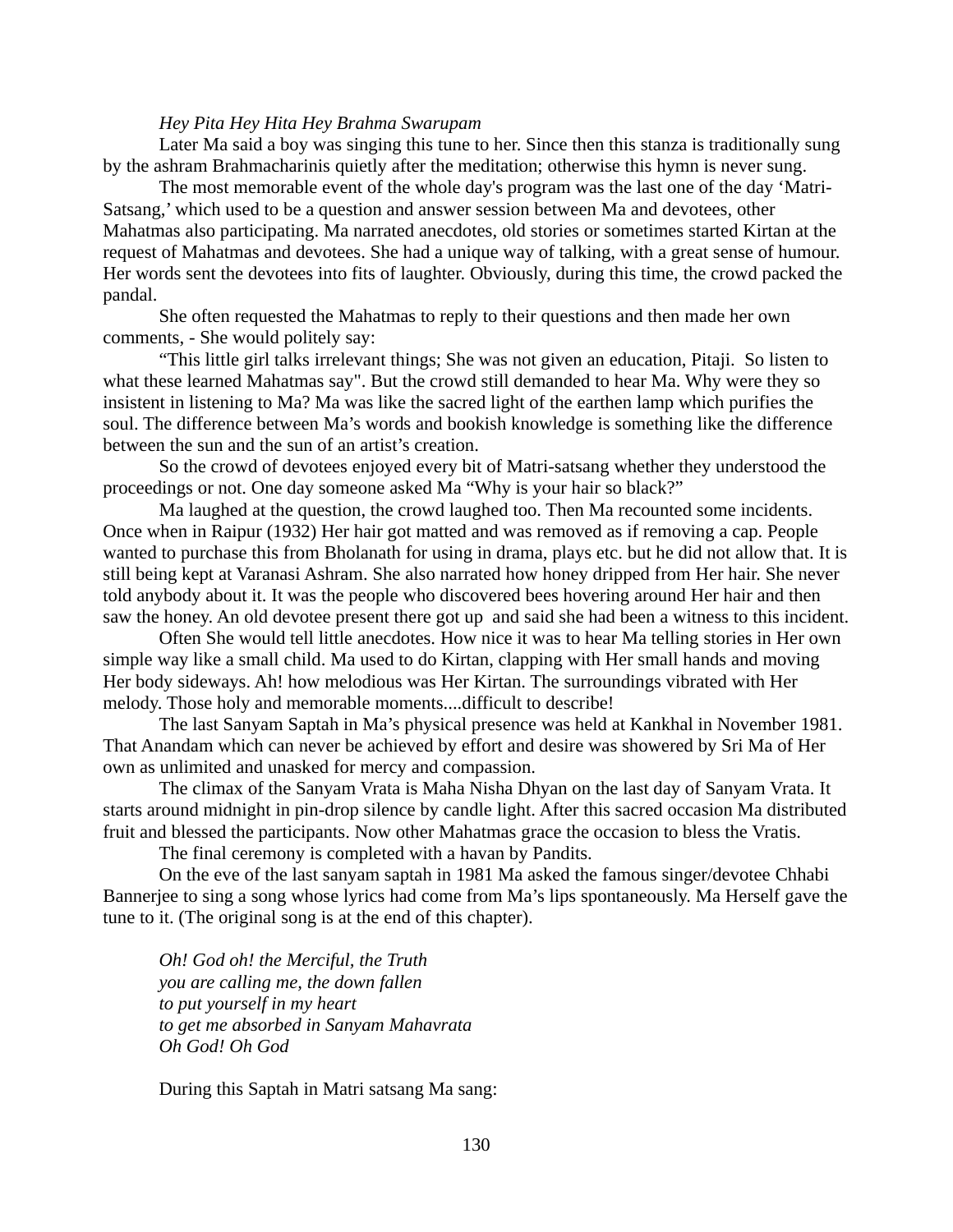#### *"Divya Sudhae Prem Jageyre Prem Jageyre"*

(Divine nectar arouses love, deep in my heart). With Her eyes half open, Ma was ecstatic as She sang this song clapping all the time in perfect symphony as if stirring one's soul to enter the whirlpool of love and happiness.

Is there Heaven on earth somewhere else?

Once Ma has said "The Sanyam Vrata" is the medicine for all worldly diseases. We are all victims sick of these worldly diseases like life and death, profit and loss, sorrow and happiness. The Mahatmas are doctors, vratis are patients, spiritual exercises are the medicine. One gets rid of them only through the attainment of Self realisation."

Of the Sanyam Vrata Ma once said:

"There is the momentary happiness of the five sense organs and then again sorrow. Merciful God is showering pity and compassion on us. But there is no way other than a disciplined life for a sadhak. Then the worldly desires slowly die and then one attains the stage of realisation of Brahma. Yogibhai set the rules of Sanyam after hearing This body's words. Here there is no publicity, nothing is done except praying to God; one soul, the unified whole. Here is the perennial flow of the Ganges—the Ganges of knowledge where one gets everything keeping one's bowl upright. Baba (pointing to Mahatmas) why don't you make me say something? He is Baba - he will accept it considering This body to be a little girl. Gain and loss, desires, questions, answers all are His game, His manifestation."

This is the heartbreaking call to the Divine which came out of Sri Ma's lips on the eve of the Sanyam Mahavrata (1981).

*"Hey Bhagwan, Hey Bhagwan, Hey Bhagwan Hey Kripalu, Hey dayalu Hey dayarnaya, Hey dayalu, Deenbandhu Deenanath, Deenbandhu Jagganath Sudh Satya Swaroop Thakur Dakcho Tumhi Nirantar Dakcho tumhi dekaycho tumhi Hridey Judai bosbey boley Dakcho Jumi dekeycho tumi Sanyam Mahavratey basabey tumi Yogasaney basabey bole Dakcho tumi dekeycho tumi Hey Bhagwan, Hey Bhagwan, Hey Bhagwan."*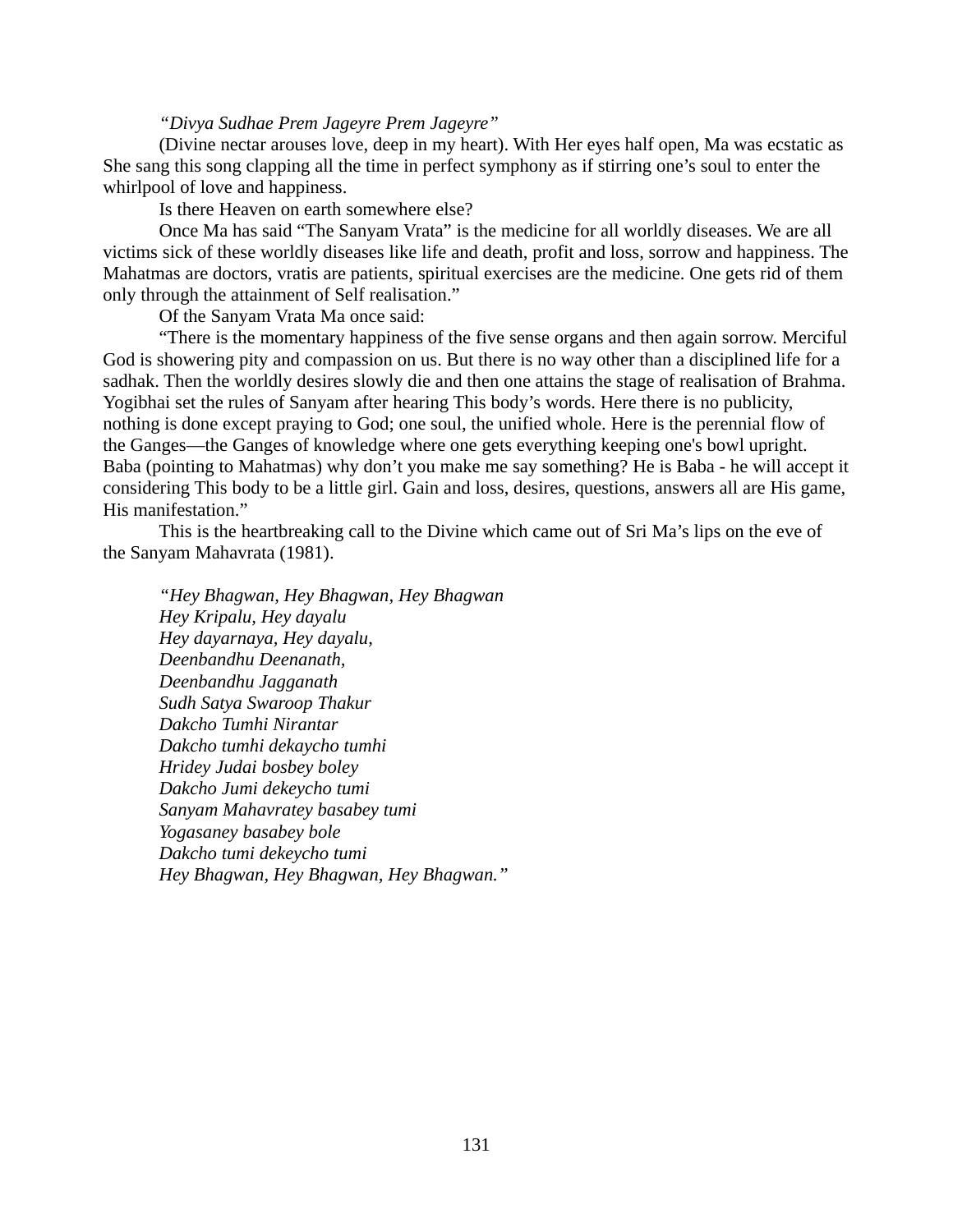Ma's divine power and charm has attracted so many people from abroad that they came to India not only once but several times for Sri Ma's darshan.

Many such devotees interested in Indian philosophy, religion and the path of truthfulness were especially attracted to Her, visited and revisited Her. It is interesting to note that they remained calm and patiently waited for hours together for Sri Ma's darshan.

In 1937, Mrs Jennings came from USA to participate in the Sri Ramkrishna centenary celebrations during the World Religions Conference in Calcutta. She travelled to several places in India and met several saints and mahatmas. At Sri Aurbindo's Ashram at Pondicherry she came to know about Ma. She went to Nainital for Her darshan. She was so attracted to Ma that she accompanied Her to several places and wanted to go to Kailash Mansarover also with Her but she could not. She had asked whether visiting holy places lifted one's spiritual capacity. Ma replied, "It varies from person to person. One who considers the place special for a particular God or Godesses is definitely moved with a special bhav. Otherwise it is merely a visit for him."

Br. Atmananda (Miss Blanca) was an Austrian singer, who taught at Rajghat School, Varanasi before she joined Ashram. She met Ma at Almora in the summer of 1943 after a Danish saint suggested to her to that she should meet Ma Anandamoyi, telling her "though there is a lot of noise around, She is real." Miss Blanca, who was on the look out for a spiritual guide or Guru, found in Ma her ideal. She never felt that she was meeting Ma the first time. She joined the ashram, leaving her job sometime in 1944. It was Ma who named her Atmananda.

In the winter of the same year an English gentleman, Louis Thompson, came to India. Subsequently he came to Varanasi and stayed at Rajghat School. He had a picture of a saint he wanted to meet. The picture was shown to Miss Blanca who recognised the photograph instantly and directed him to meet Ma Anandamoyee. He met Ma at Kashi Ahsram.

He first went to Sri Lanka and met the famous saint Yogiswami. A year later he came to Sri Ramana Maharshi. In between he visited Sri Aurobindo ashram and got initiation from one South Indian saint. He also had darshan of Swami Ramdas and Mata Krishnabai. But he was yet to get what he was looking for.

Then he had darshan of Ma. When Brahmacharini Atmananda asked him about his impression of Ma, Louis said he got much more than he expected. Ma's vision, he said, 'penetrates deep into one's soul.' She is a person without an ego."

Lewis Thompson went to meet Ma again in 1945 when she was staying at Birla Dharmashala, Sarnath. Thompson had discussions on religious topics with Ma privately. He acknowledged that all intellectual knowledge was as nothing before Her wisdom.

According to Atmananda, Thompson was very critical, and reserved his accolades only for the best. As Atmananda, then Miss Blanca, considered Lewis' opinion, she felt more attracted towards Ma. However, she got her chance to meet Ma again only two years later during Kalipuja at Vindhyachal Ashram. Afterwards whenever Ma came to Kashi, she regularly came for Her darshan. A few years later, Miss Blanca left her job to seek refuge in Ma's lap.

Atmananda's sacrifice, service and respect for Ma was unparalleled. On Ma's advice, she lived in a cottage at Kalyanvan, Dehradun. She followed Ma's directions and did kirtan every evening, irrespective of her illness or inclement weather. She edited the English periodical 'Ananda Varta' and due to her efforts, the section Matri Leela covering Sri Ma's travels during the period 1952-82 is there on record. This is now being published in three volumes.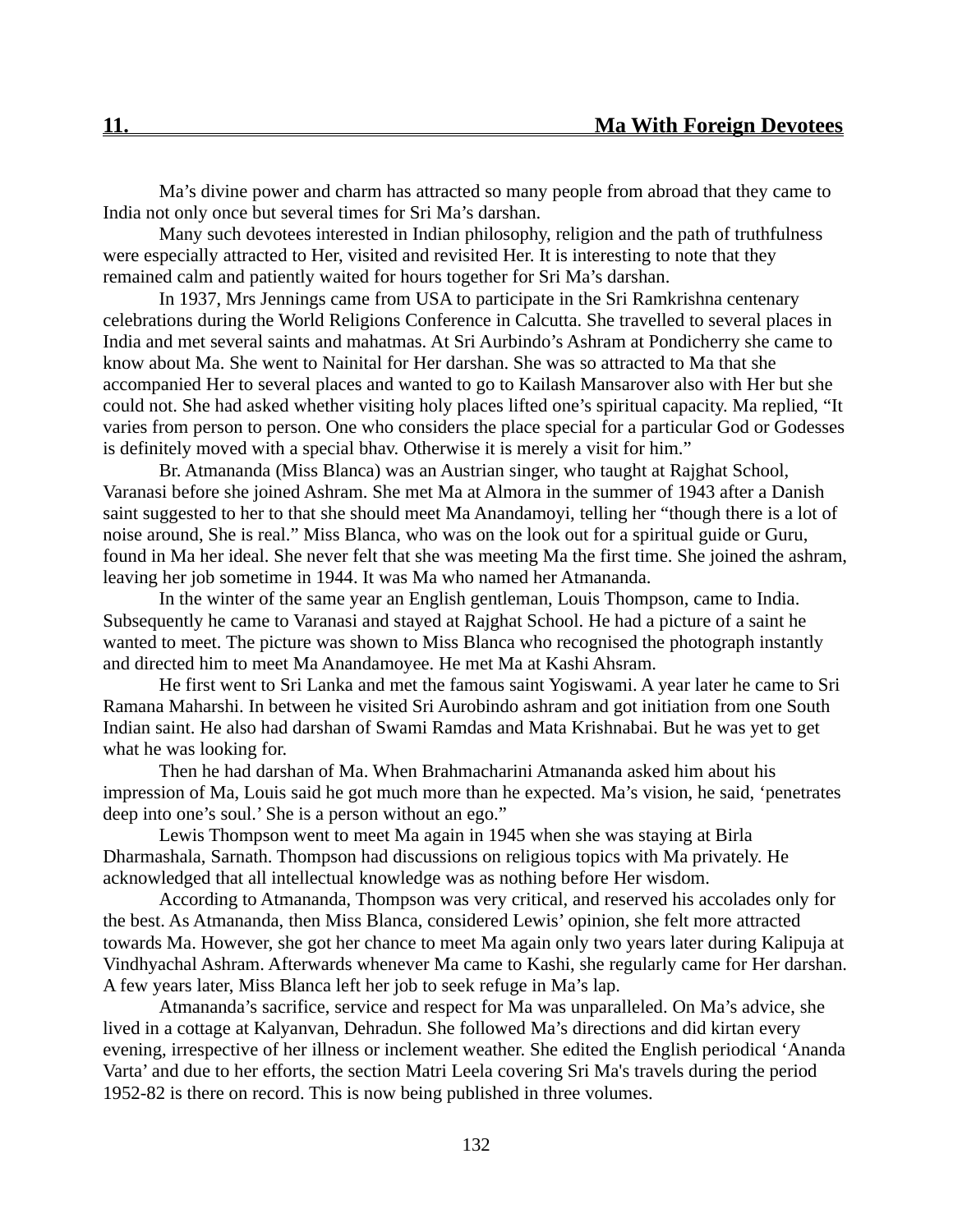In 1948, the personal secretary to the Emperor of Abyssynia, visited India. Henri Petit, who was studying philosophy for the last 19 years, came to enlighten himself through Indian spiritual life. He met the Mother at Sri Aurobindo ashram and spent a month there. Thereafter he went Sri Ramana Maharshi's Ashram, but he was not satisfied. Later, at Varanasi he met Louis Thompson who suggested he should meet Ma Anandmayi.

Henri Petit was in fact tired of hearing serious and dry knowledge on spiritual subjects and wanted to return home. Ma was not in Varanasi at that time. But on the insistence of Lewis, he waited and went to have darshan of Sri Ma. He was moved on seeing Ma even from a distance and felt that his wish was fulfilled. Streams of tears flowed down his cheeks as he watched Ma in silence. He felt as if he was sitting before an enlightened soul.

Next day, he had a talk in private with Ma and discussed several things. Ma named him Satyanand. Henri was very happy with this name and said he never told lies. He met Ma several times.

Ma asked Henry when he would return to India again. He said perhaps this was his first and last visit as he was 70 yrs old then. It is interesting that Henry although 70, returned to India with a job in the French embassy and met Ma immediately after his arrival in Delhi.

One day in the Ashram premises Henry and Thompson were busy talking in French when Ma pointed out how, after so many days, he had a chance to speak his own language. She said "He shed tears on listening to the songs, and to control that he often lay down on his front. How does he react so when he is not able to understand the meaning?" Yogesh Brahmachari said "as the Ved Mantra acts on our soul, so the kirtan and hymns create the vibrations and change the Bhav in one's soul." "This person really has the capacity to be stirred by these songs and kirtans."

Ma once said about Henry, "He is a confirmed bachelor. It is not easy to be so in the country where he lived. Blanca's case too is similar. Once a cab driver took Blanca somewhere else, whilst she wanted to come to the ashram. The moment Blanca realised his motive she started punching the cab driver. Taken aback the cab driver eventually dropped her at her destination. It is possible for a simple and pious person to do this."

Dr. Adolf Wintrobe was a successful physician in Marseille, France. He had a bent of mind for the spiritual life and for this he came to Sri Aurobindo's ashram at Pondichery. There, he met a Canadian lady who asked him to visit Anandamoyi Ma at Varanasi. He had his first darshan of Ma on 2 Feb 1951. The plan was to return home after darshan. However, as he came back to his hotel room he described it as if someone had put a flame to a heap of gunpowder.

Dr. Wintrobe sought refuge at Ma's feet the very next day. For the next 19 months except for one day, he remained in the company of Ma. Thereafter, Ma asked him to meditate in Almora. Swami Vijayananda, the name given by Ma, now lives at the Kankhal ashram. The British photographer Richard Lannoy, French film producer Arnaud Desjardin, and German novelist Melita Maschman also came in close contact with Sri Ma. Melita has also written a book, 'Tiger Singing Kirtan', in German. The foreword was translated into Bengali, to offer it to Ma.

One Italian lady, Mariam Ore, saw Ma's picture somewhere and came to meet Ma.

In later years, among the many foreigners who had Ma's darshan, were the Ambassador of Seychelles, the Queen mother of Greece and Canada's prime minister Trudo with his Secretary George.

The Canadian Prime Minister met Ma in private also and asked many spiritual questions. His Secretary George came to Ma several times.

The German author Meleta Maschman has written that her soul stirred when she saw Ma. "I was overwhelmed...! I couldn't place her personality in my 'general' perspective of the world. I felt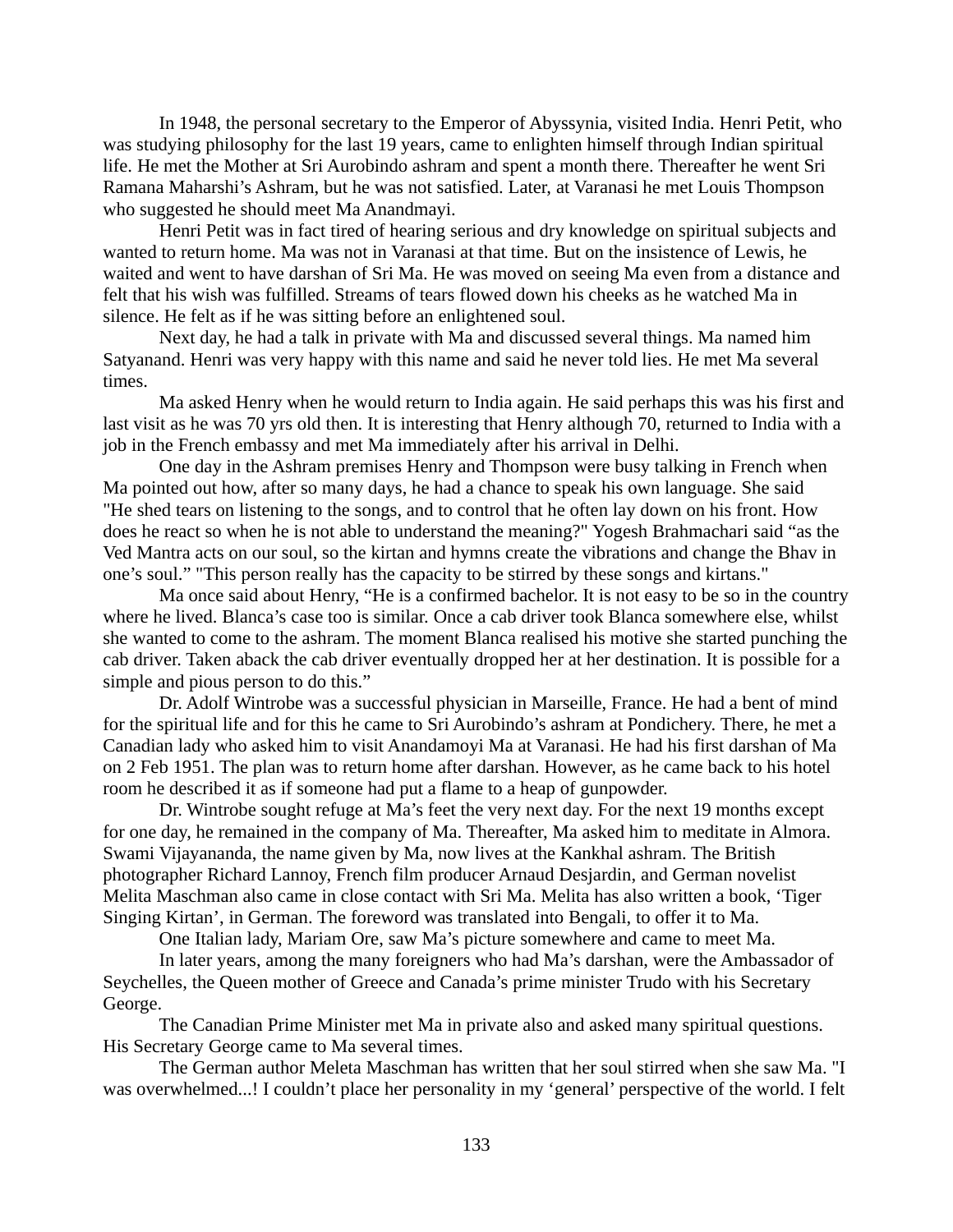I was part of a profound happiness which was filling me with joy every moment. The supreme has given me darshan in Ma."

French film producer Arnaud Desjardin has also written several books on philosophy. In quest of spiritual bliss Arnaud left his small town in Switzerland with his family. Earlier he had come across two ladies who had been to India. They suggested to him to meet Ma Anandmoyee. Brought up with a western outlook, the film producer couldn't accept a lady as a woman of God. On reaching India in 1959, he met the famous philosopher-saint in the Himalayas Swami Shivananda and asked about Ma Anandamoyi.

"Among the flowers that have blossomed on Indian soil, She is the most perfect flower," said Swami Shivananda.

Arnaud and his wife met Ma for the first time during Durga puja in 1959. In 1960, his wife came alone to Ma. Then, again next year, during the summer, the couple returned to Her during Sri Ma's birthday celebrations in Allahabad.

Arnaud has written in French that "it is difficult to describe the sacred moments of Ma's darshan." The words Devi (Goddess) and superhuman came to his mind.

The Desjardins kept coming to Ma for several years after that year of their first visit. He shot a film he called "India" — a biographical account of Ma which was broadcast on French TV. The film has clips of Ma doing kirtan "Krishna Chhalia Ananda lal, Brija Ramana Pran Gopal". The film prompted interest in many people to visit Ma in India.

For several years he kept with him a picture of Sri Raman Maharshi, who was central to his spiritual life. He said it was Ramana Maharshi who prompted him to meet Ma.

Talking about Ma, Arnaud said she made him able enough to understand the Bible and the preaching of Christ. She opened the gates of Srimad Bhagvat for him well enough to understand Sri Krishna and took him closer to Christ.

Years ago before coming to India, he had heard that Indian saints, can totally transform the lives of their devotees with their blessings. He later acknowledged that 'Ma was such a saint whose reach is infinite. Quite often Her deep look goes far beyond and in Her physical appearance She bears an indescribable Divine look. Her inner depth and completeness is so amazing that I was totally engrossed. Peerless knowledge and the awakening of the inner Guru takes place in Her divine presence."

When he came in 1961 during Ma's birthday celebration, his son was only three months old and used to shout in happiness when brought to Ma. Ma would lift him onto Her lap.

Dr. Robert Bosch and his family from Germany had visited Ma several times. In 1961, when Ma was in Vrindavan he visited Ma with his wife, sister and friend. He used to sing daily German devotional songs for Ma after the evening kirtan. Ma liked the songs and remembered that in Her childhood, She saw missionaries visiting the village, singing in praise of Jesus Christ. She used to be moved by those heart-touching songs.

During the Jhulan and Janmasthmi festivals of 1974, Robert Bosch and his three children stayed with Ma for fifteen days at Rajgir and Vindhyachal ashram.

In the French version of Sad Vani Jean Herbert has described Ma's knowledge as different from our intellectual knowledge, which is incomplete and subject to questioning. Her knowledge was not like an impractical dream with no connection to this world, it probes complicated spiritual subjects and explains them through the medium of small events in daily life. It projects God as a unified whole.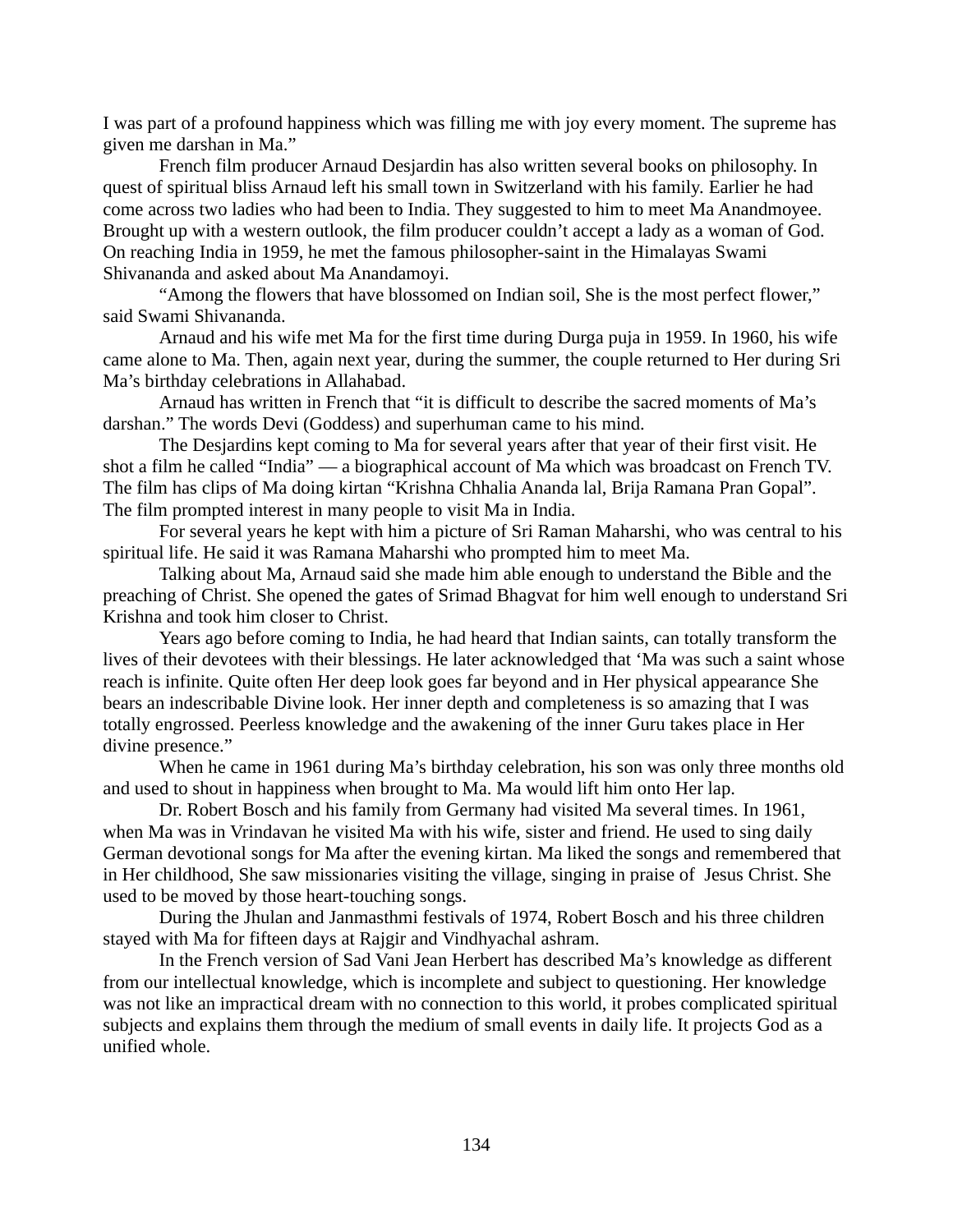Dr. Alexander Lipski met Ma for the first time in 1965. He was inspired by Swami Yogananda's book, 'The Autobiography of a Yogi', which mentioned Ma Anandamoyi, beside hearing about her from his friends, who had already met Ma at different times.

After meeting Sri Ma at Varanasi in 1965, he had the opportunity to stay with Her at Rajgir and Vindhyachal for 15 days. Describing the first meeting, Lipski has said, "Ma received me as if She knew me very well." He felt Ma could easily reach the depths of his soul and mind.

Lipski has likened Ma to a spiritually magnetic personality. "Once you have Her darshan, you cannot detach yourself from Her."

Lipski was stunned to hear from a supposedly illiterate lady, Ma, the lucid explanations of complex religious queries. Lipski became so interested that he learned Bengali just to read the original books and publications on Ma's Leela. Later he wrote a book on Ma's life and teaching in English.

Among the foreigners who came close to Ma was Gadadhar, an American devotee who could not take himself away after Her darshan. He remained as a Brahmachari and lived in a cottage at Kankhal Ashram. He stands out as one devotee who breathed his last at the feet of Ma. The grief-stricken parents came to offer the ashes to the Ganges after his funeral, and met Ma at Kankhal. Ma told them, "the soul is all pervading; the body is a temporary phenomenon. The world is on the move but mankind misconceives itself as an isolated existence and ties itself in knots."

Gadadhar's parents were moved by Ma's words. He had collected a lot of literature, tapes, videofilms etc on Ma's life. Ma told them to take all his collection home.

The parents took the collection back and subsequently gave it to the Havard School of Divinity.

In recent years another devotee of Ma who has neither seen nor met Ma, Lisa Leslie Marlyn, discovered them and did extensive research on Ma's life. She came to India after seeing this collection and met several serious devotees of Ma to complete her extensive research.

Lisa's interest in spirituality started after she worked for 12 years as a physiotherapist. A mother of four children, Lisa is currently doing research on the different religions of India especially the Hindu Religion.

A large number of foreign devotees keep attending the annual Sanyam Mahavarta. They particularly enjoyed Ma's divine presence during the celebrations when they meditated and listened to Ma's melodious kirtans. That was a 'fantastic experience' a devout foreigner once commented.

In 1973, a young American, Swami Nirmalananda Giri, who ran Ma Anandmoyee monastery in Oklahoma, USA came to Vrindavan with his 15 disciples to take part in the Sanyam Saptah. They followed strictly the discipline of the week-long celebrations. Swami Nirmalananda also gave a talk on the occasion.

The disciple of Swami Yogananda, Sri Dayamata, met Ma in Calcutta for the first time in 1958. She subsequently returned to Ma with many more devotees of Swami Yogananda for meditation in Ma's divine presence.

Before Christmas 1978, Ma was resting incognito at Bhimpura (near Baroda). A few of the devoted foreign devotees who had come especially to join Ma and seek Her company, with Her permission, accompanied Her there. Arnaud dedicated his book "Beyond the I-ness" to Ma. The book is very popular abroad.

There are innumerable devotees abroad and only a few have been mentioned. Their love, devotion and dedication bring them to India's soil occasionally. They also organise Sanyam Saptah and Ma's birthday celebrations in their respective countries.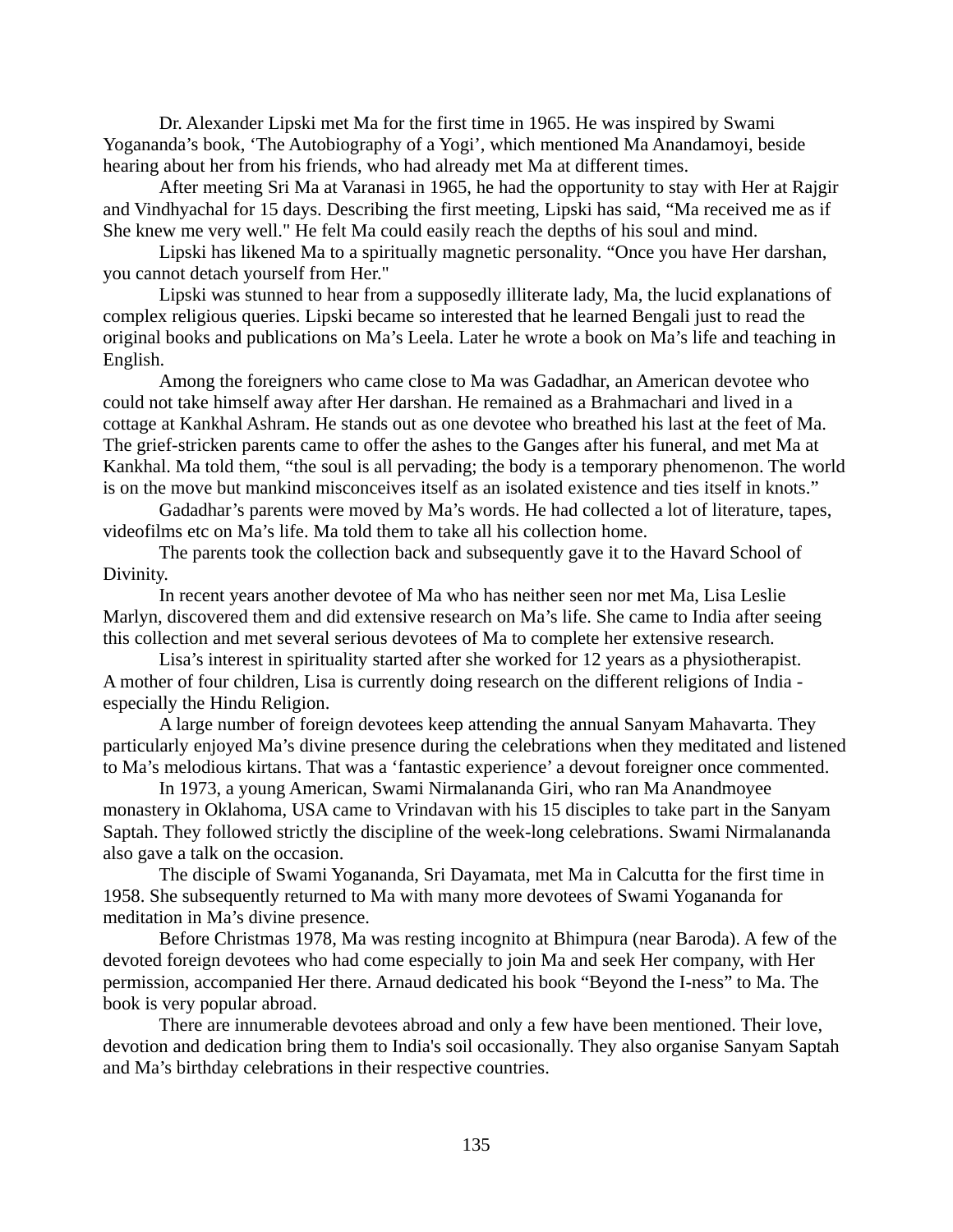Ma has evolved Herself into an ideal teacher. Her teaching differed from person to person depending on his/her mental status, time and need. Ma's every movement, each gesture was a lesson in itself - of service, knowledge, devotion, sacrifice, austerity etc. She has given devotees every possible chance to learn.

From little things, like what is to be cooked and how, and what suits a particular Mahatma, how to serve food, decoration of the food plate, how to welcome a guest are so many small things that Ma taught. There is no end to Her teaching. Ma delegated work to her able workers; to someone - Puja work, to someone else - kitchen and store and so on. She even taught how one was to cut vegetables, and the way to cook.

Once at Naimisharanya Ma asked one Brahmacharini to cook rice with all the vegetables in it. She asked her to put water in the correct proportion so the rice was neither overcooked nor watery. After giving her instructions she went to the bathroom. After sometime the girl had a feeling that she had not put enough water and the rice was getting spoiled. What should she do now? Meanwhile Ma returned and realised the problem. She immediately lifted the vessel, full of rice, with both hands and shook it. Now the rice was nicely cooked.

That was how She taught.

Wherever She stayed, Ma did the rounds of the premises without any notice. Once, during one such round, She happened to find a place, the venue for the Akhand Naam Kirtan, that was not properly cleaned. She herself wiped the dust on the pictures of the Gods and Goddesses and then with the help of Her cloth Ma dusted the place. She herself did it while Didi begged Her pardon. But Ma continued until she had finished Her work perfectly.

Omniscient Ma pointed out such errors in Her uncanny manner. Once, before Ma's imminent visit, an ashram lady cleaned the entire premises and asked the waste to be left in a remote corner that Ma was not likely to visit. But as it happened, while talking to a guest, She strolled to that very spot.

Ma had a knack of delegating work to the right person at the right moment. With unlimited resources and no scarcity of sincere devoted workers in Her majestic domain it was for the welfare of the person to whom she delegated the particular work. He considered himself fortunate to get the chance to serve Ma, who was above any wishes and desires.

Those who have listened to Ma's words must have felt their impact. It is difficult to describe or analyse. Someone asked her "what should a human being do?" Quick came the reply. "He should try to recognise himself".

Why do people wait so impatiently to hear Ma? Her words have neither the skill of pandits nor are a logical analysis, as she says. But the beauty of Her words can best be understood by those who have listened to them. Her words touch the core of one's heart leaving a lasting impression of love and joy.

In course of Her everyday talks, with smiling suggestions and parables, She expresses ideas and thoughts about life and religion.

Sri Ma became serious, firm and reserved at times. Sometimes She would be totally unconcerned with even grave happenings. The next moment She was again a compassionate loving mother. She would enjoy and laugh at trivial matters.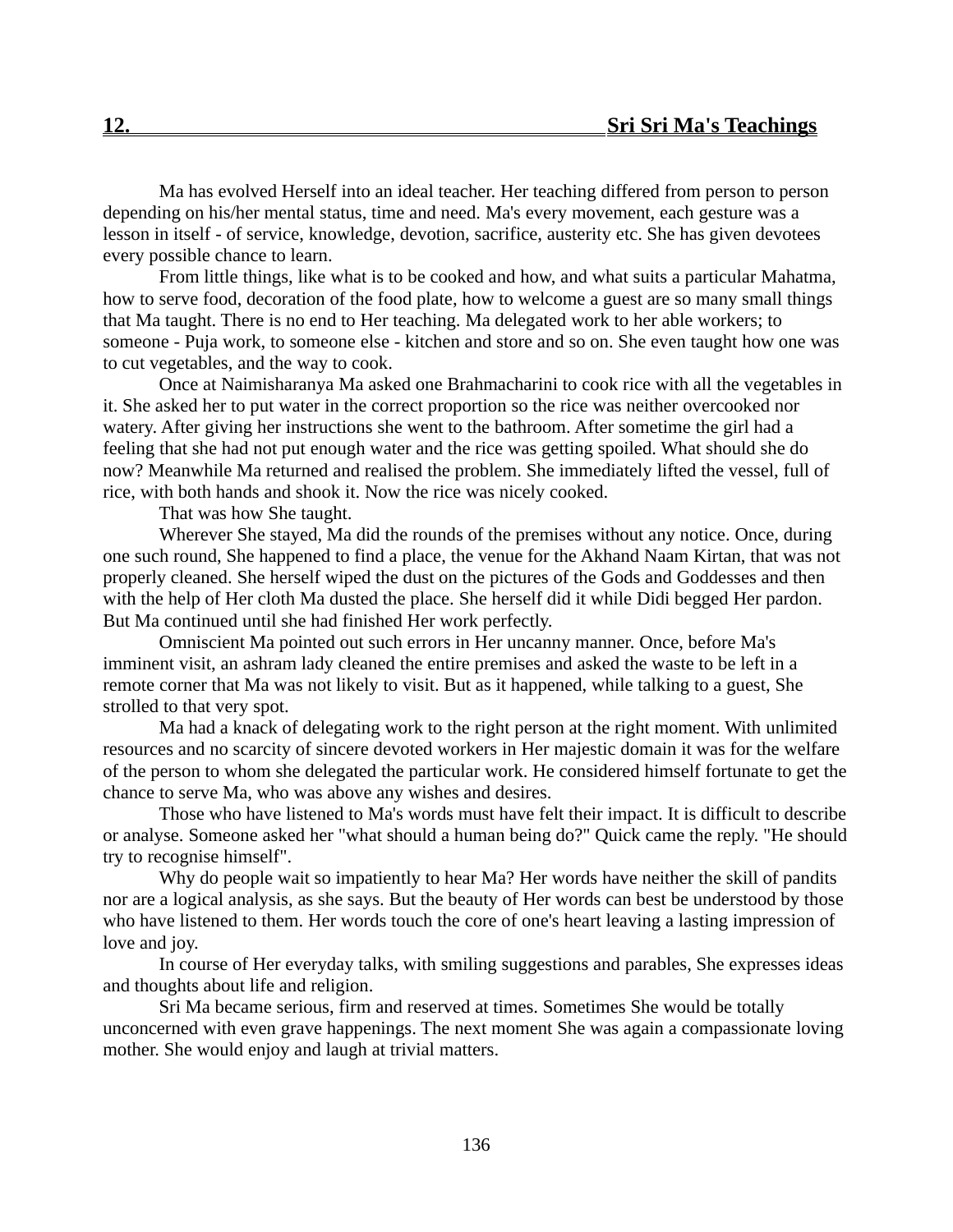Sri Ma chooses the tiny incidents of everyday life as vehicles to express lofty truths and principles of human conduct. Once someone asked Her "should someone who was cheated by his partner in business go to the courts or accept it as it is?"

Ma replied "you can guess; if you do not give him a response he would continue to cheat you."

There is a larger dimension to Ma's reply; "Who cheated whom? Is he not playing in different forms? What we did not get, was not ours.

"Further, he (thief) can be tackled in a different manner too. One thief stole something from a saint's hut. As he was moving away with the booty, the saint returned and ran after the thief calling him, saying there was still something left in his hut which could be useful for the thief.

The thief no longer ran off. He fell at the Sadhu's feet in reverence.

There is another way of punishing the guilty. But does that come within our scope? Ma recounted another incident - "Once a devotee of Sri Krishna was in an ecstatic mood. Unknowingly, he stepped on the clothes that had been washed by a laundryman (dhobi).

The dhobi shouted "Are you blind?" and ran after him. About that time Sri Krishna who was having his meal suddenly left, telling Rukmini he would return after some time. But Sri Krishna returned soon.

When Rukmini asked him the reason for His quick return Sri Krishna recounted the incident of the washerman and said He rushed to save the devotee but when He saw the devotee had himself picked up a stone to defend himself, He preferred not to interfere.

Another approach, someone was calling a saint bad names. The devotee saw that former was making a grave mistake so he softly slapped him to neutralise the former's sin.

And lastly, had the person who has cheated you been your brother, would you have called it a betrayal? Will you call the theft by you of your own possession - stealing? Is this not all the same? Who will punish whom?

Now, you do whatever you deem fit."

The sole goal of every religion is to reach God, says Ma who has never suggested to anyone to change their religion. She has always supported and helped the religious-minded person to carry on their sadhana irrespective of their religion. She has never taken someone away from their roots to allow them to attain the goal. With times the changes occur so slowly and steadily that even the aspirant would not guess it was happening. It all depends on our alertness to understand Ma. If someone is capable of visualising everything as God he can achieve the goal even if he is a family man. The service to God should be without pride or prejudice, with no desire, says Ma.

Ma further says "To reach God, one can take the path of Japa and meditation or go through logic and philosophy. "All paths reach the same place. In monotheism the aspirant starts by saying he is not this, not this, and he discards everything; ultimately when he gets enlightened then the multifaceted world is no more before him, there is only one Supreme bliss. At this stage there is only one and one, alone. Thus it is said "There is only one Brahman and nothing else. At that stage what was put aside as "not this, not this" is now permeated with joy and becomes a spiritual body. What is this spiritual body? The awakened body - awareness of the fact that whatsoever you see in the world is He alone in different forms. This observation or attainment is different from the way the world looks, where things are seen to be different. The diversified world instead looks a unified one. "Brahma is one". So - one in Infinity and the Infinite in one - can be achieved. Therefore what is present in the Universe seems to be present in oneself, and oneself in the whole Universe. So at this stage there is nothing to reject, dualism, or monotheism or concept of Leela everything lies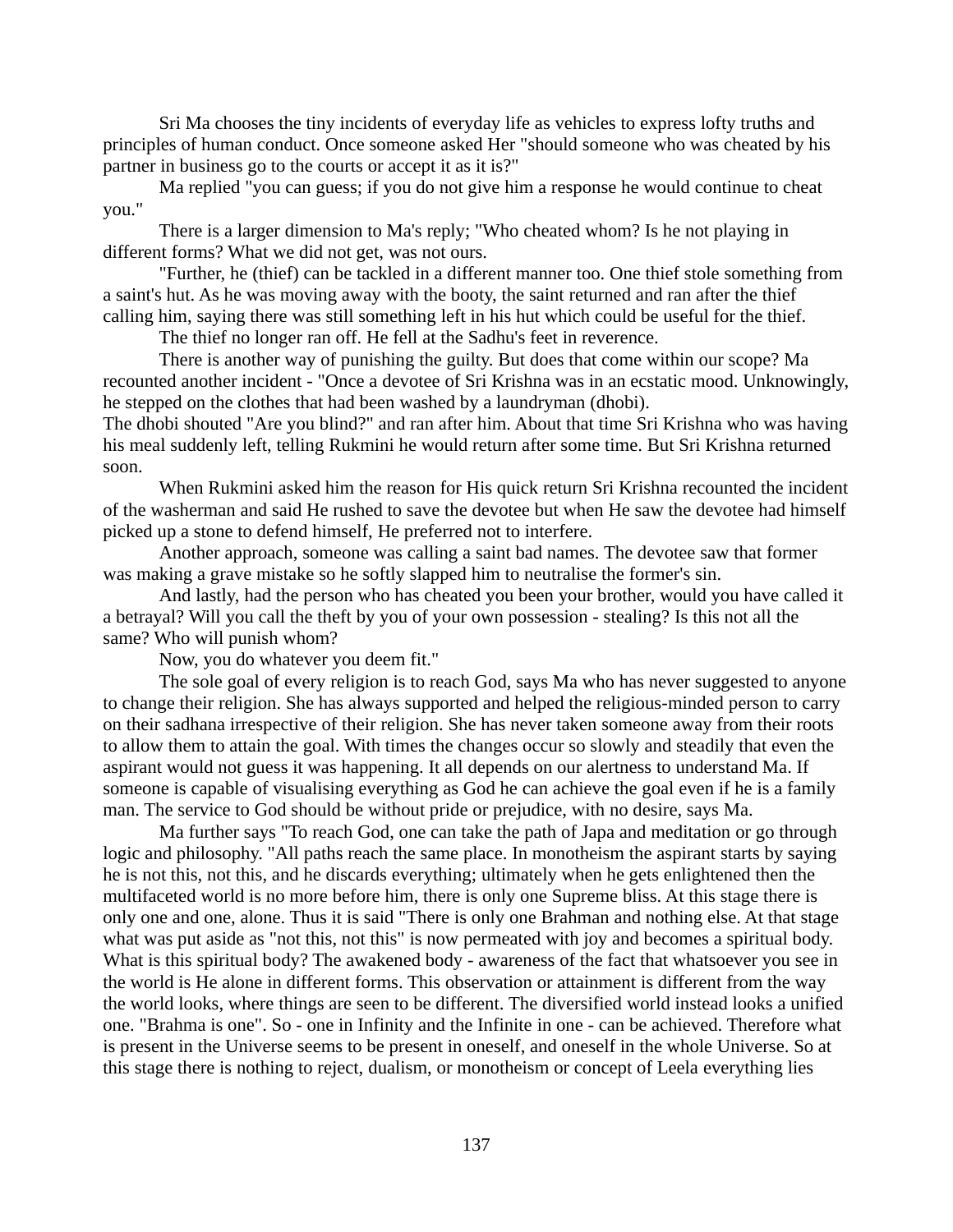here. This is the stage of accomplishment. Referring to this stage it is said - now there exists 'He Alone'.

Ma used to solve doubts in a unique manner. Depending on the spiritual maturity She gave different answers, suggested different ways - sometimes privately - occasionally before an audience. One person's question solved the problems of many. It is reported that someone asked Her about such doubts. Ma either laughed it away at times or continued to speak on something else. Meanwhile, the questioner would get his reply in some subtle way.

One gentleman, once asked "Ma, I have a query: I am repeating something within myself; guess what it is." Ma smiled and said "I am giving you the reply, guess it yourself." While leaving he offered obeisance before Ma and left.

Next morning the gentleman was back at the threshold of Ma's room tears running from his eyes. Ma asked him what happened He said "I had a wonderful experience."

When Daya Mata, disciple of Swami Yogananda, came to Ma and sat in silence she had a telepathic commication with Ma without speaking a word. Later Daya Mata has written about this experience.

Once, another gentleman asked Ma: "should I go home?" "Yes, try to go to your real home. This home is unstable Pitaji, make it an inn, will you?"

Ma spoke about the supreme spiritual truth and the fathomless spiritual goal in a few words. Volumes can be written about the meaning of these plain and simple words of Ma.

Ma Herself is a reflection of the Vedas, Upanishads and Puranas. She was the boundless ocean of knowledge and wisdom, who knew when a devotee would be able to accept and understand Her.

On another occasion, Ma said "keep a sugar cube in your mouth all the time; it means repeating God's name, praying to him. You don't have to go anywhere for this. Call him by any name you like, at each and every moment, in all situations. Purify your self with prayer, you will get knowledge and wisdom. The Ganges of knowledge purifies everything".

"Do satsang, it opens the path to spirituality." Ma, further explained, we do not concentrate on the main thing. Instead we run after the unimportant things in life. Have you heard the story of a cat? In a humorous way Ma told the story -

"A cat lived in a house where during puja days (Durga Puja) she was kept tied so that she could not spoil anything. However, the cat was given food as usual at the right time. After some years, the cat left the place. But people in that home thought, perhaps it is a tradition to keep a cat tied during Durga puja days. So they got another cat and tied her up during those puja days."

Ma said, "many times we also make similar mistakes. Rules are made out of necessity. Even after the reason has gone away, the rule still remains."

Ma narrated an incident illustrating the glory of satsang. One Mahatma visited a kingdom. The king received him with utmost respect. He washed the Mahatma's feet and then arranged for his alms. The Mahatma asked the king "do you hold satsang here?" "No, Maharaj," the king said, "we do not do satang." The moment he heard this, the Mahatma decided to leave the place without taking his alms. The Raja implored him to accept the alms but the Mahatma would not relent. The princess of that kingdom was an intelligent girl. She fell at the Mahatma's feet and exhorted him to stay.

The Mahatma did not listen to her also. As he walked out of the gate, the princess, accompanied him and again fell at his feet. The princess said, "I had heard that if one walks seven steps with another person, they become company. Though we had not organised satsang so far now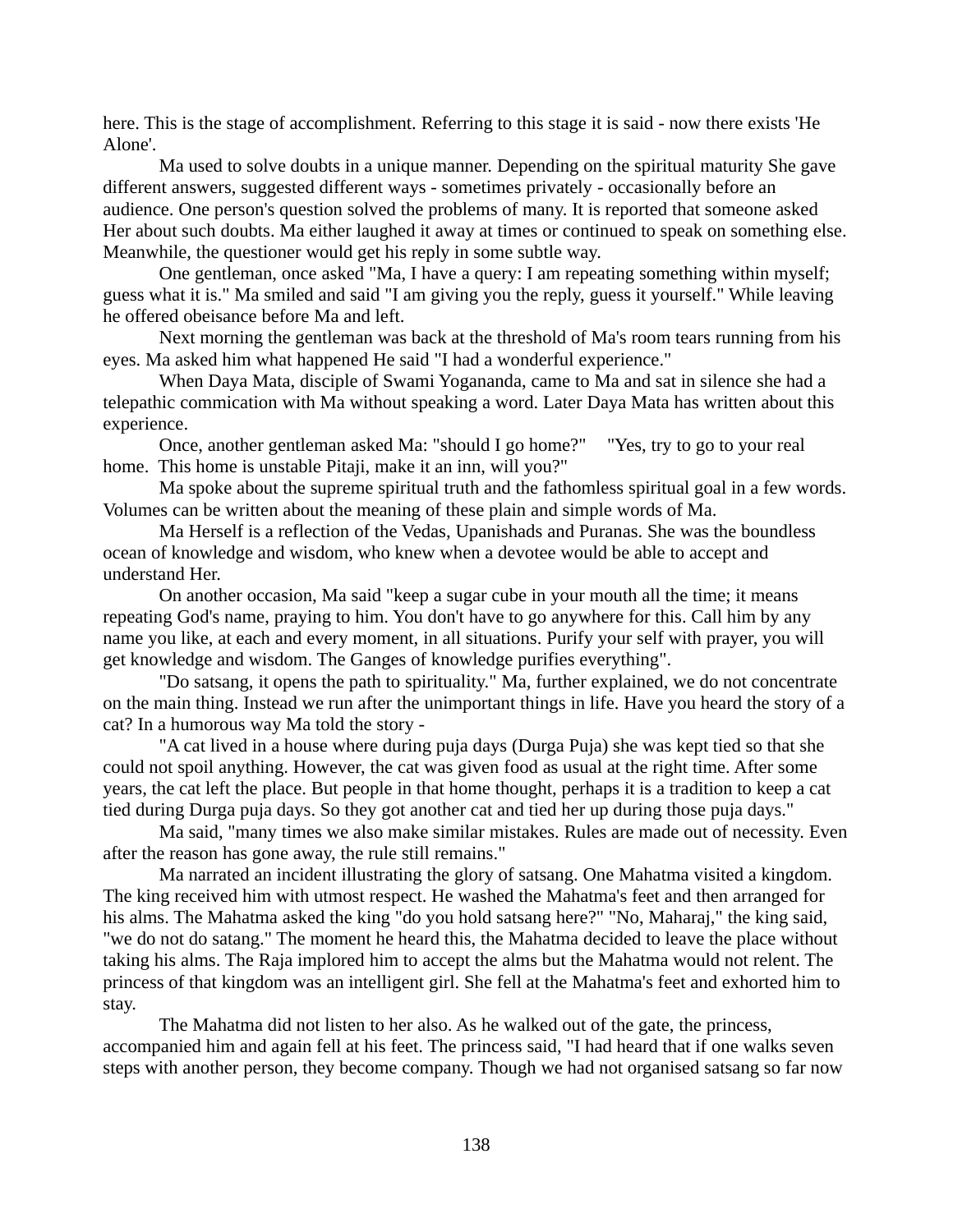I have come with you this far. Your company is also satsang for me. Now you must accept the alms."

The Mahatma was delighted. He returned, accepted the meal and blessed all those present. Once at Naimasharanya Ma was arranging a fruit basket to be sent to Kashi. A piece of paper, from a sweet box was lying nearby. She picked up the paper and placed it in the basket, saying, "this will also get a chance to visit the holy city." Ma actually showed that everything is God.

One's religion should be the basis of one's character. There are ways to attain that goal. Naam Jap, religious discussion, reading of scriptures, satsang and kirtan, meditation and pujas they are all various means to control one's mind and soul. Ma insists on determination in all one's endeavours. So much time should be spared for work and if not completed, it should be completed the next day. Endeavours pave the way for a pure mind and attitude.

To have a pure mind and attitude, one must pursue one course and ultimately everything blends into one whole, all this is of Brahman.

A man leading a family life also gets various opportunities for sadhana. At home, the child is Gopal, the husband is the 'Parampati' and the wife 'Laxmi'. The home where all family members worship turns into a heaven. After a certain age, the couple spends the rest of their lives as Vanprasthees and devotes it to spirituality and meditation.

Ma has suggested to a householder that the lives of ancient sages and their wives be taken as an ideal example. 'Brahmacharya opens the path to Brahmavidya.'

Ma says "when the human being is born, it is indeed virtuous. His birth means he has come to the path of Self-realisation and can achieve it, if he wishes so."

Ma has given special attention to the uplift of women's social and spiritual status. This should not be misconstrued with "women's lib". She has done it in a very simple way. As men held kirtan recitals, women also took their turn overnight - as early as 1929-30 in Kheora village. The ever-vigilant Ma arranged for their safety. Flowers were not available there that day. So Ma taught the ladies how to make garlands with leaves and wood chips. Bejewelled with these garlands and sandal paste marks on their foreheads, the ladies sang kirtan through the night, inspired by Ma's company.

Ma gave much importance to women's education. She held that women should have as much spiritual education as men and so together they should reconstruct society. Didi paved the way for the Kanyapeeth with just two students in 1938. This institution is now under Dr. Sampurnand, Sanskrit University, Varanasi.

Ma's kheyal to allow selected ladies to wear the sacred thread is also a significant step. Ma once said that when She did Her sadhana-lila She Herself wore the sacred thread and did all the rituals with strict discipline. But for others She asked the opinion of the learned pandits of Kashi. They replied that it was practiced in ancient times as written in the scriptures. However at present, it could not be permitted. But the best person to ask would be Gopinath Kaviraj.

Gopi Baba said "there is much evidence of this practice in ancient times. Ma's kheyal itself is the Shastra so there is no need for other opinions."

Listening to the opinions of the learned pandits of Kashi and Gopi Baba, Ma said "now, no more authority is required. This body had the kheyal and wanted to know whether it was in accordance with the scriptures or not, as many may query it. This body does not want to reintroduce this system in general but only to suitable and selected ladies."

At Tarapith on 14 Jan 1936 Didi and Maroni (grand daughter of Bholanath's sister) were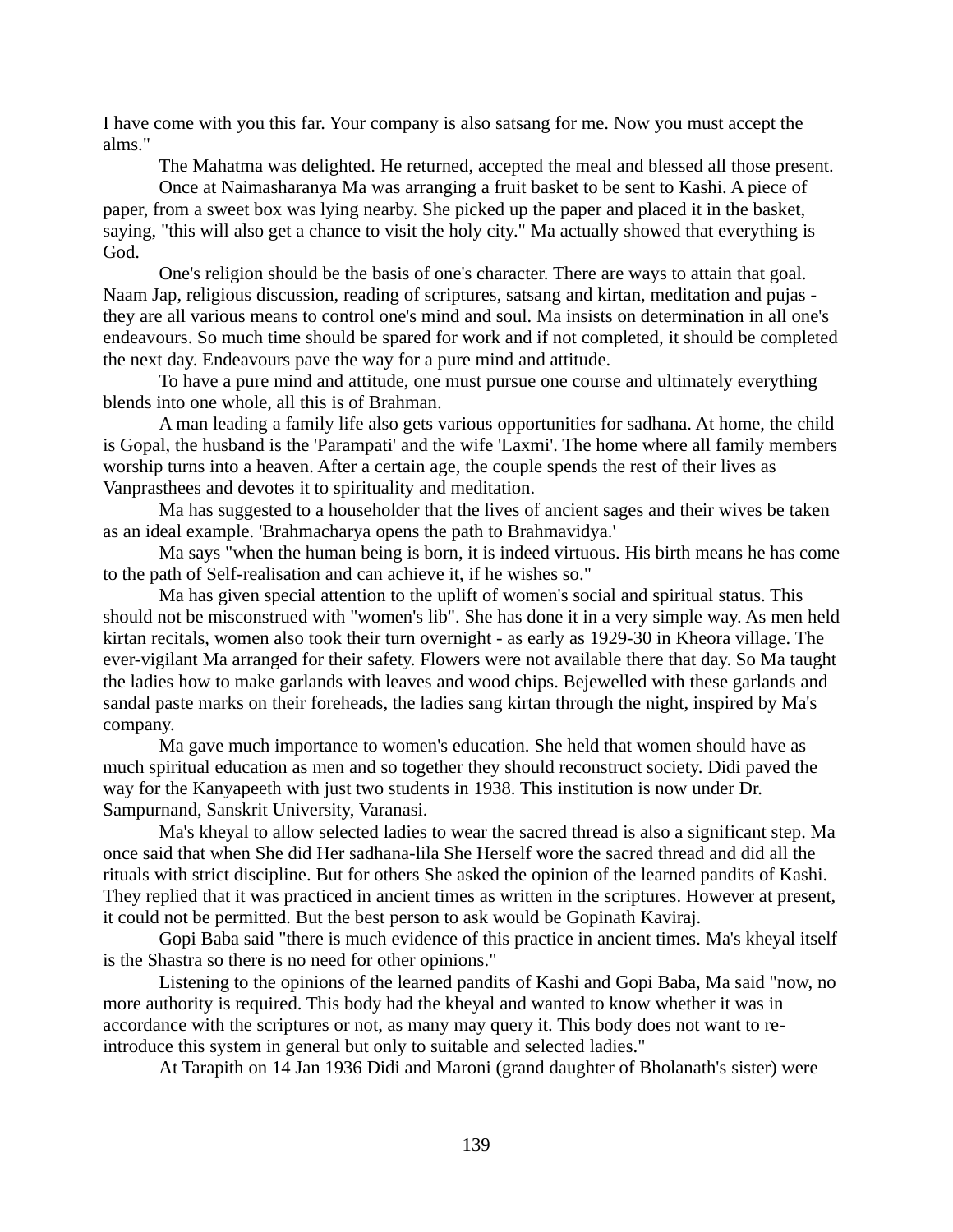given the sacred thread following all the rituals. Bholanath initiated Maroni while Dinesh Chandra Bhattacharya initiated Didi. Ma told Didi "wearing this thread is serious. You must become an ideal Brahmacharini."

The marriage ritual of Maroni was held at Tarapith. Bholanath did 'kanyadan' as she was brought up by Bholanath in the Ashram as his daughter. Thus Ma relieved Bholanath of his obligations before he continued his sadhana later in Himalayas.

Thus in an area where for hundreds of years only men could proceed, Ma brought forward selected ladies, giving them the right to pronounce the Gayatri Mantra. In later years a few more girls were invested with the sacred thread by Sri Ma.

It will not be out of place to mention here the reply Ma gave when asked whether ladies have a right to pronounce Pranav. Ma said "women have certain internal knots when the pronouncing of Pranav is not possible, but if this changes then it becomes possible for them. For women who cannot pronounce the Pranav - this may have a meaning also; who is a women? One who is weak! The one who seeks refuge. In this context all are women. The form of a man does not make one a man. Just as women take refuge from men, men too ask for the same from women. In this way both are equally weak. Everybody is stretching out their arms before the Supreme Being."

Ma further elaborated -"It is said women do not enjoy the right to pronounce the Pranav whereas it is also said "striya samasta sakala jagatsu". From this saying it is assumed that only women have the right to pronounce Pranav. You say Pranav is the primordial sound. Creation means work; who will work without shakti? Thus it is only 'sree' or 'shakti' who can pronounce Pranav."

It is rare for women to take sannyas. An important event was Didima's sannyas on 14 April 1938.

Generally Narayanshila is not worshipped by women. Here also Ma first gave Narayanshila to Brahmacharini Udas saying "now you have got the fruits of your worship after wearing the sacred thread for 25 years. Now God has come to you in this form."

In another incident Ma gave Brahmacharini Chandan the Narayanshila belonging to Didima's maternal family. This was located through Ma's kheyal on Didima's request after a lot of searching at Agartala. Brahmacharini Chandan continues to worship this Narayanshila daily to this day at the Kankhal ashram, where she lives.

A brief mention of Ma Anandmoyee Kanyapith will not be out of place here.

As already stated Ma's kheyal and Didi's efforts took shape on Sept 25, 1938 as the Anandmoyee Kanyapeeth. It was Durga Puja Navami when in Ma's divine presence, with only two students the Kanyapeeth made a humble beginning along the lines of the ancient Gurukul system at 'Peet Kuti' at Haridwar. It later shifted to Kashi Ashram in 1945 by Ma's kheyal and it became a large institution, where besides an academic education with Sanskrit as the main subject, music is also taught. The girls are also trained in stitching, embroidery and knitting etc. In addition to attention is paid to developing a good character.

Between 1947-50 Varanasi ashram was the venue for Savitri Mahayagna. Ma frequented Varanasi during this period. As the number of students at the Kanyapeeth grew, the administration and organisation was stimulated. A disciple of Sant Baba, Ganga Devi Panchatirtha, was placed in charge and organised an excellent Jhulan Festival in 1947 in Ma's divine presence. First she seated Ma as Sri Krishna on the holy Jhula. Then with the girls she played Divine Leelas, with Ma as the focus.

Once a Brahmacharini came to Didi and said "Dada Bhai, in order to administer and supervise the Kanyapeeth we need a lot of help. Most of the girls who study here leave the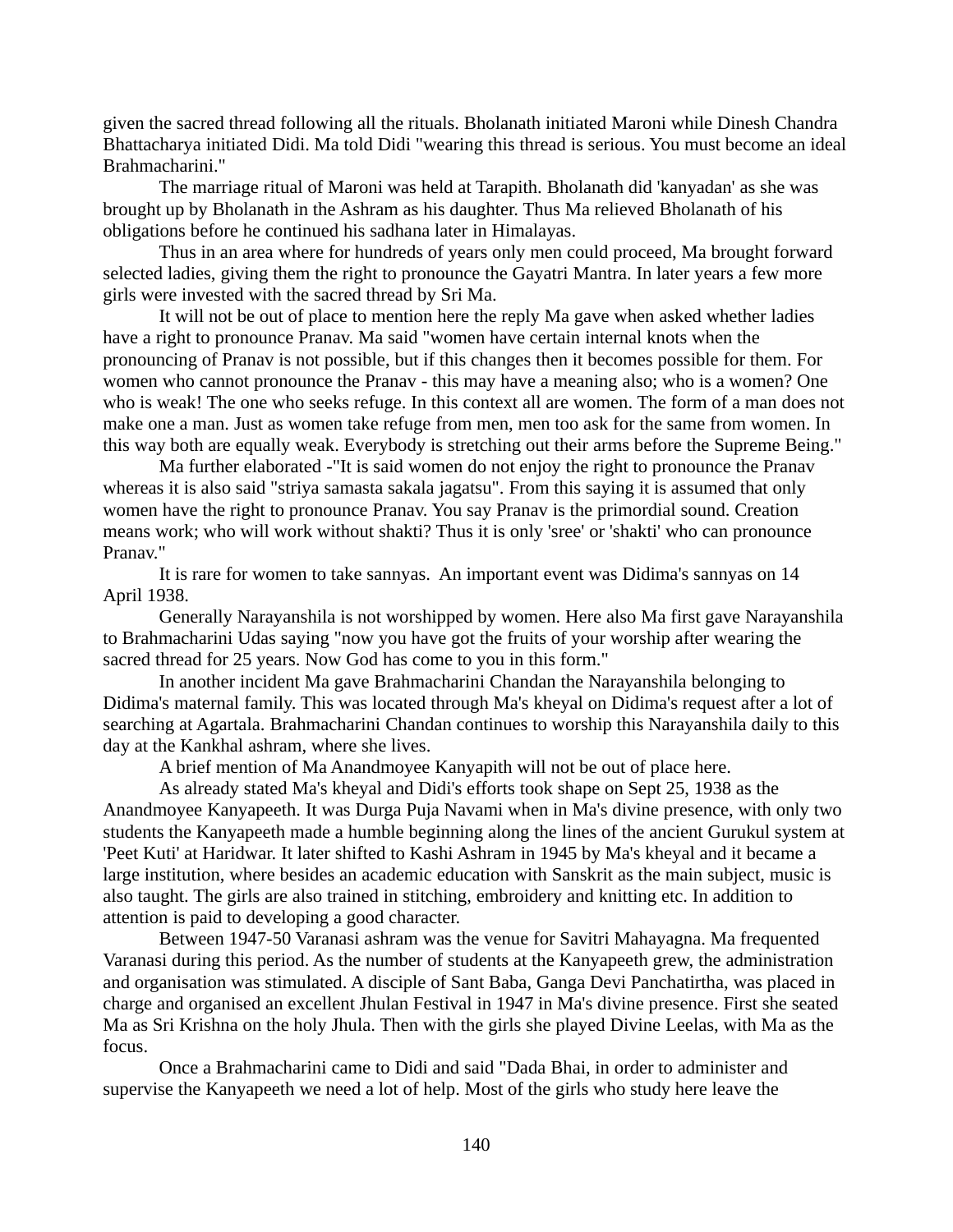institution after completing their studies. My suggestion is that we amend rules to make living in the Ashram compulsory for those who study for Shastri and Acharya." "It is Ma's Kanyapeeth" Didi said, "and she will look after it. I am serving the kumaris on Ma's directions. The girls grow up here through Her kindness. Whether they stay or leave it is all up to Her kheyal."

Most of the girls after their study, get married but with the strong foundation of knowledge and brahmacharya gained at the Kanyapeeth they prove themselves to be ideal housewives. Some girls remain at the ashram and take the path of sadhana for spiritual attainment.

In this context, Ma once said - "Bhaiji had some original ideas about the Kanyapeeth and Vidyapith (for boys). He had said that only the fortunate ones will stay here. The students of these institutions will be trained according to their own inclinations, one is inclined to Shivbhav, another to Krishna Bhav - they will be helped to further their interest in those directions. A religious bent of mind, the study of scriptures, should remain the focus amid the general academic education. Kumaris will engage themselves in service. Their sadhana and education will go together. Those who marry will carry with them the reflection of the education they received here."

Now again - Ma says- "Life and religion are one. All that you do to maintain your life, your everyday work and play, all your attempts to earn a living, should be done with sincerity, love and devotion, with a firm conviction that true living means virtually to perfect one's spiritual existence in tune with the universe. To bring about this synthesis, religious culture should be made as natural and easy as eating and drinking when we are hungry and thirsty."

Irrespective of their religion She extended Her compassion and kindness to all who went to Her for Her advice. Here is one incident - Ma was in the Pune Ashram in 1960-61 when a Parsi couple, the Camas, started from their place for the ashram to meet Ma. However, due to unforeseen circumstances, they could not do so.

Around that time Ma was in the pandal and satsang was going on. Suddenly Ma said to a girl sitting nearby "both of them returned after they got drenched." Since the people did not come neither Ma nor the bramacharini otherwise knew about their coming to the ashram. On the second day, Mrs. Cama came with a lady who had been sent by Ma to fetch her. As Mrs. Cama came Ma rose from Her seat and took Her along to Her room. Behind closed doors they talked for an hour, during which time Ma correctly set out Mrs Cama's daily routine without having any knowledge about her.

Then Ma said "this body watches you daily praying to God at 4 o'clock in the morning; you pray for 4 hours. This body saw you lighting a flame on water. How? why?" Mrs Cama then explained that Parsees worship fire. Oil is poured on top of the water in a glass, and a floating wick is lit.

Ma said "why do you cry while praying? What do you want? Ask this body and you will get it."

Mrs Cama replied "they are tears of joy, not sorrow." Ma appreciated this and said - "this is called the 'power of core.' Ma now asked for the door to be opened and then narrated the same to the audience there. Ma said that she had a strong religious inclination since childhood, when she visited the Parsee fire temple at Pali. On Ma's direction Mrs Cama came back with Mr. Cama. Ma told him "Pitaji, this body will visit your home to see the holy perennial fire there." Ma visited them later on. The fire was brought. Touching it to Her eyes, Ma said "for the last 12 years this fire has been burning. This body has seen it in a subtle form." She instructed the devotees present to have darshan of the holy fire and asked them to learn from Mrs Cama how to light it. Following this incident the Cama family became close devotees of Ma and Ma too had a 'kheyal' for them.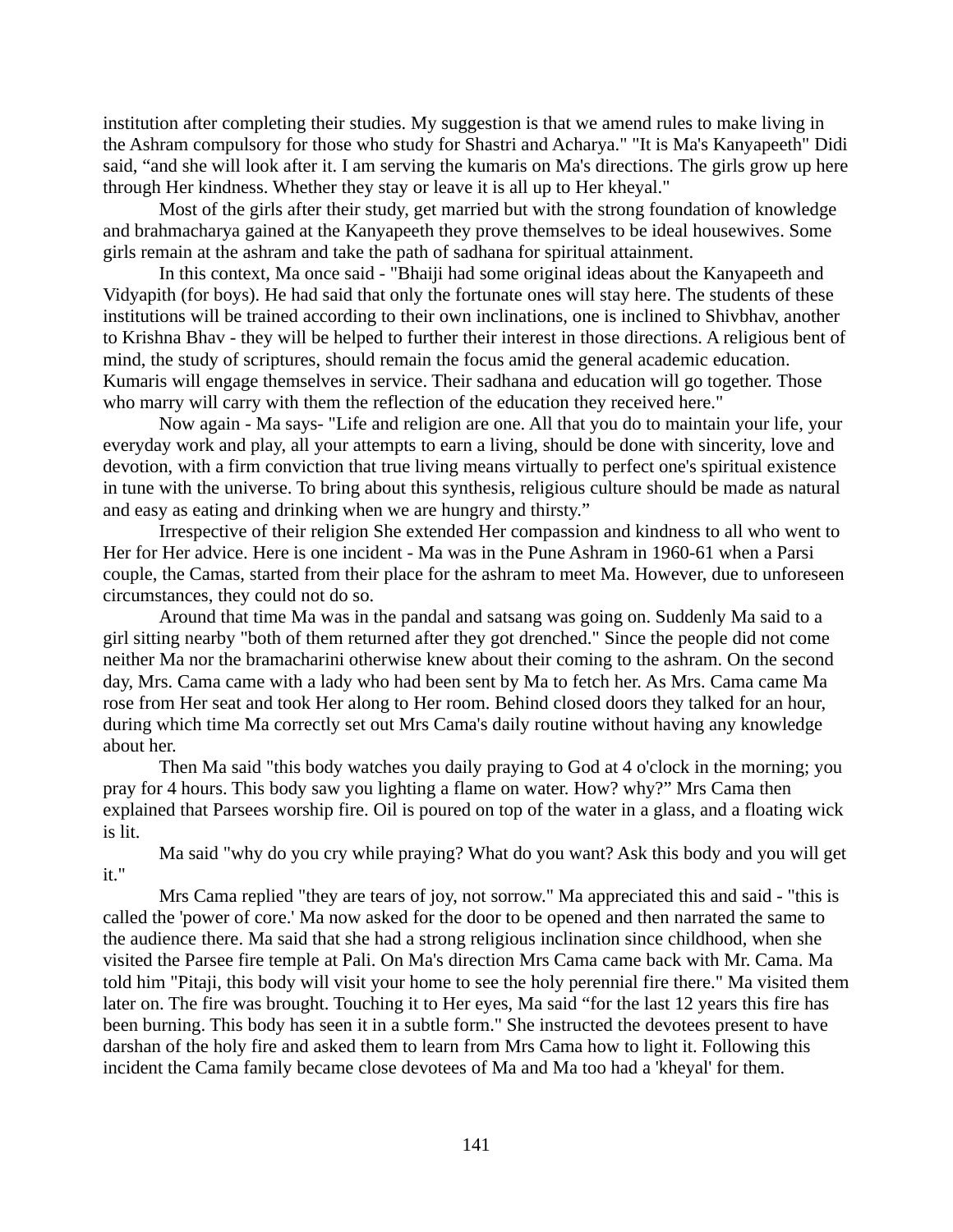Mrs Cama passed away in 1985. After her death, Mr Cama was very much upset. He spent most of his time in meditation. During this period, thanks to Ma's graciousness, a miraculous incident occured.

In Pune, there is a Christian ashram located near Ma's ashram. However, Mr Cama was unaware of its existence. The Principal Nun of the Christian ashram had seen Ma in her dreams for seven days continuously. Ma had been instructing her to show the path of peace to a particular visitor.

Sister Sara, the nun, pondered over who was coming and how she would recognise them? Many questions were going round in her mind as she finally decided to hold a meditation at the ashram. She had the news published in local newspapers and Mr Cama happened to come across it. It could only be Ma's kheyal. Mr Cama went to the Christian ashram in the evening. The stunned sister Sara took him to the prayer hall inside. There, Mr Cama saw the picture of Ma Anandmayi alongside the picture of Christ. Sister Sara told him that Ma visited this ashram on several occasions and they still followed Ma's puja and meditation. She recounted her dream to Mr Cama. She further said that Mr Cama belonged to Ma and it would be better if he continued his meditation at Ma's ashram.

After this event, Mr Cama became composed and calm. Since then he has been doing his meditation at Ma's Pune ashram.

Once Ma narrated a story, in the context of service to others. There was a philanthropic king of Ayodhya, who did his best to help others. Once, the benevolent king donated his kingdom to a saintly man, and left the palace in the garb of a mendicant. Moving away quite a distance, the king discovered a well. When he went to the well to fetch water, the king found four animals in the well, a lion, a monkey, a snake and a human being. They each requested him to pull them out of the well. The king rescued the lion first. The lion was very grateful. He said, "Please give me an opportunity to serve you. I live in a jungle near Bombay. Whenever you need me, please call me." As the lion left the place, he requested the king not to rescue the human being. The second to be rescued was the snake who too offered its service to the king whenever required, and requested the king to rescue only the monkey. The king then pulled the monkey out. Strangely, the monkey too said the same thing about the human.

Meanwhile, the human being implored the king to rescue him as well. Though, the other three animals advised against it, the kind-hearted king pulled the man out as well.

The person thanked him profusely. He introduced himself as the goldsmith of the king of Udaipur. Inviting this king to his home in Udaipur, the man bid goodbye.

After some time, the king went to see the lion as he had rescued him first. As he called out, the lion appeared. The lion asking the king to wait, went back to his cave and returned with a necklace of jewels to present to the king.

The king accepted the gift and then went to Udaipur to meet the goldsmith, who received him very well. The king was pleased and so he presented the necklace to the goldsmith.

The goldsmith recognised the necklace that he had made for the prince of Udaipur some time ago. The necklace had been subsequently stolen. The goldsmith secretly sent word to his king that both the stolen necklace and the thief were at his home.

The guards came and caught the king of Ayodhya. The king of Udaipur ordered the thief to be burned alive in a pit. The king's chief executioner, who was impressed by the personality of the thief, disclosed the reason for his execution.

The king was stunned. He could not believe the goldsmith, whom he had rescued, could do that to him. However, accepting it as the will of God, the king resigned himself to his fate. Soon,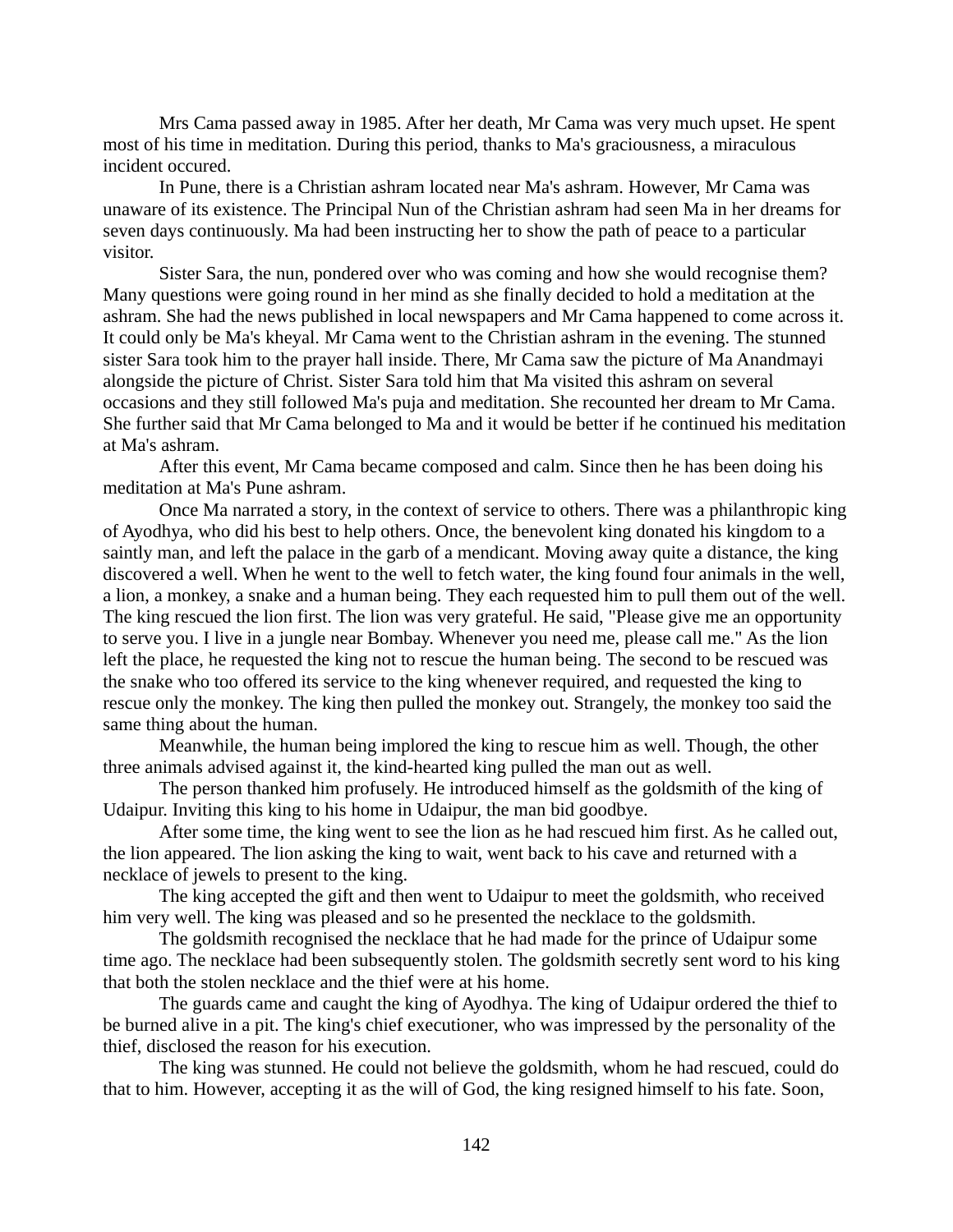the king remembered the snake, who came to him and, after it learned the bad news, taught the king a Mantra. The snake said it would bite the king of Udaipur to kill him and the king of Ayodhya should use this mantra to bring the king of Udaipur back to life.

So it happened. The king of Udaipur could not survive the snake bite. A pall of gloom descended over the entire kingdom, leaving everybody in a state of shock and despair. The Raja's guards and executioners too mourned, and passed on the news to the king held for the robbery.

The king of Ayodhya then volunteered to bring the king of Udaipur back to life. He did so with that mantra.

The recovered king was astonished to hear that the man on whom he served the death sentence, gave him back his life. He, therefore, invited the king of Ayodhya to his palace and was told the whole story. He became so enraged that he immediately passed the death sentence on the goldsmith in the same manner.

The king of Adyodhya, however, was not pleased. He said, "If someone is killed through my endeavour to help and sacrifice, my purpose will be defeated." He instead asked the King of Udaipur to give him the necklace as well as money and land.

The king of Udaipur acceded to the request of the king of Ayodhya. After that the sannyasi king went to the monkey in Dandakaranya. Tears came to the monkey's eyes as it saw its saviour. With great respect, the monkey offered him a seat made of leaves and presented him with a fruit. That was a celestial fruit which the king, instead of eating himself, in turn, presented to the present saint king of Ayodhya.

The present king asked for one more fruit from the former king in order to present to the queen. Thus the former king went to the monkey again but the monkey had got only one from Hanuman. They went to Hanuman who in turn said, it was Shankarji who had given him that fruit. The three then met Shankar Bhagwan who too expressed helplessness, saying it was given by Narayan.

They all now went to Narayan in Vaikuntha (Heaven). But Narayan said, "I can't help you because I've already donated my entire garden to that philanthropic king of Ayodhya. By his good deed, this king has staked his claim to heaven too. Whether he remains in Ayodhya or here, he does not have anything more to achieve."

The benevolent king, then took the second celestial fruit from 'his' garden and gave it to the present king of Ayodhya. The saint-king was pleased. He said, "I was only testing your kindness and benevolence. Take control of your kingdom. It belongs to you."

# **The Path of Sadhana**

One feels God's presence through meditation, and determined endeavour. There are several methods of sadhana. Only the Guru can guide his disciple to the mode he should adopt. Ma likens sadhana to bitter medicine. "If one wants to escape from the sad state of worldly life, he has to take this bitter medicine. The sadhak should tread the path of sadhana with utmost determination, willpower and perseverance. He should devote his soul, mind and work to this endeavour."

She then says, "How can you come out if you keep the door closed? Open the door, somehow get out and start your journey. You will find fellow travellers asking you your destination. They only will show you the way. Once you start treading, the way will automatically open up. What you ought to do, will come to you from within. This is called self-illumination."

"Many times it is said, the ways of sadhana are infinite. There are really infinite ways. Look at the the leaves on a tree. Each leaf is different from the other. The branches, seeds, fruit are all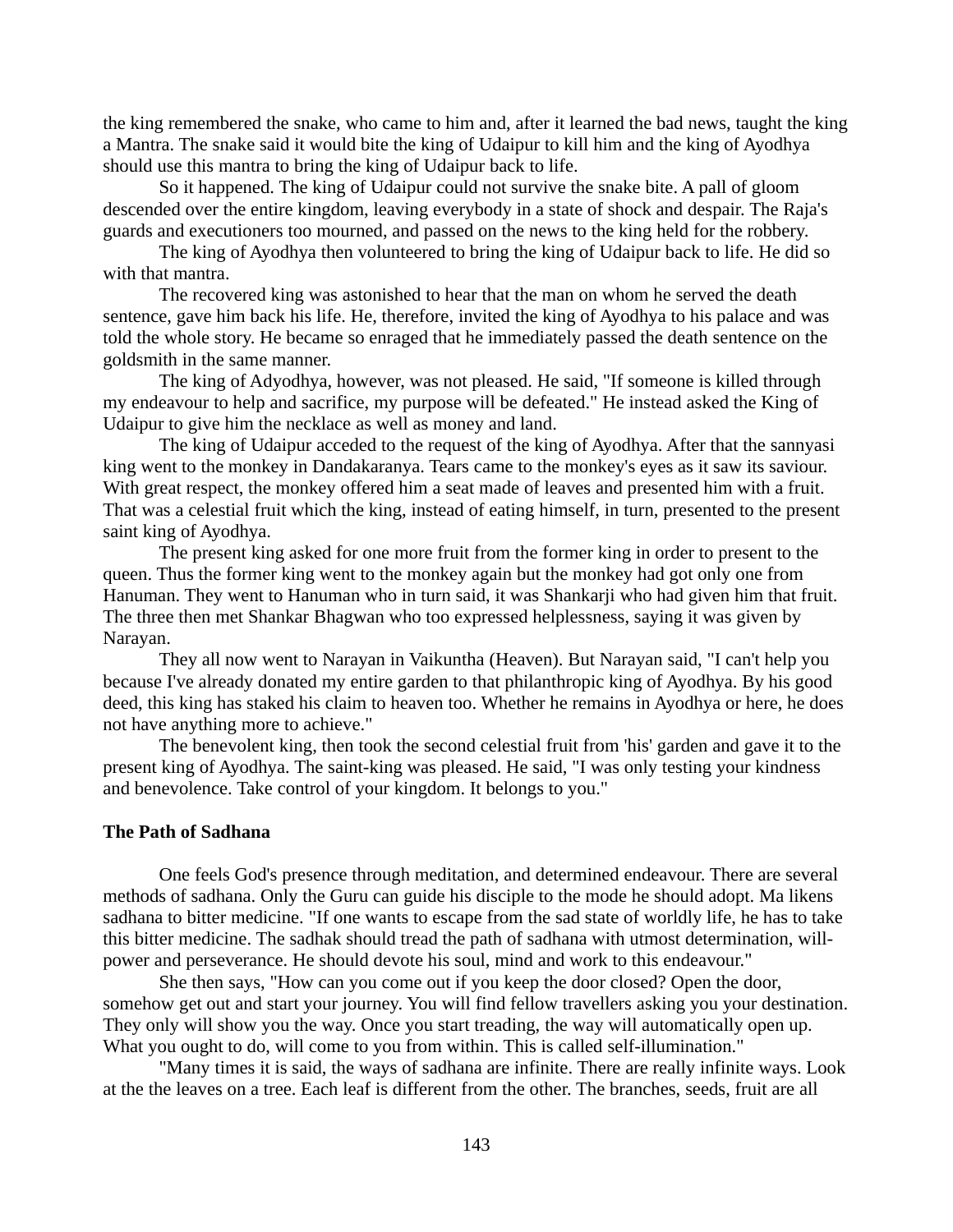different. Similarly, the feeling of sadhana is infinite. See, the seed incorporates one huge tree with an infinite number of trees, leaves and flowers. The feeling of one in many and the feeling of many in one is regarded as the complete perception."

"One should keep hold of what little supernatural powers one has achieved during sadhana carefully. As the food we take gets assimilated power achieved through sadhana should be kept hidden. In this way the power at the root level increases and then one gets enlightenment. This is the feeling of Supreme Universal Guru."

"One has to sustain his soul and mind for spiritual upliftment. Effort is not enough to get the vision of God. It is achieved only by the merciful grace of God. Like one digs deep at one place in search of water, and one has to concentrate completely for years together on his sadhana."

Ma has said "call HIM by any name you like. It is natural that one has a fascination for a particular name of God, as a result of Sadhana in past lives. All names Ram, Krishna, Durga, Kali or any other name are one and the same."

"It is an endeavour to hold the kite (one's mind) with the thread (the name of god). Asanas, Mudras, Pranayam, Peace and liberation all are achieved by calling HIM only. This has happened with this body hence it can be said with full confidence emphatically. Repeating God's name with an unstable mind makes the mind calm. Breathing has a direct link with one's thoughts. A time comes when Pranayam is done automatically."

"Daily rituals in the right direction open the path of sadhana and create a passion and supreme intimacy to God. One who has this culture should take to the course of daily worship. Worship is not a ritual, it is an attitude, an experience."

A vigraha (idol) becomes alive by continual prayer after prayer. It is His miracle only that He is in the vigraha, He is beyond this also; and beyond this, He accepts the form of a vigraha also like water and ice, God HIMSELF is SOUL, and in the shape of a vigraha He is near to his devotee and formless for an Advaita vedantist. Water assumes the shape of the vessel in which it is kept."

Once a devotee offered Ma very hot custard during Bhog. Ma took it casually. She then asked the devotee to taste it. The devotee's mouth rejected the piping hot custard the moment it was taken. Subsequently Ma said "one should take due care, in offering Bhog. The care of God should be done with enough devotion and care as your own self."

"The image gets life only when it is worshipped whole heartedly. That is how Bhav (feeling) emerges, then with that, feeling for serving HIM emerges. There is no general rule to serve God through Bhav. This is one's own. One way is to serve and another, being in service. The feeling or Bhav only shows the way of serving the God. Like, all read the same book, one becomes a speaker, another a poet. The way of speaking, oratory or writing poetry is not mentioned in that book. These things come from within. Likewise serving God comes from within as naturally as anything else. This real service as a natural instinct and emotion is not taught."

"The Guru handed over the image and said 'He is your master, you are his servant. Serve him the best you can."

"When someone says that Vedanta and Bhakti are two different schools, one can talk of Radha Krishna, which is. absolute Vedanta. Radha is inseparable from Krishna. So is Krishna from Radha. Both are one. But Advaita is not separated from this Leela. The leela is full of bhav and there is no question of duality in Vedanta. (Ras-Swaroop). Even then if you see Bhaktavadis having dualistic faith, here too it is all rolled into one. This can be appreciated only if one has the right vision."

"See, whether through Bhakti or Vedanta you seek only Him, whichever path is tread, if you follow the distinct nuances of that path, you ultimately get the same thing, which would end all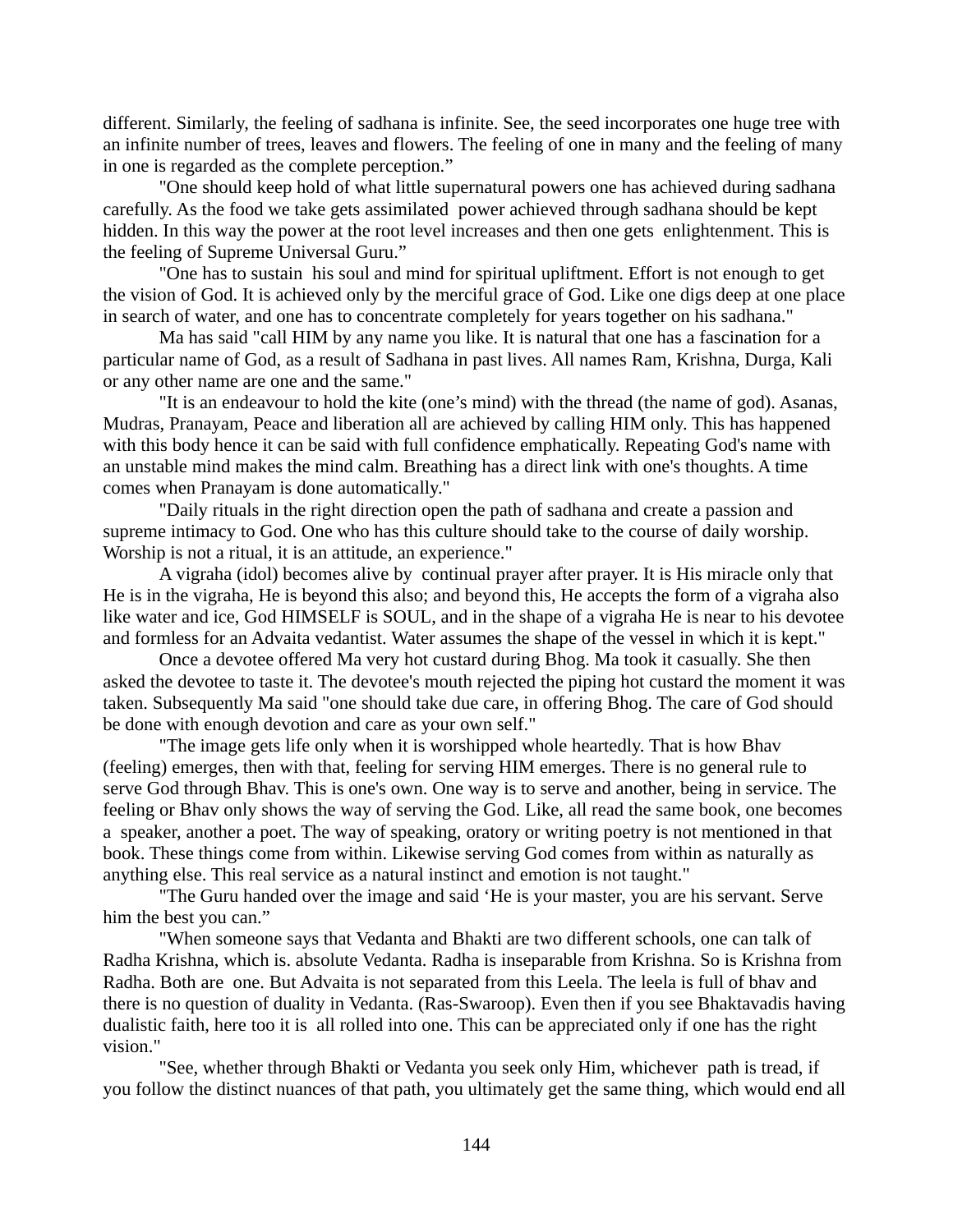inhibitions and doubts. After this if someone says – "I do not desire salvation, I stop worshipping HIM," he actually does not stop. The process now goes on. He is infinite. There are infinite ways and means to get Him, there are disparities only midway.

Ma has said... "It is appropriate to recite stav and stotras. Depending on the spiritual state, the prayers come from the depth of the heart. 'Oh God you are the personification of kindness and compassion.' Actually stav and stotras are in praise of God. God is all powerful and virtuous. Bhav comes in a most natural way."

Regarding prayers as a significant part of sadhana, Ma says, "the power of prayer is infallible; with it the souls of living beings flourish. Whoever comes your way, regard him as God Himself and put heart and soul into praying for refuge under his guidance. This is the practice which prepares the foundation for unshakable faith in Him. With infallible faith comes simple and sincere prayer. And if the prayer is true and sincere from the heart He gives the fruits of your prayers out of His Compassion."

"Do not keep yourself away from His divine feet, it will enable you to keep clear of lust and desires. It is Man's duty to inculcate humanity among themselves rejecting animalistic tendencies, accepting virtues and rejecting glory and gifts; make your heart like flowers that are offered in worship to God. The single duty of a human being is the search for truth and one gets more enlightened by reading the biographies of Mahatmas, the servants of God, rather than God's biography. These servants of God have glorified Bhagavan. That is why if you love them, in your turn you too deserve to get the love of God."

"Whatever you read as advised by the Guru in order to achieve your goal, is called dedication. In other words, one is "kriya bhog', the other is "kriya yoga". Those who tread the path of kriya, follow the path of Nirvana. Kriya means japa, meditation, reading religious books, puja, kirtan, seva, raja yoga, hatha yoga, pranayam etc. Whichever stream one gets into, he should attach himself to that current daily for kriya, and tread the path for Nirvana. Being fully dedicated to the way to kriya yoga in itself liberates one from kriyas. Yogi means ever in union, and where there is complete union, liberation is also there.

Ma regards the study of religious scriptures as a significant part of sadhana. The scriptures are reflections of sadhak's feelings and perceptions through sadhana. It is difficult to explain all the feelings that occur during the transition period between one stage of sadhana and another. That is why Ma compares the scriptures to a time-table and says one cannot describe fully the ecstatic feelings when getting to the core of Truth.

What prompts faith in God and the religious scriptures?

Ma says, one's mission is fulfilled when the interest one nurtures is directed towards God.

"For example, one who likes to do service, does it with the feeling that God is everywhere and in all, and if service is done with this feeling a time will come when he will develop faith and come to enlightenment. Some people do service in order to get name and fame."

"One who loves music, can reach the path of spiritual enlightenment by participating in kirtan, and singing songs in praise of God regularly."

"Those who like to have feasts and parties, can achieve the same through this pastime. For those who do not like all this at all, and have a liking for a simple dedicated life, reading of religious scriptures can open the path to God realisation.

"Many people like to restrict themselves to their families. Service for them is taking care of parents, wife and children. In this situation too, it is possible to seek spiritual wisdom. If they take their parents as God, the wife as Laxmi and children as the Balgopal and Kumari, they can also go on the path to Nirvana. Those who do not like all this, can simply pray at least twice daily and get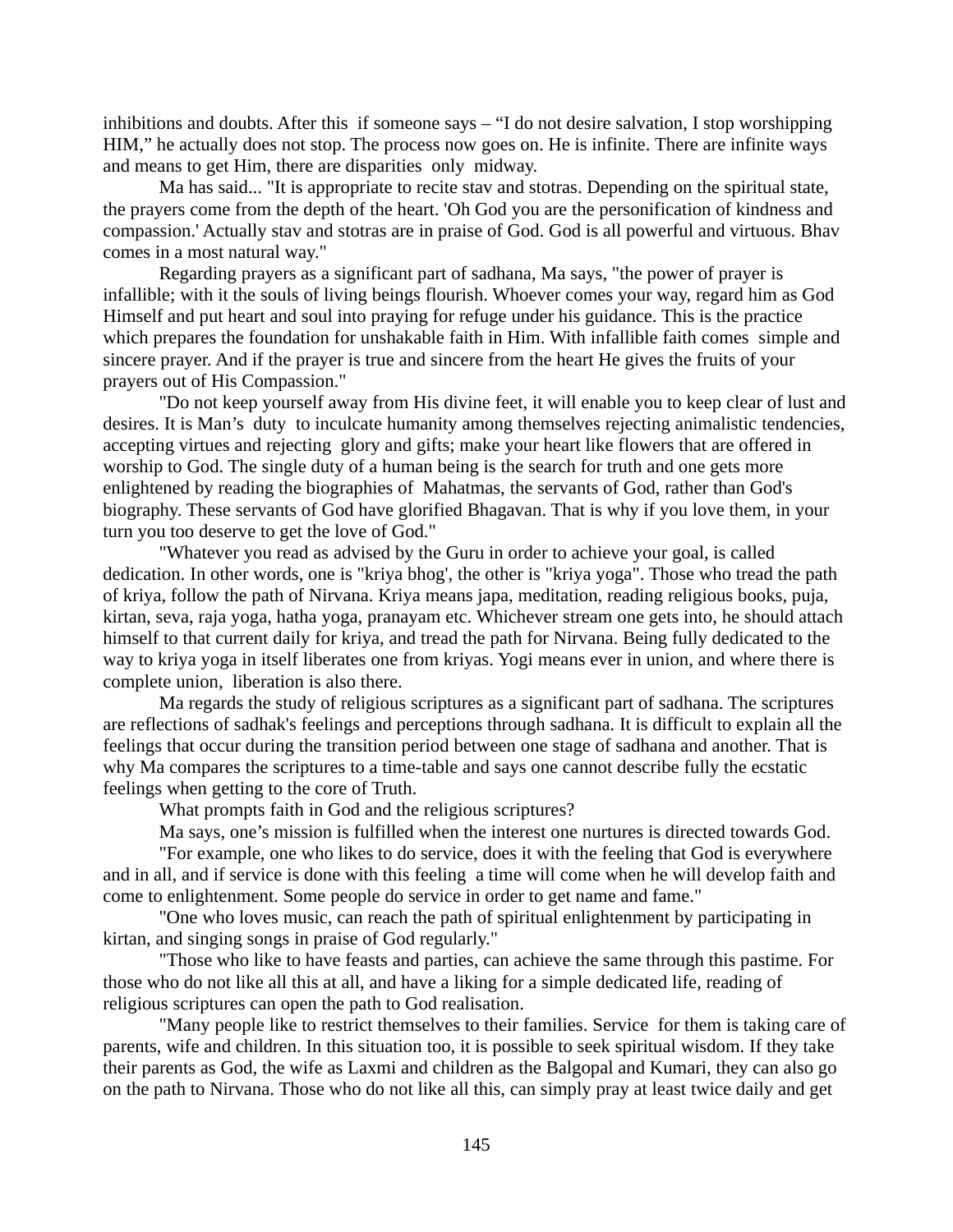similar results. Faith and respect are present in all, satsang and religious discussions lead to their manifestation, and further lead to God's proximity."

Religious music can be performed in seclusion but various obstacles like lust, anger, desire, greed and temptation can not be given up without participating in satsang. Satsang enables one to give up these vices through sincere efforts. Ma always says- "Ma, Baba (father), friends, only God is One, in all sects – just as a person is father, son, and husband at the same time."

"This body tells all that the best medicine for all diseases is remembering God.

Trust Him, seek refuge in Him, and accept whatever share you get. Whatever you do, consider it a service to God; do satsang and remember God in every breath. Live in His thought. Put your entire burden upon Him. He will look after everything."

One gentleman, who was close to Sri Aurobindo, came for Ma's darshan. He prostrated before Ma and then took a seat near Her.

Ma said, "You have come to give darshan to this body. Ask what you want? The gentleman asked, "By which means can God be delighted?

| Sri Ma: | 'By remembering God, repetition of God's name (Namsmaran)                            |
|---------|--------------------------------------------------------------------------------------|
| Gent:   | If one does not like Namsmaran?                                                      |
| Sri Ma: | Namsmaran is for developing the liking.                                              |
| Gent:   | If one is overcome by laziness, sleep and drowsiness?                                |
| Sri Ma: | The solution is Namsmaran, Namsmaran, and rapid Namsmaran                            |
| Gent:   | There are several unimportant things which come up in the midst of Namsmaran.        |
|         | What should one do?                                                                  |
| Sri Ma: | Do only Namsmaran whole heartedly.                                                   |
| Gent:   | While doing Namsmaran, is it right to meditate?                                      |
| Sri Ma: | Have you ever had darshan of who you worship, your deity? If not, then you do not    |
|         | know in what form He will come to you. You can therefore meditate in the mind on     |
|         | the image of God as mentioned in scriptures. One thing - God will give you darshan   |
|         | in the form you feel in meditation through your emotions and you will be satisfied.  |
|         | Not all are satisfied in the same way. That's why repetition of God's name should be |
|         | your meditation, which will turn deeper with the chanting or Namsmaran.              |
|         |                                                                                      |

Ma has told us a very interesting tale about the glory of satsang:

"Where does God live? What does He eat, when does He smile and what does He do?

In ancient times, Kashi had a king who once organised a big conference of Mahatmas, saints, and learned men, to ascertain answers to the above four queries. The king announced that whoever provided perfect answers to these questions in four days, will be presented with half the kingdom.

The court of the king was full with many eminent people, busy in working out the answers. The subjects came to see the conference. Everyone in the kingdom was curious to know the outcome of the conference. But there was no solution yet. A farmer who, while he tilled his land, watched people going to the capital everyday and talking intently together, asked them "what is going on?" He was told the situation.

One of the passers-by, asked the farmer "Can you give a reply to the king's queries?"

When the farmer said "yes", they took him along and asked him to stand in the queue of those with possible answers. But no pandit could satisfy the king with his answers. Lastly it was the turn of the farmer.

The king called him, "Can you provide answers to all my questions?"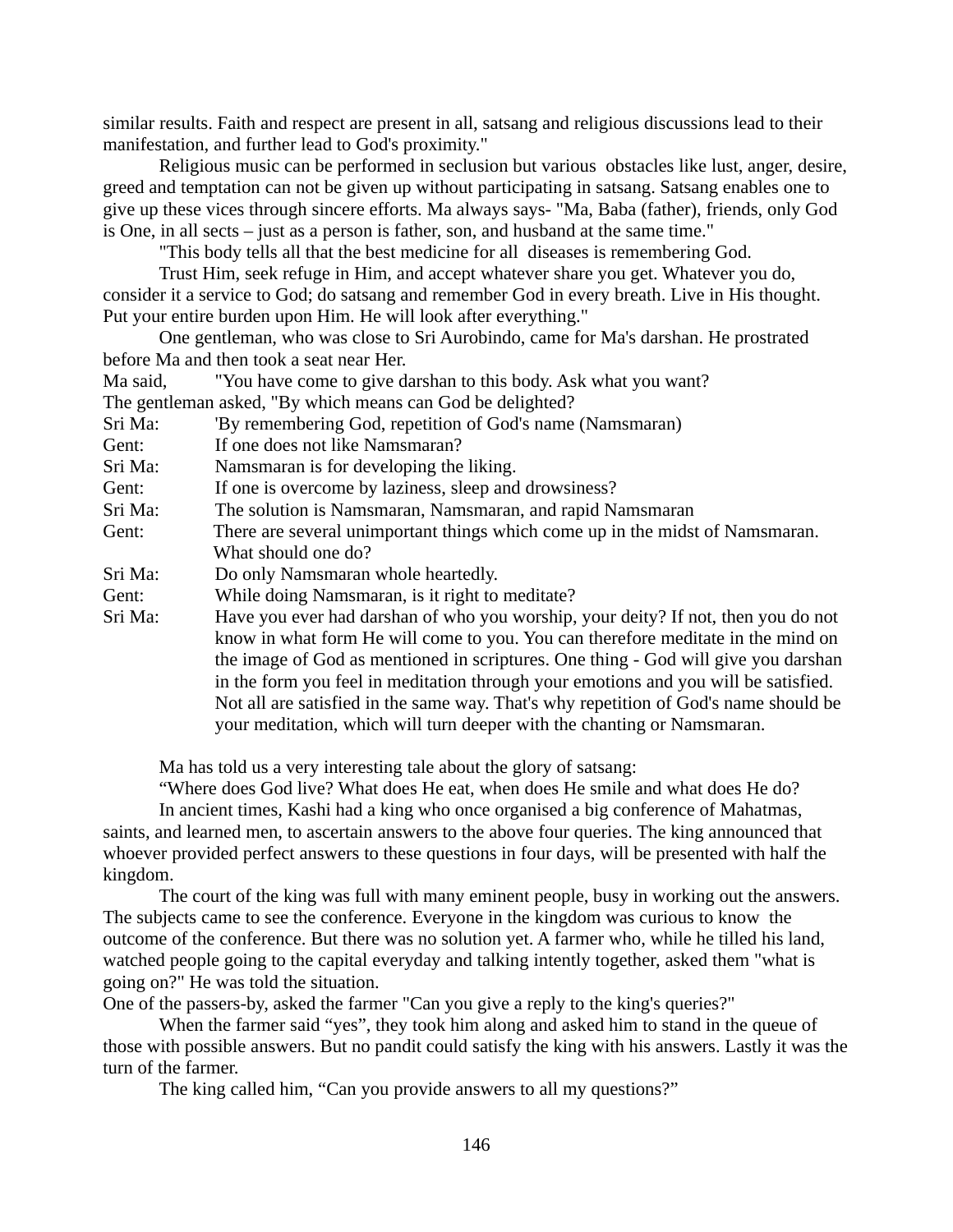|         | The farmer boldly said, yes.                                                        |
|---------|-------------------------------------------------------------------------------------|
| King:   | Where is God?                                                                       |
| Farmer: | Where is He not? He is everywhere.                                                  |
| King:   | What does He eat?                                                                   |
| Farmer: | He eats vanity. Until He swallows the vanity of a living being, the living being    |
|         | cannot get Him. Vanity is the biggest obstacle on this path.                        |
| King:   | When does Bhagavan smile?                                                           |
| Farmer: | When the baby is inside the mother's womb, his body squeezed into that small place, |
|         | he prays to God to get him out and prays to be rid of pain. However, once he is out |
|         | of the womb, he cries and forgets to whom he was praying only moments ago. It is    |
|         | now that God smiles.                                                                |
|         | The king was pleased with his reply. He asked the farmer: "what does God do?"       |

The king was pleased with his reply. He asked the farmer: "what does God do?"

The farmer hesitantly asked the king to step down from his throne. The king, so impressed by his replies, promptly left the throne. The farmer took his seat and told the king, "I've already given the answer to your last question. God turns a king into a common man and a common man into king.

The king was immensely pleased. All the replies of the farmer resolved his queries. The farmer, who was a regular listener of Bhagavat Katha, got half the kingdom and thus became a king, a good example of what God does.

People asked him where he got this knowledge from? "From satsang", replied the farmer. From his childhood, he accompanied his parents to satsang, this was the blessings of satsang, he said.

"That is why one should stick to one thing. Have only one goal and strive to reach it. One Naam, one place, and one thought."

Ma narrated another tale...

"There was a thief who took initiation from his Guru. After the initiation, the Guru barred him from stealing and from telling lies. Since stealing was his only means of income, the family of the thief ran into grave financial trouble. Realising this, the Guru permitted him to continue with his profession. But, "no lies", he warned his disciple.

It so happened that one night, the thief went to steal at the King's palace. The king, who was alerted by the strange sound of the thief's movements, came to the thief in ordinary dress. Introducing himself as another thief, he proposed they share the booty equally.

While the king-turned-thief stood outside the door, the real thief broke open the safe and got bags of gold coins. The theft over, they shared the booty. When the thief started running away, he was caught by the king's guards and was taken to the court of the king.

On interrogation, the thief correctly said how many bags he had stolen and he also mentioned that half the booty was with another thief.

The king was impressed by the thief's true confession. The thief further said, he was a thief alright, but not a liar. His Guru had barred him from telling lies.

Impressed by the truthfulness, and deep respect of the thief for his Guru, the king announced that he would take care of all the expenses of the entire family. Against this, the king asked the thief to renounce his profession.

The thief bowed before the king in reverence, and devoted his life to the service of the Guru in order to attain Nirvana."

Ma said, "The trust, and faith in the Guru's words, and taking refuge in truth, saved the thief on all fronts. Things are done, if one sticks to One only."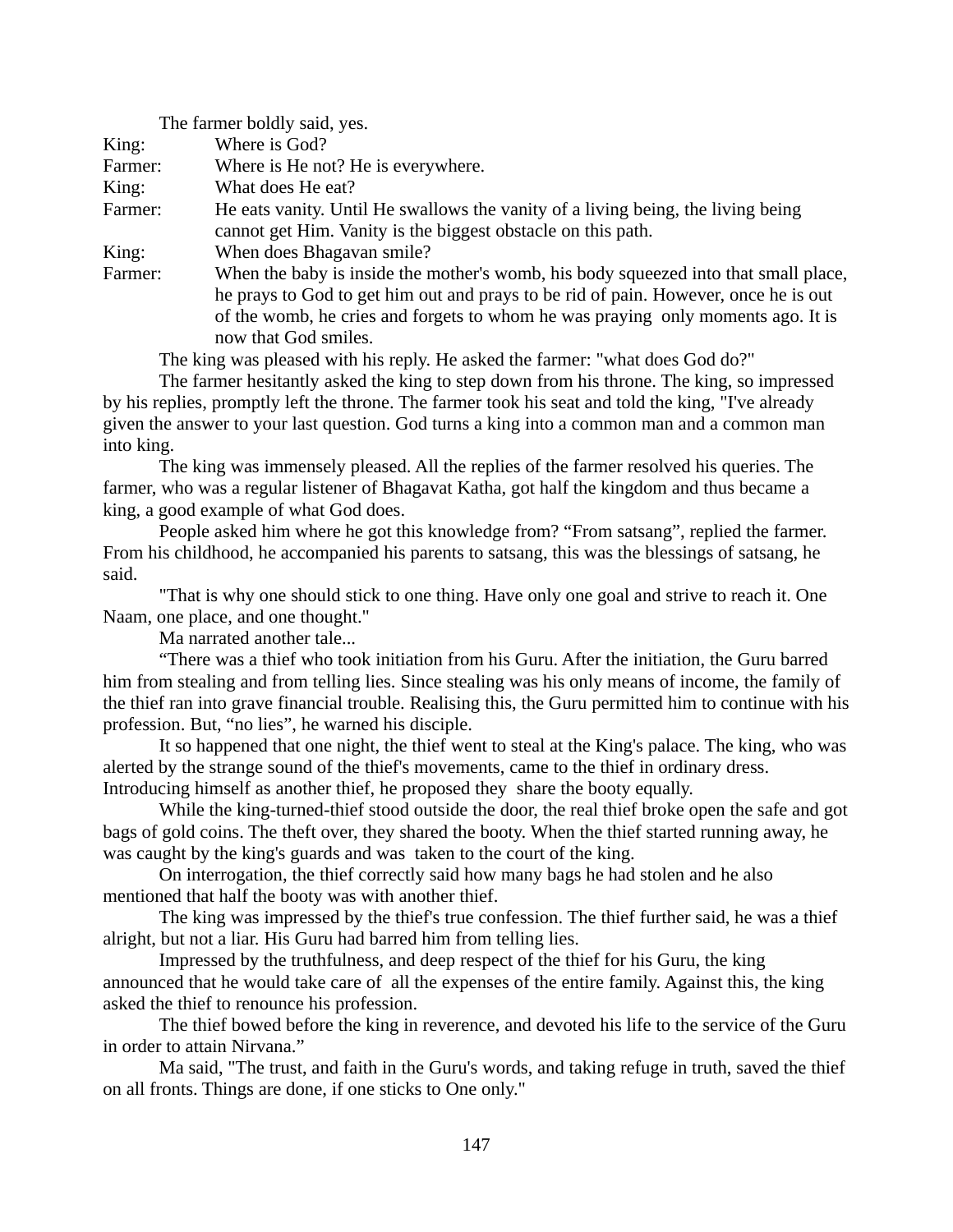How does one get peace if he is blinded by carnal desire? Sansar (world) is full of grief only to those who have accepted 'Sa' of sansar as saar (quintessence). To those who believe that it is not real, sansar will not give pain. It is for cutting off the ties of three obstacles (lust, anger and greed) that austerity is practiced. Accepting the true and real ties, the worldly ties go away - ultimately all ties are severed and one gets liberated."

Ma narrated a story in this context- "There was a king, he had everything but peace. Hearing that initiation from his Guru will bring him peace, the king called for the family priest. The priest was then in dire financial straits. He assured the king he would have peace if he did Japtap and sadhana after the initiation. Nevertheless, even after doing so, peace eluded the king.

The priest was warned that if he could not bring about peace in the king's life within seven days, the priest and his family would be eliminated.

Deeply disturbed by the king's warning, the Guru lost his appetite and could not sleep. He had a vagabond, foolish son, who wandered about the whole day except at meal time when he came home for his meals. On the seventh and last day since the king's warning, he came home at the appointed time to find no food was cooked at home. On enquiry, he came to know the reason. Confidently he told his father that he would bring the much-sought peace to the king. When the king came to the Guru, the father turned to his son for the solution.

The son asked the king to follow his instructions. Accordingly, both the king and his Guru took one rope each and accompanied the son to the forest where the son tied them to separate trees and himself climbed the third, singing cheerfully. The king feeling very uncomfortable, appealed to the son to untie him. But the son would not even bother to look at him. The king turned to the Guru for help. Guruji said, 'How can I untie you, when I am myself tied up?'

The king cried out in extreme discomfort before the Truth suddenly dawned on him. "How can I expect peace with all this bondage. How can someone free me from this bondage when he is himself tied up? Blinded by worldly affairs, I am a fool to ask for peace."

The king told the son that he had found his way to peace and requested him to untie him.

"God has put a veil of ignorance over living beings. Yet the door to knowledge and wisdom is still kept open. He can be free if he moves through this door but for that he should lift himself up from the mind and worldly affairs. Until that is done, one can not get Brahma".

What is Maya? Ma narrated a tale about Maya.

"Once Narad asked Sri Krishna, what is Maya? Krishna instead asked him to join him for a walk. On the way, Krishna said he was feeling very thirsty. He requested Narad to fetch some drinking water from the nearby village. Narad went to the house and a beautiful girl offered him water. The mother of that girl proposed that her daughter be a bride for Narad. The offer was accepted and Narad in due course had one son and daughter. Suddenly, one day, it rained heavily and flooded the area. As the flood water entered their house, one by one, Narad's family members began sinking in the waters. Narad was helplessly crying then he saw Sri Krishna standing nearby. Krishna asked him, where is the drinking water? Naradji said, now I have realised, it is all your Maya. And this was the reflection of your Maya."

Why does God give us so much sorrow? Ma said; "God teaches us two lessons. If you ask for anything worldly you will suffer. If you look to the supreme power, you get happiness. If you have neither sorrow nor pain, you will never seek God. We can remember him only when He wishes it. We desire for worldly things. Like the washer-man who keeps donkeys to bear the cloth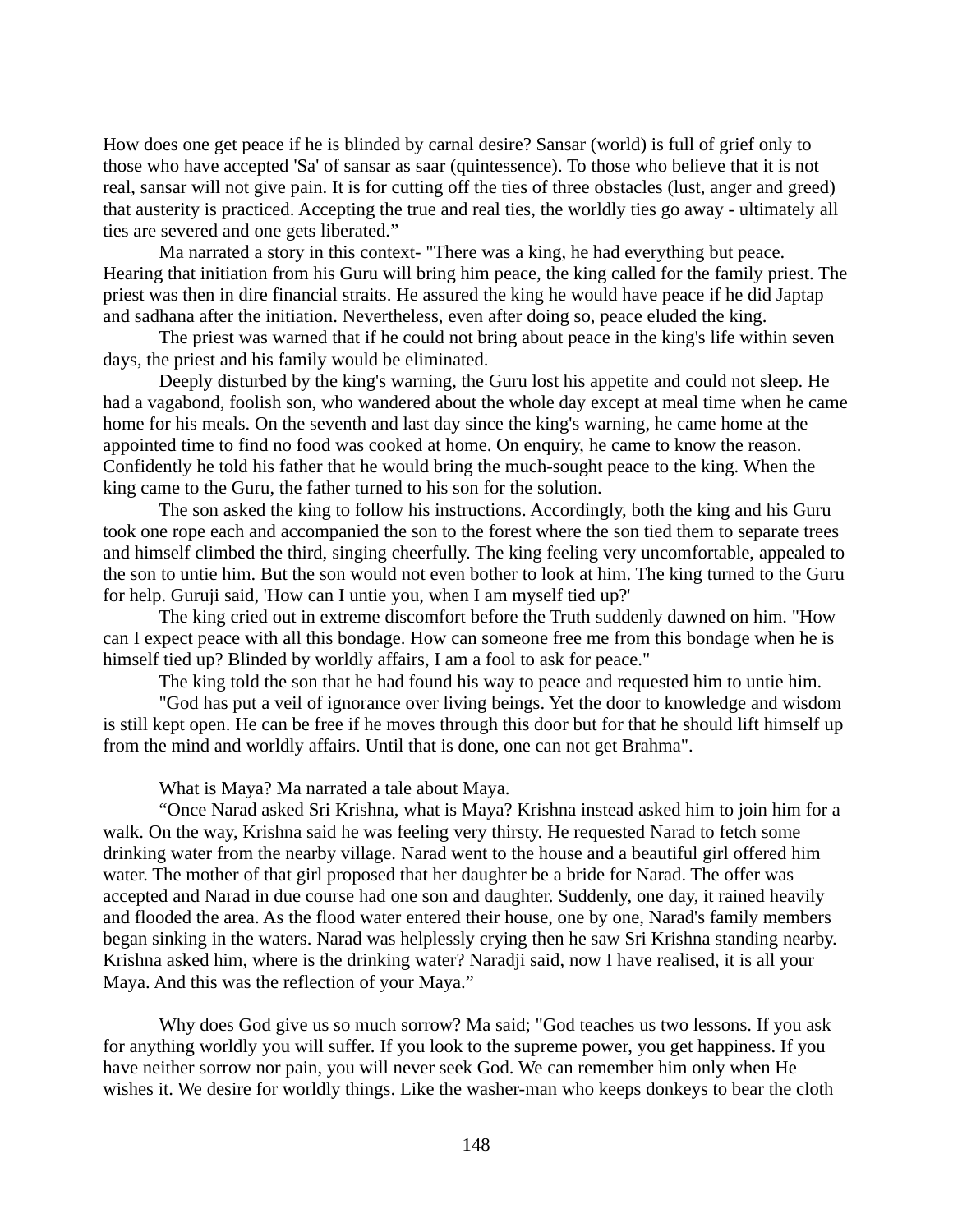bundles. The washer-man places the ropes loosely around the four legs of the donkeys and, believing that they are still tied, they stand for the whole night on the spot. The world is also like that. All living beings live with the touch and feeling of Maya. We think we can not do without our family, that we stand where we are like donkeys, and do not move forward."

"You've got the rare chance of human birth, do not waste a single moment. Trees, birds, and animals leave this world after reproducing. If you too do the same, what will be the difference? You get happiness when you desire it, its absence brings melancholy and sorrow. Everything is momentary in this world. Happiness is there at this moment, the next moment it is gone. If you want infinite happiness, perpetual happiness, you must get the Eternal."

"Krishna and Balaram are fighting because everyday Krishna goes to Mother Yashoda and eats the butter first. Balaram says, being the elder, that he should get it first. Yashoda defends her position, saying Krishna should come first. Despite his best efforts, Balaram is not able to get there before Krishna. Yashoda asked them to go and bathe in the Yamuna. Whilst they are gone she will churn for the butter and whoever returns first from the bath will get it first.

Both brothers went for their bath. Both took a dip in the water. Krishna got out first, but waited for Balaram to get out so that they could run together for the prize. But Balaram never came out. He had, in fact, reached the capital of a kingdom whose king had just expired. And the people there had decided to select the successor who would have the royal insignia on his body. Balaram, who had this insignia on his body, was picked and made the king.

Living like the king, Balaram spent his days happily with the Queen, Prince and Princesses. About this time, Balaram heard Krishna calling him, "Dada", and he came out of the water. As he came out he forgot about what happened after he took the dip. Meanwhile, Kanhaiya ran ahead and ate the butter first. When Balaram wanted to speak, Krishna asked him, "shall I tell about the dip in the river?" Balaram replied, "No, no from today, onwards you should eat the butter first."

This is the illusion (Maya) of God. Human beings are mesmerised by this Maya. Only sadhana can break the spell of this Maya. It is Maya in the form of a rope which ties human beings with false happiness. Whoever breaks this bondage, becomes independent. Ma Anandmoyi likens it to the cow who is tied to a pole and moves about in the area the length of rope permits. The independence of ordinary people is like this. Again, the area expands if the Guru wishes. So like the tied cow's freedom is restricted, the Guru allows limited freedom to his disciples for worldly entertainment and pleasure. The disciple enjoys his freedom of pleasure, but the Guru knows the former's limits and at any moment, he can stop him in this direction.

Ma says, "Brahma is truth, the world is Maya (illusion) and living beings are essentially Brahma, nothing else.

The universe is moving, changing constantly, not having a permanent existence, that's why it is Maya."

One time Ma was sitting casually; the disciples too were sitting quietly. Someone asked Ma, "you are so indifferent, why are we so much attracted and attached to you?"

Ma said, "It is the body; the body changes, it is an illusion from the worldly point of view. Are you not attracted to Bhagavan, Ram, Krishna?" She said further, when someone asked a question, so the reply came. "Does Bhagavan listens to our prayers? This body had said, "yes"."

Ma narrated a related story.

"A small boy, who lived with his parents, lost his father, a labourer. The mother somehow fed the child until the day came when she cried and said, "There is nothing left to give you. Whatever I could, I have given you. The boy watched his mother cry in utter helplessness. He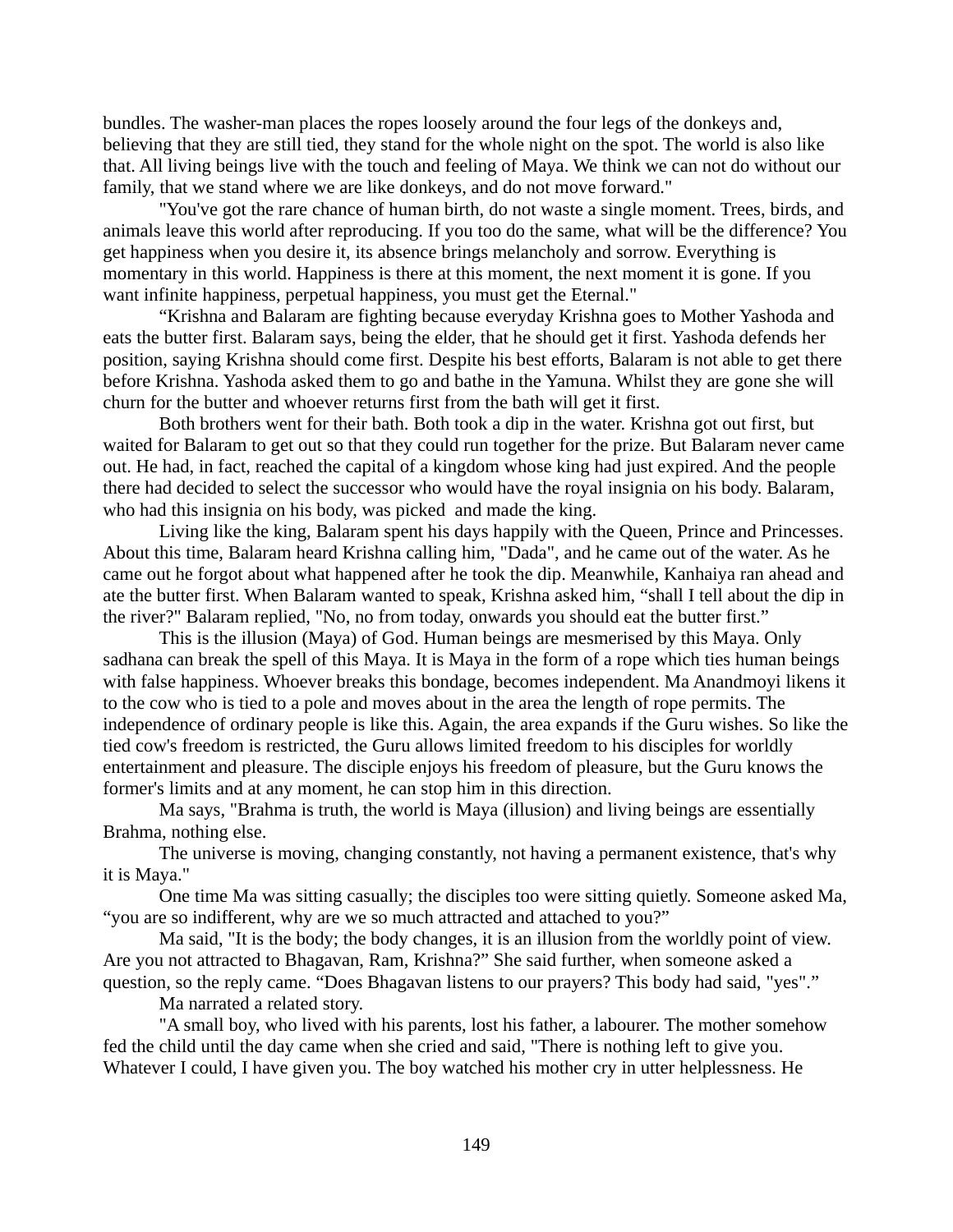picked up a pencil and paper and wrote "God you provide food to all. Now my mother is crying. Whatever food she had, she offered me until now. There is nothing left, so you send us food."

The boy took this letter to drop it in a post box. But the small hands were not big enough to reach the opening of the post box. The child jumped time and again without success. A rich man, was passing by, and the child requested him to drop his letter in the post box. The rich man saw the plain sheet of paper, read the contents and then asked the child where he lived and where his mother was. The rich man accompanied the boy to his house and subsequently opened a post office account from which the child kept on getting money regularly. The rich man, who also arranged for the boy's, studies etc, asked him where he got this knowledge from?

The boy said, "from satsang which I regularly attended with my mother." This was absolute faith and it was God who came in the garb of the rich man. God cannot be indifferent to anyone who has done satsang."

Ma says "In any case one should not get angry. Anger is a big hurdle in the path of sadhana. The anger of Mahatmas is like fire upon water." Suppose, someone is abusing Bhagavan or the Guru; is one not going to be angry? In reply to this question, Ma says "it is He who is talking in this form."

Ma recounted, "when this body was in Dhaka someone asked about the rage of the sages who could in a fit of anger, burn anyone to ashes. This body had no formal education, and was then a bride, with a long veil covering the face. At that time this body had said, "Remember that those mahatmas who could do that, were also capable of bringing that person back to life. If you have that much power, you too can be that angry."

If your sadhana is done well, where is the room for anger? Pray to God time and again. "Oh, God please eliminate my anger."

In 1973, Sri Ma's birth celebrations were held at Bangalore. During the Matri satsang there, someone asked Ma, what one should do when overcomes by anger?

Ma quickly said, "look at yourself in the mirror. Drink a glass of cold water." Everyone laughed as Ma came out with such a simple solution. When the laughter subsided, Ma further said, after some time, try to find why you became angry and then drop your angry mood."

"It is the culture (sanskar) of generations, which is the essence of bondage. The culture which is created by actions is destroyed too by actions. It is the various actions which make up a human being like a long-playing record. Good deeds beget a pious nature and wash away your vices. Like the fire turns rubbish into ashes before going out, so the pious nature too vanishes after eliminating the bad tendencies".

"You all say that you want God. Think again, do you want Him whole heartedly? If you really do so, you can very well get Him. Do you know the signs of such effort? Like the passenger of a capsized boat would pray to get to the shore, like the mother who has lost her child craves for him, if you call him with that much sincerity, you'll always find him with you. You ask for all the worldly things, that is why he keeps you busy with prestige, pride, wealth and popularity. If you ask for only His company, you will definitely get His darshan."

"There are infinite ways to remove the veil of ignorance. Therefore, the ways of sadhana are also innumerable. The purpose of sadhana is to eliminate the veil. Once it is removed He appears, He, who is one as well as infinite; infinite as well as one. Do you want to know the meaning of unending sadhana? In whichever direction you look towards the ever illumined faith, there will be no difference? Each one of the directions is infinite. You sow a mango seed - which will produce a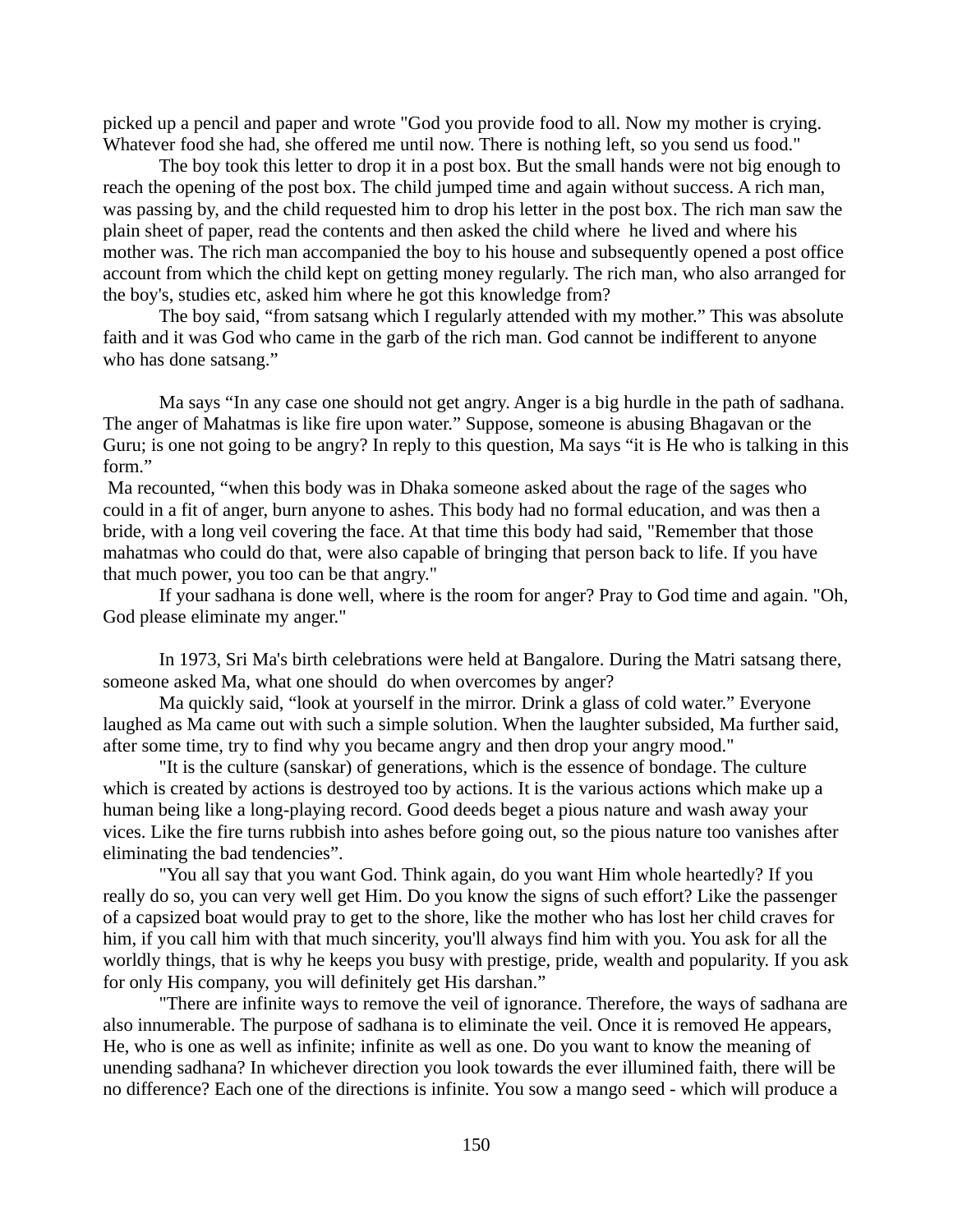tree. It will grow big with branches, leaves and fruits. The seeds will grow to trees. The trees will have seeds, similarly one is existing in the other. This is also eternal existence. You look at the seed, it is one. But when you look at the vibration in the seed, it is boundless. Similarly, looking at the supreme soul it is the incomparable, undivided self illuminating faith; but looking at its power and action, at that time, it is infinite motion and illumination. Therefore, it is said one is eternal and eternity is one. Do you not say, the whole remains even after the whole has come out of it? Similarly, sadhan kriyas are unlimited."

"You can not get the 'Akhanda' the supreme, with divided attention. The letters make up Brahma. Where is Brahma without the letters? Like the presence of eternity in the little seeds, the eternal power of God exists in the Mantras. You get the form after you pray to God continuously. With different names, the forms are also different. One is infinity and infinity is one. Brahma is one and there is no question of multiplicity. He is where He is. Then the question of numbers does not arise. What is 'Naam tatwa' and what is 'Beej tatwa'? It dawns automatically as you pray continuously. You do not know a seed, you sow it. It will flourish into a tree with flowers. Then you realise, what it is. This is how sect and communities grew up. In whatever form one has got Him, one should pray in that line, and then you will perceive His presence. Dedicating oneself also means gaining Him. Gaining Him means realising the self. If you wish to know this supreme doctrine, follow what your Guru says."

"If you make a noise in a room filled with things, it will not echo. If you do the same in an empty room, it will echo. Empty your mind and the Almighty will manifest Himself. Mind gets purified by regular prayer. One should pray the way one likes most. Naam jap, kirtan, reading of religious scriptures, sadalochana (religious discussion) etc. they all purify your mind. Recollect at bedtime the bad deeds done during the day. In this manner, if you recollect your own mistakes and try not to repeat them in future, your mind will be gradually purified."

"Bad food habits distract your mind, and do not allow you to do Naam jap." Ma always advised limited food . Obstacles can also come from the company of people, the sight of something, or even talk. That is why whoever wishes to travel this way, should live alone. Always care that nothing should come in the way of your reaching God. It is difficult for a family man to live the life of a single person, because of family obligations. But he should do satsang and sadalochana. The actions of a previous life too, could contribute in a negative or positive manner. Sometimes, even in this state, a Bhav becomes stronger and manifests."

Consider your daily chores as service to God? If you remember him this way then like the old leaves give way to the new, fresh green ones, so the preference for Him over worldly things, turns your extroverted outlook to become introverted. This is nature's movement. The old leaves fall on the ground to become manure for the tree. Nothing is wasted."

"Your outward look cannot go away until you adopt the liking for Him. Service or repetition of God's name is the means of sadhana for a family man. Like the meals twice a day, one should pray and do japa at dawn and dusk regularly. As you drink water and eat fruits at intervals, so also do some sadhana in between where you can, put Naamjap into your daily chores. If you keep the fire going in order to put it out, you will never succeed. Duniya (universe) means do (two). If you are saddled with the duality of sadness and happiness, joy and sorrow, how will you get peace? If you want peace, fall at the feet of God. Try to enrich yourself with the wealth which is the personification of God. Read the biographies of Mahatmas, religious scriptures. The study will enlighten and lead you to the path of sadhana. Ultimately, you will realise that worldly studies are perishable. What is perishable will be finished. As you do your sadhana, the illusion or ignorance will go away. Read the Gita daily and try to translate into your life what is said in the Gita."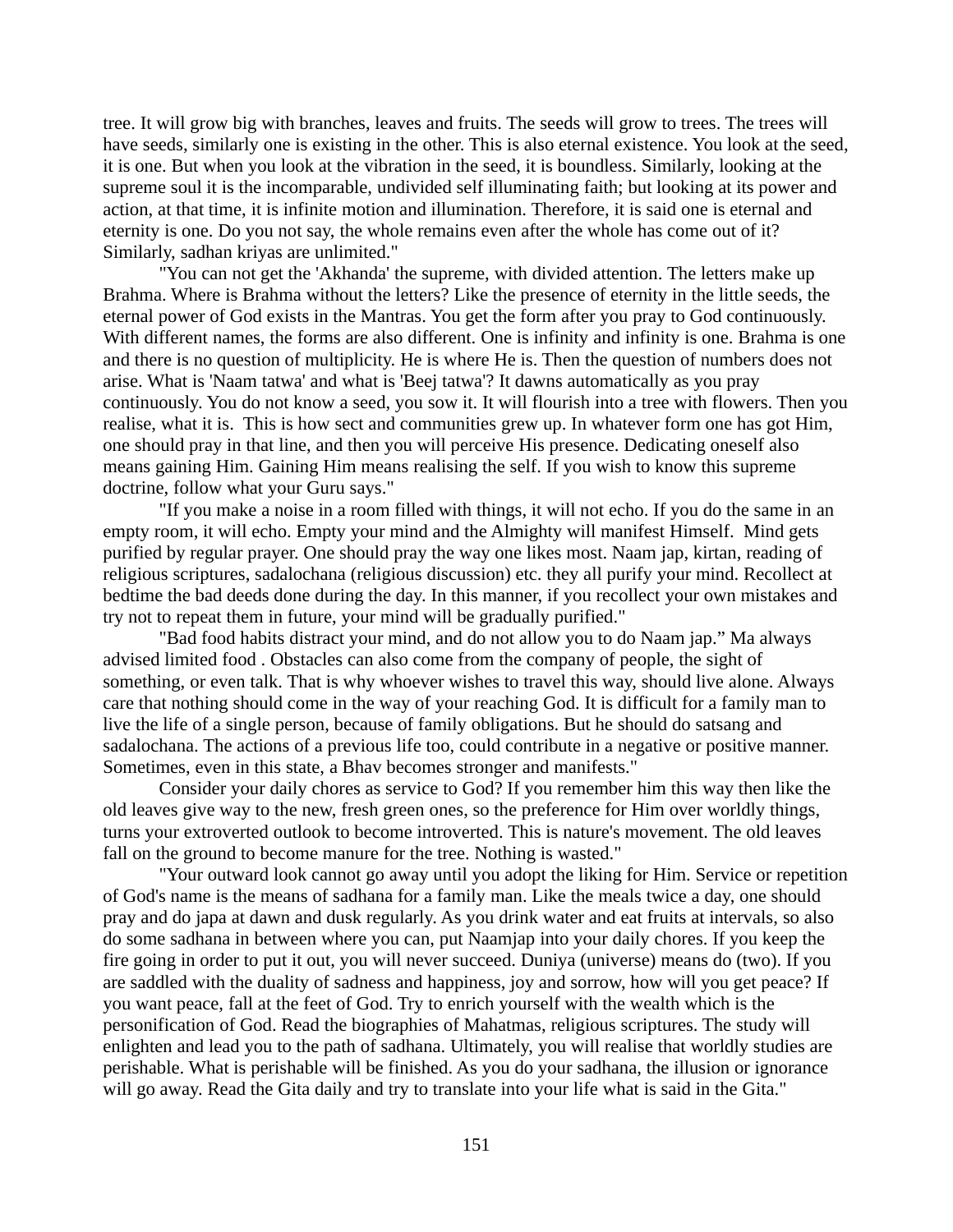God is the only custodian of all beings, but because of our ignorance, we worry. In this context, Ma narrated a tale.

"A seer lived in a jungle alone, spending all his time in sadhana and bhajan. At the day's end, he would go out for alms and return with a very small quantity of rice. He would then make Bhog with this rice and after offering it to God, would take this prasad. This used to be his only food.

One person, attracted by his dedicated life and simple living, wished to live with him as his disciple. The Mahatma became worried. The small quantity of rice which he had rationed for himself, was not enough for two and as a matter of principle, he could not take more alms.

The seer requested this man not to remain in his company. But the man stayed and the next day, took the water in which the rice was soaked and washed. He took no other food but lived happily with the seer.

The aroma of the pollen of flowers attract the hornets. Similarly, another follower soon arrived and wished to serve him.

The Mahatma was worried again. How would he survive here? God had once again put him to the test?

The next day, the first person as usual drank the rice washing water and the second man said he would have the starch of the cooked rice. And he actually only took the starch as food.

The Mahatma now realised how ignorant he was.

It is God who makes all arrangements in this universe. Yet we are unduly worried. Leave all your worries to HIM. Be carefree. The worrying is like travelling in a train with the luggage on your head."

"One gets the results of his actions. As you sow, so you reap. God's blessings too follow your deed. Even then, the sadhak reaches a stage where he feels the divine blessings and acknowledges that nothing can be done without HIS blessings. But in reality, it is the fruit of his actions which entitled him to the blessings. It is only your good work which paves the way for divine blessings."

"God's compassion and blessing is self-illumined. The more sadhana and bhajan you do, the more you feel His blessings. And the other is cause-less mercy. This is possible only by God. Try to feel His mercy. God's mercy and compassion and the results of our deeds blend. Like this flower this body gave you - you stretch out your hand to receive it, so compassion and your action together have produced one work."

"Until you deserve His blessings, you can not understand talks of that nature. Call Him by any name. He will be near you. Therefore, you must pray with Naam to get Him.

Without His pity and compassion, it is difficult to tread the path of truth. But once you become a traveller on the path an unstable and confused mind should not be maintained. You need a clear definite mind, and self confidence and the compassion of your Guru. One is 'Kram Prakash' illumination over time, the other Kripa - illumination through mercy - like the sudden brightening of a dark room. Then step-by-step illumination by sadhana is infinite. The wish for self-realisation is sadhana. Sadh-na (take me) is sadhana. He is there eternally in the guise of sadhana. Karma leads to gradual enlightenment. After several strikes of the match, the fire is lit, illumination opens up, and then comes the blessing of God. That is why it is said, where do you get Him? How to get Him? Pray for His compassion, kindness and pity.'

"Try to be a disciple then you will get your Guru. You will find the way to attract His compassion, the gentle flow of His kindness and pity. You stand a chance of getting the thing only when you seek it. But you must be a seeker at least!"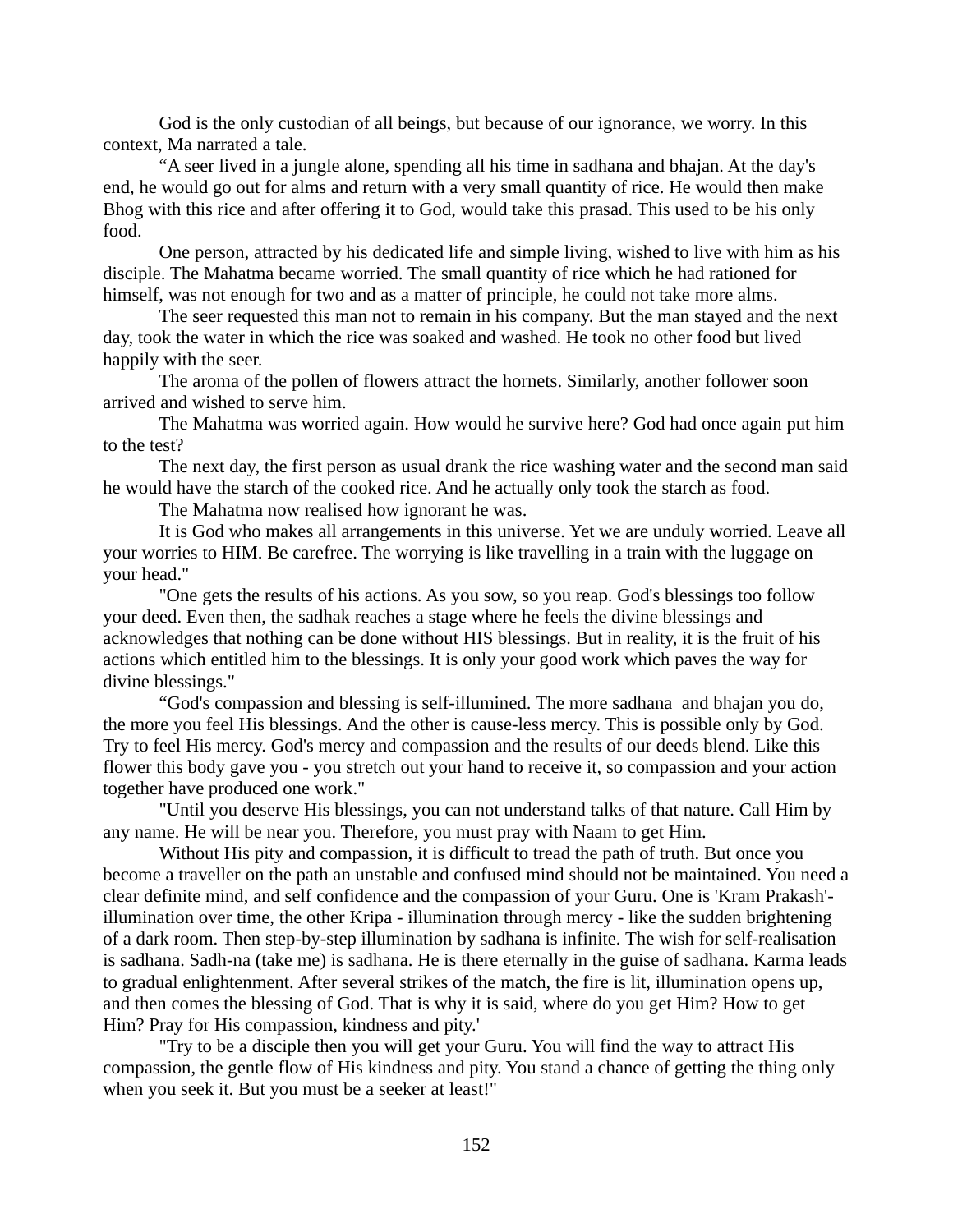Despite knowing the future, Ma never held back from showering Her compassion and pity. Once, while travelling in a car, she got down suddenly in front of a fruit vendor and begged for alms. That unfortunate fruit-vendor refused the Mother of all mothers. Destiny had not willed him to live happily. After sometime, the news broke that the fruit-shop was gutted by a raging fire and the shop-owner incurred heavy losses.

It appears sometimes that the Guru, uncalled, showers his compassion on someone. Ma narrated a wonderful tale in this context...

"There was a famous Yogi who went for alms to a rich merchant of that city. The merchant sent one paisa through his servant for this yogi, who simply begged the merchant to utter the name of God with a pure mind. Despite the yogi's repeated requests, the merchant refused to oblige.

Deciding to teach him spiritual wisdom, the yogi entered the house as a look-alike of the merchant, who had then gone out for his morning walk. The family members were surprised to find the merchant back so early from his walk. The impostor replied that he returned early because a polymorphist had arrived in the city. Disguised, he was entering people's houses. They should not allow anybody in if he looked like him. When the real merchant came home, the servants gave him a severe beating. Even his wife refused to recognise him. The case went to court, a strange case indeed. Both of them looked alike, their manners, behaviour were identical. The yogi had knowledge of everything. The real merchant, who lost the court case, went to the river bank. A dejected man, he suddenly remembered God. The Yogi too arrived at that moment and asked him whether he was ready to take the name of God?

Now, the real merchant realised his mistake and the leela of the yogi. Asking for forgiveness, he then served the yogi with all respect and care.

"This was God's Nigralia (coercive) kripa, which meant bitter medicine while Anugraha (propitious) kripa is the sweet medicine.

When the child does not want to go home, out of necessity the mother gives him a slap to turn him homewards. But the mother only knows the pain of her child."

What are the duties of Guru and disciple?

Ma said "The disciple's job is to forget the 'self'. There is a story of a king who invited a sculptor to create murals on the walls of his palace. Two artists were engaged in making murals on opposite walls of the same room and a screen separated their activity. One made a wonderful mural while the other artist did nothing, except polishing and smoothing the wall finely. When the screen in the middle was removed, a spectacular reflection of the mural on the other wall was seen on this blank wall. And the reflection turned out to be more attractive than the original work."

This is the job of the disciple, Ma said, wash out your 'self'- self-glorification.

This way the disciple has to work more than the Guru?

Ma said, "No, the mural was made by the Guru".

When the soil is prepared by sadhana, a plant comes into being once the seed is sown. With the help of Guru, the sadhak can quickly attain divine grace through his sadhana. That is why Ma insists on the Guru-Shishya relationship and says:

"A few sadhaks get tired and disheartened after a lot of sadhana, thinking that had they been the disciple of a Guru they would have definitely got the Guru's support in their endeavour. The gaining of a Guru, who dwells in Brahma, is possible after a lot of good deeds."

"Put your mind and heart into the search for a Guru. Until you get his company, pray that you can not live without him. If you do this, God himself will manifest in the guise of a Guru. If your search is intense and of utmost sincerity, the Guru cannot stay away for long. Satsang enables one to further his desire for God. Until you get your Guru, pray and repeat any name of God of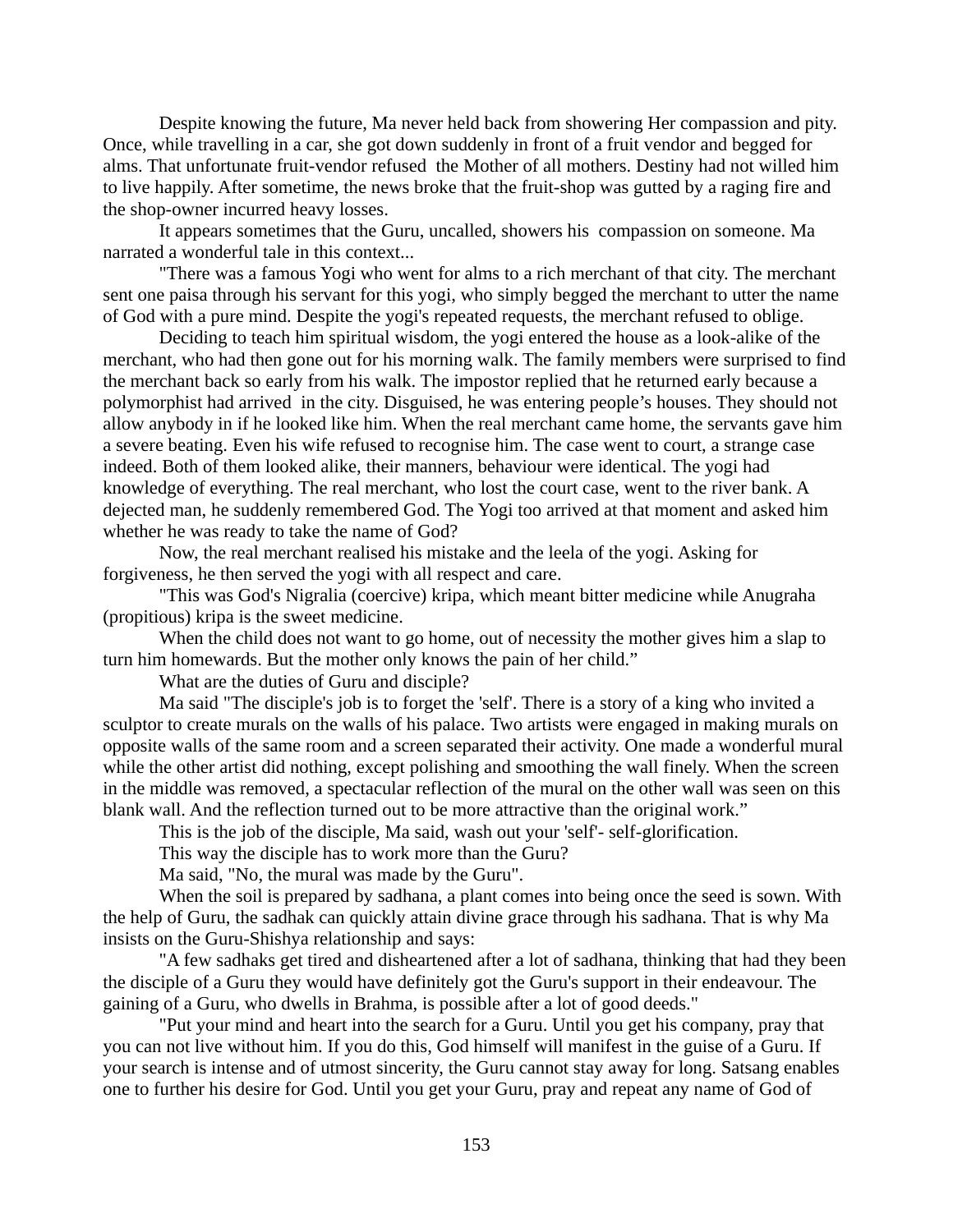your choice. If you do not like repeating God's name or meditation then simply sit and direct your heart and mind to your breath and sit quietly. If your attention is diverted, you loose that concentration."

The blending of God's power with the disciple's own biological power is called diksha (initiation). Keeping in view the directions for diksha, Ma has talked about three types of Diksha:

- 1) Supreme or Extreme
- 2) Medium or Middle
- 3) Ordinary or Common

If the disciple is initiated in Supreme Diksha, being made of the five vital elements viz, earth, water, heat, air and space, he gets assimilated into them and there is instant attainment of his goal.

The initiation from Mahatmas or Gurus can be regarded as the middle way in which the Guru initiates the disciple with his power and mantra. By this means, the disciple gradually gets rid of the bondage and stays in the 'SELF', attains nearness to God. Even if the disciple is unable to accept the force of the Guru mantra, it still works. That is why it is said that once the disciple is tuned to the flow of God power, the flow itself helps him someday to attain the goal. If he is engaged in sadhan-bhajan, he can move faster towards the goal as if flowing with the current.

"A diksha from a common family priest does not have the power to give union with the universal soul by means of contemplation. But mantra has it own power. Every mantra is endowed with occult power. At times, people have attained divine grace through this mantra-jap. But the process is very slow."

Ma has again said about systematic gradual initiation: in this system, as the disciple graduates, he is given another mantra later on to further intensify his search. This gradual initiation or diksha can spontaneously come from within. This process is not lost by the absence of Guru's body. At the required time and place, he is always there with you."

About 'Jagatguru' and 'Gurushaktipat', Ma has said, "Jagatguru is extremely rare, one in a crore. Who is Jagatguru? He is the saviour of this world, the deliverer, the rescuer. The mantras which are given by common gurus are not able to create 'Gurushaktipat'. But the mantras evolved by a seer and carried forward by generations of Gurus, are capable of doing Mantra shaktipat. Therefore, the mantra you have received definitely has the potential of Mantra Shaktipat but is also capable of dealing with the samskara (tendency) and where Guru Shaktipat is enacted, the connection is automatically established. Guru Shaktipat is possible in ecstasies other than during Mantra Diksha."

That the Guru is always with his disciples, has been explained by Ma in various ways.

"First see the object in its total unity. The Guru is present in every atom and molecule of this universe; from this point of view he is always with you. If you think the other way, the universe is one whole thing. He is the Guru, He is the disciple. In this way, the Guru is always present with you, and again Guru as mantra is always with you."

After this, Ma portrays the object in its diversity. "Yogis are capable of being present at several places at the same time by means of yoga. For the welfare of his disciples, the Guru can remain simultaneously with all his disciples. This is the truth. Again while having darshan of any Mahatma, if you remember your Guru or spontaneously start doing Japa of the 'Ishta mantra', then be sure that you have really had the darshan of a true Mahatma."

"We only attempt to become disciples, but in fact we are not. He is a disciple who follows his Guru's instructions totally. Surrendering to the Guru with the utmost sincerity and dedication, is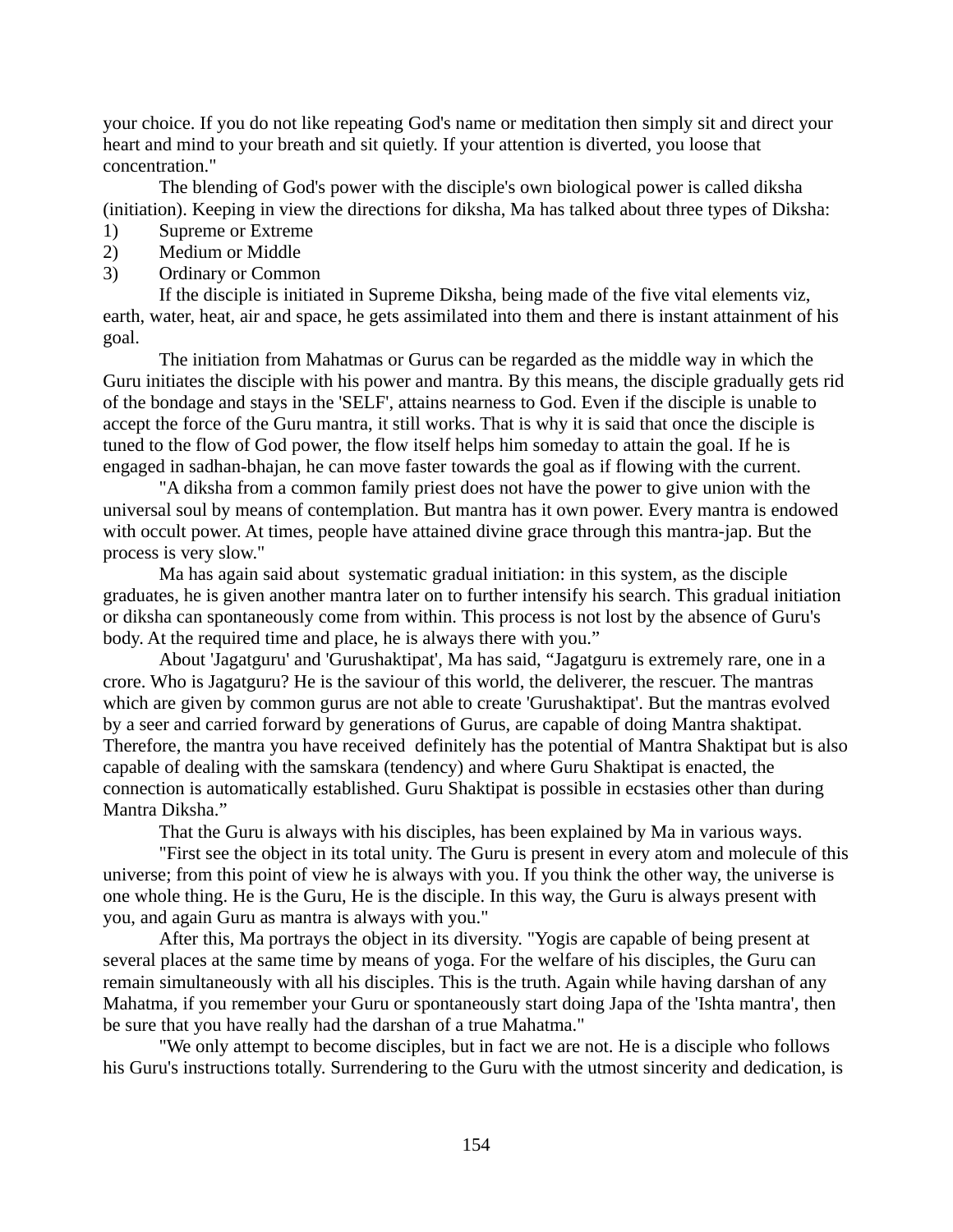the indication of true discipleship. Until that whole hearted surrender, the urge to seek refuge, shedding of one's ego and vanity, the disciple can never be a true disciple.

The 'Sabeej' seeded or 'nirbeej' unseeded Diksha can also be regarded as physical or nonphysical Diksha. The influence of the latter Diksha prompts the disciple to quickly be rid of his notions and prejudices and reach his Supreme destination. Purifying him of all taboos, this diksha brings the disciple to the vicinity of the Supreme Being. Even the goal of seeded diksha is one and the same.

Ma further said, "If all this was possible with only a single mantra, then why did so many mantras evolve? The reason is at that different times, Mahatmas have given their disciples different means of attaining divine grace. That is why there are so many groups and classes."

"There is no essential difference between 'Naam' or Beej. The empowered Beej or the empowered Naam take you to the same destination. As the plant lies in the seed, the seeds too exist in the plant. Who has got Naam, will also get 'Beej' at the appointed time. The Guru entrusts Naam or Beej to his disciple depending on his stage and sanskar and prejudices. Naam is for common sadhaks while Beej is for the more inclined and empowered. Naam is most of the time evident but Beej can not be seen. But from the point of view of the ultimate result, both are same."

Ma said again, "Do something at least; keep one Japamala in your hand. If not this, then do Naamjap like the clock ticks. There are no rules or regulations, repeat that Naam that you like as many times as possible. If you feel weary to get it over, take it like medicine. At the right moment, you will get the sound of your heart. Like the gorgeous continuous sounds of the ocean waves, the sound you will hear is singing in praise of the Almighty, reverberating the sound in air, water, land, and the whole universe. This is called 'Naammoy', (overwhelmed by Naam). Naam and form make this world. It begins with Naam and ends with Naam".

A disciple asked Her, "If everything is done when I call Hari, Hari, what is the need for Diksha? If it is true then at the end of life spent in Harinaam, if I am given shakti mantra by the guru what will happen?"

Ma said, "You do not even know what Naam will bring you good. But the omniscient Guru will give a mantra, knowing your feelings and inclinations. And you will realise after a period of Sadhana that this Naam was actually necessary for you. But you did not know it before. If you pray wholeheartedly, nothing can go wrong. But if you restrict yourself to only Hari Naam, concluding that you do not require diksha; how will you succeed? Mantra is deliverance from your mind and heart."

"I do not know your name. But if I call you by your general name, you will definitely come to me and then you will say, my name is so and so... like this."

Someone asked Ma whether she has seen God? Is God seen? Ma replied, "what do you mean? He is in all, He is all. Can't you see Him? To see Him, you must follow the path, shown by your Guru."

Ma recalled a story about Diksha and sadhu sanga.

"At times, Kabir Maharaj used to travel in disguise. One day, dressed like a labourer, he came across a rich man who asked Kabir, the labourer, to work as a porter. When asked about wages, Kabir said that he accepted whatever was given to him. But he added that apart from this, he had another gift. He could tell the span of one's life."

Disbelieving him, the rich man, however, asked Kabir about his life span. Kabir said, "a few moments more". The rich man ridiculed him and even threatened to punish him if proved wrong. Kabir said he never told a lie, and wanted to give him some advice. 'After your death, when you are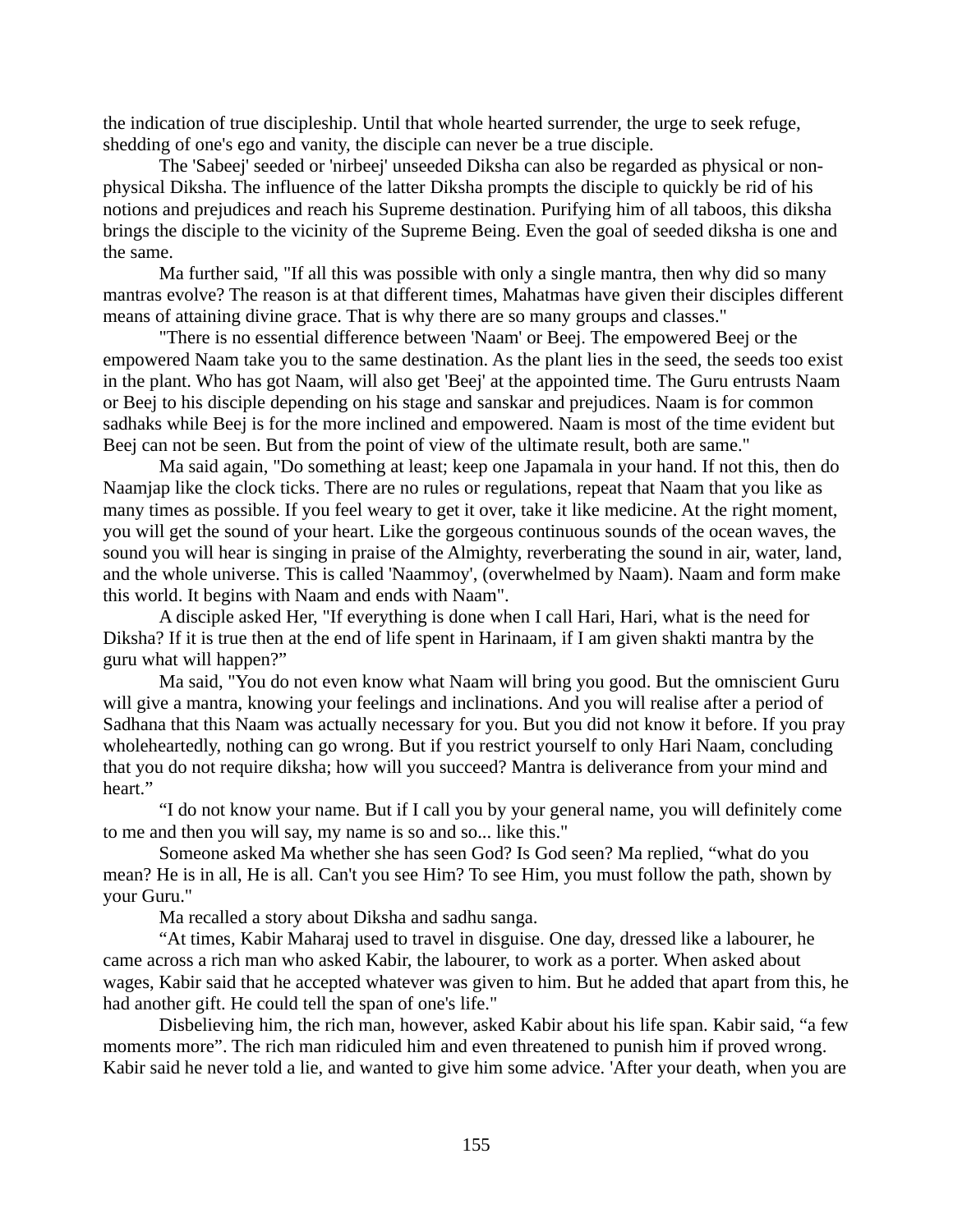asked in Yampuri (abode of the God of death) whether you would like to enjoy the fruits of your good deeds first or later, then say that you would like to enjoy the fruits of your good deeds first.'

Kabir's premonition came true as a few moments later, the rich man breathed his last. At Yamapuri the records of Chitragupta's just one hour of sadhusang to his credit and all the rest were bad deeds.

When Yamraj asked him the question, the rich man repeated what Kabir had advised him to say. As a result of his good deed, the rich man was sent to the heavens where he came across Kabir as labourer again. There, Kabir said he would initiate the rich man so that he would not have to go to hell. The rich man agreed and stayed in heaven for good. Thus, an hour of sadhusang and then diksha earned him a stay in heaven for ever."

About the Guru, Ma has said:

- 1) Guru is the personification of the Supreme Being.
- 2) Devotion to one's Guru is devotion to God.
- 3) Ignorance increases if the Guru is considered as only a physical being.
- 4) Guru is the perennial source of knowledge and wisdom, the illumination of the heart and the core of sadhak's soul.
- 5) Meditating on the Guru one realises the 'Supreme Light'.
- 6) Only the unfailing faith and trust in the Guru and his words pulls one across the 'Bhavasagar', this mundane world.
- 7) At times of crisis, one gets relief if one calls his Guru.
- 8) Guru is not a commodity which can be bargained.
- 9) If the mind is distracted and one has the intention to change one's Guru, this leads one to fall.

#### **Ma has always said Total Silence is an Integral Part of Sadhana**

Abstention from speech (Mouna) implies the mind's concentration in search of God. Initially, while observing total silence, one sometimes feels like talking. However, subsequently, what is required gets done automatically without one speaking about it. Ma says, "one, is an effort to abstain from speech, the other is spontaneous 'Mouna'. If someone, as a product of anger, stops talking, it is neither 'Mouna' nor 'sanyam' (control) for when he resumes, his anger will burst out. Controlling speech is safe. This reduces lies, as in speech's spontaneity, one speaks many untrue words. If one sits down to write in 'Vak Samyam' (speech control), he has to be careful. However, this also purifies one's attitude and mind. Sometimes, people speak for a while before taking the name of God.

Ma says during 'Vak Sanyam', the mind reacts. Still, it helps in exercising restraint. As the mind grows intense, the reactions slowly cease to happen. If the mind is replete with worldly thoughts and worries, the silence would not be very beneficial at this stage. Like if you keep silence when angry, you would definitely burst out. If one sets his mind towards the supreme being, he progresses slowly, purifying the mind and body in the process. One loses power by thinking about mundane things. In these situations, instead of silence, natural talking will bring more relief. Otherwise silence like this may harm the senses; (thought of God) 'Bhagavat Chintan', opens up the knots.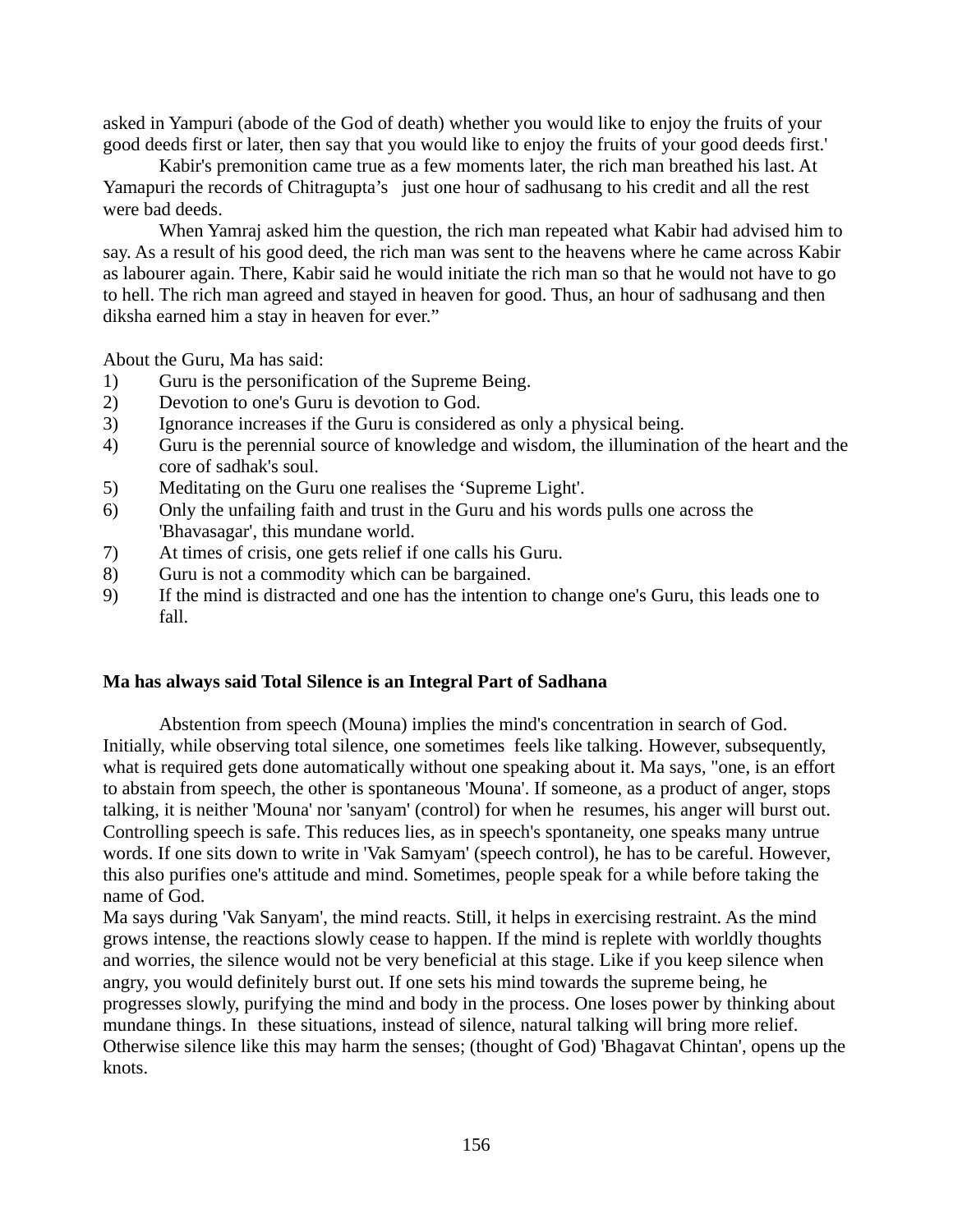### **Akhanda Mouna (Perfect-Silence)**

Ma has submitted that...

"In family life, some people keep 'Akhanda Mouna'. Some remember God, but most people do nothing. In 24 hours time, one should keep aside sometime exclusively for God. If a specific time is fixed, it helps in developing the habit of discipline and punctuality. Years ago, in 1933-34, this body had talked about a period of 10 minutes. In Dehradun, This body had said that if you consider this body your own, please give 10 minutes. If you do not, then This body asks you for 10 minutes silence as alms. You must keep the same time daily. This very moment then becomes the perfect maxim, take care so that it is not interrupted. If it is not done, one should not hope for the complete illumination of the Akhanda and the united whole. The minimum you need to do is to restrain your speech.

"Whether at home, or in office, in kitchen or in hospital or on tour, whatever the situation, keep your silence there. Many have accepted this and have kept their promise with utmost sincerity so much so that even at the burning ghat, they have not broken their rule."

"Remember your God. Here, there is no talk of any caste or community. Muslim, Parsi, Christian, Hindu, whether Indian or foreigner, can all do this Akhanda silence. This is one way of selfrealization. The rule is only for this time period."

"Whether in the bathroom, whether you have your shoes on, whether on the move, there is no question of sacredness since God is pure and sacred forever. Even if you remember him in these situations, there is no chance of His name becoming unholy, impure. If one sticks to this, he may feel like increasing the time period in due course. By the grace of God, remembering Him for this period can turn into a constant remembrance. How it will happen, with His grace nobody knows." During the Savitri Mahayagna in 1948, Ma had instructed that there should be daily Mouna at Kashi ashram between quarter to nine and nine o'clock in the evening. She had said wherever one is, even if busy at that time, one should observe silence unfailingly.

Three sounds of a conch shell began this 15 minutes silence, later another sound of the conch shell signals the end. This tradition is going on in all ashrams of Sri Ma and also in some households of Ma's devotees.

Mass mouna helps one increase his spiritual powers. Ma says, "if you do not time it between 8.45 pm to 9 pm, do it at any other time at your convenience. But once you decide the time you should not change it. The habit of remembering Him will grow out of these 15 minutes. It should not be broken or curtailed. Gradually, one becomes capable of observing silence for 24 hours. If you have a time fixed for it, improve your habit and sense of discipline. With habit you are able to keep up the time."

## **'Dhyan' (Meditation)**

"Dhyan is just the medium to get the grace of God. God is self-illumined". To meditate is different from spontaneous meditation. During persistent efforts for meditation, a time comes when it begins spontaneously.

While explaining the nuances of Dhyan depending on the right to understand, it is different. Ma says, in normal course, begin your Dhyan from the Divine feet, then moving slowly up to the Divine head. Then with inverse dhyan you start with the head and come back to Sri Charan (Divine feet), and wherever your heart pines, stick to that place. If the Guru asks you to meditate on any one chakra of the shatchakra, then its different. Ma has said, "the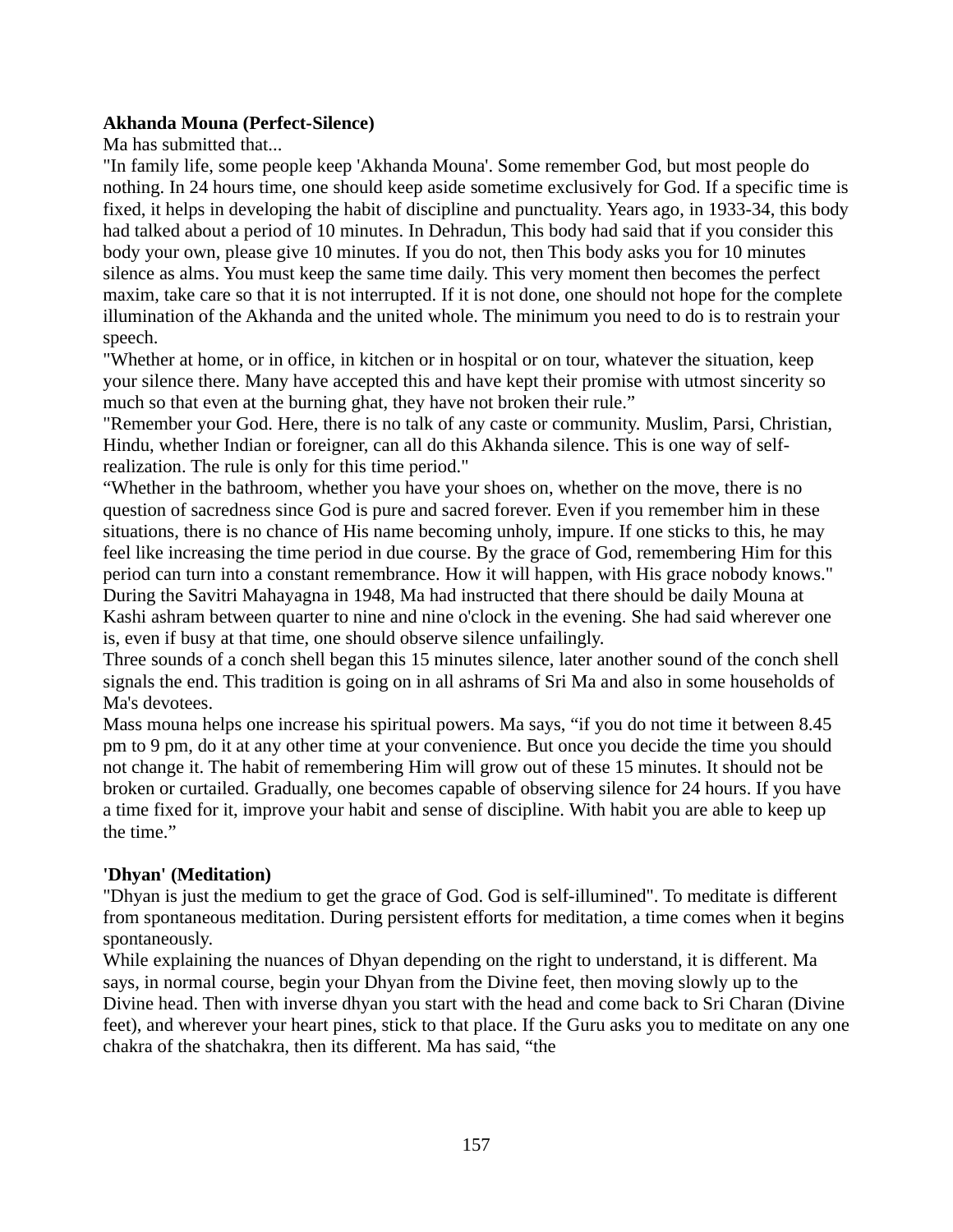dhyan of different images of these chakras evolve different perceptions and ecstasies." Ma says "The movement of heart and soul is in two ways - one outwardly that is worldward and the other inward. This introversion takes the shape of meditation but it is a very difficult process. If one is able to have a glimpse of Almighty in the normal course then his worldly inclinations slowly wither away. If that does not happen, then this creates an insensate meditation and may manifest in some disease. That is why this body advises you to continue with Japa. In that case chances of occurrence of such disease is less and it helps the sadhak to meditate in a most natural way. Japa and dhyan can go together."

"Like, watering the base of a plant reaches its roots, our body's roots lie in our brain while the heart forms the stem. Water the base and it will reach the roots. Guru is omnipresent. He is everywhere, in everything in all forms. He is the soul of all souls. One should meditate with each breath on the one in mind who has been placed at your heart by Guru or Ishta."

Sri Ma says, there are many types of Japa Dhyan.

"There is one type like Brund Pyasa (thirst of a foetus embyo) in which the person's hands are involved in work, the mind and heart, however, is pining for meditation. He is not uneasy, doing his work but simultaneously the urge for Dhyan is present like the thirst for water. Some people experience such an urge for Dhyan and meditation while being engaged in his routine chores." There is another stage where one cannot help Japa-meditation, when a person does not like to do any work. Not that the thought of his usual work responsibility does not arise in his mind but he does not feel inclined towards it. This thought comes to his mind amidst meditation, but the Sadhak does not have the energy to leave Dhyan for his normal work.

Beside these two situations, there is another,third situation in which the Sadhak is so much absorbed in Dhyan Jap that he is quite oblivious of his worldly responsibilities." Ma further explains:

"Some Sadhaks may or may not have their physical senses while meditating. But he should remain awake. He needs to exist with a purpose, whether it is self-realization or idol-worship. What happens with this purposeful existence? The way to supreme light opens up; this is perpetual. "The asanas orient towards meditation. However, if someone is able to meditate effectively, even otherwise also then he does not need asanas. If his attention is diverted to his body or the asanas,

what is the benefit? The real aim is to concentrate the mind towards Him."

"Initially, you have to start with, sitting on the asana. In other words asanas reflect the state of your mind. However, once the asana japa begins, proper asana is naturally evolved. As the meditation gets concentrated so the asana."

"When one actually gets in touch with real meditation, obstacles are cleared. Worldly talks become uninteresting and futile. Instead comes wisdom and right thinking. Firstly, the obstacles were worldly matters amidst which the Sadhak grew restless. Now, he moves between the levels of enlightenment. As he moves away from worldly matters, so he moves closer to God. And then, only the God remains, nothing else."

During Dhyan, some people see images in an aura. The Chinmoy Vigraha (Image personifying consciousness or knowledge) is also sometime seen.

### **Japa**

Ma regards Mantra Japa and meditation on Guru and Ishta as all the same because the name and the named is the same. Therefore, start your Japa with the mantra given by your Guru. While doing Japa, meditate, at the image or picture as instructed by your Guru.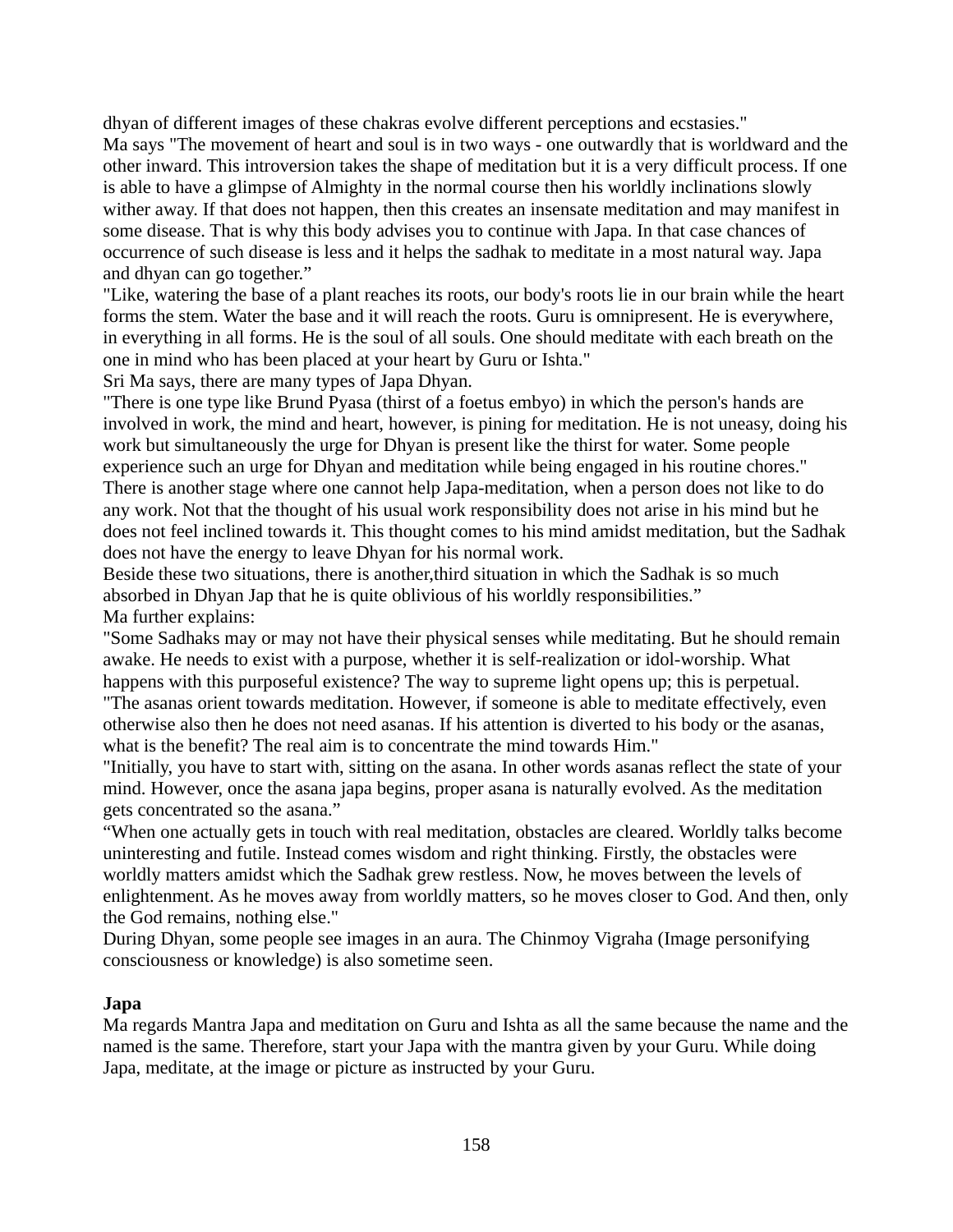Ma further elucidated, while doing Japa the quest for meaning is one school of thought. The second is japa while meditating on Ishta or the Mantra, and Japa with thoughts about the forms of syllables make the third means. All these are scriptural truths. The image which is in the form of syllables should be concentrated upon while doing Japa with special emphasis on clear words. Further, control your breath delightfully doing Japa with each breath to get the Illumination of your 'Ishta'. Only a single aim and total devotion paves the way for the complete illumination. Ma related a tale....

One person went to a seer and prayed for refuge and mantra Diksha. Guruji said, "Let the time come." The person, however, kept coming to the Guru with the same request. One day, the Guru got angry and said, "Go and do Japa of Gopia Nandan." The man had total faith in the Guru. Hence, he went home and began uninterrupted Japa. Day in, day out he continued with his japa. No meals, no diversion. One of his family members, who were all stressed about his Japa, suggested that he would act as substitute for the disciple and continue Japa while the latter had his meals.

The substitute had no faith in japa. Therefore when the disciple returned after his meals, the substitute, in an emotional outburst, said, "Take back your Ghanta Nandan."

Now, instead of Gopia Nandan, the Japa of Ghanta Nandan went on as Akhanda Japa. As a result of this, the throne of Radha Krishna was shaken. Ultimately, God gave him the much desired darshan." This was the result of total faith.

Ma said, "one should satisfy himself bathing in the sea despite the high waves and salty water." Ma further said, "some people try to synchronise Japa with their breathing. But it is actually a combination of breath, mind and Mantra. Breathing as usual, the mantra is also being pronounced, but the mind is elsewhere. However, attachment of a portion of the mind has enabled synchronisation of breathing and mantra. If the effort is with full concentration the time for illumination becomes imminent."

On several occasions, it becomes difficult to do simultaneous Japa and derive the meaning of mantras being pronounced. Therefore, Japa is to be done only after understanding the meaning of mantra which is to be pronounced simultaneously. Continue your Japa, considering the Mantra as the Guru or the image of Ishta. Sometime, while doing Japa, you feel as if you are drinking nectar. The 'Naam' being pronounced, is not dry, it is nectar. Then comes a stage when you ask yourself, what is more elegant than Naam?

The previous stage is suggestive of tasting nectar while the next stage is suggestive of not only the unparalleled taste of nectar but even comparison of Naam with the best things in the world. There is another stage, neither the taste of nectar nor the quest for comparison, only ecstasy - a stage of complete fulfillment.

Ma said, "like different flowers are offered for different pujas; there are different mantras and even different strings of beads. It is necessary to count the beads, but when Japa comes spontaneously, there is no need to count. Effortless, spontaneous Japa and Japa as a result of endeavour are different from each other. For spontaneous Japa, one must exercise the Kriyas that 'encircle' the Naam or Beej mantra. All this and Japa must be done privately. "While doing Japa, the Mantra's real image is illuminated - this is called Mantra Chaitanya".

"There is talk of different Malas (string of beads) viz. Monmala, Karmala etc. While repeating the beads the same string of beads turn into Monmala. Sometimes while doing so you do not even know when the string has fallen. However, that does not hamper the Japa which continues uninterrupted."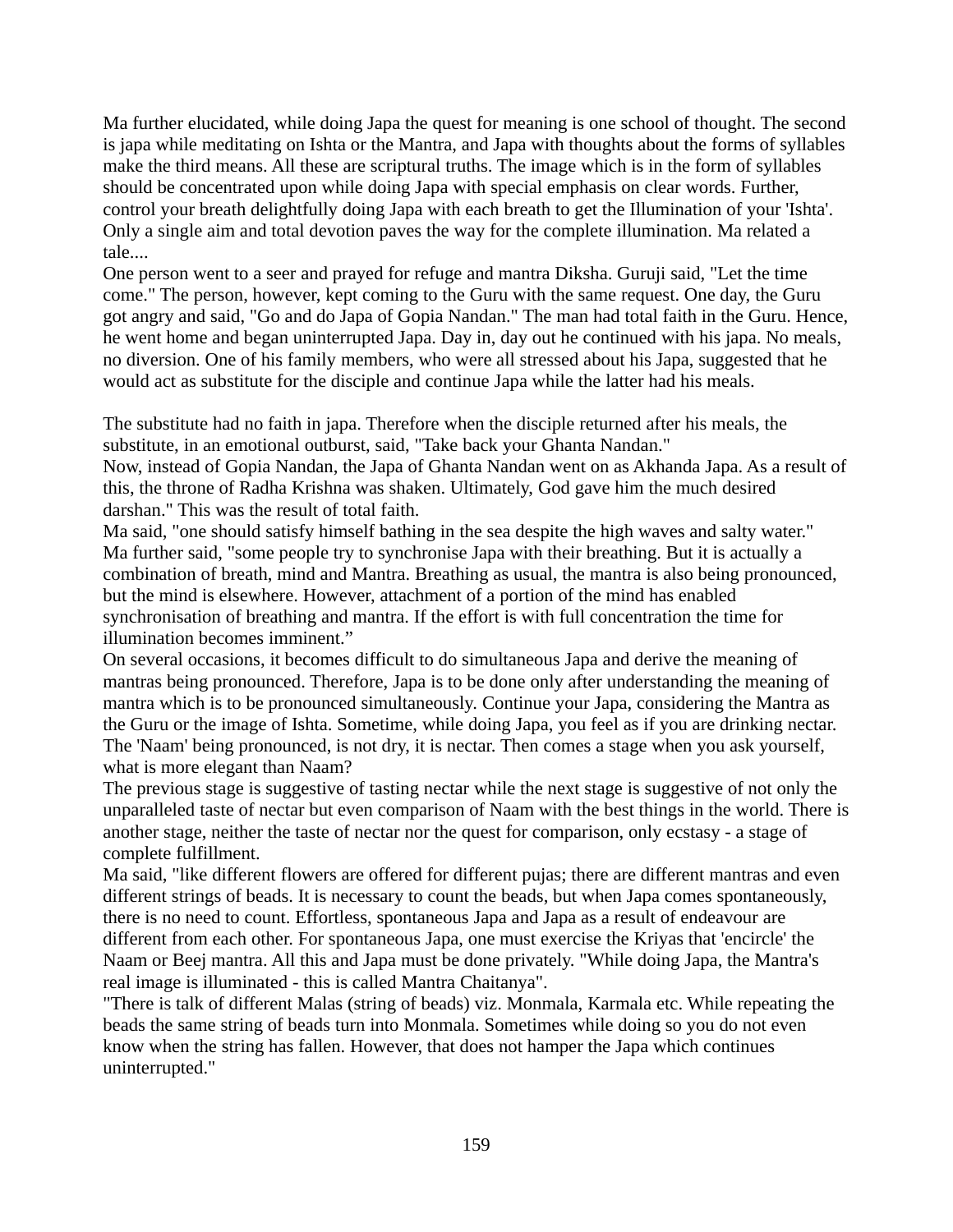"Someone had a guest at home. He treated the guest with good food and made his bed. After the guest had retired for the night, the host began his Japa. A low sound came from the guest room. It was actually the chanting of 'Hare Krishna'. The breathing of the guest in sleep, was producing this sound. While continuing Japa, all the knots in body, which are glandular tissues and veins, open up. Then your own Japa is apparently echoed from all things in the surroundings. When all the tissues and veins start working, each and every part of the body gets involved in Japa." The guest was fast asleep but even in that state, Akhand Japa was going on inside him. This is also called 'Ajapa Jap', one which is not muttered but comes from deep inside. Therefore, all Sadhaks should enliven their mantras. In this endeavour, some get the help from Malajap. There are infinite ways to reach God."

"This body had heard from someone that one brother got tired of Japa with mala. He thought of doing Japa from his memory. His Guru told him, "well, you do Japa when you feel like." Almost at that time, the disciple's mala, the string of beads, fell on the ground, and the beads got separated. Lo and behold, the disciple had darshan of God in each of the beads that lay on the floor. He collected them together and preserved them.

#### **Japa Samarpan (Submission)**

About Japa Samarpan Ma has said "After Japa one has to submit it to the Lord. If it is not submitted and kept with oneself it may destroy or affect the Beej, as the Sadhak has not yet realised the supreme. There are chances of partial results only. It is like a priceless jewel in possession of a child, who might throw it away not knowing its real value. After offering it to God, it is like a Saving's Bank deposit. After repeated submission of Japa, gradual illumination occurs. What is Naam and after whom is it named? Who am I? When the realisation dawns, the japa is yielding the long-cherished goal. When that moment of realisation comes nobody knows. So continue with your japa, and at the right moment whatever you have submitted will be given back to you many times over.

Ma has said, one should follow his Guru's instructions about Sadhana. In 24 hours, there are four different times for 'Sandhya'.

1)Brahma-Muhurat (Pre-dawn)

- 2) Afternoon
- 3) Evening
- 4) Midnight

'Sandhya' is performed at Sandhitime. In this way, there are eight times for performing 'Sandhya' in 24 hours. Each of these eight different times have different powers and images. If the japa is performed at the right moment by the aspirant then its power illuminates at that moment. But one who has not forsaken his meals and sleep cannot achieve these powers. The same is true for 'Shat-Chakras' also. There are several other Chakras also, besides the six determined points. While practicing Sadhana when the sadhak reaches the lowest Chakra or 'lotus', then keeping in touch with the centre of this lotus, he must acquire the power of all the petals and once this is realised then from this lotus there is movement in the lotuses above this, like going up the stairs. In this manner the sadhak moves over all the lotuses and reaches 'Sahastrar', then what is to be known and seen is visualised. After this, is the move back to the starting point. At this stage Jagatguru, clears up his world of ignorance.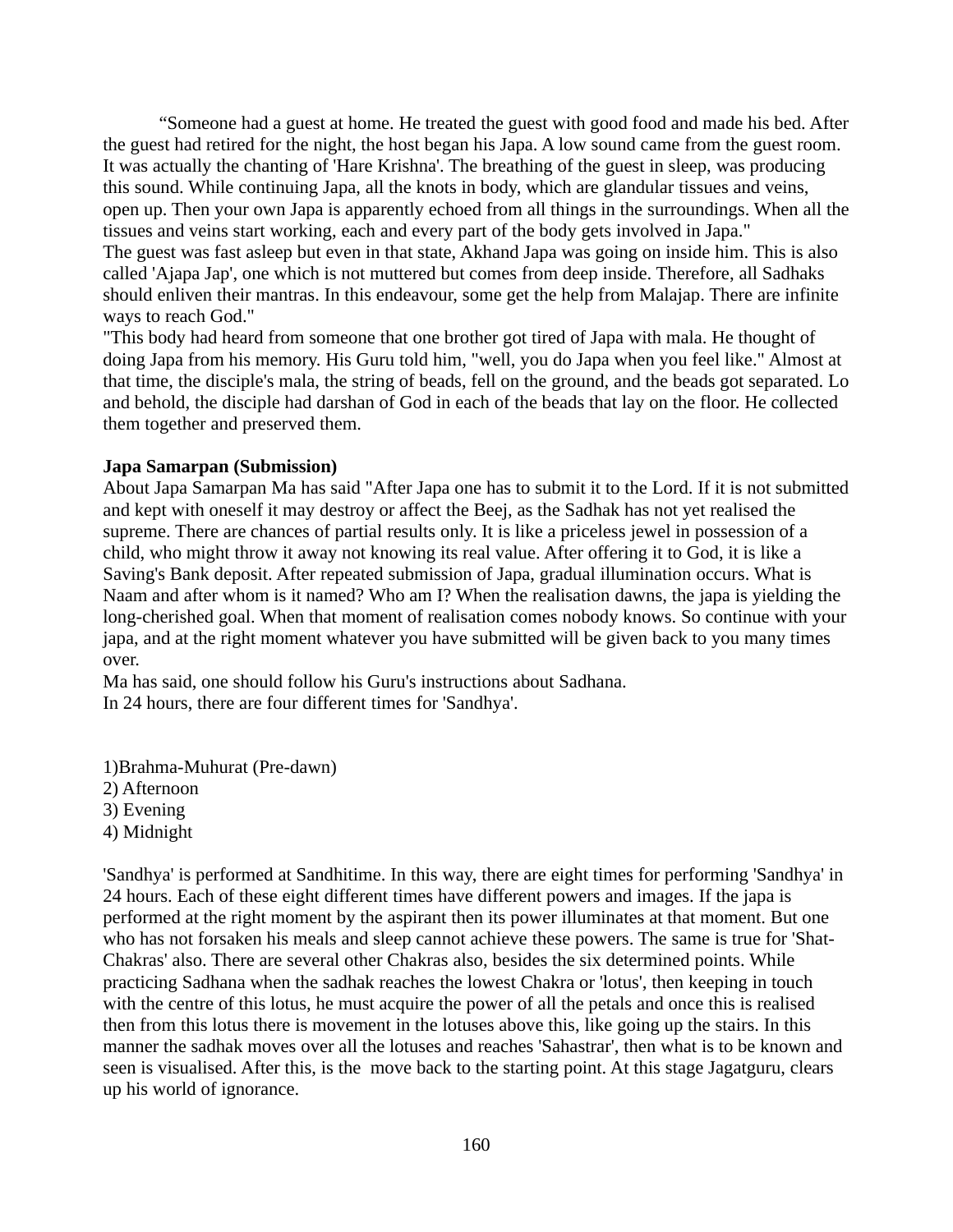"At the 'Sandhya-instant' there is friction of two important powers that generates a force. So one should try to get this very moment in his daily prayers (sandhikhan - juncture of two periods or moments). If at this stage a real aspirant does his rituals he will in all probability get 'Shakti-pat'. There is need for a fixed time also, like all other works, you do at a definite time."

"For a 'Tantrik' sadhak the right time for Sadhana is between midnight and 3 o'clock in the night." In a book on Oriya Baba it has been mentioned that evening prayers cannot be sacrificed. Because I am doing kirtan at this time, I can't just sacrifice the evening prayers.

Ma has said "If Guru visits you and you are at his service during the sandhya time then the evening prayers can be performed later, because service to Guru is more important and takes precedent over your 'Sandhya'."

#### **Pranam (Obeisance)**

Ma has said 'Pranam' is offering everything you have at the holy feet of God – everything, leaving a total void. And this void will be filled by the divine aura of God. When you do Pranam to God or Guru look at His feet, meditating, and then slowly proceed towards the face, fixing your gaze on each divine organ, finally coming to the face. Then pray from the core of your heart that you are getting transformed with the sight of His holy feet. Keep your breathing controlled while moving your gaze from feet to head and have darshan of the face. Try to fix your gaze and thoughts on His face. Do the reverse till you have placed your head at His feet. Like you clean the vessel with the holy Ganges water before filling it with the same. Breathing in and out - do pranam; so now you are ready to worship God. While bowing in reverence to His feet, your head will get power, emanating from His divine feet. "The head receives shaktipat and distributes it across the length and breadth of the body, just as when watering the roots, the entire tree receives the required water. While breathing out feel that by this you are completely surrendering yourself to His holy feet."

"After doing this sort of Pranam sit for meditation and worship. Some people say one who does Namaskar becomes eligible to do Puja, Japa and Dhyan. This is it in a nutshell, but there is much theory. Some people ask why pranam is done with the head? You work for this world. After a restless night you say the mind is not working, and you are not feeling well. The mind is the root of the body. As the root of the tree lies underneath, so the core of the human body lies at the top." "Pranam will eliminate your pride; leave your ego and pride at the feet of God. In prostration too, one dedicates himself totally to God. While exhaling think that in exchange for all your foolishness and vices the Guru or God is transforming you into a pious, holy man. That is how you fill your empty soul with His grace."

"Shaktipat also happens through the finger tips. That is why blessings are bestowed by placing the hand on the head and back. Electricity emanates from the finger tips; that is why the ripe fruit of a tree gets destroyed if a finger is pointed at it."

Ma said "there are two kinds of Pranams; one is offering to Him your whole body and mind and all your thoughts, desire, sense impressions, love, affection, devotion, just like emptying the contents of a full pitcher to its last drop. The other way is like scattering powder through the minute holes of a powder box: the main part of your thoughts and desires are held back in a hidden chamber of your mind and only a little dust is allowed to escape."

"So if you are not able to do anything, at least morning and evening offer HIM a sincere Pranam."

In the course of Her conversation Ma, once said (note 1):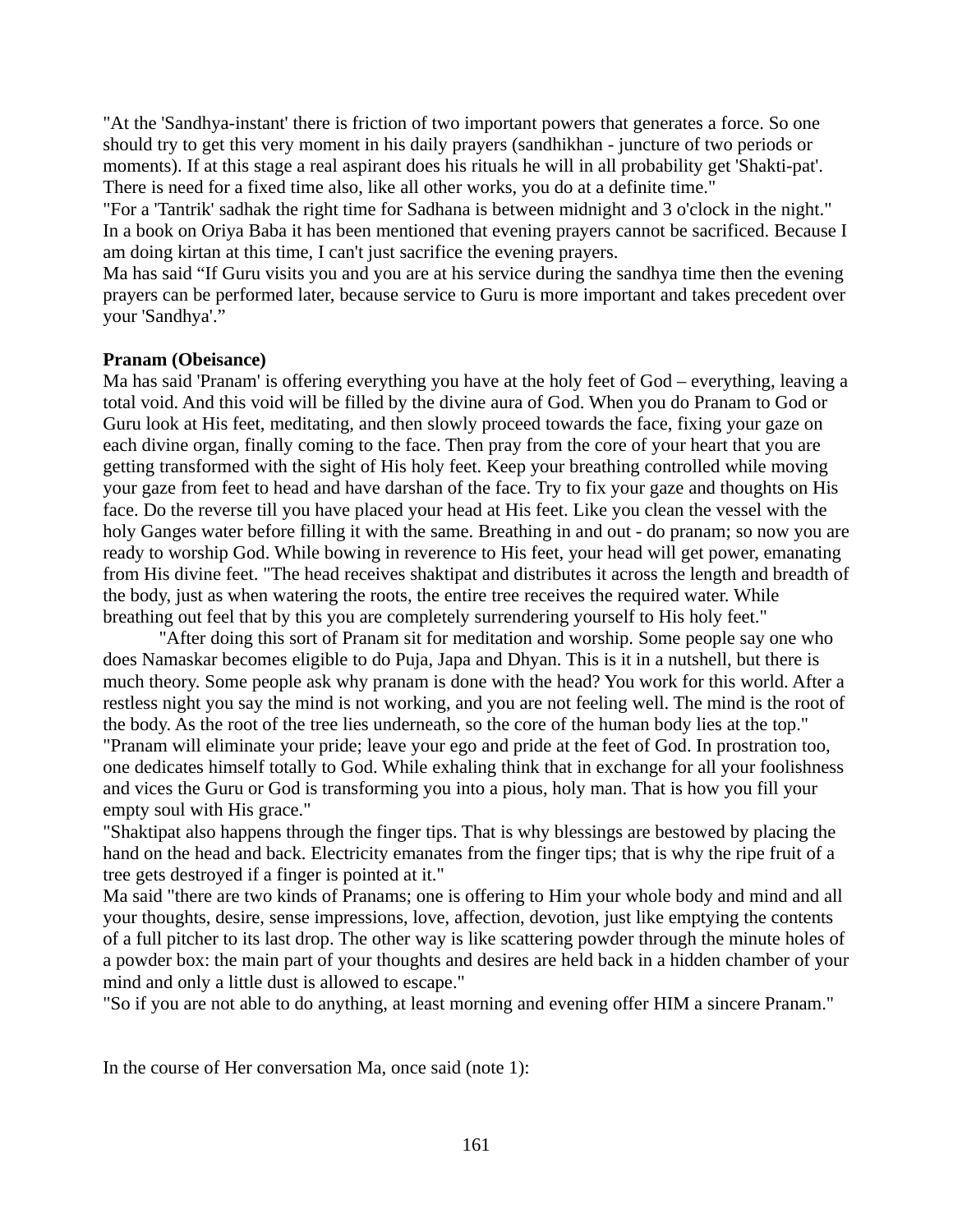(i) Purity of heart and mind comes through concentration on one object, which depends on one's particular disposition.

(ii) Gradually as a man progresses, all his scattered ideas and ambitions come to be unified with this one object.

(iii) Then various stream of thoughts flow along the same channel and the devotee becomes apparently motionless and inert.

(iv) thereafter he finds a resting place in the one Universal Being and is engulfed in one Unitary existence."

## **Samadhi**

Ma has said about this (note 3) as a state beyond all concious and supra concious planes - a state of complete immobilisation of all thoughts, emotions and actions both physical and mental - a state that transcends all the phases of life here. What you call "Savikalpa Samadhi" is also but a means to reach that final goal. It is only a passing stage in your Sadhana.

"Deep concentration on any one of the five organs of sense - sound, touch, smell, taste and sight derived chiefly from air, earth, water etc. leads a man to merge his identity into it, and as concentration deepens, the body as it were, gradually freezes with it. Then that special object of sense pervades his whole being and his ego gradually dissolves in it and coalesces with one Universal Entity. When this condition settles down, the conciousness of one Universal Self too melts away and what then remains is beyond words, expression or experience."

While practicing sadhana one comes across many extraordinary powers. In the first stage it manifests in the form of joy (Anandam). This joy he has achieved by the repetition of God's name. Here, Ma warns the aspirant, those immersed in this Anandam if they are to proceed further, only they can acquire power. One should keep this joy as a carefully guarded secret. Those who still remain thirsty and aspire towards God, who are not satisfied simply with cure of other's diseases by mere touch, and one who is not content with the instant fulfillment of his desire, he alone will one day realise the Self.

It is difficult to predict when God will manifest to you. In this context Ma narrated a tale...

"One person used to worship 'Siddhidata Ganesh', hoping to get Siddhi from Him. For a long time he worshiped Ganesh but without success. He then decided to worship another God and placed this image alongside the image of Ganesh in his prayer room. Suddenly, while worshiping, the thought that the mantra for the other God would be overheard by Ganesh, prompted him to close the ears of Ganeshji. Once he did so suddenly, Ganesh gave him darshan and asked him, 'what do you want from me?'

The stunned devotee said, 'all these days when I worshiped you, you never gave me darshan. Today, when I have closed your ears, you have come, why?'

Ganeshji said, 'even though you worshiped me all these days, you never had faith in me. Today you have really believed that I could hear you.'

"Only after the longings of several lives does one get a human birth. Only the human being can aspire to get God. As you sow, so you reap. In this kingdom of God, one gets a new life after a fair trial of his good and bad deeds. You get this life based on your inclinations and deeds, at the time of death in your previous life. Gurushakti can burn generations of life. If you do bad deeds throughout your life, how can you expect to get good results at the end?"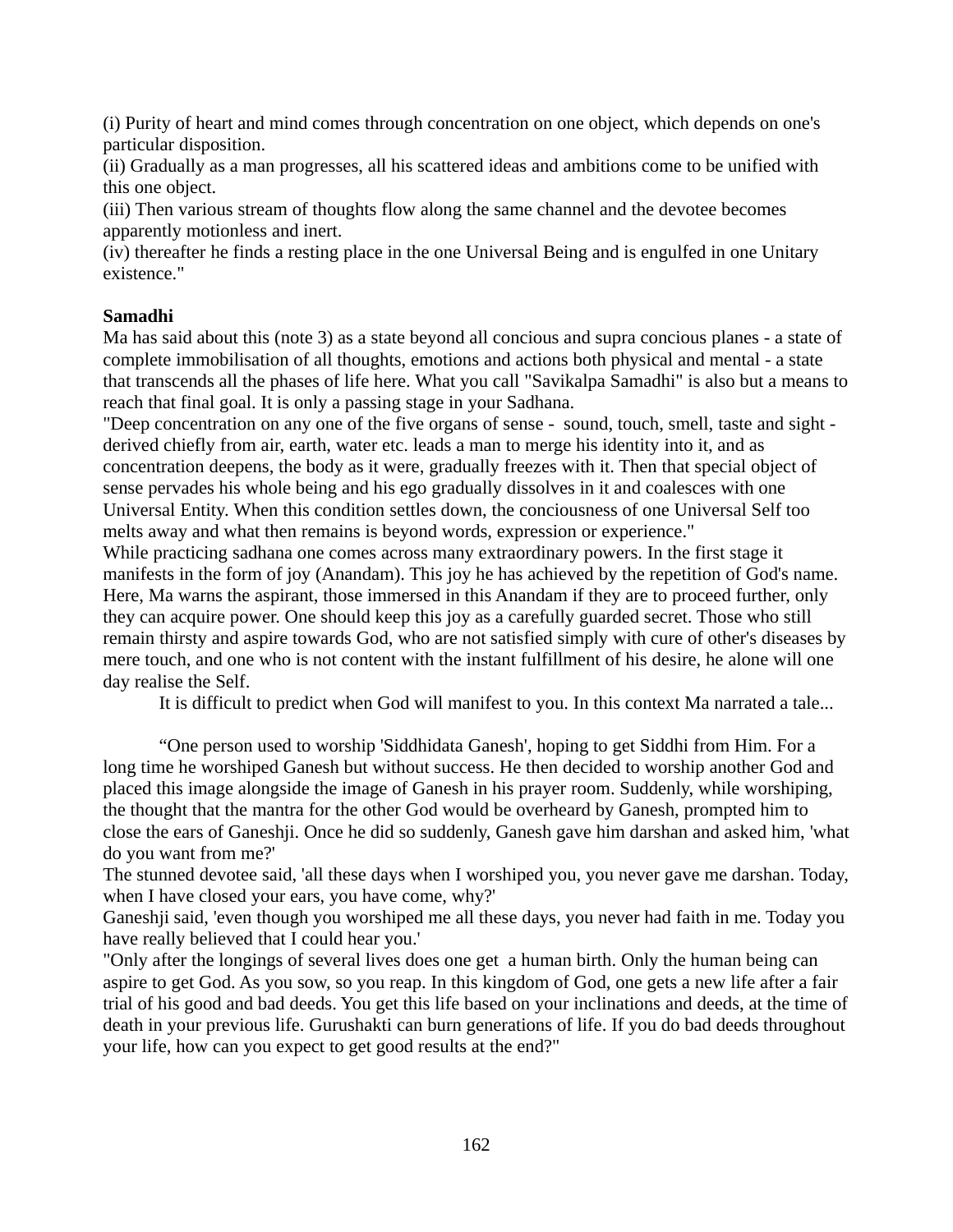"There was a queen who was very pious and kind-hearted but melancholic, the reason being the king did not believe in the supreme Being. Actually, the king was a great devotee who secretly led a life devoted to the Almighty.

Once, in deep slumber, the king uttered, the word 'Ram'. The queen who was at his side, was surprised and happy. The next day, she did many religious acts and also gave donations to the Brahmins, pandits. The king asked the queen the reason for her sudden happiness.

When the queen disclosed to him her experience, the king felt sorry that he could not keep his treasure a secret. As he pondered on his failure to keep it a secret the king left his mortal coil. "Whatever the birds and animals think at the time of their death predetermines in what form their rebirth is. They cannot change their fate by their actions (karma). Only human beings can," says Ma. They can direct the fate in their next life though their 'karma'. But do not think that a person who remains a ruffian all his life can aspire to get a better birth by this at the tail end of his life. This is because at the time of death, there is a stage in which he cannot perceive the way he wishes. This is propelled by the karma of his entire life. It is the entire life karma that is saved and compressed and in a way carried forward to the next life as 'Sanskars'. Hence it is necessary to perform good deeds in your life."

Ma related an anecdote...

"There was a greedy man, who lived his entire life as an oil merchant. At the end of his life this greedy man was asked to remember God. But he repeated, as he used to often tell his buyers, "I will not give you a single drop more (of oil)." He could not change his habit at the end."

Ma believes in fate or destiny and opines that it has its own ways. Ma advises everybody to accept all situations, whether difficult or not, without resistance. Generally human beings have to bear the consequences of the Karma of their previous life.

Ma related one tale...

"An old lady wished all her life to breath her last by the holy Ganges. But she lived far away from the holy Ganges all alone. She had no way to fulfill her life time wish. It so happened that at the end of her life one day she saw a group of people carrying a dead body for cremation to the holy Ganges. Since nightfall was imminent they placed the body under a tree and retired for the night to the inn nearby.

By divine inspiration, the old woman got renewed energy. She managed not only to walk up to that tree but also put herself in place of the body which she pushed aside. Before dawn, those people who spent the night at the inn, took the woman who they thought dead, for cremation. Fate willed the woman to die on the way. When they reached the river, they were stunned to see the different body. What fate had willed was destined to happen."

Good deeds beget good fate.

Once, a few people came for Ma's darshan. One of their company did not come inside for Ma's darshan. When Ma gave them prasad, She also gave them the share of the person who stood outside. Thus, this person was destined to get Prasad even if he was absent inside.

### **Sannyas Ashram**

Traditionally, Sannyas has been the highest spiritual order among Hindus since ancient times. In 1934, the sannyas of Shashanka Mohan was the first bold step, a landmark, in Ma's way of educating people. Who could be a better candidate for this, in Ma's Kheyal? Being an ideal family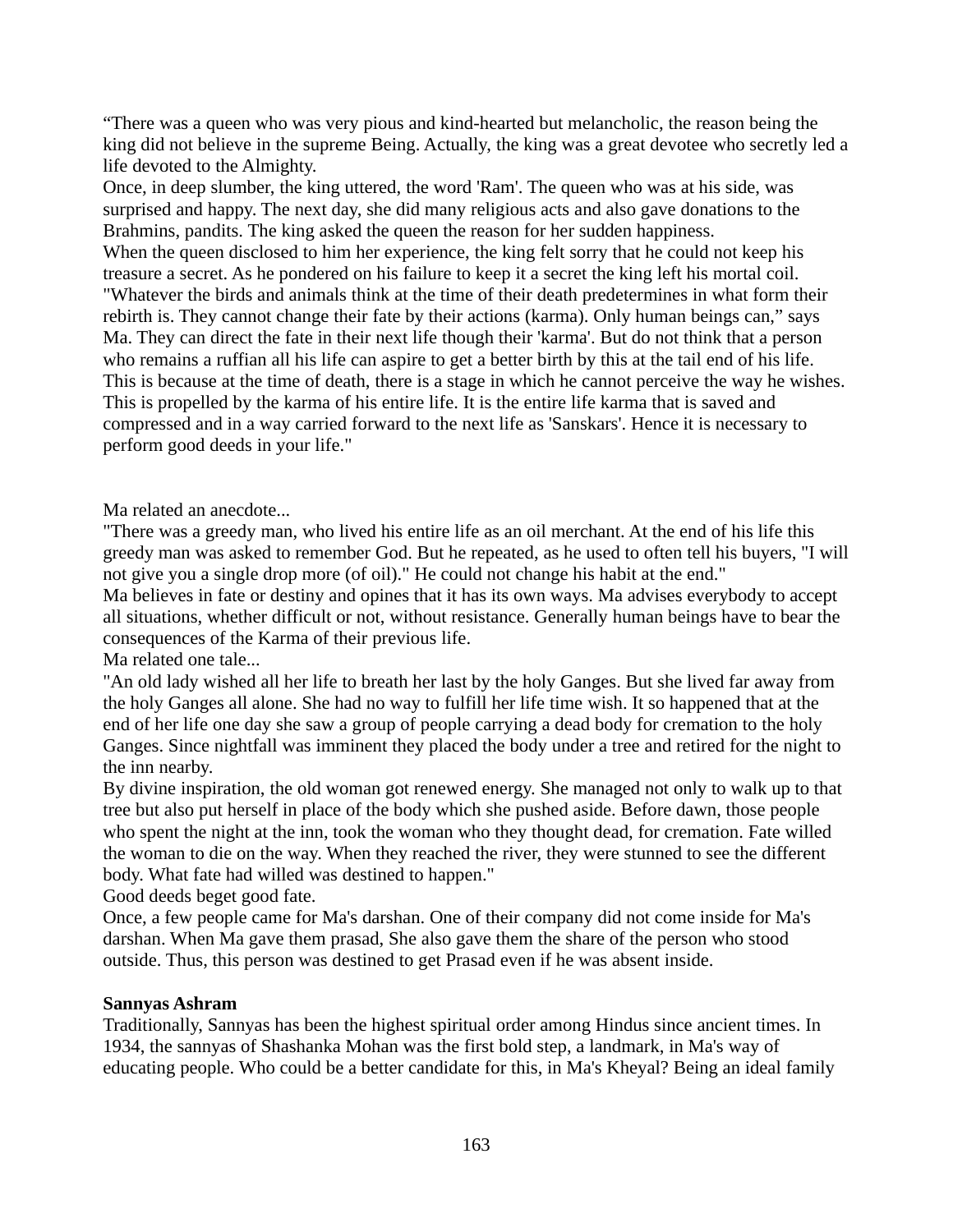person, a competent doctor of medicine, and a mature sadhak, Shashanka Mohan was the ideal person. That is why, Ma chose him as the medium for Her teaching of Sannyas dharma.

#### **Shashanka Mohan's Sannyas**

Dr Shashanka Mohan Mukherjee, Didi's father was among those who dedicated themselves to Ma's service at Shahbag. In the month of January 1926, the 60-year-old had Ma's darshan and then gradually proceeded on the path of sadhana. Having spent his entire life in luxury, with Ma's blessings, Shashanka Mohan took himself away from family life to spend hours at Sidheshwari in his sadhana. Shashanka Mohan had an enigmatic personality.

At the time (March 1934) of Sri Ma's sojourn in Salogra cave, Solan, Ma had seen Shashanka Mohan in the robes of a Sannyasi. Then Ma had a kheyal that the time had come for his sannyas. She sent him a letter through Bhaiji.

Shashanka Mohan was in Vindhyachal when he got Ma's letter from Bhaiji. On the instructions of Ma, he and Didi reached Hardwar where Ma was.

Ma told him what She had checked and fixed the day of Chaitra Sankranti for the sannyasa Diksha. She told Shashanka Mohan, "you possess the inclination for sannyas. Let destiny prevail. I do not do anything, 'Jo ho jaye'."

Shashanka Mohan had no objection to what Ma said. But he did not want any other Guru than Ma. He said, "I cannot imagine having anyone other than you as Guru. Please do whatever is to be done."

Ma replied, "you know very well, I do not do anything Myself." Baba said, "I do not require what You are not able to give." Ma became withdrawn and said, "then there is no need to do anything." It was dusk, nightfall. The difference in Ma's mood earlier compared with now was palpable. Shashanka Mohan went to the banks of Bhagirathi. He sat there beside the continually flowing sacred river for hours together, reconciling the pros and cons in his mind.

Before it was late at night, Shashanka Mohan was back at Ma's feet. After doing pranam, he said- "Ma, what I felt I told you. Now I am ready to do what comes to your Kheyal."

Therefore, on the day of Chaitra Sankranti, in the divine presence of Sri Ma, Swami Mangalananda Giri of Kankhal initiated him into Sannyas mantra. After the sannyas, he was named Swami Akhandananda Giri.

In the auspicious hour of dawn, wearing the dress of a Sannyasi, Swami Akhandananda Giri prostrated before Sri Ma. Ma blessed him and said, "you have served your family in the Akhanda form. Now I wish you accomplish your sannyas dharma in the same Akhanda form."

How wonderful was Ma's way of teaching. For ten years, She was graduating Baba towards this fold.

Ma advises one to take Sannyas dharma on attainment of a certain spiritual state when he has a right to receive it (adhikari bhed). Ma had the highest regard for a sannyasi, who has left his family for the attainment of the highest goal of his spiritual practice. But those who take sannyas to get rid of their duty and responsibility, are neither doing good for the world or for themselves. These ochre clothes, which belong to God, should be respected by all means.

In this context, an incident occured in Dehradun when Ma and a few devotees were going to Kishenpur ashram from Kalyanvan on foot. At the entrance of Kishenpur ashram, Ma spoke to a sannyasi youth, already standing there, in Bengali although the youth by his face, did not look like Bengali.

On Ma's invitation, the youth came to Her for dinner. Ma asked him, Are you a Sannyasi?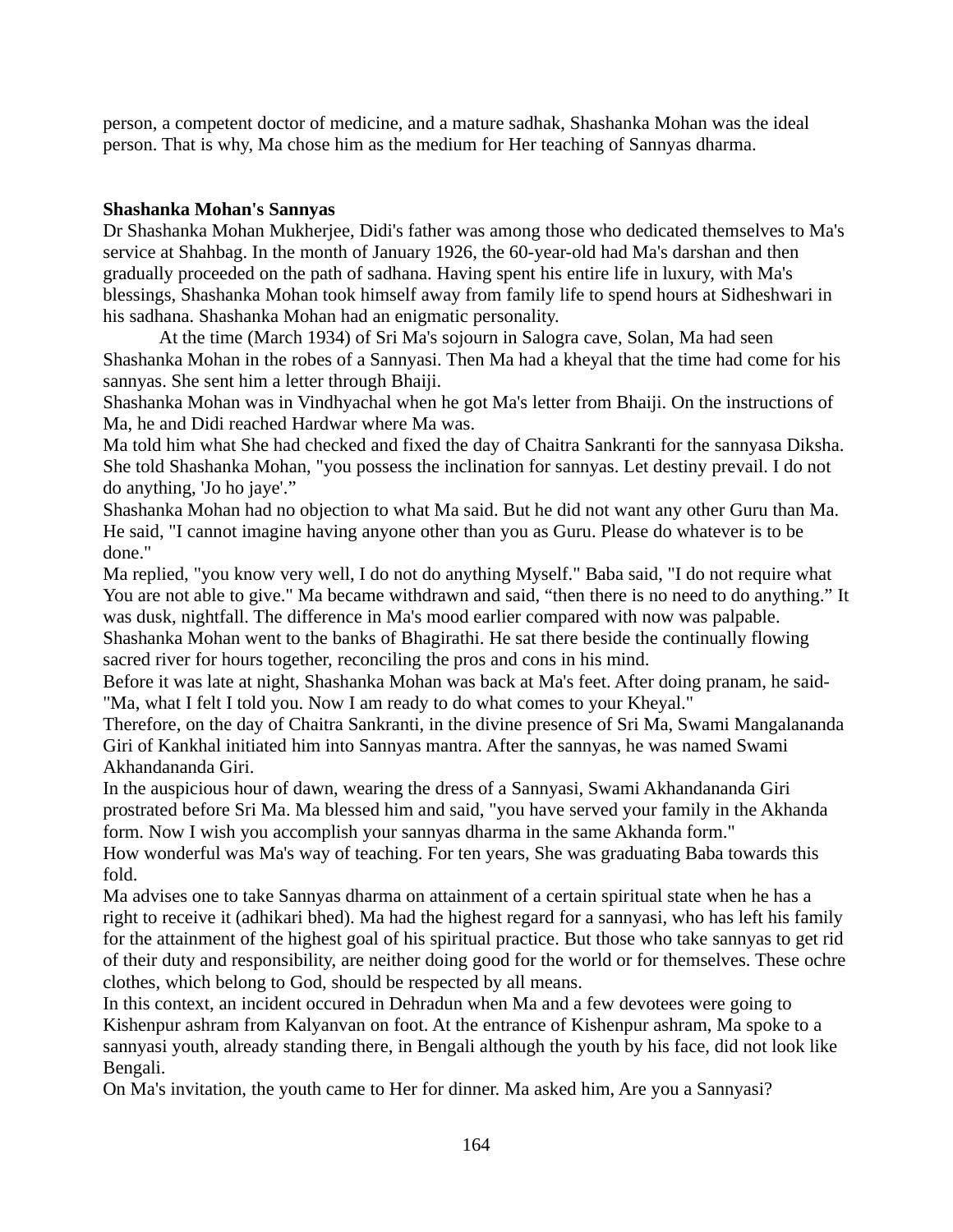He said, no.

Ma - "Then why are you wearing the sannyasi's dress?"

He replied that in a way he had left his family and friends.

Ma asked whether this sadhana was for self-realisation?

The youth said, he had not thought of it. However, he did not want to do anything in this world. Ma said, "you are cultivating a tremendous confusion and doubt in your mind. With this, you can in no way benefit yourself or this world. The robes of a sannyasi carry significant meaning in this world. These robes should not be used to escape from the realities, the fundamental problems of life. If you do not consider sannyas dharma, in its ideal, as above everything else, you do not deserve to get the warm reception of the people.

Ma asked him to stay at the ashram as long as he wanted to, but advised him to go back home and face the realities he escaped from.

The youth perhaps heeded Her advice as he was not seen there again.

Ma says "It is better to sacrifice earthly pleasures, for as much as you sacrifice, your mind and body turns purer and healthier."

Despite protection, the old leaves of the tree fall off when the time comes. Similarly, do not do anything on impulse in a hurry. However, one should not delay or ignore things either. This world is a karma bhoomi. Therefore, one has to restrict his karma in a methodical way. If you sacrifice, the desires for worldly pleasures gradually go away. Therefore, one should not sit idle.

"Sacrifice has a vital role in one's sadhana. With complete renunciation, comes the feeling of total surrender. As he gets nearer to God, he moves away from worldly affairs. However, today only a few leave their hearth and home to strive towards total unconcern. This is a very difficult path to tread, full of thorns and pitfalls."

Ma Anandamoyi warns the sadhak to be careful about this path. Until desire, anger, lust, worry and fear are wiped from your mind, it will be foolish to escape from family duties and responsibilities. Such an attempt, before attaining a definite stage in one's spiritual effort, may prejudice the sadhak's sacrifice.

"The sadhak gains a lot during his sadhana. Sometimes, influenced by fame the sadhak is oblivious of his level of achievement."

Therefore, Ma advises the sadhak to tread this path of highest spiritual practices carefully . She says when the question arises in the mind of sadhak, whether to take sannyas or not, he should wait because there is still an element of doubt in his mind. The time actually comes when he moves away from the affairs of the world -just like the old leaves fall off the tree when the time comes. Then the sadhak has no doubt, no hindrance. Then he does not stop even if he is asked to.

About sannyas, Ma's view is that as long as one is influenced by actions of previous births, his taking to 'sannyas' after deliberating the pros and cons, the custom and tradition is "Vidhi Disha Sannyas". This is not true sannyas, this is merely to get the benefits of sannyas. By donning ochre robes, one does not become a sannyasi. Sannyas is a spontaneous outcome of one's nature and way of life."

"As you water the roots, the tree flourishes with flowers, and fruits - so you take the 'Name of God'; the feeling to take sannyas comes to you automatically. When you are actually awakened by this Bhav, even God can not lure you away from your goal.

There is another type of sannyas - Bidyut Sannyas (lightning sannyas). It comes to you with the speed of lightning, suddenly with tremendous force.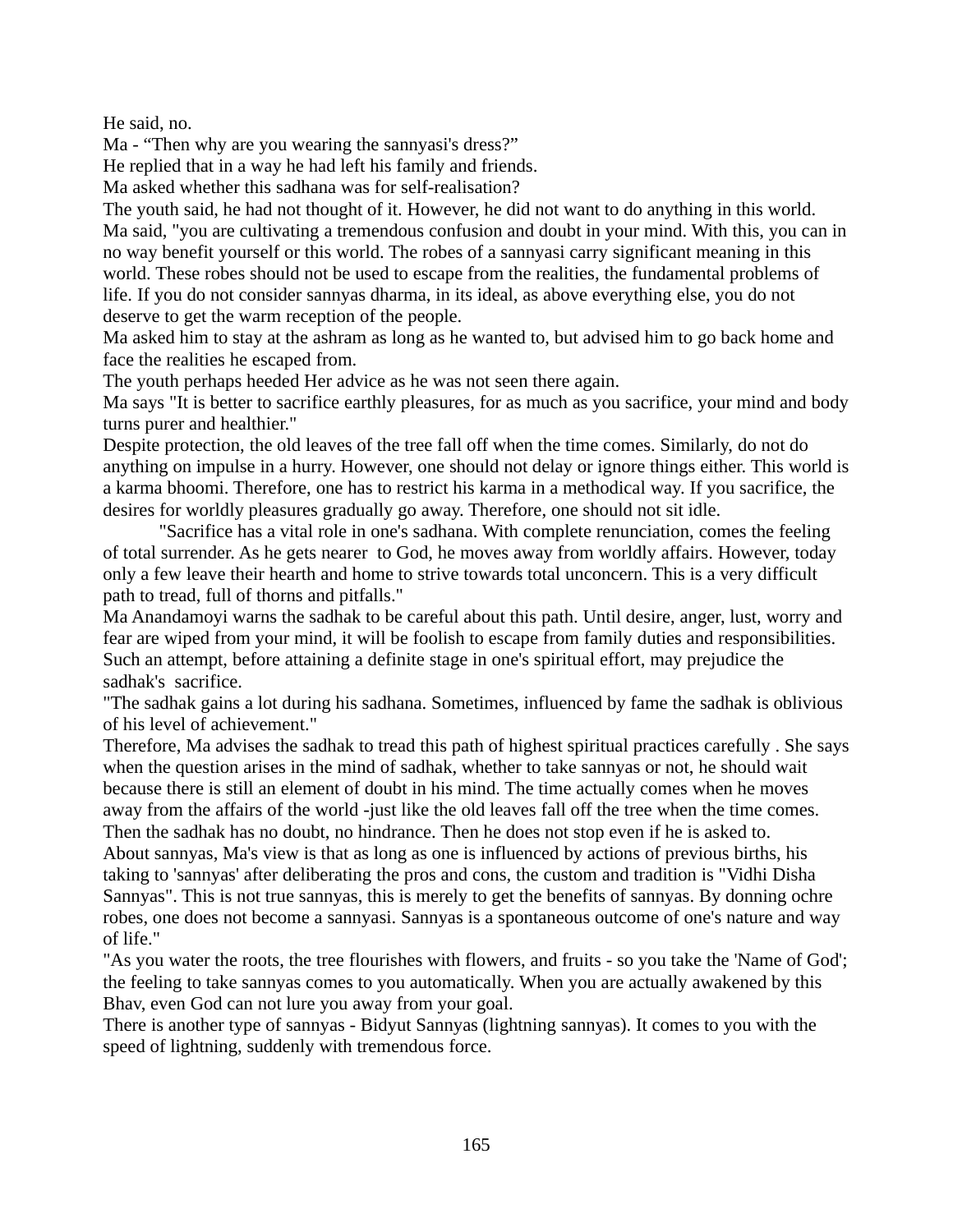Once, one lady was telling her husband that another person was about to take sannyas for which his clothes had been coloured ochre. The husband replied: "Is this the way to take sannyas? See, I will do that." As he said this , he left immediately and became a sannyasi.

"The inner sannyas (Antar Sannyas) is the real sannyas. One who becomes a sannyasi is a very fortunate person. Sannyas means sacrifice of everything. Even the feeling of sacrifice is not present in sannyasi. Taking sannyas and automatic sannyas are different from each other.

"One must lift himself above knowledge and ignorance to get the supreme thing. Worldly bondage is a sort of return ticket; one who attempts spiritual practice properly, only he can break the ties of Maya. If you take your family duties and responsibilities as a kind of service, because we have created this bondage by enjoying the earthly pleasures, then, it is possible to get rid of bondage through Sadhana - a way leading to sannyas."

## **Spiritual Initiation by Sri Ma**

Sri Ma has never considered Herself a Guru. But scores of people from near and far have repeatedly come to Her for spiritual guidance. Ma never initiated anyone in the customary way, but many devotees have received shakti, Bhagavatnam or a mantra from Ma.

It is said that when Gurudev, by His mercy and compassionate glance, has pity on his disciples, that is actually the initiation (diksha). This initiation or transferring of power can happen through different means by Mantra, sight, touch, exchange of articles etc. Even the subtle bodies have had initiation from Sri Ma.

Ma had an infinite number of ways for Her devotees. Sometimes, during public meetings, She would turn Her attention towards somebody with great intensity. This was not without reason. The person who had been looked at, would get blessings and power for a lifetime to experience illumination. A disciple recollected that once, he was in a queue for Ma's darshan. When his turn came, he stood aside. Suddenly he felt light from Ma's eyes filling his whole body. He always wanted Diksha or Naam only from Ma. Thus his desire was fulfilled in this way. In another incident, which was narrated by ashram's Maitreyee Didi, a foreigner came for Ma's darshan to Kankhal ashram. This was a as a result of some dream he had back home. Upon

reaching Kankhal, he came to know that Ma was in Delhi.

When he reached Delhi Ashram, Ma was not keeping well. But Her mood was transformed once this person came to Her. God knows what transpired between Ma and the visitor in that meeting which lasted only a few minutes. Ma asked for Prasad to be given to him. She also gave him a small towel as a present and said, "Baba, you must be busy in your business the whole day, but always remember each day the moment of this meeting at this very time, like the alarm clock is set daily at a particular time. So also remember this fixed time and do not break it."

The foreigner came away with so many things at that moment of truth, which so many others could not perhaps get after years in Ma's company.

It was Swami Bhaskarananda who acted as the interpreter on Ma's behalf. Overwhelmed, the person made obeisance and left the ashram. Ma had asked him to remember this moment without fail.The foreigner had left but Ma was now full of life.

She narrated an anecdote to those present.

"A Lotus, which had flowered in a pond, was very beautiful. A passer-by was attracted by it. He asked a fish and a frog, who were also in the pond, about that flower. Both replied, "what is so special in that? It's an ordinary flower." At that time, a bee flew by. As it was going towards the flower, the passer-by tried to stop it and speak to it. The bee quickly replied, "wait, I will tell you on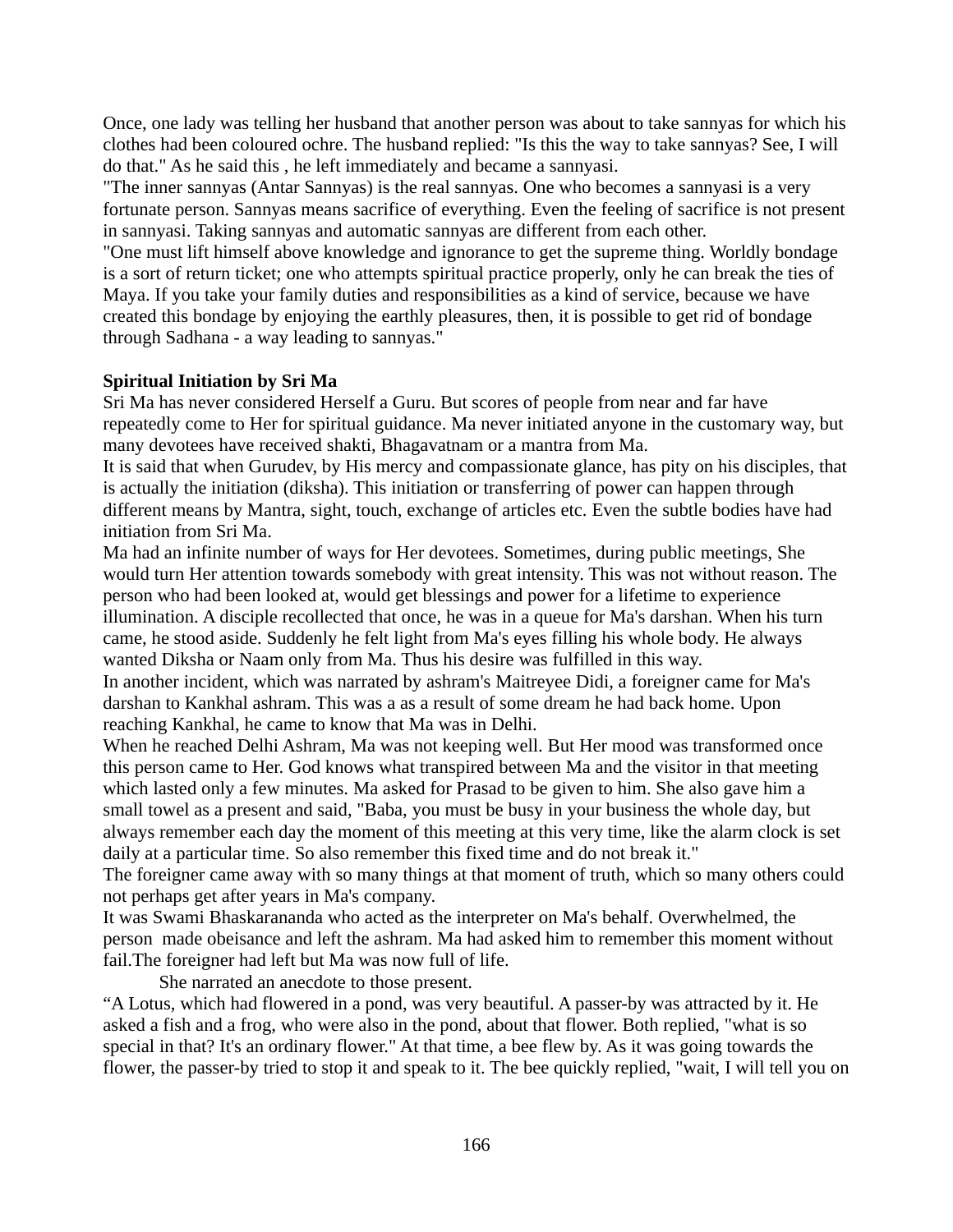my return." After sometime, it came back and said, "don't you know that it is lotus flower, full of nectar. I have drank that and now I am totally transformed."

Ma said, "It is possible to be in the company of Mahatmas for a long time without understanding them or their vision. But one who is deserving will get the real thing in a few moments...for that matter, even flies and mosquitoes are also there.

Another incident heard and later confirmed by Swami Bhaskarananda, was the visit of Gadadhar's parents, after his untimely death in India. The mother of late Gadadhar came for Sri Ma's darshan at the ashram. They were staying in some hotel and his mother was due for her initiation next day. At that time when she was shown some written words as a mantra she exclaimed "Oh Lord". It so happened that at 4 o'clock on the morning of Diksha, she suddenly woke up in her hotel to find the entire room filled with an aura. And she heard those same words which were shown to her at the time of Diksha."

#### **Ma's Wonderful Ways**

One day, at the Annapurna temple of Kashi ashram, a small girl sang a beautiful religious song. So pleased was Ma that in Her kheyal, She decided to present her something. But any worldly thing as a gift would not match the soul-stirring rendering of the little girl. Suddenly, She had a kheyal that the queen of Charkhari had presented Ma with Tulsi leaves, inscribed with Bhagavat Naam or Mantra. Ma gave this girl one of those Tulsi leaves. She gave the same to a few others present. Some others requested Ma for this and received the holy leaves.

Similarly Ma has also given 'Bilva patras' in this way. Receiving Naam or mantra from Ma like this has been considered as Diksha by Ma.

In later years, there was a flood of 'Naam'. So many who came for Ma's darshan were asked which name they preferred? When they replied, they were advised by Ma to repeat the same name daily. A very interesting episode is mentioned here:

Ma was in Vindhyachal ashram. My sister and her children, the 7-year old daughter and 5 year old son, were also there. Ma asked the children which name of God they liked the most? The daughter, the older child, was able to answer but not the son. Thrice he was asked. On each occasion, he pronounced his own name 'Anand'. Finally, Ma clapped joyfully and asked him to repeat Anand, Anand daily.

Both these children are now grown-up. As far as I know, for all these years they have been doing what Ma had asked them to do.

Once when Haribaba was sick, on his request Ma had pronounced the 12-letter mantra (Om Namo Bhagavate Basudevai) twelve times. Later, She sung in Her divine voice on several occasions. These mantras have been received by several devotees who do Japa with utmost devotion and faith and take it as initiation.

Once, two girls came to Ma and requested initiation from Her. Ma asked them, 'Which name do you like? Whichever name you like, repeat that at least 1 Lakh times and then try to see This body.' Later Ma said that depending on the cultural characteristics, someone is told immediately and someone is told this way."

One another occasion, a man asked Ma for Diksha. Ma said, "only God gives Diksha here." One can interpret these words as one wishes.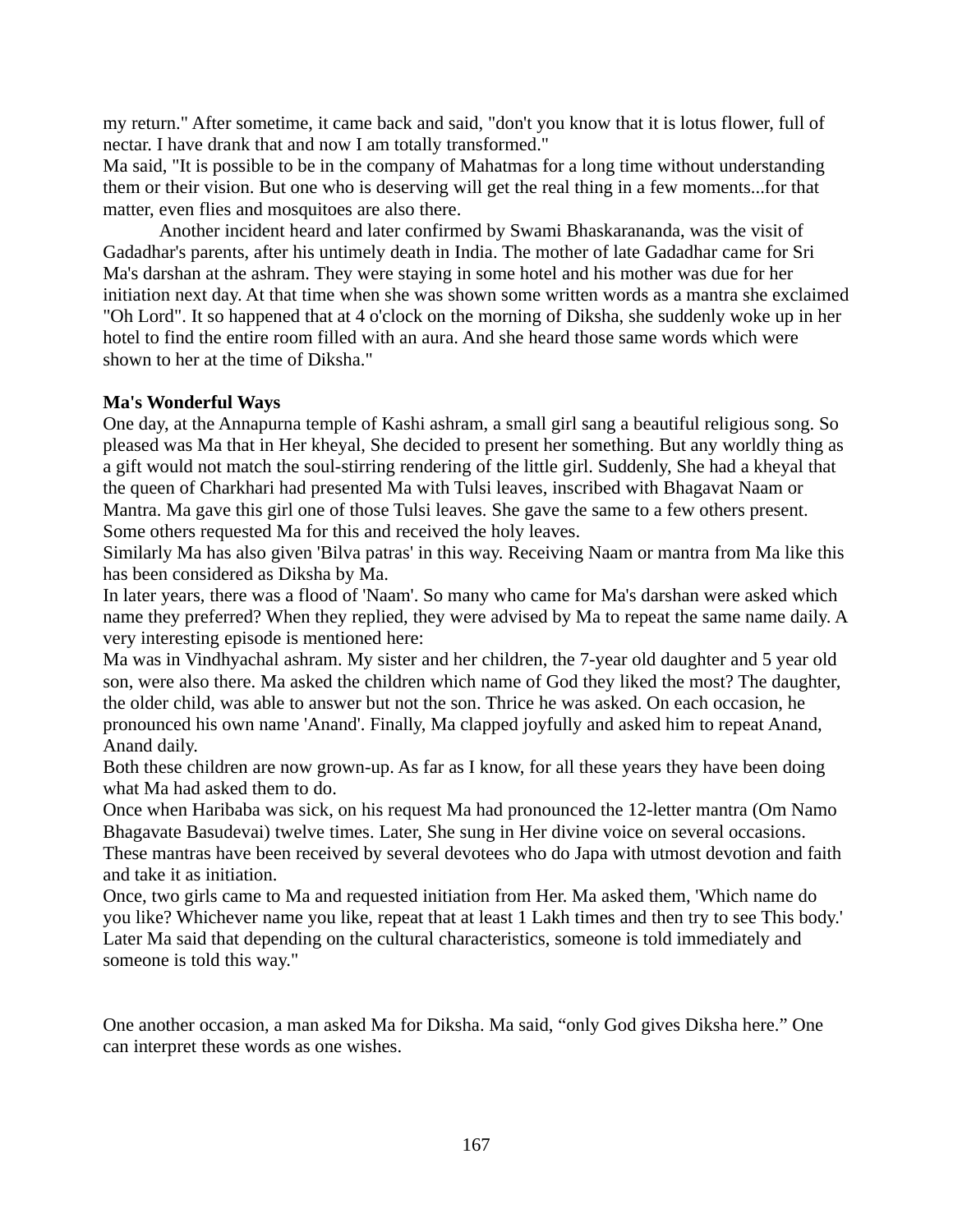Ma's devotees have a variety of experiences. Ma has said, "My Guru is Jagatguru (the master of this universe). Jagatguru is my Guru. This is also the state of Vishwa Guru (Universal Guru). This supreme connection is with everyone.

#### References

- 1. Matri Darshan by Bhaiji, p. 68.
- 2. Matri Darshan by Bhaiji, p. 63.
- 3. 'Sri Sri Ma Anandamoyi', Gurupriya Didi, (Part 1-20).
- 4. Sri Sri Ma Anandamoyee Prasanga (Part 1-4).
- 5. Personal Diary.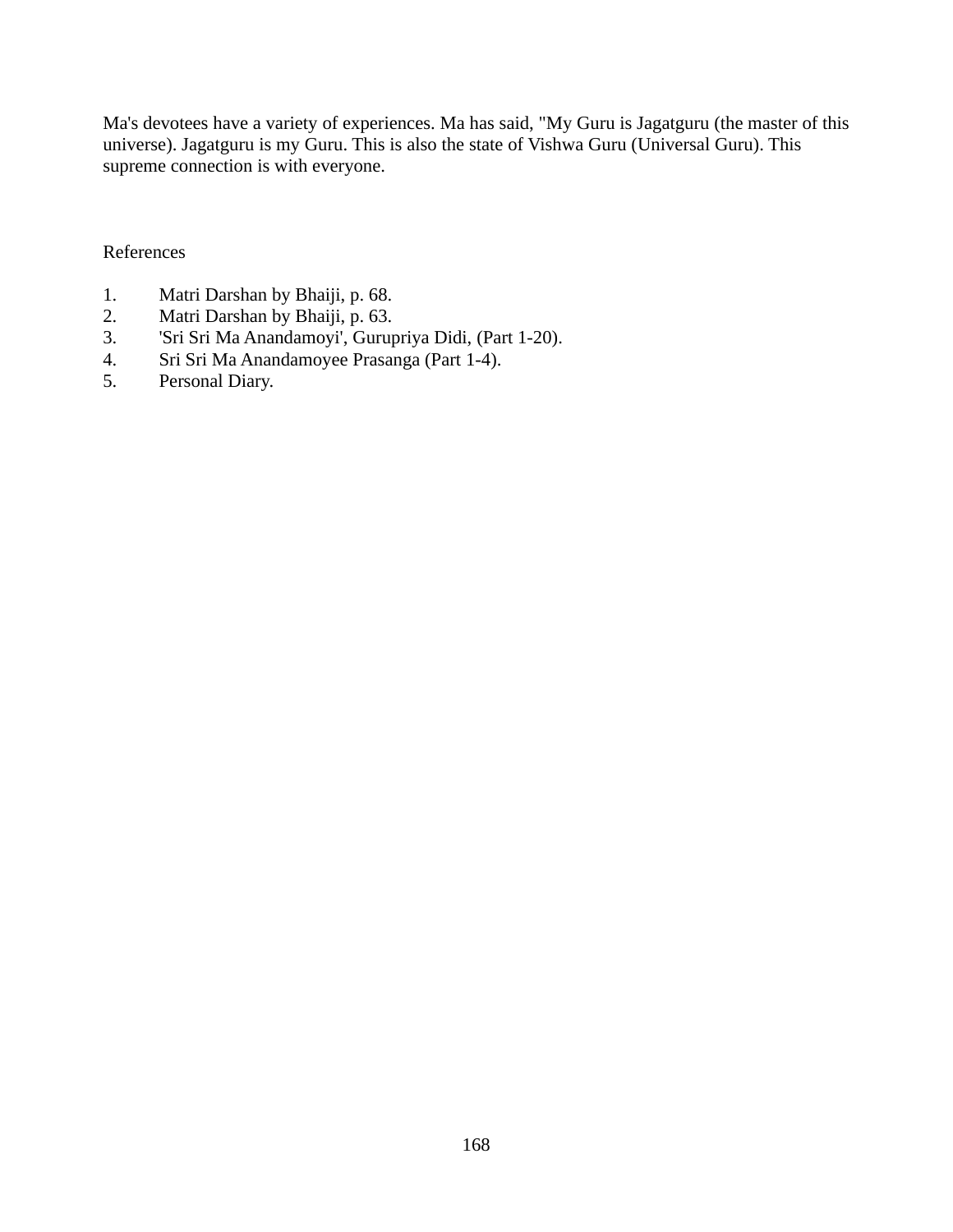Sri Ma's descent to the universe is extremely propitious for Human beings. Ma, who is beyond time and space, is the unique blend of unity and diversity, oneness and infinity. For one who was in search of truth - Ma was his best friend, irrespective of his caste, creed or religion. Ma was never one for Her own sect. She had equal faith and respect for all the religions. In Her view, "all religions were in search of the same Surpeme Truth."

Sri Ramkrishna preached Bhakti, Maharshi Raman - Knowledge and Wisdom, Mahatma Gandhi preached Karma but Ma never stuck to any one line of thought or institution. Wherever She was present, the atmosphere reverberated with joy and happiness amidst which flowed the pure thoughts of spiritual bliss.

Sri Ma has clarified, "there is no need for this body to tell or do anything. Things, which are destined, are happening being illuminated for your welfare. Do you know, how? It's like a fruit with seeds inside, falling on the ground. A plant comes out of the soil after some time, although no one had sown the seeds. As plants grow from the seeds you have sown in the soil, similarly plants also come up from the seeds of fallen fruits . In the latter case, there is no effort to make it grow. Nevertheless, the plants will have similar leaves, fruits and flowers."

"With whatever thoughts and inclinations you come here, This body reacts in the same way. There is no question of This body's wish.

Sri Ma has played the role of a sadhak only to confirm the truth of religious scriptures. It was a spontaneous play by Her. From a spiritual point of view, the different metaphysical exercises of sadhana revealed themselves naturally upon Ma. Vedic sutras, stav, stotras, have come out of Ma's lips spontaneously. This is incredible considering the fact that She hardly had any formal education. All the diverse Yogas - Chandyayoga, Bhaktiyoga, Karmayoga, Samadhiyoga etc, have united in a rare combination in Her person.

Ma's contribution to this world in Her mortal frame is significant, particularly in the context of contemporary society, and especially in the spiritual, educational, and philosophical sphere, where Her contribution is more palpable.

Ma is one of the most important personalities of the spiritual world with which She was associated extensively. The descent of the Mother of the Universe was to motivate as many people as possible towards the spiritual life through Her infinite pity and compassion and Her parental love. Her ways of motivating were unique. She always asked people to opt for simple and straight ways of Sadhan and Bhajan. She never asked anyone to go for the most arduous, austere practices. Once she confided to a Brahmacharini "will you follow in the footsteps of seers who have been meditating for thousands of years?" After a pause, she muttered, "but here is a short-cut."

In this context, an incident mentioned by Narayanswami in his book is worth mentioning - Kashi ashram's Annapurna mandir: Satsang in the afternoon was in progress, in which there were discussions on the topic that salvation is not possible without complete knowledge. Swamiji, visibly disturbed, said, "Ma, if this is true then there is no hope of salvation for me." Ma said: "continue working according to your capabilities. After that..." "Will you fill up what remains to be done after all my efforts?" replied Swamiji. Ma: "Yes, It will be done, whatever remains to be done will be completed by Ma." This is Ma's decisive word: who else could have said that She will complete the remaining 'tapasya'.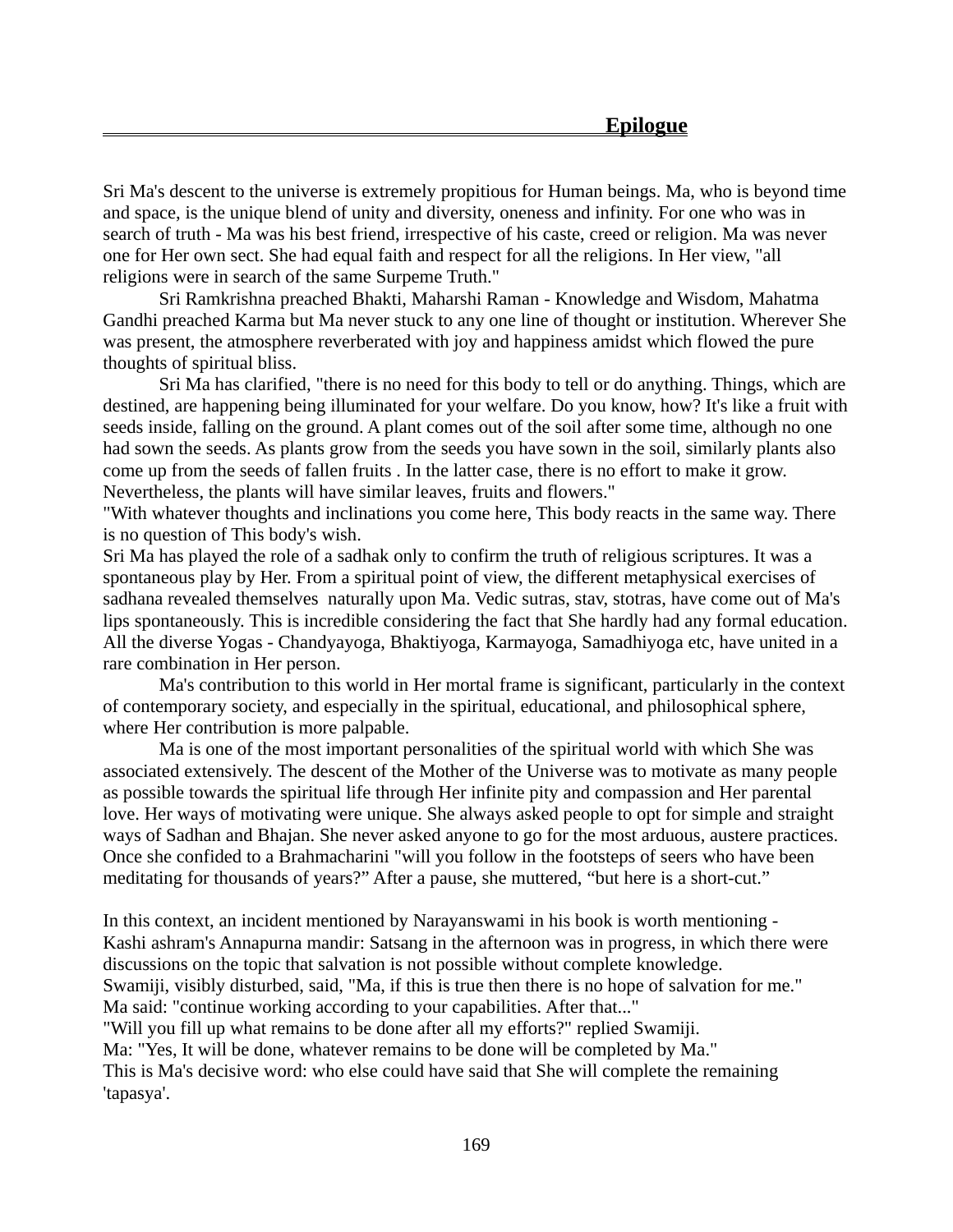Ma pleaded with all for at least five minutes of time exclusively for dedication to God, so soul-touching was Her appeal. Through Her wonderful presence and speech, Ma motivated people towards the supreme being. She transformed many people who were once habituated to luxurious lifestyles.

Sri Ma solved queries and disputes which renowned pandits found difficult to fathom. And She did it so easily that never again did they seem troubled by difficulties as they had earlier. She hardly bothered about her own inconvenience when She travelled across the length and breadth of this country, to inspire people towards spiritual life.

Sri Ma has taught that a human being can rise spiritually only by accomplishing his duties and responsibilities according to the custom and tradition of his own religion. Non-violence, truthful life, love and compassion are the qualities of which all religions encourage cultivation. Similarly, in whatever sphere of life one is, he should strictly follow the tenets of the law. Brahmacharis, the family man, and even the sannyasis should follow their respective duties and responsibilities. He who is a householder should serve all without pride and prejudice. Ma's journeys around the country for 50 long years formed the primary basis of Matri Leela. Initially, Her tours were undertaken suddenly, without any notice. Someone came to Her, some place was mentioned in the talk, and suddenly She would have a kheyal to leave for that destination. In most cases, Her companions would not ever have had time to prepare themselves for the journey in such sudden and dramatic tour programs.

There has been no change in the enigmatic personality of Sri Ma for all these years. Whether the rural, serene, surroundings of Tarapith (1929), or the first South India visit (1930), the travel from Dacca to Raipur Dehradun (1932) or the first Gujarat tour (1937), Ma was at home in all these diverse cultures without bother. This simple, effortless mixing with people of so many different religions, who spoke altogether different languages, was itself miraculous.

At that time, Ma Anandamoyl was yet to become a household name in those far corners of the country. Despite that, people of all ages, creeds, castes and religions came to Her and she accepted them all.

In later years, when the crowd swelled to unbelievable numbers, it was worth watching the way Ma managed thousands of devotees. She always remained the centre of attention of the crowd. Initially, the programs were not very organised. As the number of devotees grew, so the organisation became very good in establishing new Ashrams and temples, and holding religious functions at different places. Festivity was in the air wherever the Divine Mother was present. The door of Sri Ma's world was always open to all. Her coffer of Infinite happiness was meant for distribution to the sea of humanity. Ma's serene look, pious, open-hearted laugh, and the natural ease of movement were bewitching. Therefore, it is appropriate to call Her the personification of the Mother of the Universe.

Ma has sometime talked about specific places like Tarapith, Vindhyachal, and Naimisharanya which she visited several times. Clearly, those places have at one time or the other been venues of some past Divine Leela. Her visits have reignited that glory. From Bengal to Gujarat, from Himachal and Dehradun to the distant South - many temples and ashrams have come about as the result of Ma's kheyal.

The Naam yagna on the lines of Mahaprabhu Chaitanyadev's Vashnavite tradition, started in North India by Sri Ma, has drawn thousands of people who have graced their life through this well known name of God.

In the vedic tradition, Ma organised two Mahayagnas, following complete rituals and customs.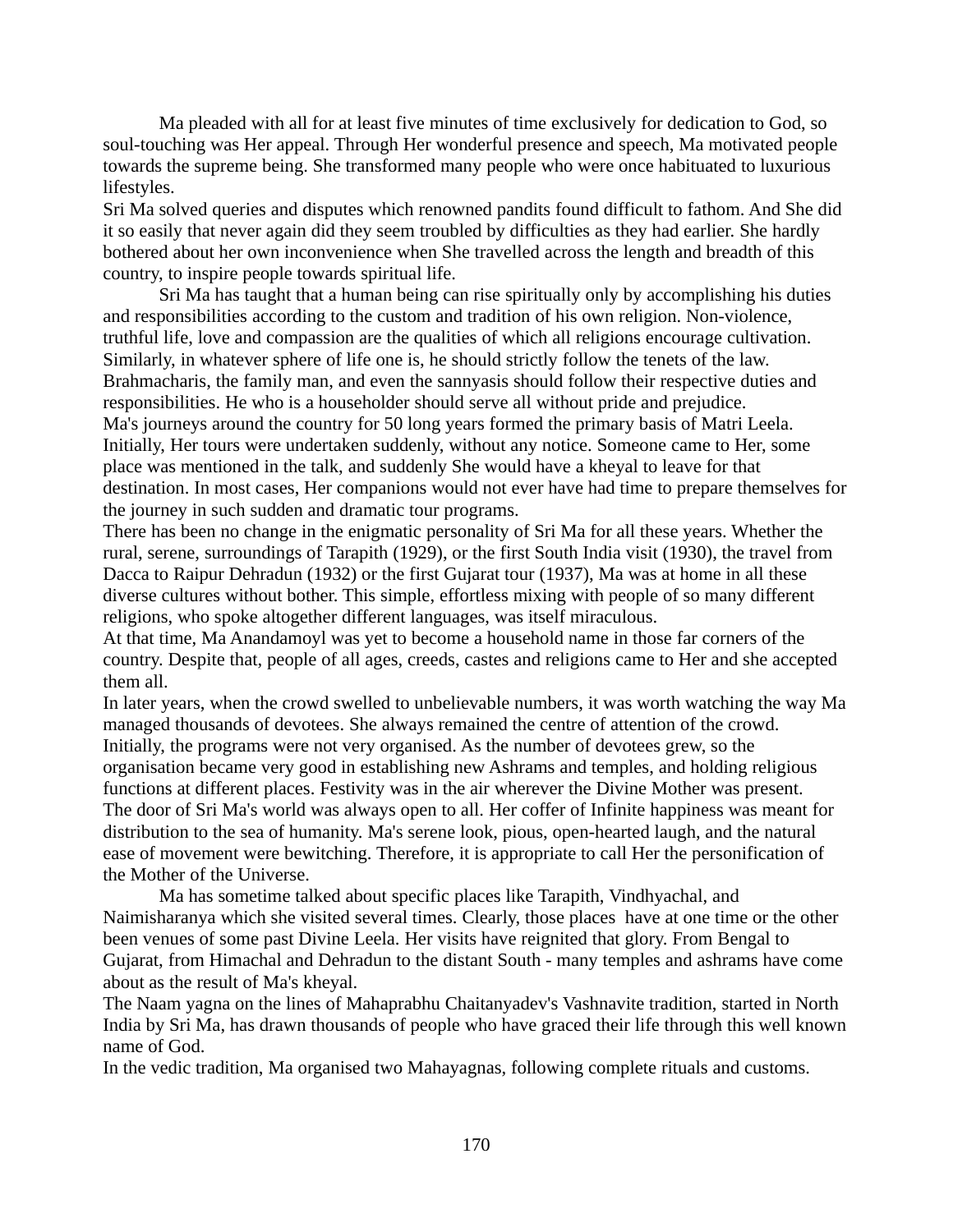By instituting the Puran temple at Naimisharanya, the compilation of the 18 Purans, and daily reading Ma has drawn people's attention to the Puranas. The establishment of the Purana research centre at Naimisharanya is a landmark step in this direction.

In infinite ways, Ma has taught us the need for restraint. She only started the tradition of 'Sanyam Saptah', which has been graced by the Mahatmas, pandits, seers brahmacharis and brahmacharinis of the highest order. It was Ma's grace which brought us the prabochans of the Mahatmas during satsang, Sanyam Saptah and other functions. Ma used to call this the 'showering of nectar' (Amrita Varshan).

After Ma's darshan, many households became established devotees while many children and adolescents were sent back home to join their families. They were told that This (Ma's) body will always remain with them.

Sri Ma has always given Her devotees the ideal to live a good moral life, when they would strive towards the spiritual goal with all devotion. For this, one needs to speak the truth, exercise restraint in his habits, and live a simple life. How can a person who has no respect for ethical values, follow in the footsteps of religion? The annual 'Sanyam Saptah' at several ashrams is a break to allow all sadhak to direct themselves towards spiritual bliss.

Ma considers that adherence to the Guru's instructions and parents advice is the basis of a good moral education. She said, limiting food is not only meant for Sannyasis and Brahmacharis, but for family persons too.

Sri Sri Ma Anandamoyi Kanyapith and Vidyapith are Ma's direct blessings. Didi apparently worked to establish these institutions to fulfill late Bhaiji's wish but it was ultimately the kheyal of Ma, which reflected through Bhaiji.

Ma never started Her own sect. Neither did She impose anything new upon Her devotees, nor did she initiate a new religion. She only gave immense spiritual inspiration in the midst of all the religions, sects, castes, creeds and communities.

Ma's company was unique. They came: a Sannyasi, a family person, a man of steady, reserved wisdom, another an exuberent devotee, a Vaishnavite, a Shaivite, a Shakta etc. Among the Sannyasis too, there were different groups. The central underlying theme that bound these people together was Ma.

In this world, all theorists have the tendency to reject the opinions of others. But Ma never did that. Ma said, "whatever happens is all right. As one perceives things, so he will speak about them. Where is the question of contradiction? In one complete whole, everything is present in its entirety. This united whole contains everything; Hindu, Islam, Sikh, Christianity, Zoroastrianism, Budhism, Jainism, ascetics, atheists and innumerable streams of belief and non-belief which are outside human society."

All who sang, danced, recited, took part in the festivities or performed in Yagnas, were inspired by the divine presence of Ma. Ma likened them all to flowers in a big garden where Her body strolled about. She really did saunter through this wonderfully diversified colour, form and flavour as the Mother of this Universe.

Ma says, as you play, so is the tune. As you play, so you listen too. The disciples chanted "Ma, Ma" while playing the instrument. This was the reflection of Motherhood. In this melodious matrisangeet, the wise and the ignorant, Indians and foreigners existed together. When Ma's children from near and far assemble, it is a sight to behold! It is the connexion of the supreme religion.

Ma has allowed Herself into the wonders of this world. Thus is Ma's astonishing descent. Matribhav, the basis of all creation, which has illuminated the whole world, is the Leela of Sri Ma.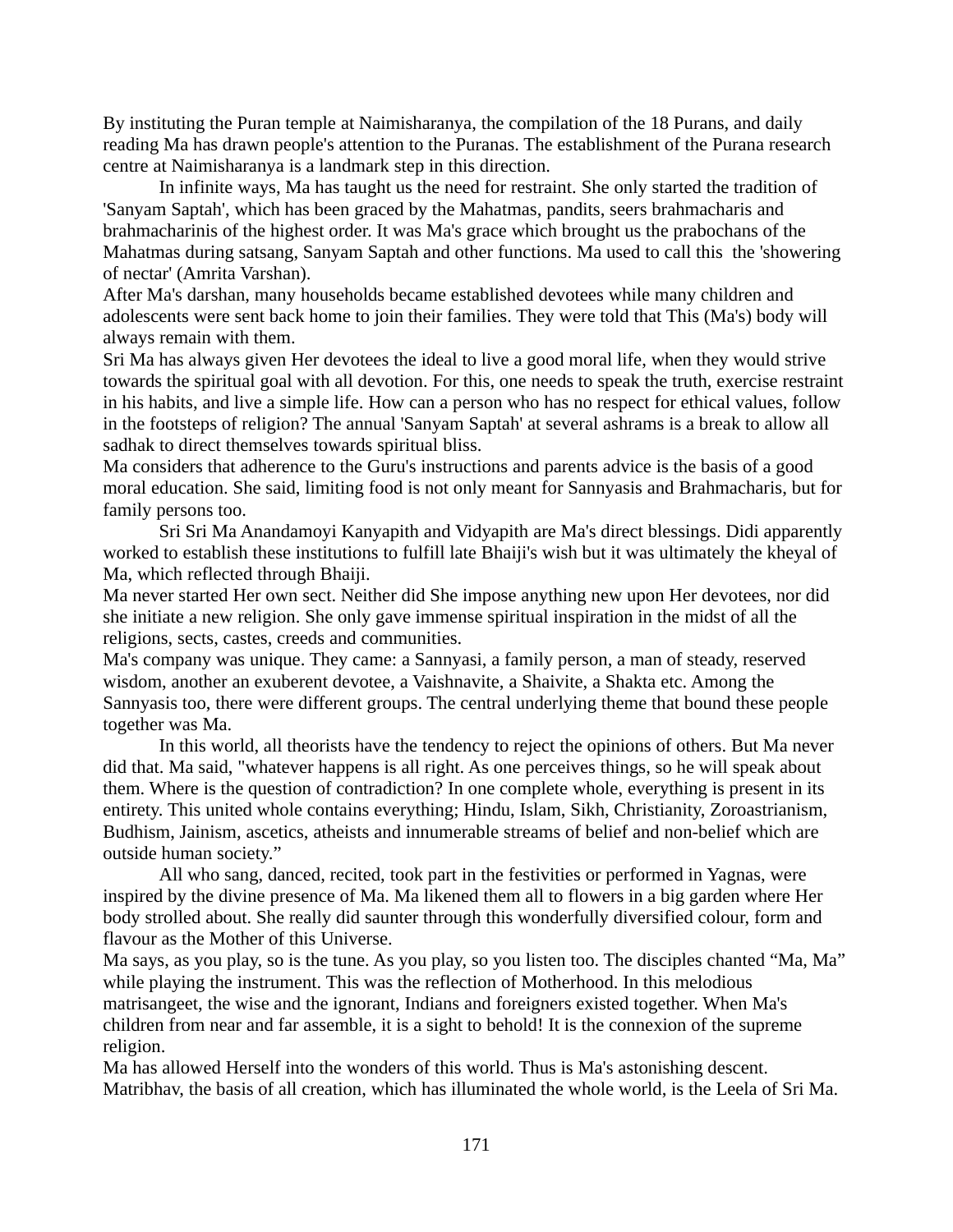All Ma's manners, speech, and habits reflect this Akhand Matribhav (Motherhood). Ma has come to all of us, replacing Her divinity grandeur and glory. In a simple normal way She has extended Her hands towards all. Here She is, with the bowl of Bhagavat Kripa (love, compassion, pity) standing on the threshold of this universe, about to distribute love, happiness, wisdom, knowledge, yoga and constancy. Here She is, the mother of the Universe.

Be it, the child-like innocence with the Mahatmas, showering of infinite love and compassion to the disciples, assurance and solace to the refugee, enlightening the curious - all these are the Leela of that Maha Shakti.

Ma once said "There is only one Atma, you are that Atma, I am that Atma, and everyone is that Atma. So whatever you may be, I am ever with you."

Jai Ma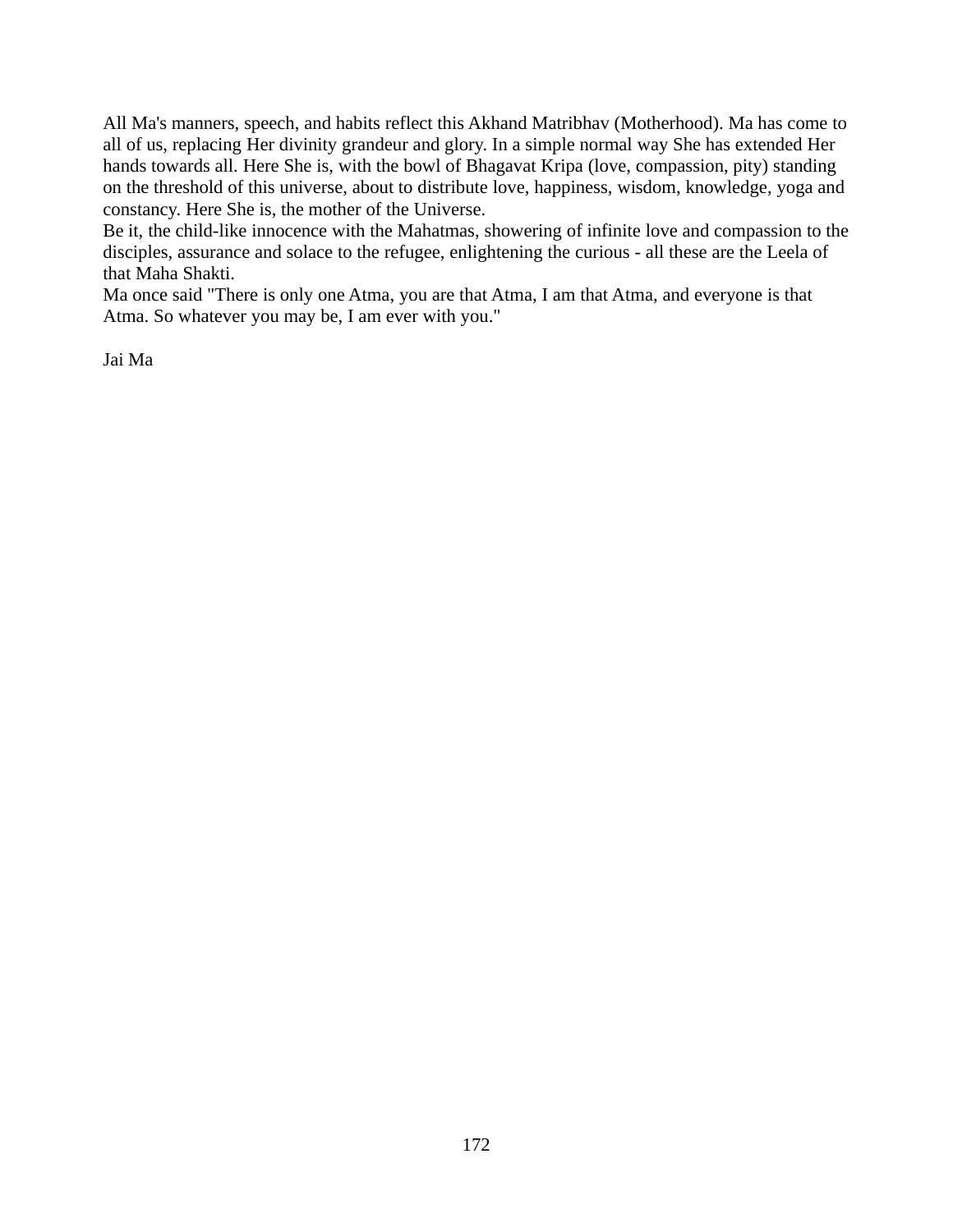Sri Ma's Birthday celebrations are still the most cherished and celebrated function of the devotees. Sri Ma's advent on this earth was in response to our needs and prayers and not to work out any of Her Samskaras. It was exactly in tune with the way we have played the musical instrument, that we heard the music.

Let the Divine Mother out of Her infinite grace and compassion be born in the heart of each one of us, and let us be worthy enough to feel Her infinite grace as a Divine Reality.

Details of Jayanti celebrations in Sri Ma's Divine Presence:

### **Year Place**

- 1926 At Didi Guripriya Devi's Tikatuhi residence at Dhaka Ma mentioned '19 Baisakh' today and Didi arranged a small puja then and there.
- 1927 Shah Bagh, Dhaka.
- 1928 Siddheshwari, Dhaka.

In fact the first anniversary celebrations started from here from solar birth date (19 Baisakh) to Tithi (Krishna Chaturthi) it lasted several days.

Akhanda Kirtana and Japa continued in between. As customary with Ma She used to advise on all matters related to religious practices. 'Akhand Japa, Kirtana and Puja's in between birth date and Tithi continued.

Bholanath did elaborate Shodasoupchar puja on Sri Ma's motionless body covered with flowers, garlands, and new clothes.

This early pattern for the celebrations of Ma's Birthday remained unchanged.

On this occasion Ma was lying on Didi Ma's lap since 10 in the night with a lotus flower in Her hand, which Ma later offered at Didi Ma's feet at the exact time of Her birth. Ma's father Bipin Behari was with the Kirtan singers and Ma put a garland on his neck and touched his feet. During the celebrations an old devotee, Baul Basak, one day decorated Ma with beautiful flower ornaments.

1929 Siddheshwari, Dhaka.

 On the last day of the function at dusk Sri Ma with Bholanathji and devotees entered the new Ramna Ashram's thatched hut. On the steps, Ma in Her own Bhava remained sitting, decorated with flower ornaments by Baul Basak.

- 1930 Ramna Ashram, Dhaka. Ma remained lying at the Panchavati of the Ashram. Devotees arranged for Bhandara (mass feeding). During this Ma did obeisance to all present, saying it is to Narayan.
- 1931 Ramna Ashram, Dhaka. The worship for Ma was done on the image of Annapurna. One night during celebrationsMa with other ladies chanted God's name without a break. Again the same continued with the more ladies the next night also.
- 1932 Ramna Ashram, Dhaka. 21 days function Tithi Puja done on Ma Annapoorna, with elaborate offerings of more than 108 dishes.
- 1933 Ma with Bholanathji went to several nearby places of Uttar Kashi. After this function Bholanath sat for his Sadhana at Uttar Kashi after visiting Badri, Kedar, Gangotri and Yamanotri.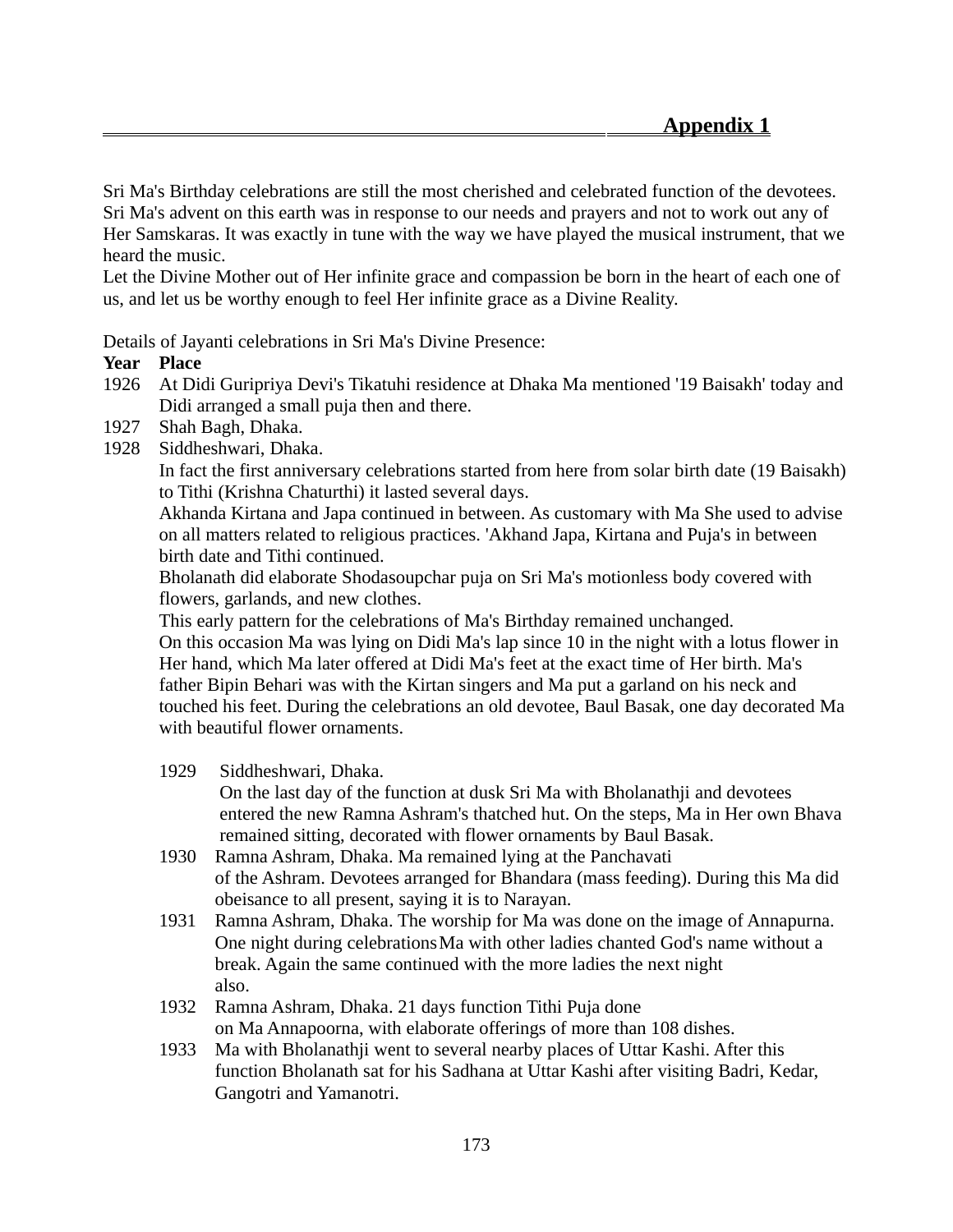- 1934 19 Baisakli, Jakhian Mandir, Tithi Puja was celebrated at Kishenpur Ashram, Dehradun.
- 1935 Dhaka, Calcutta and Dehradun.
- 1936 Kishenpur Ashram formally declared open on Baisakh 26 on the Tithi puja day; a yagna too was performed to coincide with Ma's Birthday. During the gap between birthdate and Tithi Ma moved in and around Dehradun.
- 1937 19 Baisakh Kishenpur Ashram, Dehradun Tithi puja Dhaka.
- 1938 19 Baisakh at Dehradun, Bholanathji passed away on May 6, 1938 (Baisak 23). Ma's anniversary was as usual celebrated at Dhaka and the doors of the inner Kali temple at Ramna Ashram were closed for ever after 12 years
- 1939 19 Baisakh Wednesday 2 May Dharasu on way to Uttar Kashi at a road side shop (chatti) beside Ganga. Incidentally Didi had not taken anything since morning so she did Puja. It was both Poornima and lunar-eclipse. After the eclipse was over by 10.30. P.M. bhog was offered to Ma. On 5 May Saturday Tithi Puja was performed by Kamlakant. Dusk to dawn Kirtan, and Rudripathi by 11 pandits was performed.
- 1940 Raipur Ashram, Dehradun May 3 to May 19.
- 1941 Raipur Ashram, Dehradun.
- 1942 Raipur Ashram, Dehradun.
- 1943 Almora, on 19 Baisakh Ma was taken to Udaishiankar's dance centre. He displayed Ramlila through shadow play.
- 1944 19 Baisakh Tuesday-Ma was at Barielly station. Ma was to board a train at 5 A.M. from Barielly to Kathgodam and from there to Almora by car. The birth anniversary celebrations were held at the newly built Almora Ashram. At Barielly station on 3rd May Ma started strolling round at 3 O' clock and sat on a dark corner of the platform under a tree. A few of the accompanying girls, Renudi (of Allahabad), Ginidi and a few more were fortunate to witness this rare moment and were given flower garlands by Ma which had been offered to Her. Passers by also took part. The function ended there with the distribution of sweets to all present. Tithi on 28 Baisakh - Thursday at Almora.
- 1945 19 Baisakhi Kashi Ashram. Ma was requested to be at Nawadeep but Ma by Her Kheyala said She would stay at Kashi for the first seven days of the function. It so happened that during Her stay, on 7th day, Swami Turiyanand passed away at Kashi Ashram. On 27 Baisakh Thursday Ma started for Nawadeep. On 28 night Ma was at Nawadeep. 10 Thursday Tithi-celebrated at Dhaka. Ma lying at the Panchawati and Pooja was performed by Nepalda.
- 1946 19 Baisakh Tithi at Calcutta Ashram.
- 1947 19 Baisakh Tithi at Kashi Ashram; Nepalda did Puja.
- 1948 Delhi.
- 1949 Raipur Ashram, Dehradun.
- 1950 Calcutta-3 days celebration.
- 1951 Punjab and Ambala at the initiative of Swami Krishnanand Avadhootji.
- 1952 Different places in Punjab, finally at Khanna.
- 1953 2 to 31 May. Haridwar-Baghat House later known as Shivalaya with five Shiva temples. Avadhootji arranged for 1000 readings of Chandi (Shahastra Chandi Path). Special floral decoration on Tithi Puja was arranged at the initiative of Avadhootji.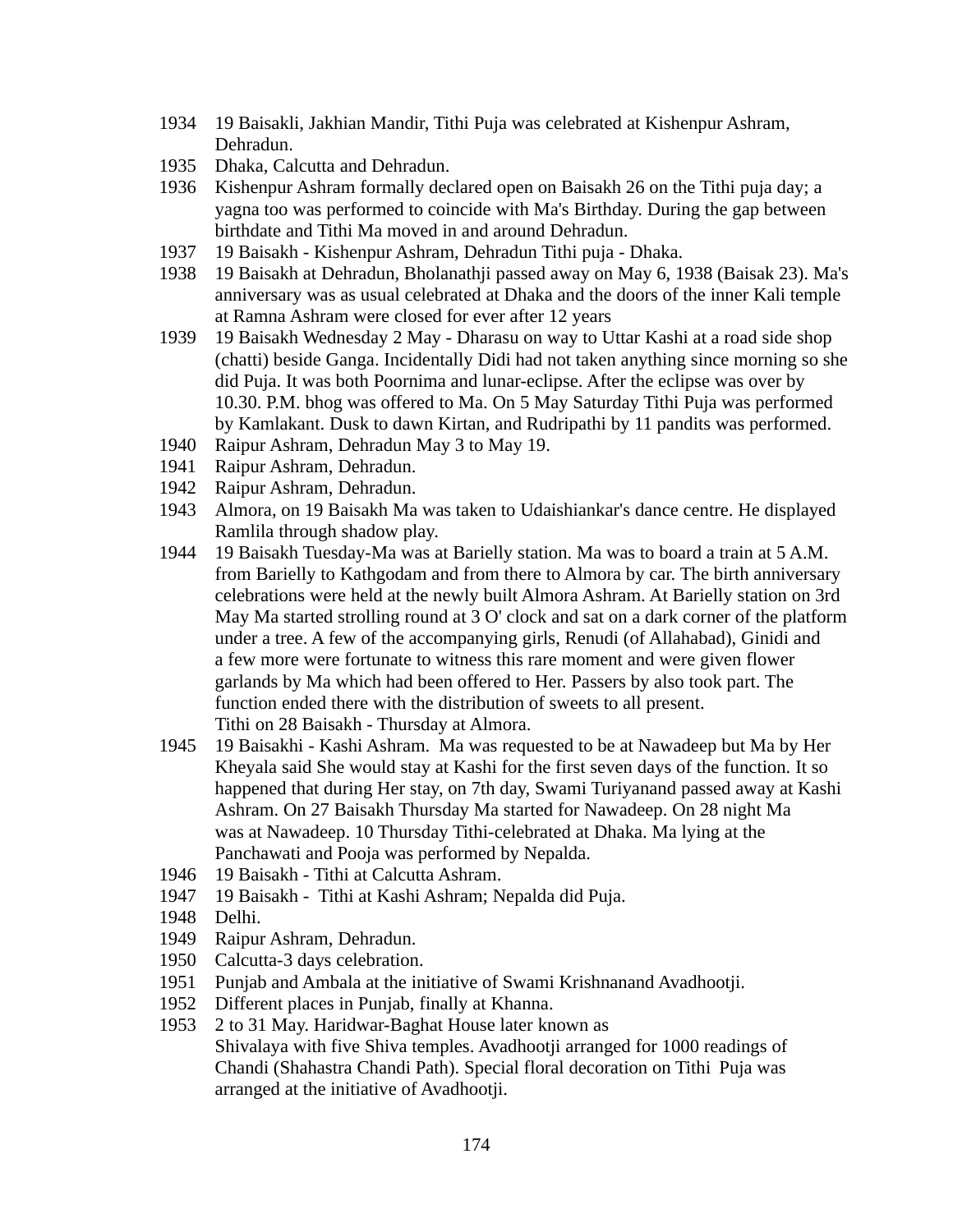1954 2 to 22 May.Almora.

Mataji stayed from 14 April to 27 June.

- 1955 4 to11 May Solan, Himachal Pradesh.
- 1956 2 to 28 May Diamond Jubilee celebrations at Kashi Ashram. Puja on 2 May was as on Tithipuja day and arranged at Chandi Mandap. Sri Avadhootji had a vision of Ma as Singha vahini (sitting on a lion) so Didi made the throne and the lion weighed 28 Maunds. Flower decorations were especially done by artist from Vrindavan. Ma seated on the steps of the lion-throne especially made for the occasion. But in spite of all entreaties She refused to take Her seat on the throne itself. As a part of the function a Tula-dan was arranged on 24 May. It was unique. Many renowned artists of world fame especially reached Varanasi to give their cultural performances during the function.
- 1957 2 to 16 May Ahmedabad. Jointly celebrated by Kantibhai and Mukundbhai. On 2nd May puja at Mukundbhai's place. Ma suddenly picked up flower garlands and started putting them around the distinguished saints and seers. Then She broke a few garlands and showered the petals on the assembly and exclaimed 'this body does not know the methods to worship' and she rolled on the ground to offer satsang and pranam to everybody.
- 1958 2 to 7 May Agarpara Ashram Calcutta.
- 1959 3 to 26 May Kishenpur Ashram, Dehradun. Ma stayed for about 3 months here.
- 1960 3 to 14 May Vile Parle, Bombay.
- 1961 2 to 4 May 31 George Town , Allahabad -. Ma reached on 22 April 1961 for a Bhagwat Saptah from 23 to 30 April. Both Pandit J.L. Nehru and Indiraji came during celebrations.
- 1962 2 to 22 May Kishenpur Ashram, Dehradun.
- 1963 3 to 12 May Calcutta. Here 1008 Swami Santananda Saraswati, Shankaracharya of Jyotirpeeth met Ma.
- 1964 2 to 30 May Almora.
- 1965 2 to 19 May Ranchi.
- 1966 3 to 8 May, Dehradun at Sri M.L. Khaitan's property adjacent to Kalyanvan. Ma stayed in a thatched hut.
- 1967 19 Baisakh. 3 May at Kishenpur Ashram, Dehradun. Ma started on 5 for Kashi and stayed up until 11; Tithipuja on 27 May at Kanpur.
- 1968 Varanasi 19 Baisakh on 3 May Tithipuja on 15 May.
- 1969 2 to 5 May Vile-Parle Bombay.
- 1970 19 Baisakh. 3 May Bairagarh Bhopal. On May 6 She left for Delhi and stayed for only forty eight hours. May 9 at Vile-Parle, Bombay and stayed for three nights. 18-24 May at Poona-. Jayanti Celebrations.
- 1971 75th Birthday celebrations at Kashi Ashram from 3-14 May. Shiv Shakti Yagna held in between by 20 pandits.
- 1972 23 to 31 May New Delhi Ashram.
- 1973 19 Baisakh Kankhal Ashram. Tithi puja at Uttar Kashi at the request of Swami Vidyanandji Mahraj's Ashram from l4 to 22 May.
- 1974 May 3 to 10 at Andheri Bombay.
- 1975 Agarpara Ashram, Calcutta.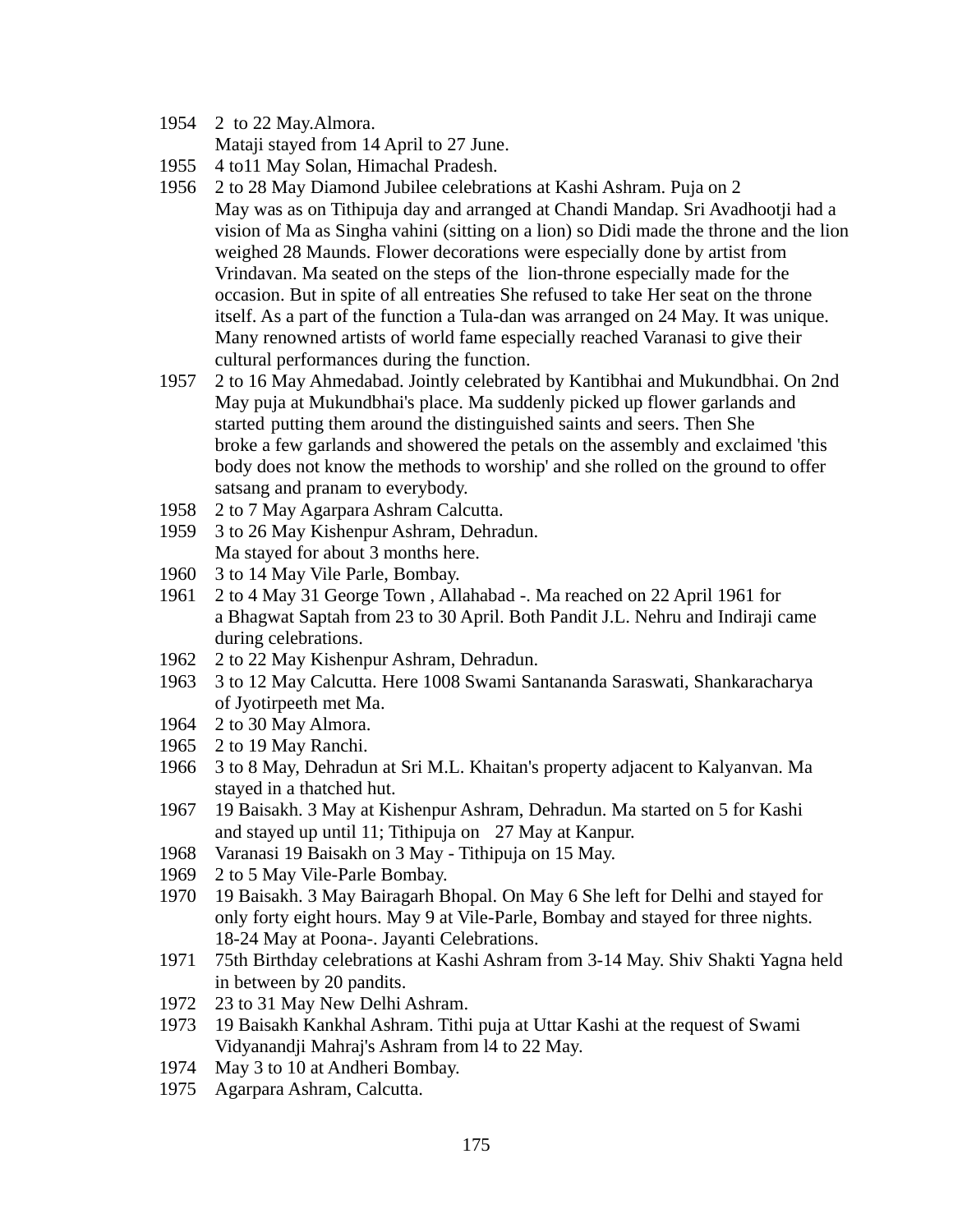- 1976 May 2-at Naimisharanya Ashram Kankhal. May 10 to 18.
- 1977 2 to 6 May Ram Tirtha Ashram Dehradun.
- 1978 Kankhal Ashram. The main celebration was inaugurated on May 8 by Shankaracharya of Dwarkapeeth. The image of Adi Shankaracharya was installed in the assembly hall of the ashram. The Shankaracharya of Jyotirmath attended and lead a procession with the statue which was installed on May 12, 1978. From May 19 to 26 Ma's birth anniversary was celebrated at Krishna Niwas Ashram at the invitation of Mahamandaleshwar Swami Poornanand Giri Maharaj.
- 1979 2 to 16 May Bangalore. The main function on May 8 was inaugurated by Shankaracharya of Dwarkapeeth.
- 1980 Kankhal
- 1981 2 to 22 May Kankhal Ashram.
- 1982 3 to 11 May Kankhal Ashram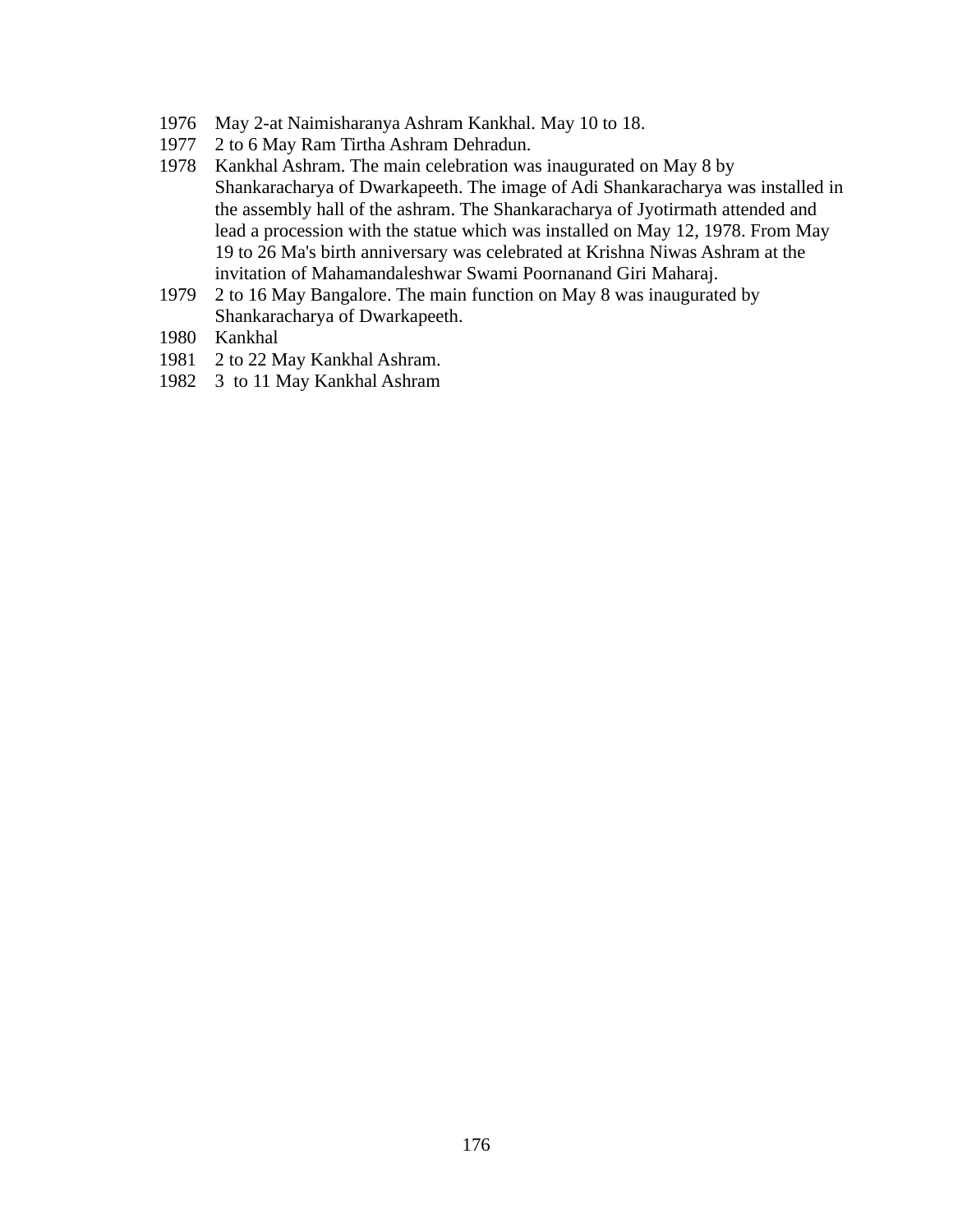The Sanyam Vrata inspired by Sri Ma in 1952 is an unparalleled function observed annually, and since then regularly, by Her children. Initially, given the name of Sanyam Vrata Ma Herself suggested that in future it be known as Sanyam Saptah Mahavrata (Vindhyachal November 1953). It is a week-long programme of collective Sadhana for intense spiritual aspiration and rigorous selfdiscipline. During Sri Ma's physical presence it was observed at different places but now it is observed at Sri Ma's Kankhal Ashram since 1982.

| <b>Sessions of the Sanyam Saptah Mahavrata</b> |
|------------------------------------------------|
|------------------------------------------------|

|     | <b>Venue</b>                             | Dates -              |
|-----|------------------------------------------|----------------------|
| 1.  | Varanasi                                 | 6.8.52               |
| 2.  | Vindhyachal                              | 30.01.53 to 7.2.53   |
| 3.  | Calcutta                                 | 14.11.53 to 20.11.53 |
| 4.  | Bombay                                   | 18.11.54 to 24.11.54 |
| 5.  | Kali-Bari, New Delhi                     | 22.11.55 to 28.11.55 |
| 6.  | Sapta Rishi Ashram, Haridwar             | 12.11.56 to 18.11.56 |
| 7.  | Kalkaji Ashram, New Delhi                | 22.11.57 to 28.11.57 |
| 8.  | Swadeshi House, Kanpur                   | 13.11.58 to 19.11.58 |
| 9.  | Ram Nager, Rishikesh                     | 15.04.59 to 22.04.59 |
| 10. | Agarpara Ashram, Calcutta                | 08.11.59 to 14.11.59 |
| 11. | Naimisharanya                            | 21,10.60 to 27,10.60 |
| 12. | Suktal                                   | 09.11.61 to 13.11.61 |
| 13. | Pilani                                   | 05.11.62 to 11.11.62 |
| 14. | Ahmedabad                                | 23.11.63 to 29.11.63 |
| 15. | Vrindavan                                | 12.11.64 to 18.11.64 |
| 16. | Suraiya, Hazaribagh                      | 01.11.65 to 07.11.65 |
| 17. | Vrindavan                                | 20.11.66 to 26.11.66 |
| 18. | Vrindavan                                | 09.11.67 to 15.11.67 |
| 19. | Dehradun                                 | 29.10.68 to 04.11.68 |
| 20. | Vrindavan                                | 17.11.69 to 23.11.69 |
| 21. | Suktal                                   | 04.11.70 to 10.11.70 |
| 22. | Vnindavan                                | 26.10.71 to 01.11.71 |
| 23. | Surat Gri Bangla, Kankhal                | 13.11.72 to 19.11.72 |
| 24. | Vrindavan                                | 03.11.73 to 10.11.73 |
| 25. | Ram Tirtha Ashram, Dehradun              | 22.11.74 to 28.11.74 |
| 26. | Swadeshi House, Kanpur                   | 10.11.75 to 17.11.75 |
| 27. | Hawa Mahal, Gondal                       | 30.10.76 to 06.11.76 |
| 28. | Badrika Ashram, Chandod Gujarat          | 18.11.77 to 24.11.77 |
| 29. | Sant Ram Samadhi Mandir, Nadiad on the   |                      |
|     | invitation of Swami Narain Dasji Maharaj | 07.11.78 to 13.11.78 |
|     | The Shankaracharya of Dwarka Shardapeeth |                      |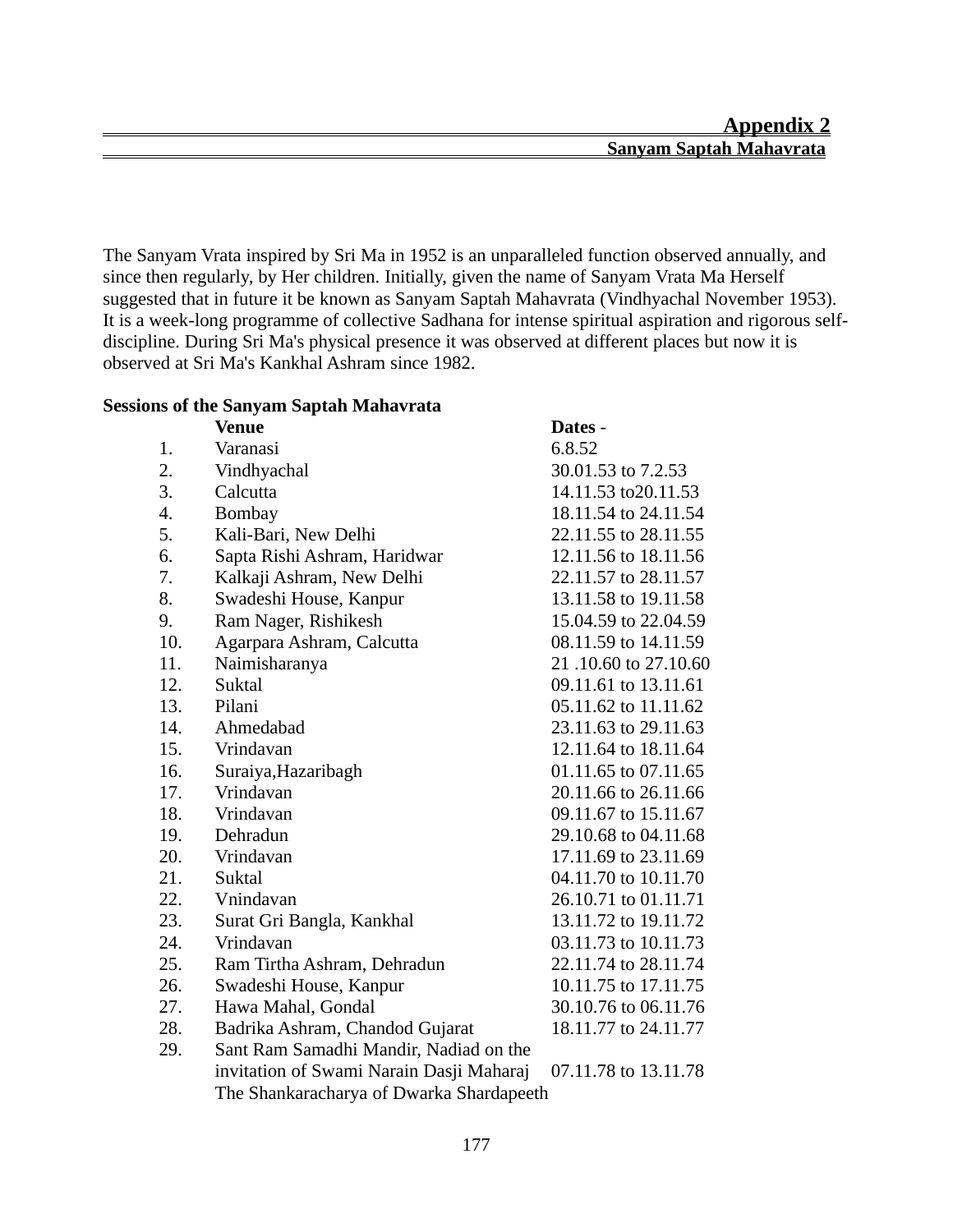was an honoured guest.

| Kurukshetra | 28.10.79 to 03.11.80                                                        |
|-------------|-----------------------------------------------------------------------------|
|             | 15.11.80 to 22.11.80                                                        |
|             | 04.11.81 to 10.11.81                                                        |
|             | Swami Ganeshanandji's Ashram<br>Kailash Ashram, Rishikesh<br>Kankhal Ashram |

# **Glossary**

| Aanchal         | The corner part of a saree.                                                   |
|-----------------|-------------------------------------------------------------------------------|
| Abhisheka       | Ceremonial bathing of the emblem of a deity                                   |
| I               | in water, milk and many other things.                                         |
| Acharya         | Scriptural head or teacher.                                                   |
| Advaita         | Non-dualism. The doctrine that points to the                                  |
|                 | ultimate reality as one and undifferentiated.                                 |
| Adyashakti      | Primordial energy.                                                            |
| Akhanda Japa    | Uninterrupted repetition of one of the names of God or Ishita Mantra for      |
|                 | definite time period. It is usually taken up in turn by group of              |
|                 | devotees. The practice is still followed during Sri Ma's Jayanti celebrations |
|                 | from birth date to Tithi.                                                     |
| Ananda          | Bliss, delight, Joy. The Bliss that is beyond happiness and sorrow and is not |
|                 | affected by either.                                                           |
| Annapurna       | Divine Mother, giver of food both physical and spiritual.                     |
| Asana           | (i) Yogic posture or physical pose. Every                                     |
|                 | posture corresponds to a particular state of                                  |
|                 | mind. Certain poses are intended also for                                     |
|                 | curative purposes.                                                            |
|                 | (ii)<br>A small mat or carpet used as a seat by each person individually.     |
| Ashram          | Hermitage. A place where spiritual aspirants                                  |
|                 | live together under the guidance of a Guru.                                   |
| Ati Maharudra-  | A great yagna to propitiate Rudra.                                            |
| Yagna           |                                                                               |
| Atma or Atman   | The true self. Supreme existence or Being                                     |
|                 | that is of the nature of self-awareness and                                   |
|                 | self-delight and behind all mainfestations in                                 |
|                 | nature.                                                                       |
|                 |                                                                               |
|                 |                                                                               |
| Avatara         | Divine descent usually in one of the aspects or powers. It is said such Godly |
|                 | descent occurs to protect the moral order of the world                        |
| <b>Balgopal</b> | Infant Krishna.                                                               |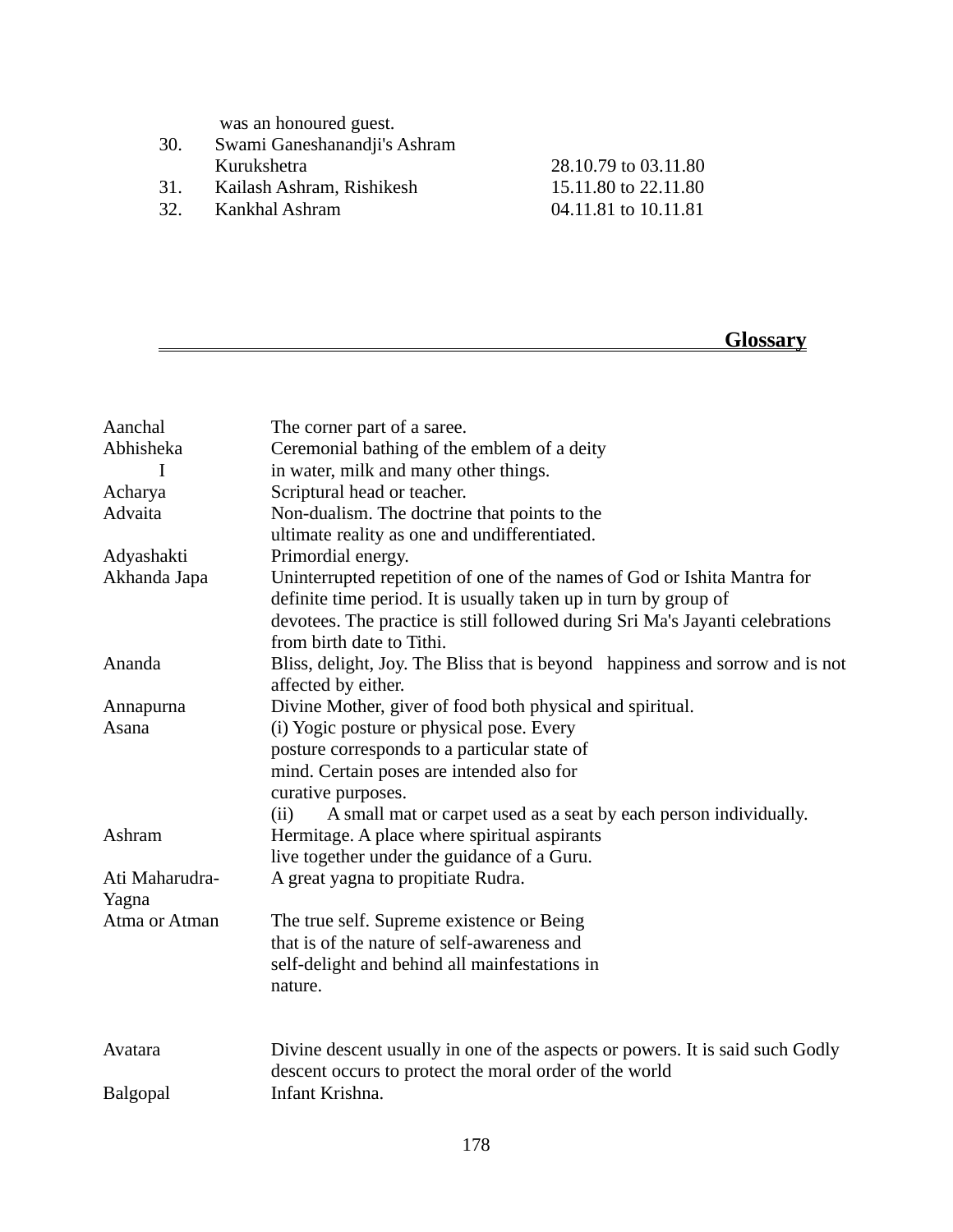| <b>Bhakti</b>       | Devotion and love for God.                                                     |
|---------------------|--------------------------------------------------------------------------------|
| Bhagirathi          | Name of the Ganges.                                                            |
| <b>Bhajana</b>      | Religious Songs.                                                               |
| <b>Bhava</b>        | Spiritual ecstasy usually emotional in nature. Bhavas usually occur at         |
|                     | elevated stages on the path of bhakti.                                         |
| Bhava-roga          | Malady of worldlimindedness.                                                   |
| <b>Bhoga</b>        | Food offering to a deity.                                                      |
| <b>Brahmachari</b>  | A religious student who devotes himself to spiritual practices and service,    |
|                     | and observes strict celibacy.                                                  |
| <b>Brahmamuhart</b> | Predawn time, auspicious for practicing sadhana.                               |
| Brahmavidya         | Realisation of immediate knowledge of Brahman.                                 |
| <b>Brajadham</b>    | Vrindavan and the surrounding villages, where Sri Krishna is supposed to       |
|                     | have lived.                                                                    |
| Chakras             |                                                                                |
|                     | Psychic zones in the human system, which represent the fields of different     |
|                     | psychic forces and which have to be conquered, purified and sublimated by      |
|                     | the yogi in his upward journey to the sphere of Divine Conciousness and        |
|                     | Power.                                                                         |
| Chaitainya Deva     | The great apostle of Vaishnavism born in 1480 A.D. in Bengal, who taught       |
|                     | the path of Divine love for the realisation of God. He spent much of his life  |
|                     | in a state of God-intoxication and experienced many transcendental moods       |
|                     | (bhavas) that also caused certain transformations in his body. He is also      |
|                     | known as Lord Gauranga.                                                        |
| Darsana             | Sight, vision, one speaks of having darsana of a saint, sage or a deity, which |
|                     | means to be blessed by his sight and presence.                                 |
| Devi                | Goddess.                                                                       |
| Dharmasala          | Rest house for pilgrims and travellers.                                        |
| Dhyana              | Meditation.                                                                    |
|                     |                                                                                |
|                     |                                                                                |
| <b>Diksa</b>        | Initiation into spiritual life by the grace of Guru,                           |
|                     | who represents the Divine. During diksa a                                      |
|                     | mantra or a potent name of God is usually                                      |
|                     | communicated to the disciple, who is asked to                                  |
|                     | repeat it regularly in a specific way. This name                               |
|                     | or Mantra is the representation of the deity                                   |
|                     | (Ista) of the disciple.                                                        |
| Durga               | An epithet of Parvati, the Consort of Shiva.                                   |
| Dvaita              | Dualism. The doctrine which holds that                                         |
|                     | the ultimate Reality is not undifferentiated                                   |
|                     | unity.                                                                         |
| Faquir              | Mohammedan religious mendicat or saint                                         |
|                     |                                                                                |
| Gayatri             | Sacred mantra of the Rigveda a hymn to the                                     |
|                     | sun.                                                                           |
| Ghee                | Clarified butter.                                                              |
| Guru                | Spritual guide and teacher - representing the                                  |
|                     | Divine for the disciple. In Hindu religious                                    |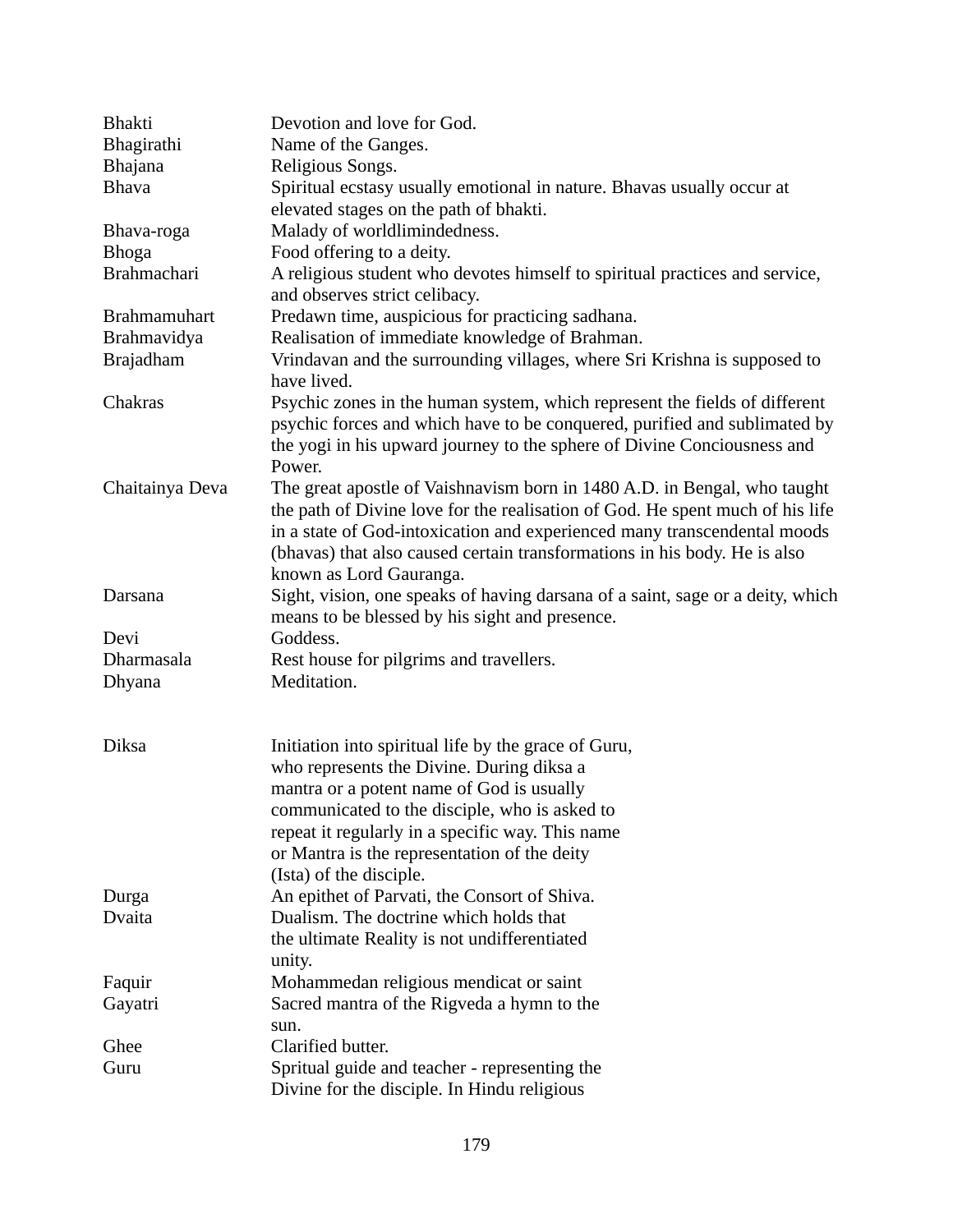|              | tradition for advancement in Spiritual life one                                |
|--------------|--------------------------------------------------------------------------------|
|              | has to take refuge in a Guru who usually gives                                 |
|              | him initiation by mantra or God's name.                                        |
| Hari         | God, a name of Vishnu whio is the sustainer                                    |
|              | and preserver of the universe. Who is worshipped by Vaishnavas.                |
| Ishta        | literally beloved. The chosen deity one worships.                              |
| Isvara       | The Lord of the universe, the Saguna Brahman.                                  |
| Japa         | Repetition of Mantra or name of God.                                           |
| Jeevatma     | The individual Self.                                                           |
| Kahi         | The name of the divine Mother Kali is the destroyer of evil                    |
| Kamaldalu    | Water vessel used by Sannyasis is made of pumpkin.                             |
| Karma        | Action, the result of action, as well as the law                               |
|              | of cause and effect by which actions inevitably                                |
|              | bear their fruit. It originates from the individual                            |
|              | self in its ignorance functioning as an active                                 |
|              | agent. When man realises his own true self                                     |
|              | Karma ceases for him.                                                          |
| Kheyala      | An unexpected sudden psychic emergence, be                                     |
|              | it desire, will, attention, memory or knowledge.                               |
|              | Ma has given the word a much wider meaning;                                    |
|              | she describes it as incomprehensible acts of the supreme. In Her case it       |
|              | denotes a spontaneous manifestation of the divine will.                        |
| Kirtana      |                                                                                |
|              | The chanting or singing of the names or glories of God. It may be performed    |
|              | singly or by a group of persons to the accompaniment of musical instruments    |
|              | chiefly drums and cymbals. It is meant to be audible to others, so that they   |
|              | may be benefited by listening.                                                 |
| Kriya        | Yogic or ritual action.                                                        |
| Lila         | Play movements and activities of the Supreme Being that are free by nature     |
|              | and not subject to laws.                                                       |
| Laxmi        | The consort of Vishnu. Laxmi is the goddess of wealth and prosperity           |
| Mahabhava    | The highest type of love and self-dedication to the Divine. A state of deep    |
|              | ecstatic love for the Divine.                                                  |
| Mahalaya     | The day of the new moon preceding the festival of Navratri.                    |
| Mahastami    | One of the main days of Durgapuja.                                             |
| Mandal       | Sketch, circle.                                                                |
| Mandaleshwar | Leader of a group of saints.                                                   |
| Mantra       | A series of sounds of great potency It is the sound representation of the Ista |
|              | Devata. Name and form are inseparable. If therefore, the name is instinct      |
|              | with life, the form that it represents is bound to reveal itself, provided the |
|              | practice is intensive enough.                                                  |
| Maya         | The supreme divine power by which one conceals itself and appears as           |
|              | many.                                                                          |
| Mouna        | The practice of silence. in kasta Mouna even gestures are not allowed.         |
| Mudra        | Particular pose of the body as a whole or part, representing the expression of |
|              | a particular deva shakti (higher natural force); without that pose that        |
|              | particular Sakti will not work. The performance of these mudras is necessary   |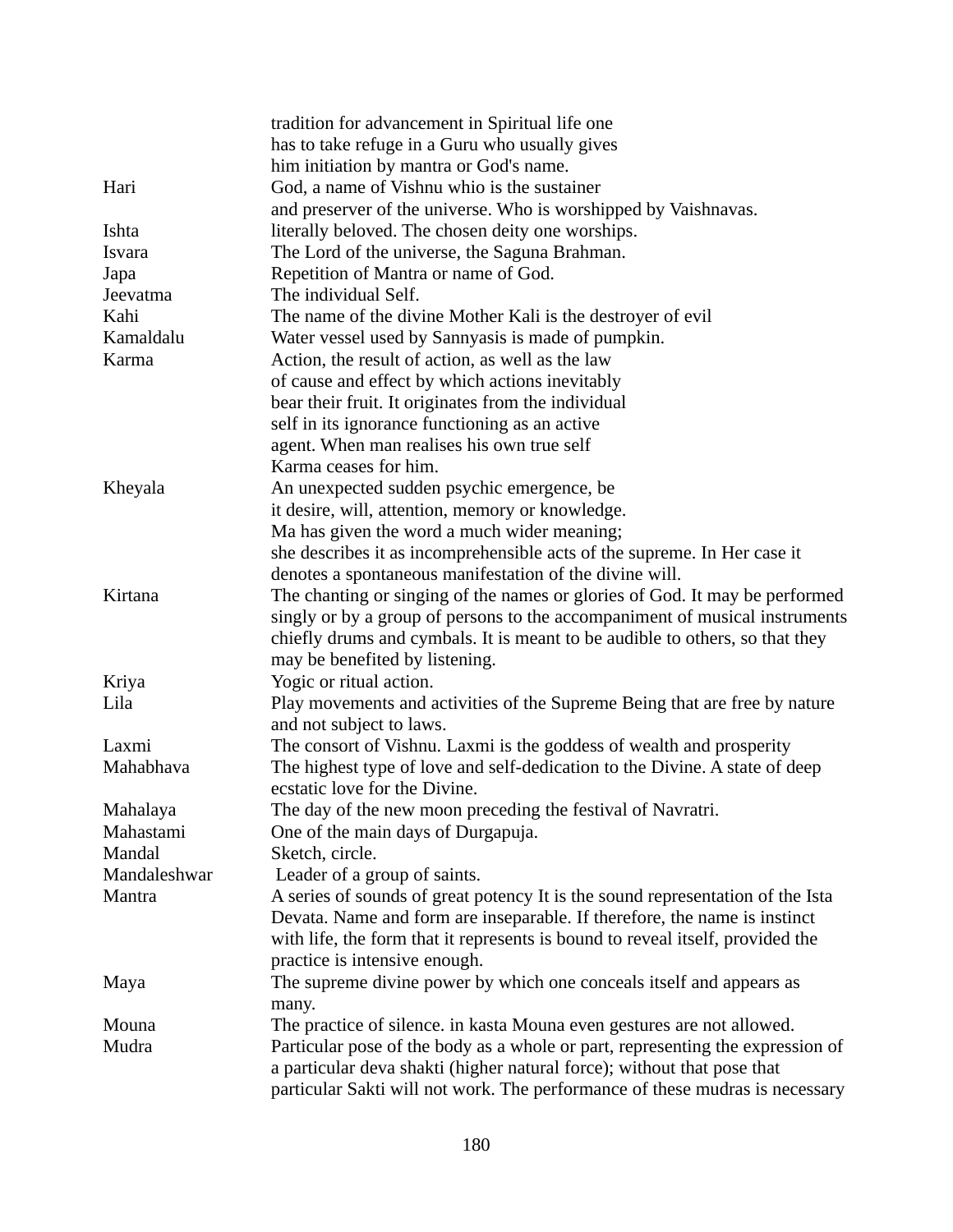|                  | to produce necessary changes in the mind or character. In Ma's case these<br>mudras came spontaneously.                                                      |  |
|------------------|--------------------------------------------------------------------------------------------------------------------------------------------------------------|--|
| Nama Yagna       | A special ceremony for continuous singing of                                                                                                                 |  |
| Nandotsava       | Mahamantra or any name of God for 24 hours (Ashtaprahar).<br>A ceremony celebrating Sri Krishna's birth.                                                     |  |
| Namaz            | Mohammedan prayer.                                                                                                                                           |  |
| Narayan          | A name of Vishnu.                                                                                                                                            |  |
| Narayan Sila     | A Special kind of stone regarded by Hindus                                                                                                                   |  |
|                  | as an emblem of Narayana                                                                                                                                     |  |
| Ojha             | Exorcist of evil spirits.                                                                                                                                    |  |
| Padmasana        | Lotus pose. One of the meditative yogic postures.                                                                                                            |  |
| Panchavati       | A grove of five sacred trees namely peepal, Ashok, Banyan, bel, amloki with<br>a platform in the middle. It is supposed to be a sacred place for meditation. |  |
| Pandit           | One who is learned in sanskrit and in Hindu Scriptures.                                                                                                      |  |
| Poori            | Unleavened loaf fried in clarified butter.                                                                                                                   |  |
| Pranam           | Obeisance. A posture of surrender,                                                                                                                           |  |
| Pranava          | The mystic syllable 'Om' which is the primal                                                                                                                 |  |
|                  | sound representing the supreme spiritual Reality.                                                                                                            |  |
| Prasada          | Food offered to a deity or saint becomes                                                                                                                     |  |
|                  | prasada when it has been accepted and thereby                                                                                                                |  |
|                  | blessed. It is then partaken of by the devotees.                                                                                                             |  |
| Pratima          | Image of the deity.                                                                                                                                          |  |
| Puja             | Ceremonial worship of the Hindus.                                                                                                                            |  |
| Rishis           | Seers to whom Mantras are revealed.                                                                                                                          |  |
| Rudra<br>Sadhaka | Lord Shiiva in His fearful aspect as destroyer.                                                                                                              |  |
| Sadhana          | One who practises Sadhana.                                                                                                                                   |  |
| Sadhu            | Spiritual practices.<br>One who has dedicated his life to spiritual endeavour and is free from                                                               |  |
|                  | worldly entanglements.                                                                                                                                       |  |
| Sadhya           | The object of Sadhana.                                                                                                                                       |  |
| Sakti            | Divine energy.                                                                                                                                               |  |
| Sakti Mantra     | The sound representation of the Goddess of the universe.                                                                                                     |  |
| Samadhi          | A state in which the mind is completely                                                                                                                      |  |
|                  | concentrated on its object of contemplation                                                                                                                  |  |
|                  | (Savikalpa Samadhi) or ceases to function, and                                                                                                               |  |
|                  | only pure conciousness remains, revealing                                                                                                                    |  |
|                  | Itself to Itself (Nirvikalpa Samadhi).                                                                                                                       |  |
| Samskara         | Mental dispositions, which act like seeds and                                                                                                                |  |
|                  | have a tendency to germinate into action. These                                                                                                              |  |
|                  | Samskaras are often brought over from                                                                                                                        |  |
|                  | previous lives. They are burnt up when the                                                                                                                   |  |
|                  | light of supreme knowledge (Jnana) shines forth                                                                                                              |  |
| Sannyasi         | One who has taken Sannyas according to the                                                                                                                   |  |
|                  | Hindu system, it is the last stage of life in                                                                                                                |  |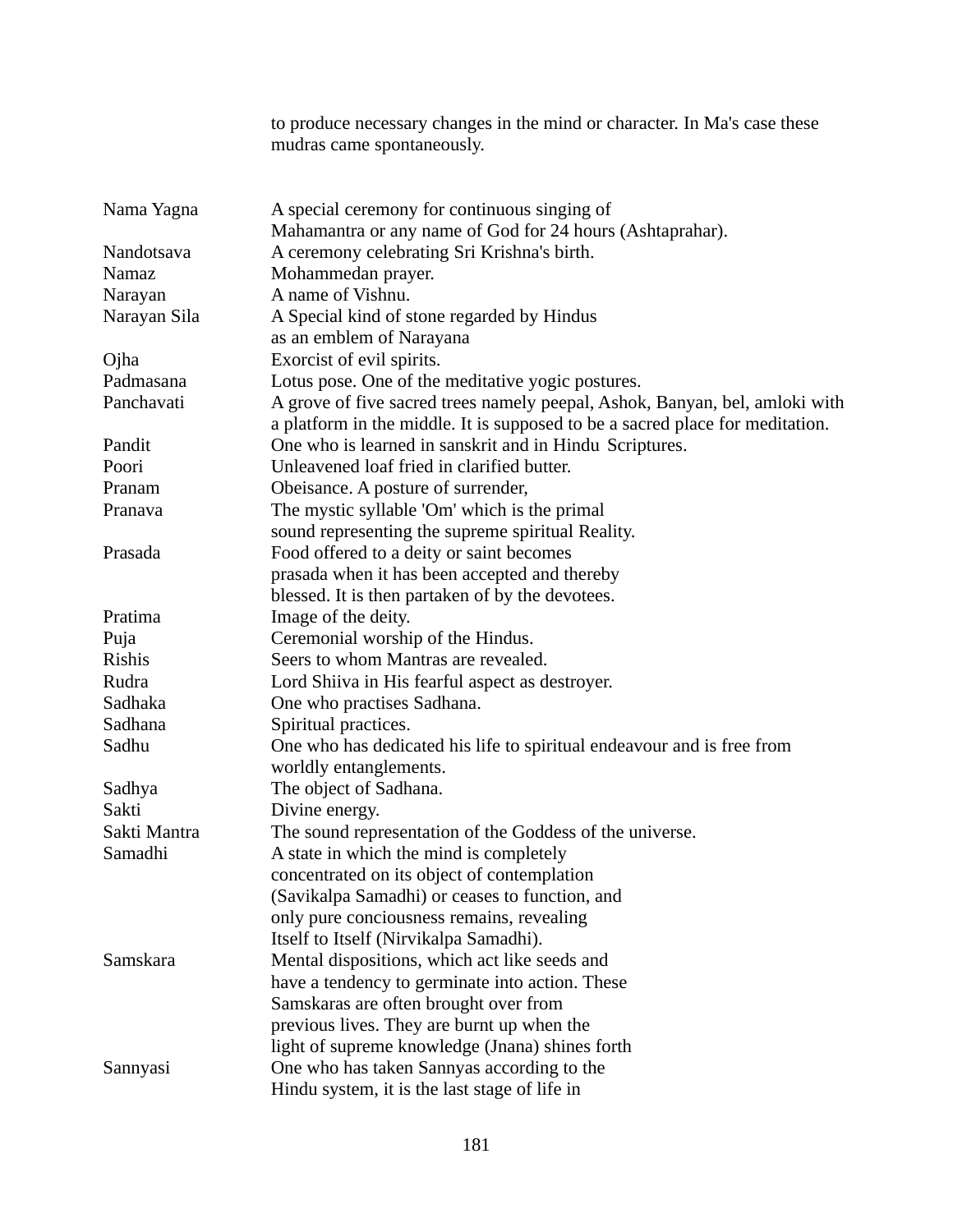| which a man has to renounce his family,                |                                                                               |  |  |
|--------------------------------------------------------|-------------------------------------------------------------------------------|--|--|
|                                                        | possessions, caste, position etc and surrender                                |  |  |
|                                                        | himself to the Divine. Technically it is of two                               |  |  |
|                                                        | types namely vividisa Sannyas, preceded by a                                  |  |  |
|                                                        | sense of detachment from the world. The other                                 |  |  |
|                                                        | is vidvat Sannyas which is Sannyas par                                        |  |  |
|                                                        | excellence, preceding the dawn of                                             |  |  |
|                                                        | Brahmajnana (Realisation of Brahman).                                         |  |  |
| <b>Sastras</b>                                         | The sacred Hindu scriptures.                                                  |  |  |
| Satsanga                                               | Religious congregation.                                                       |  |  |
| <b>Shaktas</b>                                         | Who worship Shakti; the Creator.                                              |  |  |
| Siddhi                                                 | Realisation.                                                                  |  |  |
| <b>Sisya</b>                                           | Disciple.                                                                     |  |  |
| <b>Siva</b>                                            | Literally 'Good'. A form of supreme deity the                                 |  |  |
|                                                        | aspect of the Divine personality that is                                      |  |  |
|                                                        | associated with the dissolution of the universe.                              |  |  |
|                                                        | It also stands for supreme Being itself. Equally                              |  |  |
|                                                        | worshipped by shaktas.                                                        |  |  |
| Sradha                                                 | Rites performed for a departed soul.                                          |  |  |
| <b>Strotra</b>                                         | Hymn in praise of God.                                                        |  |  |
| Svarupa                                                | Man's own true self.                                                          |  |  |
| Vaisnava                                               | Worshipper of Vishnu.                                                         |  |  |
| Vasanti Puja                                           | Durga Puja celebrated in spring.                                              |  |  |
| Vedas                                                  | The most ancient scriptures of the Hindus.                                    |  |  |
| Vedanta<br>Literally, the concluding portion of Vedas, |                                                                               |  |  |
|                                                        | namely the Upanishads, which represent the                                    |  |  |
|                                                        | philosophical part of the Vedic literature. The                               |  |  |
|                                                        | subject matter of Vedanta is the knowledge of                                 |  |  |
|                                                        | the Supreme.                                                                  |  |  |
| Yagna                                                  | Vedic Fire-Sacrifice.                                                         |  |  |
| Yagna Kunda                                            | The pit in which the sacrificial fire is kept.                                |  |  |
| Yantra                                                 | Geometrical diagram of different patterns representing the action and         |  |  |
|                                                        | expression of different supernatural forces, and intended as a representation |  |  |
|                                                        | of a particular form of the supreme Divine Power. Every force, every mantra   |  |  |
|                                                        | has its corresponding Yantra.                                                 |  |  |